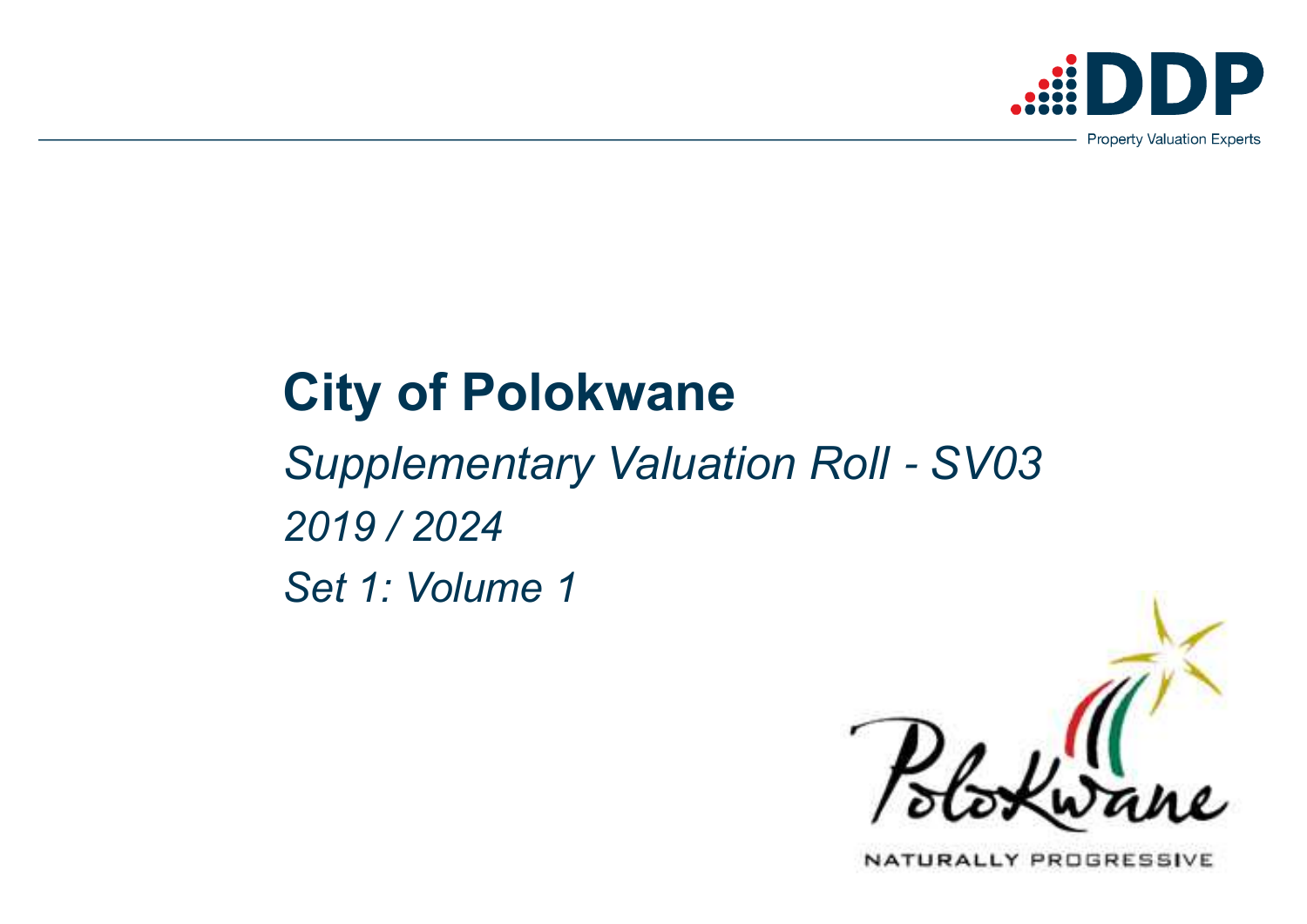I, **Tinus Nel** with identity number 550129 5112 082 hereby certify that I have, in accordance with the provisions of the Local Government: Municipal Property Rates Act, 2004 (Act No 6 of 2004), hereinafter referred to as the "Act", to the best of my skills and knowledge and without fear, favour or prejudice, prepared the **Supplementary Valuation Roll (SV03) for the period 1** July 2019 to 30 June 2024 for the City of Polokwane in terms of the provisions of the Act. In the discharge of my duties as municipal valuer I have complied with Sections 43 and 44 of the Act.

 $\overline{\phantom{a}}$  , and the contribution of the contribution of the contribution of the contribution of the contribution of the contribution of the contribution of the contribution of the contribution of the contribution of the Signature of Municipal Valuer

> Directors: Adv. M.D. Xulu (Chairman) | T. Geyser (CEO) | M.J. De Beer (MD) | J. Voges | V. Riba

Company: DDP Valuers (RF) (Pty) Ltd Reg No 2000/030732/07 | VAT No 4390213272 DDP is a 69% black owned, 44% black female owned, Level 1 B-BBEE Contributor



Certified at **Pretoria** on 1**2 April 2021**.

Professional Registration Number with the South African Council for the Property Valuers Profession: **2046/2**Category of Professional Registration: **Professional Valuer**.

Menlyn Square Office Park | North West Suite | 1st Floor | East Block | 134 Aramist Avenue | Menlyn | Pretoria 0181 | PO Box 40408 | Moreleta Park 0044 | Tel: 0800 060 200 | E-mail: info@ddp.co.za | www.ddp.co.za | @DDP Ex

## **Certification by Municipal Valuer** (Section 34 (c) of Act 6 of 2004)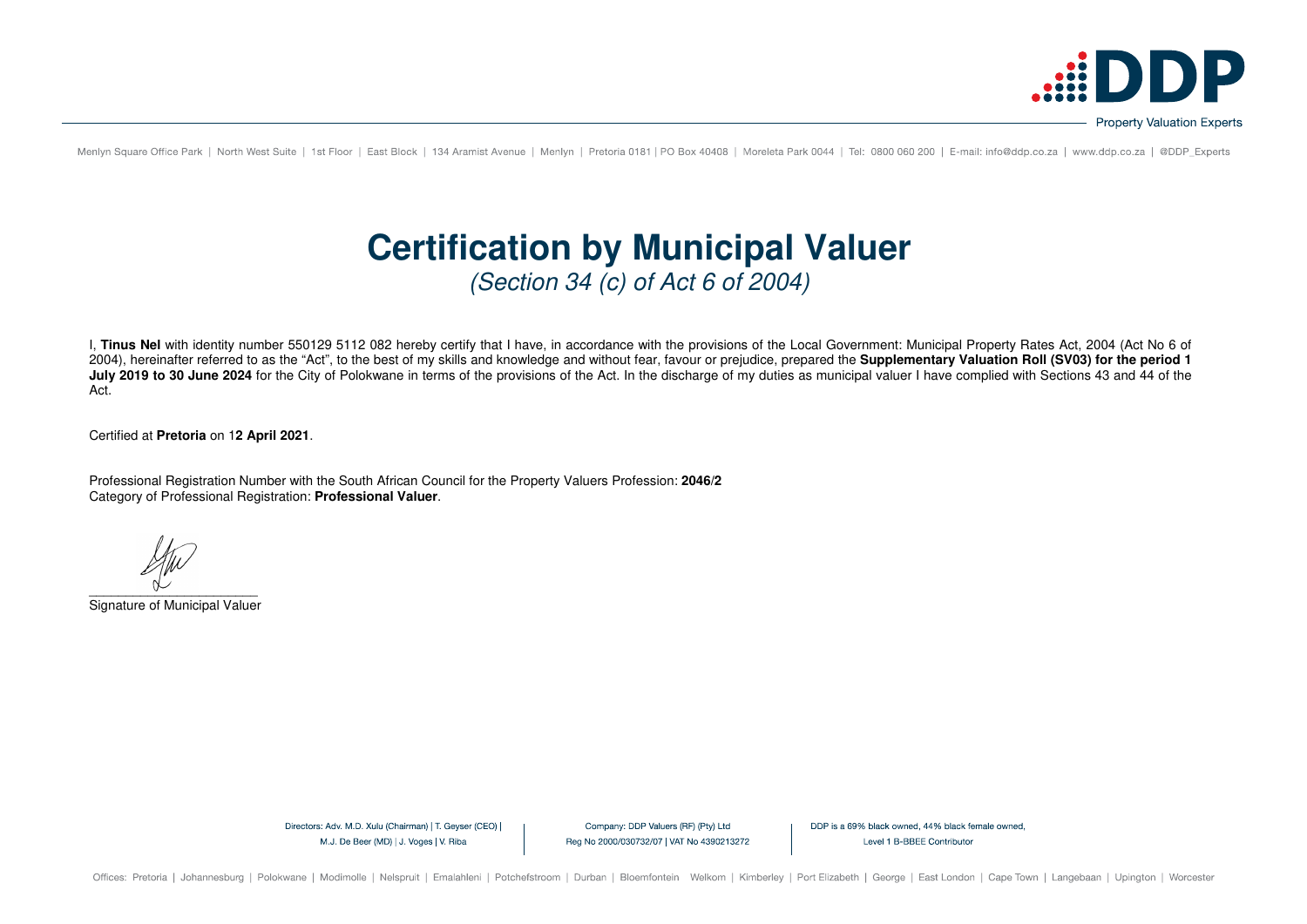|                       | Registered or other description of the property |          |                |       |                |                                                         | Category determined in terms of              |                                            | <b>Extent of the</b> | <b>Market value of</b> |                                                                                                 |                                       |
|-----------------------|-------------------------------------------------|----------|----------------|-------|----------------|---------------------------------------------------------|----------------------------------------------|--------------------------------------------|----------------------|------------------------|-------------------------------------------------------------------------------------------------|---------------------------------------|
| <b>Town Allotment</b> | <b>Suburb</b>                                   | Erf Nr   | <b>Portion</b> | Unit  | <b>Section</b> | <b>Full Names of Owner(s)</b>                           | Section 8 of the Act                         | <b>Physical address of the property</b>    | property (HA)        | the property           | <b>Section 78 Remarks</b>                                                                       | Remarks                               |
| ANNADALE              |                                                 | 00000020 | 00000          | 00000 | 0000           | JANSEN MICHAEL JOHANNES                                 | BUSINESS AND COMMERCIAL<br><b>PROPERTIES</b> | 39<br><b>IULUWAYO STREET</b>               | 0.2855               |                        | 2,600,000 SECT 78(1)(e) - SUBSTANTIALLY INCORRECTLY VALUED<br>DURING THE LAST GENERAL VALUATION |                                       |
| ANNADALE              |                                                 | 00000132 | 00001          | 00000 | 0000           | TATIRA BENJAMIN / TATIRA GETRUDE                        | RESIDENTIAL PROPERTIES                       | 13<br>DOORNKRAAL STREET                    | 0.0952               | 770,000                | SECT 78(1)(g) - OF WHICH THE CATEGORY HAS<br>CHANGED                                            |                                       |
| ANNADALE              |                                                 | 00000141 | 00001          | 00000 | 0000           | <b>TAYOB YUSUF</b>                                      | <b>RESIDENTIAL PROPERTIES</b>                | DOORNKRAAL STREET<br>31A                   | 0.1428               | 1,200,000              | SECT 78(1)(g) - OF WHICH THE CATEGORY HAS<br>CHANGED                                            |                                       |
| ANNADALE              |                                                 | 00000176 | 00000          | 00000 | 0000           | RAMAPHAKELA MARIA KAGISO / RAMAPHAKELA BETHUEL MOTLATSO | RESIDENTIAL PROPERTIES                       | 101<br>DOORNKRAAL STREET                   | 0.1427               | 1,200,000              | SECT 78(1)(g) - OF WHICH THE CATEGORY HAS<br>CHANGED                                            |                                       |
| ANNADALE              |                                                 | 00000201 | 00000          | 00000 | M000           | SEERANE WITLELE MARY / SEERANE KGASHANE ALBERT          | RESIDENTIAL PROPERTIES                       | PIETERSBURG STREET<br>24                   | 0.1903               | 1,500,000              | SECT 78(1)(g) - OF WHICH THE CATEGORY HAS<br>CHANGED                                            |                                       |
| ANNADALE              |                                                 | 00000201 | 00000          | 00000 | M001           | SEERANE WITLELE MARY / SEERANE KGASHANE ALBERT          | <b>CROSS REFERENCE</b>                       | PIETERSBURG STREET<br>24                   | 0.0952               |                        | SECT 78(1)(g) - OF WHICH THE CATEGORY HAS<br>CHANGED                                            |                                       |
| ANNADALE              |                                                 | 00000201 | 00000          | 00000 | M002           | SEERANE WITLELE MARY / SEERANE KGASHANE ALBERT          | <b>CROSS REFERENCE</b>                       | 24<br>PIETERSBURG STREET                   | 0.0951               |                        | SECT 78(1)(g) - OF WHICH THE CATEGORY HAS<br>CHANGED                                            |                                       |
| ANNADALE              |                                                 | 00000280 | 00000          | 00000 | 0000           | COETZEE PRISCILLA / COETZEE JOHANNES WILHELM            | RESIDENTIAL PROPERTIES                       | 51A<br>PIETERSBURG STREET                  | 0.1428               |                        | SECT 78(1)(e) - SUBSTANTIALLY INCORRECTLY VALUED<br>800,000 DURING THE LAST GENERAL VALUATION   |                                       |
| ANNADALE              |                                                 | 00000280 | 00000          | 00000 | M000           | COETZEE PRISCILLA / COETZEE JOHANNES WILHELM            | <b>CROSS REFERENCE</b>                       | PIETERSBURG STREET<br>51A                  | 0.1428               |                        | SECT 78(1)(e) - SUBSTANTIALLY INCORRECTLY VALUED<br>DURING THE LAST GENERAL VALUATION           | SECTION 9.2 SUBDIVIDED AS<br>FOLLOWS: |
| ANNADALE              |                                                 | 00000280 | 00000          | 00000 | M001           | COETZEE PRISCILLA / COETZEE JOHANNES WILHELM            | <b>CROSS REFERENCE</b>                       | 51A<br>PIETERSBURG STREET                  | 0.0286               |                        | SECT 78(1)(e) - SUBSTANTIALLY INCORRECTLY VALUED<br>DURING THE LAST GENERAL VALUATION           |                                       |
| ANNADALE              |                                                 | 00000280 | 00000          | 00000 | M002           | COETZEE PRISCILLA / COETZEE JOHANNES WILHELM            | <b>CROSS REFERENCE</b>                       | 51A<br>PIETERSBURG STREET                  | 0.1142               |                        | SECT 78(1)(e) - SUBSTANTIALLY INCORRECTLY VALUED<br>DURING THE LAST GENERAL VALUATION           |                                       |
| ANNADALE              |                                                 | 00000301 | 00000          | 00000 | 0000           | BODY CORPORATE OF SS SUNSET VIEW                        | RESIDENTIAL PROPERTIES                       | 93<br>PIETERSBURG STREET                   | 0.2855               |                        | SECT 78(1)(c) - SUBDIVIDED OR CONSOLIDATED AFTER<br>THE LAST GENERAL VALUATION                  |                                       |
| ANNADALE              |                                                 | 00000301 | 00000          | 00001 | 0000           | POTGIETER BEADERIKS JACOBA                              | RESIDENTIAL PROPERTIES                       | SS SUNSET VIEW<br>UNIT <sub>1</sub>        | 0.0104               |                        | SECT 78(1)(c) - SUBDIVIDED OR CONSOLIDATED AFTER<br>680,000 THE LAST GENERAL VALUATION          |                                       |
| ANNADALE              |                                                 | 00000301 | 00000          | 00002 | 0000           | RAKAU MOTLATSO BEVERLY / RAKAU NOKO JEANETTE            | <b>RESIDENTIAL PROPERTIES</b>                | <b>SS SUNSET VIEW</b><br>UNIT <sub>2</sub> | 0.0124               |                        | SECT 78(1)(c) - SUBDIVIDED OR CONSOLIDATED AFTER<br>810,000 THE LAST GENERAL VALUATION          |                                       |
| ANNADALE              |                                                 | 00000301 | 00000          | 00003 | 0000           | MPHAHLELE RAESETJA EUNICE                               | RESIDENTIAL PROPERTIES                       | <b>SS SUNSET VIEW</b><br>UNIT <sub>3</sub> | 0.0124               |                        | 810,000 SECT 78(1)(c) - SUBDIVIDED OR CONSOLIDATED AFTER<br>THE LAST GENERAL VALUATION          |                                       |
| ANNADALE              |                                                 | 00000301 | 00000          | 00004 | 0000           | <b>MURAWI CRISPEN</b>                                   | <b>RESIDENTIAL PROPERTIES</b>                | UNIT <sub>4</sub><br><b>SS SUNSET VIEW</b> | 0.0124               |                        | SECT 78(1)(c) - SUBDIVIDED OR CONSOLIDATED AFTER<br>810,000 THE LAST GENERAL VALUATION          |                                       |
| ANNADALE              |                                                 | 00000301 | 00000          | 00005 | 0000           | TAAIBOSCH RAYMOND HILTON                                | <b>RESIDENTIAL PROPERTIES</b>                | SS SUNSET VIEW<br>UNIT <sub>5</sub>        | 0.0124               |                        | 810,000 SECT 78(1)(c) - SUBDIVIDED OR CONSOLIDATED AFTER<br>THE LAST GENERAL VALUATION          |                                       |
| ANNADALE              |                                                 | 00000301 | 00000          | 00006 | 0000           | LAMOLA MAEJOEL PRISCILLA                                | <b>RESIDENTIAL PROPERTIES</b>                | <b>SS SUNSET VIEW</b><br>UNIT 6            | 0.0124               |                        | SECT 78(1)(c) - SUBDIVIDED OR CONSOLIDATED AFTER<br>810,000 THE LAST GENERAL VALUATION          |                                       |
| ANNADALE              |                                                 | 00000301 | 00000          | 00007 | 0000           | BUZZY BUILDERS PTY LTD                                  | RESIDENTIAL PROPERTIES                       | UNIT <sub>7</sub><br><b>SS SUNSET VIEW</b> | 0.0144               |                        | SECT 78(1)(c) - SUBDIVIDED OR CONSOLIDATED AFTER<br>940,000 THE LAST GENERAL VALUATION          |                                       |
| ANNADALE              |                                                 | 00000301 | 00000          | 00008 | 0000           | <b>BUZZY BUILDERS PTY LTD</b>                           | <b>RESIDENTIAL PROPERTIES</b>                | <b>SS SUNSET VIEW</b><br>UNIT 8            | 0.0144               |                        | SECT 78(1)(c) - SUBDIVIDED OR CONSOLIDATED AFTER<br>940,000 THE LAST GENERAL VALUATION          |                                       |
| ANNADALE              |                                                 | 00000301 | 00000          | 00009 | 0000           | BUZZY BUILDERS PTY LTD                                  | <b>RESIDENTIAL PROPERTIES</b>                | UNIT 9<br><b>SS SUNSET VIEW</b>            | 0.0144               | 940,000                | SECT 78(1)(c) - SUBDIVIDED OR CONSOLIDATED AFTER<br>THE LAST GENERAL VALUATION                  |                                       |
| ANNADALE              |                                                 | 00000301 | 00000          | 00010 | 0000           | BUZZY BUILDERS PTY LTD                                  | <b>RESIDENTIAL PROPERTIES</b>                | SS SUNSET VIEW<br><b>UNIT 10</b>           | 0.0143               |                        | SECT 78(1)(c) - SUBDIVIDED OR CONSOLIDATED AFTER<br>930,000 THE LAST GENERAL VALUATION          |                                       |
| ANNADALE              |                                                 | 00000301 | 00000          | 00011 | 0000           | BUZZY BUILDERS PTY LTD                                  | RESIDENTIAL PROPERTIES                       | UNIT <sub>11</sub><br>SS SUNSET VIEW       | 0.0144               |                        | 940,000 SECT 78(1)(c) - SUBDIVIDED OR CONSOLIDATED AFTER<br>THE LAST GENERAL VALUATION          |                                       |
| ANNADALE              |                                                 | 00000301 | 00000          | 00012 | 0000           | BUZZY BUILDERS PTY LTD                                  | RESIDENTIAL PROPERTIES                       | <b>SS SUNSET VIEW</b><br><b>UNIT 12</b>    | 0.0144               | 940,000                | SECT 78(1)(c) - SUBDIVIDED OR CONSOLIDATED AFTER<br>THE LAST GENERAL VALUATION                  |                                       |



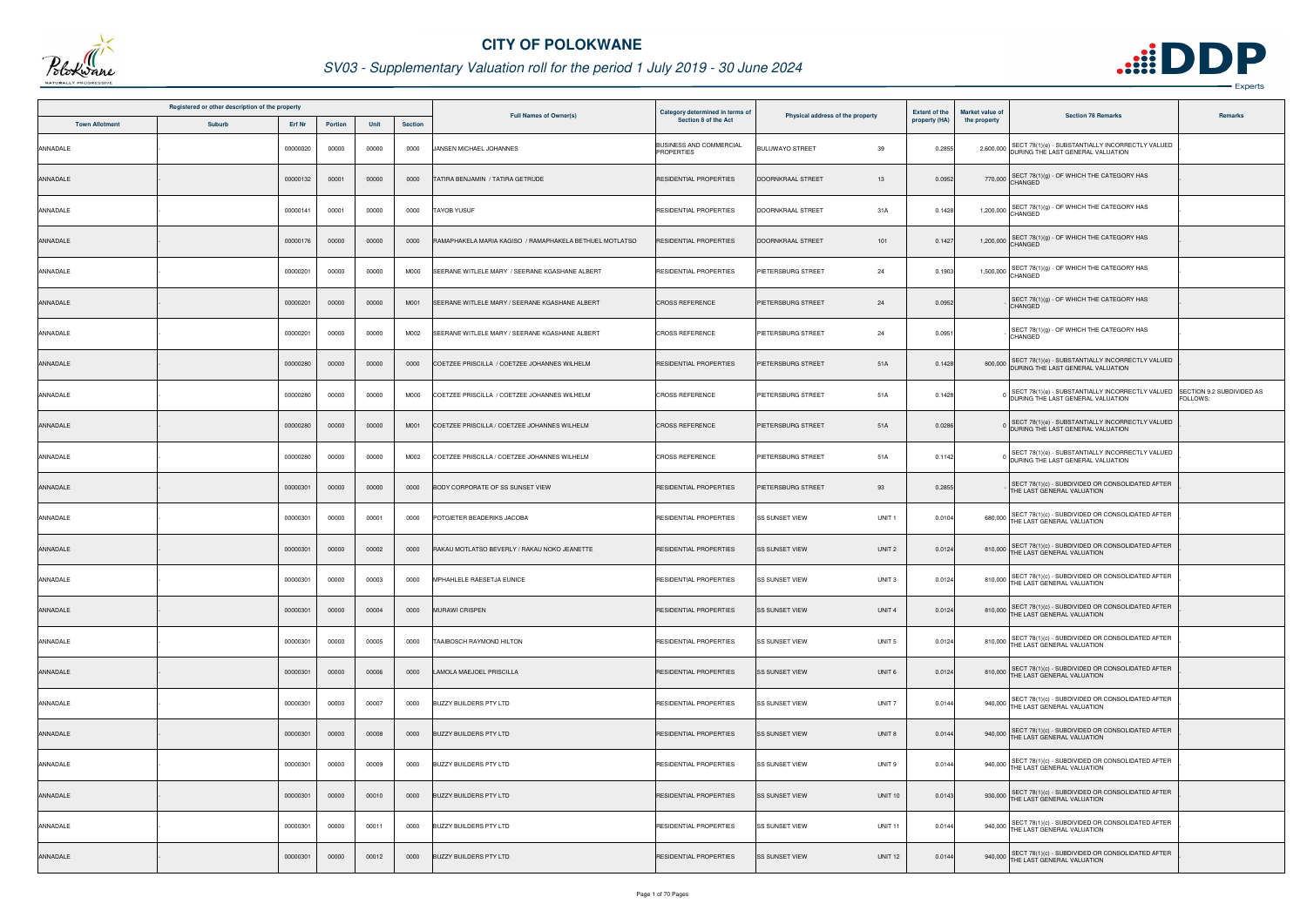

|                       | Registered or other description of the property |               |                |       |                |                                                        | Category determined in terms of              |                                              | <b>Extent of the</b> | <b>Market value of</b> |                                                                                                 |                |
|-----------------------|-------------------------------------------------|---------------|----------------|-------|----------------|--------------------------------------------------------|----------------------------------------------|----------------------------------------------|----------------------|------------------------|-------------------------------------------------------------------------------------------------|----------------|
| <b>Town Allotment</b> | <b>Suburb</b>                                   | <b>Erf Nr</b> | <b>Portion</b> | Unit  | <b>Section</b> | <b>Full Names of Owner(s)</b>                          | <b>Section 8 of the Act</b>                  | Physical address of the property             | property (HA)        | the property           | <b>Section 78 Remarks</b>                                                                       | <b>Remarks</b> |
| ANNADALE              |                                                 | 00000321      | 00001          | 00000 | 0000           | ERF 842 TZANEEN PTY LTD                                | RESIDENTIAL PROPERTIES                       | RAILWAY STREET<br>$\overline{c}$             | 0.0952               |                        | SECT 78(1)(g) - OF WHICH THE CATEGORY HAS<br>720,000 CHANGED                                    |                |
| ANNADALE              |                                                 | 00000374      | 00001          | 00000 | 0000           | MORIFI DUNCAN NAPE                                     | <b>NON PERMITTED</b>                         | WOODBUSH STREET<br>$\mathbf{3}$              | 0.0952               | 790,000                | SECT 78(1)(g) - OF WHICH THE CATEGORY HAS<br>CHANGED                                            |                |
| ANNADALE              |                                                 | 00000509      | 00000          | 00000 | 0000           | H T DE JAGER EIENDOMME CC                              | RESIDENTIAL PROPERTIES                       | 105<br>DOORNKRAALSTRAAT                      | 0.2855               |                        | SECT 78(1)(g) - OF WHICH THE CATEGORY HAS<br>4,300,000 CHANGED                                  |                |
| <b>BENDOR</b>         |                                                 | 00000565      | 00000          | 00000 | 0000           | POLOKWANE LOCAL MUNICIPALITY                           | <b>RESIDENTIAL PROPERTIES</b>                | <b>WIEHAHN STREET</b><br>10                  | 0.0863               | 650,000                | SECT 78(1)(e) - SUBSTANTIALLY INCORRECTLY VALUED<br>DURING THE LAST GENERAL VALUATION           |                |
| <b>BENDOR</b>         |                                                 | 00000599      | 00000          | 00000 | 0000           | POLOKWANE LOCAL MUNICIPALITY                           | RESIDENTIAL PROPERTIES                       | 179<br>SHELLY DRIVE                          | 0.0784               |                        | SECT 78(1)(e) - SUBSTANTIALLY INCORRECTLY VALUED<br>590,000 DURING THE LAST GENERAL VALUATION   |                |
| <b>BENDOR</b>         |                                                 | 00000605      | 00000          | 00000 | 0000           | POLOKWANE LOCAL MUNICIPALITY                           | RESIDENTIAL PROPERTIES                       | 167<br>SHELLY DRIVE                          | 0.0748               |                        | SECT 78(1)(e) - SUBSTANTIALLY INCORRECTLY VALUED<br>560,000 DURING THE LAST GENERAL VALUATION   |                |
| <b>BENDOR</b>         |                                                 | 00000607      | 00000          | 00000 | 0000           | POLOKWANE LOCAL MUNICIPALITY                           | RESIDENTIAL PROPERTIES                       | SHELLY DRIVE<br>163                          | 0.0797               |                        | SECT 78(1)(e) - SUBSTANTIALLY INCORRECTLY VALUED<br>600,000 DURING THE LAST GENERAL VALUATION   |                |
| <b>BENDOR</b>         |                                                 | 00000648      | 00000          | 00000 | 0000           | POLOKWANE LOCAL MUNICIPALITY                           | <b>RESIDENTIAL PROPERTIES</b>                | 28<br><b>LEIGH AVENUE</b>                    | 0.0975               |                        | SECT 78(1)(e) - SUBSTANTIALLY INCORRECTLY VALUED<br>730,000 DURING THE LAST GENERAL VALUATION   |                |
| <b>BENDOR</b>         |                                                 | 00000652      | 00000          | 00000 | 0000           | POLOKWANE LOCAL MUNICIPALITY                           | RESIDENTIAL PROPERTIES                       | 36<br><b>LEIGH AVENUE</b>                    | 0.0964               |                        | SECT 78(1)(e) - SUBSTANTIALLY INCORRECTLY VALUED<br>720,000 DURING THE LAST GENERAL VALUATION   |                |
| <b>BENDOR</b>         |                                                 | 00000660      | 00000          | 00000 | 0000           | POLOKWANE LOCAL MUNICIPALITY                           | RESIDENTIAL PROPERTIES                       | <b>PARK STREET</b><br>$\overline{7}$         | 0.0882               |                        | SECT 78(1)(e) - SUBSTANTIALLY INCORRECTLY VALUED<br>660,000 DURING THE LAST GENERAL VALUATION   |                |
| <b>BENDOR</b>         |                                                 | 00000672      | 00000          | 00000 | 0000           | POLOKWANE LOCAL MUNICIPALITY                           | RESIDENTIAL PROPERTIES                       | 153<br><b>BENDOR DRIVE</b>                   | 0.0908               |                        | SECT 78(1)(e) - SUBSTANTIALLY INCORRECTLY VALUED<br>540,000 DURING THE LAST GENERAL VALUATION   |                |
| BENDOR EXT 030        |                                                 | 00002957      | 00001          | 00000 | 0000           | BODY CORPORATE OF SS LIVICORP PARK                     | BUSINESS AND COMMERCIAL<br><b>PROPERTIES</b> | RHODESDRIFT STREET<br>28                     | 0.0415               |                        | SECT 78(1)(c) - SUBDIVIDED OR CONSOLIDATED AFTER<br>THE LAST GENERAL VALUATION                  |                |
| BENDOR EXT 030        |                                                 | 00002957      | 00001          | 00001 | 0000           | MOTIFPROPS 1092 CC                                     | BUSINESS AND COMMERCIAL<br>PROPERTIES        | <b>SS LIVICORP PARK</b><br>UNIT <sub>1</sub> | 0.0131               |                        | SECT 78(1)(c) - SUBDIVIDED OR CONSOLIDATED AFTER<br>1,500,000 THE LAST GENERAL VALUATION        |                |
| BENDOR EXT 030        |                                                 | 00002957      | 00001          | 00002 | 0000           | LIVICORP INV PTY LTD                                   | BUSINESS AND COMMERCIAL<br><b>PROPERTIES</b> | <b>SS LIVICORP PARK</b><br>UNIT <sub>2</sub> | 0.0144               |                        | SECT 78(1)(c) - SUBDIVIDED OR CONSOLIDATED AFTER<br>1,600,000 THE LAST GENERAL VALUATION        |                |
| BENDOR EXT 053        |                                                 | 00003105      | 00000          | 00000 | 0000           | TOURNO PTY LTD                                         | PRIVATE OPEN SPACE                           | KIERIEKLAPPER AVENUE                         | 0.7481               |                        | 700,000 SECT 78(1)(e) - SUBSTANTIALLY INCORRECTLY VALUED<br>DURING THE LAST GENERAL VALUATION   |                |
| BENDOR EXT 072        |                                                 | 00003480      | 00000          | 00000 | 0000           | <b>SELOLO FAMILY TRUST</b>                             | RESIDENTIAL PROPERTIES                       | 17<br><b>CUPIDUS CRESCENT</b>                | 0.0750               |                        | SECT 78(1)(e) - SUBSTANTIALLY INCORRECTLY VALUED<br>4,050,000 DURING THE LAST GENERAL VALUATION |                |
| BENDOR EXT 084        |                                                 | 00004123      | 00000          | 00000 | 0000           | BODY CORPORATE OF SS THE GLEN @ WOODLANDS              | RESIDENTIAL PROPERTIES                       | SS THE GLEN @ WOODLANDS                      | 1.4547               |                        | SECT 78(1)(c) - SUBDIVIDED OR CONSOLIDATED AFTER<br>2,600,000 THE LAST GENERAL VALUATION        |                |
| BENDOR EXT 087        |                                                 | 00004371      | 00000          | 00000 | 0000           | S P & K PROP PTY LTD / BLUE MAGNOLIA TRADING 2 PTY LTD | RESIDENTIAL PROPERTIES                       | HOMESTEAD CLOSE<br>34                        | 1.9412               |                        | SECT 78(1)(c) - SUBDIVIDED OR CONSOLIDATED AFTER<br>1,800,000 THE LAST GENERAL VALUATION        |                |
| BENDOR EXT 087        |                                                 | 00004430      | 00000          | 00000 | 0000           | CHABALALA LYBORNE                                      | RESIDENTIAL PROPERTIES                       | 14<br><b>HILLTOP CLOSE</b>                   | 0.0965               |                        | SECT 78(1)(c) - SUBDIVIDED OR CONSOLIDATED AFTER<br>630,000 THE LAST GENERAL VALUATION          |                |
| BENDOR EXT 087        |                                                 | 00004431      | 00000          | 00000 | 0000           | MAJA RAMAREDI ELVA                                     | RESIDENTIAL PROPERTIES                       | 15<br><b>HILLTOP CLOSE</b>                   | 0.1020               | 660,000                | SECT 78(1)(c) - SUBDIVIDED OR CONSOLIDATED AFTER<br>THE LAST GENERAL VALUATION                  |                |
| BENDOR EXT 087        |                                                 | 00004447      | 00000          | 00000 | 0000           | NUBICA HOLDINGS PTY LTD                                | RESIDENTIAL PROPERTIES                       | THORNHILL CRESCENT<br>$\overline{c}$         | 0.5887               |                        | SECT 78(1)(c) - SUBDIVIDED OR CONSOLIDATED AFTER<br>3,800,000 THE LAST GENERAL VALUATION        |                |
| BENDOR EXT 087        |                                                 | 00004559      | 00000          | 00000 | 0000           | NUMERIA TRADING PTY LTD                                | PRIVATE OPEN SPACE                           | THRONHILL CRESCENT<br>29                     | 0.5609               |                        | SECT 78(1)(e) - SUBSTANTIALLY INCORRECTLY VALUED<br>1,000 DURING THE LAST GENERAL VALUATION     |                |
| BENDOR EXT 091        |                                                 | 00004591      | 00000          | 00000 | 0000           | COMU PROP DEVELOPERS PTY LTD                           | RESIDENTIAL PROPERTIES                       | ALOE ROAD<br>73                              | 0.2713               |                        | SECT 78(1)(c) - SUBDIVIDED OR CONSOLIDATED AFTER<br>THE LAST GENERAL VALUATION                  |                |
| BENDOR EXT 091        |                                                 | 00004591      | 00000          | 00001 | 0000           | NGOEPE REFILWE EMELDAH                                 | RESIDENTIAL PROPERTIES                       | <b>SS ISHA VILLAGE</b><br>UNIT <sub>1</sub>  | 0.0105               |                        | SECT 78(1)(c) - SUBDIVIDED OR CONSOLIDATED AFTER<br>890,000 THE LAST GENERAL VALUATION          |                |

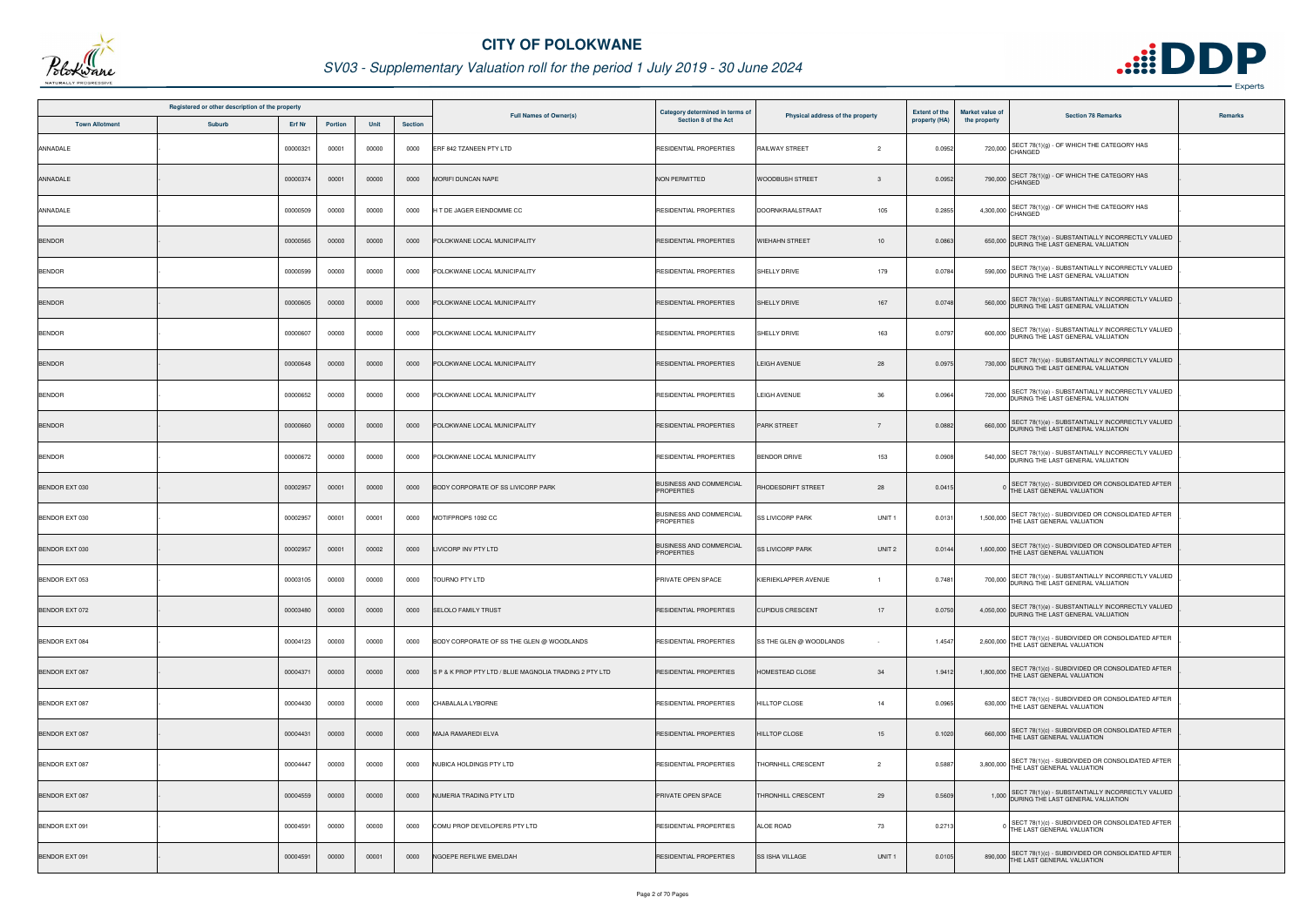

|                       | Registered or other description of the property |               |                |       |                | <b>Full Names of Owner(s)</b>                                   | Category determined in terms of | Physical address of the property            | <b>Extent of the</b> | <b>Market value of</b><br><b>Section 78 Remarks</b>                                      | <b>Remarks</b> |
|-----------------------|-------------------------------------------------|---------------|----------------|-------|----------------|-----------------------------------------------------------------|---------------------------------|---------------------------------------------|----------------------|------------------------------------------------------------------------------------------|----------------|
| <b>Town Allotment</b> | <b>Suburb</b>                                   | <b>Erf Nr</b> | <b>Portion</b> | Unit  | <b>Section</b> |                                                                 | Section 8 of the Act            |                                             | property (HA)        | the property                                                                             |                |
| BENDOR EXT 091        |                                                 | 00004591      | 00000          | 00002 | 0000           | M G M-VIEW PROP INV PTY LTD                                     | RESIDENTIAL PROPERTIES          | UNIT <sub>2</sub><br>SS ISHA VILLAGE        | 0.0123               | 1,000,000 SECT 78(1)(c) - SUBDIVIDED OR CONSOLIDATED AFTER<br>THE LAST GENERAL VALUATION |                |
| BENDOR EXT 091        |                                                 | 00004591      | 00000          | 00003 | 0000           | SHABNGU ATHALIA NONTOKOZO                                       | RESIDENTIAL PROPERTIES          | <b>SS ISHA VILLAGE</b><br>UNIT <sub>3</sub> | 0.0123               | SECT 78(1)(c) - SUBDIVIDED OR CONSOLIDATED AFTER<br>1,000,000 THE LAST GENERAL VALUATION |                |
| BENDOR EXT 091        |                                                 | 00004591      | 00000          | 00004 | 0000           | MOGAN GENERAL TRADING & PROJECT MANAGERS PTY LTD                | <b>RESIDENTIAL PROPERTIES</b>   | <b>SS ISHA VILLAGE</b><br>UNIT <sub>4</sub> | 0.0123               | SECT 78(1)(c) - SUBDIVIDED OR CONSOLIDATED AFTER<br>1,000,000 THE LAST GENERAL VALUATION |                |
| BENDOR EXT 091        |                                                 | 00004591      | 00000          | 00005 | 0000           | MABUDUSHA MOKGOHLWE ATALIA                                      | <b>RESIDENTIAL PROPERTIES</b>   | UNIT <sub>5</sub><br><b>SS ISHA VILLAGE</b> | 0.0123               | SECT 78(1)(c) - SUBDIVIDED OR CONSOLIDATED AFTER<br>1,000,000 THE LAST GENERAL VALUATION |                |
| BENDOR EXT 091        |                                                 | 00004591      | 00000          | 00006 | 0000           | M G M-VIEW PROP INV PTY LTD                                     | RESIDENTIAL PROPERTIES          | UNIT <sub>6</sub><br><b>SS ISHA VILLAGE</b> | 0.0105               | SECT 78(1)(c) - SUBDIVIDED OR CONSOLIDATED AFTER<br>890,000 THE LAST GENERAL VALUATION   |                |
| BENDOR EXT 091        |                                                 | 00004591      | 00000          | 00007 | 0000           | NQABA GUARANTEE S P V (RF) PTY LTD                              | RESIDENTIAL PROPERTIES          | UNIT <sub>7</sub><br><b>SS ISHA VILLAGE</b> | 0.0105               | SECT 78(1)(c) - SUBDIVIDED OR CONSOLIDATED AFTER<br>890,000 THE LAST GENERAL VALUATION   |                |
| BENDOR EXT 091        |                                                 | 00004591      | 00000          | 00008 | 0000           | M G M-VIEW PROP INV PTY LTD                                     | <b>RESIDENTIAL PROPERTIES</b>   | SS ISHA VILLAGE<br>UNIT 8                   | 0.0105               | SECT 78(1)(c) - SUBDIVIDED OR CONSOLIDATED AFTER<br>890,000 THE LAST GENERAL VALUATION   |                |
| BENDOR EXT 091        |                                                 | 00004591      | 00000          | 00009 | 0000           | M G M-VIEW PROP INV PTY LTD                                     | <b>RESIDENTIAL PROPERTIES</b>   | UNIT 9<br><b>SS ISHA VILLAGE</b>            | 0.0105               | 890,000 SECT 78(1)(c) - SUBDIVIDED OR CONSOLIDATED AFTER<br>THE LAST GENERAL VALUATION   |                |
| BENDOR EXT 092        |                                                 | 00004774      | 00000          | 00000 | 0000           | BODY CORPORATE OF SS UNATHI                                     | <b>RESIDENTIAL PROPERTIES</b>   | <b>JUBILEE CREEK</b><br>82                  | 0.9550               | SECT 78(1)(c) - SUBDIVIDED OR CONSOLIDATED AFTER<br>1,000 THE LAST GENERAL VALUATION     |                |
| BENDOR EXT 092        |                                                 | 00004774      | 00000          | 00010 | 0000           | SHIVAMBA DESMOND DEE                                            | RESIDENTIAL PROPERTIES          | <b>SS UNATHI</b><br><b>UNIT 10</b>          | 0.0110               | 1,100,000 SECT 78(1)(c) - SUBDIVIDED OR CONSOLIDATED AFTER<br>THE LAST GENERAL VALUATION |                |
| BENDOR EXT 092        |                                                 | 00004774      | 00000          | 00011 | 0000           | JAMARE JAMARE / JAMARE TSITSI CHRISTINAH                        | <b>RESIDENTIAL PROPERTIES</b>   | <b>SS UNATHI</b><br>UNIT <sub>11</sub>      | 0.0111               | 1,100,000 SECT 78(1)(c) - SUBDIVIDED OR CONSOLIDATED AFTER<br>THE LAST GENERAL VALUATION |                |
| BENDOR EXT 092        |                                                 | 00004774      | 00000          | 00012 | 0000           | BLUE MAGNOLIA TRADING 2 PTY LTD                                 | <b>RESIDENTIAL PROPERTIES</b>   | <b>UNIT 12</b><br><b>SS UNATHI</b>          | 0.0112               | 1,100,000 SECT 78(1)(c) - SUBDIVIDED OR CONSOLIDATED AFTER<br>THE LAST GENERAL VALUATION |                |
| BENDOR EXT 092        |                                                 | 00004774      | 00000          | 00013 | 0000           | BLUE MAGNOLIA TRADING 2 PTY LTD                                 | RESIDENTIAL PROPERTIES          | <b>SS UNATHI</b><br>UNIT <sub>13</sub>      | 0.0112               | 1,100,000 SECT 78(1)(c) - SUBDIVIDED OR CONSOLIDATED AFTER<br>THE LAST GENERAL VALUATION |                |
| BENDOR EXT 092        |                                                 | 00004774      | 00000          | 00014 | 0000           | BLUE MAGNOLIA TRADING 2 PTY LTD                                 | <b>RESIDENTIAL PROPERTIES</b>   | <b>SS UNATHI</b><br><b>UNIT 14</b>          | 0.0112               | SECT 78(1)(c) - SUBDIVIDED OR CONSOLIDATED AFTER<br>1,100,000 THE LAST GENERAL VALUATION |                |
| BENDOR EXT 092        |                                                 | 00004774      | 00000          | 00015 | 0000           | BLUE MAGNOLIA TRADING 2 PTY LTD                                 | <b>RESIDENTIAL PROPERTIES</b>   | SS UNATHI<br>UNIT 15                        | 0.0111               | 1,100,000 SECT 78(1)(c) - SUBDIVIDED OR CONSOLIDATED AFTER<br>THE LAST GENERAL VALUATION |                |
| BENDOR EXT 092        |                                                 | 00004774      | 00000          | 00016 | 0000           | RACHOENE THABANG THOMO                                          | RESIDENTIAL PROPERTIES          | <b>UNIT 16</b><br><b>SS UNATHI</b>          | 0.0111               | SECT 78(1)(c) - SUBDIVIDED OR CONSOLIDATED AFTER<br>1,100,000 THE LAST GENERAL VALUATION |                |
| BENDOR EXT 092        |                                                 | 00004774      | 00000          | 00017 | 0000           | BLUE MAGNOLIA TRADING 2 PTY LTD                                 | RESIDENTIAL PROPERTIES          | <b>SS UNATHI</b><br>UNIT 17                 | 0.0112               | SECT 78(1)(c) - SUBDIVIDED OR CONSOLIDATED AFTER<br>1,100,000 THE LAST GENERAL VALUATION |                |
| BENDOR EXT 092        |                                                 | 00004774      | 00000          | 00018 | 0000           | BLUE MAGNOLIA TRADING 2 PTY LTD                                 | <b>RESIDENTIAL PROPERTIES</b>   | <b>SS UNATHI</b><br>UNIT 18                 | 0.0112               | SECT 78(1)(c) - SUBDIVIDED OR CONSOLIDATED AFTER<br>1,100,000 THE LAST GENERAL VALUATION |                |
| BENDOR EXT 092        |                                                 | 00004774      | 00000          | 00019 | 0000           | PHAKULA PRECIOUS KHENSANE                                       | RESIDENTIAL PROPERTIES          | <b>SS UNATHI</b><br>UNIT 19                 | 0.0111               | SECT 78(1)(c) - SUBDIVIDED OR CONSOLIDATED AFTER<br>1,100,000 THE LAST GENERAL VALUATION |                |
| BENDOR EXT 092        |                                                 | 00004774      | 00000          | 00020 | 0000           | BLUE MAGNOLIA TRADING 2 PTY LTD                                 | RESIDENTIAL PROPERTIES          | <b>SS UNATHI</b><br><b>UNIT 20</b>          | 0.0112               | SECT 78(1)(c) - SUBDIVIDED OR CONSOLIDATED AFTER<br>1,100,000 THE LAST GENERAL VALUATION |                |
| BENDOR EXT 092        |                                                 | 00004774      | 00000          | 00021 | 0000           | NKADIMENG HENDRICK LEGAMANE / NKADIMENG MANTWAMPE<br>NTHABELENG | RESIDENTIAL PROPERTIES          | <b>SS UNATHI</b><br><b>UNIT 21</b>          | 0.0111               | SECT 78(1)(c) - SUBDIVIDED OR CONSOLIDATED AFTER<br>1,100,000 THE LAST GENERAL VALUATION |                |
| BENDOR EXT 092        |                                                 | 00004774      | 00000          | 00022 | 0000           | MATHEBULA LINKIE TSAKANI                                        | <b>RESIDENTIAL PROPERTIES</b>   | <b>UNIT 22</b><br><b>SS UNATHI</b>          | 0.0111               | 1,100,000 SECT 78(1)(c) - SUBDIVIDED OR CONSOLIDATED AFTER<br>THE LAST GENERAL VALUATION |                |
| BENDOR EXT 092        |                                                 | 00004774      | 00000          | 00023 | 0000           | MMANGWAKWANE GAME LODGE RESERVE PTY LTD                         | RESIDENTIAL PROPERTIES          | <b>SS UNATHI</b><br><b>UNIT 23</b>          | 0.0111               | 1,100,000 SECT 78(1)(c) - SUBDIVIDED OR CONSOLIDATED AFTER<br>THE LAST GENERAL VALUATION |                |
| BENDOR EXT 092        |                                                 | 00004774      | 00000          | 00024 | 0000           | MMANGWAKWANE GAME LODGE RESERVE PTY LTD                         | RESIDENTIAL PROPERTIES          | <b>SS UNATHI</b><br><b>UNIT 24</b>          | 0.0111               | SECT 78(1)(c) - SUBDIVIDED OR CONSOLIDATED AFTER<br>1,100,000 THE LAST GENERAL VALUATION |                |

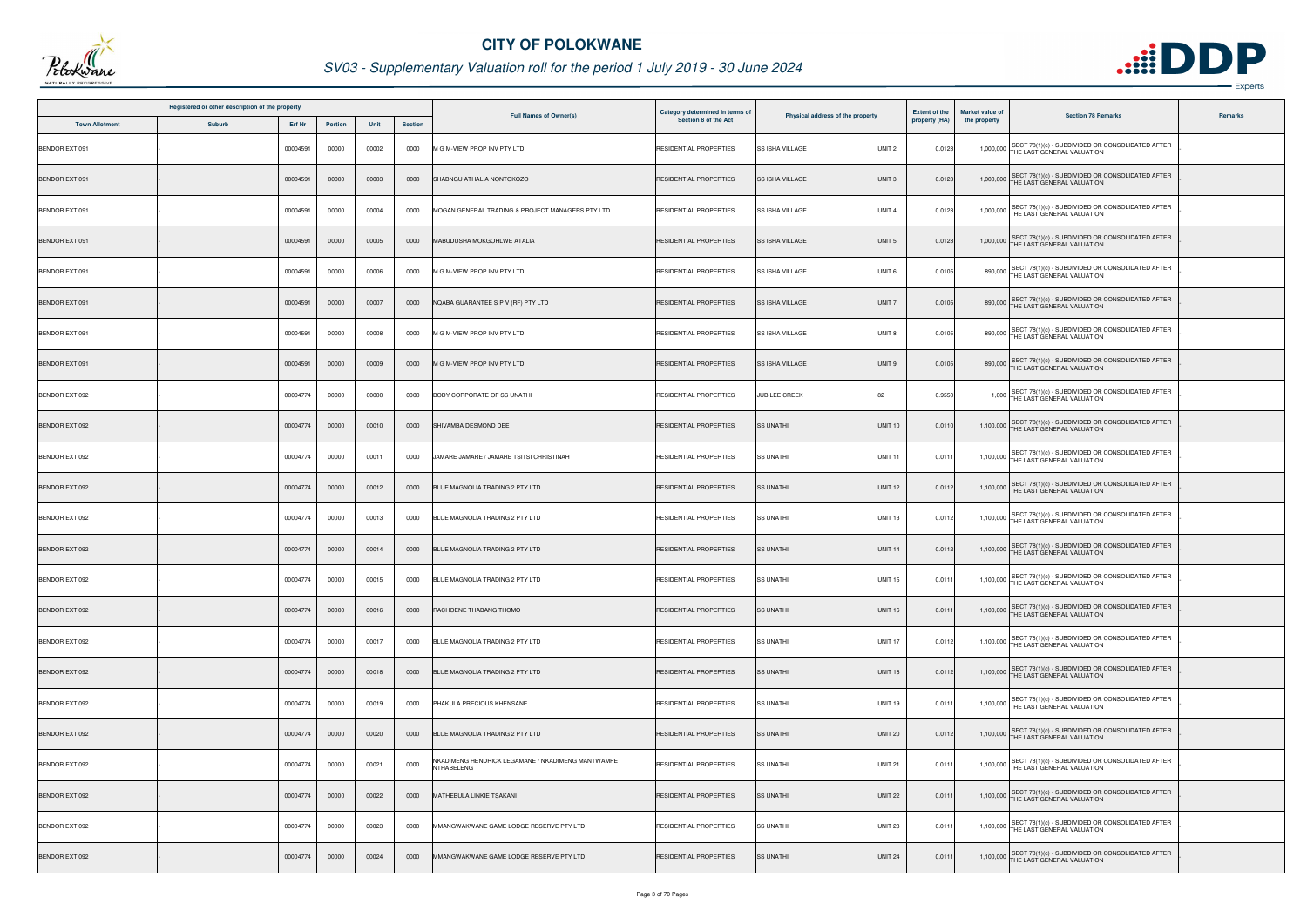

|                       | Registered or other description of the property |          |                |       |                | <b>Full Names of Owner(s)</b>                | Category determined in terms of | Physical address of the property               | <b>Extent of the</b> | <b>Market value of</b> | <b>Section 78 Remarks</b>                                                                | <b>Remarks</b> |
|-----------------------|-------------------------------------------------|----------|----------------|-------|----------------|----------------------------------------------|---------------------------------|------------------------------------------------|----------------------|------------------------|------------------------------------------------------------------------------------------|----------------|
| <b>Town Allotment</b> | <b>Suburb</b>                                   | Erf Nr   | <b>Portion</b> | Unit  | <b>Section</b> |                                              | Section 8 of the Act            |                                                | property (HA)        | the property           |                                                                                          |                |
| BENDOR EXT 092        |                                                 | 00004774 | 00000          | 00025 | 0000           | KHOHOMELA NKHANGWELENI TSHIFARO              | RESIDENTIAL PROPERTIES          | <b>SS UNATHI</b><br>UNIT 25                    | 0.0112               |                        | 1,100,000 SECT 78(1)(c) - SUBDIVIDED OR CONSOLIDATED AFTER<br>THE LAST GENERAL VALUATION |                |
| BENDOR EXT 092        |                                                 | 00004798 | 00000          | 00000 | 0000           | BODY CORPORATE OF SS NORTHVIEW MANOR         | RESIDENTIAL PROPERTIES          | <b>5TH AVENUE</b><br>3                         | 0.6008               | 3,100,000              | SECT 78(1)(c) - SUBDIVIDED OR CONSOLIDATED AFTER<br>THE LAST GENERAL VALUATION           |                |
| BENDOR EXT 092        |                                                 | 00004798 | 00000          | 00001 | 0000           | NGOETJANA COLLINS                            | RESIDENTIAL PROPERTIES          | UNIT <sub>1</sub><br><b>SS NORTHVIEW MANOR</b> | 0.0093               |                        | SECT 78(1)(c) - SUBDIVIDED OR CONSOLIDATED AFTER<br>840,000 THE LAST GENERAL VALUATION   |                |
| BENDOR EXT 092        |                                                 | 00004798 | 00000          | 00002 | 0000           | MALULEKE CINDY ROUSHNAH                      | RESIDENTIAL PROPERTIES          | <b>SS NORTHVIEW MANOR</b><br>UNIT <sub>2</sub> | 0.0092               |                        | 830,000 SECT 78(1)(c) - SUBDIVIDED OR CONSOLIDATED AFTER<br>THE LAST GENERAL VALUATION   |                |
| BENDOR EXT 092        |                                                 | 00004798 | 00000          | 00003 | 0000           | MOLOISI KATANE PHILLIP                       | RESIDENTIAL PROPERTIES          | <b>SS NORTHVIEW MANOR</b><br>UNIT <sub>3</sub> | 0.0092               |                        | 830,000 SECT 78(1)(c) - SUBDIVIDED OR CONSOLIDATED AFTER<br>THE LAST GENERAL VALUATION   |                |
| BENDOR EXT 092        |                                                 | 00004798 | 00000          | 00004 | 0000           | NYASHANU TANAKA MUKANGANGA                   | <b>RESIDENTIAL PROPERTIES</b>   | UNIT 4<br><b>SS NORTHVIEW MANOR</b>            | 0.0092               |                        | 830,000 SECT 78(1)(c) - SUBDIVIDED OR CONSOLIDATED AFTER<br>THE LAST GENERAL VALUATION   |                |
| BENDOR EXT 092        |                                                 | 00004798 | 00000          | 00005 | 0000           | SP & K PROP PTY LTD                          | RESIDENTIAL PROPERTIES          | UNIT <sub>5</sub><br><b>SS NORTHVIEW MANOR</b> | 0.0068               |                        | 610,000 SECT 78(1)(c) - SUBDIVIDED OR CONSOLIDATED AFTER<br>THE LAST GENERAL VALUATION   |                |
| BENDOR EXT 092        |                                                 | 00004798 | 00000          | 00006 | 0000           | MOTHAPO MOGABA KHUTJO                        | RESIDENTIAL PROPERTIES          | <b>SS NORTHVIEW MANOR</b><br>UNIT <sub>6</sub> | 0.0068               |                        | 610,000 SECT 78(1)(c) - SUBDIVIDED OR CONSOLIDATED AFTER<br>THE LAST GENERAL VALUATION   |                |
| BENDOR EXT 092        |                                                 | 00004798 | 00000          | 00007 | 0000           | SP & K PROP PTY LTD                          | RESIDENTIAL PROPERTIES          | <b>SS NORTHVIEW MANOR</b><br>UNIT <sub>7</sub> | 0.0068               |                        | 610,000 SECT 78(1)(c) - SUBDIVIDED OR CONSOLIDATED AFTER<br>THE LAST GENERAL VALUATION   |                |
| BENDOR EXT 092        |                                                 | 00004798 | 00000          | 00008 | 0000           | SP & K PROP PTY LTD                          | RESIDENTIAL PROPERTIES          | UNIT <sub>8</sub><br><b>SS NORTHVIEW MANOR</b> | 0.0068               |                        | 610,000 SECT 78(1)(c) - SUBDIVIDED OR CONSOLIDATED AFTER<br>THE LAST GENERAL VALUATION   |                |
| BENDOR EXT 092        |                                                 | 00004798 | 00000          | 00009 | 0000           | MASHASHANE TEBOGO MILLICENT                  | RESIDENTIAL PROPERTIES          | <b>SS NORTHVIEW MANOR</b><br>UNIT <sub>9</sub> | 0.0068               |                        | 610,000 SECT 78(1)(c) - SUBDIVIDED OR CONSOLIDATED AFTER<br>THE LAST GENERAL VALUATION   |                |
| BENDOR EXT 092        |                                                 | 00004798 | 00000          | 00010 | 0000           | CHEMSASE PROJECTS TRUST                      | <b>RESIDENTIAL PROPERTIES</b>   | <b>SS NORTHVIEW MANOR</b><br><b>UNIT 10</b>    | 0.0068               |                        | 610,000 SECT 78(1)(c) - SUBDIVIDED OR CONSOLIDATED AFTER<br>THE LAST GENERAL VALUATION   |                |
| BENDOR EXT 092        |                                                 | 00004798 | 00000          | 00011 | 0000           | SP & K PROP PTY LTD                          | RESIDENTIAL PROPERTIES          | <b>SS NORTHVIEW MANOR</b><br><b>UNIT 11</b>    | 0.0068               |                        | 610,000 SECT 78(1)(c) - SUBDIVIDED OR CONSOLIDATED AFTER<br>THE LAST GENERAL VALUATION   |                |
| BENDOR EXT 092        |                                                 | 00004798 | 00000          | 00012 | 0000           | SP & K PROP PTY LTD                          | RESIDENTIAL PROPERTIES          | <b>UNIT 12</b><br><b>SS NORTHVIEW MANOR</b>    | 0.0068               |                        | 610,000 SECT 78(1)(c) - SUBDIVIDED OR CONSOLIDATED AFTER<br>THE LAST GENERAL VALUATION   |                |
| BENDOR EXT 092        |                                                 | 00004798 | 00000          | 00013 | 0000           | CHOKOE NOKO CLAUDE / LEFERELA DAPHNEY TEBOGO | RESIDENTIAL PROPERTIES          | <b>SS NORTHVIEW MANOR</b><br>UNIT 13           | 0.0068               |                        | 610,000 SECT 78(1)(c) - SUBDIVIDED OR CONSOLIDATED AFTER<br>THE LAST GENERAL VALUATION   |                |
| BENDOR EXT 092        |                                                 | 00004798 | 00000          | 00014 | 0000           | SP & K PROP PTY LTD                          | RESIDENTIAL PROPERTIES          | <b>SS NORTHVIEW MANOR</b><br>UNIT 14           | 0.0068               |                        | SECT 78(1)(c) - SUBDIVIDED OR CONSOLIDATED AFTER<br>610,000 THE LAST GENERAL VALUATION   |                |
| BENDOR EXT 092        |                                                 | 00004798 | 00000          | 00015 | 0000           | SP & K PROP PTY LTD                          | RESIDENTIAL PROPERTIES          | <b>UNIT 15</b><br><b>SS NORTHVIEW MANOR</b>    | 0.0068               |                        | 610,000 SECT 78(1)(c) - SUBDIVIDED OR CONSOLIDATED AFTER<br>THE LAST GENERAL VALUATION   |                |
| BENDOR EXT 092        |                                                 | 00004798 | 00000          | 00016 | 0000           | SP & K PROP PTY LTD                          | RESIDENTIAL PROPERTIES          | <b>UNIT 16</b><br><b>SS NORTHVIEW MANOR</b>    | 0.0068               |                        | 610,000 SECT 78(1)(c) - SUBDIVIDED OR CONSOLIDATED AFTER<br>THE LAST GENERAL VALUATION   |                |
| BENDOR EXT 092        |                                                 | 00004798 | 00000          | 00017 | 0000           | SP & K PROP PTY LTD                          | RESIDENTIAL PROPERTIES          | UNIT 17<br><b>SS NORTHVIEW MANOR</b>           | 0.0093               |                        | SECT 78(1)(c) - SUBDIVIDED OR CONSOLIDATED AFTER<br>830,000 THE LAST GENERAL VALUATION   |                |
| BENDOR EXT 092        |                                                 | 00004798 | 00000          | 00018 | 0000           | SP & K PROP PTY LTD                          | RESIDENTIAL PROPERTIES          | UNIT 17<br><b>SS NORTHVIEW MANOR</b>           | 0.0093               |                        | 830,000 SECT 78(1)(c) - SUBDIVIDED OR CONSOLIDATED AFTER<br>THE LAST GENERAL VALUATION   |                |
| BENDOR EXT 092        |                                                 | 00004798 | 00000          | 00019 | 0000           | SP & K PROP PTY LTD                          | RESIDENTIAL PROPERTIES          | <b>SS NORTHVIEW MANOR</b><br>UNIT 17           | 0.0093               |                        | SECT 78(1)(c) - SUBDIVIDED OR CONSOLIDATED AFTER<br>830,000 THE LAST GENERAL VALUATION   |                |
| BENDOR EXT 092        |                                                 | 00004798 | 00000          | 00020 | 0000           | SP & K PROP PTY LTD                          | RESIDENTIAL PROPERTIES          | UNIT 17<br><b>SS NORTHVIEW MANOR</b>           | 0.0093               |                        | SECT 78(1)(c) - SUBDIVIDED OR CONSOLIDATED AFTER<br>830,000 THE LAST GENERAL VALUATION   |                |
| BENDOR EXT 092        |                                                 | 00004798 | 00000          | 00021 | 0000           | SP & K PROP PTY LTD                          | RESIDENTIAL PROPERTIES          | <b>SS NORTHVIEW MANOR</b><br><b>UNIT 17</b>    | 0.0093               |                        | 830,000 SECT 78(1)(c) - SUBDIVIDED OR CONSOLIDATED AFTER<br>THE LAST GENERAL VALUATION   |                |
| BENDOR EXT 092        |                                                 | 00004798 | 00000          | 00022 | 0000           | SP & K PROP PTY LTD                          | <b>RESIDENTIAL PROPERTIES</b>   | <b>SS NORTHVIEW MANOR</b><br>UNIT 17           | 0.0093               | 830,000                | SECT 78(1)(c) - SUBDIVIDED OR CONSOLIDATED AFTER<br>THE LAST GENERAL VALUATION           |                |

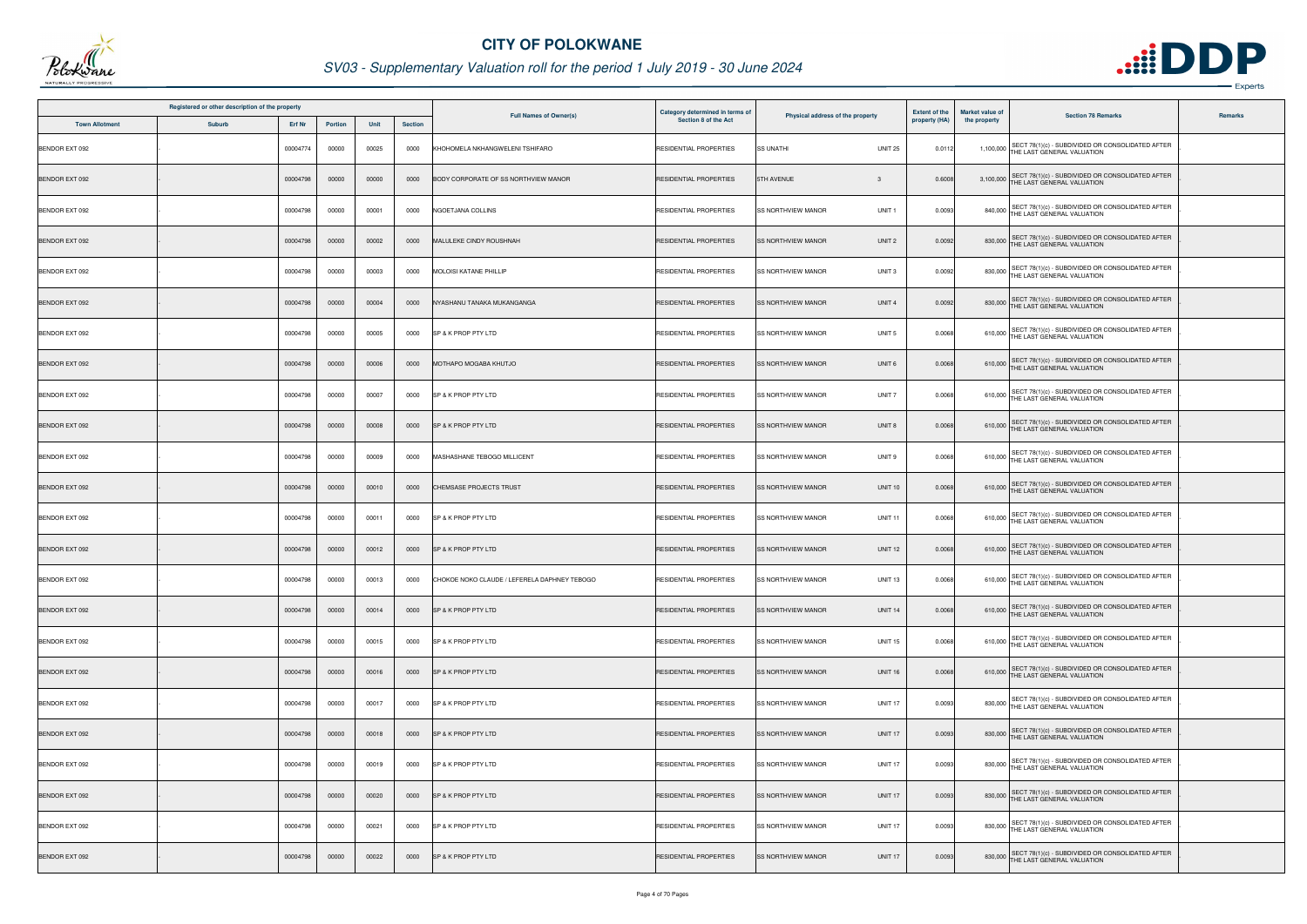

|                       | Registered or other description of the property |          |                |       |                |                                                          | Category determined in terms of |                                                | <b>Extent of the</b> | <b>Market value of</b> |                                                                                                                                                    |         |
|-----------------------|-------------------------------------------------|----------|----------------|-------|----------------|----------------------------------------------------------|---------------------------------|------------------------------------------------|----------------------|------------------------|----------------------------------------------------------------------------------------------------------------------------------------------------|---------|
| <b>Town Allotment</b> | <b>Suburb</b>                                   | Erf Nr   | <b>Portion</b> | Unit  | <b>Section</b> | <b>Full Names of Owner(s)</b>                            | Section 8 of the Act            | Physical address of the property               | property (HA)        | the property           | <b>Section 78 Remarks</b>                                                                                                                          | Remarks |
| BENDOR EXT 092        |                                                 | 00004798 | 00000          | 00023 | 0000           | SP & K PROP PTY LTD                                      | RESIDENTIAL PROPERTIES          | SS NORTHVIEW MANOR<br><b>UNIT 17</b>           | 0.0093               |                        | 830,000 SECT 78(1)(c) - SUBDIVIDED OR CONSOLIDATED AFTER<br>THE LAST GENERAL VALUATION                                                             |         |
| BENDOR EXT 092        |                                                 | 00004798 | 00000          | 00024 | 0000           | SP & K PROP PTY LTD                                      | RESIDENTIAL PROPERTIES          | <b>SS NORTHVIEW MANOR</b><br>UNIT 17           | 0.0093               |                        | SECT 78(1)(c) - SUBDIVIDED OR CONSOLIDATED AFTER<br>830,000 THE LAST GENERAL VALUATION                                                             |         |
| BENDOR EXT 092        |                                                 | 00004798 | 00000          | 00025 | 0000           | SP & K PROP PTY LTD                                      | RESIDENTIAL PROPERTIES          | SS NORTHVIEW MANOR<br>UNIT 17                  | 0.0092               |                        | 830,000 SECT 78(1)(c) - SUBDIVIDED OR CONSOLIDATED AFTER<br>THE LAST GENERAL VALUATION                                                             |         |
| BENDOR EXT 092        |                                                 | 00004798 | 00000          | 00026 | 0000           | <b>SP &amp; K PROP PTY LTD</b>                           | RESIDENTIAL PROPERTIES          | <b>SS NORTHVIEW MANOR</b><br><b>UNIT 17</b>    | 0.0092               |                        | 830,000 SECT 78(1)(c) - SUBDIVIDED OR CONSOLIDATED AFTER<br>THE LAST GENERAL VALUATION                                                             |         |
| BENDOR EXT 092        |                                                 | 00004862 | 00000          | 00000 | 0000           | MACHOGA NOKO JANE                                        | RESIDENTIAL PROPERTIES          | UBILEE CREEK<br>53                             | 0.0783               |                        | SECT 78(1)(d) - OF WHICH THE MARKET VALUE HAS<br>2,700,000 SUBSTANTIALLY INCREASED OR DECREASED FOR ANY<br>REASON AFTER THE LAST GENERAL VALUATION |         |
| BENDOR EXT 094        |                                                 | 00005463 | 00000          | 00000 | 0000           | SENYATSI MACK GODFREY / SENYATSI LOSO LINA EY            | RESIDENTIAL PROPERTIES          | PALA STREET<br>81                              | 0.0732               |                        | SECT 78(1)(d) - OF WHICH THE MARKET VALUE HAS<br>2,500,000 SUBSTANTIALLY INCREASED OR DECREASED FOR ANY<br>REASON AFTER THE LAST GENERAL VALUATION |         |
| BENDOR EXT 095        |                                                 | 00004930 | 00000          | 00008 | 0000           | MACHITELA KGOTHATSO MELANCHITON / MACHITELA LEDILE PEGGY | <b>RESIDENTIAL PROPERTIES</b>   | <b>SS AQUILLA VILLAS</b><br>UNIT 8             | 0.0189               |                        | 1,500,000 SECT 78(1)(c) - SUBDIVIDED OR CONSOLIDATED AFTER<br>THE LAST GENERAL VALUATION                                                           |         |
| BENDOR EXT 095        |                                                 | 00004930 | 00000          | 00009 | 0000           | PHOLOTHO LETJATJI ONISMUS / RAMAIFO LEDILE MARIA         | <b>RESIDENTIAL PROPERTIES</b>   | UNIT 9<br>SS AQUILLA VILLAS                    | 0.0189               |                        | 1,500,000 SECT 78(1)(c) - SUBDIVIDED OR CONSOLIDATED AFTER<br>THE LAST GENERAL VALUATION                                                           |         |
| BENDOR EXT 095        |                                                 | 00004930 | 00000          | 00010 | 0000           | <b>KEITUMETSE TRUST</b>                                  | <b>RESIDENTIAL PROPERTIES</b>   | <b>UNIT 10</b><br><b>SS AQUILLA VILLAS</b>     | 0.0209               |                        | 1,700,000 SECT 78(1)(c) - SUBDIVIDED OR CONSOLIDATED AFTER<br>THE LAST GENERAL VALUATION                                                           |         |
| <b>BENDOR EXT 095</b> |                                                 | 00004930 | 00000          | 00011 | 0000           | RAMAITE CHRISTOPHER MUTHUPHEI                            | RESIDENTIAL PROPERTIES          | <b>SS AQUILLA VILLAS</b><br>UNIT <sub>11</sub> | 0.0189               |                        | 1,500,000 SECT 78(1)(c) - SUBDIVIDED OR CONSOLIDATED AFTER<br>THE LAST GENERAL VALUATION                                                           |         |
| BENDOR EXT 095        |                                                 | 00004930 | 00000          | 00012 | 0000           | LETSOALO MAUPI ERIC                                      | RESIDENTIAL PROPERTIES          | <b>UNIT 12</b><br>SS AQUILLA VILLAS            | 0.0189               |                        | 1,500,000 SECT 78(1)(c) - SUBDIVIDED OR CONSOLIDATED AFTER<br>THE LAST GENERAL VALUATION                                                           |         |
| BENDOR EXT 095        |                                                 | 00004930 | 00000          | 00013 | 0000           | K P PHIRI FAMILY TRUST                                   | RESIDENTIAL PROPERTIES          | <b>UNIT 13</b><br><b>SS AQUILLA VILLAS</b>     | 0.0207               |                        | 1,700,000 SECT 78(1)(c) - SUBDIVIDED OR CONSOLIDATED AFTER<br>THE LAST GENERAL VALUATION                                                           |         |
| BENDOR EXT 095        |                                                 | 00004930 | 00000          | 00014 | 0000           | MABOKO RESHOKETSWE BOKOTI / MABOKO MOISHAPHOKA JACOB     | <b>RESIDENTIAL PROPERTIES</b>   | <b>UNIT 14</b><br><b>SS AQUILLA VILLAS</b>     | 0.0156               |                        | 1,200,000 SECT 78(1)(c) - SUBDIVIDED OR CONSOLIDATED AFTER<br>THE LAST GENERAL VALUATION                                                           |         |
| BENDOR EXT 095        |                                                 | 00004930 | 00000          | 00015 | 0000           | SETAGANE TSHETE TJATJI MOLEPO- / SETAGANE CLERRANCE      | <b>RESIDENTIAL PROPERTIES</b>   | <b>UNIT 15</b><br>SS AQUILLA VILLAS            | 0.0156               |                        | 1,200,000 SECT 78(1)(c) - SUBDIVIDED OR CONSOLIDATED AFTER<br>THE LAST GENERAL VALUATION                                                           |         |
| BENDOR EXT 095        |                                                 | 00004930 | 00000          | 00016 | 0000           | CANNISTRARO INV 166 CC                                   | RESIDENTIAL PROPERTIES          | <b>UNIT 16</b><br><b>SS AQUILLA VILLAS</b>     | 0.0208               |                        | 1,700,000 SECT 78(1)(c) - SUBDIVIDED OR CONSOLIDATED AFTER<br>THE LAST GENERAL VALUATION                                                           |         |
| BENDOR EXT 095        |                                                 | 00004930 | 00000          | 00017 | 0000           | THABA DIMAKATJO ELIZABETH                                | RESIDENTIAL PROPERTIES          | UNIT 17<br><b>SS AQUILLA VILLAS</b>            | 0.0189               |                        | SECT 78(1)(c) - SUBDIVIDED OR CONSOLIDATED AFTER<br>1,500,000 THE LAST GENERAL VALUATION                                                           |         |
| BENDOR EXT 095        |                                                 | 00004930 | 00000          | 00018 | 0000           | LEPULANA MAROTHI / RALEFETA MOKGADI TRYPHINA             | <b>RESIDENTIAL PROPERTIES</b>   | <b>UNIT 18</b><br><b>SS AQUILLA VILLAS</b>     | 0.0189               |                        | 1,500,000 SECT 78(1)(c) - SUBDIVIDED OR CONSOLIDATED AFTER<br>THE LAST GENERAL VALUATION                                                           |         |
| BENDOR EXT 095        |                                                 | 00004930 | 00000          | 00019 | 0000           | NTHANGENI KHAARENDWE                                     | RESIDENTIAL PROPERTIES          | <b>UNIT 19</b><br><b>SS AQUILLA VILLAS</b>     | 0.0189               | 1,500,000              | SECT 78(1)(c) - SUBDIVIDED OR CONSOLIDATED AFTER<br>THE LAST GENERAL VALUATION                                                                     |         |
| BENDOR EXT 095        |                                                 | 00004930 | 00000          | 00020 | 0000           | CANNISTRARO INV 166 CC                                   | <b>RESIDENTIAL PROPERTIES</b>   | <b>UNIT 20</b><br><b>SS AQUILLA VILLAS</b>     | 0.0189               |                        | 1,500,000 SECT 78(1)(c) - SUBDIVIDED OR CONSOLIDATED AFTER<br>THE LAST GENERAL VALUATION                                                           |         |
| BENDOR EXT 095        |                                                 | 00004985 | 00000          | 00000 | 0000           | RAMALEPE SIBONGILE LOVEDALE / RAMALEPE SEDIBA JAN        | <b>RESIDENTIAL PROPERTIES</b>   | EAGLES CREST BOULEVARD<br>14                   | 0.0704               |                        | SECT 78(1)(d) - OF WHICH THE MARKET VALUE HAS<br>1,500,000 SUBSTANTIALLY INCREASED OR DECREASED FOR ANY<br>REASON AFTER THE LAST GENERAL VALUATION |         |
| BENDOR EXT 095        |                                                 | 00004995 | 00000          | 00000 | 0000           | MANGANYI VIRGINIA LESSAH / MANGANYI MASENYANI RECKSON    | RESIDENTIAL PROPERTIES          | TAWNY HAWK CRESCENT<br>23                      | 0.0704               |                        | SECT 78(1)(d) - OF WHICH THE MARKET VALUE HAS<br>2,600,000 SUBSTANTIALLY INCREASED OR DECREASED FOR ANY<br>REASON AFTER THE LAST GENERAL VALUATION |         |
| BENDOR EXT 095        |                                                 | 00005028 | 00000          | 00000 | 0000           | J T M TRUST                                              | <b>RESIDENTIAL PROPERTIES</b>   | 55<br>TAWNY HAWK CRESCENT                      | 0.0704               |                        | SECT 78(1)(d) - OF WHICH THE MARKET VALUE HAS<br>3,000,000 SUBSTANTIALLY INCREASED OR DECREASED FOR ANY<br>REASON AFTER THE LAST GENERAL VALUATION |         |
| BENDOR EXT 097        |                                                 | 00005156 | 00000          | 00000 | 0000           | MANGANYI NKATEKO SHIRLEY / MANGANYI SYDNEY               | RESIDENTIAL PROPERTIES          | <b>MATADI STREET</b><br>-3                     | 0.0825               |                        | SECT 78(1)(d) - OF WHICH THE MARKET VALUE HAS<br>2,800,000 SUBSTANTIALLY INCREASED OR DECREASED FOR ANY<br>REASON AFTER THE LAST GENERAL VALUATION |         |
| BENDOR EXT 100        | <b>BENDOR PARK</b>                              | 00007340 | 00000          | 00000 | 0000           | LIMPOPO PROVINCIAL GOVERNMENT                            | RESIDENTIAL PROPERTIES          | BENDOR EXT 100<br>7340                         | 2.5430               | 15,300,000             | SECT 78(1)(c) - SUBDIVIDED OR CONSOLIDATED AFTER<br>THE LAST GENERAL VALUATION                                                                     |         |

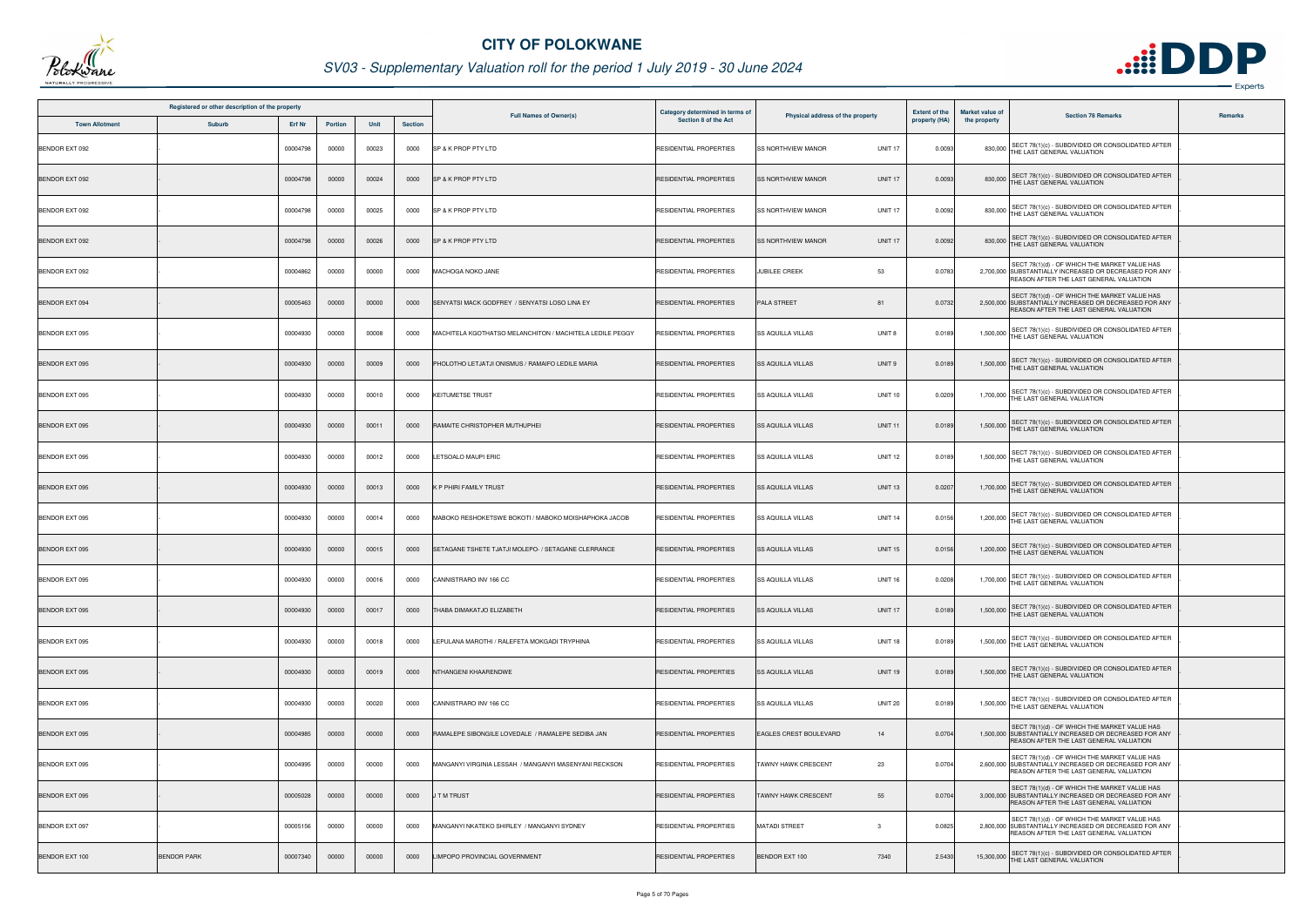

|                       | Registered or other description of the property |               |                |       |                | <b>Full Names of Owner(s)</b>    | Category determined in terms of | Physical address of the property                | <b>Extent of the</b> | <b>Market value of</b> | <b>Section 78 Remarks</b>                                                              | <b>Remarks</b> |
|-----------------------|-------------------------------------------------|---------------|----------------|-------|----------------|----------------------------------|---------------------------------|-------------------------------------------------|----------------------|------------------------|----------------------------------------------------------------------------------------|----------------|
| <b>Town Allotment</b> | <b>Suburb</b>                                   | <b>Erf Nr</b> | <b>Portion</b> | Unit  | <b>Section</b> |                                  | Section 8 of the Act            |                                                 | property (HA)        | the property           |                                                                                        |                |
| BENDOR EXT 100        | <b>BENDOR PARK</b>                              | 00007340      | 00000          | 00035 | 0000           | MODIBA MADIKOA SARAH             | RESIDENTIAL PROPERTIES          | BENDOR EXT 100<br>UNIT 35                       | 0.0063               |                        | 540,000 SECT 78(1)(c) - SUBDIVIDED OR CONSOLIDATED AFTER<br>THE LAST GENERAL VALUATION |                |
| BENDOR EXT 100        | <b>BENDOR PARK</b>                              | 00007340      | 00000          | 00036 | 0000           | LIMPOPO PROVINCIAL GOVERNMENT    | <b>RESIDENTIAL PROPERTIES</b>   | <b>UNIT 36</b><br>BENDOR EXT 100                | 0.0067               | 570,000                | SECT 78(1)(c) - SUBDIVIDED OR CONSOLIDATED AFTER<br>THE LAST GENERAL VALUATION         |                |
| BENDOR EXT 100        | <b>BENDOR PARK</b>                              | 00007340      | 00000          | 00037 | 0000           | NKUNA MKATEKO                    | <b>RESIDENTIAL PROPERTIES</b>   | <b>UNIT 37</b><br>BENDOR EXT 100                | 0.0064               |                        | SECT 78(1)(c) - SUBDIVIDED OR CONSOLIDATED AFTER<br>540,000 THE LAST GENERAL VALUATION |                |
| BENDOR EXT 100        | <b>BENDOR PARK</b>                              | 00007340      | 00000          | 00038 | 0000           | MAMOGOBO MAGALANE MOLEBOGENG     | RESIDENTIAL PROPERTIES          | BENDOR EXT 100<br><b>UNIT 38</b>                | 0.0063               |                        | 540,000 SECT 78(1)(c) - SUBDIVIDED OR CONSOLIDATED AFTER<br>THE LAST GENERAL VALUATION |                |
| BENDOR EXT 100        | <b>BENDOR PARK</b>                              | 00007340      | 00000          | 00039 | 0000           | LIMPOPO PROVINCIAL GOVERNMENT    | RESIDENTIAL PROPERTIES          | BENDOR EXT 100<br>UNIT 39                       | 0.0066               | 560,000                | SECT 78(1)(c) - SUBDIVIDED OR CONSOLIDATED AFTER<br>THE LAST GENERAL VALUATION         |                |
| BENDOR EXT 100        | <b>BENDOR PARK</b>                              | 00007340      | 00000          | 00040 | 0000           | MAPHANGWA MPHUMUDZENI LEONART    | <b>RESIDENTIAL PROPERTIES</b>   | BENDOR EXT 100<br><b>UNIT 40</b>                | 0.0071               |                        | 600,000 SECT 78(1)(c) - SUBDIVIDED OR CONSOLIDATED AFTER<br>THE LAST GENERAL VALUATION |                |
| BENDOR EXT 100        | <b>BENDOR PARK</b>                              | 00007340      | 00000          | 00041 | 0000           | LIMPOPO PROVINCIAL GOVERNMENT    | <b>RESIDENTIAL PROPERTIES</b>   | BENDOR EXT 100<br><b>UNIT 41</b>                | 0.0067               |                        | 570,000 SECT 78(1)(c) - SUBDIVIDED OR CONSOLIDATED AFTER<br>THE LAST GENERAL VALUATION |                |
| BENDOR EXT 100        | <b>BENDOR PARK</b>                              | 00007340      | 00000          | 00042 | 0000           | MASEMOLA MAMAHLAKO CLERENCIA     | RESIDENTIAL PROPERTIES          | BENDOR EXT 100<br>UNIT 42                       | 0.0068               |                        | 580,000 SECT 78(1)(c) - SUBDIVIDED OR CONSOLIDATED AFTER<br>THE LAST GENERAL VALUATION |                |
| BENDOR EXT 100        | <b>BENDOR PARK</b>                              | 00007340      | 00000          | 00043 | 0000           | MASEMOLA MAMAHLAKO CLERENCIA     | RESIDENTIAL PROPERTIES          | BENDOR EXT 100<br>UNIT 43                       | 0.0063               |                        | 540,000 SECT 78(1)(c) - SUBDIVIDED OR CONSOLIDATED AFTER<br>THE LAST GENERAL VALUATION |                |
| BENDOR EXT 100        | <b>BENDOR PARK</b>                              | 00007340      | 00000          | 00044 | 0000           | MOTHAPO PHILA DEPHNY             | <b>RESIDENTIAL PROPERTIES</b>   | BENDOR EXT 100<br>UNIT 44                       | 0.0063               |                        | 540,000 SECT 78(1)(c) - SUBDIVIDED OR CONSOLIDATED AFTER<br>THE LAST GENERAL VALUATION |                |
| BENDOR EXT 100        | <b>BENDOR PARK</b>                              | 00007340      | 00000          | 00045 | 0000           | LIMPOPO PROVINCIAL GOVERNMENT    | RESIDENTIAL PROPERTIES          | BENDOR EXT 100<br>UNIT 45                       | 0.0062               |                        | 530,000 SECT 78(1)(c) - SUBDIVIDED OR CONSOLIDATED AFTER<br>THE LAST GENERAL VALUATION |                |
| BENDOR EXT 100        | <b>BENDOR PARK</b>                              | 00007340      | 00000          | 00046 | 0000           | RAPUDI MAITE GRACE               | <b>RESIDENTIAL PROPERTIES</b>   | BENDOR EXT 100<br>UNIT 46                       | 0.0066               |                        | 560,000 SECT 78(1)(c) - SUBDIVIDED OR CONSOLIDATED AFTER<br>THE LAST GENERAL VALUATION |                |
| BENDOR EXT 100        | <b>BENDOR PARK</b>                              | 00007340      | 00000          | 00047 | 0000           | LIMPOPO PROVINCIAL GOVERNMENT    | <b>RESIDENTIAL PROPERTIES</b>   | BENDOR EXT 100<br>UNIT 47                       | 0.0068               |                        | 580,000 SECT 78(1)(c) - SUBDIVIDED OR CONSOLIDATED AFTER<br>THE LAST GENERAL VALUATION |                |
| BENDOR EXT 100        | <b>BENDOR PARK</b>                              | 00007340      | 00000          | 00048 | 0000           | RAMASHIDZHA RENDANI RAYMOND      | RESIDENTIAL PROPERTIES          | <b>UNIT 48</b><br>BENDOR EXT 100                | 0.0065               | 550,000                | SECT 78(1)(c) - SUBDIVIDED OR CONSOLIDATED AFTER<br>THE LAST GENERAL VALUATION         |                |
| BENDOR EXT 100        | <b>BENDOR PARK</b>                              | 00007341      | 00000          | 00253 | 0000           | <b>BOIKHUTSO DOREEN NANKY</b>    | RESIDENTIAL PROPERTIES          | SS BENDOR EXTENSION 100 EAST<br><b>UNIT 253</b> | 0.0050               |                        | 430,000 SECT 78(1)(c) - SUBDIVIDED OR CONSOLIDATED AFTER<br>THE LAST GENERAL VALUATION |                |
| BENDOR EXT 100        | <b>BENDOR PARK</b>                              | 00007341      | 00000          | 00254 | 0000           | RINGANE MHAKA GRACE              | RESIDENTIAL PROPERTIES          | SS BENDOR EXTENSION 100 EAST<br><b>UNIT 254</b> | 0.0049               | 420,000                | SECT 78(1)(c) - SUBDIVIDED OR CONSOLIDATED AFTER<br>THE LAST GENERAL VALUATION         |                |
| BENDOR EXT 100        | <b>BENDOR PARK</b>                              | 00007341      | 00000          | 00255 | 0000           | KGANAKGA PHOSA REGINALD          | RESIDENTIAL PROPERTIES          | SS BENDOR EXTENSION 100 EAST<br><b>UNIT 255</b> | 0.0050               | 430,000                | SECT 78(1)(c) - SUBDIVIDED OR CONSOLIDATED AFTER<br>THE LAST GENERAL VALUATION         |                |
| BENDOR EXT 100        | <b>BENDOR PARK</b>                              | 00007341      | 00000          | 00256 | 0000           | MOHLAPAMASWI RAMODIMETSA EPHIA   | RESIDENTIAL PROPERTIES          | <b>UNIT 256</b><br>SS BENDOR EXTENSION 100 EAST | 0.0052               | 440,000                | SECT 78(1)(c) - SUBDIVIDED OR CONSOLIDATED AFTER<br>THE LAST GENERAL VALUATION         |                |
| BENDOR EXT 100        | <b>BENDOR PARK</b>                              | 00007341      | 00000          | 00258 | 0000           | MADZEBE THONIFHO                 | RESIDENTIAL PROPERTIES          | <b>UNIT 258</b><br>SS BENDOR EXTENSION 100 EAST | 0.0049               |                        | SECT 78(1)(c) - SUBDIVIDED OR CONSOLIDATED AFTER<br>420,000 THE LAST GENERAL VALUATION |                |
| BENDOR EXT 100        | <b>BENDOR PARK</b>                              | 00007341      | 00000          | 00259 | 0000           | <b>BALOYI PHUTI PRINCE</b>       | RESIDENTIAL PROPERTIES          | <b>UNIT 259</b><br>SS BENDOR EXTENSION 100 EAST | 0.0050               | 430,000                | SECT 78(1)(c) - SUBDIVIDED OR CONSOLIDATED AFTER<br>THE LAST GENERAL VALUATION         |                |
| BENDOR EXT 100        | <b>BENDOR PARK</b>                              | 00007341      | 00000          | 00264 | 0000           | MAHLATHINI MAMMETJI OLEMPIA      | RESIDENTIAL PROPERTIES          | <b>UNIT 264</b><br>SS BENDOR EXTENSION 100 EAST | 0.0051               | 430,000                | SECT 78(1)(c) - SUBDIVIDED OR CONSOLIDATED AFTER<br>THE LAST GENERAL VALUATION         |                |
| BENDOR EXT 100        | <b>BENDOR PARK</b>                              | 00007341      | 00000          | 00265 | 0000           | PROVINCIAL GOVERNMENT OF LIMPOPO | RESIDENTIAL PROPERTIES          | SS BENDOR EXTENSION 100 EAST<br><b>UNIT 265</b> | 0.0050               | 430,000                | SECT 78(1)(c) - SUBDIVIDED OR CONSOLIDATED AFTER<br>THE LAST GENERAL VALUATION         |                |
| BENDOR EXT 100        | <b>BENDOR PARK</b>                              | 00007341      | 00000          | 00267 | 0000           | MOHALE MPHO TERRENCE             | RESIDENTIAL PROPERTIES          | <b>UNIT 267</b><br>SS BENDOR EXTENSION 100 EAST | 0.0049               |                        | 420,000 SECT 78(1)(c) - SUBDIVIDED OR CONSOLIDATED AFTER<br>THE LAST GENERAL VALUATION |                |
| BENDOR EXT 100        | <b>BENDOR PARK</b>                              | 00007341      | 00000          | 00268 | 0000           | <b>MOREMI MOKGADI TELLY</b>      | RESIDENTIAL PROPERTIES          | <b>UNIT 268</b><br>SS BENDOR EXTENSION 100 EAST | 0.0050               | 430,000                | SECT 78(1)(c) - SUBDIVIDED OR CONSOLIDATED AFTER<br>THE LAST GENERAL VALUATION         |                |

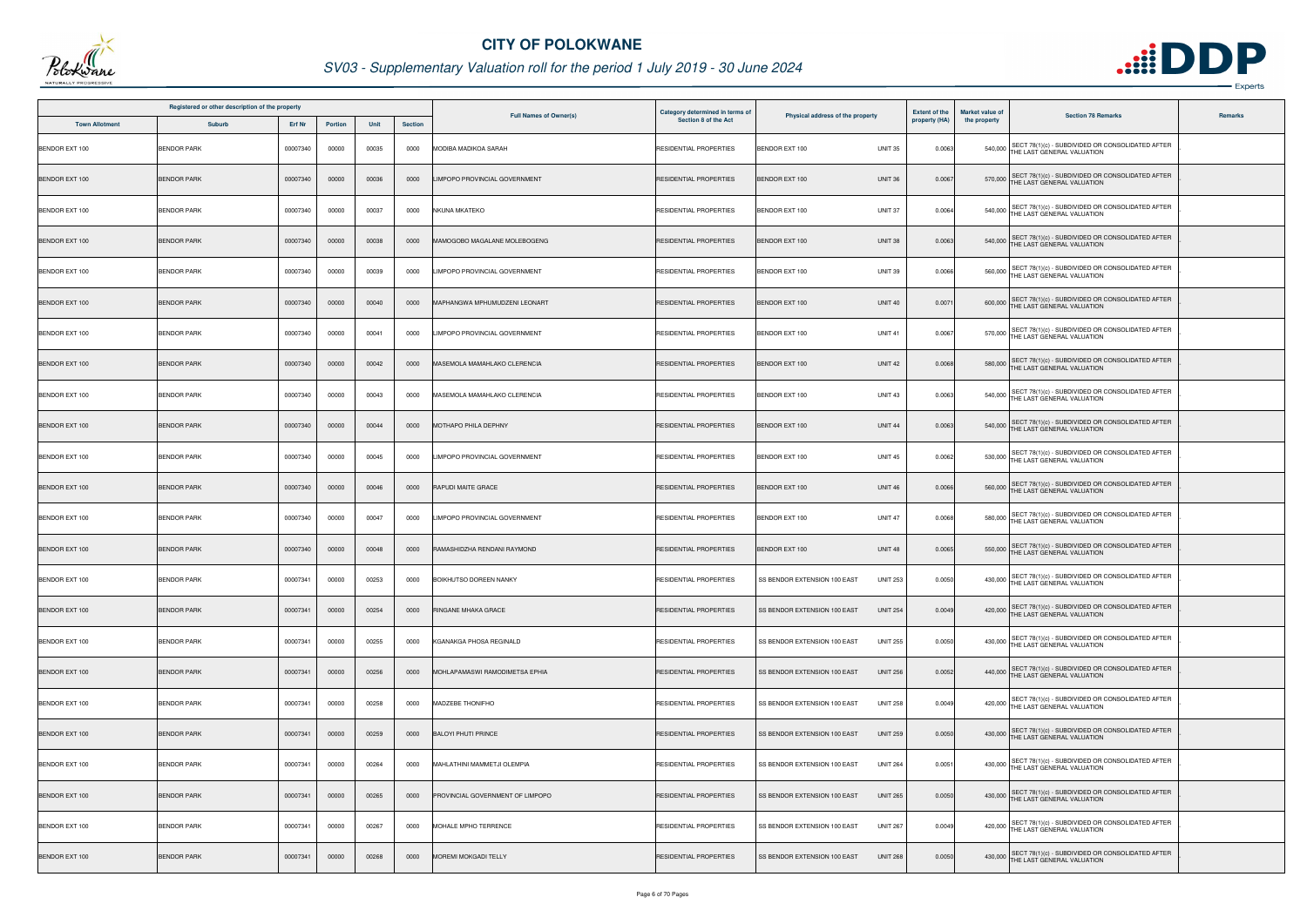

|                       | Registered or other description of the property |          |                |       |                | <b>Full Names of Owner(s)</b>                              | Category determined in terms of |                                                 | <b>Extent of the</b> | <b>Market value of</b> | <b>Section 78 Remarks</b>                                                              | <b>Remarks</b> |
|-----------------------|-------------------------------------------------|----------|----------------|-------|----------------|------------------------------------------------------------|---------------------------------|-------------------------------------------------|----------------------|------------------------|----------------------------------------------------------------------------------------|----------------|
| <b>Town Allotment</b> | <b>Suburb</b>                                   | Erf Nr   | <b>Portion</b> | Unit  | <b>Section</b> |                                                            | Section 8 of the Act            | Physical address of the property                | property (HA)        | the property           |                                                                                        |                |
| BENDOR EXT 100        | <b>BENDOR PARK</b>                              | 00007341 | 00000          | 00269 | 0000           | TSHIRURUVHELA TAKALANI                                     | RESIDENTIAL PROPERTIES          | <b>UNIT 269</b><br>SS BENDOR EXTENSION 100 EAST | 0.0052               |                        | 440,000 SECT 78(1)(c) - SUBDIVIDED OR CONSOLIDATED AFTER<br>THE LAST GENERAL VALUATION |                |
| BENDOR EXT 100        | <b>BENDOR PARK</b>                              | 00007341 | 00000          | 00270 | 0000           | SEFOKA MACHOSHANE PRAYER                                   | RESIDENTIAL PROPERTIES          | SS BENDOR EXTENSION 100 EAST<br><b>UNIT 270</b> | 0.0051               |                        | SECT 78(1)(c) - SUBDIVIDED OR CONSOLIDATED AFTER<br>430,000 THE LAST GENERAL VALUATION |                |
| BENDOR EXT 100        | <b>BENDOR PARK</b>                              | 00007341 | 00000          | 00273 | 0000           | MAAKE MATSIE PORTIA                                        | RESIDENTIAL PROPERTIES          | <b>UNIT 273</b><br>SS BENDOR EXTENSION 100 EAST | 0.0051               |                        | SECT 78(1)(c) - SUBDIVIDED OR CONSOLIDATED AFTER<br>430,000 THE LAST GENERAL VALUATION |                |
| BENDOR EXT 100        | <b>BENDOR PARK</b>                              | 00007341 | 00000          | 00274 | 0000           | PHALANE AVRON SHATADI                                      | <b>RESIDENTIAL PROPERTIES</b>   | <b>UNIT 274</b><br>SS BENDOR EXTENSION 100 EAST | 0.0051               |                        | SECT 78(1)(c) - SUBDIVIDED OR CONSOLIDATED AFTER<br>430,000 THE LAST GENERAL VALUATION |                |
| BENDOR EXT 100        | <b>BENDOR PARK</b>                              | 00007341 | 00000          | 00275 | 0000           | SETHOSA MALESELA FRANCE                                    | RESIDENTIAL PROPERTIES          | <b>UNIT 275</b><br>SS BENDOR EXTENSION 100 EAST | 0.0052               |                        | SECT 78(1)(c) - SUBDIVIDED OR CONSOLIDATED AFTER<br>440,000 THE LAST GENERAL VALUATION |                |
| BENDOR EXT 100        | <b>BENDOR PARK</b>                              | 00007341 | 00000          | 00276 | 0000           | MMOLA MADIPHETA ESTHER                                     | RESIDENTIAL PROPERTIES          | SS BENDOR EXTENSION 100 EAST<br><b>UNIT 276</b> | 0.0052               |                        | SECT 78(1)(c) - SUBDIVIDED OR CONSOLIDATED AFTER<br>440,000 THE LAST GENERAL VALUATION |                |
| BENDOR EXT 100        | <b>BENDOR PARK</b>                              | 00007341 | 00000          | 00278 | 0000           | MURWAMUILA PFULUWANI RONALD / MURWAMUILA KOBELA SARAH      | RESIDENTIAL PROPERTIES          | <b>UNIT 278</b><br>SS BENDOR EXTENSION 100 EAST | 0.0051               |                        | 430,000 SECT 78(1)(c) - SUBDIVIDED OR CONSOLIDATED AFTER<br>THE LAST GENERAL VALUATION |                |
| BENDOR EXT 100        | <b>BENDOR PARK</b>                              | 00007341 | 00000          | 00279 | 0000           | NKUTA NOGOLI MINAH                                         | RESIDENTIAL PROPERTIES          | <b>UNIT 279</b><br>SS BENDOR EXTENSION 100 EAST | 0.0051               |                        | SECT 78(1)(c) - SUBDIVIDED OR CONSOLIDATED AFTER<br>430,000 THE LAST GENERAL VALUATION |                |
| BENDOR EXT 101        |                                                 | 00005693 | 00000          | 00000 | 0000           | MOJELA LESIBA IVY                                          | RESIDENTIAL PROPERTIES          | 13<br><b>CROWN CRESCENT</b>                     | 0.0600               |                        | SECT 78(1)(c) - SUBDIVIDED OR CONSOLIDATED AFTER<br>450,000 THE LAST GENERAL VALUATION |                |
| BENDOR EXT 101        |                                                 | 00005695 | 00000          | 00000 | 0000           | SEBELA TEBELE NICHOLAS / SEBELA POELETJO MARGARET          | RESIDENTIAL PROPERTIES          | <b>CROWN CRESCENT</b><br>- 9                    | 0.0636               |                        | 480,000 SECT 78(1)(c) - SUBDIVIDED OR CONSOLIDATED AFTER<br>THE LAST GENERAL VALUATION |                |
| BENDOR EXT 101        |                                                 | 00005696 | 00000          | 00000 | 0000           | CHAUKE ENEST / CHAUKE JOY                                  | RESIDENTIAL PROPERTIES          | <b>CROWN CRESCENT</b><br>$\overline{7}$         | 0.0648               | 490,000                | SECT 78(1)(c) - SUBDIVIDED OR CONSOLIDATED AFTER<br>THE LAST GENERAL VALUATION         |                |
| BENDOR EXT 101        |                                                 | 00005699 | 00000          | 00000 | 0000           | HUTAMO LERATO MAVIS / HUTAMO KGAUGELO LAMMY EBENEZA        | <b>RESIDENTIAL PROPERTIES</b>   | <b>CASTLE CLOSE</b><br>$\overline{4}$           | 0.0605               |                        | SECT 78(1)(c) - SUBDIVIDED OR CONSOLIDATED AFTER<br>450,000 THE LAST GENERAL VALUATION |                |
| BENDOR EXT 101        |                                                 | 00005702 | 00000          | 00000 | 0000           | MATHABATHA CHRIS MABONTSHI / MATHABATHA RAMADIMETJA GRANNY | RESIDENTIAL PROPERTIES          | CASTLE CLOSE<br>- 5                             | 0.0625               |                        | 470,000 SECT 78(1)(c) - SUBDIVIDED OR CONSOLIDATED AFTER<br>THE LAST GENERAL VALUATION |                |
| BENDOR EXT 101        |                                                 | 00005703 | 00000          | 00000 | 0000           | MAPHUTHA BEAUTY KGALADI / MAPHUTHA TSHEHLANYANE JUSTICE    | RESIDENTIAL PROPERTIES          | CASTLE CLOSE<br>$\mathbf{3}$                    | 0.0605               |                        | SECT 78(1)(c) - SUBDIVIDED OR CONSOLIDATED AFTER<br>450,000 THE LAST GENERAL VALUATION |                |
| BENDOR EXT 101        |                                                 | 00005711 | 00000          | 00000 | 0000           | MAKGERU MAMASEGARE LIZZY                                   | RESIDENTIAL PROPERTIES          | 67<br>KINGSWAY WEST                             | 0.0608               |                        | SECT 78(1)(c) - SUBDIVIDED OR CONSOLIDATED AFTER<br>460,000 THE LAST GENERAL VALUATION |                |
| BENDOR EXT 101        |                                                 | 00005712 | 00000          | 00000 | 0000           | MAKGERU MAMASEGARE LIZZY                                   | RESIDENTIAL PROPERTIES          | 65<br><b>KINGSWAY WEST</b>                      | 0.0605               |                        | SECT 78(1)(c) - SUBDIVIDED OR CONSOLIDATED AFTER<br>450,000 THE LAST GENERAL VALUATION |                |
| BENDOR EXT 101        |                                                 | 00005723 | 00000          | 00000 | 0000           | CASIO MINING & GENERAL TRADING PTY LTD                     | RESIDENTIAL PROPERTIES          | 47<br><b>KINGSWAY WEST</b>                      | 0.0606               | 450,000                | SECT 78(1)(c) - SUBDIVIDED OR CONSOLIDATED AFTER<br>THE LAST GENERAL VALUATION         |                |
| BENDOR EXT 101        |                                                 | 00005726 | 00000          | 00000 | 0000           | MASHUDU MASHUDU PHILLIP / MASHUDU MMATLOU ELSIE            | <b>RESIDENTIAL PROPERTIES</b>   | <b>KINGSWAY WEST</b><br>41                      | 0.0621               |                        | SECT 78(1)(c) - SUBDIVIDED OR CONSOLIDATED AFTER<br>470,000 THE LAST GENERAL VALUATION |                |
| BENDOR EXT 101        |                                                 | 00005728 | 00000          | 00000 | 0000           | RASELABE NTHAMBELENI                                       | <b>RESIDENTIAL PROPERTIES</b>   | 37<br><b>KINGSWAY WEST</b>                      | 0.0621               |                        | 470,000 SECT 78(1)(c) - SUBDIVIDED OR CONSOLIDATED AFTER<br>THE LAST GENERAL VALUATION |                |
| BENDOR EXT 101        |                                                 | 00005729 | 00000          | 00000 | 0000           | TSHIVHENGWA NNYADZENI FREDDY                               | RESIDENTIAL PROPERTIES          | <b>KINGSWAY WEST</b><br>35                      | 0.0621               | 470,000                | SECT 78(1)(c) - SUBDIVIDED OR CONSOLIDATED AFTER<br>THE LAST GENERAL VALUATION         |                |
| BENDOR EXT 101        |                                                 | 00005730 | 00000          | 00000 | 0000           | MAMPHAGO TRUST                                             | RESIDENTIAL PROPERTIES          | 33<br><b>KINGSWAY WEST</b>                      | 0.0621               |                        | SECT 78(1)(c) - SUBDIVIDED OR CONSOLIDATED AFTER<br>470,000 THE LAST GENERAL VALUATION |                |
| BENDOR EXT 101        |                                                 | 00005733 | 00000          | 00000 | 0000           | MATHABATHA RAMAESELA PAULINA                               | RESIDENTIAL PROPERTIES          | 27<br><b>KINGSWAY WEST</b>                      | 0.0621               |                        | 470,000 SECT 78(1)(c) - SUBDIVIDED OR CONSOLIDATED AFTER<br>THE LAST GENERAL VALUATION |                |
| BENDOR EXT 101        |                                                 | 00005735 | 00000          | 00000 | 0000           | MASHILE DIKETSO SILAS                                      | RESIDENTIAL PROPERTIES          | 23<br><b>KINGSWAY WEST</b>                      | 0.0624               |                        | 470,000 SECT 78(1)(c) - SUBDIVIDED OR CONSOLIDATED AFTER<br>THE LAST GENERAL VALUATION |                |
| BENDOR EXT 101        |                                                 | 00005739 | 00000          | 00000 | 0000           | SIBARA MBUDZENI MBULAHENI / SIBARA LUFULUVHI GRACE         | RESIDENTIAL PROPERTIES          | <b>WINDSOR AVENUE</b><br>39                     | 0.0602               | 450,000                | SECT 78(1)(c) - SUBDIVIDED OR CONSOLIDATED AFTER<br>THE LAST GENERAL VALUATION         |                |

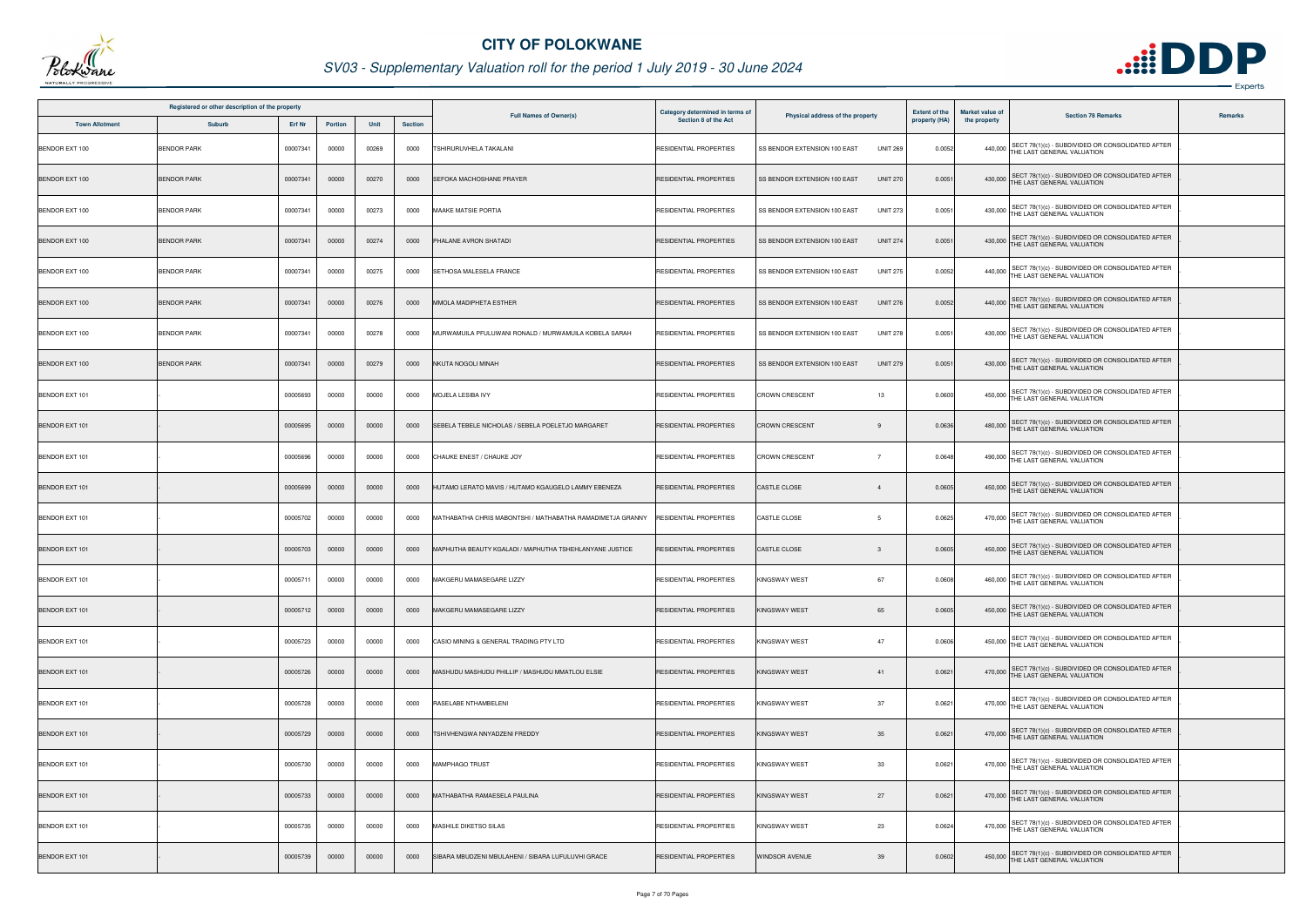

|                       | Registered or other description of the property |               |                |       |                |                                                                                       | Category determined in terms of |                                             | <b>Extent of the</b> | <b>Market value of</b>                                                                                                                             |         |
|-----------------------|-------------------------------------------------|---------------|----------------|-------|----------------|---------------------------------------------------------------------------------------|---------------------------------|---------------------------------------------|----------------------|----------------------------------------------------------------------------------------------------------------------------------------------------|---------|
| <b>Town Allotment</b> | <b>Suburb</b>                                   | <b>Erf Nr</b> | <b>Portion</b> | Unit  | <b>Section</b> | <b>Full Names of Owner(s)</b>                                                         | Section 8 of the Act            | Physical address of the property            | property (HA)        | <b>Section 78 Remarks</b><br>the property                                                                                                          | Remarks |
| BENDOR EXT 101        |                                                 | 00005740      | 00000          | 00000 | 0000           | TSHIVHASE AZWINTUWI CHRISTOPHER / TSHIVHASE LIVHUWANI                                 | RESIDENTIAL PROPERTIES          | 37<br><b>IINDSOR AVENUE</b>                 | 0.0618               | 460,000 SECT 78(1)(c) - SUBDIVIDED OR CONSOLIDATED AFTER<br>THE LAST GENERAL VALUATION                                                             |         |
| BENDOR EXT 101        |                                                 | 00005741      | 00000          | 00000 | 0000           | <b>MASHALA DIMAKATSO GIVEN</b>                                                        | RESIDENTIAL PROPERTIES          | 35<br><b>WINDSOR AVENUE</b>                 | 0.0618               | SECT 78(1)(c) - SUBDIVIDED OR CONSOLIDATED AFTER<br>460,000<br><b>HE LAST GENERAL VALUATION</b>                                                    |         |
| BENDOR EXT 101        |                                                 | 00005742      | 00000          | 00000 | 0000           | MAHOPO MARIA MANCHA NGOATJE-                                                          | <b>RESIDENTIAL PROPERTIES</b>   | <b>WINDSOR AVENUE</b><br>33                 | 0.0618               | SECT 78(1)(c) - SUBDIVIDED OR CONSOLIDATED AFTER<br>460,000 THE LAST GENERAL VALUATION                                                             |         |
| BENDOR EXT 101        |                                                 | 00005743      | 00000          | 00000 | 0000           | MANGANYE TINTSWALO HENDRINAH                                                          | <b>RESIDENTIAL PROPERTIES</b>   | 31<br><b>WINDSOR AVENUE</b>                 | 0.0618               | SECT 78(1)(c) - SUBDIVIDED OR CONSOLIDATED AFTER<br>460,000 THE LAST GENERAL VALUATION                                                             |         |
| BENDOR EXT 101        |                                                 | 00005744      | 00000          | 00000 | 0000           | MULAUDZI AZWIHANGWISI                                                                 | RESIDENTIAL PROPERTIES          | <b>WINDSOR AVENUE</b><br>29                 | 0.0618               | SECT 78(1)(c) - SUBDIVIDED OR CONSOLIDATED AFTER<br>460,000<br>THE LAST GENERAL VALUATION                                                          |         |
| BENDOR EXT 101        |                                                 | 00005748      | 00000          | 00000 | 0000           | MAHLAULE DIMAKATSO MADIMETSA PHILLIPINE / MAHLAULE CHRISTOPHER RESIDENTIAL PROPERTIES |                                 | WINDSOR AVENUE<br>21                        | 0.0622               | SECT 78(1)(c) - SUBDIVIDED OR CONSOLIDATED AFTER<br>470,000 THE LAST GENERAL VALUATION                                                             |         |
| BENDOR EXT 101        |                                                 | 00005749      | 00000          | 00000 | 0000           | MOJAPELO SNYMAN / MOJAPELO JOHANNA TLOUDUPJANE                                        | RESIDENTIAL PROPERTIES          | 19<br>WINDSOR AVENUE                        | 0.0622               | SECT 78(1)(c) - SUBDIVIDED OR CONSOLIDATED AFTER<br>470,000 THE LAST GENERAL VALUATION                                                             |         |
| BENDOR EXT 101        |                                                 | 00005752      | 00000          | 00000 | 0000           | NKOANA MAPULA OLIVIA / NKOANA SEROBO ERASMUS                                          | RESIDENTIAL PROPERTIES          | 13<br><b>WINDSOR AVENUE</b>                 | 0.0624               | SECT 78(1)(c) - SUBDIVIDED OR CONSOLIDATED AFTER<br>470,000 THE LAST GENERAL VALUATION                                                             |         |
| BENDOR EXT 101        |                                                 | 00005779      | 00000          | 00000 | 0000           | BOPAPE MAPULA SABINAH / MOJAPELO SEKGAPA PHINEAS                                      | RESIDENTIAL PROPERTIES          | <b>HILLSIDE AVENUE</b><br>30                | 0.0702               | SECT 78(1)(c) - SUBDIVIDED OR CONSOLIDATED AFTER<br>1,000 THE LAST GENERAL VALUATION                                                               |         |
| BENDOR EXT 101        |                                                 | 00005779      | 00000          | 00001 | 0000           | <b>BOPAPE MAPULA SABINAH</b>                                                          | <b>RESIDENTIAL PROPERTIES</b>   | 30<br><b>IILLSIDE AVENUE</b>                | 0.0279               | 2,000,000 SECT 78(1)(c) - SUBDIVIDED OR CONSOLIDATED AFTER<br>THE LAST GENERAL VALUATION                                                           |         |
| BENDOR EXT 101        |                                                 | 00005779      | 00000          | 00002 | 0000           | MOJAPELO MOEKHI JOHANNA / MOJAPELO SEKGAPA PHINEAS                                    | RESIDENTIAL PROPERTIES          | HILLSIDE AVENUE<br>30                       | 0.0367               | SECT 78(1)(c) - SUBDIVIDED OR CONSOLIDATED AFTER<br>2,600,000 THE LAST GENERAL VALUATION                                                           |         |
| BENDOR EXT 101        |                                                 | 00005805      | 00000          | 00000 | 0000           | DITUPRO PTY LTD                                                                       | RESIDENTIAL PROPERTIES          | 82<br><b>HILLSIDE AVE</b>                   | 1.7654               | 6,200,000 SECT 78(1)(c) - SUBDIVIDED OR CONSOLIDATED AFTER<br>THE LAST GENERAL VALUATION                                                           |         |
| BENDOR EXT 101        |                                                 | 00005881      | 00000          | 00000 | 0000           | RAMATSETSE MORWAMAKGOMO MICHAEL / RAMATSETSE MMAMOTJETJE<br>META                      | RESIDENTIAL PROPERTIES          | CATHEDRAL LANE<br>25                        | 0.0520               | SECT 78(1)(c) - SUBDIVIDED OR CONSOLIDATED AFTER<br>390,000 THE LAST GENERAL VALUATION                                                             |         |
| BENDOR EXT 101        |                                                 | 00005883      | 00000          | 00000 | 0000           | KWENA THABISO CLARENCE                                                                | <b>RESIDENTIAL PROPERTIES</b>   | <b>CATHEDRAL LANE</b><br>21                 | 0.0520               | SECT 78(1)(c) - SUBDIVIDED OR CONSOLIDATED AFTER<br>390,000 THE LAST GENERAL VALUATION                                                             |         |
| BENDOR EXT 101        |                                                 | 00005886      | 00000          | 00000 | 0000           | S & J BUSINESS ENTERPRISE CC                                                          | <b>RESIDENTIAL PROPERTIES</b>   | CATHEDRAL LANE<br>15                        | 0.0518               | SECT 78(1)(c) - SUBDIVIDED OR CONSOLIDATED AFTER<br>390,000 THE LAST GENERAL VALUATION                                                             |         |
| BENDOR EXT 101        |                                                 | 00005887      | 00000          | 00000 | 0000           | HLARAKA LEBOGANG PENELLOPE                                                            | <b>RESIDENTIAL PROPERTIES</b>   | CATHEDRAL LANE<br>13                        | 0.0520               | SECT 78(1)(c) - SUBDIVIDED OR CONSOLIDATED AFTER<br>390,000 THE LAST GENERAL VALUATION                                                             |         |
| BENDOR EXT 101        |                                                 | 00005888      | 00000          | 00000 | 0000           | SETHOGA RAISIBE REGINAH / SETHOGA ABRAM                                               | RESIDENTIAL PROPERTIES          | CATHEDRAL LANE<br>11                        | 0.0520               | SECT 78(1)(c) - SUBDIVIDED OR CONSOLIDATED AFTER<br>390,000 THE LAST GENERAL VALUATION                                                             |         |
| BENDOR EXT 101        |                                                 | 00005889      | 00000          | 00000 | 0000           | RAMADIMETJA SECURITY CC                                                               | <b>RESIDENTIAL PROPERTIES</b>   | <b>CATHEDRAL LANE</b><br>9                  | 0.0520               | SECT 78(1)(c) - SUBDIVIDED OR CONSOLIDATED AFTER<br>390,000 THE LAST GENERAL VALUATION                                                             |         |
| BENDOR EXT 101        |                                                 | 00005890      | 00000          | 00000 | 0000           | RAMADIMETJA SECURITY CC                                                               | RESIDENTIAL PROPERTIES          | CATHEDRAL LANE<br>$\overline{7}$            | 0.0733               | SECT 78(1)(c) - SUBDIVIDED OR CONSOLIDATED AFTER<br>550,000 THE LAST GENERAL VALUATION                                                             |         |
| BENDOR EXT 101        |                                                 | 00005892      | 00000          | 00000 | 0000           | MAILULA NKOKOBA PETER                                                                 | <b>RESIDENTIAL PROPERTIES</b>   | CATHEDRAL LANE<br>$\overline{1}$            | 0.0641               | SECT 78(1)(c) - SUBDIVIDED OR CONSOLIDATED AFTER<br>480,000 THE LAST GENERAL VALUATION                                                             |         |
| BENDOR EXT 101        |                                                 | 00005898      | 00000          | 00000 | 0000           | BODY CORPORATE OF SS 5898 ON INDABA LANE                                              | RESIDENTIAL PROPERTIES          | <b>INDABA LANE</b><br>8                     | 0.0681               | SECT 78(1)(c) - SUBDIVIDED OR CONSOLIDATED AFTER<br>THE LAST GENERAL VALUATION                                                                     |         |
| BENDOR EXT 101        |                                                 | 00005898      | 00000          | 00001 | 0000           | RAKOMA MAGDELINAH                                                                     | RESIDENTIAL PROPERTIES          | UNIT <sub>1</sub><br>SS 5898 ON INDABA LANE | 0.0231               | SECT 78(1)(c) - SUBDIVIDED OR CONSOLIDATED AFTER<br>1,600,000 THE LAST GENERAL VALUATION                                                           |         |
| BENDOR EXT 101        |                                                 | 00005898      | 00000          | 00002 | 0000           | TSHILANDE DAFREY PFULUWANI / MPHAPHULI PHOPHI                                         | RESIDENTIAL PROPERTIES          | SS 5898 ON INDABA LANE<br>UNIT <sub>2</sub> | 0.0231               | 1,600,000 SECT 78(1)(c) - SUBDIVIDED OR CONSOLIDATED AFTER<br>THE LAST GENERAL VALUATION                                                           |         |
| BENDOR EXT 101        |                                                 | 00005930      | 00000          | 00000 | 0000           | CC ARANDI TRADING ENTERPRISES CC                                                      | RESIDENTIAL PROPERTIES          | <b>BUSHWILLOW STREET</b><br>27              | 0.0839               | SECT 78(1)(d) - OF WHICH THE MARKET VALUE HAS<br>2,500,000 SUBSTANTIALLY INCREASED OR DECREASED FOR ANY<br>REASON AFTER THE LAST GENERAL VALUATION |         |

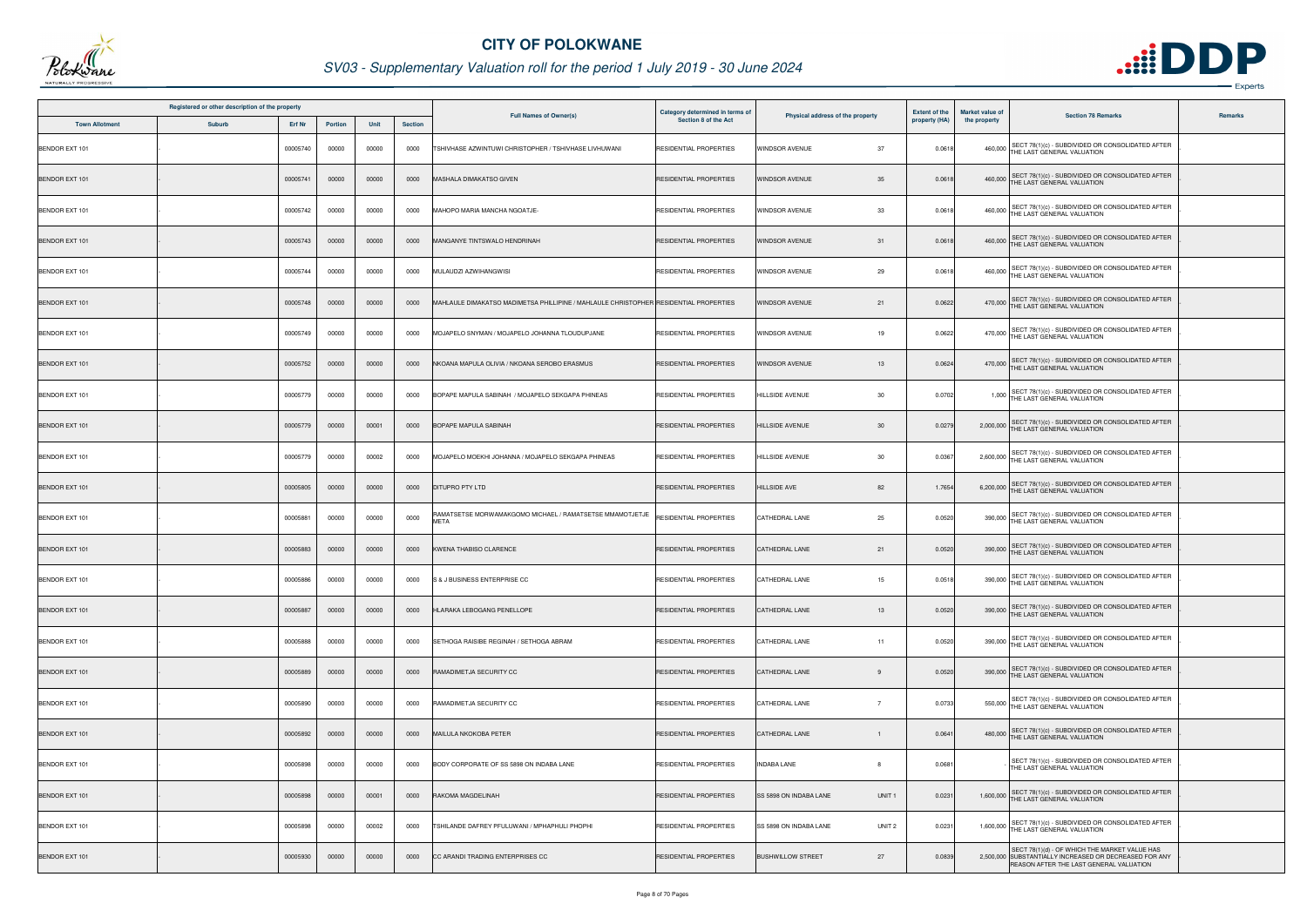

|                       | Registered or other description of the property |               |                |       |                | <b>Full Names of Owner(s)</b>                             | Category determined in terms of | Physical address of the property        | <b>Extent of the</b> | <b>Market value of</b> | <b>Section 78 Remarks</b>                                                                                                                          | <b>Remarks</b> |
|-----------------------|-------------------------------------------------|---------------|----------------|-------|----------------|-----------------------------------------------------------|---------------------------------|-----------------------------------------|----------------------|------------------------|----------------------------------------------------------------------------------------------------------------------------------------------------|----------------|
| <b>Town Allotment</b> | <b>Suburb</b>                                   | <b>Erf Nr</b> | <b>Portion</b> | Unit  | <b>Section</b> |                                                           | <b>Section 8 of the Act</b>     |                                         | property (HA)        | the property           |                                                                                                                                                    |                |
| BENDOR EXT 101        |                                                 | 00005971      | 00000          | 00000 | 0000           | PHEEHA ASITI                                              | RESIDENTIAL PROPERTIES          | 23<br><b><ingsway< b=""></ingsway<></b> | 0.0507               |                        | SECT 78(1)(d) - OF WHICH THE MARKET VALUE HAS<br>1,900,000 SUBSTANTIALLY INCREASED OR DECREASED FOR ANY<br>REASON AFTER THE LAST GENERAL VALUATION |                |
| BENDOR EXT 101        |                                                 | 00005981      | 00000          | 00000 | 0000           | MDLULI FORTUNE KHOMO / MDLULI BERNADETTE                  | <b>RESIDENTIAL PROPERTIES</b>   | <b>MADISON AVE</b><br>6                 | 0.0550               |                        | SECT 78(1)(d) - OF WHICH THE MARKET VALUE HAS<br>1,900,000 SUBSTANTIALLY INCREASED OR DECREASED FOR ANY<br>REASON AFTER THE LAST GENERAL VALUATION |                |
| BENDOR EXT 101        |                                                 | 00005991      | 00000          | 00000 | 0000           | SOUTPANSBERG BOERDERY TRUST                               | RESIDENTIAL PROPERTIES          | <b>MADISON AVE</b><br>26                | 0.0539               |                        | SECT 78(1)(c) - SUBDIVIDED OR CONSOLIDATED AFTER<br>400,000 THE LAST GENERAL VALUATION                                                             |                |
| BENDOR EXT 101        |                                                 | 00006005      | 00000          | 00000 | 0000           | TEBELE MADIKWE KEDIBONE / TEBELE BONAKANE ISIAH           | RESIDENTIAL PROPERTIES          | PINE CLOSE<br>8                         | 0.0539               |                        | 400,000 SECT 78(1)(c) - SUBDIVIDED OR CONSOLIDATED AFTER<br>THE LAST GENERAL VALUATION                                                             |                |
| BENDOR EXT 101        |                                                 | 00006009      | 00000          | 00000 | 0000           | RAMADIMETJA SECURITY CC                                   | RESIDENTIAL PROPERTIES          | 13<br>PINE CLOSE                        | 0.0710               | 530,000                | SECT 78(1)(c) - SUBDIVIDED OR CONSOLIDATED AFTER<br>THE LAST GENERAL VALUATION                                                                     |                |
| BENDOR EXT 101        |                                                 | 00006029      | 00000          | 00000 | 0000           | MASHIMBYE RHULANI / MASHIMBYE NHLAMULO MILDRED            | <b>RESIDENTIAL PROPERTIES</b>   | <b>BUSHWILLOW STREET</b><br>38          | 0.0539               |                        | SECT 78(1)(d) - OF WHICH THE MARKET VALUE HAS<br>1,400,000 SUBSTANTIALLY INCREASED OR DECREASED FOR ANY<br>REASON AFTER THE LAST GENERAL VALUATION |                |
| BENDOR EXT 101        |                                                 | 00006046      | 00000          | 00000 | 0000           | NGOETJANA MAROTHI SALOME                                  | RESIDENTIAL PROPERTIES          | AMBER CRESCENT<br>36                    | 0.0521               |                        | SECT 78(1)(d) - OF WHICH THE MARKET VALUE HAS<br>1,500,000 SUBSTANTIALLY INCREASED OR DECREASED FOR ANY<br>REASON AFTER THE LAST GENERAL VALUATION |                |
| BENDOR EXT 101        |                                                 | 00006048      | 00000          | 00000 | 0000           | <b>MATHEBULA KENMOOH</b>                                  | RESIDENTIAL PROPERTIES          | AMBER CRESCENT<br>40                    | 0.0521               |                        | SECT 78(1)(d) - OF WHICH THE MARKET VALUE HAS<br>1,900,000 SUBSTANTIALLY INCREASED OR DECREASED FOR ANY<br>REASON AFTER THE LAST GENERAL VALUATION |                |
| BENDOR EXT 101        |                                                 | 00006052      | 00000          | 00000 | 0000           | MAKGATO MOSIMA JAQUALINE                                  | RESIDENTIAL PROPERTIES          | 17<br>MADISON AVE                       | 0.0525               |                        | 390,000 SECT 78(1)(c) - SUBDIVIDED OR CONSOLIDATED AFTER<br>THE LAST GENERAL VALUATION                                                             |                |
| BENDOR EXT 101        |                                                 | 00006053      | 00000          | 00000 | 0000           | SEBELA EUGINE TSEALNE / SEBELA PETRUS MOKGOKO             | RESIDENTIAL PROPERTIES          | <b>MADISON AVE</b><br>15                | 0.0525               |                        | 390,000 SECT 78(1)(c) - SUBDIVIDED OR CONSOLIDATED AFTER<br>THE LAST GENERAL VALUATION                                                             |                |
| BENDOR EXT 101        |                                                 | 00006054      | 00000          | 00000 | 0000           | RALUKAKE ALUWANI / RALUKAKE NDINANYI MICHAEL              | RESIDENTIAL PROPERTIES          | 13<br><b>MADISON AVE</b>                | 0.0525               |                        | 390,000 SECT 78(1)(c) - SUBDIVIDED OR CONSOLIDATED AFTER<br>THE LAST GENERAL VALUATION                                                             |                |
| BENDOR EXT 101        |                                                 | 00006055      | 00000          | 00000 | 0000           | MOSELAKGOMO PHUKUBJE CHARLES                              | RESIDENTIAL PROPERTIES          | <b>MADISON AVE</b><br>11                | 0.0525               |                        | 390,000 SECT 78(1)(c) - SUBDIVIDED OR CONSOLIDATED AFTER<br>THE LAST GENERAL VALUATION                                                             |                |
| BENDOR EXT 101        |                                                 | 00006056      | 00000          | 00000 | 0000           | MUBVA RENDANI WENDY                                       | RESIDENTIAL PROPERTIES          | MADISON AVE<br>- 9                      | 0.0525               |                        | 390,000 SECT 78(1)(c) - SUBDIVIDED OR CONSOLIDATED AFTER<br>THE LAST GENERAL VALUATION                                                             |                |
| BENDOR EXT 101        |                                                 | 00006058      | 00000          | 00000 | 0000           | MAHWETJE INV PTY LTD                                      | RESIDENTIAL PROPERTIES          | <b>MADISON AVE</b><br>5                 | 0.0512               |                        | SECT 78(1)(c) - SUBDIVIDED OR CONSOLIDATED AFTER<br>380,000 THE LAST GENERAL VALUATION                                                             |                |
| BENDOR EXT 101        |                                                 | 00006059      | 00000          | 00000 | 0000           | MOLEMA MAMAHLO JANE                                       | RESIDENTIAL PROPERTIES          | CATHEDRAL LANE<br>$\overline{a}$        | 0.0512               |                        | 380,000 SECT 78(1)(c) - SUBDIVIDED OR CONSOLIDATED AFTER<br>THE LAST GENERAL VALUATION                                                             |                |
| BENDOR EXT 101        |                                                 | 00006060      | 00000          | 00000 | 0000           | MOLOTO PHUMUDZO DEBORAH / MOLOTO PHUMUDZO DEBORAH         | RESIDENTIAL PROPERTIES          | <b>CATHEDRAL LANE</b><br>12             | 0.0525               |                        | SECT 78(1)(c) - SUBDIVIDED OR CONSOLIDATED AFTER<br>390,000 THE LAST GENERAL VALUATION                                                             |                |
| BENDOR EXT 101        |                                                 | 00006062      | 00000          | 00000 | 0000           | MALATJI MOGALE VINCENT                                    | RESIDENTIAL PROPERTIES          | 16<br>CATHEDRAL LANE                    | 0.0525               |                        | SECT 78(1)(c) - SUBDIVIDED OR CONSOLIDATED AFTER<br>390,000 THE LAST GENERAL VALUATION                                                             |                |
| BENDOR EXT 101        |                                                 | 00006063      | 00000          | 00000 | 0000           | EMMUNAH WORKS HOLDINGS PTY LTD                            | RESIDENTIAL PROPERTIES          | CATHEDRAL LANE<br>18                    | 0.0525               |                        | SECT 78(1)(c) - SUBDIVIDED OR CONSOLIDATED AFTER<br>390,000 THE LAST GENERAL VALUATION                                                             |                |
| BENDOR EXT 101        |                                                 | 00006065      | 00000          | 00000 | 0000           | MAGAGANE XIHLAMARISO SYBIL                                | RESIDENTIAL PROPERTIES          | 22<br><b>CATHEDRAL LANE</b>             | 0.0525               |                        | 390,000 SECT 78(1)(c) - SUBDIVIDED OR CONSOLIDATED AFTER<br>THE LAST GENERAL VALUATION                                                             |                |
| BENDOR EXT 101        |                                                 | 00006075      | 00000          | 00000 | 0000           | RAMPORO MMAKWENA REGINALD / RAMPORO MOKGADI EILEEN        | RESIDENTIAL PROPERTIES          | <b>CROWN CRESCENT</b><br>16             | 0.0602               |                        | SECT 78(1)(c) - SUBDIVIDED OR CONSOLIDATED AFTER<br>450,000 THE LAST GENERAL VALUATION                                                             |                |
| BENDOR EXT 101        |                                                 | 00006080      | 00000          | 00000 | 0000           | MAAKE NTSWAKI JANE / MAAKE LEPHAI SOLOMON                 | RESIDENTIAL PROPERTIES          | ROYAL CLOSE<br>$\overline{4}$           | 0.0614               |                        | 460,000 SECT 78(1)(c) - SUBDIVIDED OR CONSOLIDATED AFTER<br>THE LAST GENERAL VALUATION                                                             |                |
| BENDOR EXT 101        |                                                 | 00006081      | 00000          | 00000 | 0000           | RATSHILUMELA TSUMBEDZO GERSON / RATSHILUMELA ROFHIWA OLGA | RESIDENTIAL PROPERTIES          | ROYAL CLOSE<br>6                        | 0.0614               | 460,000                | SECT 78(1)(c) - SUBDIVIDED OR CONSOLIDATED AFTER<br>THE LAST GENERAL VALUATION                                                                     |                |
| BENDOR EXT 101        |                                                 | 00006082      | 00000          | 00000 | 0000           | NGWATSHIPA & MOLOGADI TRADING PTY LTD                     | <b>RESIDENTIAL PROPERTIES</b>   | ROYAL CLOSE<br>- 8                      | 0.0606               |                        | 450,000 SECT 78(1)(c) - SUBDIVIDED OR CONSOLIDATED AFTER<br>THE LAST GENERAL VALUATION                                                             |                |
| BENDOR EXT 101        |                                                 | 00006084      | 00000          | 00000 | 0000           | MAFOKWANE MATOME STEPHEN / MAFOKWANE KHOMOTSO GLORIA      | RESIDENTIAL PROPERTIES          | 12<br>ROYAL CLOSE                       | 0.0617               | 460,000                | SECT 78(1)(c) - SUBDIVIDED OR CONSOLIDATED AFTER<br>THE LAST GENERAL VALUATION                                                                     |                |

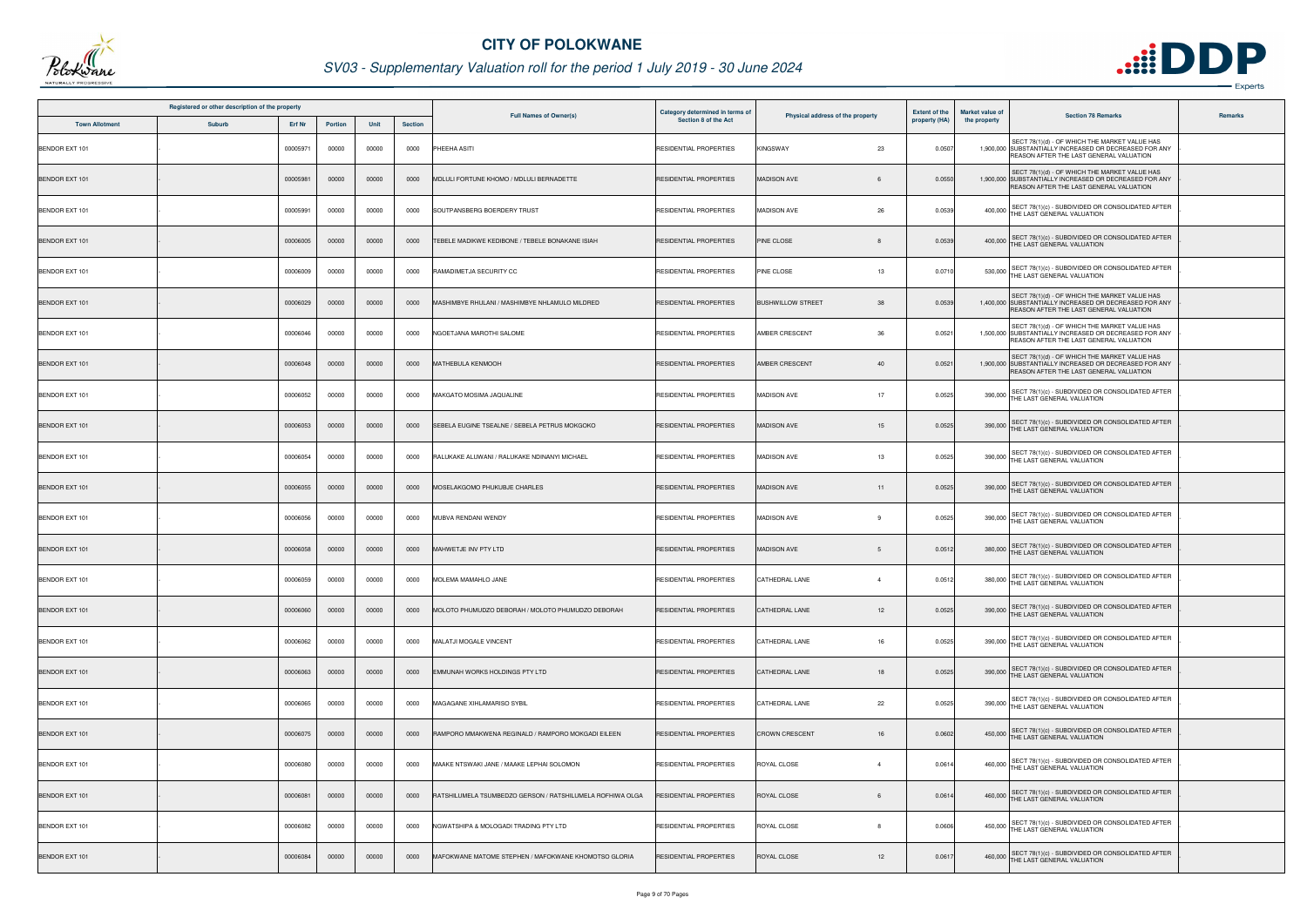

|                       | Registered or other description of the property |          |                |       |                | <b>Full Names of Owner(s)</b>                       | Category determined in terms of |                                         | <b>Extent of the</b> | <b>Market value of</b> | <b>Section 78 Remarks</b>                                                                                                                          | Remarks |
|-----------------------|-------------------------------------------------|----------|----------------|-------|----------------|-----------------------------------------------------|---------------------------------|-----------------------------------------|----------------------|------------------------|----------------------------------------------------------------------------------------------------------------------------------------------------|---------|
| <b>Town Allotment</b> | <b>Suburb</b>                                   | Erf Nr   | <b>Portion</b> | Unit  | <b>Section</b> |                                                     | Section 8 of the Act            | Physical address of the property        | property (HA)        | the property           |                                                                                                                                                    |         |
| BENDOR EXT 101        |                                                 | 00006085 | 00000          | 00000 | 0000           | DIPHUTI ENGINEERING & CONSULTING PTY LTD            | RESIDENTIAL PROPERTIES          | ROYAL CLOSE<br>11                       | 0.0617               |                        | 460,000 SECT 78(1)(c) - SUBDIVIDED OR CONSOLIDATED AFTER<br>THE LAST GENERAL VALUATION                                                             |         |
| BENDOR EXT 101        |                                                 | 00006087 | 00000          | 00000 | 0000           | MANYAGE MBAVHALELO EMMANUEL / MANYAGE SHIRLEY META  | RESIDENTIAL PROPERTIES          | ROYAL CLOSE<br>$\overline{7}$           | 0.0606               | 450,000                | SECT 78(1)(c) - SUBDIVIDED OR CONSOLIDATED AFTER<br><b>HE LAST GENERAL VALUATION</b>                                                               |         |
| BENDOR EXT 101        |                                                 | 00006088 | 00000          | 00000 | 0000           | <b>TLOU THABISO</b>                                 | <b>RESIDENTIAL PROPERTIES</b>   | ROYAL CLOSE<br>- 5                      | 0.0614               |                        | SECT 78(1)(c) - SUBDIVIDED OR CONSOLIDATED AFTER<br>460,000 THE LAST GENERAL VALUATION                                                             |         |
| BENDOR EXT 101        |                                                 | 00006089 | 00000          | 00000 | 0000           | NGOBENI CLEMENT POETRY / NGOBENI TAKALANI           | <b>RESIDENTIAL PROPERTIES</b>   | ROYAL CLOSE<br>$\overline{3}$           | 0.0614               |                        | SECT 78(1)(c) - SUBDIVIDED OR CONSOLIDATED AFTER<br>460,000 THE LAST GENERAL VALUATION                                                             |         |
| BENDOR EXT 101        |                                                 | 00006094 | 00000          | 00000 | 0000           | MADIBA NTHOSA PHINEAS                               | RESIDENTIAL PROPERTIES          | <b>KINGSWAY WEST</b><br>89              | 0.0614               |                        | SECT 78(1)(d) - OF WHICH THE MARKET VALUE HAS<br>2,200,000 SUBSTANTIALLY INCREASED OR DECREASED FOR ANY<br>REASON AFTER THE LAST GENERAL VALUATION |         |
| BENDOR EXT 101        |                                                 | 00006098 | 00000          | 00000 | 0000           | TEMA DIPOLELO PHILEMON / TEMA MMANOKO ROSEMARY      | RESIDENTIAL PROPERTIES          | <b>CROWN CRESCENT</b><br>$\overline{4}$ | 0.0602               |                        | SECT 78(1)(c) - SUBDIVIDED OR CONSOLIDATED AFTER<br>450,000 THE LAST GENERAL VALUATION                                                             |         |
| BENDOR EXT 101        |                                                 | 00006099 | 00000          | 00000 | 0000           | SELOMO MOTUPA EVANS / SELOMO MOTUPA EVANS           | <b>RESIDENTIAL PROPERTIES</b>   | <b>CROWN CRESCENT</b><br>- 6            | 0.0602               |                        | SECT 78(1)(d) - OF WHICH THE MARKET VALUE HAS<br>2,300,000 SUBSTANTIALLY INCREASED OR DECREASED FOR ANY<br>REASON AFTER THE LAST GENERAL VALUATION |         |
| BENDOR EXT 101        |                                                 | 00006103 | 00000          | 00000 | 0000           | BUTHELEZI LINDA VELENKOSINI / MEELA PRINCESS MAKONE | RESIDENTIAL PROPERTIES          | <b>DUKE LANE</b><br>9                   | 0.0635               |                        | SECT 78(1)(c) - SUBDIVIDED OR CONSOLIDATED AFTER<br>480,000 THE LAST GENERAL VALUATION                                                             |         |
| BENDOR EXT 101        |                                                 | 00006109 | 00000          | 00000 | 0000           | MALONGETE TSAKANI NXALATI                           | RESIDENTIAL PROPERTIES          | <b>IMPERIAL WAY</b><br>10               | 0.0633               |                        | SECT 78(1)(c) - SUBDIVIDED OR CONSOLIDATED AFTER<br>470,000 THE LAST GENERAL VALUATION                                                             |         |
| BENDOR EXT 101        |                                                 | 00006113 | 00000          | 00000 | 0000           | HLUNGWANE NKHENSANI CAROLINE                        | <b>RESIDENTIAL PROPERTIES</b>   | <b>IMPERIAL WAY</b><br>18               | 0.0650               |                        | 490,000 SECT 78(1)(c) - SUBDIVIDED OR CONSOLIDATED AFTER<br>THE LAST GENERAL VALUATION                                                             |         |
| BENDOR EXT 101        |                                                 | 00006122 | 00000          | 00000 | 0000           | MOKHONOANA FAMILY TRUST                             | RESIDENTIAL PROPERTIES          | PRINCETON ROAD<br>- 5                   | 0.0705               |                        | SECT 78(1)(c) - SUBDIVIDED OR CONSOLIDATED AFTER<br>530,000 THE LAST GENERAL VALUATION                                                             |         |
| BENDOR EXT 101        |                                                 | 00006127 | 00000          | 00000 | 0000           | TSHIVHULA LESEGO MILLICENT                          | RESIDENTIAL PROPERTIES          | KINGSWAY WEST<br>74                     | 0.0705               |                        | SECT 78(1)(d) - OF WHICH THE MARKET VALUE HAS<br>530,000 SUBSTANTIALLY INCREASED OR DECREASED FOR ANY<br>REASON AFTER THE LAST GENERAL VALUATION   |         |
| BENDOR EXT 101        |                                                 | 00006138 | 00000          | 00000 | 0000           | <b>XAN FAMILY TRUST</b>                             | <b>RESIDENTIAL PROPERTIES</b>   | 38<br>KINGSWAY WEST                     | 0.0666               |                        | SECT 78(1)(c) - SUBDIVIDED OR CONSOLIDATED AFTER<br>500,000 THE LAST GENERAL VALUATION                                                             |         |
| BENDOR EXT 101        |                                                 | 00006147 | 00000          | 00000 | 0000           | MATLALA MARCUS MMAKADIKWE                           | <b>RESIDENTIAL PROPERTIES</b>   | PRINCETON ROAD<br>10                    | 0.0700               |                        | SECT 78(1)(c) - SUBDIVIDED OR CONSOLIDATED AFTER<br>530,000 THE LAST GENERAL VALUATION                                                             |         |
| BENDOR EXT 101        |                                                 | 00006153 | 00000          | 00000 | 0000           | MAKHAMATHE ROSETTA MODITSANA                        | RESIDENTIAL PROPERTIES          | 22<br><b>KINGSWAY WEST</b>              | 0.0601               |                        | SECT 78(1)(c) - SUBDIVIDED OR CONSOLIDATED AFTER<br>450,000 THE LAST GENERAL VALUATION                                                             |         |
| BENDOR EXT 101        |                                                 | 00006159 | 00000          | 00000 | 0000           | SELEPE PHENYO GRACE / SELEPE MOKGAETJI VIRGINIA     | RESIDENTIAL PROPERTIES          | <b>IMPERIAL WAY</b><br>$\overline{7}$   | 0.0635               |                        | SECT 78(1)(c) - SUBDIVIDED OR CONSOLIDATED AFTER<br>480,000 THE LAST GENERAL VALUATION                                                             |         |
| BENDOR EXT 101        |                                                 | 00006160 | 00000          | 00000 | 0000           | SEKGOKA MOTSATSI PINKIE / SEKGOKA HEIZEN LEKOAPA    | RESIDENTIAL PROPERTIES          | <b>IMPERIAL WAY</b><br>3                | 0.0636               |                        | SECT 78(1)(c) - SUBDIVIDED OR CONSOLIDATED AFTER<br>480,000 THE LAST GENERAL VALUATION                                                             |         |
| BENDOR EXT 101        |                                                 | 00006167 | 00000          | 00000 | 0000           | MPHAHLELE RAPHAAHLE PAULINA                         | RESIDENTIAL PROPERTIES          | <b>DUCHESS CLOSE</b><br>10              | 0.0620               |                        | SECT 78(1)(c) - SUBDIVIDED OR CONSOLIDATED AFTER<br>470,000 THE LAST GENERAL VALUATION                                                             |         |
| BENDOR EXT 101        |                                                 | 00006168 | 00000          | 00000 | 0000           | CHAVANGU RUSSIA / MOETJI NAPE PHILLISTUS            | RESIDENTIAL PROPERTIES          | DUCHESS CLOSE<br>9                      | 0.0645               |                        | SECT 78(1)(c) - SUBDIVIDED OR CONSOLIDATED AFTER<br>480,000 THE LAST GENERAL VALUATION                                                             |         |
| BENDOR EXT 101        |                                                 | 00006169 | 00000          | 00000 | 0000           | SIKHITHA FHATUWANI MEGAN                            | RESIDENTIAL PROPERTIES          | <b>DUCHESS CLOSE</b><br>$\overline{7}$  | 0.0597               | 450,000                | SECT 78(1)(c) - SUBDIVIDED OR CONSOLIDATED AFTER<br>THE LAST GENERAL VALUATION                                                                     |         |
| BENDOR EXT 101        |                                                 | 00006170 | 00000          | 00000 | 0000           | RAMZ EXPLOSIVES PTY LTD                             | RESIDENTIAL PROPERTIES          | <b>DUCHESS CLOSE</b><br>- 5             | 0.0602               | 450,000                | SECT 78(1)(c) - SUBDIVIDED OR CONSOLIDATED AFTER<br>THE LAST GENERAL VALUATION                                                                     |         |
| BENDOR EXT 101        |                                                 | 00006173 | 00000          | 00000 | 0000           | BUTHELEZI TEBOGO ALETTA                             | RESIDENTIAL PROPERTIES          | 22<br>WINDSOR AVENUE                    | 0.0604               |                        | SECT 78(1)(c) - SUBDIVIDED OR CONSOLIDATED AFTER<br>450,000 THE LAST GENERAL VALUATION                                                             |         |
| BENDOR EXT 101        |                                                 | 00006176 | 00000          | 00000 | 0000           | MATLHOHA MOLOKO JACOB / MATLHOHA SELELO VIOLET      | RESIDENTIAL PROPERTIES          | WINDSOR AVENUE<br>34                    | 0.0646               |                        | SECT 78(1)(c) - SUBDIVIDED OR CONSOLIDATED AFTER<br>480,000 THE LAST GENERAL VALUATION                                                             |         |
| BENDOR EXT 101        |                                                 | 00006178 | 00000          | 00000 | 0000           | MULAUDZI GUDANI AMANDA / MULAUDZI FUNANANI VICTOR   | RESIDENTIAL PROPERTIES          | <b>WINDSOR AVENUE</b><br>38             | 0.0621               | 470,000                | SECT 78(1)(c) - SUBDIVIDED OR CONSOLIDATED AFTER<br>THE LAST GENERAL VALUATION                                                                     |         |

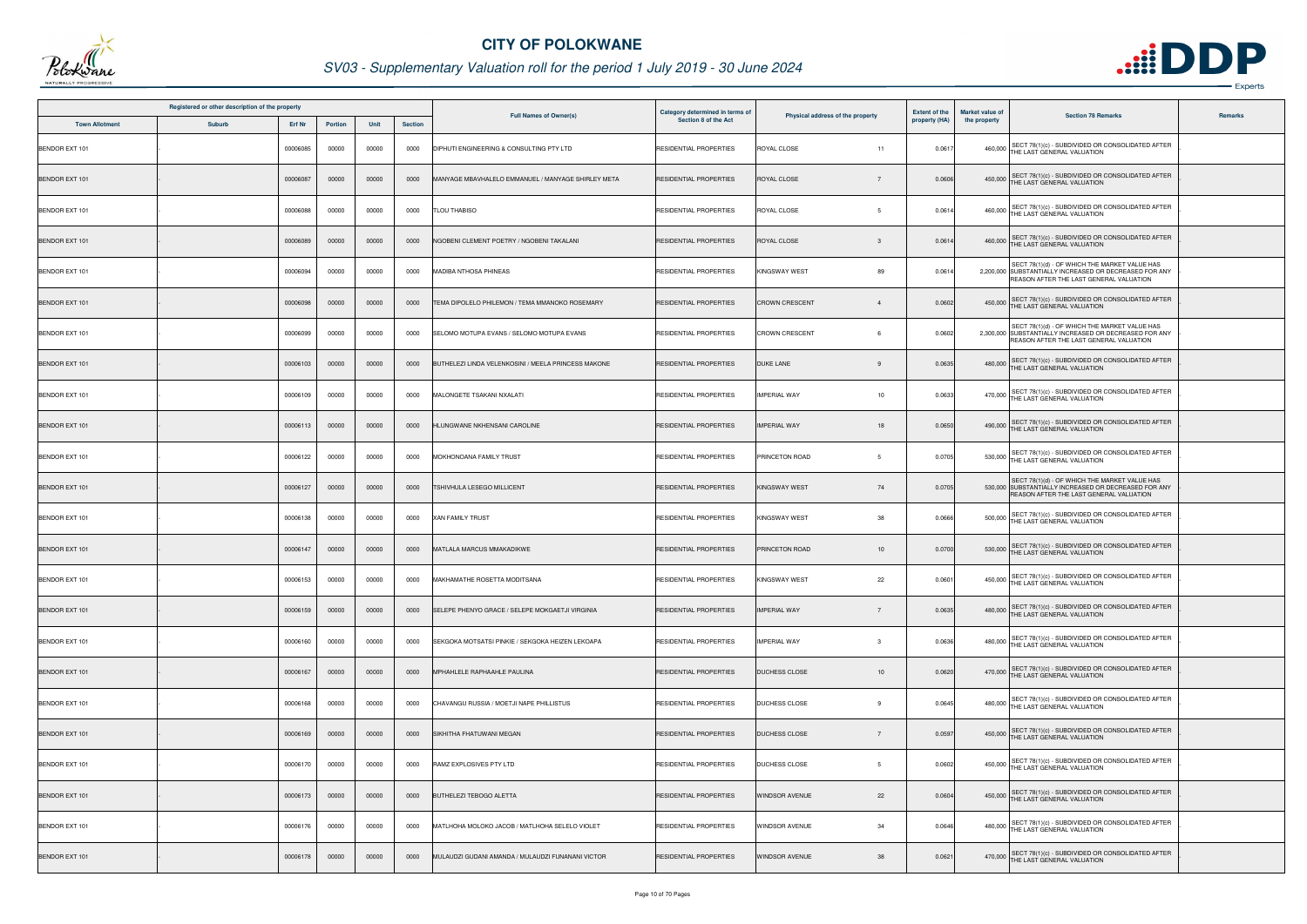

|                       | Registered or other description of the property |               |                |       |                | <b>Full Names of Owner(s)</b>                     | Category determined in terms of | Physical address of the property        | <b>Extent of the</b> | <b>Market value of</b><br><b>Section 78 Remarks</b>                                                                                                | Remarks                                                            |
|-----------------------|-------------------------------------------------|---------------|----------------|-------|----------------|---------------------------------------------------|---------------------------------|-----------------------------------------|----------------------|----------------------------------------------------------------------------------------------------------------------------------------------------|--------------------------------------------------------------------|
| <b>Town Allotment</b> | <b>Suburb</b>                                   | <b>Erf Nr</b> | <b>Portion</b> | Unit  | <b>Section</b> |                                                   | <b>Section 8 of the Act</b>     |                                         | property (HA)        | the property                                                                                                                                       |                                                                    |
| BENDOR EXT 101        |                                                 | 00006179      | 00000          | 00000 | 0000           | NGOATJE MAGADIMA SARAH                            | RESIDENTIAL PROPERTIES          | <b>VINDSOR AVENUE</b><br>40             | 0.0619               | SECT 78(1)(c) - SUBDIVIDED OR CONSOLIDATED AFTER<br>460,000 THE LAST GENERAL VALUATION                                                             |                                                                    |
| BENDOR EXT 101        |                                                 | 00006183      | 00000          | 00000 | 0000           | WEEBER LYNETTE ETHNE CHARLOTTE / WEEBER FREDERICK | <b>RESIDENTIAL PROPERTIES</b>   | <b>WINDSOR AVENUE</b><br>$\overline{4}$ | 0.0600               | SECT 78(1)(d) - OF WHICH THE MARKET VALUE HAS<br>1,950,000 SUBSTANTIALLY INCREASED OR DECREASED FOR ANY<br>REASON AFTER THE LAST GENERAL VALUATION |                                                                    |
| BENDOR EXT 108        |                                                 | 00008176      | 00000          | 00000 | 0000           | G P SMITH LETTING PTY LTD                         | <b>RESIDENTIAL PROPERTIES</b>   | 8176<br>BENDOR EXT 108                  | 0.0393               | SECT 78(1)(c) - SUBDIVIDED OR CONSOLIDATED AFTER<br>THE LAST GENERAL VALUATION                                                                     | VALUED WITH TOWNSHIP OWNER<br>VALUATION (PTN 522 OF 915 LS)        |
| BENDOR EXT 108        |                                                 | 00008177      | 00000          | 00000 | 0000           | G P SMITH LETTING PTY LTD                         | <b>RESIDENTIAL PROPERTIES</b>   | BENDOR EXT 108<br>8177                  | 0.0388               | SECT 78(1)(c) - SUBDIVIDED OR CONSOLIDATED AFTER<br>THE LAST GENERAL VALUATION                                                                     | <b>VALUED WITH TOWNSHIP OWNER</b><br>VALUATION (PTN 522 OF 915 LS) |
| BENDOR EXT 108        |                                                 | 00008178      | 00000          | 00000 | 0000           | G P SMITH LETTING PTY LTD                         | RESIDENTIAL PROPERTIES          | <b>BENDOR EXT 108</b><br>8178           | 0.0388               | SECT 78(1)(c) - SUBDIVIDED OR CONSOLIDATED AFTER<br>THE LAST GENERAL VALUATION                                                                     | VALUED WITH TOWNSHIP OWNER<br>VALUATION (PTN 522 OF 915 LS)        |
| BENDOR EXT 108        |                                                 | 00008179      | 00000          | 00000 | 0000           | G P SMITH LETTING PTY LTD                         | <b>RESIDENTIAL PROPERTIES</b>   | 8179<br>BENDOR EXT 108                  | 0.0388               | SECT 78(1)(c) - SUBDIVIDED OR CONSOLIDATED AFTER<br>THE LAST GENERAL VALUATION                                                                     | ALUED WITH TOWNSHIP OWNER<br>/ALUATION (PTN 522 OF 915 LS)         |
| BENDOR EXT 108        |                                                 | 00008180      | 00000          | 00000 | 0000           | G P SMITH LETTING PTY LTD                         | RESIDENTIAL PROPERTIES          | 8180<br><b>BENDOR EXT 108</b>           | 0.0388               | SECT 78(1)(c) - SUBDIVIDED OR CONSOLIDATED AFTER<br>THE LAST GENERAL VALUATION                                                                     | VALUED WITH TOWNSHIP OWNER<br>VALUATION (PTN 522 OF 915 LS)        |
| BENDOR EXT 108        |                                                 | 00008181      | 00000          | 00000 | 0000           | G P SMITH LETTING PTY LTD                         | RESIDENTIAL PROPERTIES          | 8181<br>BENDOR EXT 108                  | 0.0388               | SECT 78(1)(c) - SUBDIVIDED OR CONSOLIDATED AFTER<br>THE LAST GENERAL VALUATION                                                                     | <b>VALUED WITH TOWNSHIP OWNER</b><br>VALUATION (PTN 522 OF 915 LS) |
| BENDOR EXT 108        |                                                 | 00008182      | 00000          | 00000 | 0000           | G P SMITH LETTING PTY LTD                         | <b>RESIDENTIAL PROPERTIES</b>   | BENDOR EXT 108<br>8182                  | 0.0388               | SECT 78(1)(c) - SUBDIVIDED OR CONSOLIDATED AFTER<br>THE LAST GENERAL VALUATION                                                                     | VALUED WITH TOWNSHIP OWNER<br>/ALUATION (PTN 522 OF 915 LS)        |
| BENDOR EXT 108        |                                                 | 00008183      | 00000          | 00000 | 0000           | G P SMITH LETTING PTY LTD                         | RESIDENTIAL PROPERTIES          | BENDOR EXT 108<br>8183                  | 0.0388               | SECT 78(1)(c) - SUBDIVIDED OR CONSOLIDATED AFTER<br>THE LAST GENERAL VALUATION                                                                     | VALUED WITH TOWNSHIP OWNER<br>/ALUATION (PTN 522 OF 915 LS)        |
| BENDOR EXT 108        |                                                 | 00008184      | 00000          | 00000 | 0000           | G P SMITH LETTING PTY LTD                         | RESIDENTIAL PROPERTIES          | <b>BENDOR EXT 108</b><br>8184           | 0.0388               | SECT 78(1)(c) - SUBDIVIDED OR CONSOLIDATED AFTER<br>THE LAST GENERAL VALUATION                                                                     | VALUED WITH TOWNSHIP OWNER<br>VALUATION (PTN 522 OF 915 LS)        |
| BENDOR EXT 108        |                                                 | 00008185      | 00000          | 00000 | 0000           | G P SMITH LETTING PTY LTD                         | RESIDENTIAL PROPERTIES          | BENDOR EXT 108<br>8185                  | 0.0388               | SECT 78(1)(c) - SUBDIVIDED OR CONSOLIDATED AFTER<br>THE LAST GENERAL VALUATION                                                                     | <b>VALUED WITH TOWNSHIP OWNER</b><br>VALUATION (PTN 522 OF 915 LS) |
| BENDOR EXT 108        |                                                 | 00008186      | 00000          | 00000 | 0000           | G P SMITH LETTING PTY LTD                         | <b>RESIDENTIAL PROPERTIES</b>   | BENDOR EXT 108<br>8186                  | 0.0379               | SECT 78(1)(c) - SUBDIVIDED OR CONSOLIDATED AFTER<br>THE LAST GENERAL VALUATION                                                                     | VALUED WITH TOWNSHIP OWNER<br>VALUATION (PTN 522 OF 915 LS)        |
| BENDOR EXT 108        |                                                 | 00008187      | 00000          | 00000 | 0000           | G P SMITH LETTING PTY LTD                         | RESIDENTIAL PROPERTIES          | 8187<br>BENDOR EXT 108                  | 0.0378               | SECT 78(1)(c) - SUBDIVIDED OR CONSOLIDATED AFTER<br>THE LAST GENERAL VALUATION                                                                     | <b>VALUED WITH TOWNSHIP OWNER</b><br>VALUATION (PTN 522 OF 915 LS) |
| BENDOR EXT 108        |                                                 | 00008188      | 00000          | 00000 | 0000           | G P SMITH LETTING PTY LTD                         | RESIDENTIAL PROPERTIES          | BENDOR EXT 108<br>8188                  | 0.0388               | SECT 78(1)(c) - SUBDIVIDED OR CONSOLIDATED AFTER<br>THE LAST GENERAL VALUATION                                                                     | VALUED WITH TOWNSHIP OWNER<br>VALUATION (PTN 522 OF 915 LS)        |
| BENDOR EXT 108        |                                                 | 00008189      | 00000          | 00000 | 0000           | KHUMALO PERCY LODRICK                             | <b>RESIDENTIAL PROPERTIES</b>   | <b>BENDOR EXT 108</b><br>8189           | 0.0388               | SECT 78(1)(c) - SUBDIVIDED OR CONSOLIDATED AFTER<br>230,000<br>THE LAST GENERAL VALUATION                                                          |                                                                    |
| BENDOR EXT 108        |                                                 | 00008190      | 00000          | 00000 | 0000           | G P SMITH LETTING PTY LTD                         | <b>RESIDENTIAL PROPERTIES</b>   | BENDOR EXT 108<br>8190                  | 0.0387               | SECT 78(1)(c) - SUBDIVIDED OR CONSOLIDATED AFTER<br>THE LAST GENERAL VALUATION                                                                     | VALUED WITH TOWNSHIP OWNER<br>VALUATION (PTN 522 OF 915 LS)        |
| BENDOR EXT 108        |                                                 | 00008191      | 00000          | 00000 | 0000           | G P SMITH LETTING PTY LTD                         | RESIDENTIAL PROPERTIES          | 8191<br>BENDOR EXT 108                  | 0.0400               | SECT 78(1)(c) - SUBDIVIDED OR CONSOLIDATED AFTER<br>THE LAST GENERAL VALUATION                                                                     | VALUED WITH TOWNSHIP OWNER<br>VALUATION (PTN 522 OF 915 LS)        |
| BENDOR EXT 108        |                                                 | 00008192      | 00000          | 00000 | 0000           | G P SMITH LETTING PTY LTD                         | <b>RESIDENTIAL PROPERTIES</b>   | BENDOR EXT 108<br>8192                  | 0.0387               | SECT 78(1)(c) - SUBDIVIDED OR CONSOLIDATED AFTER<br>THE LAST GENERAL VALUATION                                                                     | VALUED WITH TOWNSHIP OWNER<br>VALUATION (PTN 522 OF 915 LS)        |
| BENDOR EXT 108        |                                                 | 00008193      | 00000          | 00000 | 0000           | G P SMITH LETTING PTY LTD                         | <b>RESIDENTIAL PROPERTIES</b>   | <b>BENDOR EXT 108</b><br>8193           | 0.0388               | SECT 78(1)(c) - SUBDIVIDED OR CONSOLIDATED AFTER<br>THE LAST GENERAL VALUATION                                                                     | ALUED WITH TOWNSHIP OWNER<br>VALUATION (PTN 522 OF 915 LS)         |
| BENDOR EXT 108        |                                                 | 00008194      | 00000          | 00000 | 0000           | G P SMITH LETTING PTY LTD                         | RESIDENTIAL PROPERTIES          | BENDOR EXT 108<br>8194                  | 0.0388               | SECT 78(1)(c) - SUBDIVIDED OR CONSOLIDATED AFTER<br>THE LAST GENERAL VALUATION                                                                     | VALUED WITH TOWNSHIP OWNER<br>VALUATION (PTN 522 OF 915 LS)        |
| BENDOR EXT 108        |                                                 | 00008195      | 00000          | 00000 | 0000           | G P SMITH LETTING PTY LTD                         | RESIDENTIAL PROPERTIES          | BENDOR EXT 108<br>8195                  | 0.0388               | SECT 78(1)(c) - SUBDIVIDED OR CONSOLIDATED AFTER<br>THE LAST GENERAL VALUATION                                                                     | VALUED WITH TOWNSHIP OWNER<br>VALUATION (PTN 522 OF 915 LS)        |
| BENDOR EXT 108        |                                                 | 00008196      | 00000          | 00000 | 0000           | G P SMITH LETTING PTY LTD                         | RESIDENTIAL PROPERTIES          | <b>ENDOR EXT 108</b><br>8196            | 0.0388               | SECT 78(1)(c) - SUBDIVIDED OR CONSOLIDATED AFTER<br>THE LAST GENERAL VALUATION                                                                     | VALUED WITH TOWNSHIP OWNER<br>VALUATION (PTN 522 OF 915 LS)        |
| BENDOR EXT 108        |                                                 | 00008197      | 00000          | 00000 | 0000           | G P SMITH LETTING PTY LTD                         | <b>RESIDENTIAL PROPERTIES</b>   | 8197<br><b>BENDOR EXT 108</b>           | 0.0388               | SECT 78(1)(c) - SUBDIVIDED OR CONSOLIDATED AFTER<br>THE LAST GENERAL VALUATION                                                                     | VALUED WITH TOWNSHIP OWNER<br>VALUATION (PTN 522 OF 915 LS)        |

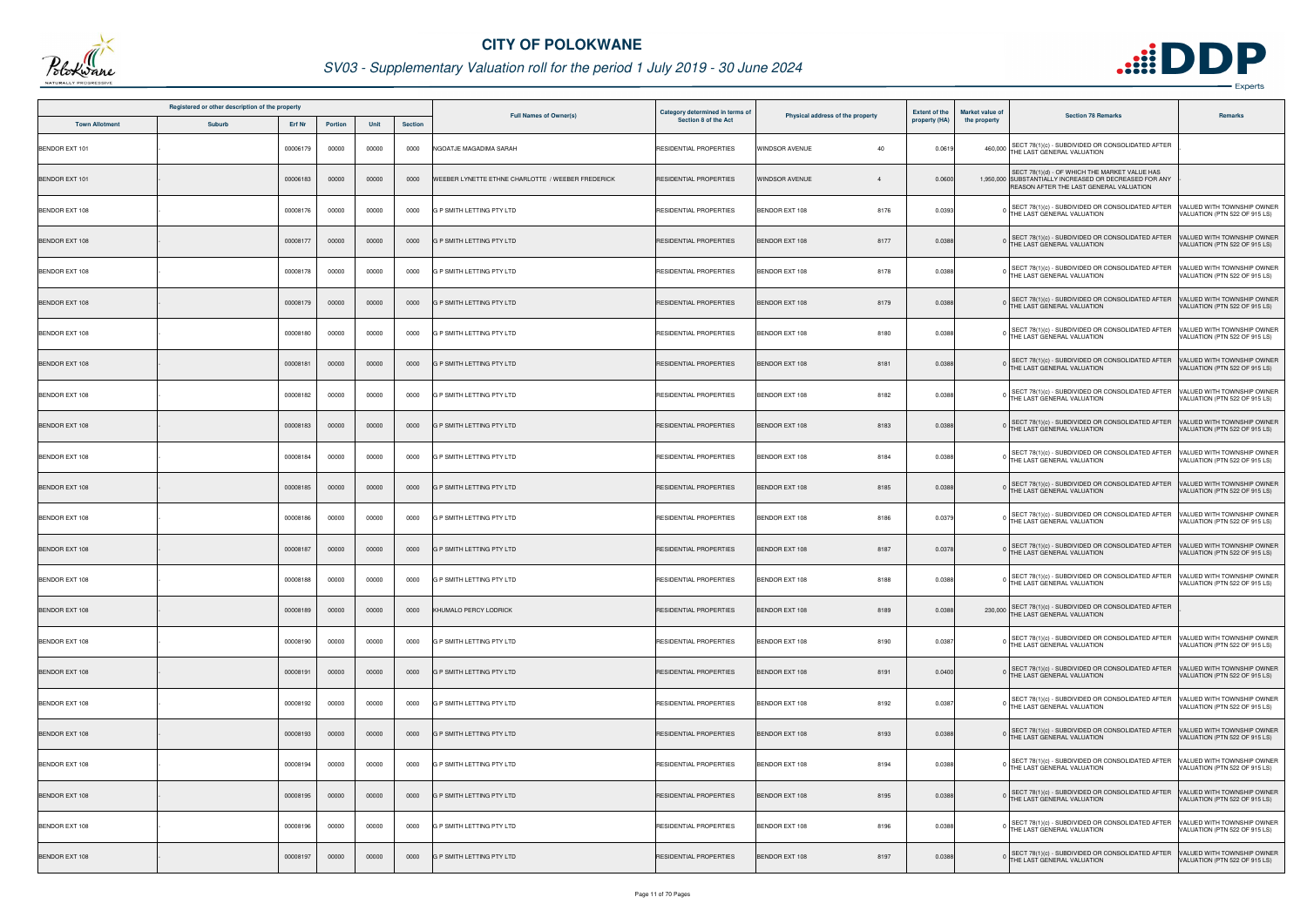

|                       | Registered or other description of the property |               |                |       |                | <b>Full Names of Owner(s)</b> | Category determined in terms of |                                         | <b>Extent of the</b> | <b>Market value of</b> | <b>Section 78 Remarks</b>                                                                   | <b>Remarks</b>                                              |
|-----------------------|-------------------------------------------------|---------------|----------------|-------|----------------|-------------------------------|---------------------------------|-----------------------------------------|----------------------|------------------------|---------------------------------------------------------------------------------------------|-------------------------------------------------------------|
| <b>Town Allotment</b> | <b>Suburb</b>                                   | <b>Erf Nr</b> | <b>Portion</b> | Unit  | <b>Section</b> |                               | Section 8 of the Act            | <b>Physical address of the property</b> | property (HA)        | the property           |                                                                                             |                                                             |
| BENDOR EXT 108        |                                                 | 00008198      | 00000          | 00000 | 0000           | NDHLOVU HLAYISANI GAJENI      | RESIDENTIAL PROPERTIES          | <b>BENDOR EXT 108</b><br>8198           | 0.0388               |                        | 230,000 SECT 78(1)(c) - SUBDIVIDED OR CONSOLIDATED AFTER<br>THE LAST GENERAL VALUATION      |                                                             |
| BENDOR EXT 108        |                                                 | 00008199      | 00000          | 00000 | 0000           | G P SMITH LETTING PTY LTD     | RESIDENTIAL PROPERTIES          | 8199<br>BENDOR EXT 108                  | 0.0388               |                        | SECT 78(1)(c) - SUBDIVIDED OR CONSOLIDATED AFTER<br>THE LAST GENERAL VALUATION              | VALUED WITH TOWNSHIP OWNER<br>VALUATION (PTN 522 OF 915 LS) |
| BENDOR EXT 108        |                                                 | 00008200      | 00000          | 00000 | 0000           | G P SMITH LETTING PTY LTD     | RESIDENTIAL PROPERTIES          | BENDOR EXT 108<br>8200                  | 0.0388               |                        | SECT 78(1)(c) - SUBDIVIDED OR CONSOLIDATED AFTER<br>THE LAST GENERAL VALUATION              | VALUED WITH TOWNSHIP OWNER<br>VALUATION (PTN 522 OF 915 LS) |
| BENDOR EXT 108        |                                                 | 00008201      | 00000          | 00000 | 0000           | G P SMITH LETTING PTY LTD     | RESIDENTIAL PROPERTIES          | 8201<br><b>BENDOR EXT 108</b>           | 0.0388               |                        | SECT 78(1)(c) - SUBDIVIDED OR CONSOLIDATED AFTER<br>THE LAST GENERAL VALUATION              | VALUED WITH TOWNSHIP OWNER<br>VALUATION (PTN 522 OF 915 LS) |
| BENDOR EXT 108        |                                                 | 00008202      | 00000          | 00000 | 0000           | MAGOSHA MAHLO PATIENCE        | RESIDENTIAL PROPERTIES          | BENDOR EXT 108<br>8202                  | 0.0388               | 230,000                | SECT 78(1)(c) - SUBDIVIDED OR CONSOLIDATED AFTER<br>THE LAST GENERAL VALUATION              |                                                             |
| BENDOR EXT 108        |                                                 | 00008203      | 00000          | 00000 | 0000           | G P SMITH LETTING PTY LTD     | RESIDENTIAL PROPERTIES          | BENDOR EXT 108<br>8203                  | 0.0357               |                        | SECT 78(1)(c) - SUBDIVIDED OR CONSOLIDATED AFTER<br><sup>0</sup> THE LAST GENERAL VALUATION | VALUED WITH TOWNSHIP OWNER<br>VALUATION (PTN 522 OF 915 LS) |
| BENDOR EXT 108        |                                                 | 00008204      | 00000          | 00000 | 0000           | G P SMITH LETTING PTY LTD     | RESIDENTIAL PROPERTIES          | 8204<br>BENDOR EXT 108                  | 0.0416               |                        | SECT 78(1)(c) - SUBDIVIDED OR CONSOLIDATED AFTER<br>THE LAST GENERAL VALUATION              | VALUED WITH TOWNSHIP OWNER<br>VALUATION (PTN 522 OF 915 LS) |
| <b>BENDOR EXT 108</b> |                                                 | 00008205      | 00000          | 00000 | 0000           | G P SMITH LETTING PTY LTD     | RESIDENTIAL PROPERTIES          | <b>BENDOR EXT 108</b><br>8205           | 0.0388               |                        | SECT 78(1)(c) - SUBDIVIDED OR CONSOLIDATED AFTER<br>THE LAST GENERAL VALUATION              | VALUED WITH TOWNSHIP OWNER<br>VALUATION (PTN 522 OF 915 LS) |
| BENDOR EXT 108        |                                                 | 00008206      | 00000          | 00000 | 0000           | LEKOLOANA PILANE MMANTSHA     | RESIDENTIAL PROPERTIES          | BENDOR EXT 108<br>8206                  | 0.0388               |                        | 230,000 SECT 78(1)(c) - SUBDIVIDED OR CONSOLIDATED AFTER<br>THE LAST GENERAL VALUATION      |                                                             |
| BENDOR EXT 108        |                                                 | 00008207      | 00000          | 00000 | 0000           | MALULEKE AMUKELANI            | RESIDENTIAL PROPERTIES          | BENDOR EXT 108<br>8207                  | 0.0388               |                        | 230,000 SECT 78(1)(c) - SUBDIVIDED OR CONSOLIDATED AFTER<br>THE LAST GENERAL VALUATION      |                                                             |
| BENDOR EXT 108        |                                                 | 00008208      | 00000          | 00000 | 0000           | G P SMITH LETTING PTY LTD     | RESIDENTIAL PROPERTIES          | BENDOR EXT 108<br>8208                  | 0.0388               |                        | SECT 78(1)(c) - SUBDIVIDED OR CONSOLIDATED AFTER<br>THE LAST GENERAL VALUATION              | VALUED WITH TOWNSHIP OWNER<br>VALUATION (PTN 522 OF 915 LS) |
| BENDOR EXT 108        |                                                 | 00008209      | 00000          | 00000 | 0000           | G P SMITH LETTING PTY LTD     | <b>RESIDENTIAL PROPERTIES</b>   | BENDOR EXT 108<br>8209                  | 0.0388               |                        | SECT 78(1)(c) - SUBDIVIDED OR CONSOLIDATED AFTER<br>THE LAST GENERAL VALUATION              | VALUED WITH TOWNSHIP OWNER<br>VALUATION (PTN 522 OF 915 LS) |
| BENDOR EXT 108        |                                                 | 00008210      | 00000          | 00000 | 0000           | G P SMITH LETTING PTY LTD     | RESIDENTIAL PROPERTIES          | 8210<br>BENDOR EXT 108                  | 0.0388               |                        | SECT 78(1)(c) - SUBDIVIDED OR CONSOLIDATED AFTER<br>THE LAST GENERAL VALUATION              | VALUED WITH TOWNSHIP OWNER<br>VALUATION (PTN 522 OF 915 LS) |
| <b>BENDOR EXT 108</b> |                                                 | 00008211      | 00000          | 00000 | 0000           | MALEKA MMABATNO REBECCA       | <b>RESIDENTIAL PROPERTIES</b>   | <b>BENDOR EXT 108</b><br>8211           | 0.0388               |                        | 230,000 SECT 78(1)(c) - SUBDIVIDED OR CONSOLIDATED AFTER<br>THE LAST GENERAL VALUATION      |                                                             |
| BENDOR EXT 108        |                                                 | 00008212      | 00000          | 00000 | 0000           | G P SMITH LETTING PTY LTD     | RESIDENTIAL PROPERTIES          | BENDOR EXT 108<br>8212                  | 0.0388               |                        | SECT 78(1)(c) - SUBDIVIDED OR CONSOLIDATED AFTER<br><sup>0</sup> THE LAST GENERAL VALUATION | VALUED WITH TOWNSHIP OWNER<br>VALUATION (PTN 522 OF 915 LS) |
| <b>BENDOR EXT 108</b> |                                                 | 00008213      | 00000          | 00000 | 0000           | G P SMITH LETTING PTY LTD     | RESIDENTIAL PROPERTIES          | BENDOR EXT 108<br>8213                  | 0.0423               |                        | SECT 78(1)(c) - SUBDIVIDED OR CONSOLIDATED AFTER<br>THE LAST GENERAL VALUATION              | VALUED WITH TOWNSHIP OWNER<br>VALUATION (PTN 522 OF 915 LS) |
| BENDOR EXT 108        |                                                 | 00008214      | 00000          | 00000 | 0000           | SHONGOANE SELLO ADVANCE       | RESIDENTIAL PROPERTIES          | BENDOR EXT 108<br>8214                  | 0.0523               |                        | SECT 78(1)(c) - SUBDIVIDED OR CONSOLIDATED AFTER<br>310,000 THE LAST GENERAL VALUATION      |                                                             |
| BENDOR EXT 108        |                                                 | 00008215      | 00000          | 00000 | 0000           | G P SMITH LETTING PTY LTD     | RESIDENTIAL PROPERTIES          | BENDOR EXT 108<br>8215                  | 0.0427               |                        | SECT 78(1)(c) - SUBDIVIDED OR CONSOLIDATED AFTER<br>THE LAST GENERAL VALUATION              | VALUED WITH TOWNSHIP OWNER<br>VALUATION (PTN 522 OF 915 LS) |
| BENDOR EXT 108        |                                                 | 00008216      | 00000          | 00000 | 0000           | G P SMITH LETTING PTY LTD     | RESIDENTIAL PROPERTIES          | 8216<br>BENDOR EXT 108                  | 0.0388               |                        | SECT 78(1)(c) - SUBDIVIDED OR CONSOLIDATED AFTER<br>THE LAST GENERAL VALUATION              | VALUED WITH TOWNSHIP OWNER<br>VALUATION (PTN 522 OF 915 LS) |
| BENDOR EXT 108        |                                                 | 00008217      | 00000          | 00000 | 0000           | G P SMITH LETTING PTY LTD     | RESIDENTIAL PROPERTIES          | <b>BENDOR EXT 108</b><br>8217           | 0.0388               |                        | SECT 78(1)(c) - SUBDIVIDED OR CONSOLIDATED AFTER<br>THE LAST GENERAL VALUATION              | VALUED WITH TOWNSHIP OWNER<br>VALUATION (PTN 522 OF 915 LS) |
| BENDOR EXT 108        |                                                 | 00008218      | 00000          | 00000 | 0000           | PAPO MALETHULA GRANNY         | RESIDENTIAL PROPERTIES          | BENDOR EXT 108<br>8218                  | 0.0388               | 230,000                | SECT 78(1)(c) - SUBDIVIDED OR CONSOLIDATED AFTER<br>THE LAST GENERAL VALUATION              |                                                             |
| BENDOR EXT 108        |                                                 | 00008219      | 00000          | 00000 | 0000           | G P SMITH LETTING PTY LTD     | RESIDENTIAL PROPERTIES          | BENDOR EXT 108<br>8219                  | 0.0388               |                        | SECT 78(1)(c) - SUBDIVIDED OR CONSOLIDATED AFTER<br>THE LAST GENERAL VALUATION              | VALUED WITH TOWNSHIP OWNER<br>VALUATION (PTN 522 OF 915 LS) |
| BENDOR EXT 108        |                                                 | 00008220      | 00000          | 00000 | 0000           | G P SMITH LETTING PTY LTD     | RESIDENTIAL PROPERTIES          | BENDOR EXT 108<br>8220                  | 0.0388               |                        | SECT 78(1)(c) - SUBDIVIDED OR CONSOLIDATED AFTER<br>THE LAST GENERAL VALUATION              | VALUED WITH TOWNSHIP OWNER<br>VALUATION (PTN 522 OF 915 LS) |
| BENDOR EXT 108        |                                                 | 00008221      | 00000          | 00000 | 0000           | G P SMITH LETTING PTY LTD     | RESIDENTIAL PROPERTIES          | <b>BENDOR EXT 108</b><br>8221           | 0.0388               |                        | SECT 78(1)(c) - SUBDIVIDED OR CONSOLIDATED AFTER<br>THE LAST GENERAL VALUATION              | VALUED WITH TOWNSHIP OWNER<br>VALUATION (PTN 522 OF 915 LS) |

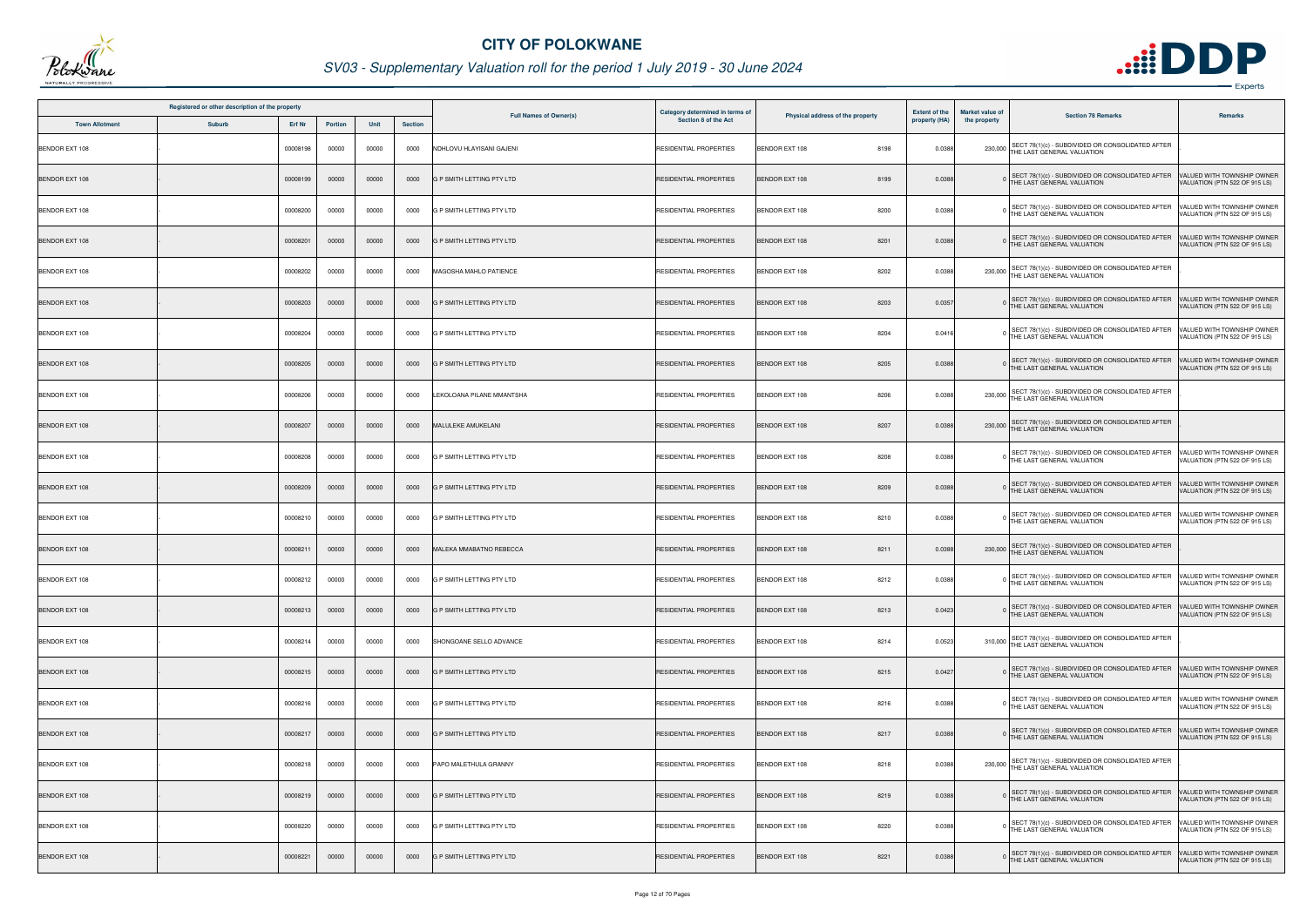

|                       | Registered or other description of the property |               |                |       |                | <b>Full Names of Owner(s)</b> | Category determined in terms of | <b>Physical address of the property</b> | <b>Extent of the</b> | <b>Market value of</b> | <b>Section 78 Remarks</b>                                                                   | <b>Remarks</b>                                              |
|-----------------------|-------------------------------------------------|---------------|----------------|-------|----------------|-------------------------------|---------------------------------|-----------------------------------------|----------------------|------------------------|---------------------------------------------------------------------------------------------|-------------------------------------------------------------|
| <b>Town Allotment</b> | <b>Suburb</b>                                   | <b>Erf Nr</b> | <b>Portion</b> | Unit  | <b>Section</b> |                               | Section 8 of the Act            |                                         | property (HA)        | the property           |                                                                                             |                                                             |
| BENDOR EXT 108        |                                                 | 00008222      | 00000          | 00000 | 0000           | G P SMITH LETTING PTY LTD     | RESIDENTIAL PROPERTIES          | <b>BENDOR EXT 108</b><br>8222           | 0.038                |                        | SECT 78(1)(c) - SUBDIVIDED OR CONSOLIDATED AFTER<br>THE LAST GENERAL VALUATION              | VALUED WITH TOWNSHIP OWNER<br>VALUATION (PTN 522 OF 915 LS) |
| BENDOR EXT 108        |                                                 | 00008223      | 00000          | 00000 | 0000           | G P SMITH LETTING PTY LTD     | RESIDENTIAL PROPERTIES          | 8223<br>BENDOR EXT 108                  | 0.038                |                        | SECT 78(1)(c) - SUBDIVIDED OR CONSOLIDATED AFTER<br>THE LAST GENERAL VALUATION              | VALUED WITH TOWNSHIP OWNER<br>VALUATION (PTN 522 OF 915 LS) |
| BENDOR EXT 108        |                                                 | 00008224      | 00000          | 00000 | 0000           | G P SMITH LETTING PTY LTD     | RESIDENTIAL PROPERTIES          | BENDOR EXT 108<br>8224                  | 0.0388               |                        | SECT 78(1)(c) - SUBDIVIDED OR CONSOLIDATED AFTER<br>THE LAST GENERAL VALUATION              | VALUED WITH TOWNSHIP OWNER<br>VALUATION (PTN 522 OF 915 LS) |
| BENDOR EXT 108        |                                                 | 00008225      | 00000          | 00000 | 0000           | G P SMITH LETTING PTY LTD     | RESIDENTIAL PROPERTIES          | 8225<br><b>BENDOR EXT 108</b>           | 0.0388               |                        | SECT 78(1)(c) - SUBDIVIDED OR CONSOLIDATED AFTER<br>THE LAST GENERAL VALUATION              | VALUED WITH TOWNSHIP OWNER<br>VALUATION (PTN 522 OF 915 LS) |
| BENDOR EXT 108        |                                                 | 00008226      | 00000          | 00000 | 0000           | G P SMITH LETTING PTY LTD     | RESIDENTIAL PROPERTIES          | BENDOR EXT 108<br>8226                  | 0.038                |                        | SECT 78(1)(c) - SUBDIVIDED OR CONSOLIDATED AFTER<br>THE LAST GENERAL VALUATION              | VALUED WITH TOWNSHIP OWNER<br>VALUATION (PTN 522 OF 915 LS) |
| BENDOR EXT 108        |                                                 | 00008227      | 00000          | 00000 | 0000           | G P SMITH LETTING PTY LTD     | RESIDENTIAL PROPERTIES          | BENDOR EXT 108<br>8227                  | 0.0388               |                        | SECT 78(1)(c) - SUBDIVIDED OR CONSOLIDATED AFTER<br><sup>0</sup> THE LAST GENERAL VALUATION | VALUED WITH TOWNSHIP OWNER<br>VALUATION (PTN 522 OF 915 LS) |
| BENDOR EXT 108        |                                                 | 00008228      | 00000          | 00000 | 0000           | G P SMITH LETTING PTY LTD     | RESIDENTIAL PROPERTIES          | BENDOR EXT 108<br>8228                  | 0.0400               |                        | SECT 78(1)(c) - SUBDIVIDED OR CONSOLIDATED AFTER<br>THE LAST GENERAL VALUATION              | VALUED WITH TOWNSHIP OWNER<br>VALUATION (PTN 522 OF 915 LS) |
| <b>BENDOR EXT 108</b> |                                                 | 00008229      | 00000          | 00000 | 0000           | G P SMITH LETTING PTY LTD     | RESIDENTIAL PROPERTIES          | <b>BENDOR EXT 108</b><br>8229           | 0.0409               |                        | SECT 78(1)(c) - SUBDIVIDED OR CONSOLIDATED AFTER<br>THE LAST GENERAL VALUATION              | VALUED WITH TOWNSHIP OWNER<br>VALUATION (PTN 522 OF 915 LS) |
| BENDOR EXT 108        |                                                 | 00008230      | 00000          | 00000 | 0000           | G P SMITH LETTING PTY LTD     | RESIDENTIAL PROPERTIES          | BENDOR EXT 108<br>8230                  | 0.0560               |                        | SECT 78(1)(c) - SUBDIVIDED OR CONSOLIDATED AFTER<br><sup>0</sup> THE LAST GENERAL VALUATION | VALUED WITH TOWNSHIP OWNER<br>VALUATION (PTN 522 OF 915 LS) |
| BENDOR EXT 108        |                                                 | 00008231      | 00000          | 00000 | 0000           | G P SMITH LETTING PTY LTD     | RESIDENTIAL PROPERTIES          | BENDOR EXT 108<br>8231                  | 0.0382               |                        | SECT 78(1)(c) - SUBDIVIDED OR CONSOLIDATED AFTER<br>THE LAST GENERAL VALUATION              | VALUED WITH TOWNSHIP OWNER<br>VALUATION (PTN 522 OF 915 LS) |
| BENDOR EXT 108        |                                                 | 00008232      | 00000          | 00000 | 0000           | G P SMITH LETTING PTY LTD     | RESIDENTIAL PROPERTIES          | BENDOR EXT 108<br>8232                  | 0.0400               |                        | SECT 78(1)(c) - SUBDIVIDED OR CONSOLIDATED AFTER<br>THE LAST GENERAL VALUATION              | VALUED WITH TOWNSHIP OWNER<br>VALUATION (PTN 522 OF 915 LS) |
| BENDOR EXT 108        |                                                 | 00008233      | 00000          | 00000 | 0000           | G P SMITH LETTING PTY LTD     | RESIDENTIAL PROPERTIES          | BENDOR EXT 108<br>8233                  | 0.0400               |                        | SECT 78(1)(c) - SUBDIVIDED OR CONSOLIDATED AFTER<br>THE LAST GENERAL VALUATION              | VALUED WITH TOWNSHIP OWNER<br>VALUATION (PTN 522 OF 915 LS) |
| BENDOR EXT 108        |                                                 | 00008234      | 00000          | 00000 | 0000           | G P SMITH LETTING PTY LTD     | RESIDENTIAL PROPERTIES          | 8234<br>BENDOR EXT 108                  | 0.0400               |                        | SECT 78(1)(c) - SUBDIVIDED OR CONSOLIDATED AFTER<br>THE LAST GENERAL VALUATION              | VALUED WITH TOWNSHIP OWNER<br>VALUATION (PTN 522 OF 915 LS) |
| BENDOR EXT 108        |                                                 | 00008235      | 00000          | 00000 | 0000           | G P SMITH LETTING PTY LTD     | RESIDENTIAL PROPERTIES          | BENDOR EXT 108<br>8235                  | 0.0400               |                        | SECT 78(1)(c) - SUBDIVIDED OR CONSOLIDATED AFTER<br>THE LAST GENERAL VALUATION              | VALUED WITH TOWNSHIP OWNER<br>VALUATION (PTN 522 OF 915 LS) |
| BENDOR EXT 108        |                                                 | 00008236      | 00000          | 00000 | 0000           | G P SMITH LETTING PTY LTD     | RESIDENTIAL PROPERTIES          | BENDOR EXT 108<br>8236                  | 0.0400               |                        | SECT 78(1)(c) - SUBDIVIDED OR CONSOLIDATED AFTER<br>THE LAST GENERAL VALUATION              | VALUED WITH TOWNSHIP OWNER<br>VALUATION (PTN 522 OF 915 LS) |
| BENDOR EXT 108        |                                                 | 00008237      | 00000          | 00000 | 0000           | G P SMITH LETTING PTY LTD     | RESIDENTIAL PROPERTIES          | <b>BENDOR EXT 108</b><br>8237           | 0.0400               |                        | SECT 78(1)(c) - SUBDIVIDED OR CONSOLIDATED AFTER<br>THE LAST GENERAL VALUATION              | VALUED WITH TOWNSHIP OWNER<br>VALUATION (PTN 522 OF 915 LS) |
| BENDOR EXT 108        |                                                 | 00008238      | 00000          | 00000 | 0000           | G P SMITH LETTING PTY LTD     | RESIDENTIAL PROPERTIES          | BENDOR EXT 108<br>8238                  | 0.0400               |                        | SECT 78(1)(c) - SUBDIVIDED OR CONSOLIDATED AFTER<br>THE LAST GENERAL VALUATION              | VALUED WITH TOWNSHIP OWNER<br>VALUATION (PTN 522 OF 915 LS) |
| BENDOR EXT 108        |                                                 | 00008239      | 00000          | 00000 | 0000           | G P SMITH LETTING PTY LTD     | RESIDENTIAL PROPERTIES          | BENDOR EXT 108<br>8239                  | 0.0400               |                        | SECT 78(1)(c) - SUBDIVIDED OR CONSOLIDATED AFTER<br>THE LAST GENERAL VALUATION              | VALUED WITH TOWNSHIP OWNER<br>VALUATION (PTN 522 OF 915 LS) |
| BENDOR EXT 108        |                                                 | 00008240      | 00000          | 00000 | 0000           | G P SMITH LETTING PTY LTD     | RESIDENTIAL PROPERTIES          | 8240<br>BENDOR EXT 108                  | 0.0400               |                        | SECT 78(1)(c) - SUBDIVIDED OR CONSOLIDATED AFTER<br>THE LAST GENERAL VALUATION              | VALUED WITH TOWNSHIP OWNER<br>VALUATION (PTN 522 OF 915 LS) |
| BENDOR EXT 108        |                                                 | 00008241      | 00000          | 00000 | 0000           | G P SMITH LETTING PTY LTD     | RESIDENTIAL PROPERTIES          | BENDOR EXT 108<br>8241                  | 0.0400               |                        | SECT 78(1)(c) - SUBDIVIDED OR CONSOLIDATED AFTER<br>THE LAST GENERAL VALUATION              | VALUED WITH TOWNSHIP OWNER<br>VALUATION (PTN 522 OF 915 LS) |
| BENDOR EXT 108        |                                                 | 00008242      | 00000          | 00000 | 0000           | G P SMITH LETTING PTY LTD     | RESIDENTIAL PROPERTIES          | BENDOR EXT 108<br>8242                  | 0.0400               |                        | SECT 78(1)(c) - SUBDIVIDED OR CONSOLIDATED AFTER<br>THE LAST GENERAL VALUATION              | VALUED WITH TOWNSHIP OWNER<br>VALUATION (PTN 522 OF 915 LS) |
| BENDOR EXT 108        |                                                 | 00008243      | 00000          | 00000 | 0000           | G P SMITH LETTING PTY LTD     | RESIDENTIAL PROPERTIES          | BENDOR EXT 108<br>8243                  | 0.0405               |                        | SECT 78(1)(c) - SUBDIVIDED OR CONSOLIDATED AFTER<br>THE LAST GENERAL VALUATION              | VALUED WITH TOWNSHIP OWNER<br>VALUATION (PTN 522 OF 915 LS) |
| BENDOR EXT 108        |                                                 | 00008244      | 00000          | 00000 | 0000           | G P SMITH LETTING PTY LTD     | RESIDENTIAL PROPERTIES          | BENDOR EXT 108<br>8244                  | 0.041                |                        | SECT 78(1)(c) - SUBDIVIDED OR CONSOLIDATED AFTER<br>THE LAST GENERAL VALUATION              | VALUED WITH TOWNSHIP OWNER<br>VALUATION (PTN 522 OF 915 LS) |
| BENDOR EXT 108        |                                                 | 00008245      | 00000          | 00000 | 0000           | G P SMITH LETTING PTY LTD     | RESIDENTIAL PROPERTIES          | <b>BENDOR EXT 108</b><br>8245           | 0.0426               |                        | SECT 78(1)(c) - SUBDIVIDED OR CONSOLIDATED AFTER<br>THE LAST GENERAL VALUATION              | VALUED WITH TOWNSHIP OWNER<br>VALUATION (PTN 522 OF 915 LS) |

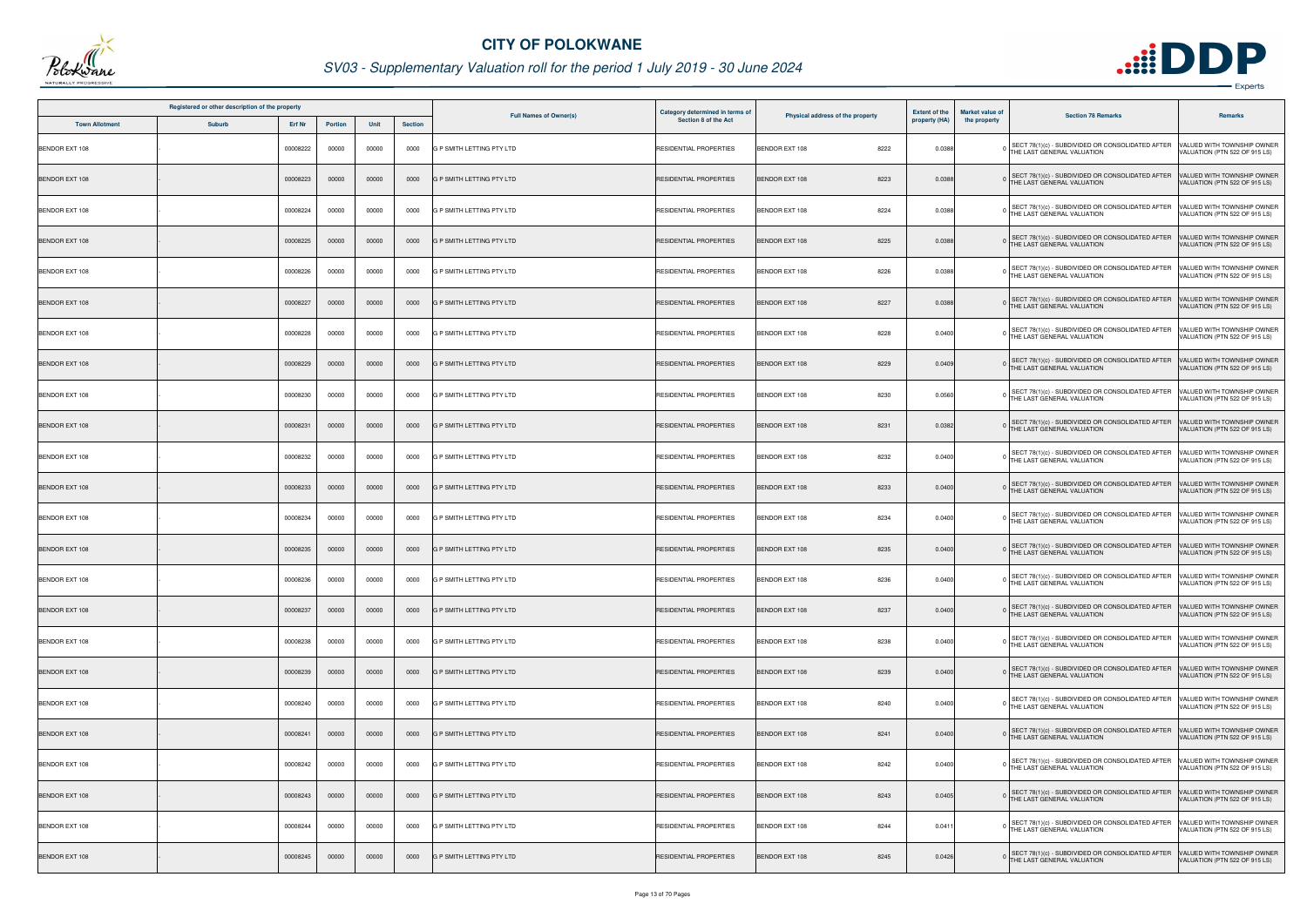

|                       | Registered or other description of the property |          |                |       |                | <b>Full Names of Owner(s)</b>    | Category determined in terms of |                                  | <b>Extent of the</b> | <b>Market value of</b> | <b>Section 78 Remarks</b>                                                                   | <b>Remarks</b>                                              |
|-----------------------|-------------------------------------------------|----------|----------------|-------|----------------|----------------------------------|---------------------------------|----------------------------------|----------------------|------------------------|---------------------------------------------------------------------------------------------|-------------------------------------------------------------|
| <b>Town Allotment</b> | <b>Suburb</b>                                   | Erf Nr   | <b>Portion</b> | Unit  | <b>Section</b> |                                  | Section 8 of the Act            | Physical address of the property | property (HA)        | the property           |                                                                                             |                                                             |
| BENDOR EXT 108        |                                                 | 00008246 | 00000          | 00000 | 0000           | G P SMITH LETTING PTY LTD        | RESIDENTIAL PROPERTIES          | BENDOR EXT 108<br>8246           | 0.0395               |                        | SECT 78(1)(c) - SUBDIVIDED OR CONSOLIDATED AFTER<br>THE LAST GENERAL VALUATION              | VALUED WITH TOWNSHIP OWNER<br>VALUATION (PTN 522 OF 915 LS) |
| <b>BENDOR EXT 108</b> |                                                 | 00008247 | 00000          | 00000 | 0000           | G P SMITH LETTING PTY LTD        | RESIDENTIAL PROPERTIES          | BENDOR EXT 108<br>8247           | 0.0400               |                        | SECT 78(1)(c) - SUBDIVIDED OR CONSOLIDATED AFTER<br>THE LAST GENERAL VALUATION              | VALUED WITH TOWNSHIP OWNER<br>VALUATION (PTN 522 OF 915 LS) |
| BENDOR EXT 108        |                                                 | 00008248 | 00000          | 00000 | 0000           | G P SMITH LETTING PTY LTD        | RESIDENTIAL PROPERTIES          | BENDOR EXT 108<br>8248           | 0.0400               |                        | SECT 78(1)(c) - SUBDIVIDED OR CONSOLIDATED AFTER<br><sup>0</sup> THE LAST GENERAL VALUATION | VALUED WITH TOWNSHIP OWNER<br>VALUATION (PTN 522 OF 915 LS) |
| <b>BENDOR EXT 108</b> |                                                 | 00008249 | 00000          | 00000 | 0000           | <b>G P SMITH LETTING PTY LTD</b> | <b>RESIDENTIAL PROPERTIES</b>   | <b>BENDOR EXT 108</b><br>8249    | 0.0400               |                        | SECT 78(1)(c) - SUBDIVIDED OR CONSOLIDATED AFTER<br>THE LAST GENERAL VALUATION              | VALUED WITH TOWNSHIP OWNER<br>VALUATION (PTN 522 OF 915 LS) |
| BENDOR EXT 108        |                                                 | 00008250 | 00000          | 00000 | 0000           | G P SMITH LETTING PTY LTD        | RESIDENTIAL PROPERTIES          | BENDOR EXT 108<br>8250           | 0.0400               |                        | SECT 78(1)(c) - SUBDIVIDED OR CONSOLIDATED AFTER<br>THE LAST GENERAL VALUATION              | VALUED WITH TOWNSHIP OWNER<br>VALUATION (PTN 522 OF 915 LS) |
| BENDOR EXT 108        |                                                 | 00008251 | 00000          | 00000 | 0000           | G P SMITH LETTING PTY LTD        | RESIDENTIAL PROPERTIES          | BENDOR EXT 108<br>8251           | 0.0400               |                        | SECT 78(1)(c) - SUBDIVIDED OR CONSOLIDATED AFTER<br><sup>0</sup> THE LAST GENERAL VALUATION | VALUED WITH TOWNSHIP OWNER<br>VALUATION (PTN 522 OF 915 LS) |
| BENDOR EXT 108        |                                                 | 00008252 | 00000          | 00000 | 0000           | G P SMITH LETTING PTY LTD        | RESIDENTIAL PROPERTIES          | <b>BENDOR EXT 108</b><br>8252    | 0.0400               |                        | SECT 78(1)(c) - SUBDIVIDED OR CONSOLIDATED AFTER<br>THE LAST GENERAL VALUATION              | VALUED WITH TOWNSHIP OWNER<br>VALUATION (PTN 522 OF 915 LS) |
| <b>BENDOR EXT 108</b> |                                                 | 00008253 | 00000          | 00000 | 0000           | G P SMITH LETTING PTY LTD        | RESIDENTIAL PROPERTIES          | 8253<br>BENDOR EXT 108           | 0.0400               |                        | SECT 78(1)(c) - SUBDIVIDED OR CONSOLIDATED AFTER<br>THE LAST GENERAL VALUATION              | VALUED WITH TOWNSHIP OWNER<br>VALUATION (PTN 522 OF 915 LS) |
| BENDOR EXT 108        |                                                 | 00008254 | 00000          | 00000 | 0000           | G P SMITH LETTING PTY LTD        | RESIDENTIAL PROPERTIES          | 8254<br><b>BENDOR EXT 108</b>    | 0.0400               |                        | SECT 78(1)(c) - SUBDIVIDED OR CONSOLIDATED AFTER<br><sup>0</sup> THE LAST GENERAL VALUATION | VALUED WITH TOWNSHIP OWNER<br>VALUATION (PTN 522 OF 915 LS) |
| <b>BENDOR EXT 108</b> |                                                 | 00008255 | 00000          | 00000 | 0000           | G P SMITH LETTING PTY LTD        | RESIDENTIAL PROPERTIES          | <b>BENDOR EXT 108</b><br>8255    | 0.0400               |                        | SECT 78(1)(c) - SUBDIVIDED OR CONSOLIDATED AFTER<br>THE LAST GENERAL VALUATION              | VALUED WITH TOWNSHIP OWNER<br>VALUATION (PTN 522 OF 915 LS) |
| BENDOR EXT 108        |                                                 | 00008256 | 00000          | 00000 | 0000           | G P SMITH LETTING PTY LTD        | RESIDENTIAL PROPERTIES          | 8256<br>BENDOR EXT 108           | 0.0400               |                        | SECT 78(1)(c) - SUBDIVIDED OR CONSOLIDATED AFTER<br>THE LAST GENERAL VALUATION              | VALUED WITH TOWNSHIP OWNER<br>VALUATION (PTN 522 OF 915 LS) |
| BENDOR EXT 108        |                                                 | 00008257 | 00000          | 00000 | 0000           | G P SMITH LETTING PTY LTD        | RESIDENTIAL PROPERTIES          | 8257<br>BENDOR EXT 108           | 0.0400               |                        | SECT 78(1)(c) - SUBDIVIDED OR CONSOLIDATED AFTER<br>THE LAST GENERAL VALUATION              | VALUED WITH TOWNSHIP OWNER<br>VALUATION (PTN 522 OF 915 LS) |
| BENDOR EXT 108        |                                                 | 00008258 | 00000          | 00000 | 0000           | G P SMITH LETTING PTY LTD        | RESIDENTIAL PROPERTIES          | BENDOR EXT 108<br>8258           | 0.0400               |                        | SECT 78(1)(c) - SUBDIVIDED OR CONSOLIDATED AFTER<br>THE LAST GENERAL VALUATION              | VALUED WITH TOWNSHIP OWNER<br>VALUATION (PTN 522 OF 915 LS) |
| BENDOR EXT 108        |                                                 | 00008259 | 00000          | 00000 | 0000           | G P SMITH LETTING PTY LTD        | RESIDENTIAL PROPERTIES          | BENDOR EXT 108<br>8259           | 0.0400               |                        | SECT 78(1)(c) - SUBDIVIDED OR CONSOLIDATED AFTER<br>THE LAST GENERAL VALUATION              | VALUED WITH TOWNSHIP OWNER<br>VALUATION (PTN 522 OF 915 LS) |
| BENDOR EXT 108        |                                                 | 00008260 | 00000          | 00000 | 0000           | <b>G P SMITH LETTING PTY LTD</b> | RESIDENTIAL PROPERTIES          | BENDOR EXT 108<br>8260           | 0.0445               |                        | SECT 78(1)(c) - SUBDIVIDED OR CONSOLIDATED AFTER<br>THE LAST GENERAL VALUATION              | VALUED WITH TOWNSHIP OWNER<br>VALUATION (PTN 522 OF 915 LS) |
| BENDOR EXT 108        |                                                 | 00008261 | 00000          | 00000 | 0000           | G P SMITH LETTING PTY LTD        | RESIDENTIAL PROPERTIES          | BENDOR EXT 108<br>8261           | 0.0375               |                        | SECT 78(1)(c) - SUBDIVIDED OR CONSOLIDATED AFTER<br>THE LAST GENERAL VALUATION              | VALUED WITH TOWNSHIP OWNER<br>VALUATION (PTN 522 OF 915 LS) |
| BENDOR EXT 108        |                                                 | 00008262 | 00000          | 00000 | 0000           | G P SMITH LETTING PTY LTD        | RESIDENTIAL PROPERTIES          | 8262<br>BENDOR EXT 108           | 0.0375               |                        | SECT 78(1)(c) - SUBDIVIDED OR CONSOLIDATED AFTER<br>THE LAST GENERAL VALUATION              | VALUED WITH TOWNSHIP OWNER<br>VALUATION (PTN 522 OF 915 LS) |
| BENDOR EXT 108        |                                                 | 00008263 | 00000          | 00000 | 0000           | G P SMITH LETTING PTY LTD        | RESIDENTIAL PROPERTIES          | BENDOR EXT 108<br>8263           | 0.0529               |                        | SECT 78(1)(c) - SUBDIVIDED OR CONSOLIDATED AFTER<br>THE LAST GENERAL VALUATION              | VALUED WITH TOWNSHIP OWNER<br>VALUATION (PTN 522 OF 915 LS) |
| BENDOR EXT 108        |                                                 | 00008264 | 00000          | 00000 | 0000           | G P SMITH LETTING PTY LTD        | RESIDENTIAL PROPERTIES          | 8264<br>BENDOR EXT 108           | 0.0375               |                        | SECT 78(1)(c) - SUBDIVIDED OR CONSOLIDATED AFTER<br>THE LAST GENERAL VALUATION              | VALUED WITH TOWNSHIP OWNER<br>VALUATION (PTN 522 OF 915 LS) |
| <b>BENDOR EXT 108</b> |                                                 | 00008265 | 00000          | 00000 | 0000           | G P SMITH LETTING PTY LTD        | RESIDENTIAL PROPERTIES          | BENDOR EXT 108<br>8265           | 0.0412               |                        | SECT 78(1)(c) - SUBDIVIDED OR CONSOLIDATED AFTER<br>THE LAST GENERAL VALUATION              | VALUED WITH TOWNSHIP OWNER<br>VALUATION (PTN 522 OF 915 LS) |
| BENDOR EXT 108        |                                                 | 00008266 | 00000          | 00000 | 0000           | G P SMITH LETTING PTY LTD        | RESIDENTIAL PROPERTIES          | BENDOR EXT 108<br>8266           | 0.0384               |                        | SECT 78(1)(c) - SUBDIVIDED OR CONSOLIDATED AFTER<br>THE LAST GENERAL VALUATION              | VALUED WITH TOWNSHIP OWNER<br>VALUATION (PTN 522 OF 915 LS) |
| BENDOR EXT 108        |                                                 | 00008267 | 00000          | 00000 | 0000           | G P SMITH LETTING PTY LTD        | RESIDENTIAL PROPERTIES          | <b>BENDOR EXT 108</b><br>8267    | 0.0400               |                        | SECT 78(1)(c) - SUBDIVIDED OR CONSOLIDATED AFTER<br>THE LAST GENERAL VALUATION              | VALUED WITH TOWNSHIP OWNER<br>VALUATION (PTN 522 OF 915 LS) |
| BENDOR EXT 108        |                                                 | 00008268 | 00000          | 00000 | 0000           | G P SMITH LETTING PTY LTD        | RESIDENTIAL PROPERTIES          | <b>BENDOR EXT 108</b><br>8268    | 0.0521               |                        | SECT 78(1)(c) - SUBDIVIDED OR CONSOLIDATED AFTER<br>THE LAST GENERAL VALUATION              | VALUED WITH TOWNSHIP OWNER<br>VALUATION (PTN 522 OF 915 LS) |
| BENDOR EXT 108        |                                                 | 00008269 | 00000          | 00000 | 0000           | G P SMITH LETTING PTY LTD        | RESIDENTIAL PROPERTIES          | <b>BENDOR EXT 108</b><br>8269    | 0.0391               |                        | SECT 78(1)(c) - SUBDIVIDED OR CONSOLIDATED AFTER<br>THE LAST GENERAL VALUATION              | VALUED WITH TOWNSHIP OWNER<br>VALUATION (PTN 522 OF 915 LS) |

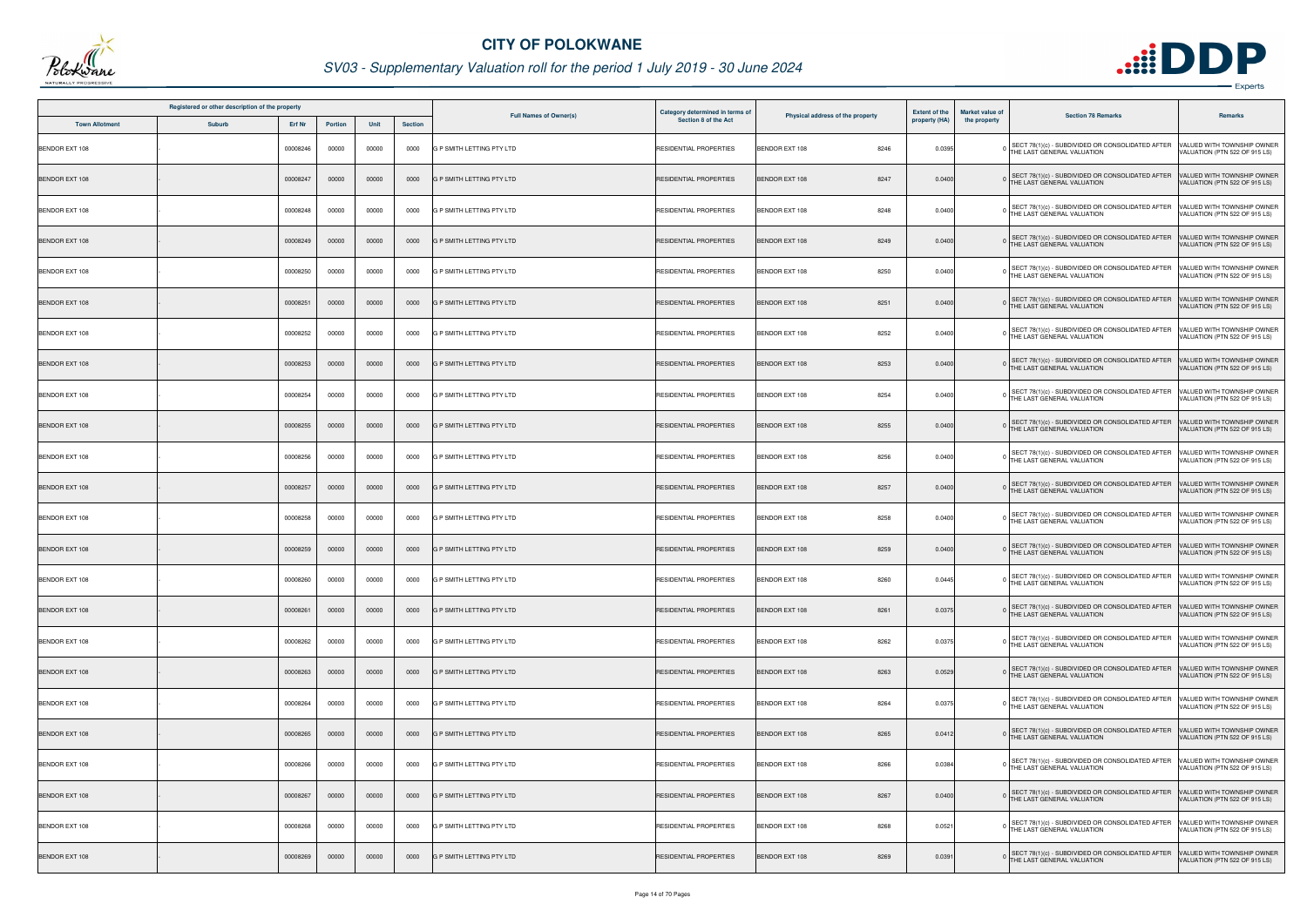

|                       | Registered or other description of the property |          |                |       |                | <b>Full Names of Owner(s)</b> | Category determined in terms of | Physical address of the property | <b>Extent of the</b> | <b>Market value of</b> | <b>Section 78 Remarks</b>                                                                   | <b>Remarks</b>                                                     |
|-----------------------|-------------------------------------------------|----------|----------------|-------|----------------|-------------------------------|---------------------------------|----------------------------------|----------------------|------------------------|---------------------------------------------------------------------------------------------|--------------------------------------------------------------------|
| <b>Town Allotment</b> | <b>Suburb</b>                                   | Erf Nr   | <b>Portion</b> | Unit  | <b>Section</b> |                               | Section 8 of the Act            |                                  | property (HA)        | the property           |                                                                                             |                                                                    |
| BENDOR EXT 108        |                                                 | 00008270 | 00000          | 00000 | 0000           | G P SMITH LETTING PTY LTD     | RESIDENTIAL PROPERTIES          | BENDOR EXT 108<br>8270           | 0.0401               |                        | SECT 78(1)(c) - SUBDIVIDED OR CONSOLIDATED AFTER<br>THE LAST GENERAL VALUATION              | VALUED WITH TOWNSHIP OWNER<br>VALUATION (PTN 522 OF 915 LS)        |
| BENDOR EXT 108        |                                                 | 00008271 | 00000          | 00000 | 0000           | G P SMITH LETTING PTY LTD     | RESIDENTIAL PROPERTIES          | BENDOR EXT 108<br>8271           | 0.0413               |                        | SECT 78(1)(c) - SUBDIVIDED OR CONSOLIDATED AFTER<br>THE LAST GENERAL VALUATION              | VALUED WITH TOWNSHIP OWNER<br>VALUATION (PTN 522 OF 915 LS)        |
| BENDOR EXT 108        |                                                 | 00008272 | 00000          | 00000 | 0000           | G P SMITH LETTING PTY LTD     | <b>RESIDENTIAL PROPERTIES</b>   | BENDOR EXT 108<br>8272           | 0.0400               |                        | SECT 78(1)(c) - SUBDIVIDED OR CONSOLIDATED AFTER<br>THE LAST GENERAL VALUATION              | VALUED WITH TOWNSHIP OWNER<br>VALUATION (PTN 522 OF 915 LS)        |
| BENDOR EXT 108        |                                                 | 00008273 | 00000          | 00000 | 0000           | G P SMITH LETTING PTY LTD     | RESIDENTIAL PROPERTIES          | BENDOR EXT 108<br>8273           | 0.0400               |                        | SECT 78(1)(c) - SUBDIVIDED OR CONSOLIDATED AFTER<br><sup>0</sup> THE LAST GENERAL VALUATION | <b>VALUED WITH TOWNSHIP OWNER</b><br>VALUATION (PTN 522 OF 915 LS) |
| BENDOR EXT 108        |                                                 | 00008274 | 00000          | 00000 | 0000           | G P SMITH LETTING PTY LTD     | RESIDENTIAL PROPERTIES          | 8274<br>BENDOR EXT 108           | 0.0409               |                        | SECT 78(1)(c) - SUBDIVIDED OR CONSOLIDATED AFTER<br>THE LAST GENERAL VALUATION              | VALUED WITH TOWNSHIP OWNER<br>VALUATION (PTN 522 OF 915 LS)        |
| BENDOR EXT 108        |                                                 | 00008275 | 00000          | 00000 | 0000           | G P SMITH LETTING PTY LTD     | RESIDENTIAL PROPERTIES          | BENDOR EXT 108<br>8275           | 2.3261               |                        | SECT 78(1)(c) - SUBDIVIDED OR CONSOLIDATED AFTER<br>THE LAST GENERAL VALUATION              | VALUED WITH TOWNSHIP OWNER<br>VALUATION (PTN 522 OF 915 LS)        |
| BENDOR EXT 108        |                                                 | 00008276 | 00000          | 00000 | 0000           | G P SMITH LETTING PTY LTD     | <b>CROSS REFERENCE</b>          | BENDOR EXT 108<br>8276           | 0.0400               |                        | SECT 78(1)(c) - SUBDIVIDED OR CONSOLIDATED AFTER<br>THE LAST GENERAL VALUATION              |                                                                    |
| BENDOR EXT 108        |                                                 | 00008277 | 00000          | 00000 | 0000           | G P SMITH LETTING PTY LTD     | <b>CROSS REFERENCE</b>          | <b>BENDOR EXT 108</b><br>8277    | 0.0413               |                        | SECT 78(1)(c) - SUBDIVIDED OR CONSOLIDATED AFTER<br>THE LAST GENERAL VALUATION              |                                                                    |
| BENDOR EXT 108        |                                                 | 00008278 | 00000          | 00000 | 0000           | G P SMITH LETTING PTY LTD     | <b>CROSS REFERENCE</b>          | BENDOR EXT 108<br>8278           | 0.0400               |                        | SECT 78(1)(c) - SUBDIVIDED OR CONSOLIDATED AFTER<br>THE LAST GENERAL VALUATION              |                                                                    |
| BENDOR EXT 108        |                                                 | 00008279 | 00000          | 00000 | 0000           | G P SMITH LETTING PTY LTD     | <b>CROSS REFERENCE</b>          | <b>BENDOR EXT 108</b><br>8279    | 0.0397               |                        | SECT 78(1)(c) - SUBDIVIDED OR CONSOLIDATED AFTER<br>THE LAST GENERAL VALUATION              |                                                                    |
| BENDOR EXT 108        |                                                 | 00008280 | 00000          | 00000 | 0000           | G P SMITH LETTING PTY LTD     | RESIDENTIAL PROPERTIES          | BENDOR EXT 108<br>8280           | 0.0393               |                        | SECT 78(1)(c) - SUBDIVIDED OR CONSOLIDATED AFTER<br>THE LAST GENERAL VALUATION              | VALUED WITH TOWNSHIP OWNER<br>VALUATION (PTN 522 OF 915 LS)        |
| BENDOR EXT 108        |                                                 | 00008281 | 00000          | 00000 | 0000           | G P SMITH LETTING PTY LTD     | RESIDENTIAL PROPERTIES          | BENDOR EXT 108<br>8281           | 0.0390               |                        | SECT 78(1)(c) - SUBDIVIDED OR CONSOLIDATED AFTER<br>THE LAST GENERAL VALUATION              | VALUED WITH TOWNSHIP OWNER<br>VALUATION (PTN 522 OF 915 LS)        |
| BENDOR EXT 108        |                                                 | 00008282 | 00000          | 00000 | 0000           | G P SMITH LETTING PTY LTD     | RESIDENTIAL PROPERTIES          | <b>BENDOR EXT 108</b><br>8282    | 0.0387               |                        | SECT 78(1)(c) - SUBDIVIDED OR CONSOLIDATED AFTER<br>THE LAST GENERAL VALUATION              | VALUED WITH TOWNSHIP OWNER<br>VALUATION (PTN 522 OF 915 LS)        |
| BENDOR EXT 108        |                                                 | 00008283 | 00000          | 00000 | 0000           | G P SMITH LETTING PTY LTD     | RESIDENTIAL PROPERTIES          | 8283<br>BENDOR EXT 108           | 0.0409               |                        | SECT 78(1)(c) - SUBDIVIDED OR CONSOLIDATED AFTER<br>THE LAST GENERAL VALUATION              | VALUED WITH TOWNSHIP OWNER<br>VALUATION (PTN 522 OF 915 LS)        |
| BENDOR EXT 108        |                                                 | 00008284 | 00000          | 00000 | 0000           | G P SMITH LETTING PTY LTD     | RESIDENTIAL PROPERTIES          | BENDOR EXT 108<br>8284           | 0.0404               |                        | SECT 78(1)(c) - SUBDIVIDED OR CONSOLIDATED AFTER<br><sup>0</sup> THE LAST GENERAL VALUATION | VALUED WITH TOWNSHIP OWNER<br>VALUATION (PTN 522 OF 915 LS)        |
| BENDOR EXT 108        |                                                 | 00008285 | 00000          | 00000 | 0000           | G P SMITH LETTING PTY LTD     | RESIDENTIAL PROPERTIES          | <b>BENDOR EXT 108</b><br>8285    | 0.0400               |                        | SECT 78(1)(c) - SUBDIVIDED OR CONSOLIDATED AFTER<br>THE LAST GENERAL VALUATION              | VALUED WITH TOWNSHIP OWNER<br>VALUATION (PTN 522 OF 915 LS)        |
| BENDOR EXT 108        |                                                 | 00008286 | 00000          | 00000 | 0000           | G P SMITH LETTING PTY LTD     | RESIDENTIAL PROPERTIES          | 8286<br>BENDOR EXT 108           | 0.0400               |                        | SECT 78(1)(c) - SUBDIVIDED OR CONSOLIDATED AFTER<br>THE LAST GENERAL VALUATION              | VALUED WITH TOWNSHIP OWNER<br>VALUATION (PTN 522 OF 915 LS)        |
| BENDOR EXT 108        |                                                 | 00008287 | 00000          | 00000 | 0000           | G P SMITH LETTING PTY LTD     | RESIDENTIAL PROPERTIES          | 8287<br>BENDOR EXT 108           | 0.0400               |                        | SECT 78(1)(c) - SUBDIVIDED OR CONSOLIDATED AFTER<br>THE LAST GENERAL VALUATION              | VALUED WITH TOWNSHIP OWNER<br>VALUATION (PTN 522 OF 915 LS)        |
| BENDOR EXT 108        |                                                 | 00008288 | 00000          | 00000 | 0000           | G P SMITH LETTING PTY LTD     | RESIDENTIAL PROPERTIES          | 8288<br>BENDOR EXT 108           | 0.0400               |                        | SECT 78(1)(c) - SUBDIVIDED OR CONSOLIDATED AFTER<br>THE LAST GENERAL VALUATION              | VALUED WITH TOWNSHIP OWNER<br>VALUATION (PTN 522 OF 915 LS)        |
| BENDOR EXT 108        |                                                 | 00008289 | 00000          | 00000 | 0000           | G P SMITH LETTING PTY LTD     | <b>CROSS REFERENCE</b>          | BENDOR EXT 108<br>8289           | 0.0400               |                        | SECT 78(1)(c) - SUBDIVIDED OR CONSOLIDATED AFTER<br>THE LAST GENERAL VALUATION              |                                                                    |
| BENDOR EXT 108        |                                                 | 00008290 | 00000          | 00000 | 0000           | G P SMITH LETTING PTY LTD     | CROSS REFERENCE                 | 8290<br>BENDOR EXT 108           | 0.0370               |                        | SECT 78(1)(c) - SUBDIVIDED OR CONSOLIDATED AFTER<br>THE LAST GENERAL VALUATION              |                                                                    |
| BENDOR EXT 108        |                                                 | 00008291 | 00000          | 00000 | 0000           | G P SMITH LETTING PTY LTD     | <b>CROSS REFERENCE</b>          | 8291<br>BENDOR EXT 108           | 0.0420               |                        | SECT 78(1)(c) - SUBDIVIDED OR CONSOLIDATED AFTER<br>THE LAST GENERAL VALUATION              |                                                                    |
| BENDOR EXT 108        |                                                 | 00008292 | 00000          | 00000 | 0000           | G P SMITH LETTING PTY LTD     | CROSS REFERENCE                 | 8292<br>BENDOR EXT 108           | 0.0423               |                        | SECT 78(1)(c) - SUBDIVIDED OR CONSOLIDATED AFTER<br>THE LAST GENERAL VALUATION              |                                                                    |
| BENDOR EXT 108        |                                                 | 00008293 | 00000          | 00000 | 0000           | G P SMITH LETTING PTY LTD     | RESIDENTIAL PROPERTIES          | BENDOR EXT 108<br>8293           | 0.0416               |                        | SECT 78(1)(c) - SUBDIVIDED OR CONSOLIDATED AFTER<br>THE LAST GENERAL VALUATION              | VALUED WITH TOWNSHIP OWNER<br>VALUATION (PTN 522 OF 915 LS)        |

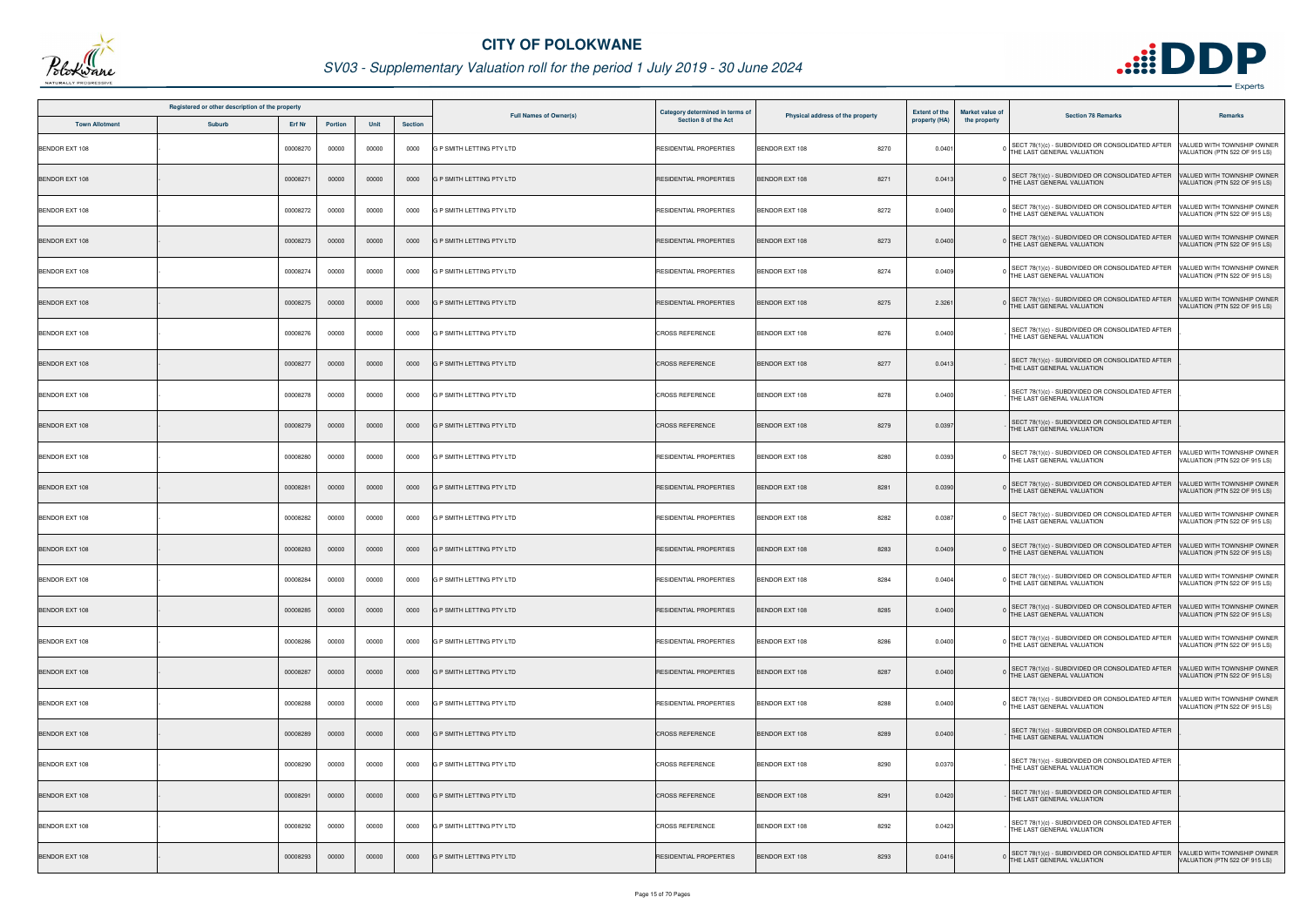

|                       | Registered or other description of the property |          |                |       |                | <b>Full Names of Owner(s)</b>    | Category determined in terms of | Physical address of the property | <b>Extent of the</b> | <b>Market value of</b> | <b>Section 78 Remarks</b>                                                                   | <b>Remarks</b>                                              |
|-----------------------|-------------------------------------------------|----------|----------------|-------|----------------|----------------------------------|---------------------------------|----------------------------------|----------------------|------------------------|---------------------------------------------------------------------------------------------|-------------------------------------------------------------|
| <b>Town Allotment</b> | <b>Suburb</b>                                   | Erf Nr   | <b>Portion</b> | Unit  | <b>Section</b> |                                  | Section 8 of the Act            |                                  | property (HA)        | the property           |                                                                                             |                                                             |
| BENDOR EXT 108        |                                                 | 00008294 | 00000          | 00000 | 0000           | G P SMITH LETTING PTY LTD        | RESIDENTIAL PROPERTIES          | BENDOR EXT 108<br>8294           | 0.0400               |                        | SECT 78(1)(c) - SUBDIVIDED OR CONSOLIDATED AFTER<br>THE LAST GENERAL VALUATION              | VALUED WITH TOWNSHIP OWNER<br>VALUATION (PTN 522 OF 915 LS) |
| BENDOR EXT 108        |                                                 | 00008295 | 00000          | 00000 | 0000           | G P SMITH LETTING PTY LTD        | RESIDENTIAL PROPERTIES          | <b>BENDOR EXT 108</b><br>8295    | 0.0400               |                        | SECT 78(1)(c) - SUBDIVIDED OR CONSOLIDATED AFTER<br>THE LAST GENERAL VALUATION              | VALUED WITH TOWNSHIP OWNER<br>VALUATION (PTN 522 OF 915 LS) |
| BENDOR EXT 108        |                                                 | 00008296 | 00000          | 00000 | 0000           | G P SMITH LETTING PTY LTD        | RESIDENTIAL PROPERTIES          | 8296<br><b>BENDOR EXT 108</b>    | 0.0400               |                        | SECT 78(1)(c) - SUBDIVIDED OR CONSOLIDATED AFTER<br>THE LAST GENERAL VALUATION              | VALUED WITH TOWNSHIP OWNER<br>VALUATION (PTN 522 OF 915 LS) |
| BENDOR EXT 108        |                                                 | 00008297 | 00000          | 00000 | 0000           | G P SMITH LETTING PTY LTD        | RESIDENTIAL PROPERTIES          | BENDOR EXT 108<br>8297           | 0.0400               |                        | SECT 78(1)(c) - SUBDIVIDED OR CONSOLIDATED AFTER<br>THE LAST GENERAL VALUATION              | VALUED WITH TOWNSHIP OWNER<br>VALUATION (PTN 522 OF 915 LS) |
| BENDOR EXT 108        |                                                 | 00008298 | 00000          | 00000 | 0000           | G P SMITH LETTING PTY LTD        | RESIDENTIAL PROPERTIES          | BENDOR EXT 108<br>8298           | 0.0400               |                        | SECT 78(1)(c) - SUBDIVIDED OR CONSOLIDATED AFTER<br>THE LAST GENERAL VALUATION              | VALUED WITH TOWNSHIP OWNER<br>VALUATION (PTN 522 OF 915 LS) |
| BENDOR EXT 108        |                                                 | 00008299 | 00000          | 00000 | 0000           | G P SMITH LETTING PTY LTD        | <b>RESIDENTIAL PROPERTIES</b>   | BENDOR EXT 108<br>8299           | 0.0400               |                        | SECT 78(1)(c) - SUBDIVIDED OR CONSOLIDATED AFTER<br>THE LAST GENERAL VALUATION              | VALUED WITH TOWNSHIP OWNER<br>VALUATION (PTN 522 OF 915 LS) |
| BENDOR EXT 108        |                                                 | 00008300 | 00000          | 00000 | 0000           | G P SMITH LETTING PTY LTD        | RESIDENTIAL PROPERTIES          | 8300<br>BENDOR EXT 108           | 0.0400               |                        | SECT 78(1)(c) - SUBDIVIDED OR CONSOLIDATED AFTER<br>THE LAST GENERAL VALUATION              | VALUED WITH TOWNSHIP OWNER<br>VALUATION (PTN 522 OF 915 LS) |
| BENDOR EXT 108        |                                                 | 00008301 | 00000          | 00000 | 0000           | G P SMITH LETTING PTY LTD        | RESIDENTIAL PROPERTIES          | <b>BENDOR EXT 108</b><br>8301    | 0.0400               |                        | SECT 78(1)(c) - SUBDIVIDED OR CONSOLIDATED AFTER<br>THE LAST GENERAL VALUATION              | VALUED WITH TOWNSHIP OWNER<br>VALUATION (PTN 522 OF 915 LS) |
| BENDOR EXT 108        |                                                 | 00008302 | 00000          | 00000 | 0000           | G P SMITH LETTING PTY LTD        | RESIDENTIAL PROPERTIES          | BENDOR EXT 108<br>8302           | 0.0400               |                        | SECT 78(1)(c) - SUBDIVIDED OR CONSOLIDATED AFTER<br><sup>0</sup> THE LAST GENERAL VALUATION | VALUED WITH TOWNSHIP OWNER<br>VALUATION (PTN 522 OF 915 LS) |
| BENDOR EXT 108        |                                                 | 00008303 | 00000          | 00000 | 0000           | G P SMITH LETTING PTY LTD        | RESIDENTIAL PROPERTIES          | BENDOR EXT 108<br>8303           | 0.038                |                        | SECT 78(1)(c) - SUBDIVIDED OR CONSOLIDATED AFTER<br>THE LAST GENERAL VALUATION              | VALUED WITH TOWNSHIP OWNER<br>VALUATION (PTN 522 OF 915 LS) |
| BENDOR EXT 108        |                                                 | 00008304 | 00000          | 00000 | 0000           | G P SMITH LETTING PTY LTD        | RESIDENTIAL PROPERTIES          | BENDOR EXT 108<br>8304           | 0.241                |                        | SECT 78(1)(c) - SUBDIVIDED OR CONSOLIDATED AFTER<br>THE LAST GENERAL VALUATION              | VALUED WITH TOWNSHIP OWNER<br>VALUATION (PTN 522 OF 915 LS) |
| BENDOR EXT 108        |                                                 | 00008305 | 00000          | 00000 | 0000           | G P SMITH LETTING PTY LTD        | RESIDENTIAL PROPERTIES          | BENDOR EXT 108<br>8305           | 0.5806               |                        | SECT 78(1)(c) - SUBDIVIDED OR CONSOLIDATED AFTER<br><sup>0</sup> THE LAST GENERAL VALUATION | VALUED WITH TOWNSHIP OWNER<br>VALUATION (PTN 522 OF 915 LS) |
| BENDOR EXT 108        |                                                 | 00008306 | 00000          | 00000 | 0000           | G P SMITH LETTING PTY LTD        | RESIDENTIAL PROPERTIES          | <b>BENDOR EXT 108</b><br>8306    | 0.4052               |                        | SECT 78(1)(c) - SUBDIVIDED OR CONSOLIDATED AFTER<br>THE LAST GENERAL VALUATION              | VALUED WITH TOWNSHIP OWNER<br>VALUATION (PTN 522 OF 915 LS) |
| BENDOR EXT 108        |                                                 | 00008307 | 00000          | 00000 | 0000           | G P SMITH LETTING PTY LTD        | RESIDENTIAL PROPERTIES          | 8307<br>BENDOR EXT 108           | 1.2145               |                        | SECT 78(1)(c) - SUBDIVIDED OR CONSOLIDATED AFTER<br>THE LAST GENERAL VALUATION              | VALUED WITH TOWNSHIP OWNER<br>VALUATION (PTN 522 OF 915 LS) |
| BENDOR EXT 108        |                                                 | 00008308 | 00000          | 00000 | 0000           | G P SMITH LETTING PTY LTD        | RESIDENTIAL PROPERTIES          | BENDOR EXT 108<br>8308           | 0.0400               |                        | SECT 78(1)(c) - SUBDIVIDED OR CONSOLIDATED AFTER<br>THE LAST GENERAL VALUATION              | VALUED WITH TOWNSHIP OWNER<br>VALUATION (PTN 522 OF 915 LS) |
| BENDOR EXT 108        |                                                 | 00008309 | 00000          | 00000 | 0000           | <b>G P SMITH LETTING PTY LTD</b> | RESIDENTIAL PROPERTIES          | <b>BENDOR EXT 108</b><br>8309    | 0.0400               |                        | SECT 78(1)(c) - SUBDIVIDED OR CONSOLIDATED AFTER<br>THE LAST GENERAL VALUATION              | VALUED WITH TOWNSHIP OWNER<br>VALUATION (PTN 522 OF 915 LS) |
| BENDOR EXT 108        |                                                 | 00008310 | 00000          | 00000 | 0000           | <b>G P SMITH LETTING PTY LTD</b> | RESIDENTIAL PROPERTIES          | 8310<br>BENDOR EXT 108           | 0.0400               |                        | SECT 78(1)(c) - SUBDIVIDED OR CONSOLIDATED AFTER<br>THE LAST GENERAL VALUATION              | VALUED WITH TOWNSHIP OWNER<br>VALUATION (PTN 522 OF 915 LS) |
| BENDOR EXT 108        |                                                 | 0000831  | 00000          | 00000 | 0000           | G P SMITH LETTING PTY LTD        | RESIDENTIAL PROPERTIES          | 8311<br>BENDOR EXT 108           | 0.0400               |                        | SECT 78(1)(c) - SUBDIVIDED OR CONSOLIDATED AFTER<br>THE LAST GENERAL VALUATION              | VALUED WITH TOWNSHIP OWNER<br>VALUATION (PTN 522 OF 915 LS) |
| BENDOR EXT 108        |                                                 | 00008312 | 00000          | 00000 | 0000           | G P SMITH LETTING PTY LTD        | RESIDENTIAL PROPERTIES          | <b>BENDOR EXT 108</b><br>8312    | 0.0400               |                        | SECT 78(1)(c) - SUBDIVIDED OR CONSOLIDATED AFTER<br>THE LAST GENERAL VALUATION              | VALUED WITH TOWNSHIP OWNER<br>VALUATION (PTN 522 OF 915 LS) |
| BENDOR EXT 108        |                                                 | 00008313 | 00000          | 00000 | 0000           | G P SMITH LETTING PTY LTD        | RESIDENTIAL PROPERTIES          | BENDOR EXT 108<br>8313           | 0.0400               |                        | SECT 78(1)(c) - SUBDIVIDED OR CONSOLIDATED AFTER<br>THE LAST GENERAL VALUATION              | VALUED WITH TOWNSHIP OWNER<br>VALUATION (PTN 522 OF 915 LS) |
| BENDOR EXT 108        |                                                 | 00008314 | 00000          | 00000 | 0000           | G P SMITH LETTING PTY LTD        | RESIDENTIAL PROPERTIES          | BENDOR EXT 108<br>8314           | 0.0400               |                        | SECT 78(1)(c) - SUBDIVIDED OR CONSOLIDATED AFTER<br>THE LAST GENERAL VALUATION              | VALUED WITH TOWNSHIP OWNER<br>VALUATION (PTN 522 OF 915 LS) |
| BENDOR EXT 108        |                                                 | 00008315 | 00000          | 00000 | 0000           | G P SMITH LETTING PTY LTD        | RESIDENTIAL PROPERTIES          | BENDOR EXT 108<br>8315           | 0.0400               |                        | SECT 78(1)(c) - SUBDIVIDED OR CONSOLIDATED AFTER<br>THE LAST GENERAL VALUATION              | VALUED WITH TOWNSHIP OWNER<br>VALUATION (PTN 522 OF 915 LS) |
| BENDOR EXT 108        |                                                 | 00008316 | 00000          | 00000 | 0000           | G P SMITH LETTING PTY LTD        | RESIDENTIAL PROPERTIES          | BENDOR EXT 108<br>8316           | 0.0400               |                        | SECT 78(1)(c) - SUBDIVIDED OR CONSOLIDATED AFTER<br>THE LAST GENERAL VALUATION              | VALUED WITH TOWNSHIP OWNER<br>VALUATION (PTN 522 OF 915 LS) |
| BENDOR EXT 108        |                                                 | 00008317 | 00000          | 00000 | 0000           | G P SMITH LETTING PTY LTD        | RESIDENTIAL PROPERTIES          | BENDOR EXT 108<br>8317           | 0.0400               |                        | SECT 78(1)(c) - SUBDIVIDED OR CONSOLIDATED AFTER<br>THE LAST GENERAL VALUATION              | VALUED WITH TOWNSHIP OWNER<br>VALUATION (PTN 522 OF 915 LS) |

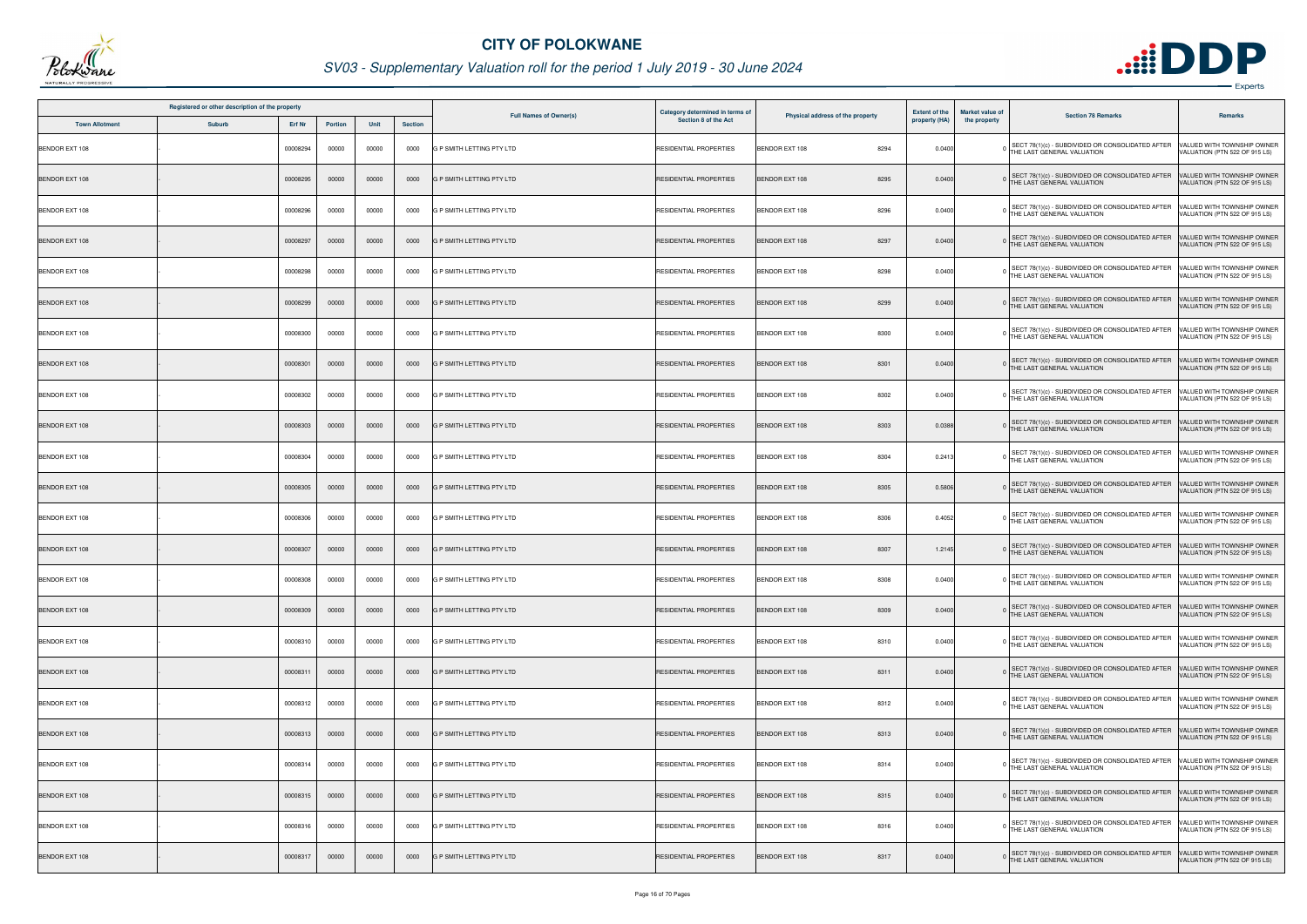

|                       | Registered or other description of the property |               |                |       |                | <b>Full Names of Owner(s)</b> | Category determined in terms of | <b>Physical address of the property</b> | <b>Extent of the</b> | <b>Market value of</b> | <b>Section 78 Remarks</b>                                                                   | Remarks                                                     |
|-----------------------|-------------------------------------------------|---------------|----------------|-------|----------------|-------------------------------|---------------------------------|-----------------------------------------|----------------------|------------------------|---------------------------------------------------------------------------------------------|-------------------------------------------------------------|
| <b>Town Allotment</b> | <b>Suburb</b>                                   | <b>Erf Nr</b> | <b>Portion</b> | Unit  | <b>Section</b> |                               | Section 8 of the Act            |                                         | property (HA)        | the property           |                                                                                             |                                                             |
| BENDOR EXT 108        |                                                 | 00008318      | 00000          | 00000 | 0000           | G P SMITH LETTING PTY LTD     | RESIDENTIAL PROPERTIES          | <b>BENDOR EXT 108</b><br>8318           | 0.0400               |                        | SECT 78(1)(c) - SUBDIVIDED OR CONSOLIDATED AFTER<br>THE LAST GENERAL VALUATION              | VALUED WITH TOWNSHIP OWNER<br>VALUATION (PTN 522 OF 915 LS) |
| BENDOR EXT 108        |                                                 | 00008319      | 00000          | 00000 | 0000           | G P SMITH LETTING PTY LTD     | RESIDENTIAL PROPERTIES          | 8319<br>BENDOR EXT 108                  | 0.0400               |                        | SECT 78(1)(c) - SUBDIVIDED OR CONSOLIDATED AFTER<br>THE LAST GENERAL VALUATION              | VALUED WITH TOWNSHIP OWNER<br>VALUATION (PTN 522 OF 915 LS) |
| BENDOR EXT 108        |                                                 | 00008320      | 00000          | 00000 | 0000           | G P SMITH LETTING PTY LTD     | RESIDENTIAL PROPERTIES          | BENDOR EXT 108<br>8320                  | 0.0400               |                        | SECT 78(1)(c) - SUBDIVIDED OR CONSOLIDATED AFTER<br>THE LAST GENERAL VALUATION              | VALUED WITH TOWNSHIP OWNER<br>VALUATION (PTN 522 OF 915 LS) |
| BENDOR EXT 108        |                                                 | 00008321      | 00000          | 00000 | 0000           | G P SMITH LETTING PTY LTD     | RESIDENTIAL PROPERTIES          | 8321<br><b>BENDOR EXT 108</b>           | 0.0400               |                        | SECT 78(1)(c) - SUBDIVIDED OR CONSOLIDATED AFTER<br>THE LAST GENERAL VALUATION              | VALUED WITH TOWNSHIP OWNER<br>VALUATION (PTN 522 OF 915 LS) |
| BENDOR EXT 108        |                                                 | 00008322      | 00000          | 00000 | 0000           | G P SMITH LETTING PTY LTD     | RESIDENTIAL PROPERTIES          | BENDOR EXT 108<br>8322                  | 0.0400               |                        | SECT 78(1)(c) - SUBDIVIDED OR CONSOLIDATED AFTER<br>THE LAST GENERAL VALUATION              | VALUED WITH TOWNSHIP OWNER<br>VALUATION (PTN 522 OF 915 LS) |
| BENDOR EXT 108        |                                                 | 00008323      | 00000          | 00000 | 0000           | G P SMITH LETTING PTY LTD     | RESIDENTIAL PROPERTIES          | BENDOR EXT 108<br>8323                  | 0.0400               |                        | SECT 78(1)(c) - SUBDIVIDED OR CONSOLIDATED AFTER<br><sup>0</sup> THE LAST GENERAL VALUATION | VALUED WITH TOWNSHIP OWNER<br>VALUATION (PTN 522 OF 915 LS) |
| BENDOR EXT 108        |                                                 | 00008324      | 00000          | 00000 | 0000           | G P SMITH LETTING PTY LTD     | RESIDENTIAL PROPERTIES          | BENDOR EXT 108<br>8324                  | 0.0400               |                        | SECT 78(1)(c) - SUBDIVIDED OR CONSOLIDATED AFTER<br>THE LAST GENERAL VALUATION              | VALUED WITH TOWNSHIP OWNER<br>VALUATION (PTN 522 OF 915 LS) |
| <b>BENDOR EXT 108</b> |                                                 | 00008325      | 00000          | 00000 | 0000           | G P SMITH LETTING PTY LTD     | RESIDENTIAL PROPERTIES          | <b>BENDOR EXT 108</b><br>8325           | 0.0400               |                        | SECT 78(1)(c) - SUBDIVIDED OR CONSOLIDATED AFTER<br>THE LAST GENERAL VALUATION              | VALUED WITH TOWNSHIP OWNER<br>VALUATION (PTN 522 OF 915 LS) |
| BENDOR EXT 108        |                                                 | 00008326      | 00000          | 00000 | 0000           | G P SMITH LETTING PTY LTD     | RESIDENTIAL PROPERTIES          | BENDOR EXT 108<br>8326                  | 0.0400               |                        | SECT 78(1)(c) - SUBDIVIDED OR CONSOLIDATED AFTER<br><sup>0</sup> THE LAST GENERAL VALUATION | VALUED WITH TOWNSHIP OWNER<br>VALUATION (PTN 522 OF 915 LS) |
| BENDOR EXT 108        |                                                 | 00008327      | 00000          | 00000 | 0000           | G P SMITH LETTING PTY LTD     | RESIDENTIAL PROPERTIES          | BENDOR EXT 108<br>8327                  | 0.0400               |                        | SECT 78(1)(c) - SUBDIVIDED OR CONSOLIDATED AFTER<br>THE LAST GENERAL VALUATION              | VALUED WITH TOWNSHIP OWNER<br>VALUATION (PTN 522 OF 915 LS) |
| BENDOR EXT 108        |                                                 | 00008328      | 00000          | 00000 | 0000           | G P SMITH LETTING PTY LTD     | RESIDENTIAL PROPERTIES          | BENDOR EXT 108<br>8328                  | 0.0506               |                        | SECT 78(1)(c) - SUBDIVIDED OR CONSOLIDATED AFTER<br>THE LAST GENERAL VALUATION              | VALUED WITH TOWNSHIP OWNER<br>VALUATION (PTN 522 OF 915 LS) |
| BENDOR EXT 108        |                                                 | 00008329      | 00000          | 00000 | 0000           | G P SMITH LETTING PTY LTD     | RESIDENTIAL PROPERTIES          | BENDOR EXT 108<br>8329                  | 0.0420               |                        | SECT 78(1)(c) - SUBDIVIDED OR CONSOLIDATED AFTER<br>THE LAST GENERAL VALUATION              | VALUED WITH TOWNSHIP OWNER<br>VALUATION (PTN 522 OF 915 LS) |
| BENDOR EXT 108        |                                                 | 00008330      | 00000          | 00000 | 0000           | G P SMITH LETTING PTY LTD     | RESIDENTIAL PROPERTIES          | 8330<br>BENDOR EXT 108                  | 0.040                |                        | SECT 78(1)(c) - SUBDIVIDED OR CONSOLIDATED AFTER<br>THE LAST GENERAL VALUATION              | VALUED WITH TOWNSHIP OWNER<br>VALUATION (PTN 522 OF 915 LS) |
| BENDOR EXT 108        |                                                 | 00008331      | 00000          | 00000 | 0000           | G P SMITH LETTING PTY LTD     | RESIDENTIAL PROPERTIES          | BENDOR EXT 108<br>8331                  | 0.0405               |                        | SECT 78(1)(c) - SUBDIVIDED OR CONSOLIDATED AFTER<br>THE LAST GENERAL VALUATION              | VALUED WITH TOWNSHIP OWNER<br>VALUATION (PTN 522 OF 915 LS) |
| BENDOR EXT 108        |                                                 | 00008332      | 00000          | 00000 | 0000           | G P SMITH LETTING PTY LTD     | RESIDENTIAL PROPERTIES          | BENDOR EXT 108<br>8332                  | 0.0399               |                        | SECT 78(1)(c) - SUBDIVIDED OR CONSOLIDATED AFTER<br>THE LAST GENERAL VALUATION              | VALUED WITH TOWNSHIP OWNER<br>VALUATION (PTN 522 OF 915 LS) |
| BENDOR EXT 108        |                                                 | 00008333      | 00000          | 00000 | 0000           | G P SMITH LETTING PTY LTD     | RESIDENTIAL PROPERTIES          | <b>BENDOR EXT 108</b><br>8333           | 0.0394               |                        | SECT 78(1)(c) - SUBDIVIDED OR CONSOLIDATED AFTER<br>THE LAST GENERAL VALUATION              | VALUED WITH TOWNSHIP OWNER<br>VALUATION (PTN 522 OF 915 LS) |
| BENDOR EXT 108        |                                                 | 00008334      | 00000          | 00000 | 0000           | G P SMITH LETTING PTY LTD     | RESIDENTIAL PROPERTIES          | BENDOR EXT 108<br>8334                  | 0.0401               |                        | SECT 78(1)(c) - SUBDIVIDED OR CONSOLIDATED AFTER<br>THE LAST GENERAL VALUATION              | VALUED WITH TOWNSHIP OWNER<br>VALUATION (PTN 522 OF 915 LS) |
| BENDOR EXT 108        |                                                 | 00008335      | 00000          | 00000 | 0000           | G P SMITH LETTING PTY LTD     | RESIDENTIAL PROPERTIES          | BENDOR EXT 108<br>8335                  | 0.0395               |                        | SECT 78(1)(c) - SUBDIVIDED OR CONSOLIDATED AFTER<br>THE LAST GENERAL VALUATION              | VALUED WITH TOWNSHIP OWNER<br>VALUATION (PTN 522 OF 915 LS) |
| BENDOR EXT 108        |                                                 | 00008336      | 00000          | 00000 | 0000           | G P SMITH LETTING PTY LTD     | RESIDENTIAL PROPERTIES          | 8336<br>BENDOR EXT 108                  | 0.0389               |                        | SECT 78(1)(c) - SUBDIVIDED OR CONSOLIDATED AFTER<br>THE LAST GENERAL VALUATION              | VALUED WITH TOWNSHIP OWNER<br>VALUATION (PTN 522 OF 915 LS) |
| BENDOR EXT 108        |                                                 | 00008337      | 00000          | 00000 | 0000           | G P SMITH LETTING PTY LTD     | RESIDENTIAL PROPERTIES          | BENDOR EXT 108<br>8337                  | 0.0383               |                        | SECT 78(1)(c) - SUBDIVIDED OR CONSOLIDATED AFTER<br>THE LAST GENERAL VALUATION              | VALUED WITH TOWNSHIP OWNER<br>VALUATION (PTN 522 OF 915 LS) |
| BENDOR EXT 108        |                                                 | 00008338      | 00000          | 00000 | 0000           | G P SMITH LETTING PTY LTD     | RESIDENTIAL PROPERTIES          | 8338<br>BENDOR EXT 108                  | 0.0377               |                        | SECT 78(1)(c) - SUBDIVIDED OR CONSOLIDATED AFTER<br>THE LAST GENERAL VALUATION              | VALUED WITH TOWNSHIP OWNER<br>VALUATION (PTN 522 OF 915 LS) |
| BENDOR EXT 108        |                                                 | 00008339      | 00000          | 00000 | 0000           | G P SMITH LETTING PTY LTD     | RESIDENTIAL PROPERTIES          | 8339<br>BENDOR EXT 108                  | 0.0383               |                        | SECT 78(1)(c) - SUBDIVIDED OR CONSOLIDATED AFTER<br>THE LAST GENERAL VALUATION              | VALUED WITH TOWNSHIP OWNER<br>VALUATION (PTN 522 OF 915 LS) |
| BENDOR EXT 108        |                                                 | 00008340      | 00000          | 00000 | 0000           | G P SMITH LETTING PTY LTD     | RESIDENTIAL PROPERTIES          | BENDOR EXT 108<br>8340                  | 0.0377               |                        | SECT 78(1)(c) - SUBDIVIDED OR CONSOLIDATED AFTER<br>THE LAST GENERAL VALUATION              | VALUED WITH TOWNSHIP OWNER<br>VALUATION (PTN 522 OF 915 LS) |
| BENDOR EXT 108        |                                                 | 00008341      | 00000          | 00000 | 0000           | G P SMITH LETTING PTY LTD     | RESIDENTIAL PROPERTIES          | <b>BENDOR EXT 108</b><br>8341           | 0.0382               |                        | SECT 78(1)(c) - SUBDIVIDED OR CONSOLIDATED AFTER<br>THE LAST GENERAL VALUATION              | VALUED WITH TOWNSHIP OWNER<br>VALUATION (PTN 522 OF 915 LS) |

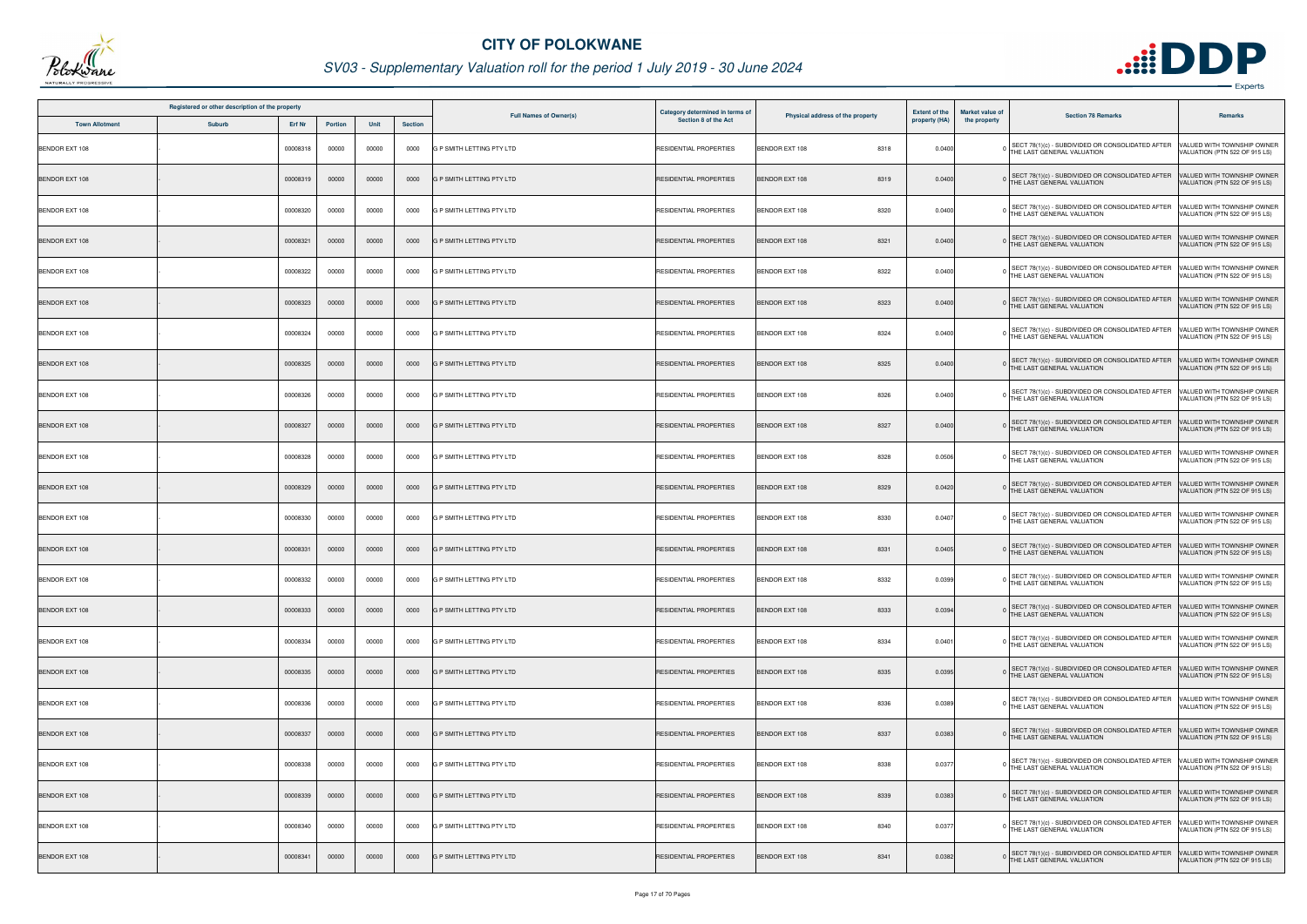

|                       | Registered or other description of the property |               |                |       |                | <b>Full Names of Owner(s)</b>    | Category determined in terms of | Physical address of the property | <b>Extent of the</b> | <b>Market value of</b> | <b>Section 78 Remarks</b>                                                                   | Remarks                                                     |
|-----------------------|-------------------------------------------------|---------------|----------------|-------|----------------|----------------------------------|---------------------------------|----------------------------------|----------------------|------------------------|---------------------------------------------------------------------------------------------|-------------------------------------------------------------|
| <b>Town Allotment</b> | <b>Suburb</b>                                   | <b>Erf Nr</b> | <b>Portion</b> | Unit  | <b>Section</b> |                                  | <b>Section 8 of the Act</b>     |                                  | property (HA)        | the property           |                                                                                             |                                                             |
| BENDOR EXT 108        |                                                 | 00008342      | 00000          | 00000 | 0000           | G P SMITH LETTING PTY LTD        | RESIDENTIAL PROPERTIES          | BENDOR EXT 108<br>8342           | 0.0375               |                        | SECT 78(1)(c) - SUBDIVIDED OR CONSOLIDATED AFTER<br>THE LAST GENERAL VALUATION              | VALUED WITH TOWNSHIP OWNER<br>VALUATION (PTN 522 OF 915 LS) |
| BENDOR EXT 108        |                                                 | 00008343      | 00000          | 00000 | 0000           | G P SMITH LETTING PTY LTD        | RESIDENTIAL PROPERTIES          | <b>BENDOR EXT 108</b><br>8343    | 0.0391               |                        | SECT 78(1)(c) - SUBDIVIDED OR CONSOLIDATED AFTER<br>THE LAST GENERAL VALUATION              | VALUED WITH TOWNSHIP OWNER<br>VALUATION (PTN 522 OF 915 LS) |
| BENDOR EXT 108        |                                                 | 00008344      | 00000          | 00000 | 0000           | G P SMITH LETTING PTY LTD        | RESIDENTIAL PROPERTIES          | 8344<br>BENDOR EXT 108           | 0.0384               |                        | SECT 78(1)(c) - SUBDIVIDED OR CONSOLIDATED AFTER<br>THE LAST GENERAL VALUATION              | VALUED WITH TOWNSHIP OWNER<br>VALUATION (PTN 522 OF 915 LS) |
| BENDOR EXT 108        |                                                 | 00008345      | 00000          | 00000 | 0000           | G P SMITH LETTING PTY LTD        | RESIDENTIAL PROPERTIES          | <b>BENDOR EXT 108</b><br>8345    | 0.0397               |                        | SECT 78(1)(c) - SUBDIVIDED OR CONSOLIDATED AFTER<br>FHE LAST GENERAL VALUATION              | VALUED WITH TOWNSHIP OWNER<br>VALUATION (PTN 522 OF 915 LS) |
| BENDOR EXT 108        |                                                 | 00008346      | 00000          | 00000 | 0000           | G P SMITH LETTING PTY LTD        | RESIDENTIAL PROPERTIES          | BENDOR EXT 108<br>8346           | 0.0400               |                        | SECT 78(1)(c) - SUBDIVIDED OR CONSOLIDATED AFTER<br>THE LAST GENERAL VALUATION              | VALUED WITH TOWNSHIP OWNER<br>VALUATION (PTN 522 OF 915 LS) |
| BENDOR EXT 108        |                                                 | 00008347      | 00000          | 00000 | 0000           | G P SMITH LETTING PTY LTD        | <b>RESIDENTIAL PROPERTIES</b>   | 8347<br>BENDOR EXT 108           | 0.3087               |                        | SECT 78(1)(c) - SUBDIVIDED OR CONSOLIDATED AFTER<br>THE LAST GENERAL VALUATION              | VALUED WITH TOWNSHIP OWNER<br>VALUATION (PTN 522 OF 915 LS) |
| BENDOR EXT 108        |                                                 | 00008348      | 00000          | 00000 | 0000           | G P SMITH LETTING PTY LTD        | RESIDENTIAL PROPERTIES          | BENDOR EXT 108<br>8348           | 0.0390               |                        | SECT 78(1)(c) - SUBDIVIDED OR CONSOLIDATED AFTER<br>THE LAST GENERAL VALUATION              | VALUED WITH TOWNSHIP OWNER<br>VALUATION (PTN 522 OF 915 LS) |
| BENDOR EXT 108        |                                                 | 00008349      | 00000          | 00000 | 0000           | G P SMITH LETTING PTY LTD        | <b>RESIDENTIAL PROPERTIES</b>   | <b>BENDOR EXT 108</b><br>8349    | 0.0390               |                        | SECT 78(1)(c) - SUBDIVIDED OR CONSOLIDATED AFTER<br>THE LAST GENERAL VALUATION              | VALUED WITH TOWNSHIP OWNER<br>VALUATION (PTN 522 OF 915 LS) |
| BENDOR EXT 108        |                                                 | 00008350      | 00000          | 00000 | 0000           | G P SMITH LETTING PTY LTD        | <b>RESIDENTIAL PROPERTIES</b>   | BENDOR EXT 108<br>8350           | 0.0390               |                        | SECT 78(1)(c) - SUBDIVIDED OR CONSOLIDATED AFTER<br><sup>0</sup> THE LAST GENERAL VALUATION | VALUED WITH TOWNSHIP OWNER<br>VALUATION (PTN 522 OF 915 LS) |
| BENDOR EXT 108        |                                                 | 00008351      | 00000          | 00000 | 0000           | G P SMITH LETTING PTY LTD        | RESIDENTIAL PROPERTIES          | BENDOR EXT 108<br>8351           | 0.0390               |                        | SECT 78(1)(c) - SUBDIVIDED OR CONSOLIDATED AFTER<br>THE LAST GENERAL VALUATION              | VALUED WITH TOWNSHIP OWNER<br>VALUATION (PTN 522 OF 915 LS) |
| BENDOR EXT 108        |                                                 | 00008352      | 00000          | 00000 | 0000           | G P SMITH LETTING PTY LTD        | RESIDENTIAL PROPERTIES          | BENDOR EXT 108<br>8352           | 0.0392               |                        | SECT 78(1)(c) - SUBDIVIDED OR CONSOLIDATED AFTER<br>THE LAST GENERAL VALUATION              | VALUED WITH TOWNSHIP OWNER<br>VALUATION (PTN 522 OF 915 LS) |
| BENDOR EXT 108        |                                                 | 00008353      | 00000          | 00000 | 0000           | G P SMITH LETTING PTY LTD        | RESIDENTIAL PROPERTIES          | BENDOR EXT 108<br>8353           | 0.0391               |                        | SECT 78(1)(c) - SUBDIVIDED OR CONSOLIDATED AFTER<br>THE LAST GENERAL VALUATION              | VALUED WITH TOWNSHIP OWNER<br>VALUATION (PTN 522 OF 915 LS) |
| BENDOR EXT 108        |                                                 | 00008354      | 00000          | 00000 | 0000           | G P SMITH LETTING PTY LTD        | RESIDENTIAL PROPERTIES          | BENDOR EXT 108<br>8354           | 0.0433               |                        | SECT 78(1)(c) - SUBDIVIDED OR CONSOLIDATED AFTER<br>THE LAST GENERAL VALUATION              | VALUED WITH TOWNSHIP OWNER<br>VALUATION (PTN 522 OF 915 LS) |
| <b>BENDOR EXT 108</b> |                                                 | 00008355      | 00000          | 00000 | 0000           | G P SMITH LETTING PTY LTD        | <b>RESIDENTIAL PROPERTIES</b>   | 8355<br>BENDOR EXT 108           | 0.0402               |                        | SECT 78(1)(c) - SUBDIVIDED OR CONSOLIDATED AFTER<br>THE LAST GENERAL VALUATION              | VALUED WITH TOWNSHIP OWNER<br>VALUATION (PTN 522 OF 915 LS) |
| BENDOR EXT 108        |                                                 | 00008356      | 00000          | 00000 | 0000           | G P SMITH LETTING PTY LTD        | <b>RESIDENTIAL PROPERTIES</b>   | BENDOR EXT 108<br>8356           | 0.0389               |                        | SECT 78(1)(c) - SUBDIVIDED OR CONSOLIDATED AFTER<br>THE LAST GENERAL VALUATION              | VALUED WITH TOWNSHIP OWNER<br>VALUATION (PTN 522 OF 915 LS) |
| BENDOR EXT 108        |                                                 | 00008357      | 00000          | 00000 | 0000           | <b>G P SMITH LETTING PTY LTD</b> | <b>CROSS REFERENCE</b>          | BENDOR EXT 108<br>8357           | 0.0390               |                        | SECT 78(1)(c) - SUBDIVIDED OR CONSOLIDATED AFTER<br>THE LAST GENERAL VALUATION              |                                                             |
| BENDOR EXT 108        |                                                 | 00008358      | 00000          | 00000 | 0000           | G P SMITH LETTING PTY LTD        | <b>CROSS REFERENCE</b>          | 8358<br>BENDOR EXT 108           | 0.0390               |                        | SECT 78(1)(c) - SUBDIVIDED OR CONSOLIDATED AFTER<br>THE LAST GENERAL VALUATION              |                                                             |
| BENDOR EXT 108        |                                                 | 00008359      | 00000          | 00000 | 0000           | G P SMITH LETTING PTY LTD        | <b>CROSS REFERENCE</b>          | 8359<br>BENDOR EXT 108           | 0.0390               |                        | SECT 78(1)(c) - SUBDIVIDED OR CONSOLIDATED AFTER<br>THE LAST GENERAL VALUATION              |                                                             |
| BENDOR EXT 108        |                                                 | 00008360      | 00000          | 00000 | 0000           | G P SMITH LETTING PTY LTD        | <b>CROSS REFERENCE</b>          | BENDOR EXT 108<br>8360           | 0.0390               |                        | SECT 78(1)(c) - SUBDIVIDED OR CONSOLIDATED AFTER<br>THE LAST GENERAL VALUATION              |                                                             |
| BENDOR EXT 108        |                                                 | 00008361      | 00000          | 00000 | 0000           | G P SMITH LETTING PTY LTD        | <b>CROSS REFERENCE</b>          | BENDOR EXT 108<br>8361           | 0.0390               |                        | SECT 78(1)(c) - SUBDIVIDED OR CONSOLIDATED AFTER<br>THE LAST GENERAL VALUATION              |                                                             |
| BENDOR EXT 108        |                                                 | 00008362      | 00000          | 00000 | 0000           | G P SMITH LETTING PTY LTD        | <b>CROSS REFERENCE</b>          | BENDOR EXT 108<br>8362           | 0.0390               |                        | SECT 78(1)(c) - SUBDIVIDED OR CONSOLIDATED AFTER<br>THE LAST GENERAL VALUATION              |                                                             |
| BENDOR EXT 108        |                                                 | 00008363      | 00000          | 00000 | 0000           | G P SMITH LETTING PTY LTD        | <b>CROSS REFERENCE</b>          | BENDOR EXT 108<br>8363           | 0.0390               |                        | SECT 78(1)(c) - SUBDIVIDED OR CONSOLIDATED AFTER<br>THE LAST GENERAL VALUATION              |                                                             |
| BENDOR EXT 108        |                                                 | 00008364      | 00000          | 00000 | 0000           | G P SMITH LETTING PTY LTD        | <b>CROSS REFERENCE</b>          | BENDOR EXT 108<br>8364           | 0.0390               |                        | SECT 78(1)(c) - SUBDIVIDED OR CONSOLIDATED AFTER<br>THE LAST GENERAL VALUATION              |                                                             |
| BENDOR EXT 108        |                                                 | 00008365      | 00000          | 00000 | 0000           | G P SMITH LETTING PTY LTD        | <b>CROSS REFERENCE</b>          | <b>BENDOR EXT 108</b><br>8365    | 0.0390               |                        | SECT 78(1)(c) - SUBDIVIDED OR CONSOLIDATED AFTER<br>THE LAST GENERAL VALUATION              |                                                             |

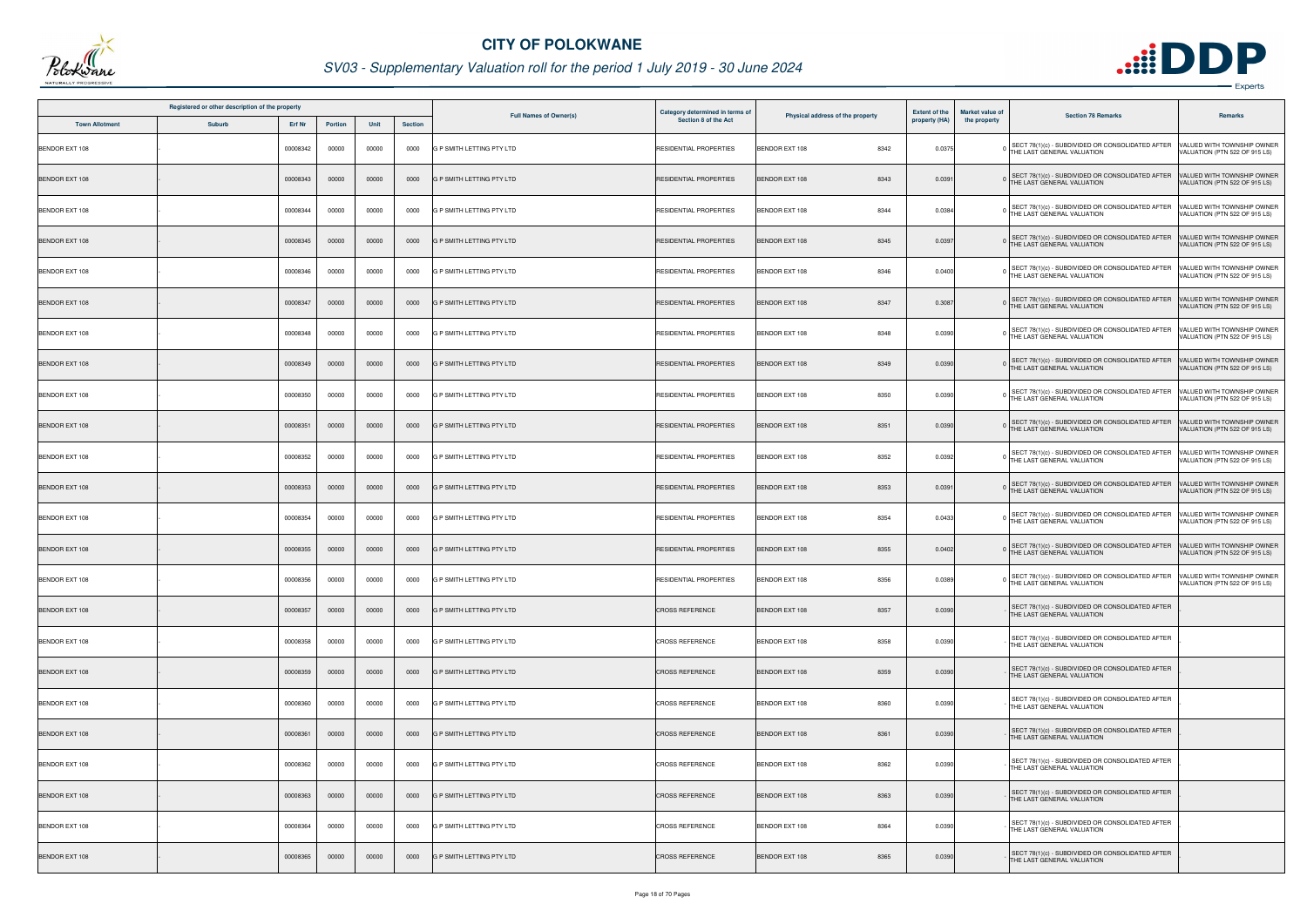

|                       | Registered or other description of the property |               |                |       |                | <b>Full Names of Owner(s)</b> | Category determined in terms of | Physical address of the property | <b>Extent of the</b> | <b>Market value of</b> | <b>Section 78 Remarks</b>                                                        | <b>Remarks</b>                                              |
|-----------------------|-------------------------------------------------|---------------|----------------|-------|----------------|-------------------------------|---------------------------------|----------------------------------|----------------------|------------------------|----------------------------------------------------------------------------------|-------------------------------------------------------------|
| <b>Town Allotment</b> | <b>Suburb</b>                                   | <b>Erf Nr</b> | <b>Portion</b> | Unit  | <b>Section</b> |                               | Section 8 of the Act            |                                  | property (HA)        | the property           |                                                                                  |                                                             |
| BENDOR EXT 108        |                                                 | 00008366      | 00000          | 00000 | 0000           | G P SMITH LETTING PTY LTD     | <b>CROSS REFERENCE</b>          | 8366<br>BENDOR EXT 108           | 0.0390               |                        | SECT 78(1)(c) - SUBDIVIDED OR CONSOLIDATED AFTER<br>THE LAST GENERAL VALUATION   |                                                             |
| BENDOR EXT 108        |                                                 | 00008367      | 00000          | 00000 | 0000           | G P SMITH LETTING PTY LTD     | <b>CROSS REFERENCE</b>          | BENDOR EXT 108<br>8367           | 0.0390               |                        | SECT 78(1)(c) - SUBDIVIDED OR CONSOLIDATED AFTER<br>THE LAST GENERAL VALUATION   |                                                             |
| BENDOR EXT 108        |                                                 | 00008368      | 00000          | 00000 | 0000           | G P SMITH LETTING PTY LTD     | <b>CROSS REFERENCE</b>          | BENDOR EXT 108<br>8368           | 0.0390               |                        | SECT 78(1)(c) - SUBDIVIDED OR CONSOLIDATED AFTER<br>THE LAST GENERAL VALUATION   |                                                             |
| BENDOR EXT 108        |                                                 | 00008369      | 00000          | 00000 | 0000           | G P SMITH LETTING PTY LTD     | <b>CROSS REFERENCE</b>          | 8369<br>BENDOR EXT 108           | 0.0390               |                        | SECT 78(1)(c) - SUBDIVIDED OR CONSOLIDATED AFTER<br>THE LAST GENERAL VALUATION   |                                                             |
| BENDOR EXT 108        |                                                 | 00008370      | 00000          | 00000 | 0000           | G P SMITH LETTING PTY LTD     | <b>CROSS REFERENCE</b>          | BENDOR EXT 108<br>8370           | 0.0390               |                        | SECT 78(1)(c) - SUBDIVIDED OR CONSOLIDATED AFTER<br>THE LAST GENERAL VALUATION   |                                                             |
| BENDOR EXT 108        |                                                 | 00008371      | 00000          | 00000 | 0000           | G P SMITH LETTING PTY LTD     | <b>CROSS REFERENCE</b>          | BENDOR EXT 108<br>8371           | 0.0390               |                        | SECT 78(1)(c) - SUBDIVIDED OR CONSOLIDATED AFTER<br>THE LAST GENERAL VALUATION   |                                                             |
| BENDOR EXT 108        |                                                 | 00008372      | 00000          | 00000 | 0000           | G P SMITH LETTING PTY LTD     | <b>CROSS REFERENCE</b>          | BENDOR EXT 108<br>8372           | 0.0390               |                        | SECT 78(1)(c) - SUBDIVIDED OR CONSOLIDATED AFTER<br>THE LAST GENERAL VALUATION   |                                                             |
| BENDOR EXT 108        |                                                 | 00008373      | 00000          | 00000 | 0000           | G P SMITH LETTING PTY LTD     | <b>CROSS REFERENCE</b>          | 8373<br>BENDOR EXT 108           | 0.0390               |                        | SECT 78(1)(c) - SUBDIVIDED OR CONSOLIDATED AFTER<br>THE LAST GENERAL VALUATION   |                                                             |
| BENDOR EXT 108        |                                                 | 00008374      | 00000          | 00000 | 0000           | G P SMITH LETTING PTY LTD     | <b>CROSS REFERENCE</b>          | BENDOR EXT 108<br>8374           | 0.0390               |                        | SECT 78(1)(c) - SUBDIVIDED OR CONSOLIDATED AFTER<br>THE LAST GENERAL VALUATION   |                                                             |
| BENDOR EXT 108        |                                                 | 00008375      | 00000          | 00000 | 0000           | G P SMITH LETTING PTY LTD     | <b>CROSS REFERENCE</b>          | <b>BENDOR EXT 108</b><br>8375    | 0.0390               |                        | SECT 78(1)(c) - SUBDIVIDED OR CONSOLIDATED AFTER<br>THE LAST GENERAL VALUATION   |                                                             |
| BENDOR EXT 108        |                                                 | 00008376      | 00000          | 00000 | 0000           | G P SMITH LETTING PTY LTD     | <b>CROSS REFERENCE</b>          | 8376<br>BENDOR EXT 108           | 0.0390               |                        | SECT 78(1)(c) - SUBDIVIDED OR CONSOLIDATED AFTER<br>THE LAST GENERAL VALUATION   |                                                             |
| BENDOR EXT 108        |                                                 | 00008377      | 00000          | 00000 | 0000           | G P SMITH LETTING PTY LTD     | <b>CROSS REFERENCE</b>          | 8377<br>BENDOR EXT 108           | 0.0390               |                        | SECT 78(1)(c) - SUBDIVIDED OR CONSOLIDATED AFTER<br>THE LAST GENERAL VALUATION   |                                                             |
| BENDOR EXT 108        |                                                 | 00008378      | 00000          | 00000 | 0000           | G P SMITH LETTING PTY LTD     | <b>CROSS REFERENCE</b>          | BENDOR EXT 108<br>8378           | 0.0390               |                        | SECT 78(1)(c) - SUBDIVIDED OR CONSOLIDATED AFTER<br>THE LAST GENERAL VALUATION   |                                                             |
| BENDOR EXT 108        |                                                 | 00008379      | 00000          | 00000 | 0000           | G P SMITH LETTING PTY LTD     | <b>CROSS REFERENCE</b>          | <b>BENDOR EXT 108</b><br>8379    | 0.0390               |                        | SECT 78(1)(c) - SUBDIVIDED OR CONSOLIDATED AFTER<br>THE LAST GENERAL VALUATION   |                                                             |
| BENDOR EXT 108        |                                                 | 00008380      | 00000          | 00000 | 0000           | G P SMITH LETTING PTY LTD     | <b>CROSS REFERENCE</b>          | BENDOR EXT 108<br>8380           | 0.0390               |                        | SECT 78(1)(c) - SUBDIVIDED OR CONSOLIDATED AFTER<br>THE LAST GENERAL VALUATION   |                                                             |
| BENDOR EXT 108        |                                                 | 00008381      | 00000          | 00000 | 0000           | G P SMITH LETTING PTY LTD     | <b>CROSS REFERENCE</b>          | BENDOR EXT 108<br>8381           | 0.0390               |                        | SECT 78(1)(c) - SUBDIVIDED OR CONSOLIDATED AFTER<br>THE LAST GENERAL VALUATION   |                                                             |
| BENDOR EXT 108        |                                                 | 00008382      | 00000          | 00000 | 0000           | G P SMITH LETTING PTY LTD     | <b>CROSS REFERENCE</b>          | <b>BENDOR EXT 108</b><br>8382    | 0.0390               |                        | SECT 78(1)(c) - SUBDIVIDED OR CONSOLIDATED AFTER<br>THE LAST GENERAL VALUATION   |                                                             |
| BENDOR EXT 108        |                                                 | 00008383      | 00000          | 00000 | 0000           | G P SMITH LETTING PTY LTD     | <b>RESIDENTIAL PROPERTIES</b>   | BENDOR EXT 108<br>8383           | 0.0400               |                        | SECT 78(1)(c) - SUBDIVIDED OR CONSOLIDATED AFTER<br>0 THE LAST GENERAL VALUATION | VALUED WITH TOWNSHIP OWNER<br>VALUATION (PTN 522 OF 915 LS) |
| BENDOR EXT 108        |                                                 | 00008384      | 00000          | 00000 | 0000           | G P SMITH LETTING PTY LTD     | RESIDENTIAL PROPERTIES          | 8384<br>BENDOR EXT 108           | 0.0406               |                        | SECT 78(1)(c) - SUBDIVIDED OR CONSOLIDATED AFTER<br>THE LAST GENERAL VALUATION   | VALUED WITH TOWNSHIP OWNER<br>VALUATION (PTN 522 OF 915 LS) |
| BENDOR EXT 108        |                                                 | 00008385      | 00000          | 00000 | 0000           | G P SMITH LETTING PTY LTD     | RESIDENTIAL PROPERTIES          | BENDOR EXT 108<br>8385           | 0.0484               |                        | SECT 78(1)(c) - SUBDIVIDED OR CONSOLIDATED AFTER<br>THE LAST GENERAL VALUATION   | VALUED WITH TOWNSHIP OWNER<br>VALUATION (PTN 522 OF 915 LS) |
| BENDOR EXT 108        |                                                 | 00008386      | 00000          | 00000 | 0000           | G P SMITH LETTING PTY LTD     | RESIDENTIAL PROPERTIES          | BENDOR EXT 108<br>8386           | 0.0400               |                        | SECT 78(1)(c) - SUBDIVIDED OR CONSOLIDATED AFTER<br>THE LAST GENERAL VALUATION   | VALUED WITH TOWNSHIP OWNER<br>VALUATION (PTN 522 OF 915 LS) |
| BENDOR EXT 108        |                                                 | 00008387      | 00000          | 00000 | 0000           | G P SMITH LETTING PTY LTD     | <b>RESIDENTIAL PROPERTIES</b>   | 8387<br>BENDOR EXT 108           | 0.0400               |                        | SECT 78(1)(c) - SUBDIVIDED OR CONSOLIDATED AFTER<br>THE LAST GENERAL VALUATION   | VALUED WITH TOWNSHIP OWNER<br>VALUATION (PTN 522 OF 915 LS) |
| BENDOR EXT 108        |                                                 | 00008388      | 00000          | 00000 | 0000           | G P SMITH LETTING PTY LTD     | RESIDENTIAL PROPERTIES          | BENDOR EXT 108<br>8388           | 0.0400               |                        | SECT 78(1)(c) - SUBDIVIDED OR CONSOLIDATED AFTER<br>THE LAST GENERAL VALUATION   | VALUED WITH TOWNSHIP OWNER<br>VALUATION (PTN 522 OF 915 LS) |
| BENDOR EXT 108        |                                                 | 00008389      | 00000          | 00000 | 0000           | G P SMITH LETTING PTY LTD     | RESIDENTIAL PROPERTIES          | BENDOR EXT 108<br>8389           | 0.0400               |                        | SECT 78(1)(c) - SUBDIVIDED OR CONSOLIDATED AFTER<br>THE LAST GENERAL VALUATION   | VALUED WITH TOWNSHIP OWNER<br>VALUATION (PTN 522 OF 915 LS) |

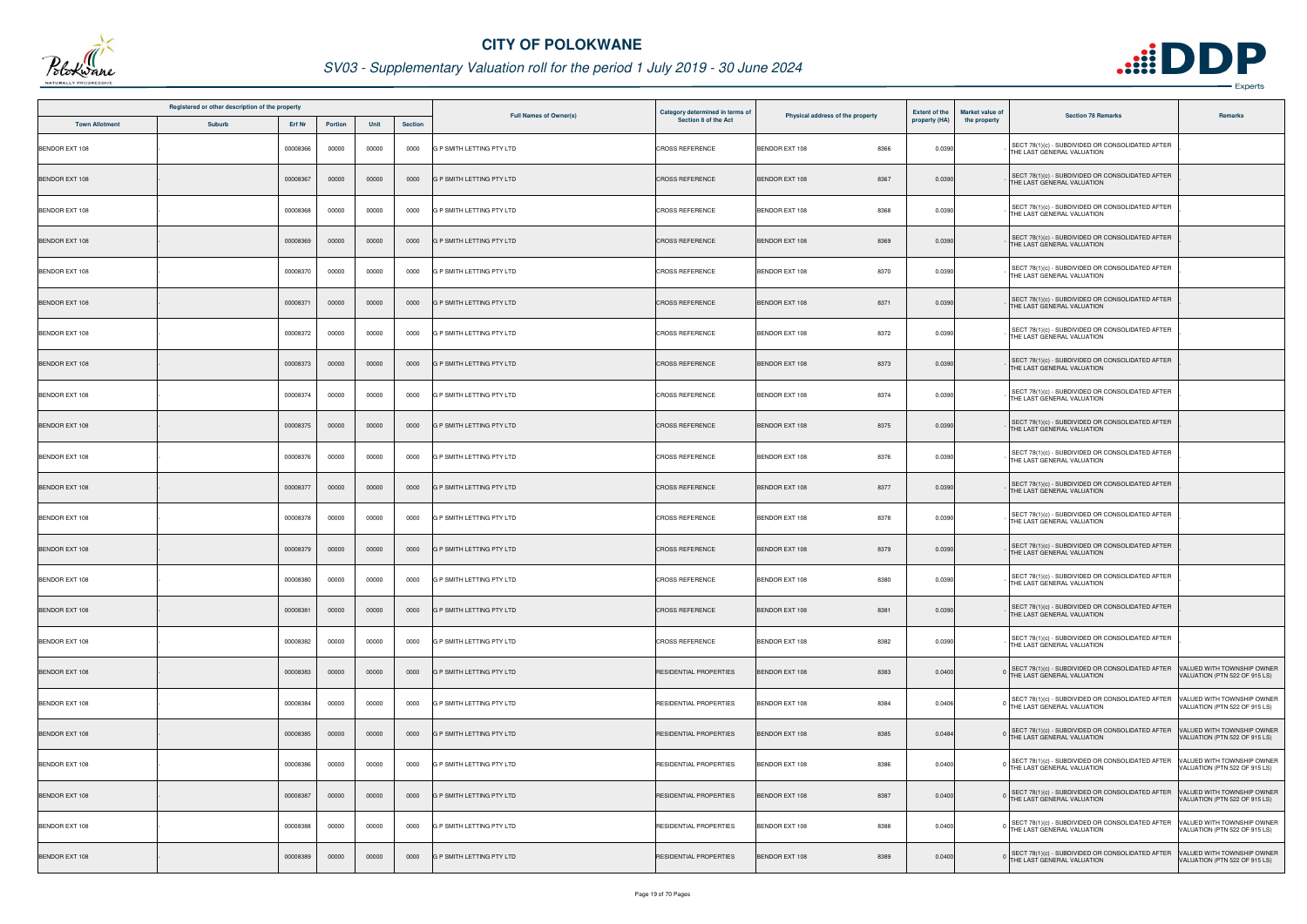

| Registered or other description of the property<br><b>Town Allotment</b><br><b>Suburb</b> |  |          |                |       |                | <b>Full Names of Owner(s)</b>    | Category determined in terms of | Physical address of the property | <b>Extent of the</b> | <b>Market value of</b> | <b>Section 78 Remarks</b>                                                                   | <b>Remarks</b>                                              |
|-------------------------------------------------------------------------------------------|--|----------|----------------|-------|----------------|----------------------------------|---------------------------------|----------------------------------|----------------------|------------------------|---------------------------------------------------------------------------------------------|-------------------------------------------------------------|
|                                                                                           |  | Erf Nr   | <b>Portion</b> | Unit  | <b>Section</b> |                                  | Section 8 of the Act            |                                  | property (HA)        | the property           |                                                                                             |                                                             |
| BENDOR EXT 108                                                                            |  | 00008390 | 00000          | 00000 | 0000           | G P SMITH LETTING PTY LTD        | RESIDENTIAL PROPERTIES          | BENDOR EXT 108<br>8390           | 0.0400               |                        | SECT 78(1)(c) - SUBDIVIDED OR CONSOLIDATED AFTER<br>THE LAST GENERAL VALUATION              | VALUED WITH TOWNSHIP OWNER<br>VALUATION (PTN 522 OF 915 LS) |
| BENDOR EXT 108                                                                            |  | 00008391 | 00000          | 00000 | 0000           | G P SMITH LETTING PTY LTD        | RESIDENTIAL PROPERTIES          | BENDOR EXT 108<br>8391           | 0.0400               |                        | SECT 78(1)(c) - SUBDIVIDED OR CONSOLIDATED AFTER<br>THE LAST GENERAL VALUATION              | VALUED WITH TOWNSHIP OWNER<br>VALUATION (PTN 522 OF 915 LS) |
| BENDOR EXT 108                                                                            |  | 00008392 | 00000          | 00000 | 0000           | G P SMITH LETTING PTY LTD        | RESIDENTIAL PROPERTIES          | 8392<br>BENDOR EXT 108           | 0.0400               |                        | SECT 78(1)(c) - SUBDIVIDED OR CONSOLIDATED AFTER<br>THE LAST GENERAL VALUATION              | VALUED WITH TOWNSHIP OWNER<br>VALUATION (PTN 522 OF 915 LS) |
| BENDOR EXT 108                                                                            |  | 00008393 | 00000          | 00000 | 0000           | G P SMITH LETTING PTY LTD        | RESIDENTIAL PROPERTIES          | BENDOR EXT 108<br>8393           | 0.0400               |                        | SECT 78(1)(c) - SUBDIVIDED OR CONSOLIDATED AFTER<br>THE LAST GENERAL VALUATION              | VALUED WITH TOWNSHIP OWNER<br>VALUATION (PTN 522 OF 915 LS) |
| BENDOR EXT 108                                                                            |  | 00008394 | 00000          | 00000 | 0000           | G P SMITH LETTING PTY LTD        | RESIDENTIAL PROPERTIES          | BENDOR EXT 108<br>8394           | 0.0400               |                        | SECT 78(1)(c) - SUBDIVIDED OR CONSOLIDATED AFTER<br>THE LAST GENERAL VALUATION              | VALUED WITH TOWNSHIP OWNER<br>VALUATION (PTN 522 OF 915 LS) |
| BENDOR EXT 108                                                                            |  | 00008395 | 00000          | 00000 | 0000           | G P SMITH LETTING PTY LTD        | <b>RESIDENTIAL PROPERTIES</b>   | BENDOR EXT 108<br>8395           | 0.0400               |                        | SECT 78(1)(c) - SUBDIVIDED OR CONSOLIDATED AFTER<br>THE LAST GENERAL VALUATION              | VALUED WITH TOWNSHIP OWNER<br>VALUATION (PTN 522 OF 915 LS) |
| BENDOR EXT 108                                                                            |  | 00008396 | 00000          | 00000 | 0000           | G P SMITH LETTING PTY LTD        | RESIDENTIAL PROPERTIES          | 8396<br>BENDOR EXT 108           | 0.041                |                        | SECT 78(1)(c) - SUBDIVIDED OR CONSOLIDATED AFTER<br>THE LAST GENERAL VALUATION              | VALUED WITH TOWNSHIP OWNER<br>VALUATION (PTN 522 OF 915 LS) |
| BENDOR EXT 108                                                                            |  | 00008397 | 00000          | 00000 | 0000           | G P SMITH LETTING PTY LTD        | RESIDENTIAL PROPERTIES          | <b>BENDOR EXT 108</b><br>8397    | 0.040                |                        | SECT 78(1)(c) - SUBDIVIDED OR CONSOLIDATED AFTER<br>THE LAST GENERAL VALUATION              | VALUED WITH TOWNSHIP OWNER<br>VALUATION (PTN 522 OF 915 LS) |
| BENDOR EXT 108                                                                            |  | 00008398 | 00000          | 00000 | 0000           | <b>G P SMITH LETTING PTY LTD</b> | RESIDENTIAL PROPERTIES          | BENDOR EXT 108<br>8398           | 0.0387               |                        | SECT 78(1)(c) - SUBDIVIDED OR CONSOLIDATED AFTER<br><sup>0</sup> THE LAST GENERAL VALUATION | VALUED WITH TOWNSHIP OWNER<br>VALUATION (PTN 522 OF 915 LS) |
| BENDOR EXT 108                                                                            |  | 00008399 | 00000          | 00000 | 0000           | G P SMITH LETTING PTY LTD        | RESIDENTIAL PROPERTIES          | BENDOR EXT 108<br>8399           | 0.0400               |                        | SECT 78(1)(c) - SUBDIVIDED OR CONSOLIDATED AFTER<br>THE LAST GENERAL VALUATION              | VALUED WITH TOWNSHIP OWNER<br>VALUATION (PTN 522 OF 915 LS) |
| BENDOR EXT 108                                                                            |  | 00008400 | 00000          | 00000 | 0000           | G P SMITH LETTING PTY LTD        | RESIDENTIAL PROPERTIES          | BENDOR EXT 108<br>8400           | 0.0400               |                        | SECT 78(1)(c) - SUBDIVIDED OR CONSOLIDATED AFTER<br>THE LAST GENERAL VALUATION              | VALUED WITH TOWNSHIP OWNER<br>VALUATION (PTN 522 OF 915 LS) |
| BENDOR EXT 108                                                                            |  | 00008401 | 00000          | 00000 | 0000           | G P SMITH LETTING PTY LTD        | RESIDENTIAL PROPERTIES          | BENDOR EXT 108<br>8401           | 0.0439               |                        | SECT 78(1)(c) - SUBDIVIDED OR CONSOLIDATED AFTER<br>THE LAST GENERAL VALUATION              | VALUED WITH TOWNSHIP OWNER<br>VALUATION (PTN 522 OF 915 LS) |
| BENDOR EXT 108                                                                            |  | 00008402 | 00000          | 00000 | 0000           | G P SMITH LETTING PTY LTD        | RESIDENTIAL PROPERTIES          | <b>BENDOR EXT 108</b><br>8402    | 0.045                |                        | SECT 78(1)(c) - SUBDIVIDED OR CONSOLIDATED AFTER<br>THE LAST GENERAL VALUATION              | VALUED WITH TOWNSHIP OWNER<br>VALUATION (PTN 522 OF 915 LS) |
| BENDOR EXT 108                                                                            |  | 00008403 | 00000          | 00000 | 0000           | G P SMITH LETTING PTY LTD        | RESIDENTIAL PROPERTIES          | 8403<br>BENDOR EXT 108           | 0.0400               |                        | SECT 78(1)(c) - SUBDIVIDED OR CONSOLIDATED AFTER<br>THE LAST GENERAL VALUATION              | VALUED WITH TOWNSHIP OWNER<br>VALUATION (PTN 522 OF 915 LS) |
| BENDOR EXT 108                                                                            |  | 00008404 | 00000          | 00000 | 0000           | G P SMITH LETTING PTY LTD        | RESIDENTIAL PROPERTIES          | BENDOR EXT 108<br>8404           | 0.0400               |                        | SECT 78(1)(c) - SUBDIVIDED OR CONSOLIDATED AFTER<br>THE LAST GENERAL VALUATION              | VALUED WITH TOWNSHIP OWNER<br>VALUATION (PTN 522 OF 915 LS) |
| BENDOR EXT 108                                                                            |  | 00008405 | 00000          | 00000 | 0000           | <b>G P SMITH LETTING PTY LTD</b> | RESIDENTIAL PROPERTIES          | <b>BENDOR EXT 108</b><br>8405    | 0.041                |                        | SECT 78(1)(c) - SUBDIVIDED OR CONSOLIDATED AFTER<br>THE LAST GENERAL VALUATION              | VALUED WITH TOWNSHIP OWNER<br>VALUATION (PTN 522 OF 915 LS) |
| BENDOR EXT 108                                                                            |  | 00008406 | 00000          | 00000 | 0000           | <b>G P SMITH LETTING PTY LTD</b> | RESIDENTIAL PROPERTIES          | BENDOR EXT 108<br>8406           | 0.0442               |                        | SECT 78(1)(c) - SUBDIVIDED OR CONSOLIDATED AFTER<br>THE LAST GENERAL VALUATION              | VALUED WITH TOWNSHIP OWNER<br>VALUATION (PTN 522 OF 915 LS) |
| BENDOR EXT 108                                                                            |  | 00008407 | 00000          | 00000 | 0000           | G P SMITH LETTING PTY LTD        | RESIDENTIAL PROPERTIES          | 8407<br>BENDOR EXT 108           | 0.0436               |                        | SECT 78(1)(c) - SUBDIVIDED OR CONSOLIDATED AFTER<br>THE LAST GENERAL VALUATION              | VALUED WITH TOWNSHIP OWNER<br>VALUATION (PTN 522 OF 915 LS) |
| BENDOR EXT 108                                                                            |  | 00008408 | 00000          | 00000 | 0000           | G P SMITH LETTING PTY LTD        | RESIDENTIAL PROPERTIES          | 8408<br><b>BENDOR EXT 108</b>    | 0.0400               |                        | SECT 78(1)(c) - SUBDIVIDED OR CONSOLIDATED AFTER<br>THE LAST GENERAL VALUATION              | VALUED WITH TOWNSHIP OWNER<br>VALUATION (PTN 522 OF 915 LS) |
| BENDOR EXT 108                                                                            |  | 00008409 | 00000          | 00000 | 0000           | G P SMITH LETTING PTY LTD        | RESIDENTIAL PROPERTIES          | BENDOR EXT 108<br>8409           | 0.0402               |                        | SECT 78(1)(c) - SUBDIVIDED OR CONSOLIDATED AFTER<br>THE LAST GENERAL VALUATION              | VALUED WITH TOWNSHIP OWNER<br>VALUATION (PTN 522 OF 915 LS) |
| BENDOR EXT 108                                                                            |  | 00008410 | 00000          | 00000 | 0000           | G P SMITH LETTING PTY LTD        | RESIDENTIAL PROPERTIES          | BENDOR EXT 108<br>8410           | 0.0401               |                        | SECT 78(1)(c) - SUBDIVIDED OR CONSOLIDATED AFTER<br>THE LAST GENERAL VALUATION              | VALUED WITH TOWNSHIP OWNER<br>VALUATION (PTN 522 OF 915 LS) |
| BENDOR EXT 108                                                                            |  | 00008411 | 00000          | 00000 | 0000           | G P SMITH LETTING PTY LTD        | RESIDENTIAL PROPERTIES          | BENDOR EXT 108<br>8411           | 0.0355               |                        | SECT 78(1)(c) - SUBDIVIDED OR CONSOLIDATED AFTER<br>THE LAST GENERAL VALUATION              | VALUED WITH TOWNSHIP OWNER<br>VALUATION (PTN 522 OF 915 LS) |
| BENDOR EXT 108                                                                            |  | 00008412 | 00000          | 00000 | 0000           | G P SMITH LETTING PTY LTD        | RESIDENTIAL PROPERTIES          | BENDOR EXT 108<br>8412           | 0.0380               |                        | SECT 78(1)(c) - SUBDIVIDED OR CONSOLIDATED AFTER<br>THE LAST GENERAL VALUATION              | VALUED WITH TOWNSHIP OWNER<br>VALUATION (PTN 522 OF 915 LS) |
| BENDOR EXT 108                                                                            |  | 00008413 | 00000          | 00000 | 0000           | G P SMITH LETTING PTY LTD        | RESIDENTIAL PROPERTIES          | BENDOR EXT 108<br>8413           | 0.0380               |                        | SECT 78(1)(c) - SUBDIVIDED OR CONSOLIDATED AFTER<br>THE LAST GENERAL VALUATION              | VALUED WITH TOWNSHIP OWNER<br>VALUATION (PTN 522 OF 915 LS) |

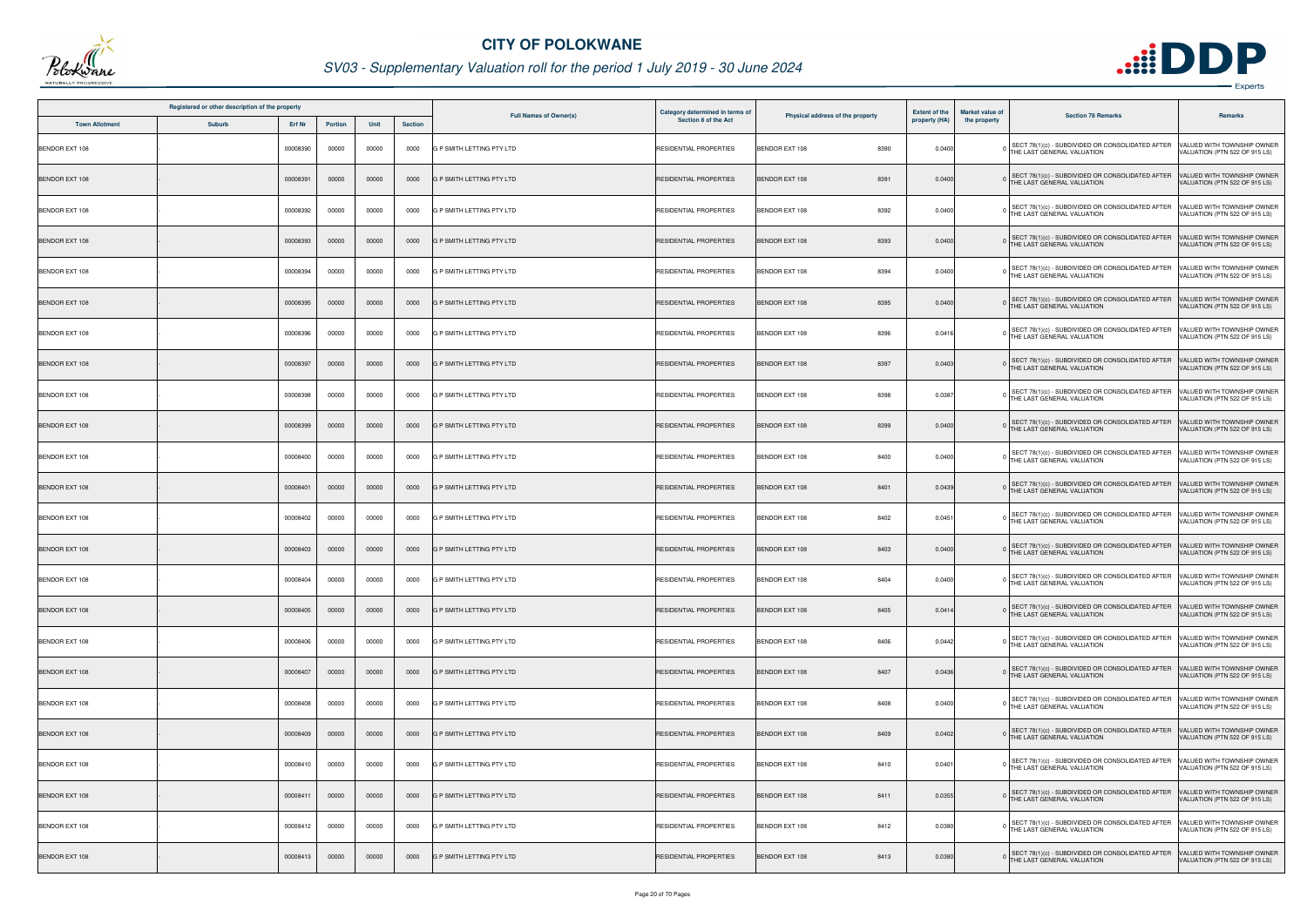

|                       | Registered or other description of the property |          |                |       |                | <b>Full Names of Owner(s)</b> | Category determined in terms of | Physical address of the property | <b>Extent of the</b> | <b>Market value of</b> | <b>Section 78 Remarks</b>                                                                   | <b>Remarks</b>                                              |
|-----------------------|-------------------------------------------------|----------|----------------|-------|----------------|-------------------------------|---------------------------------|----------------------------------|----------------------|------------------------|---------------------------------------------------------------------------------------------|-------------------------------------------------------------|
| <b>Town Allotment</b> | <b>Suburb</b>                                   | Erf Nr   | <b>Portion</b> | Unit  | <b>Section</b> |                               | <b>Section 8 of the Act</b>     |                                  | property (HA)        | the property           |                                                                                             |                                                             |
| BENDOR EXT 108        |                                                 | 00008414 | 00000          | 00000 | 0000           | G P SMITH LETTING PTY LTD     | RESIDENTIAL PROPERTIES          | BENDOR EXT 108<br>8414           | 0.0390               |                        | SECT 78(1)(c) - SUBDIVIDED OR CONSOLIDATED AFTER<br>THE LAST GENERAL VALUATION              | VALUED WITH TOWNSHIP OWNER<br>VALUATION (PTN 522 OF 915 LS) |
| BENDOR EXT 108        |                                                 | 00008415 | 00000          | 00000 | 0000           | G P SMITH LETTING PTY LTD     | RESIDENTIAL PROPERTIES          | BENDOR EXT 108<br>8415           | 0.0402               |                        | SECT 78(1)(c) - SUBDIVIDED OR CONSOLIDATED AFTER<br>THE LAST GENERAL VALUATION              | VALUED WITH TOWNSHIP OWNER<br>VALUATION (PTN 522 OF 915 LS) |
| BENDOR EXT 108        |                                                 | 00008416 | 00000          | 00000 | 0000           | G P SMITH LETTING PTY LTD     | RESIDENTIAL PROPERTIES          | BENDOR EXT 108<br>8416           | 0.0402               |                        | SECT 78(1)(c) - SUBDIVIDED OR CONSOLIDATED AFTER<br>THE LAST GENERAL VALUATION              | VALUED WITH TOWNSHIP OWNER<br>VALUATION (PTN 522 OF 915 LS) |
| <b>BENDOR EXT 108</b> |                                                 | 00008417 | 00000          | 00000 | 0000           | G P SMITH LETTING PTY LTD     | RESIDENTIAL PROPERTIES          | BENDOR EXT 108<br>8417           | 0.0402               |                        | SECT 78(1)(c) - SUBDIVIDED OR CONSOLIDATED AFTER<br>THE LAST GENERAL VALUATION              | VALUED WITH TOWNSHIP OWNER<br>VALUATION (PTN 522 OF 915 LS) |
| BENDOR EXT 108        |                                                 | 00008418 | 00000          | 00000 | 0000           | G P SMITH LETTING PTY LTD     | RESIDENTIAL PROPERTIES          | BENDOR EXT 108<br>8418           | 0.0394               |                        | SECT 78(1)(c) - SUBDIVIDED OR CONSOLIDATED AFTER<br>THE LAST GENERAL VALUATION              | VALUED WITH TOWNSHIP OWNER<br>VALUATION (PTN 522 OF 915 LS) |
| BENDOR EXT 108        |                                                 | 00008419 | 00000          | 00000 | 0000           | G P SMITH LETTING PTY LTD     | RESIDENTIAL PROPERTIES          | 8419<br>BENDOR EXT 108           | 0.0398               |                        | SECT 78(1)(c) - SUBDIVIDED OR CONSOLIDATED AFTER<br>THE LAST GENERAL VALUATION              | VALUED WITH TOWNSHIP OWNER<br>VALUATION (PTN 522 OF 915 LS) |
| BENDOR EXT 108        |                                                 | 00008420 | 00000          | 00000 | 0000           | G P SMITH LETTING PTY LTD     | RESIDENTIAL PROPERTIES          | BENDOR EXT 108<br>8420           | 0.0396               |                        | SECT 78(1)(c) - SUBDIVIDED OR CONSOLIDATED AFTER<br>THE LAST GENERAL VALUATION              | VALUED WITH TOWNSHIP OWNER<br>VALUATION (PTN 522 OF 915 LS) |
| <b>BENDOR EXT 108</b> |                                                 | 00008421 | 00000          | 00000 | 0000           | G P SMITH LETTING PTY LTD     | RESIDENTIAL PROPERTIES          | 8421<br><b>BENDOR EXT 108</b>    | 0.0396               |                        | SECT 78(1)(c) - SUBDIVIDED OR CONSOLIDATED AFTER<br>THE LAST GENERAL VALUATION              | VALUED WITH TOWNSHIP OWNER<br>VALUATION (PTN 522 OF 915 LS) |
| BENDOR EXT 108        |                                                 | 00008422 | 00000          | 00000 | 0000           | G P SMITH LETTING PTY LTD     | RESIDENTIAL PROPERTIES          | BENDOR EXT 108<br>8422           | 0.0399               |                        | SECT 78(1)(c) - SUBDIVIDED OR CONSOLIDATED AFTER<br><sup>0</sup> THE LAST GENERAL VALUATION | VALUED WITH TOWNSHIP OWNER<br>VALUATION (PTN 522 OF 915 LS) |
| <b>BENDOR EXT 108</b> |                                                 | 00008423 | 00000          | 00000 | 0000           | G P SMITH LETTING PTY LTD     | RESIDENTIAL PROPERTIES          | BENDOR EXT 108<br>8423           | 0.0399               |                        | SECT 78(1)(c) - SUBDIVIDED OR CONSOLIDATED AFTER<br>THE LAST GENERAL VALUATION              | VALUED WITH TOWNSHIP OWNER<br>VALUATION (PTN 522 OF 915 LS) |
| BENDOR EXT 108        |                                                 | 00008424 | 00000          | 00000 | 0000           | G P SMITH LETTING PTY LTD     | RESIDENTIAL PROPERTIES          | BENDOR EXT 108<br>8424           | 0.0399               |                        | SECT 78(1)(c) - SUBDIVIDED OR CONSOLIDATED AFTER<br>THE LAST GENERAL VALUATION              | VALUED WITH TOWNSHIP OWNER<br>VALUATION (PTN 522 OF 915 LS) |
| BENDOR EXT 108        |                                                 | 00008425 | 00000          | 00000 | 0000           | G P SMITH LETTING PTY LTD     | RESIDENTIAL PROPERTIES          | BENDOR EXT 108<br>8425           | 0.0397               |                        | SECT 78(1)(c) - SUBDIVIDED OR CONSOLIDATED AFTER<br>THE LAST GENERAL VALUATION              | VALUED WITH TOWNSHIP OWNER<br>VALUATION (PTN 522 OF 915 LS) |
| BENDOR EXT 108        |                                                 | 00008426 | 00000          | 00000 | 0000           | G P SMITH LETTING PTY LTD     | RESIDENTIAL PROPERTIES          | <b>BENDOR EXT 108</b><br>8426    | 0.0397               |                        | SECT 78(1)(c) - SUBDIVIDED OR CONSOLIDATED AFTER<br>THE LAST GENERAL VALUATION              | VALUED WITH TOWNSHIP OWNER<br>VALUATION (PTN 522 OF 915 LS) |
| BENDOR EXT 108        |                                                 | 00008427 | 00000          | 00000 | 0000           | G P SMITH LETTING PTY LTD     | RESIDENTIAL PROPERTIES          | 8427<br><b>BENDOR EXT 108</b>    | 0.0398               |                        | SECT 78(1)(c) - SUBDIVIDED OR CONSOLIDATED AFTER<br>THE LAST GENERAL VALUATION              | VALUED WITH TOWNSHIP OWNER<br>VALUATION (PTN 522 OF 915 LS) |
| BENDOR EXT 108        |                                                 | 00008428 | 00000          | 00000 | 0000           | G P SMITH LETTING PTY LTD     | RESIDENTIAL PROPERTIES          | BENDOR EXT 108<br>8428           | 0.0398               |                        | SECT 78(1)(c) - SUBDIVIDED OR CONSOLIDATED AFTER<br>THE LAST GENERAL VALUATION              | VALUED WITH TOWNSHIP OWNER<br>VALUATION (PTN 522 OF 915 LS) |
| BENDOR EXT 108        |                                                 | 00008429 | 00000          | 00000 | 0000           | G P SMITH LETTING PTY LTD     | RESIDENTIAL PROPERTIES          | <b>BENDOR EXT 108</b><br>8429    | 0.0397               |                        | SECT 78(1)(c) - SUBDIVIDED OR CONSOLIDATED AFTER<br>THE LAST GENERAL VALUATION              | VALUED WITH TOWNSHIP OWNER<br>VALUATION (PTN 522 OF 915 LS) |
| BENDOR EXT 108        |                                                 | 00008430 | 00000          | 00000 | 0000           | G P SMITH LETTING PTY LTD     | RESIDENTIAL PROPERTIES          | BENDOR EXT 108<br>8430           | 0.0397               |                        | SECT 78(1)(c) - SUBDIVIDED OR CONSOLIDATED AFTER<br>THE LAST GENERAL VALUATION              | VALUED WITH TOWNSHIP OWNER<br>VALUATION (PTN 522 OF 915 LS) |
| BENDOR EXT 108        |                                                 | 00008431 | 00000          | 00000 | 0000           | G P SMITH LETTING PTY LTD     | RESIDENTIAL PROPERTIES          | 8431<br>BENDOR EXT 108           | 0.0383               |                        | SECT 78(1)(c) - SUBDIVIDED OR CONSOLIDATED AFTER<br>THE LAST GENERAL VALUATION              | VALUED WITH TOWNSHIP OWNER<br>VALUATION (PTN 522 OF 915 LS) |
| BENDOR EXT 108        |                                                 | 00008432 | 00000          | 00000 | 0000           | G P SMITH LETTING PTY LTD     | RESIDENTIAL PROPERTIES          | BENDOR EXT 108<br>8432           | 0.0384               |                        | SECT 78(1)(c) - SUBDIVIDED OR CONSOLIDATED AFTER<br>THE LAST GENERAL VALUATION              | VALUED WITH TOWNSHIP OWNER<br>VALUATION (PTN 522 OF 915 LS) |
| BENDOR EXT 108        |                                                 | 00008433 | 00000          | 00000 | 0000           | G P SMITH LETTING PTY LTD     | <b>RESIDENTIAL PROPERTIES</b>   | BENDOR EXT 108<br>8433           | 0.0396               |                        | SECT 78(1)(c) - SUBDIVIDED OR CONSOLIDATED AFTER<br>THE LAST GENERAL VALUATION              | VALUED WITH TOWNSHIP OWNER<br>VALUATION (PTN 522 OF 915 LS) |
| BENDOR EXT 108        |                                                 | 00008434 | 00000          | 00000 | 0000           | G P SMITH LETTING PTY LTD     | RESIDENTIAL PROPERTIES          | BENDOR EXT 108<br>8434           | 0.0396               |                        | SECT 78(1)(c) - SUBDIVIDED OR CONSOLIDATED AFTER<br>THE LAST GENERAL VALUATION              | VALUED WITH TOWNSHIP OWNER<br>VALUATION (PTN 522 OF 915 LS) |
| BENDOR EXT 108        |                                                 | 00008435 | 00000          | 00000 | 0000           | G P SMITH LETTING PTY LTD     | RESIDENTIAL PROPERTIES          | <b>BENDOR EXT 108</b><br>8435    | 0.0398               |                        | SECT 78(1)(c) - SUBDIVIDED OR CONSOLIDATED AFTER<br>THE LAST GENERAL VALUATION              | VALUED WITH TOWNSHIP OWNER<br>VALUATION (PTN 522 OF 915 LS) |
| BENDOR EXT 108        |                                                 | 00008436 | 00000          | 00000 | 0000           | G P SMITH LETTING PTY LTD     | RESIDENTIAL PROPERTIES          | BENDOR EXT 108<br>8436           | 0.0440               |                        | SECT 78(1)(c) - SUBDIVIDED OR CONSOLIDATED AFTER<br>THE LAST GENERAL VALUATION              | VALUED WITH TOWNSHIP OWNER<br>VALUATION (PTN 522 OF 915 LS) |
| BENDOR EXT 108        |                                                 | 00008437 | 00000          | 00000 | 0000           | G P SMITH LETTING PTY LTD     | <b>RESIDENTIAL PROPERTIES</b>   | 8437<br><b>BENDOR EXT 108</b>    | 0.0400               |                        | SECT 78(1)(c) - SUBDIVIDED OR CONSOLIDATED AFTER<br>THE LAST GENERAL VALUATION              | VALUED WITH TOWNSHIP OWNER<br>VALUATION (PTN 522 OF 915 LS) |

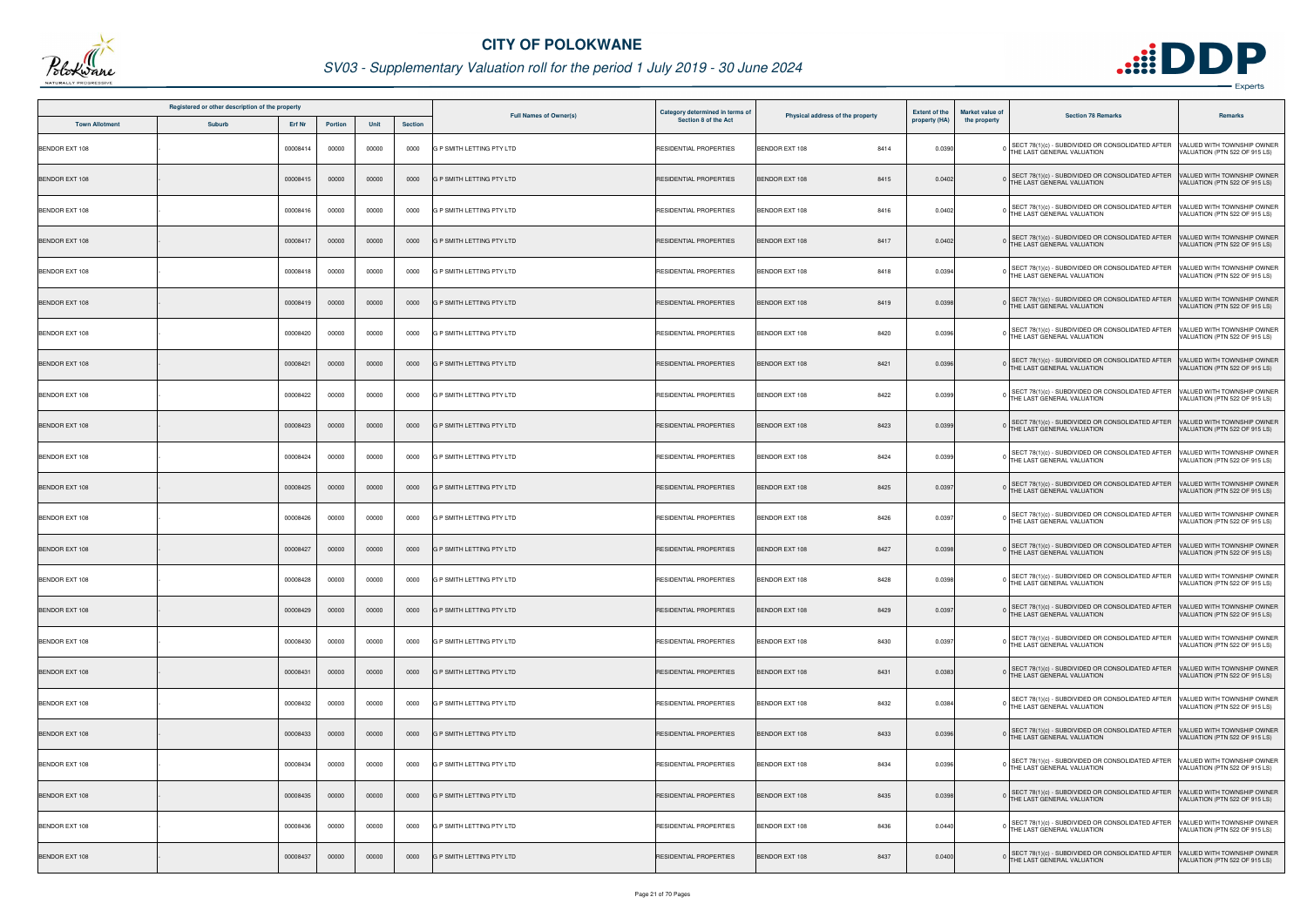

|                       | Registered or other description of the property |          |                |       |                | <b>Full Names of Owner(s)</b>                                                      | Category determined in terms of | <b>Physical address of the property</b> | <b>Extent of the</b> | <b>Market value of</b> | <b>Section 78 Remarks</b>                                                                   | <b>Remarks</b>                                              |
|-----------------------|-------------------------------------------------|----------|----------------|-------|----------------|------------------------------------------------------------------------------------|---------------------------------|-----------------------------------------|----------------------|------------------------|---------------------------------------------------------------------------------------------|-------------------------------------------------------------|
| <b>Town Allotment</b> | <b>Suburb</b>                                   | Erf Nr   | <b>Portion</b> | Unit  | <b>Section</b> |                                                                                    | Section 8 of the Act            |                                         | property (HA)        | the property           |                                                                                             |                                                             |
| BENDOR EXT 108        |                                                 | 00008438 | 00000          | 00000 | 0000           | G P SMITH LETTING PTY LTD                                                          | RESIDENTIAL PROPERTIES          | BENDOR EXT 108<br>8438                  | 0.0400               |                        | SECT 78(1)(c) - SUBDIVIDED OR CONSOLIDATED AFTER<br>THE LAST GENERAL VALUATION              | VALUED WITH TOWNSHIP OWNER<br>VALUATION (PTN 522 OF 915 LS) |
| BENDOR EXT 108        |                                                 | 00008439 | 00000          | 00000 | 0000           | G P SMITH LETTING PTY LTD                                                          | RESIDENTIAL PROPERTIES          | BENDOR EXT 108<br>8439                  | 0.0400               |                        | SECT 78(1)(c) - SUBDIVIDED OR CONSOLIDATED AFTER<br>THE LAST GENERAL VALUATION              | VALUED WITH TOWNSHIP OWNER<br>VALUATION (PTN 522 OF 915 LS) |
| BENDOR EXT 108        |                                                 | 00008440 | 00000          | 00000 | 0000           | G P SMITH LETTING PTY LTD                                                          | <b>RESIDENTIAL PROPERTIES</b>   | 8440<br>BENDOR EXT 108                  | 0.0400               |                        | SECT 78(1)(c) - SUBDIVIDED OR CONSOLIDATED AFTER<br>THE LAST GENERAL VALUATION              | VALUED WITH TOWNSHIP OWNER<br>VALUATION (PTN 522 OF 915 LS) |
| BENDOR EXT 108        |                                                 | 00008441 | 00000          | 00000 | 0000           | G P SMITH LETTING PTY LTD                                                          | RESIDENTIAL PROPERTIES          | BENDOR EXT 108<br>8441                  | 0.0455               |                        | SECT 78(1)(c) - SUBDIVIDED OR CONSOLIDATED AFTER<br>THE LAST GENERAL VALUATION              | VALUED WITH TOWNSHIP OWNER<br>VALUATION (PTN 522 OF 915 LS) |
| BENDOR EXT 108        |                                                 | 00008442 | 00000          | 00000 | 0000           | G P SMITH LETTING PTY LTD                                                          | RESIDENTIAL PROPERTIES          | 8442<br>BENDOR EXT 108                  | 0.0427               |                        | SECT 78(1)(c) - SUBDIVIDED OR CONSOLIDATED AFTER<br>THE LAST GENERAL VALUATION              | VALUED WITH TOWNSHIP OWNER<br>VALUATION (PTN 522 OF 915 LS) |
| BENDOR EXT 108        |                                                 | 00008443 | 00000          | 00000 | 0000           | G P SMITH LETTING PTY LTD                                                          | RESIDENTIAL PROPERTIES          | <b>BENDOR EXT 108</b><br>8443           | 0.0400               |                        | SECT 78(1)(c) - SUBDIVIDED OR CONSOLIDATED AFTER<br>THE LAST GENERAL VALUATION              | VALUED WITH TOWNSHIP OWNER<br>VALUATION (PTN 522 OF 915 LS) |
| BENDOR EXT 108        |                                                 | 00008444 | 00000          | 00000 | 0000           | G P SMITH LETTING PTY LTD                                                          | RESIDENTIAL PROPERTIES          | BENDOR EXT 108<br>8444                  | 0.0400               |                        | SECT 78(1)(c) - SUBDIVIDED OR CONSOLIDATED AFTER<br>THE LAST GENERAL VALUATION              | VALUED WITH TOWNSHIP OWNER<br>VALUATION (PTN 522 OF 915 LS) |
| BENDOR EXT 108        |                                                 | 00008445 | 00000          | 00000 | 0000           | G P SMITH LETTING PTY LTD                                                          | <b>RESIDENTIAL PROPERTIES</b>   | <b>BENDOR EXT 108</b><br>8445           | 0.0400               |                        | SECT 78(1)(c) - SUBDIVIDED OR CONSOLIDATED AFTER<br>THE LAST GENERAL VALUATION              | VALUED WITH TOWNSHIP OWNER<br>VALUATION (PTN 522 OF 915 LS) |
| BENDOR EXT 108        |                                                 | 00008446 | 00000          | 00000 | 0000           | G P SMITH LETTING PTY LTD                                                          | RESIDENTIAL PROPERTIES          | BENDOR EXT 108<br>8446                  | 0.0438               |                        | SECT 78(1)(c) - SUBDIVIDED OR CONSOLIDATED AFTER<br><sup>0</sup> THE LAST GENERAL VALUATION | VALUED WITH TOWNSHIP OWNER<br>VALUATION (PTN 522 OF 915 LS) |
| BENDOR EXT 108        |                                                 | 00008447 | 00000          | 00000 | 0000           | G P SMITH LETTING PTY LTD                                                          | RESIDENTIAL PROPERTIES          | BENDOR EXT 108<br>8447                  | 0.0385               |                        | SECT 78(1)(c) - SUBDIVIDED OR CONSOLIDATED AFTER<br>THE LAST GENERAL VALUATION              | VALUED WITH TOWNSHIP OWNER<br>VALUATION (PTN 522 OF 915 LS) |
| BENDOR EXT 108        |                                                 | 00008448 | 00000          | 00000 | 0000           | G P SMITH LETTING PTY LTD                                                          | RESIDENTIAL PROPERTIES          | BENDOR EXT 108<br>8448                  | 0.0385               |                        | SECT 78(1)(c) - SUBDIVIDED OR CONSOLIDATED AFTER<br>THE LAST GENERAL VALUATION              | VALUED WITH TOWNSHIP OWNER<br>VALUATION (PTN 522 OF 915 LS) |
| BENDOR EXT 108        |                                                 | 00008449 | 00000          | 00000 | 0000           | G P SMITH LETTING PTY LTD                                                          | RESIDENTIAL PROPERTIES          | BENDOR EXT 108<br>8449                  | 0.0385               |                        | SECT 78(1)(c) - SUBDIVIDED OR CONSOLIDATED AFTER<br>THE LAST GENERAL VALUATION              | VALUED WITH TOWNSHIP OWNER<br>VALUATION (PTN 522 OF 915 LS) |
| BENDOR EXT 108        |                                                 | 00008450 | 00000          | 00000 | 0000           | G P SMITH LETTING PTY LTD                                                          | RESIDENTIAL PROPERTIES          | <b>BENDOR EXT 108</b><br>8450           | 0.0385               |                        | SECT 78(1)(c) - SUBDIVIDED OR CONSOLIDATED AFTER<br>THE LAST GENERAL VALUATION              | VALUED WITH TOWNSHIP OWNER<br>VALUATION (PTN 522 OF 915 LS) |
| BENDOR EXT 108        |                                                 | 00008451 | 00000          | 00000 | 0000           | G P SMITH LETTING PTY LTD                                                          | RESIDENTIAL PROPERTIES          | 8451<br>BENDOR EXT 108                  | 0.0385               |                        | SECT 78(1)(c) - SUBDIVIDED OR CONSOLIDATED AFTER<br>THE LAST GENERAL VALUATION              | VALUED WITH TOWNSHIP OWNER<br>VALUATION (PTN 522 OF 915 LS) |
| BENDOR EXT 108        |                                                 | 00008452 | 00000          | 00000 | 0000           | G P SMITH LETTING PTY LTD                                                          | RESIDENTIAL PROPERTIES          | BENDOR EXT 108<br>8452                  | 0.0385               |                        | SECT 78(1)(c) - SUBDIVIDED OR CONSOLIDATED AFTER<br><sup>0</sup> THE LAST GENERAL VALUATION | VALUED WITH TOWNSHIP OWNER<br>VALUATION (PTN 522 OF 915 LS) |
| BENDOR EXT 108        |                                                 | 00008453 | 00000          | 00000 | 0000           | <b>G P SMITH LETTING PTY LTD</b>                                                   | RESIDENTIAL PROPERTIES          | <b>BENDOR EXT 108</b><br>8453           | 0.0385               |                        | SECT 78(1)(c) - SUBDIVIDED OR CONSOLIDATED AFTER<br>THE LAST GENERAL VALUATION              | VALUED WITH TOWNSHIP OWNER<br>VALUATION (PTN 522 OF 915 LS) |
| BENDOR EXT 108        |                                                 | 00008454 | 00000          | 00000 | 0000           | G P SMITH LETTING PTY LTD                                                          | RESIDENTIAL PROPERTIES          | 8454<br>BENDOR EXT 108                  | 0.0381               |                        | SECT 78(1)(c) - SUBDIVIDED OR CONSOLIDATED AFTER<br>THE LAST GENERAL VALUATION              | VALUED WITH TOWNSHIP OWNER<br>VALUATION (PTN 522 OF 915 LS) |
| BENDOR EXT 108        |                                                 | 00008455 | 00000          | 00000 | 0000           | SCHEEPERS EVELYN LIEZL                                                             | RESIDENTIAL PROPERTIES          | 8455<br>BENDOR EXT 108                  | 0.0388               | 230,000                | SECT 78(1)(c) - SUBDIVIDED OR CONSOLIDATED AFTER<br>THE LAST GENERAL VALUATION              |                                                             |
| BENDOR EXT 108        |                                                 | 00008456 | 00000          | 00000 | 0000           | G P SMITH LETTING PTY LTD                                                          | RESIDENTIAL PROPERTIES          | 8456<br>BENDOR EXT 108                  | 0.0459               |                        | SECT 78(1)(c) - SUBDIVIDED OR CONSOLIDATED AFTER<br>THE LAST GENERAL VALUATION              | VALUED WITH TOWNSHIP OWNER<br>VALUATION (PTN 522 OF 915 LS) |
| BENDOR EXT 108        |                                                 | 00008457 | 00000          | 00000 | 0000           | G P SMITH LETTING PTY LTD                                                          | RESIDENTIAL PROPERTIES          | 8457<br>BENDOR EXT 108                  | 0.0410               |                        | SECT 78(1)(c) - SUBDIVIDED OR CONSOLIDATED AFTER<br>THE LAST GENERAL VALUATION              | VALUED WITH TOWNSHIP OWNER<br>VALUATION (PTN 522 OF 915 LS) |
| BENDOR EXT 108        |                                                 | 00008458 | 00000          | 00000 | 0000           | MASHABELA KGALAGADISHE SHADRACK / MASHABELA MMAKGABO ROSINA RESIDENTIAL PROPERTIES |                                 | 8458<br>BENDOR EXT 108                  | 0.0381               | 230,000                | SECT 78(1)(c) - SUBDIVIDED OR CONSOLIDATED AFTER<br>THE LAST GENERAL VALUATION              |                                                             |
| BENDOR EXT 108        |                                                 | 00008459 | 00000          | 00000 | 0000           | G P SMITH LETTING PTY LTD                                                          | RESIDENTIAL PROPERTIES          | 8459<br><b>BENDOR EXT 108</b>           | 0.0385               |                        | SECT 78(1)(c) - SUBDIVIDED OR CONSOLIDATED AFTER<br>THE LAST GENERAL VALUATION              | VALUED WITH TOWNSHIP OWNER<br>VALUATION (PTN 522 OF 915 LS) |
| BENDOR EXT 108        |                                                 | 00008460 | 00000          | 00000 | 0000           | G P SMITH LETTING PTY LTD                                                          | RESIDENTIAL PROPERTIES          | 8460<br>BENDOR EXT 108                  | 0.0385               |                        | SECT 78(1)(c) - SUBDIVIDED OR CONSOLIDATED AFTER<br>THE LAST GENERAL VALUATION              | VALUED WITH TOWNSHIP OWNER<br>VALUATION (PTN 522 OF 915 LS) |
| BENDOR EXT 108        |                                                 | 00008461 | 00000          | 00000 | 0000           | G P SMITH LETTING PTY LTD                                                          | RESIDENTIAL PROPERTIES          | BENDOR EXT 108<br>8461                  | 0.0385               |                        | SECT 78(1)(c) - SUBDIVIDED OR CONSOLIDATED AFTER<br>THE LAST GENERAL VALUATION              | VALUED WITH TOWNSHIP OWNER<br>VALUATION (PTN 522 OF 915 LS) |

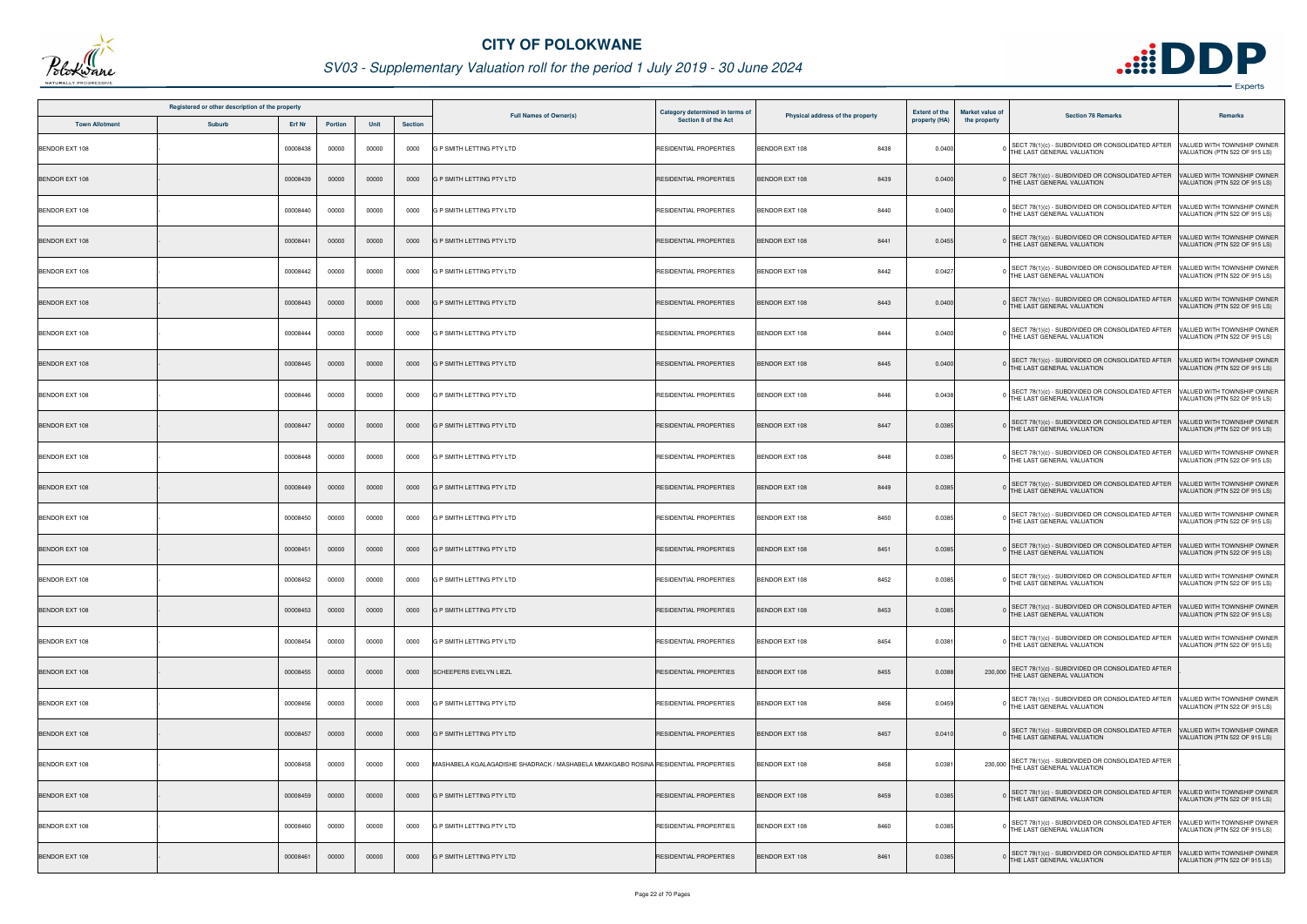

| Registered or other description of the property<br>Erf Nr<br><b>Town Allotment</b><br><b>Suburb</b> |  |          |                |       | <b>Full Names of Owner(s)</b> | Category determined in terms of                          | <b>Physical address of the property</b> | <b>Extent of the</b>          | <b>Market value of</b> | <b>Section 78 Remarks</b> | Remarks                                                                                |                                                                    |
|-----------------------------------------------------------------------------------------------------|--|----------|----------------|-------|-------------------------------|----------------------------------------------------------|-----------------------------------------|-------------------------------|------------------------|---------------------------|----------------------------------------------------------------------------------------|--------------------------------------------------------------------|
|                                                                                                     |  |          | <b>Portion</b> | Unit  | <b>Section</b>                |                                                          | Section 8 of the Act                    |                               | property (HA)          | the property              |                                                                                        |                                                                    |
| BENDOR EXT 108                                                                                      |  | 00008462 | 00000          | 00000 | 0000                          | G P SMITH LETTING PTY LTD                                | RESIDENTIAL PROPERTIES                  | BENDOR EXT 108<br>8462        | 0.0385                 |                           | SECT 78(1)(c) - SUBDIVIDED OR CONSOLIDATED AFTER<br>THE LAST GENERAL VALUATION         | <b>VALUED WITH TOWNSHIP OWNER</b><br>VALUATION (PTN 522 OF 915 LS) |
| BENDOR EXT 108                                                                                      |  | 00008463 | 00000          | 00000 | 0000                          | G P SMITH LETTING PTY LTD                                | <b>RESIDENTIAL PROPERTIES</b>           | <b>BENDOR EXT 108</b><br>8463 | 0.0385                 |                           | SECT 78(1)(c) - SUBDIVIDED OR CONSOLIDATED AFTER<br>THE LAST GENERAL VALUATION         | <b>VALUED WITH TOWNSHIP OWNER</b><br>VALUATION (PTN 522 OF 915 LS) |
| BENDOR EXT 108                                                                                      |  | 00008464 | 00000          | 00000 | 0000                          | G P SMITH LETTING PTY LTD                                | <b>RESIDENTIAL PROPERTIES</b>           | 8464<br>BENDOR EXT 108        | 0.0385                 |                           | SECT 78(1)(c) - SUBDIVIDED OR CONSOLIDATED AFTER<br>THE LAST GENERAL VALUATION         | <b>VALUED WITH TOWNSHIP OWNER</b><br>VALUATION (PTN 522 OF 915 LS) |
| BENDOR EXT 108                                                                                      |  | 00008465 | 00000          | 00000 | 0000                          | G P SMITH LETTING PTY LTD                                | RESIDENTIAL PROPERTIES                  | <b>BENDOR EXT 108</b><br>8465 | 0.0385                 |                           | SECT 78(1)(c) - SUBDIVIDED OR CONSOLIDATED AFTER<br>THE LAST GENERAL VALUATION         | <b>VALUED WITH TOWNSHIP OWNER</b><br>VALUATION (PTN 522 OF 915 LS) |
| BENDOR EXT 108                                                                                      |  | 00008466 | 00000          | 00000 | 0000                          | MATHEDIMUSA SIPHO MATTHEWS / MATHEDIMUSA MADISEGO SALOME | RESIDENTIAL PROPERTIES                  | 8466<br>BENDOR EXT 108        | 0.0385                 | 230,000                   | SECT 78(1)(c) - SUBDIVIDED OR CONSOLIDATED AFTER<br>THE LAST GENERAL VALUATION         |                                                                    |
| BENDOR EXT 108                                                                                      |  | 00008467 | 00000          | 00000 | 0000                          | G P SMITH LETTING PTY LTD                                | <b>RESIDENTIAL PROPERTIES</b>           | 8467<br>BENDOR EXT 108        | 0.0385                 |                           | SECT 78(1)(c) - SUBDIVIDED OR CONSOLIDATED AFTER<br>THE LAST GENERAL VALUATION         | VALUED WITH TOWNSHIP OWNER<br>/ALUATION (PTN 522 OF 915 LS)        |
| BENDOR EXT 108                                                                                      |  | 00008468 | 00000          | 00000 | 0000                          | BOPAPE NANIEKIE MACHUENE                                 | RESIDENTIAL PROPERTIES                  | BENDOR EXT 108<br>8468        | 0.0367                 |                           | SECT 78(1)(c) - SUBDIVIDED OR CONSOLIDATED AFTER<br>220,000 THE LAST GENERAL VALUATION |                                                                    |
| <b>BENDOR EXT 108</b>                                                                               |  | 00008469 | 00000          | 00000 | 0000                          | G P SMITH LETTING PTY LTD                                | RESIDENTIAL PROPERTIES                  | <b>BENDOR EXT 108</b><br>8469 | 0.0403                 |                           | SECT 78(1)(c) - SUBDIVIDED OR CONSOLIDATED AFTER<br>THE LAST GENERAL VALUATION         | VALUED WITH TOWNSHIP OWNER<br>VALUATION (PTN 522 OF 915 LS)        |
| BENDOR EXT 108                                                                                      |  | 00008470 | 00000          | 00000 | 0000                          | G P SMITH LETTING PTY LTD                                | RESIDENTIAL PROPERTIES                  | BENDOR EXT 108<br>8470        | 0.0437                 |                           | SECT 78(1)(c) - SUBDIVIDED OR CONSOLIDATED AFTER<br>THE LAST GENERAL VALUATION         | <b>VALUED WITH TOWNSHIP OWNER</b><br>VALUATION (PTN 522 OF 915 LS) |
| BENDOR EXT 108                                                                                      |  | 00008471 | 00000          | 00000 | 0000                          | G P SMITH LETTING PTY LTD                                | <b>RESIDENTIAL PROPERTIES</b>           | 8471<br>BENDOR EXT 108        | 0.0432                 |                           | SECT 78(1)(c) - SUBDIVIDED OR CONSOLIDATED AFTER<br>THE LAST GENERAL VALUATION         | VALUED WITH TOWNSHIP OWNER<br>VALUATION (PTN 522 OF 915 LS)        |
| BENDOR EXT 108                                                                                      |  | 00008472 | 00000          | 00000 | 0000                          | G P SMITH LETTING PTY LTD                                | RESIDENTIAL PROPERTIES                  | BENDOR EXT 108<br>8472        | 0.0503                 |                           | SECT 78(1)(c) - SUBDIVIDED OR CONSOLIDATED AFTER<br>THE LAST GENERAL VALUATION         | VALUED WITH TOWNSHIP OWNER<br>VALUATION (PTN 522 OF 915 LS)        |
| BENDOR EXT 108                                                                                      |  | 00008473 | 00000          | 00000 | 0000                          | G P SMITH LETTING PTY LTD                                | RESIDENTIAL PROPERTIES                  | BENDOR EXT 108<br>8473        | 0.0367                 |                           | SECT 78(1)(c) - SUBDIVIDED OR CONSOLIDATED AFTER<br>THE LAST GENERAL VALUATION         | <b>VALUED WITH TOWNSHIP OWNER</b><br>VALUATION (PTN 522 OF 915 LS) |
| BENDOR EXT 108                                                                                      |  | 00008474 | 00000          | 00000 | 0000                          | G P SMITH LETTING PTY LTD                                | RESIDENTIAL PROPERTIES                  | BENDOR EXT 108<br>8474        | 0.0385                 |                           | SECT 78(1)(c) - SUBDIVIDED OR CONSOLIDATED AFTER<br>THE LAST GENERAL VALUATION         | VALUED WITH TOWNSHIP OWNER<br>VALUATION (PTN 522 OF 915 LS)        |
| <b>BENDOR EXT 108</b>                                                                               |  | 00008475 | 00000          | 00000 | 0000                          | G P SMITH LETTING PTY LTD                                | RESIDENTIAL PROPERTIES                  | <b>BENDOR EXT 108</b><br>8475 | 0.0385                 |                           | SECT 78(1)(c) - SUBDIVIDED OR CONSOLIDATED AFTER<br>THE LAST GENERAL VALUATION         | <b>VALUED WITH TOWNSHIP OWNER</b><br>VALUATION (PTN 522 OF 915 LS) |
| BENDOR EXT 108                                                                                      |  | 00008476 | 00000          | 00000 | 0000                          | G P SMITH LETTING PTY LTD                                | <b>RESIDENTIAL PROPERTIES</b>           | BENDOR EXT 108<br>8476        | 0.0384                 |                           | SECT 78(1)(c) - SUBDIVIDED OR CONSOLIDATED AFTER<br>THE LAST GENERAL VALUATION         | VALUED WITH TOWNSHIP OWNER<br>VALUATION (PTN 522 OF 915 LS)        |
| BENDOR EXT 108                                                                                      |  | 00008477 | 00000          | 00000 | 0000                          | G P SMITH LETTING PTY LTD                                | <b>RESIDENTIAL PROPERTIES</b>           | BENDOR EXT 108<br>8477        | 0.0397                 |                           | SECT 78(1)(c) - SUBDIVIDED OR CONSOLIDATED AFTER<br>THE LAST GENERAL VALUATION         | VALUED WITH TOWNSHIP OWNER<br>VALUATION (PTN 522 OF 915 LS)        |
| BENDOR EXT 108                                                                                      |  | 00008478 | 00000          | 00000 | 0000                          | G P SMITH LETTING PTY LTD                                | <b>CROSS REFERENCE</b>                  | 8478<br>BENDOR EXT 108        | 0.0458                 |                           | SECT 78(1)(c) - SUBDIVIDED OR CONSOLIDATED AFTER<br>THE LAST GENERAL VALUATION         |                                                                    |
| BENDOR EXT 108                                                                                      |  | 00008479 | 00000          | 00000 | 0000                          | G P SMITH LETTING PTY LTD                                | <b>CROSS REFERENCE</b>                  | 8479<br>BENDOR EXT 108        | 0.1289                 |                           | SECT 78(1)(c) - SUBDIVIDED OR CONSOLIDATED AFTER<br>THE LAST GENERAL VALUATION         |                                                                    |
| BENDOR EXT 108                                                                                      |  | 00008480 | 00000          | 00000 | 0000                          | G P SMITH LETTING PTY LTD                                | <b>CROSS REFERENCE</b>                  | 8480<br><b>BENDOR EXT 108</b> | 0.0479                 |                           | SECT 78(1)(c) - SUBDIVIDED OR CONSOLIDATED AFTER<br>THE LAST GENERAL VALUATION         |                                                                    |
| <b>BENDOR EXT 108</b>                                                                               |  | 00008481 | 00000          | 00000 | 0000                          | G P SMITH LETTING PTY LTD                                | <b>CROSS REFERENCE</b>                  | 8481<br><b>BENDOR EXT 108</b> | 0.0400                 |                           | SECT 78(1)(c) - SUBDIVIDED OR CONSOLIDATED AFTER<br>THE LAST GENERAL VALUATION         |                                                                    |
| BENDOR EXT 108                                                                                      |  | 00008482 | 00000          | 00000 | 0000                          | G P SMITH LETTING PTY LTD                                | <b>CROSS REFERENCE</b>                  | 8482<br>BENDOR EXT 108        | 0.0385                 |                           | SECT 78(1)(c) - SUBDIVIDED OR CONSOLIDATED AFTER<br>THE LAST GENERAL VALUATION         |                                                                    |
| BENDOR EXT 108                                                                                      |  | 00008483 | 00000          | 00000 | 0000                          | G P SMITH LETTING PTY LTD                                | <b>RESIDENTIAL PROPERTIES</b>           | 8483<br><b>BENDOR EXT 108</b> | 0.0385                 |                           | SECT 78(1)(c) - SUBDIVIDED OR CONSOLIDATED AFTER<br>THE LAST GENERAL VALUATION         | VALUED WITH TOWNSHIP OWNER<br>VALUATION (PTN 522 OF 915 LS)        |
| BENDOR EXT 108                                                                                      |  | 00008484 | 00000          | 00000 | 0000                          | G P SMITH LETTING PTY LTD                                | RESIDENTIAL PROPERTIES                  | 8484<br>BENDOR EXT 108        | 0.0385                 |                           | SECT 78(1)(c) - SUBDIVIDED OR CONSOLIDATED AFTER<br>THE LAST GENERAL VALUATION         | VALUED WITH TOWNSHIP OWNER<br>VALUATION (PTN 522 OF 915 LS)        |
| BENDOR EXT 108                                                                                      |  | 00008485 | 00000          | 00000 | 0000                          | G P SMITH LETTING PTY LTD                                | <b>RESIDENTIAL PROPERTIES</b>           | BENDOR EXT 108<br>8485        | 0.0385                 |                           | SECT 78(1)(c) - SUBDIVIDED OR CONSOLIDATED AFTER<br>THE LAST GENERAL VALUATION         | VALUED WITH TOWNSHIP OWNER<br>VALUATION (PTN 522 OF 915 LS)        |

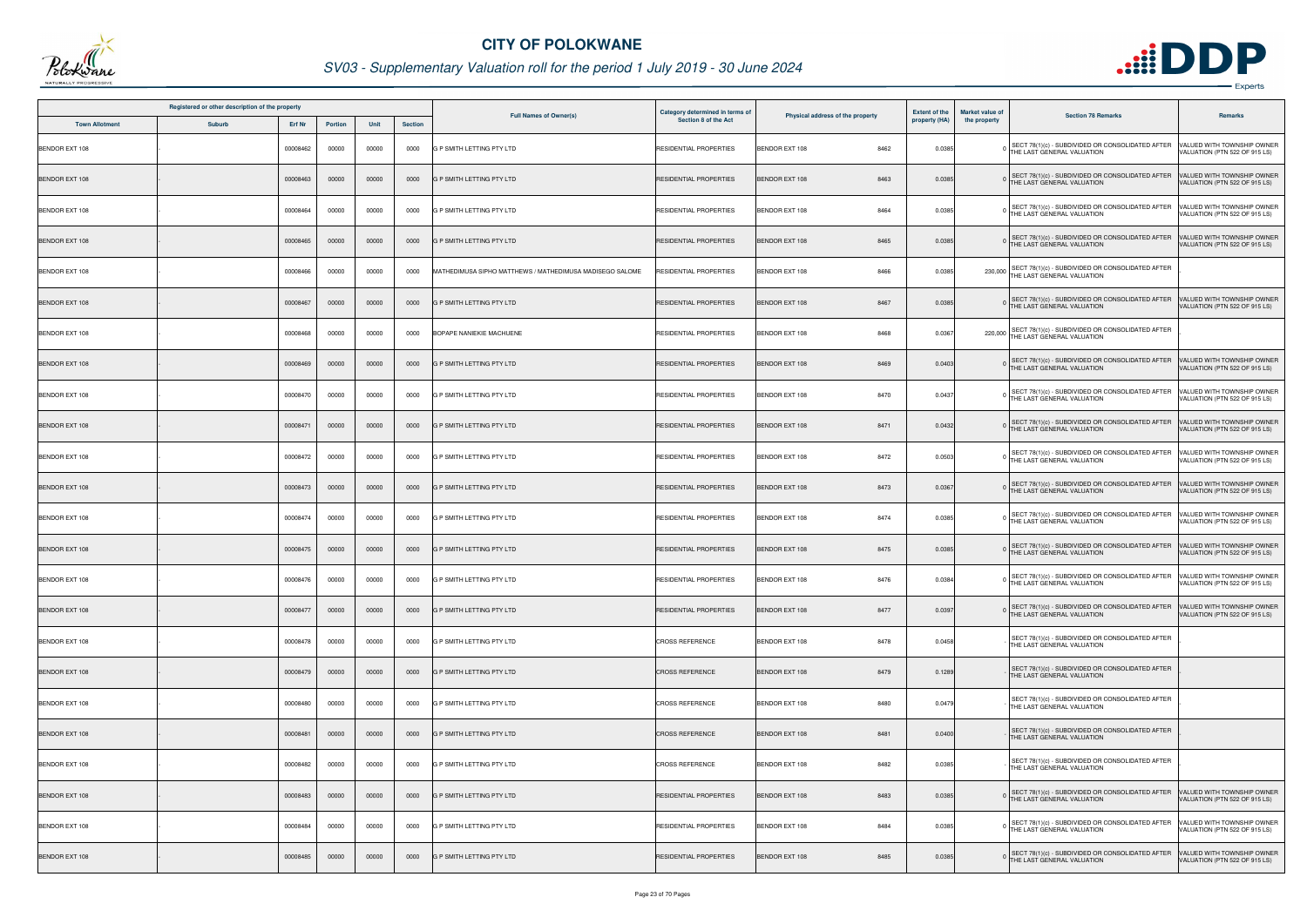

|               |               |                                                 |       |                |                           | Category determined in terms of                            |                               | <b>Extent of the</b>                    | <b>Market value of</b> |                                                                                | Remarks                                                                                                                                                                                                                                                                                                                                                                                                                                                                                                                                |
|---------------|---------------|-------------------------------------------------|-------|----------------|---------------------------|------------------------------------------------------------|-------------------------------|-----------------------------------------|------------------------|--------------------------------------------------------------------------------|----------------------------------------------------------------------------------------------------------------------------------------------------------------------------------------------------------------------------------------------------------------------------------------------------------------------------------------------------------------------------------------------------------------------------------------------------------------------------------------------------------------------------------------|
| <b>Suburb</b> | <b>Erf Nr</b> | <b>Portion</b>                                  | Unit  | <b>Section</b> |                           | <b>Section 8 of the Act</b>                                |                               | property (HA)                           | the property           |                                                                                |                                                                                                                                                                                                                                                                                                                                                                                                                                                                                                                                        |
|               | 00008486      | 00000                                           | 00000 | 0000           | G P SMITH LETTING PTY LTD | RESIDENTIAL PROPERTIES                                     | BENDOR EXT 108<br>8486        | 0.0385                                  |                        | SECT 78(1)(c) - SUBDIVIDED OR CONSOLIDATED AFTER                               | VALUED WITH TOWNSHIP OWNER<br>VALUATION (PTN 522 OF 915 LS)                                                                                                                                                                                                                                                                                                                                                                                                                                                                            |
|               | 00008487      | 00000                                           | 00000 | 0000           |                           | <b>RESIDENTIAL PROPERTIES</b>                              | 8487<br><b>BENDOR EXT 108</b> | 0.0385                                  |                        | SECT 78(1)(c) - SUBDIVIDED OR CONSOLIDATED AFTER<br>THE LAST GENERAL VALUATION | VALUED WITH TOWNSHIP OWNER<br>VALUATION (PTN 522 OF 915 LS)                                                                                                                                                                                                                                                                                                                                                                                                                                                                            |
|               | 00008488      | 00000                                           | 00000 | 0000           | G P SMITH LETTING PTY LTD | <b>RESIDENTIAL PROPERTIES</b>                              | 8488<br>BENDOR EXT 108        | 0.0385                                  |                        | SECT 78(1)(c) - SUBDIVIDED OR CONSOLIDATED AFTER                               | VALUED WITH TOWNSHIP OWNER<br>VALUATION (PTN 522 OF 915 LS)                                                                                                                                                                                                                                                                                                                                                                                                                                                                            |
|               | 00008489      | 00000                                           | 00000 | 0000           | G P SMITH LETTING PTY LTD | RESIDENTIAL PROPERTIES                                     | <b>BENDOR EXT 108</b><br>8489 | 0.0375                                  |                        | SECT 78(1)(c) - SUBDIVIDED OR CONSOLIDATED AFTER                               | VALUED WITH TOWNSHIP OWNER<br>VALUATION (PTN 522 OF 915 LS)                                                                                                                                                                                                                                                                                                                                                                                                                                                                            |
|               | 00008490      | 00000                                           | 00000 | 0000           | G P SMITH LETTING PTY LTD | RESIDENTIAL PROPERTIES                                     | BENDOR EXT 108<br>8490        | 0.0375                                  |                        | SECT 78(1)(c) - SUBDIVIDED OR CONSOLIDATED AFTER                               | VALUED WITH TOWNSHIP OWNER<br>VALUATION (PTN 522 OF 915 LS)                                                                                                                                                                                                                                                                                                                                                                                                                                                                            |
|               | 00008491      | 00000                                           | 00000 | 0000           | G P SMITH LETTING PTY LTD | <b>RESIDENTIAL PROPERTIES</b>                              | 8491<br>BENDOR EXT 108        | 0.0385                                  |                        | SECT 78(1)(c) - SUBDIVIDED OR CONSOLIDATED AFTER                               | VALUED WITH TOWNSHIP OWNER<br>VALUATION (PTN 522 OF 915 LS)                                                                                                                                                                                                                                                                                                                                                                                                                                                                            |
|               | 00008492      | 00000                                           | 00000 | 0000           | G P SMITH LETTING PTY LTD | RESIDENTIAL PROPERTIES                                     | BENDOR EXT 108<br>8492        | 0.0385                                  |                        | SECT 78(1)(c) - SUBDIVIDED OR CONSOLIDATED AFTER                               | VALUED WITH TOWNSHIP OWNER<br>VALUATION (PTN 522 OF 915 LS)                                                                                                                                                                                                                                                                                                                                                                                                                                                                            |
|               | 00008493      | 00000                                           | 00000 | 0000           | G P SMITH LETTING PTY LTD | RESIDENTIAL PROPERTIES                                     | <b>BENDOR EXT 108</b><br>8493 | 0.0385                                  |                        | SECT 78(1)(c) - SUBDIVIDED OR CONSOLIDATED AFTER                               | VALUED WITH TOWNSHIP OWNER<br>VALUATION (PTN 522 OF 915 LS)                                                                                                                                                                                                                                                                                                                                                                                                                                                                            |
|               | 00008494      | 00000                                           | 00000 | 0000           | G P SMITH LETTING PTY LTD | <b>RESIDENTIAL PROPERTIES</b>                              | BENDOR EXT 108<br>8494        | 0.0385                                  |                        | SECT 78(1)(c) - SUBDIVIDED OR CONSOLIDATED AFTER                               | VALUED WITH TOWNSHIP OWNER<br>VALUATION (PTN 522 OF 915 LS)                                                                                                                                                                                                                                                                                                                                                                                                                                                                            |
|               | 00008495      | 00000                                           | 00000 | 0000           | G P SMITH LETTING PTY LTD | <b>RESIDENTIAL PROPERTIES</b>                              | BENDOR EXT 108<br>8495        | 0.0385                                  |                        | SECT 78(1)(c) - SUBDIVIDED OR CONSOLIDATED AFTER                               | VALUED WITH TOWNSHIP OWNER<br>VALUATION (PTN 522 OF 915 LS)                                                                                                                                                                                                                                                                                                                                                                                                                                                                            |
|               | 00008496      | 00000                                           | 00000 | 0000           | G P SMITH LETTING PTY LTD | RESIDENTIAL PROPERTIES                                     | BENDOR EXT 108<br>8496        | 0.0385                                  |                        | SECT 78(1)(c) - SUBDIVIDED OR CONSOLIDATED AFTER                               | VALUED WITH TOWNSHIP OWNER<br>VALUATION (PTN 522 OF 915 LS)                                                                                                                                                                                                                                                                                                                                                                                                                                                                            |
|               | 00008497      | 00000                                           | 00000 | 0000           | G P SMITH LETTING PTY LTD | <b>CROSS REFERENCE</b>                                     | BENDOR EXT 108<br>8497        | 0.0385                                  |                        | SECT 78(1)(c) - SUBDIVIDED OR CONSOLIDATED AFTER<br>THE LAST GENERAL VALUATION |                                                                                                                                                                                                                                                                                                                                                                                                                                                                                                                                        |
|               | 00008498      | 00000                                           | 00000 | 0000           | G P SMITH LETTING PTY LTD | <b>CROSS REFERENCE</b>                                     | <b>BENDOR EXT 108</b><br>8498 | 0.0498                                  |                        | SECT 78(1)(c) - SUBDIVIDED OR CONSOLIDATED AFTER<br>THE LAST GENERAL VALUATION |                                                                                                                                                                                                                                                                                                                                                                                                                                                                                                                                        |
|               | 00008499      | 00000                                           | 00000 | 0000           | G P SMITH LETTING PTY LTD | RESIDENTIAL PROPERTIES                                     | 8499<br>BENDOR EXT 108        | 0.0397                                  |                        | SECT 78(1)(c) - SUBDIVIDED OR CONSOLIDATED AFTER                               | VALUED WITH TOWNSHIP OWNER<br>VALUATION (PTN 522 OF 915 LS)                                                                                                                                                                                                                                                                                                                                                                                                                                                                            |
|               | 00008500      | 00000                                           | 00000 | 0000           | G P SMITH LETTING PTY LTD | <b>RESIDENTIAL PROPERTIES</b>                              | BENDOR EXT 108<br>8500        | 0.0384                                  |                        | SECT 78(1)(c) - SUBDIVIDED OR CONSOLIDATED AFTER                               | VALUED WITH TOWNSHIP OWNER<br>VALUATION (PTN 522 OF 915 LS)                                                                                                                                                                                                                                                                                                                                                                                                                                                                            |
|               | 00008501      | 00000                                           | 00000 | 0000           | G P SMITH LETTING PTY LTD | <b>RESIDENTIAL PROPERTIES</b>                              | BENDOR EXT 108<br>8501        | 0.0429                                  |                        | SECT 78(1)(c) - SUBDIVIDED OR CONSOLIDATED AFTER                               | VALUED WITH TOWNSHIP OWNER<br>VALUATION (PTN 522 OF 915 LS)                                                                                                                                                                                                                                                                                                                                                                                                                                                                            |
|               | 00008502      | 00000                                           | 00000 | 0000           | G P SMITH LETTING PTY LTD | RESIDENTIAL PROPERTIES                                     | BENDOR EXT 108<br>8502        | 0.0400                                  |                        | SECT 78(1)(c) - SUBDIVIDED OR CONSOLIDATED AFTER<br>THE LAST GENERAL VALUATION | VALUED WITH TOWNSHIP OWNER<br>VALUATION (PTN 522 OF 915 LS)                                                                                                                                                                                                                                                                                                                                                                                                                                                                            |
|               | 00008503      | 00000                                           | 00000 | 0000           | G P SMITH LETTING PTY LTD | RESIDENTIAL PROPERTIES                                     | 8503<br>BENDOR EXT 108        | 0.0400                                  |                        | SECT 78(1)(c) - SUBDIVIDED OR CONSOLIDATED AFTER                               | VALUED WITH TOWNSHIP OWNER<br>VALUATION (PTN 522 OF 915 LS)                                                                                                                                                                                                                                                                                                                                                                                                                                                                            |
|               | 00008504      | 00000                                           | 00000 | 0000           | G P SMITH LETTING PTY LTD | RESIDENTIAL PROPERTIES                                     | BENDOR EXT 108<br>8504        | 0.0400                                  |                        | SECT 78(1)(c) - SUBDIVIDED OR CONSOLIDATED AFTER<br>THE LAST GENERAL VALUATION | VALUED WITH TOWNSHIP OWNER<br>VALUATION (PTN 522 OF 915 LS)                                                                                                                                                                                                                                                                                                                                                                                                                                                                            |
|               | 00008505      | 00000                                           | 00000 | 0000           | G P SMITH LETTING PTY LTD | <b>RESIDENTIAL PROPERTIES</b>                              | <b>BENDOR EXT 108</b><br>8505 | 0.0400                                  |                        | SECT 78(1)(c) - SUBDIVIDED OR CONSOLIDATED AFTER                               | VALUED WITH TOWNSHIP OWNER<br>VALUATION (PTN 522 OF 915 LS)                                                                                                                                                                                                                                                                                                                                                                                                                                                                            |
|               | 00008506      | 00000                                           | 00000 | 0000           | G P SMITH LETTING PTY LTD | RESIDENTIAL PROPERTIES                                     | BENDOR EXT 108<br>8506        | 0.0429                                  |                        | SECT 78(1)(c) - SUBDIVIDED OR CONSOLIDATED AFTER<br>THE LAST GENERAL VALUATION | VALUED WITH TOWNSHIP OWNER<br>VALUATION (PTN 522 OF 915 LS)                                                                                                                                                                                                                                                                                                                                                                                                                                                                            |
|               | 00008507      | 00000                                           | 00000 | 0000           | G P SMITH LETTING PTY LTD | RESIDENTIAL PROPERTIES                                     | 8507<br>BENDOR EXT 108        | 0.0429                                  |                        | SECT 78(1)(c) - SUBDIVIDED OR CONSOLIDATED AFTER<br>THE LAST GENERAL VALUATION | VALUED WITH TOWNSHIP OWNER<br>VALUATION (PTN 522 OF 915 LS)                                                                                                                                                                                                                                                                                                                                                                                                                                                                            |
|               | 00008508      | 00000                                           | 00000 | 0000           | G P SMITH LETTING PTY LTD | RESIDENTIAL PROPERTIES                                     | BENDOR EXT 108<br>8508        | 0.0400                                  |                        | SECT 78(1)(c) - SUBDIVIDED OR CONSOLIDATED AFTER                               | VALUED WITH TOWNSHIP OWNER<br>VALUATION (PTN 522 OF 915 LS)                                                                                                                                                                                                                                                                                                                                                                                                                                                                            |
|               | 00008509      | 00000                                           | 00000 | 0000           | G P SMITH LETTING PTY LTD | <b>RESIDENTIAL PROPERTIES</b>                              | <b>BENDOR EXT 108</b><br>8509 | 0.0400                                  |                        | SECT 78(1)(c) - SUBDIVIDED OR CONSOLIDATED AFTER<br>THE LAST GENERAL VALUATION | VALUED WITH TOWNSHIP OWNER<br>VALUATION (PTN 522 OF 915 LS)                                                                                                                                                                                                                                                                                                                                                                                                                                                                            |
|               |               | Registered or other description of the property |       |                |                           | <b>Full Names of Owner(s)</b><br>G P SMITH LETTING PTY LTD |                               | <b>Physical address of the property</b> |                        |                                                                                | <b>Section 78 Remarks</b><br>THE LAST GENERAL VALUATION<br>THE LAST GENERAL VALUATION<br>THE LAST GENERAL VALUATION<br>THE LAST GENERAL VALUATION<br>THE LAST GENERAL VALUATION<br>THE LAST GENERAL VALUATION<br>THE LAST GENERAL VALUATION<br><sup>0</sup> THE LAST GENERAL VALUATION<br>THE LAST GENERAL VALUATION<br>THE LAST GENERAL VALUATION<br>THE LAST GENERAL VALUATION<br>THE LAST GENERAL VALUATION<br>THE LAST GENERAL VALUATION<br>THE LAST GENERAL VALUATION<br>THE LAST GENERAL VALUATION<br>THE LAST GENERAL VALUATION |

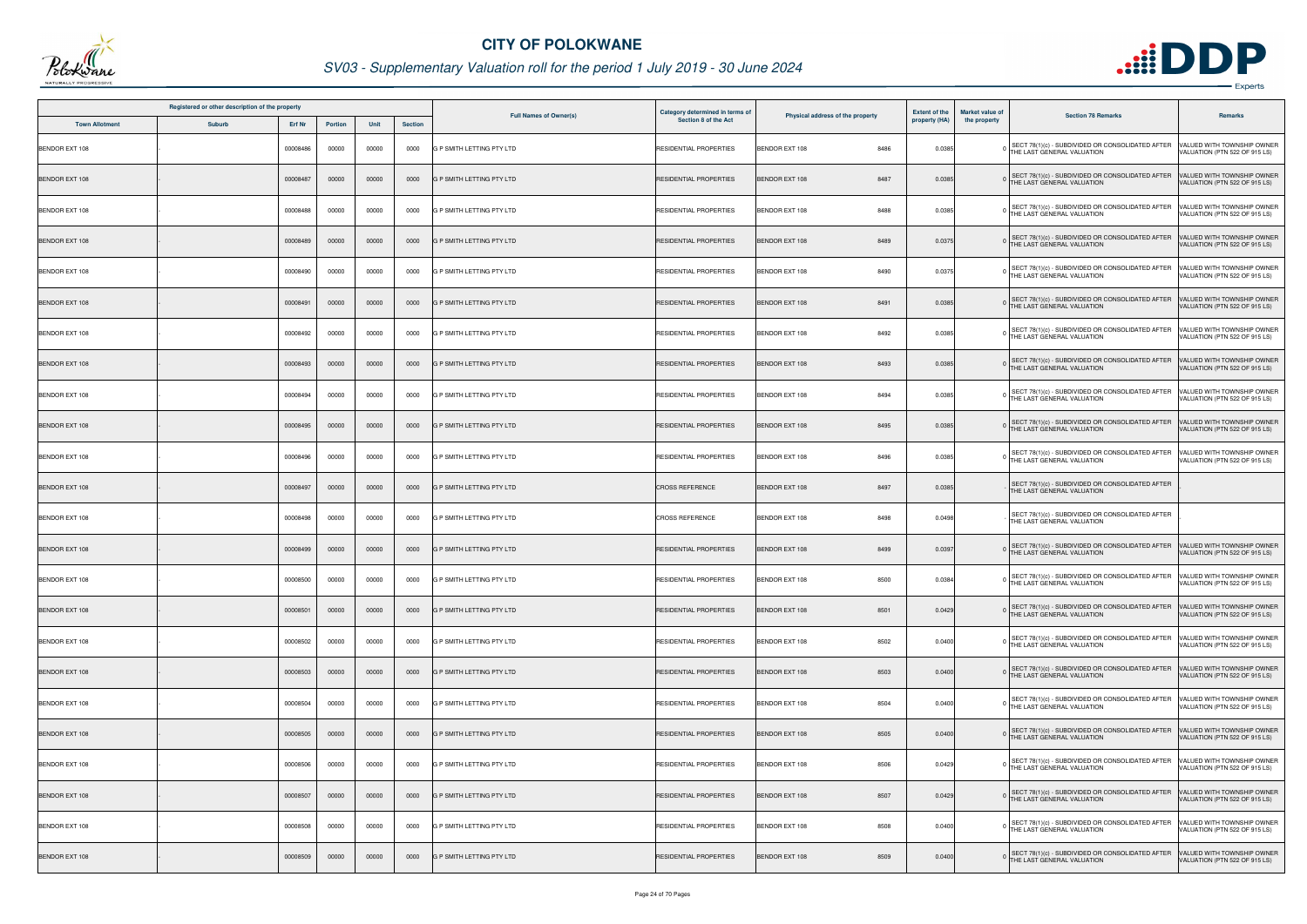

|                       | Registered or other description of the property |          |                |       |                |                               | Category determined in terms of |                                  | <b>Extent of the</b> | <b>Market value of</b> | <b>Section 78 Remarks</b>                                                      | Remarks                                                     |
|-----------------------|-------------------------------------------------|----------|----------------|-------|----------------|-------------------------------|---------------------------------|----------------------------------|----------------------|------------------------|--------------------------------------------------------------------------------|-------------------------------------------------------------|
| <b>Town Allotment</b> | <b>Suburb</b>                                   | Erf Nr   | <b>Portion</b> | Unit  | <b>Section</b> | <b>Full Names of Owner(s)</b> | Section 8 of the Act            | Physical address of the property | property (HA)        | the property           |                                                                                |                                                             |
| BENDOR EXT 108        |                                                 | 00008510 | 00000          | 00000 | 0000           | G P SMITH LETTING PTY LTD     | RESIDENTIAL PROPERTIES          | BENDOR EXT 108<br>8510           | 0.0400               |                        | SECT 78(1)(c) - SUBDIVIDED OR CONSOLIDATED AFTER<br>THE LAST GENERAL VALUATION | VALUED WITH TOWNSHIP OWNER<br>VALUATION (PTN 522 OF 915 LS) |
| BENDOR EXT 108        |                                                 | 00008511 | 00000          | 00000 | 0000           | G P SMITH LETTING PTY LTD     | RESIDENTIAL PROPERTIES          | BENDOR EXT 108<br>8511           | 0.0400               |                        | SECT 78(1)(c) - SUBDIVIDED OR CONSOLIDATED AFTER<br>THE LAST GENERAL VALUATION | VALUED WITH TOWNSHIP OWNER<br>VALUATION (PTN 522 OF 915 LS) |
| BENDOR EXT 108        |                                                 | 00008512 | 00000          | 00000 | 0000           | G P SMITH LETTING PTY LTD     | RESIDENTIAL PROPERTIES          | BENDOR EXT 108<br>8512           | 0.0429               |                        | SECT 78(1)(c) - SUBDIVIDED OR CONSOLIDATED AFTER<br>THE LAST GENERAL VALUATION | VALUED WITH TOWNSHIP OWNER<br>VALUATION (PTN 522 OF 915 LS) |
| BENDOR EXT 108        |                                                 | 00008513 | 00000          | 00000 | 0000           | G P SMITH LETTING PTY LTD     | <b>CROSS REFERENCE</b>          | 8513<br><b>BENDOR EXT 108</b>    | 0.0396               |                        | SECT 78(1)(c) - SUBDIVIDED OR CONSOLIDATED AFTER<br>THE LAST GENERAL VALUATION |                                                             |
| BENDOR EXT 108        |                                                 | 00008514 | 00000          | 00000 | 0000           | G P SMITH LETTING PTY LTD     | <b>CROSS REFERENCE</b>          | BENDOR EXT 108<br>8514           | 0.0395               |                        | SECT 78(1)(c) - SUBDIVIDED OR CONSOLIDATED AFTER<br>THE LAST GENERAL VALUATION |                                                             |
| BENDOR EXT 108        |                                                 | 00008515 | 00000          | 00000 | 0000           | G P SMITH LETTING PTY LTD     | <b>CROSS REFERENCE</b>          | BENDOR EXT 108<br>8515           | 0.0395               |                        | SECT 78(1)(c) - SUBDIVIDED OR CONSOLIDATED AFTER<br>THE LAST GENERAL VALUATION |                                                             |
| BENDOR EXT 108        |                                                 | 00008516 | 00000          | 00000 | 0000           | G P SMITH LETTING PTY LTD     | <b>CROSS REFERENCE</b>          | <b>BENDOR EXT 108</b><br>8516    | 0.0395               |                        | SECT 78(1)(c) - SUBDIVIDED OR CONSOLIDATED AFTER<br>THE LAST GENERAL VALUATION |                                                             |
| BENDOR EXT 108        |                                                 | 00008517 | 00000          | 00000 | 0000           | G P SMITH LETTING PTY LTD     | <b>CROSS REFERENCE</b>          | 8517<br>BENDOR EXT 108           | 0.0395               |                        | SECT 78(1)(c) - SUBDIVIDED OR CONSOLIDATED AFTER<br>THE LAST GENERAL VALUATION |                                                             |
| BENDOR EXT 108        |                                                 | 00008518 | 00000          | 00000 | 0000           | G P SMITH LETTING PTY LTD     | <b>CROSS REFERENCE</b>          | BENDOR EXT 108<br>8518           | 0.0395               |                        | SECT 78(1)(c) - SUBDIVIDED OR CONSOLIDATED AFTER<br>THE LAST GENERAL VALUATION |                                                             |
| BENDOR EXT 108        |                                                 | 00008519 | 00000          | 00000 | 0000           | G P SMITH LETTING PTY LTD     | <b>CROSS REFERENCE</b>          | <b>BENDOR EXT 108</b><br>8519    | 0.0395               |                        | SECT 78(1)(c) - SUBDIVIDED OR CONSOLIDATED AFTER<br>THE LAST GENERAL VALUATION |                                                             |
| BENDOR EXT 108        |                                                 | 00008520 | 00000          | 00000 | 0000           | G P SMITH LETTING PTY LTD     | <b>CROSS REFERENCE</b>          | 8520<br>BENDOR EXT 108           | 0.0395               |                        | SECT 78(1)(c) - SUBDIVIDED OR CONSOLIDATED AFTER<br>THE LAST GENERAL VALUATION |                                                             |
| BENDOR EXT 108        |                                                 | 00008521 | 00000          | 00000 | 0000           | G P SMITH LETTING PTY LTD     | <b>CROSS REFERENCE</b>          | 8521<br>BENDOR EXT 108           | 0.0395               |                        | SECT 78(1)(c) - SUBDIVIDED OR CONSOLIDATED AFTER<br>THE LAST GENERAL VALUATION |                                                             |
| BENDOR EXT 108        |                                                 | 00008522 | 00000          | 00000 | 0000           | G P SMITH LETTING PTY LTD     | <b>CROSS REFERENCE</b>          | <b>BENDOR EXT 108</b><br>8522    | 0.0395               |                        | SECT 78(1)(c) - SUBDIVIDED OR CONSOLIDATED AFTER<br>THE LAST GENERAL VALUATION |                                                             |
| BENDOR EXT 108        |                                                 | 00008523 | 00000          | 00000 | 0000           | G P SMITH LETTING PTY LTD     | <b>CROSS REFERENCE</b>          | BENDOR EXT 108<br>8523           | 0.0395               |                        | SECT 78(1)(c) - SUBDIVIDED OR CONSOLIDATED AFTER<br>THE LAST GENERAL VALUATION |                                                             |
| BENDOR EXT 108        |                                                 | 00008524 | 00000          | 00000 | 0000           | G P SMITH LETTING PTY LTD     | <b>CROSS REFERENCE</b>          | BENDOR EXT 108<br>8524           | 0.0395               |                        | SECT 78(1)(c) - SUBDIVIDED OR CONSOLIDATED AFTER<br>THE LAST GENERAL VALUATION |                                                             |
| BENDOR EXT 108        |                                                 | 00008525 | 00000          | 00000 | 0000           | G P SMITH LETTING PTY LTD     | <b>CROSS REFERENCE</b>          | BENDOR EXT 108<br>8525           | 0.0395               |                        | SECT 78(1)(c) - SUBDIVIDED OR CONSOLIDATED AFTER<br>THE LAST GENERAL VALUATION |                                                             |
| BENDOR EXT 108        |                                                 | 00008526 | 00000          | 00000 | 0000           | G P SMITH LETTING PTY LTD     | <b>CROSS REFERENCE</b>          | BENDOR EXT 108<br>8526           | 0.0395               |                        | SECT 78(1)(c) - SUBDIVIDED OR CONSOLIDATED AFTER<br>THE LAST GENERAL VALUATION |                                                             |
| BENDOR EXT 108        |                                                 | 00008527 | 00000          | 00000 | 0000           | G P SMITH LETTING PTY LTD     | <b>CROSS REFERENCE</b>          | BENDOR EXT 108<br>8527           | 0.0395               |                        | SECT 78(1)(c) - SUBDIVIDED OR CONSOLIDATED AFTER<br>THE LAST GENERAL VALUATION |                                                             |
| BENDOR EXT 108        |                                                 | 00008528 | 00000          | 00000 | 0000           | G P SMITH LETTING PTY LTD     | <b>CROSS REFERENCE</b>          | 8528<br>BENDOR EXT 108           | 0.0395               |                        | SECT 78(1)(c) - SUBDIVIDED OR CONSOLIDATED AFTER<br>THE LAST GENERAL VALUATION |                                                             |
| BENDOR EXT 108        |                                                 | 00008529 | 00000          | 00000 | 0000           | G P SMITH LETTING PTY LTD     | <b>CROSS REFERENCE</b>          | BENDOR EXT 108<br>8529           | 0.0395               |                        | SECT 78(1)(c) - SUBDIVIDED OR CONSOLIDATED AFTER<br>THE LAST GENERAL VALUATION |                                                             |
| BENDOR EXT 108        |                                                 | 00008530 | 00000          | 00000 | 0000           | G P SMITH LETTING PTY LTD     | <b>CROSS REFERENCE</b>          | 8530<br>BENDOR EXT 108           | 0.0395               |                        | SECT 78(1)(c) - SUBDIVIDED OR CONSOLIDATED AFTER<br>THE LAST GENERAL VALUATION |                                                             |
| BENDOR EXT 108        |                                                 | 00008531 | 00000          | 00000 | 0000           | G P SMITH LETTING PTY LTD     | <b>CROSS REFERENCE</b>          | 8531<br>BENDOR EXT 108           | 0.0395               |                        | SECT 78(1)(c) - SUBDIVIDED OR CONSOLIDATED AFTER<br>THE LAST GENERAL VALUATION |                                                             |
| BENDOR EXT 108        |                                                 | 00008532 | 00000          | 00000 | 0000           | G P SMITH LETTING PTY LTD     | CROSS REFERENCE                 | BENDOR EXT 108<br>8532           | 0.0395               |                        | SECT 78(1)(c) - SUBDIVIDED OR CONSOLIDATED AFTER<br>THE LAST GENERAL VALUATION |                                                             |
| BENDOR EXT 108        |                                                 | 00008533 | 00000          | 00000 | 0000           | G P SMITH LETTING PTY LTD     | <b>CROSS REFERENCE</b>          | BENDOR EXT 108<br>8533           | 0.0395               |                        | SECT 78(1)(c) - SUBDIVIDED OR CONSOLIDATED AFTER<br>THE LAST GENERAL VALUATION |                                                             |

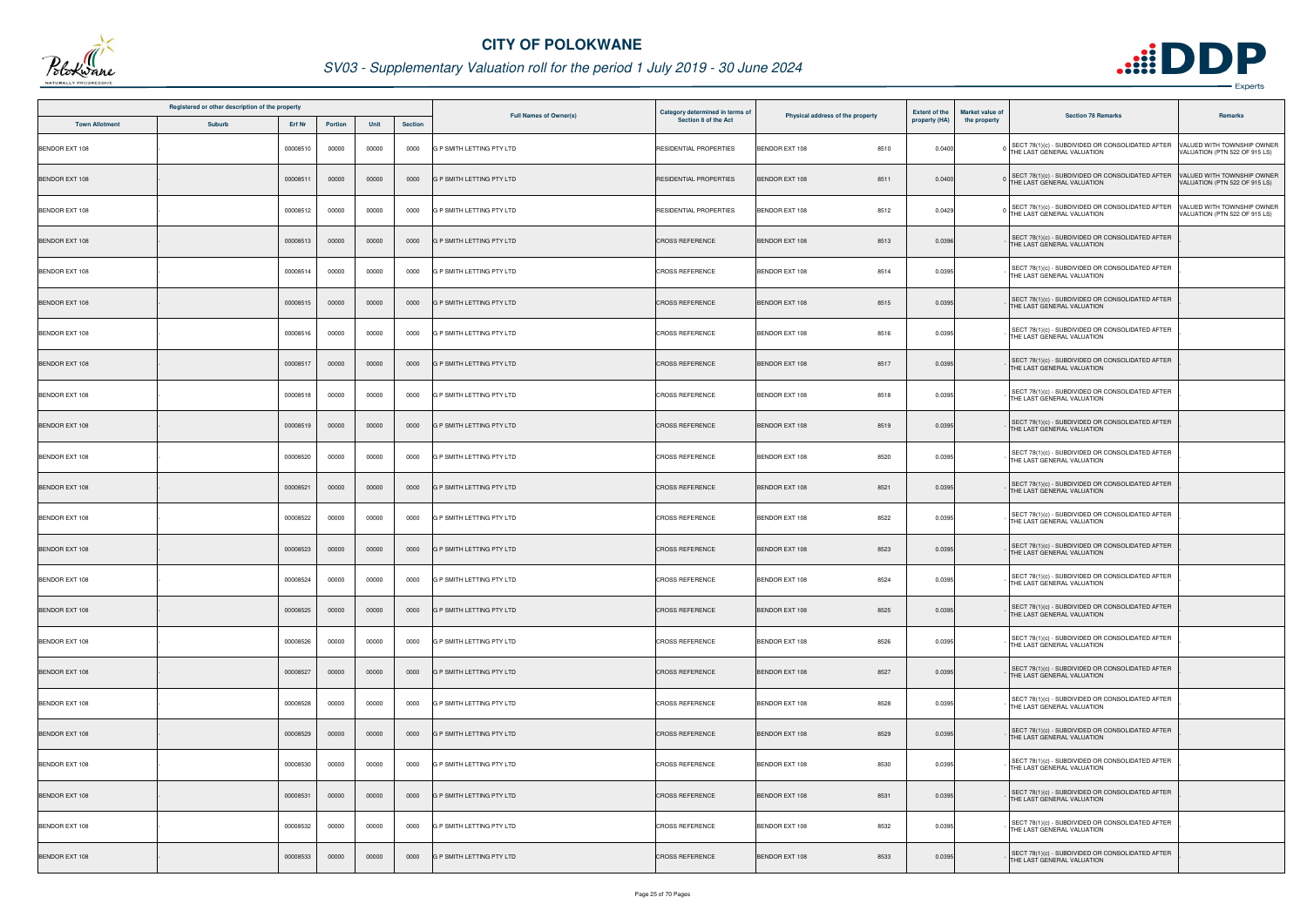

|                       | Registered or other description of the property |               |                |       |                | <b>Full Names of Owner(s)</b>                 | Category determined in terms of              | Physical address of the property        | <b>Extent of the</b> | <b>Market value of</b> | <b>Section 78 Remarks</b>                                                                                                                          | <b>Remarks</b> |
|-----------------------|-------------------------------------------------|---------------|----------------|-------|----------------|-----------------------------------------------|----------------------------------------------|-----------------------------------------|----------------------|------------------------|----------------------------------------------------------------------------------------------------------------------------------------------------|----------------|
| <b>Town Allotment</b> | <b>Suburb</b>                                   | <b>Erf Nr</b> | <b>Portion</b> | Unit  | <b>Section</b> |                                               | Section 8 of the Act                         |                                         | property (HA)        | the property           |                                                                                                                                                    |                |
| BENDOR EXT 108        |                                                 | 00008534      | 00000          | 00000 | 0000           | G P SMITH LETTING PTY LTD                     | <b>CROSS REFERENCE</b>                       | BENDOR EXT 108<br>8534                  | 0.0395               |                        | SECT 78(1)(c) - SUBDIVIDED OR CONSOLIDATED AFTER<br>THE LAST GENERAL VALUATION                                                                     |                |
| BENDOR EXT 108        |                                                 | 00008535      | 00000          | 00000 | 0000           | G P SMITH LETTING PTY LTD                     | <b>CROSS REFERENCE</b>                       | BENDOR EXT 108<br>8535                  | 0.0395               |                        | SECT 78(1)(c) - SUBDIVIDED OR CONSOLIDATED AFTER<br>THE LAST GENERAL VALUATION                                                                     |                |
| BENDOR EXT 108        |                                                 | 00008536      | 00000          | 00000 | 0000           | G P SMITH LETTING PTY LTD                     | <b>CROSS REFERENCE</b>                       | 8536<br>BENDOR EXT 108                  | 0.0395               |                        | SECT 78(1)(c) - SUBDIVIDED OR CONSOLIDATED AFTER<br>THE LAST GENERAL VALUATION                                                                     |                |
| BENDOR EXT 108        |                                                 | 00008537      | 00000          | 00000 | 0000           | G P SMITH LETTING PTY LTD                     | <b>CROSS REFERENCE</b>                       | 8537<br><b>BENDOR EXT 108</b>           | 0.0395               |                        | SECT 78(1)(c) - SUBDIVIDED OR CONSOLIDATED AFTER<br>THE LAST GENERAL VALUATION                                                                     |                |
| BENDOR EXT 108        |                                                 | 00008538      | 00000          | 00000 | 0000           | G P SMITH LETTING PTY LTD                     | <b>CROSS REFERENCE</b>                       | BENDOR EXT 108<br>8538                  | 0.0395               |                        | SECT 78(1)(c) - SUBDIVIDED OR CONSOLIDATED AFTER<br>THE LAST GENERAL VALUATION                                                                     |                |
| BENDOR EXT 108        |                                                 | 00008539      | 00000          | 00000 | 0000           | G P SMITH LETTING PTY LTD                     | <b>CROSS REFERENCE</b>                       | <b>BENDOR EXT 108</b><br>8539           | 0.0395               |                        | SECT 78(1)(c) - SUBDIVIDED OR CONSOLIDATED AFTER<br>THE LAST GENERAL VALUATION                                                                     |                |
| BENDOR EXT 108        |                                                 | 00008540      | 00000          | 00000 | 0000           | G P SMITH LETTING PTY LTD                     | <b>CROSS REFERENCE</b>                       | 8540<br>BENDOR EXT 108                  | 0.0396               |                        | SECT 78(1)(c) - SUBDIVIDED OR CONSOLIDATED AFTER<br>THE LAST GENERAL VALUATION                                                                     |                |
| BENDOR EXT 108        |                                                 | 00008541      | 00000          | 00000 | 0000           | G P SMITH LETTING PTY LTD                     | MUNICIPAL PROPERTIES                         | 8541<br><b>BENDOR EXT 108</b>           | 1.1069               |                        | SECT 78(1)(c) - SUBDIVIDED OR CONSOLIDATED AFTER<br>330,000 THE LAST GENERAL VALUATION                                                             |                |
| BENDOR EXT 110        |                                                 | 00006883      | 00000          | 00000 | 0000           | BODY CORPORATE OF SS NO. 26 ISMINI            | BUSINESS AND COMMERCIAL<br>PROPERTIES        | SMINI AVENUE<br>26                      | 0.0751               |                        | SECT 78(1)(c) - SUBDIVIDED OR CONSOLIDATED AFTER<br>THE LAST GENERAL VALUATION                                                                     |                |
| BENDOR EXT 110        |                                                 | 00006883      | 00000          | 00001 | 0000           | MARE EIENDOMME PTY LTD                        | BUSINESS AND COMMERCIAL<br><b>PROPERTIES</b> | UNIT <sub>1</sub><br>S NO. 26 ISMINI    | 0.0121               |                        | 1,500,000 SECT 78(1)(c) - SUBDIVIDED OR CONSOLIDATED AFTER<br>THE LAST GENERAL VALUATION                                                           |                |
| BENDOR EXT 110        |                                                 | 00006883      | 00000          | 00002 | 0000           | MARE EIENDOMME PTY LTD                        | BUSINESS AND COMMERCIAL<br><b>PROPERTIES</b> | SS NO. 26 ISMINI<br>UNIT <sub>2</sub>   | 0.0121               |                        | 1,500,000 SECT 78(1)(c) - SUBDIVIDED OR CONSOLIDATED AFTER<br>THE LAST GENERAL VALUATION                                                           |                |
| BENDOR EXT 110        |                                                 | 00006883      | 00000          | 00003 | 0000           | LITTLE SWIFT INV 241 PTY LTD                  | BUSINESS AND COMMERCIAL<br><b>PROPERTIES</b> | S NO. 26 ISMINI<br>UNIT <sub>3</sub>    | 0.0056               |                        | 710,000 SECT 78(1)(c) - SUBDIVIDED OR CONSOLIDATED AFTER<br>THE LAST GENERAL VALUATION                                                             |                |
| BENDOR EXT 110        |                                                 | 00006883      | 00000          | 00004 | 0000           | LITTLE SWIFT INV 241 PTY LTD                  | BUSINESS AND COMMERCIAL<br><b>PROPERTIES</b> | SS NO. 26 ISMINI<br>UNIT 4              | 0.0070               |                        | 880,000 SECT 78(1)(c) - SUBDIVIDED OR CONSOLIDATED AFTER<br>THE LAST GENERAL VALUATION                                                             |                |
| BENDOR EXT 110        |                                                 | 00006883      | 00000          | 00005 | 0000           | LITTLE SWIFT INV 241 PTY LTD                  | BUSINESS AND COMMERCIAL<br><b>PROPERTIES</b> | SS NO. 26 ISMINI<br>UNIT <sub>5</sub>   | 0.0104               | 1,300,000              | SECT 78(1)(c) - SUBDIVIDED OR CONSOLIDATED AFTER<br>THE LAST GENERAL VALUATION                                                                     |                |
| BENDOR EXT 110        |                                                 | 00006883      | 00000          | 00006 | 0000           | LITTLE SWIFT INV 241 PTY LTD                  | BUSINESS AND COMMERCIAL<br><b>PROPERTIES</b> | SS NO. 26 ISMINI<br>UNIT <sub>6</sub>   | 0.0103               |                        | 1,300,000 SECT 78(1)(c) - SUBDIVIDED OR CONSOLIDATED AFTER<br>THE LAST GENERAL VALUATION                                                           |                |
| BENDOR EXT 110        |                                                 | 00006889      | 00000          | 00000 | 0000           | SHOCK PROOF INV 98 PTY LTD                    | BUSINESS AND COMMERCIAL<br><b>PROPERTIES</b> | <b>IMASSOL STREET</b><br>$\overline{4}$ | 0.0746               |                        | SECT 78(1)(f) - THAT MUST BE REVALUED FOR ANY<br>1,100,000 OTHER EXCEPTIONAL REASON                                                                |                |
| BENDOR EXT 114        | <b>BENDOR PARK</b>                              | 00007361      | 00000          | 00000 | 0000           | UITSPAN RYLAAN EIENDOMS TRUST                 | RESIDENTIAL PROPERTIES                       | BENDOR EXT 114<br>7361                  | 0.0655               |                        | SECT 78(1)(d) - OF WHICH THE MARKET VALUE HAS<br>1,500,000 SUBSTANTIALLY INCREASED OR DECREASED FOR ANY<br>REASON AFTER THE LAST GENERAL VALUATION |                |
| BENDOR EXT 114        | <b>BENDOR PARK</b>                              | 00007411      | 00000          | 00000 | 0000           | CHIGOVERAH PETER VURAYAYI / NGWENYA SITANDIWE | <b>RESIDENTIAL PROPERTIES</b>                | 7411<br>BENDOR EXT 114                  | 0.0658               |                        | SECT 78(1)(c) - SUBDIVIDED OR CONSOLIDATED AFTER<br>390,000 THE LAST GENERAL VALUATION                                                             |                |
| BENDOR EXT 114        | <b>BENDOR PARK</b>                              | 00007412      | 00000          | 00000 | 0000           | MATLI LEDISA WILFRED                          | RESIDENTIAL PROPERTIES                       | 7412<br>BENDOR EXT 114                  | 0.0645               |                        | 390,000 SECT 78(1)(c) - SUBDIVIDED OR CONSOLIDATED AFTER<br>THE LAST GENERAL VALUATION                                                             |                |
| BENDOR EXT 120        |                                                 | 00007456      | 00000          | 00000 | 0000           | POGRUND SHELLEY                               | RESIDENTIAL PROPERTIES                       | BENDOR EXT 120<br>7456                  | 0.1119               | 730,000                | SECT 78(1)(c) - SUBDIVIDED OR CONSOLIDATED AFTER<br>THE LAST GENERAL VALUATION                                                                     |                |
| BENDOR EXT 120        |                                                 | 00007459      | 00000          | 00000 | 0000           | <b>VENTER LEANA</b>                           | RESIDENTIAL PROPERTIES                       | 7459<br>BENDOR EXT 120                  | 0.1297               |                        | SECT 78(1)(c) - SUBDIVIDED OR CONSOLIDATED AFTER<br>840,000 THE LAST GENERAL VALUATION                                                             |                |
| BENDOR EXT 120        |                                                 | 00007463      | 00000          | 00000 | 0000           | MERWE SUSANNA JOSINA VAN DER                  | RESIDENTIAL PROPERTIES                       | 7463<br>BENDOR EXT 120                  | 0.0859               |                        | 560,000 SECT 78(1)(c) - SUBDIVIDED OR CONSOLIDATED AFTER<br>THE LAST GENERAL VALUATION                                                             |                |
| BENDOR EXT 120        |                                                 | 00007480      | 00000          | 00000 | 0000           | SEHOANA MAHLARE GERALD / GOBILE NOMBULELO     | RESIDENTIAL PROPERTIES                       | BENDOR EXT 120<br>7480                  | 0.1046               |                        | SECT 78(1)(c) - SUBDIVIDED OR CONSOLIDATED AFTER<br>680,000 THE LAST GENERAL VALUATION                                                             |                |
| BENDOR EXT 120        |                                                 | 00007482      | 00000          | 00000 | 0000           | VORSTER CASPER JAN HENDRIK                    | <b>RESIDENTIAL PROPERTIES</b>                | <b>BENDOR CLOSE</b><br>7482             | 0.0875               |                        | SECT 78(1)(c) - SUBDIVIDED OR CONSOLIDATED AFTER<br>600,000 THE LAST GENERAL VALUATION                                                             |                |

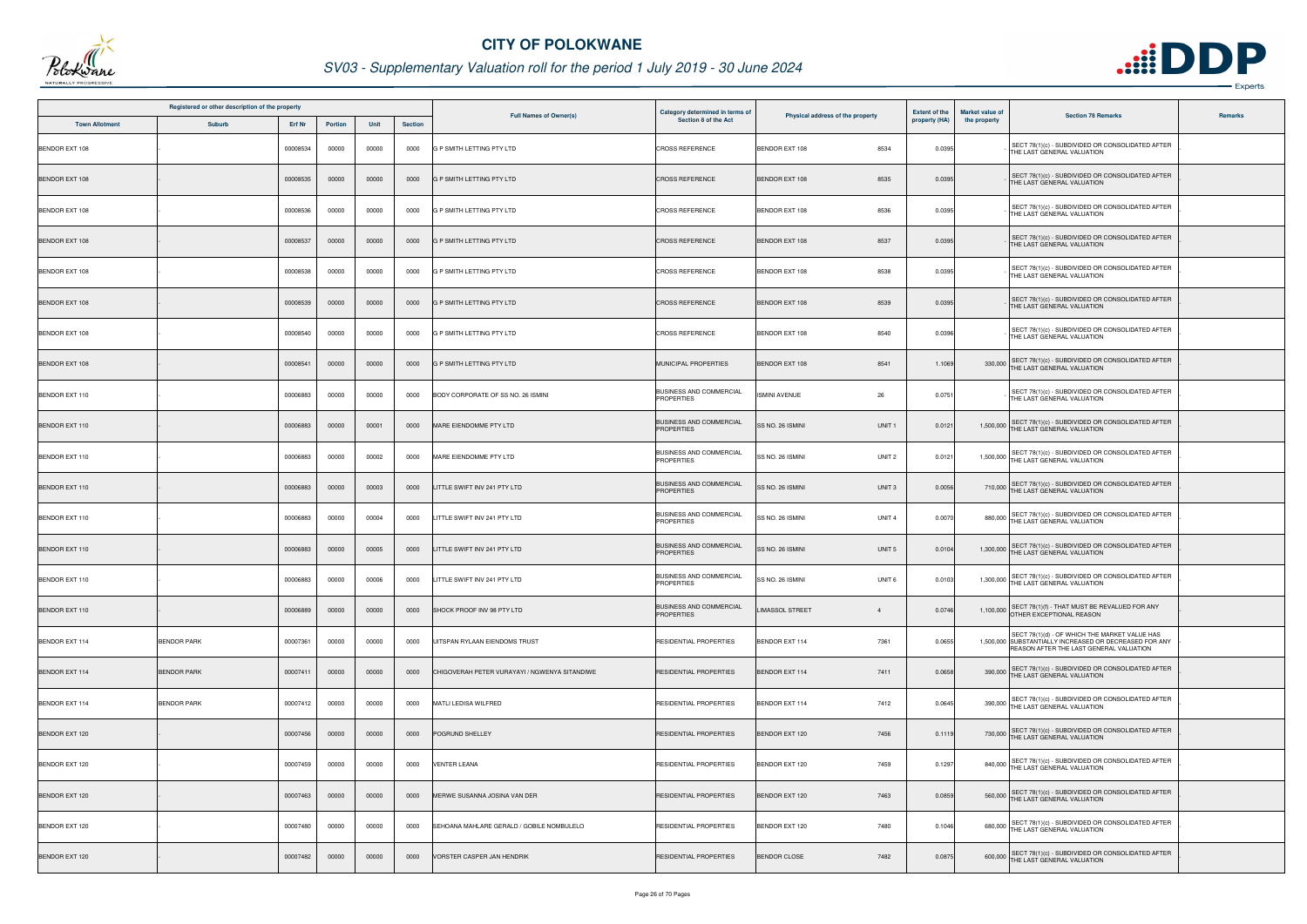

|                       | Registered or other description of the property |               |                |       |                | <b>Full Names of Owner(s)</b>                         | Category determined in terms of | Physical address of the property | <b>Extent of the</b> | <b>Market value of</b><br><b>Section 78 Remarks</b>                                                                                                | <b>Remarks</b> |
|-----------------------|-------------------------------------------------|---------------|----------------|-------|----------------|-------------------------------------------------------|---------------------------------|----------------------------------|----------------------|----------------------------------------------------------------------------------------------------------------------------------------------------|----------------|
| <b>Town Allotment</b> | <b>Suburb</b>                                   | <b>Erf Nr</b> | <b>Portion</b> | Unit  | <b>Section</b> |                                                       | Section 8 of the Act            |                                  | property (HA)        | the property                                                                                                                                       |                |
| BENDOR EXT 120        |                                                 | 00007512      | 00000          | 00000 | 0000           | . H VAN SCHALKWYK PTY LTD                             | <b>RESIDENTIAL PROPERTIES</b>   | BENDOR EXT 120<br>7512           | 0.0648               | 420,000 SECT 78(1)(c) - SUBDIVIDED OR CONSOLIDATED AFTER<br>THE LAST GENERAL VALUATION                                                             |                |
| BENDOR EXT 120        |                                                 | 00007542      | 00000          | 00000 | 0000           | OLIVIER RHINUS / OLIVIER LIZETTE SELMA                | RESIDENTIAL PROPERTIES          | BENDOR EXT 120<br>7542           | 0.0609               | SECT 78(1)(c) - SUBDIVIDED OR CONSOLIDATED AFTER<br>THE LAST GENERAL VALUATION<br>500,000                                                          |                |
| BENDOR EXT 120        |                                                 | 00007544      | 00000          | 00000 | 0000           | <b>BIERMAN FAMILY TRUST</b>                           | <b>RESIDENTIAL PROPERTIES</b>   | <b>BENDOR EXT 120</b><br>7544    | 0.0895               | SECT 78(1)(c) - SUBDIVIDED OR CONSOLIDATED AFTER<br>580,000 THE LAST GENERAL VALUATION                                                             |                |
| BENDOR EXT 120        |                                                 | 00007546      | 00000          | 00000 | 0000           | <b>KNOETZE EUNICE</b>                                 | <b>RESIDENTIAL PROPERTIES</b>   | <b>BENDOR CLOSE</b><br>7546      | 0.0617               | SECT 78(1)(c) - SUBDIVIDED OR CONSOLIDATED AFTER<br>400,000 THE LAST GENERAL VALUATION                                                             |                |
| BENDOR EXT 120        |                                                 | 00007557      | 00000          | 00000 | 0000           | MMOLA NTEBALENG ALETTAH                               | RESIDENTIAL PROPERTIES          | ALOE ROAD<br>7557                | 0.0598               | SECT 78(1)(d) - OF WHICH THE MARKET VALUE HAS<br>2,500,000 SUBSTANTIALLY INCREASED OR DECREASED FOR ANY<br>REASON AFTER THE LAST GENERAL VALUATION |                |
| BENDOR EXT 120        |                                                 | 00007592      | 00000          | 00000 | 0000           | KAMPHERBEEK JAN                                       | RESIDENTIAL PROPERTIES          | 7592<br>BENDOR EXT 120           | 0.0978               | SECT 78(1)(c) - SUBDIVIDED OR CONSOLIDATED AFTER<br>640,000 THE LAST GENERAL VALUATION                                                             |                |
| BENDOR EXT 120        |                                                 | 00007617      | 00000          | 00000 | 0000           | KGANTSHI MARKETING ADVERTISING & PROMOTION AGENCY CC  | RESIDENTIAL PROPERTIES          | BENDOR EXT 120<br>7617           | 0.0885               | SECT 78(1)(c) - SUBDIVIDED OR CONSOLIDATED AFTER<br>580,000 THE LAST GENERAL VALUATION                                                             |                |
| BENDOR EXT 120        |                                                 | 00007630      | 00000          | 00000 | 0000           | MOGALA KWENA TRADING ENTERPRISE CC                    | <b>RESIDENTIAL PROPERTIES</b>   | <b>BENDOR EXT 120</b><br>7630    | 0.1202               | SECT 78(1)(c) - SUBDIVIDED OR CONSOLIDATED AFTER<br>780,000<br>THE LAST GENERAL VALUATION                                                          |                |
| BENDOR EXT 120        |                                                 | 00007635      | 00000          | 00000 | 0000           | KGAPHOLA KGAGUDI PHILLEMON / KGAPHOLA PERTUNIA MEETA  | RESIDENTIAL PROPERTIES          | BENDOR EXT 120<br>7635           | 0.1195               | SECT 78(1)(c) - SUBDIVIDED OR CONSOLIDATED AFTER<br>780,000 THE LAST GENERAL VALUATION                                                             |                |
| BENDOR EXT 120        |                                                 | 00007637      | 00000          | 00000 | 0000           | <b>KOLO BUSINESS TRUST</b>                            | RESIDENTIAL PROPERTIES          | <b>BENDOR EXT 120</b><br>7637    | 0.1079               | 800,000 SECT 78(1)(c) - SUBDIVIDED OR CONSOLIDATED AFTER<br>THE LAST GENERAL VALUATION                                                             |                |
| BENDOR EXT 120        |                                                 | 00007642      | 00000          | 00000 | 0000           | M & M FAMILY TRUST                                    | RESIDENTIAL PROPERTIES          | 7642<br>BENDOR EXT 120           | 0.1293               | SECT 78(1)(c) - SUBDIVIDED OR CONSOLIDATED AFTER<br>840,000<br>THE LAST GENERAL VALUATION                                                          |                |
| BENDOR EXT 120        |                                                 | 00007644      | 00000          | 00000 | 0000           | MALULEKE BERNICA                                      | <b>RESIDENTIAL PROPERTIES</b>   | BENDOR EXT 120<br>7644           | 0.1122               | 730,000 SECT 78(1)(c) - SUBDIVIDED OR CONSOLIDATED AFTER<br>THE LAST GENERAL VALUATION                                                             |                |
| BENDOR EXT 120        |                                                 | 00007662      | 00000          | 00000 | 0000           | JOUBERT JOHANNES HENDRIK / JOUBERT RIANA              | RESIDENTIAL PROPERTIES          | BENDOR EXT 120<br>7662           | 0.1440               | 1,000,000 SECT 78(1)(c) - SUBDIVIDED OR CONSOLIDATED AFTER<br>THE LAST GENERAL VALUATION                                                           |                |
| BENDOR EXT 120        |                                                 | 00007664      | 00000          | 00000 | 0000           | MODIBA KHOLOFELO / MODIBA KHANYISA                    | RESIDENTIAL PROPERTIES          | <b>BENDOR EXT 120</b><br>7664    | 0.1332               | SECT 78(1)(c) - SUBDIVIDED OR CONSOLIDATED AFTER<br>870,000 THE LAST GENERAL VALUATION                                                             |                |
| BENDOR EXT 120        |                                                 | 00007667      | 00000          | 00000 | 0000           | ERASMUS JAN ADRIAAN                                   | RESIDENTIAL PROPERTIES          | BENDOR EXT 120<br>7667           | 0.1281               | SECT 78(1)(c) - SUBDIVIDED OR CONSOLIDATED AFTER<br>830,000 THE LAST GENERAL VALUATION                                                             |                |
| BENDOR EXT 120        |                                                 | 00007681      | 00000          | 00000 | 0000           | NGOASHENG MAHLODI ROSINA                              | <b>RESIDENTIAL PROPERTIES</b>   | BENDOR EXT 120<br>7681           | 0.0989               | SECT 78(1)(c) - SUBDIVIDED OR CONSOLIDATED AFTER<br>640,000 THE LAST GENERAL VALUATION                                                             |                |
| BENDOR EXT 120        |                                                 | 00007698      | 00000          | 00000 | 0000           | CAMACHO CELESTE KIM / VINK SEAN WILLIAM               | RESIDENTIAL PROPERTIES          | 7698<br>BENDOR EXT 120           | 0.1193               | SECT 78(1)(c) - SUBDIVIDED OR CONSOLIDATED AFTER<br>780,000 THE LAST GENERAL VALUATION                                                             |                |
| BENDOR EXT 120        |                                                 | 00007709      | 00000          | 00000 | 0000           | NEMO DINOKO TRUST                                     | RESIDENTIAL PROPERTIES          | BENDOR EXT 120<br>7709           | 0.1058               | SECT 78(1)(c) - SUBDIVIDED OR CONSOLIDATED AFTER<br>690,000 THE LAST GENERAL VALUATION                                                             |                |
| BENDOR EXT 120        |                                                 | 00007851      | 00000          | 00000 | 0000           | MUCHANDIGONA PETER / MUCHANDIGONA ANNA KUNDAI         | <b>RESIDENTIAL PROPERTIES</b>   | 7851<br>BENDOR EXT 120           | 0.1610               | SECT 78(1)(c) - SUBDIVIDED OR CONSOLIDATED AFTER<br>1,000,000 THE LAST GENERAL VALUATION                                                           |                |
| <b>BENDOR EXT 120</b> |                                                 | 00007854      | 00000          | 00000 | 0000           | MOHLALA DOCTOR KAPUDI / MOHLALA BUSISIWE              | RESIDENTIAL PROPERTIES          | 7854<br>BENDOR EXT 120           | 0.1247               | SECT 78(1)(c) - SUBDIVIDED OR CONSOLIDATED AFTER<br>810,000 THE LAST GENERAL VALUATION                                                             |                |
| BENDOR EXT 120        |                                                 | 00007882      | 00000          | 00000 | 0000           | MOLOTO FAMILY TRUST                                   | RESIDENTIAL PROPERTIES          | BENDOR EXT 120<br>7882           | 0.1342               | SECT 78(1)(c) - SUBDIVIDED OR CONSOLIDATED AFTER<br>870,000 THE LAST GENERAL VALUATION                                                             |                |
| BENDOR EXT 120        |                                                 | 00007883      | 00000          | 00000 | 0000           | SIMINYA HUMBELANI CHRISTINA EMMA                      | <b>RESIDENTIAL PROPERTIES</b>   | BENDOR EXT 120<br>7883           | 0.1267               | SECT 78(1)(c) - SUBDIVIDED OR CONSOLIDATED AFTER<br>820,000 THE LAST GENERAL VALUATION                                                             |                |
| BENDOR EXT 120        |                                                 | 00007886      | 00000          | 00000 | 0000           | MOABELO MMATSHIPU RICHARD / MOABELO MMATAPA ELIZABETH | <b>RESIDENTIAL PROPERTIES</b>   | BENDOR EXT 120<br>7886           | 0.1099               | SECT 78(1)(c) - SUBDIVIDED OR CONSOLIDATED AFTER<br>710,000<br>THE LAST GENERAL VALUATION                                                          |                |
| BENDOR EXT 120        |                                                 | 00007887      | 00000          | 00000 | 0000           | ITTYCHERIA MATHEW / ITTYCHERIA MATHEW                 | RESIDENTIAL PROPERTIES          | BENDOR EXT 120<br>7887           | 0.1004               | SECT 78(1)(c) - SUBDIVIDED OR CONSOLIDATED AFTER<br>650,000<br>THE LAST GENERAL VALUATION                                                          |                |

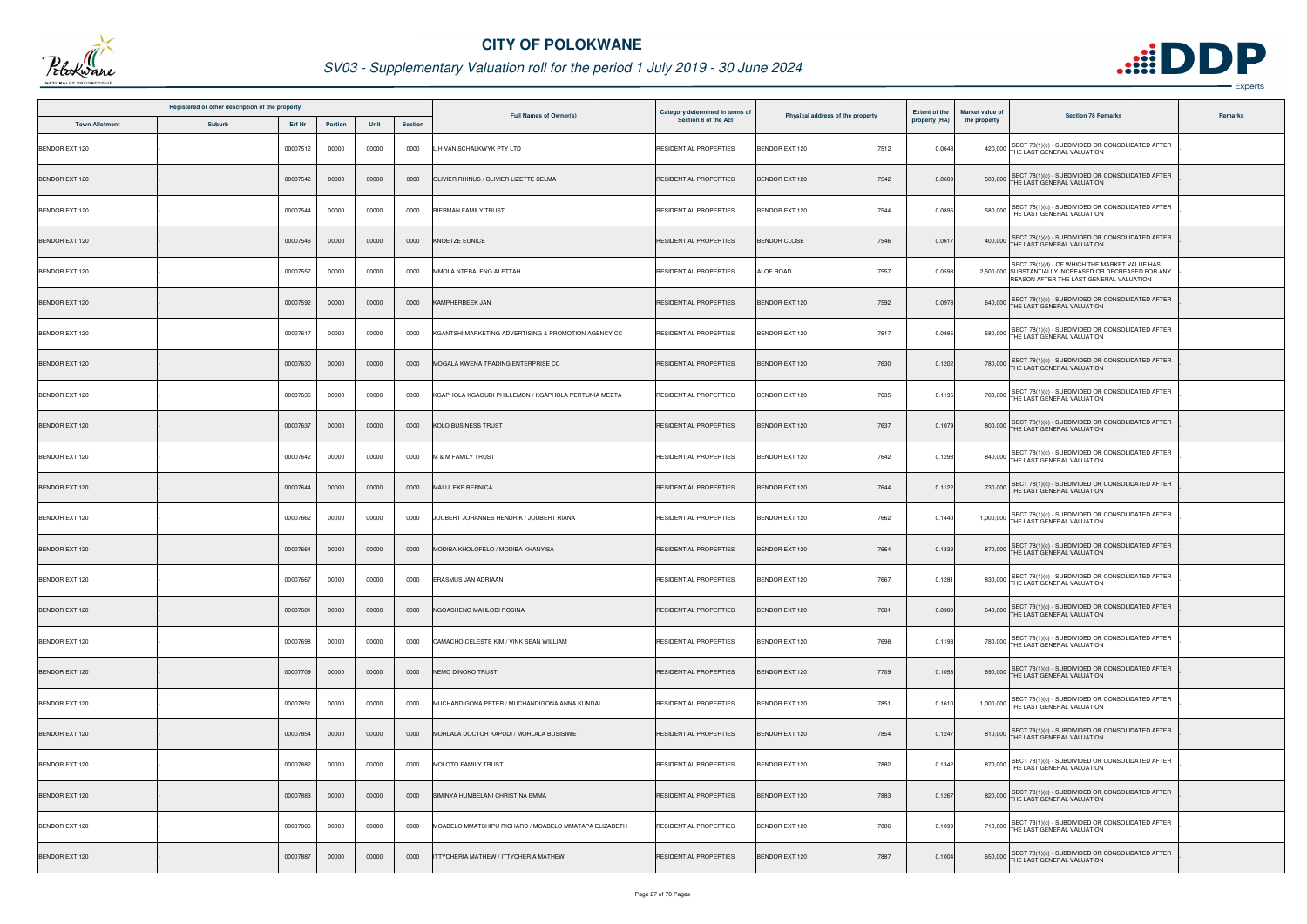

|                       | Registered or other description of the property |               |                |       |                | <b>Full Names of Owner(s)</b>                            | Category determined in terms of | Physical address of the property | <b>Extent of the</b> | <b>Market value of</b> | <b>Section 78 Remarks</b>                                                                                                                          | <b>Remarks</b>                                              |
|-----------------------|-------------------------------------------------|---------------|----------------|-------|----------------|----------------------------------------------------------|---------------------------------|----------------------------------|----------------------|------------------------|----------------------------------------------------------------------------------------------------------------------------------------------------|-------------------------------------------------------------|
| <b>Town Allotment</b> | <b>Suburb</b>                                   | <b>Erf Nr</b> | <b>Portion</b> | Unit  | <b>Section</b> |                                                          | Section 8 of the Act            |                                  | property (HA)        | the property           |                                                                                                                                                    |                                                             |
| BENDOR EXT 120        |                                                 | 00007907      | 00000          | 00000 | 0000           | KHWINANA NEO ROSEMARY                                    | <b>RESIDENTIAL PROPERTIES</b>   | BENDOR CLOSE<br>7907             | 0.0929               |                        | SECT 78(1)(d) - OF WHICH THE MARKET VALUE HAS<br>3,100,000 SUBSTANTIALLY INCREASED OR DECREASED FOR ANY<br>REASON AFTER THE LAST GENERAL VALUATION |                                                             |
| BENDOR EXT 120        |                                                 | 00007976      | 00005          | 00000 | 0000           | C F S BUSSINESS ENTERPRISE CC                            | <b>RESIDENTIAL PROPERTIES</b>   | <b>BENDOR CLOSE</b><br>5         | 0.0600               |                        | SECT 78(1)(d) - OF WHICH THE MARKET VALUE HAS<br>1,100,000 SUBSTANTIALLY INCREASED OR DECREASED FOR ANY<br>REASON AFTER THE LAST GENERAL VALUATION |                                                             |
| BENDOR EXT 120        |                                                 | 00007976      | 00026          | 00000 | 0000           | TOONA MAITE SOPHIAH                                      | RESIDENTIAL PROPERTIES          | ALOES STREET<br>26               | 0.0530               |                        | SECT 78(1)(d) - OF WHICH THE MARKET VALUE HAS<br>2,500,000 SUBSTANTIALLY INCREASED OR DECREASED FOR ANY<br>REASON AFTER THE LAST GENERAL VALUATION |                                                             |
| BENDOR EXT 120        |                                                 | 00007989      | 00000          | 00000 | 0000           | MAUMBADZI NTANGANEDZENI / MAUMBADZI TSHILILO FORTUNE     | <b>RESIDENTIAL PROPERTIES</b>   | BENDOR EXT 120<br>7989           | 0.0604               |                        | 2,500,000 SECT 78(1)(c) - SUBDIVIDED OR CONSOLIDATED AFTER<br>THE LAST GENERAL VALUATION                                                           |                                                             |
| BENDOR EXT 120        |                                                 | 00007990      | 00000          | 00000 | 0000           | MOHLAKANO KGOEDI INC                                     | RESIDENTIAL PROPERTIES          | BENDOR EXT 120<br>7990           | 0.0735               |                        | SECT 78(1)(c) - SUBDIVIDED OR CONSOLIDATED AFTER<br>3,000,000 THE LAST GENERAL VALUATION                                                           | VALUED WITH TOWNSHIP OWNER<br>VALUATION (PTN 433 OF 915 LS) |
| BENDOR EXT 120        |                                                 | 00007991      | 00000          | 00000 | 0000           | <b>SHAI MOSES</b>                                        | RESIDENTIAL PROPERTIES          | <b>BENDOR EXT 120</b><br>7991    | 0.0582               |                        | SECT 78(1)(c) - SUBDIVIDED OR CONSOLIDATED AFTER<br>380,000 THE LAST GENERAL VALUATION                                                             |                                                             |
| BENDOR EXT 120        |                                                 | 00007992      | 00000          | 00000 | 0000           | ERASMUS TIELMAN ROOS / ERASMUS MATHILDA                  | <b>RESIDENTIAL PROPERTIES</b>   | BENDOR EXT 120<br>7992           | 0.0695               |                        | 450,000 SECT 78(1)(c) - SUBDIVIDED OR CONSOLIDATED AFTER<br>THE LAST GENERAL VALUATION                                                             |                                                             |
| BENDOR EXT 120        |                                                 | 00007995      | 00000          | 00000 | 0000           | MOTANA MOLOKO ELIZABETH / MOTANA KGABO KAREL             | RESIDENTIAL PROPERTIES          | BENDOR EXT 120<br>7995           | 0.0774               |                        | 500,000 SECT 78(1)(c) - SUBDIVIDED OR CONSOLIDATED AFTER<br>THE LAST GENERAL VALUATION                                                             |                                                             |
| BENDOR EXT 120        |                                                 | 00007998      | 00000          | 00000 | 0000           | MANAMELA TUELO THABO                                     | RESIDENTIAL PROPERTIES          | BENDOR EXT 120<br>7998           | 0.0631               |                        | 410,000 SECT 78(1)(c) - SUBDIVIDED OR CONSOLIDATED AFTER<br>THE LAST GENERAL VALUATION                                                             |                                                             |
| BENDOR EXT 120        |                                                 | 00008001      | 00000          | 00000 | 0000           | MOKGALA MOSEKAMI PIET                                    | RESIDENTIAL PROPERTIES          | BENDOR EXT 120<br>8001           | 0.0578               |                        | 380,000 SECT 78(1)(c) - SUBDIVIDED OR CONSOLIDATED AFTER<br>THE LAST GENERAL VALUATION                                                             |                                                             |
| BENDOR EXT 120        |                                                 | 00008004      | 00000          | 00000 | 0000           | NTSHEGELE LORRAINE SEAPARO                               | RESIDENTIAL PROPERTIES          | 8004<br>BENDOR EXT 120           | 0.0838               |                        | 540,000 SECT 78(1)(c) - SUBDIVIDED OR CONSOLIDATED AFTER<br>THE LAST GENERAL VALUATION                                                             |                                                             |
| BENDOR EXT 120        |                                                 | 00008006      | 00000          | 00000 | 0000           | PHALA SILVIA MMAMOETI / PHALA NTSHWANE WALTER            | <b>RESIDENTIAL PROPERTIES</b>   | BENDOR EXT 120<br>8006           | 0.0675               |                        | 440,000 SECT 78(1)(c) - SUBDIVIDED OR CONSOLIDATED AFTER<br>THE LAST GENERAL VALUATION                                                             |                                                             |
| BENDOR EXT 120        |                                                 | 00008009      | 00000          | 00000 | 0000           | TELE LETHABO DORCUS ELELWANG / TELE MICHAEL THABI NNYABE | RESIDENTIAL PROPERTIES          | BENDOR EXT 120<br>8009           | 0.0662               |                        | 430,000 SECT 78(1)(c) - SUBDIVIDED OR CONSOLIDATED AFTER<br>THE LAST GENERAL VALUATION                                                             |                                                             |
| BENDOR EXT 120        |                                                 | 00008010      | 00000          | 00000 | 0000           | NGOASHENG RAMOKONE PHYLLIS                               | RESIDENTIAL PROPERTIES          | BENDOR EXT 120<br>8010           | 0.0656               |                        | SECT 78(1)(c) - SUBDIVIDED OR CONSOLIDATED AFTER<br>430,000 THE LAST GENERAL VALUATION                                                             |                                                             |
| BENDOR EXT 120        |                                                 | 00008011      | 00000          | 00000 | 0000           | J M K V INV PTY LTD                                      | RESIDENTIAL PROPERTIES          | BENDOR EXT 120<br>8011           | 0.0694               |                        | 450,000 SECT 78(1)(c) - SUBDIVIDED OR CONSOLIDATED AFTER<br>THE LAST GENERAL VALUATION                                                             |                                                             |
| BENDOR EXT 120        |                                                 | 00008013      | 00000          | 00000 | 0000           | MASHOLA PHEEHA ELIAS                                     | <b>RESIDENTIAL PROPERTIES</b>   | BENDOR EXT 120<br>8013           | 0.0668               |                        | SECT 78(1)(c) - SUBDIVIDED OR CONSOLIDATED AFTER<br>430,000 THE LAST GENERAL VALUATION                                                             |                                                             |
| BENDOR EXT 120        |                                                 | 00008015      | 00000          | 00000 | 0000           | SIKHITHA KHUMBUDZO ERNEST                                | RESIDENTIAL PROPERTIES          | 8015<br>BENDOR EXT 120           | 0.0718               |                        | SECT 78(1)(c) - SUBDIVIDED OR CONSOLIDATED AFTER<br>470,000 THE LAST GENERAL VALUATION                                                             |                                                             |
| BENDOR EXT 120        |                                                 | 00008016      | 00000          | 00000 | 0000           | D K 24HRS TOWING & SCRAPYARD PTY LTD                     | RESIDENTIAL PROPERTIES          | BENDOR EXT 120<br>8016           | 0.0699               |                        | SECT 78(1)(c) - SUBDIVIDED OR CONSOLIDATED AFTER<br>450,000 THE LAST GENERAL VALUATION                                                             |                                                             |
| BENDOR EXT 120        |                                                 | 00008018      | 00000          | 00000 | 0000           | MATHENDA MALEMAESAGO WELMA                               | RESIDENTIAL PROPERTIES          | BENDOR EXT 120<br>8018           | 0.0726               |                        | 470,000 SECT 78(1)(c) - SUBDIVIDED OR CONSOLIDATED AFTER<br>THE LAST GENERAL VALUATION                                                             |                                                             |
| BENDOR EXT 120        |                                                 | 00008019      | 00000          | 00000 | 0000           | KWINDA MADZANGA                                          | RESIDENTIAL PROPERTIES          | BENDOR EXT 120<br>8019           | 0.0726               |                        | 470,000 SECT 78(1)(c) - SUBDIVIDED OR CONSOLIDATED AFTER<br>THE LAST GENERAL VALUATION                                                             |                                                             |
| BENDOR EXT 120        |                                                 | 00008020      | 00000          | 00000 | 0000           | MAMATSHARAGA NDIVHADZO TRINITY                           | RESIDENTIAL PROPERTIES          | BENDOR EXT 120<br>8020           | 0.0594               |                        | 390,000 SECT 78(1)(c) - SUBDIVIDED OR CONSOLIDATED AFTER<br>THE LAST GENERAL VALUATION                                                             |                                                             |
| BENDOR EXT 120        |                                                 | 00008022      | 00000          | 00000 | 0000           | MOKOTI PHUTI PETER                                       | <b>RESIDENTIAL PROPERTIES</b>   | BENDOR EXT 120<br>8022           | 0.0600               |                        | 390,000 SECT 78(1)(c) - SUBDIVIDED OR CONSOLIDATED AFTER<br>THE LAST GENERAL VALUATION                                                             |                                                             |
| BENDOR EXT 120        |                                                 | 00008023      | 00000          | 00000 | 0000           | ALI CONSORTIUM PTY LTD                                   | <b>RESIDENTIAL PROPERTIES</b>   | BENDOR EXT 120<br>8023           | 0.0600               |                        | 390,000 SECT 78(1)(c) - SUBDIVIDED OR CONSOLIDATED AFTER<br>THE LAST GENERAL VALUATION                                                             |                                                             |
| BENDOR EXT 120        |                                                 | 00008024      | 00000          | 00000 | 0000           | MAHLAGAUME MAPALAKANYE SUZAN                             | RESIDENTIAL PROPERTIES          | BENDOR EXT 120<br>8024           | 0.0601               | 390,000                | SECT 78(1)(c) - SUBDIVIDED OR CONSOLIDATED AFTER<br>THE LAST GENERAL VALUATION                                                                     |                                                             |

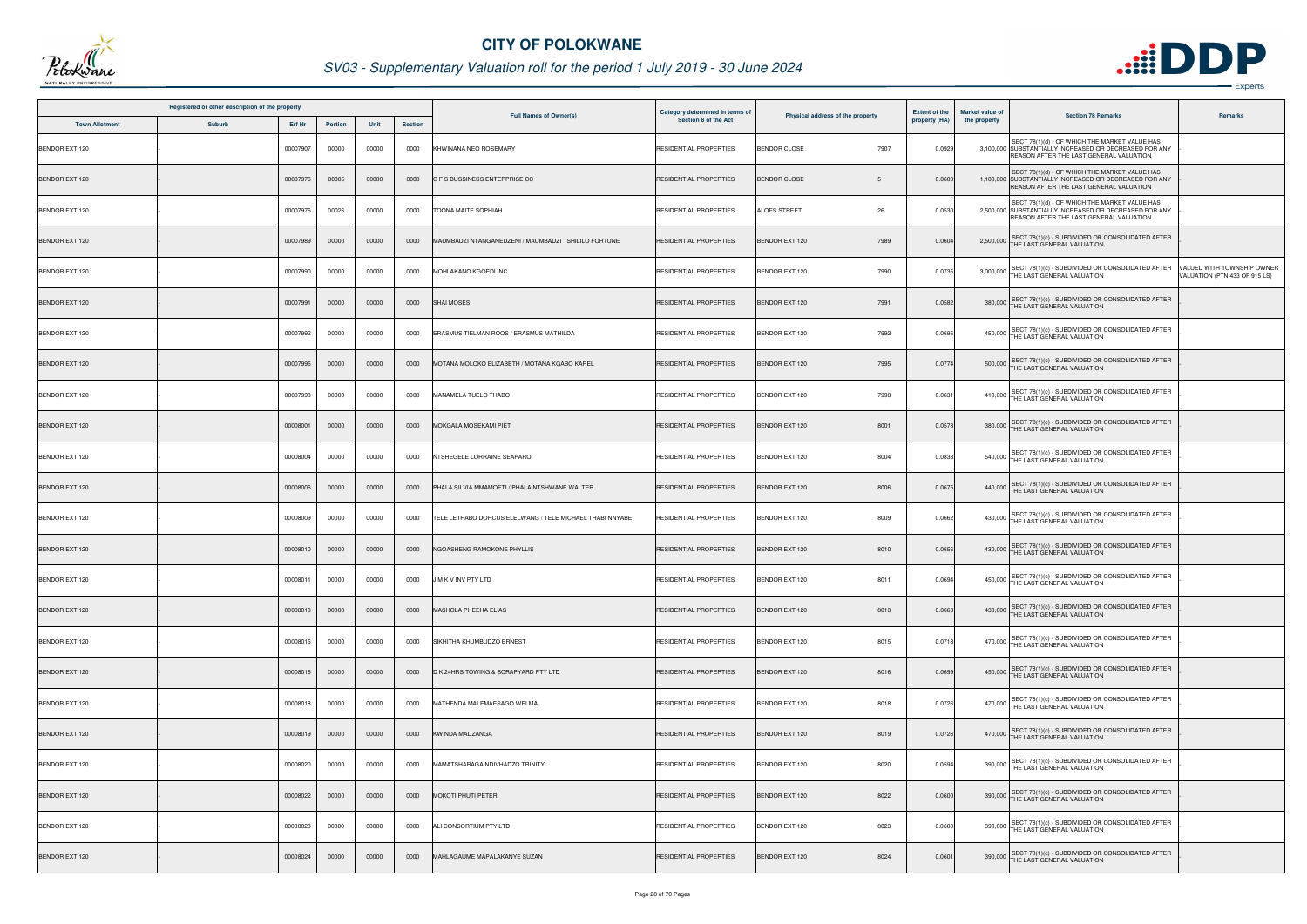

|                       | Registered or other description of the property |          |                |       |                | <b>Full Names of Owner(s)</b>                                            | Category determined in terms of | Physical address of the property | <b>Extent of the</b> | <b>Market value of</b> | <b>Section 78 Remarks</b>                                                              | Remarks |
|-----------------------|-------------------------------------------------|----------|----------------|-------|----------------|--------------------------------------------------------------------------|---------------------------------|----------------------------------|----------------------|------------------------|----------------------------------------------------------------------------------------|---------|
| <b>Town Allotment</b> | <b>Suburb</b>                                   | Erf Nr   | <b>Portion</b> | Unit  | <b>Section</b> |                                                                          | Section 8 of the Act            |                                  | property (HA)        | the property           |                                                                                        |         |
| BENDOR EXT 120        |                                                 | 00008026 | 00000          | 00000 | 0000           | SHIBURI NTSAKO PESTA                                                     | RESIDENTIAL PROPERTIES          | BENDOR EXT 120<br>8026           | 0.0696               |                        | 450,000 SECT 78(1)(c) - SUBDIVIDED OR CONSOLIDATED AFTER<br>THE LAST GENERAL VALUATION |         |
| BENDOR EXT 120        |                                                 | 00008028 | 00000          | 00000 | 0000           | MAPHELELA LORRAINE MOKGADI                                               | RESIDENTIAL PROPERTIES          | BENDOR EXT 120<br>8028           | 0.0706               | 460,000                | SECT 78(1)(c) - SUBDIVIDED OR CONSOLIDATED AFTER<br>THE LAST GENERAL VALUATION         |         |
| BENDOR EXT 120        |                                                 | 00008030 | 00000          | 00000 | 0000           | MICHELE JOHN OUPA                                                        | RESIDENTIAL PROPERTIES          | BENDOR EXT 120<br>8030           | 0.0594               |                        | SECT 78(1)(c) - SUBDIVIDED OR CONSOLIDATED AFTER<br>390,000 THE LAST GENERAL VALUATION |         |
| BENDOR EXT 120        |                                                 | 00008032 | 00000          | 00000 | 0000           | MASENYA TLODUPJANE LESTERINA                                             | RESIDENTIAL PROPERTIES          | BENDOR EXT 120<br>8032           | 0.0670               |                        | 440,000 SECT 78(1)(c) - SUBDIVIDED OR CONSOLIDATED AFTER<br>THE LAST GENERAL VALUATION |         |
| BENDOR EXT 120        |                                                 | 00008038 | 00000          | 00000 | 0000           | MATLAPU NKASANA SOPHIA                                                   | RESIDENTIAL PROPERTIES          | 8038<br>BENDOR EXT 120           | 0.0588               | 380,000                | SECT 78(1)(c) - SUBDIVIDED OR CONSOLIDATED AFTER<br>THE LAST GENERAL VALUATION         |         |
| BENDOR EXT 120        |                                                 | 00008039 | 00000          | 00000 | 0000           | MOKGAHLANE MADIMETJA ABRAM                                               | RESIDENTIAL PROPERTIES          | BENDOR EXT 120<br>8039           | 0.0633               |                        | SECT 78(1)(c) - SUBDIVIDED OR CONSOLIDATED AFTER<br>410,000 THE LAST GENERAL VALUATION |         |
| BENDOR EXT 120        |                                                 | 00008041 | 00000          | 00000 | 0000           | MAKHUBELE VUTLHARI MARTHA                                                | RESIDENTIAL PROPERTIES          | BENDOR EXT 120<br>8041           | 0.0645               |                        | 420,000 SECT 78(1)(c) - SUBDIVIDED OR CONSOLIDATED AFTER<br>THE LAST GENERAL VALUATION |         |
| BENDOR EXT 120        |                                                 | 00008042 | 00000          | 00000 | 0000           | MONAMA GANNYE RODGERS / MONAMA GANNYE RODGERS                            | RESIDENTIAL PROPERTIES          | <b>BENDOR EXT 120</b><br>8042    | 0.0645               |                        | SECT 78(1)(c) - SUBDIVIDED OR CONSOLIDATED AFTER<br>420,000 THE LAST GENERAL VALUATION |         |
| BENDOR EXT 120        |                                                 | 00008043 | 00000          | 00000 | 0000           | MOHALE MMATSWENE MERIAM                                                  | RESIDENTIAL PROPERTIES          | BENDOR EXT 120<br>8043           | 0.0645               |                        | 420,000 SECT 78(1)(c) - SUBDIVIDED OR CONSOLIDATED AFTER<br>THE LAST GENERAL VALUATION |         |
| BENDOR EXT 120        |                                                 | 00008044 | 00000          | 00000 | 0000           | MOSOANE VALENTIA MAPULE                                                  | RESIDENTIAL PROPERTIES          | BENDOR EXT 120<br>8044           | 0.0645               |                        | 420,000 SECT 78(1)(c) - SUBDIVIDED OR CONSOLIDATED AFTER<br>THE LAST GENERAL VALUATION |         |
| BENDOR EXT 120        |                                                 | 00008045 | 00000          | 00000 | 0000           | MAKOTI PETER MMAMOKEBE                                                   | RESIDENTIAL PROPERTIES          | BENDOR EXT 120<br>8045           | 0.0645               |                        | 420,000 SECT 78(1)(c) - SUBDIVIDED OR CONSOLIDATED AFTER<br>THE LAST GENERAL VALUATION |         |
| BENDOR EXT 120        |                                                 | 00008047 | 00000          | 00000 | 0000           | MAKGOPA MOTHEPANA CAROLINE                                               | RESIDENTIAL PROPERTIES          | BENDOR EXT 120<br>8047           | 0.0591               |                        | 380,000 SECT 78(1)(c) - SUBDIVIDED OR CONSOLIDATED AFTER<br>THE LAST GENERAL VALUATION |         |
| BENDOR EXT 120        |                                                 | 00008050 | 00000          | 00000 | 0000           | LION NORAH MOKGADI                                                       | RESIDENTIAL PROPERTIES          | BENDOR EXT 120<br>8050           | 0.0645               |                        | 420,000 SECT 78(1)(c) - SUBDIVIDED OR CONSOLIDATED AFTER<br>THE LAST GENERAL VALUATION |         |
| BENDOR EXT 120        |                                                 | 00008051 | 00000          | 00000 | 0000           | MORWA CONSULTING ENGINEERS CC                                            | RESIDENTIAL PROPERTIES          | 8051<br>BENDOR EXT 120           | 0.0645               |                        | SECT 78(1)(c) - SUBDIVIDED OR CONSOLIDATED AFTER<br>420,000 THE LAST GENERAL VALUATION |         |
| BENDOR EXT 120        |                                                 | 00008055 | 00000          | 00000 | 0000           | SCHOLTZ KATHRINE ELIZABETH                                               | RESIDENTIAL PROPERTIES          | BENDOR EXT 120<br>8055           | 0.0601               |                        | 390,000 SECT 78(1)(c) - SUBDIVIDED OR CONSOLIDATED AFTER<br>THE LAST GENERAL VALUATION |         |
| BENDOR EXT 120        |                                                 | 00008069 | 00000          | 00000 | 0000           | MOTHUPI PROP PTY LTD                                                     | RESIDENTIAL PROPERTIES          | BENDOR EXT 120<br>8069           | 0.0795               |                        | SECT 78(1)(c) - SUBDIVIDED OR CONSOLIDATED AFTER<br>520,000 THE LAST GENERAL VALUATION |         |
| BENDOR EXT 120        |                                                 | 00008076 | 00000          | 00000 | 0000           | PHEME MATATETJA DANIEL                                                   | RESIDENTIAL PROPERTIES          | 8076<br>BENDOR EXT 120           | 0.0629               | 410,000                | SECT 78(1)(c) - SUBDIVIDED OR CONSOLIDATED AFTER<br>THE LAST GENERAL VALUATION         |         |
| BENDOR EXT 120        |                                                 | 00008086 | 00000          | 00000 | 0000           | MAKHUVELA MIKATEKO SHARLOTTE / MAKHUVELA EDNEY WILLIAM<br><b>MUHLABA</b> | <b>RESIDENTIAL PROPERTIES</b>   | 8086<br>BENDOR EXT 120           | 0.0687               |                        | SECT 78(1)(c) - SUBDIVIDED OR CONSOLIDATED AFTER<br>450,000 THE LAST GENERAL VALUATION |         |
| BENDOR EXT 120        |                                                 | 00008088 | 00000          | 00000 | 0000           | NDHLOVU JONAS / RIKHOTSO NATURE NTUMBULUKO                               | RESIDENTIAL PROPERTIES          | 8088<br>BENDOR EXT 120           | 0.0687               |                        | SECT 78(1)(c) - SUBDIVIDED OR CONSOLIDATED AFTER<br>450,000 THE LAST GENERAL VALUATION |         |
| BENDOR EXT 120        |                                                 | 00008091 | 00000          | 00000 | 0000           | TSHISIKULE LUTENDO NOMSA                                                 | RESIDENTIAL PROPERTIES          | BENDOR EXT 120<br>8091           | 0.0687               | 450,000                | SECT 78(1)(c) - SUBDIVIDED OR CONSOLIDATED AFTER<br>THE LAST GENERAL VALUATION         |         |
| BENDOR EXT 120        |                                                 | 00008096 | 00000          | 00000 | 0000           | MAMPHODO NKHUMELENI EMMANUEL                                             | RESIDENTIAL PROPERTIES          | 8096<br>BENDOR EXT 120           | 0.0637               | 410,000                | SECT 78(1)(c) - SUBDIVIDED OR CONSOLIDATED AFTER<br>THE LAST GENERAL VALUATION         |         |
| BENDOR EXT 120        |                                                 | 00008098 | 00000          | 00000 | 0000           | MAKGAMATHA KGOPELO / MAKGAMATHA MABORA FLORA                             | <b>RESIDENTIAL PROPERTIES</b>   | BENDOR EXT 120<br>8098           | 0.0650               |                        | SECT 78(1)(c) - SUBDIVIDED OR CONSOLIDATED AFTER<br>420,000 THE LAST GENERAL VALUATION |         |
| BENDOR EXT 120        |                                                 | 00008099 | 00000          | 00000 | 0000           | MASHABELA MOKGADI ISAIAH                                                 | RESIDENTIAL PROPERTIES          | BENDOR EXT 120<br>8099           | 0.0650               |                        | SECT 78(1)(c) - SUBDIVIDED OR CONSOLIDATED AFTER<br>420,000 THE LAST GENERAL VALUATION |         |
| BENDOR EXT 120        |                                                 | 00008100 | 00000          | 00000 | 0000           | KWETEPANE MOLOBE FLORANCE                                                | <b>RESIDENTIAL PROPERTIES</b>   | BENDOR EXT 120<br>8100           | 0.0650               | 420,000                | SECT 78(1)(c) - SUBDIVIDED OR CONSOLIDATED AFTER<br>THE LAST GENERAL VALUATION         |         |

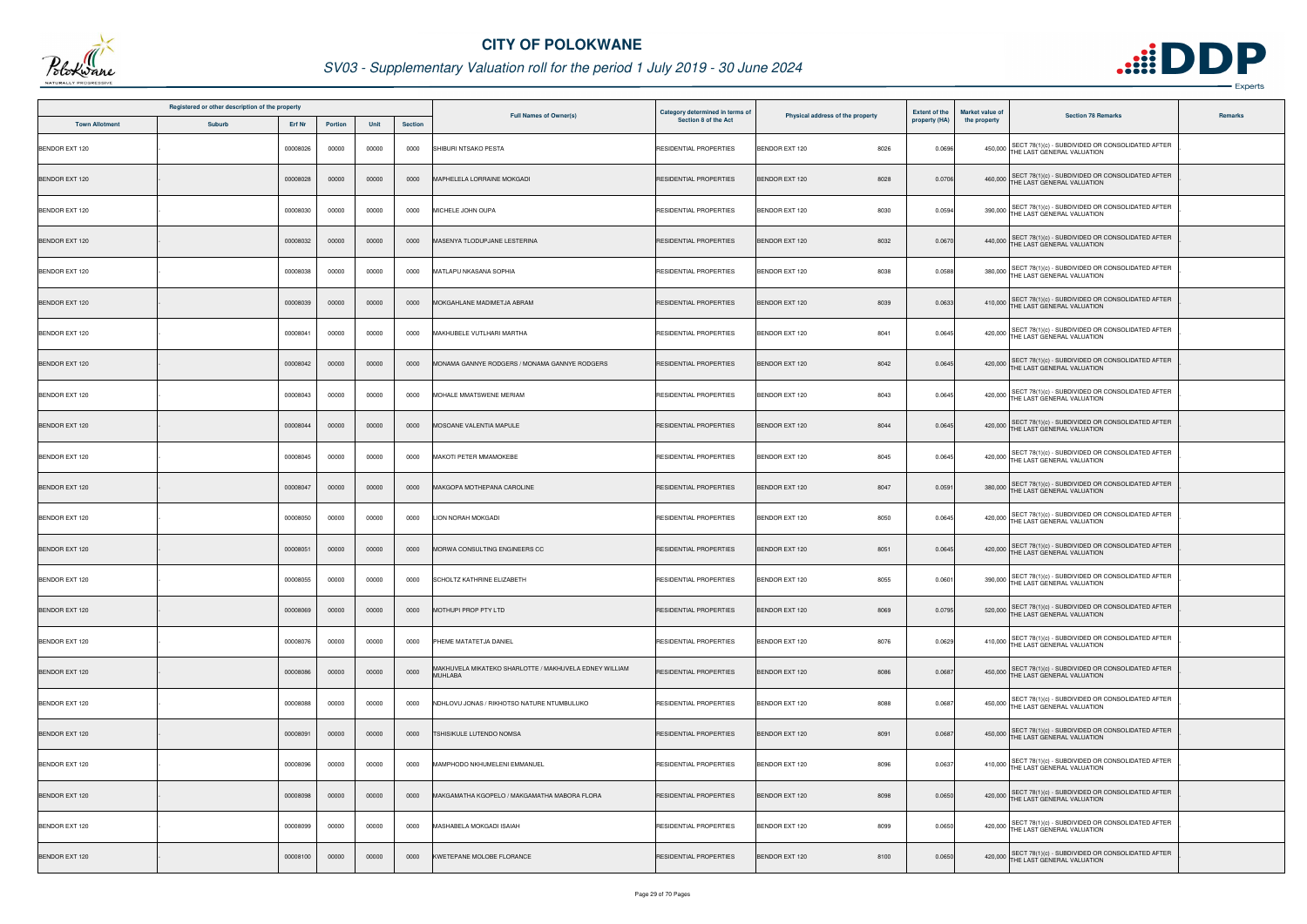

|                               | Registered or other description of the property |               |                |       |                | <b>Full Names of Owner(s)</b>                                                       | Category determined in terms of              | Physical address of the property     | <b>Extent of the</b> | <b>Market value of</b> | <b>Section 78 Remarks</b>                                                              | <b>Remarks</b> |
|-------------------------------|-------------------------------------------------|---------------|----------------|-------|----------------|-------------------------------------------------------------------------------------|----------------------------------------------|--------------------------------------|----------------------|------------------------|----------------------------------------------------------------------------------------|----------------|
| <b>Town Allotment</b>         | <b>Suburb</b>                                   | <b>Erf Nr</b> | <b>Portion</b> | Unit  | <b>Section</b> |                                                                                     | <b>Section 8 of the Act</b>                  |                                      | property (HA)        | the property           |                                                                                        |                |
| BENDOR EXT 120                |                                                 | 00008101      | 00000          | 00000 | 0000           | MAENETSHA RAMUTUMA KHOMOTSO                                                         | RESIDENTIAL PROPERTIES                       | BENDOR EXT 120<br>8101               | 0.0650               |                        | 420,000 SECT 78(1)(c) - SUBDIVIDED OR CONSOLIDATED AFTER<br>THE LAST GENERAL VALUATION |                |
| BENDOR EXT 120                |                                                 | 00008106      | 00000          | 00000 | 0000           | KABE TLOU KENNETH                                                                   | <b>RESIDENTIAL PROPERTIES</b>                | BENDOR EXT 120<br>8106               | 0.0589               | 380,000                | SECT 78(1)(c) - SUBDIVIDED OR CONSOLIDATED AFTER<br>THE LAST GENERAL VALUATION         |                |
| BENDOR EXT 120                |                                                 | 00008112      | 00000          | 00000 | 0000           | MAKAU THAGAMOLAPO ALFRED                                                            | RESIDENTIAL PROPERTIES                       | BENDOR EXT 120<br>8112               | 0.0650               |                        | SECT 78(1)(c) - SUBDIVIDED OR CONSOLIDATED AFTER<br>420,000 THE LAST GENERAL VALUATION |                |
| BENDOR EXT 120                |                                                 | 0000811       | 00000          | 00000 | 0000           | RAMALATA KHATHUTSHELO                                                               | RESIDENTIAL PROPERTIES                       | BENDOR EXT 120<br>8116               | 0.0710               |                        | SECT 78(1)(c) - SUBDIVIDED OR CONSOLIDATED AFTER<br>460,000 THE LAST GENERAL VALUATION |                |
| BENDOR EXT 120                |                                                 | 00008120      | 00000          | 00000 | 0000           | NETSHITUNGULU ROFHIWA JEOFREY / NETSHITUNGULU MASELAELO TINY RESIDENTIAL PROPERTIES |                                              | BENDOR EXT 120<br>8120               | 0.0683               | 440,000                | SECT 78(1)(c) - SUBDIVIDED OR CONSOLIDATED AFTER<br>THE LAST GENERAL VALUATION         |                |
| BENDOR EXT 120                |                                                 | 00008121      | 00000          | 00000 | 0000           | MOSHOKWA MOLATELO LINNETH                                                           | <b>RESIDENTIAL PROPERTIES</b>                | 8121<br><b>BENDOR EXT 120</b>        | 0.0683               |                        | SECT 78(1)(c) - SUBDIVIDED OR CONSOLIDATED AFTER<br>440,000 THE LAST GENERAL VALUATION |                |
| BENDOR EXT 120                |                                                 | 00008122      | 00000          | 00000 | 0000           | OLIVIER RHINUS                                                                      | RESIDENTIAL PROPERTIES                       | BENDOR EXT 120<br>8122               | 0.0683               |                        | 440,000 SECT 78(1)(c) - SUBDIVIDED OR CONSOLIDATED AFTER<br>THE LAST GENERAL VALUATION |                |
| BENDOR EXT 120                |                                                 | 00008130      | 00000          | 00000 | 0000           | MASANGU TSUNDZUKA MILLICENT                                                         | RESIDENTIAL PROPERTIES                       | <b>BENDOR EXT 120</b><br>8130        | 0.0602               | 400,000                | SECT 78(1)(c) - SUBDIVIDED OR CONSOLIDATED AFTER<br>THE LAST GENERAL VALUATION         |                |
| BENDOR EXT 120                |                                                 | 00008131      | 00000          | 00000 | 0000           | MALULEKE TSUNDZUKA KEVIN / MALULEKE ELELWANI EDNA                                   | RESIDENTIAL PROPERTIES                       | BENDOR EXT 120<br>8131               | 0.0683               |                        | 440,000 SECT 78(1)(c) - SUBDIVIDED OR CONSOLIDATED AFTER<br>THE LAST GENERAL VALUATION |                |
| BENDOR EXT 120                |                                                 | 00008132      | 00000          | 00000 | 0000           | SEMENYA PORTIA ANNAH / SEMENYA MOKGAWA MOSES                                        | RESIDENTIAL PROPERTIES                       | BENDOR EXT 120<br>8132               | 0.0683               |                        | 440,000 SECT 78(1)(c) - SUBDIVIDED OR CONSOLIDATED AFTER<br>THE LAST GENERAL VALUATION |                |
| BENDOR EXT 120                |                                                 | 00008134      | 00000          | 00000 | 0000           | MAMABOLO MABORE WELHEMINA                                                           | RESIDENTIAL PROPERTIES                       | BENDOR EXT 120<br>8134               | 0.0683               | 440,000                | SECT 78(1)(c) - SUBDIVIDED OR CONSOLIDATED AFTER<br>THE LAST GENERAL VALUATION         |                |
| BENDOR EXT 120                |                                                 | 00008141      | 00000          | 00000 | 0000           | MARODI MOGARI LOGGEN                                                                | <b>RESIDENTIAL PROPERTIES</b>                | BENDOR EXT 120<br>8141               | 0.0786               |                        | 510,000 SECT 78(1)(c) - SUBDIVIDED OR CONSOLIDATED AFTER<br>THE LAST GENERAL VALUATION |                |
| BENDOR EXT 120                |                                                 | 00008146      | 00000          | 00000 | 0000           | MATHOLE MALETJA PHILEMON                                                            | RESIDENTIAL PROPERTIES                       | BENDOR EXT 120<br>8146               | 0.1224               |                        | 800,000 SECT 78(1)(c) - SUBDIVIDED OR CONSOLIDATED AFTER<br>THE LAST GENERAL VALUATION |                |
| BENDOR EXT 120                |                                                 | 00008149      | 00000          | 00000 | 0000           | MOREMI KGABO BOITUMELO                                                              | RESIDENTIAL PROPERTIES                       | BENDOR EXT 120<br>8149               | 0.1223               |                        | SECT 78(1)(c) - SUBDIVIDED OR CONSOLIDATED AFTER<br>790,000 THE LAST GENERAL VALUATION |                |
| BENDOR EXT 120                |                                                 | 00008156      | 00000          | 00000 | 0000           | MASHABELA DAPHNEY DIMAKATJO / MASHABELA DAPHNEY DIMAKATJO                           | RESIDENTIAL PROPERTIES                       | BENDOR EXT 120<br>8156               | 0.1229               |                        | 800,000 SECT 78(1)(c) - SUBDIVIDED OR CONSOLIDATED AFTER<br>THE LAST GENERAL VALUATION |                |
| BENDOR EXT 120                |                                                 | 00008164      | 00000          | 00000 | 0000           | PHETLA DORA RAMATSIMELE                                                             | RESIDENTIAL PROPERTIES                       | BENDOR EXT 120<br>8164               | 0.1086               |                        | SECT 78(1)(c) - SUBDIVIDED OR CONSOLIDATED AFTER<br>800,000 THE LAST GENERAL VALUATION |                |
| DALMADA AGRICULTURAL HOLDINGS |                                                 | 00000028      | 00000          | 00000 | 0000           | <b>AUTO MOTI CC</b>                                                                 | RESIDENTIAL PROPERTIES                       | DALMADA AGRICULTURAL HOLDINGS<br>28  | 2.2150               | 2,200,000 CHANGED      | SECT 78(1)(g) - OF WHICH THE CATEGORY HAS                                              |                |
| DALMADA AGRICULTURAL HOLDINGS |                                                 | 00000129      | 00000          | 00000 | 0000           | COURTESY MANAGEMENT PTY LTD                                                         | AGRICULTURAL PROPERTIES                      | DALMADA AH LS<br>129                 | 2.2150               | 2,000,000              | SECT 78(1)(g) - OF WHICH THE CATEGORY HAS<br>CHANGED                                   |                |
| DALMADA AGRICULTURAL HOLDINGS |                                                 | 00000134      | 00000          | 00000 | 0000           | KIRK EDITH ANGELICA CORDELIA                                                        | AGRICULTURAL PROPERTIES                      | 134<br>DALMADA AH LS                 | 2.0215               |                        | SECT 78(1)(g) - OF WHICH THE CATEGORY HAS<br>$1,600,000$ CHANGED                       |                |
| DALMADA AGRICULTURAL HOLDINGS |                                                 | 00000136      | 00000          | 00000 | 0000           | DESTINY INN LODGE PTY LTD                                                           | BUSINESS AND COMMERCIAL<br><b>PROPERTIES</b> | DALMADA AGRICULTURAL HOLDINGS<br>136 | 2.0763               | 3,800,000              | SECT 78(1)(g) - OF WHICH THE CATEGORY HAS<br>CHANGED                                   |                |
| DALMADA AGRICULTURAL HOLDINGS |                                                 | 00000141      | 00000          | 00000 | 0000           | PLESSIS MANDY-SUE DU                                                                | RESIDENTIAL PROPERTIES                       | DALMADA AH LS<br>141                 | 2.0215               | 1,300,000              | SECT 78(1)(g) - OF WHICH THE CATEGORY HAS<br>CHANGED                                   |                |
| DALMADA AGRICULTURAL HOLDINGS |                                                 | 00000148      | 00000          | 00000 | 0000           | BERG JACQUES VAN DEN                                                                | AGRICULTURAL PROPERTIES                      | DALMADA AH<br>148                    | 2.2150               | 1,800,000              | SECT 78(1)(g) - OF WHICH THE CATEGORY HAS<br>CHANGED                                   |                |
| DALMADA AGRICULTURAL HOLDINGS |                                                 | 00000153      | 00000          | 00000 | 0000           | HENNIE JANSEN VAN RENSBURG TRUST                                                    | <b>RESIDENTIAL PROPERTIES</b>                | DALMADA AGRICULTURAL HOLDINGS<br>153 | 2.2150               | 5,500,000              | SECT 78(1)(g) - OF WHICH THE CATEGORY HAS<br>CHANGED                                   |                |
| DALMADA AGRICULTURAL HOLDINGS |                                                 | 00000162      | 00000          | 00000 | 0000           | TOIT JOHAN FRANCOIS DU                                                              | RESIDENTIAL PROPERTIES                       | DALMADA AH<br>162                    | 2.0215               | 2,900,000              | SECT 78(1)(g) - OF WHICH THE CATEGORY HAS<br>CHANGED                                   |                |

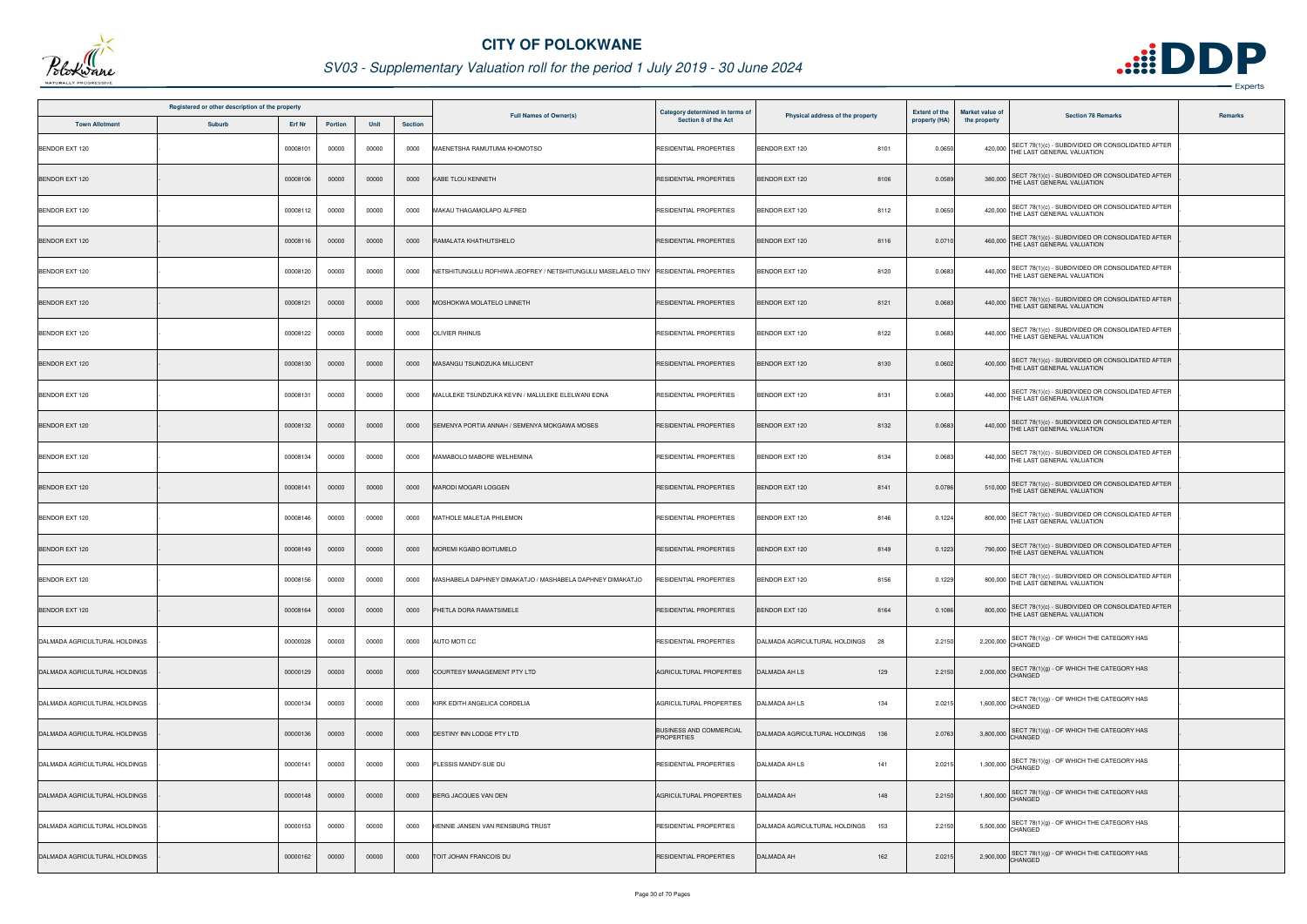

|                                      | Registered or other description of the property |               |                |       |                | <b>Full Names of Owner(s)</b>                                | Category determined in terms of             | Physical address of the property       | <b>Extent of the</b> | <b>Market value of</b><br><b>Section 78 Remarks</b>                                                | Remarks                               |
|--------------------------------------|-------------------------------------------------|---------------|----------------|-------|----------------|--------------------------------------------------------------|---------------------------------------------|----------------------------------------|----------------------|----------------------------------------------------------------------------------------------------|---------------------------------------|
| <b>Town Allotment</b>                | <b>Suburb</b>                                   | <b>Erf Nr</b> | <b>Portion</b> | Unit  | <b>Section</b> |                                                              | <b>Section 8 of the Act</b>                 |                                        | property (HA)        | the property                                                                                       |                                       |
| ELMADAL AGRICULTURAL HOLDINGS        |                                                 | 00000021      | 00000          | 00000 | 0000           | GRIFFIN JOHANNA CAROLINA MAGHRETA / GRIFFIN WILLEM STEPHANUS | RESIDENTIAL PROPERTIES                      | LMADAL AH<br>21                        | 4.2827               | SECT 78(1)(g) - OF WHICH THE CATEGORY HAS<br>900,000 CHANGED                                       |                                       |
| <b>IVY PARK EXT 042</b>              |                                                 | 00002977      | 00000          | 00000 | 0000           | URCSA POLOKWANE CENTRAL CONGREGARTION / J W DREYER TRUST     | <b>RESIDENTIAL PROPERTIES</b>               | 2977<br><b>IVY PARK EXT 042</b>        | 0.2511               | SECT 78(1)(c) - SUBDIVIDED OR CONSOLIDATED AFTER<br>1,900,000<br>THE LAST GENERAL VALUATION        |                                       |
| <b>IVY PARK EXT 044</b>              |                                                 | 00002785      | 00000          | 00000 | 0000           | LEFOA PHALADI ROSLINE                                        | RESIDENTIAL PROPERTIES                      | 2785<br>LAWTONWEG                      | 0.0300               | SECT 78(1)(c) - SUBDIVIDED OR CONSOLIDATED AFTER<br>860,000 THE LAST GENERAL VALUATION             |                                       |
| <b>IVY PARK EXT 044</b>              |                                                 | 00002804      | 00000          | 00000 | 0000           | MAKGOPA MATOME AUBREY / MAKGOPA KEKELETSO JUDITH             | RESIDENTIAL PROPERTIES                      | GENESIS STREET<br>55                   | 0.0303               | SECT 78(1)(c) - SUBDIVIDED OR CONSOLIDATED AFTER<br>200,000 THE LAST GENERAL VALUATION             |                                       |
| <b>IVY PARK EXT 044</b>              |                                                 | 00002818      | 00000          | 00000 | 0000           | NKOANA SEPOLONKO ELIZABETH                                   | RESIDENTIAL PROPERTIES                      | <b>EXODUS STREET</b><br>18             | 0.0300               | SECT 78(1)(c) - SUBDIVIDED OR CONSOLIDATED AFTER<br>700,000<br>THE LAST GENERAL VALUATION          |                                       |
| <b>IVY PARK EXT 044</b>              |                                                 | 00002825      | 00000          | 00000 | 0000           | MOJAPELO MMASEFUDI RHODA                                     | <b>RESIDENTIAL PROPERTIES</b>               | <b>GENESIS STREET</b><br>8             | 0.0300               | SECT 78(1)(c) - SUBDIVIDED OR CONSOLIDATED AFTER<br>570,000 THE LAST GENERAL VALUATION             |                                       |
| <b>IVY PARK EXT 044</b>              |                                                 | 00002835      | 00000          | 00000 | 0000           | MOTHOA LESIBANA JAMES                                        | <b>RESIDENTIAL PROPERTIES</b>               | 19<br><b>EXODUS STREET</b>             | 0.0307               | 200,000 SECT 78(1)(c) - SUBDIVIDED OR CONSOLIDATED AFTER<br>THE LAST GENERAL VALUATION             |                                       |
| IVYDALE AGRICULTURAL HOLDINGS        |                                                 | 00000104      | 00000          | 00000 | 0000           | BENADE MELINDA / BENADE JURIE                                | RESIDENTIAL PROPERTIES                      | 104<br>IVYDALE AGRICULTURAL HOLDINGS   | 0.5686               | SECT 78(1)(g) - OF WHICH THE CATEGORY HAS<br>1,700,000 CHANGED                                     |                                       |
| IVYDALE AGRICULTURAL HOLDINGS        |                                                 | 00000104      | 00001          | 00000 | 0000           | <b>BENADIE JURIE</b>                                         | <b>RESIDENTIAL PROPERTIES</b>               | IVYDALE AGRICULTURAL HOLDINGS<br>104/1 | 1.8390               | SECT 78(1)(g) - OF WHICH THE CATEGORY HAS<br>$5,100,000$ CHANGED                                   |                                       |
| IVYDALE AGRICULTURAL HOLDINGS        |                                                 | 00000104      | 00002          | 00000 | 0000           | <b>BENADIE JURIE</b>                                         | RESIDENTIAL PROPERTIES                      | IVYDALE AGRICULTURAL HOLDINGS<br>104/2 | 2.3769               | SECT 78(1)(g) - OF WHICH THE CATEGORY HAS<br>4,800,000 CHANGED                                     |                                       |
| IVYDALE AGRICULTURAL HOLDINGS        |                                                 | 00000120      | 00000          | 00000 | 0000           | KGAPHOLA ESTHER MAKGOADI / KGAPHOLA MAKOKO PHILEMON          | AGRICULTURAL PROPERTIES                     | 120<br>VYDALE                          | 4.2827               | SECT 78(1)(g) - OF WHICH THE CATEGORY HAS<br>4,700,000<br>CHANGED                                  |                                       |
| IVYDALE AGRICULTURAL HOLDINGS        |                                                 | 00000130      | 00000          | 00000 | M000           | SOUTH AFRICAN NATIONAL ROADS AGENCY SOC LTD                  | MULTI PURPOSE PROPERTIES                    | VYDALE AGRICULTURAL HOLDINGS<br>130    | 3.9285               | SECT 78(1)(e) - SUBSTANTIALLY INCORRECTLY VALUED<br>DURING THE LAST GENERAL VALUATION              | SECTION 9.2 SUBDIVIDED AS<br>FOLLOWS: |
| IVYDALE AGRICULTURAL HOLDINGS        |                                                 | 00000130      | 00000          | 00000 | M001           | SOUTH AFRICAN NATIONAL ROADS AGENCY SOC LTD                  | PUBLIC SERVICE<br>INFRASTRUCTURE PROPERTIES | IVYDALE AGRICULTURAL HOLDINGS<br>130   | 0.1902               | SECT 78(1)(e) - SUBSTANTIALLY INCORRECTLY VALUED<br>1,000 DURING THE LAST GENERAL VALUATION        |                                       |
| <b>IVYDALE AGRICULTURAL HOLDINGS</b> |                                                 | 00000130      | 00000          | 00000 | M002           | SOUTH AFRICAN NATIONAL ROADS AGENCY SOC LTD                  | <b>RESIDENTIAL PROPERTIES</b>               | IVYDALE AGRICULTURAL HOLDINGS<br>130   | 3.7383               | SECT 78(1)(e) - SUBSTANTIALLY INCORRECTLY VALUED<br>3,300,000<br>DURING THE LAST GENERAL VALUATION |                                       |
| IVYDALE AGRICULTURAL HOLDINGS        |                                                 | 00000132      | 00000          | 00000 | M000           | <b>KHAN JAMILA</b>                                           | MULTI PURPOSE PROPERTIES                    | HOEWE IVYDALE<br>132                   | 2.2800               | SECT 78(1)(g) - OF WHICH THE CATEGORY HAS<br>CHANGED                                               | SECTION 9.2 SUBDIVIDED AS<br>FOLLOWS: |
| IVYDALE AGRICULTURAL HOLDINGS        |                                                 | 00000132      | 00000          | 00000 | M001           | <b>KHAN JAMILA</b>                                           | <b>NON PERMITTED</b>                        | HOEWE IVYDALE<br>132                   | 2.2800               | SECT 78(1)(g) - OF WHICH THE CATEGORY HAS<br>500,000<br>CHANGED                                    |                                       |
| IVYDALE AGRICULTURAL HOLDINGS        |                                                 | 00000132      | 00000          | 00000 | M002           | <b>KHAN JAMILA</b>                                           | AGRICULTURAL PROPERTIES                     | 132<br><b>HOEWE IVYDALE</b>            | 2.2800               | SECT 78(1)(g) - OF WHICH THE CATEGORY HAS<br>1,800,000<br>CHANGED                                  |                                       |
| IVYDALE AGRICULTURAL HOLDINGS        |                                                 | 00000151      | 00000          | 00000 | M000           | MEULAN BELEGGINGS PTY LTD                                    | MULTI PURPOSE PROPERTIES                    | 151<br>VYDALE                          | 4.3617               | SECT 78(1)(e) - SUBSTANTIALLY INCORRECTLY VALUED<br>0 DURING THE LAST GENERAL VALUATION            | SECTION 9.2 SUBDIVIDED AS<br>FOLLOWS: |
| IVYDALE AGRICULTURAL HOLDINGS        |                                                 | 00000151      | 00000          | 00000 | M001           | MEULAN BELEGGINGS PTY LTD                                    | RESIDENTIAL PROPERTIES                      | 151<br><b>IVYDALE</b>                  | 3.3617               | SECT 78(1)(e) - SUBSTANTIALLY INCORRECTLY VALUED<br>2,800,000 DURING THE LAST GENERAL VALUATION    |                                       |
| IVYDALE AGRICULTURAL HOLDINGS        |                                                 | 00000151      | 00000          | 00000 | M002           | MEULAN BELEGGINGS PTY LTD                                    | <b>NON PERMITTED</b>                        | 151<br><b>IVYDALE</b>                  | 1.0000               | SECT 78(1)(e) - SUBSTANTIALLY INCORRECTLY VALUED<br>1,900,000 DURING THE LAST GENERAL VALUATION    |                                       |
| IVYDALE AGRICULTURAL HOLDINGS        |                                                 | 00000159      | 00000          | 00000 | 0000           | LUIGI ENTERPRISES CC                                         | RESIDENTIAL PROPERTIES                      | <b>IVYDALE</b><br>159                  | 4.2827               | SECT 78(1)(g) - OF WHICH THE CATEGORY HAS<br>3,000,000<br>CHANGED                                  |                                       |
| IVYDALE AGRICULTURAL HOLDINGS        |                                                 | 00000172      | 00000          | 00000 | 0000           | PESTANA ISIDRO CORNELIO                                      | RESIDENTIAL PROPERTIES                      | 172<br><b>IVYDALE</b>                  | 4.2827               | SECT 78(1)(g) - OF WHICH THE CATEGORY HAS<br>2,400,000<br>CHANGED                                  |                                       |
| IVYDALE AGRICULTURAL HOLDINGS        |                                                 | 00000173      | 00000          | 00000 | 0000           | TUNICA TRADING 142 PTY LTD                                   | <b>RESIDENTIAL PROPERTIES</b>               | VYDALE<br>173                          | 4.7852               | SECT 78(1)(g) - OF WHICH THE CATEGORY HAS<br>3,000,000<br>CHANGED                                  |                                       |
| KS                                   | <b>VREDERUST 75 KS</b>                          | 00000075      | 00000          | 00000 | M000           | NATIONAL GOVERNMENT OF REPUBLIC OF SOUTH AFRICA              | MULTI PURPOSE PROPERTIES                    | PTN 0<br><b>/REDERUST 75 KS</b>        | 441.7678             | SECT 78(1)(e) - SUBSTANTIALLY INCORRECTLY VALUED<br>DURING THE LAST GENERAL VALUATION              | SECTION 9.2 SUBDIVIDED AS<br>FOLLOWS: |

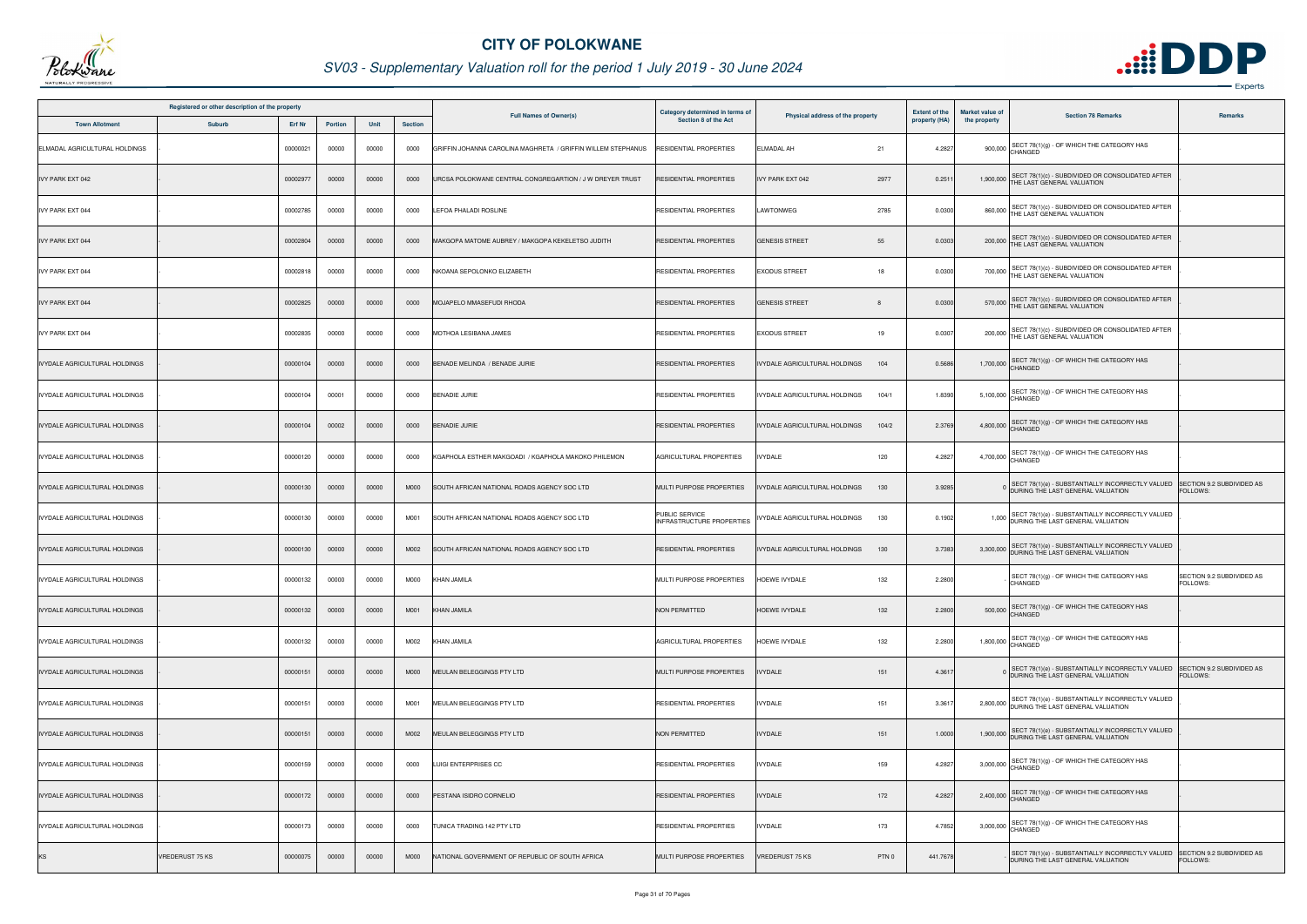

|                       | Registered or other description of the property |          |                |       |                |                                                     | Category determined in terms of              |                                           | <b>Extent of the</b> | <b>Market value of</b> |                                                                                                  |                                           |
|-----------------------|-------------------------------------------------|----------|----------------|-------|----------------|-----------------------------------------------------|----------------------------------------------|-------------------------------------------|----------------------|------------------------|--------------------------------------------------------------------------------------------------|-------------------------------------------|
| <b>Town Allotment</b> | <b>Suburb</b>                                   | Erf Nr   | <b>Portion</b> | Unit  | <b>Section</b> | <b>Full Names of Owner(s)</b>                       | Section 8 of the Act                         | Physical address of the property          | property (HA)        | the property           | <b>Section 78 Remarks</b>                                                                        | Remarks                                   |
| KS                    | REDERUST 75 KS                                  | 00000075 | 00000          | 00000 | M001           | NATIONAL GOVERNMENT OF REPUBLIC OF SOUTH AFRICA     | AGRICULTURAL PROPERTIES                      | PTN <sub>0</sub><br><b>REDERUST 75 KS</b> | 421.7678             |                        | 2,500,000 SECT 78(1)(e) - SUBSTANTIALLY INCORRECTLY VALUED<br>DURING THE LAST GENERAL VALUATION  |                                           |
| KS                    | VREDERUST 75 KS                                 | 00000075 | 00000          | 00000 | M002           | NATIONAL GOVERNMENT OF REPUBLIC OF SOUTH AFRICA     | RESIDENTIAL PROPERTIES                       | PTN 0<br><b>VREDERUST 75 KS</b>           | 200.0000             | 10,000,000             | SECT 78(1)(e) - SUBSTANTIALLY INCORRECTLY VALUED<br>DURING THE LAST GENERAL VALUATION            |                                           |
| KS                    | /REDERUST 76 KS                                 | 00000076 | 00000          | 00000 | M000           | ROMAN CATHOLIC MISSION-NORTHERN TRANSVAAL           | MULTI PURPOSE PROPERTIES                     | PTN 0<br><b>VREDERUST 76 KS</b>           | 195.6699             |                        | SECT 78(1)(e) - SUBSTANTIALLY INCORRECTLY VALUED<br>DURING THE LAST GENERAL VALUATION            | SECTION 9.2 SUBDIVIDED AS<br>FOLLOWS:     |
| KS                    | /REDERUST 76 KS                                 | 00000076 | 00000          | 00000 | M001           | ROMAN CATHOLIC MISSION-NORTHERN TRANSVAAL           | AGRICULTURAL PROPERTIES                      | PTN <sub>0</sub><br>REDERUST 76 KS        | 156.6699             |                        | SECT 78(1)(e) - SUBSTANTIALLY INCORRECTLY VALUED<br>940,000 DURING THE LAST GENERAL VALUATION    |                                           |
| ΚS                    | VREDERUST 76 KS                                 | 00000076 | 00000          | 00000 | M002           | ROMAN CATHOLIC MISSION-NORTHERN TRANSVAAL           | BUSINESS AND COMMERCIAL<br><b>PROPERTIES</b> | /REDERUST 76 KS<br>PTN 0                  | 39.0000              | 12,700,000             | SECT 78(1)(e) - SUBSTANTIALLY INCORRECTLY VALUED<br>DURING THE LAST GENERAL VALUATION            |                                           |
| KS                    | STEELPADSNEK 183 KS                             | 00000183 | 00000          | 00000 | M000           | NATIONAL GOVERNMENT OF THE REPUBLIC OF SOUTH AFRICA | MULTI PURPOSE PROPERTIES                     | STEELPADSNEK 183 KS<br>PTN 0              | 663.1128             |                        | SECT 78(1)(e) - SUBSTANTIALLY INCORRECTLY VALUED<br>DURING THE LAST GENERAL VALUATION            | SECTION 9.2 SUBDIVIDED AS<br>FOLLOWS:     |
| ΚS                    | STEELPADSNEK 183 KS                             | 00000183 | 00000          | 00000 | M001           | NATIONAL GOVERNMENT OF THE REPUBLIC OF SOUTH AFRICA | AGRICULTURAL PROPERTIES                      | PTN 0<br>STEELPADSNEK 183 KS              | 544.2328             |                        | SECT 78(1)(e) - SUBSTANTIALLY INCORRECTLY VALUED<br>3,300,000 DURING THE LAST GENERAL VALUATION  |                                           |
| KS                    | STEELPADSNEK 183 KS                             | 00000183 | 00000          | 00000 | M002           | NATIONAL GOVERNMENT OF THE REPUBLIC OF SOUTH AFRICA | RESIDENTIAL PROPERTIES                       | PTN <sub>0</sub><br>STEELPADSNEK 183 KS   | 112.0000             |                        | SECT 78(1)(e) - SUBSTANTIALLY INCORRECTLY VALUED<br>5,600,000 DURING THE LAST GENERAL VALUATION  |                                           |
| ΚS                    | STEELPADSNEK 183 KS                             | 00000183 | 00000          | 00000 | M003           | NATIONAL GOVERNMENT OF THE REPUBLIC OF SOUTH AFRICA | PUBLIC SERVICE PURPOSES                      | STEELPADSNEK 183 KS<br>PTN 0              | 3.4400               |                        | SECT 78(1)(e) - SUBSTANTIALLY INCORRECTLY VALUED<br>1,700,000 DURING THE LAST GENERAL VALUATION  | CHAKGA SEN SECONDARY<br>SCHOOL            |
| KS                    | STEELPADSNEK 183 KS                             | 00000183 | 00000          | 00000 | M004           | NATIONAL GOVERNMENT OF THE REPUBLIC OF SOUTH AFRICA | PUBLIC SERVICE PURPOSES                      | PTN <sub>0</sub><br>STEELPADSNEK 183 KS   | 3.4400               | 1,600,000              | SECT 78(1)(e) - SUBSTANTIALLY INCORRECTLY VALUED<br>DURING THE LAST GENERAL VALUATION            | MAKATA PRIMARY SCHOOL                     |
| KS                    | MOLEPOS LOCATION 187 KS                         | 00000187 | 00000          | 00000 | M000           | <b>GOVERNMENT OF LEBOWA</b>                         | MULTI PURPOSE PROPERTIES                     | PTN 0<br>MOLEPOS LOCATION 187 KS          | 4,074.3686           |                        | SECT 78(1)(e) - SUBSTANTIALLY INCORRECTLY VALUED<br>DURING THE LAST GENERAL VALUATION            | SECTION 9.2 SUBDIVIDED AS<br>FOLLOWS:     |
| KS                    | MOLEPOS LOCATION 187 KS                         | 00000187 | 00000          | 00000 | M001           | <b>GOVERNMENT OF LEBOWA</b>                         | AGRICULTURAL PROPERTIES                      | MOLEPOS LOCATION 187 KS<br>PTN 0          | 3,377.3386           |                        | SECT 78(1)(e) - SUBSTANTIALLY INCORRECTLY VALUED<br>20,300,000 DURING THE LAST GENERAL VALUATION |                                           |
| ΚS                    | MOLEPOS LOCATION 187 KS                         | 00000187 | 00000          | 00000 | M002           | <b>GOVERNMENT OF LEBOWA</b>                         | RESIDENTIAL PROPERTIES                       | PTN 0<br>MOLEPOS LOCATION 187 KS          | 679.0000             | 34,000,000             | SECT 78(1)(e) - SUBSTANTIALLY INCORRECTLY VALUED<br>DURING THE LAST GENERAL VALUATION            |                                           |
| <b>KS</b>             | MOLEPOS LOCATION 187 KS                         | 00000187 | 00000          | 00000 | M003           | <b>GOVERNMENT OF LEBOWA</b>                         | PUBLIC SERVICE PURPOSES                      | PTN 0<br><b>MOLEPOS LOCATION 187 KS</b>   | 3.2200               |                        | SECT 78(1)(e) - SUBSTANTIALLY INCORRECTLY VALUED<br>2,700,000 DURING THE LAST GENERAL VALUATION  | <b>BOSHEGO HIGH SCHOOL</b>                |
| KS                    | MOLEPOS LOCATION 187 KS                         | 00000187 | 00000          | 00000 | M004           | <b>GOVERNMENT OF LEBOWA</b>                         | PUBLIC SERVICE PURPOSES                      | PTN 0<br>MOLEPOS LOCATION 187 KS          | 2.3400               |                        | SECT 78(1)(e) - SUBSTANTIALLY INCORRECTLY VALUED<br>1,300,000 DURING THE LAST GENERAL VALUATION  | MAGATOLLE PRIMARY SCHOOL                  |
| KS                    | MOLEPOS LOCATION 187 KS                         | 00000187 | 00000          | 00000 | M005           | <b>GOVERNMENT OF LEBOWA</b>                         | PUBLIC SERVICE PURPOSES                      | MOLEPOS LOCATION 187 KS<br>PTN 0          | 9.6300               | 4,000,000              | SECT 78(1)(e) - SUBSTANTIALLY INCORRECTLY VALUED<br>DURING THE LAST GENERAL VALUATION            | MAISHA SECONDARY SCHOOL                   |
| ΚS                    | MOLEPOS LOCATION 187 KS                         | 00000187 | 00000          | 00000 | M006           | GOVERNMENT OF LEBOWA                                | PUBLIC SERVICE PURPOSES                      | PTN 0<br>MOLEPOS LOCATION 187 KS          | 2.0200               |                        | SECT 78(1)(e) - SUBSTANTIALLY INCORRECTLY VALUED<br>2,100,000 DURING THE LAST GENERAL VALUATION  | MAKGALAPANE COMBINED                      |
| <b>KS</b>             | MOLEPOS LOCATION 187 KS                         | 00000187 | 00000          | 00000 | M007           | <b>GOVERNMENT OF LEBOWA</b>                         | PUBLIC SERVICE PURPOSES                      | PTN 0<br>MOLEPOS LOCATION 187 KS          | 0.8200               | 1,400,000              | SECT 78(1)(e) - SUBSTANTIALLY INCORRECTLY VALUED<br>DURING THE LAST GENERAL VALUATION            | MANOSHI SENIOR SECONDARY<br><b>SCHOOL</b> |
| KS                    | ZAMENLOOP 188 KS                                | 00000188 | 00000          | 00000 | M000           | NATIONAL GOVERNMENT OF THE REPUBLIC OF SOUTH AFRICA | MULTI PURPOSE PROPERTIES                     | PTN <sub>0</sub><br>ZAMENLOOP 188 KS      | 6,833.3252           |                        | SECT 78(1)(e) - SUBSTANTIALLY INCORRECTLY VALUED<br>DURING THE LAST GENERAL VALUATION            | SECTION 9.2 SUBDIVIDED AS<br>FOLLOWS:     |
| KS                    | ZAMENLOOP 188 KS                                | 00000188 | 00000          | 00000 | M001           | NATIONAL GOVERNMENT OF THE REPUBLIC OF SOUTH AFRICA | AGRICULTURAL PROPERTIES                      | PTN <sub>0</sub><br>ZAMENLOOP 188 KS      | 5.609.7552           | 33,700,000             | SECT 78(1)(e) - SUBSTANTIALLY INCORRECTLY VALUED<br>DURING THE LAST GENERAL VALUATION            |                                           |
| ΚS                    | ZAMENLOOP 188 KS                                | 00000188 | 00000          | 00000 | M002           | NATIONAL GOVERNMENT OF THE REPUBLIC OF SOUTH AFRICA | RESIDENTIAL PROPERTIES                       | PTN 0<br>ZAMENLOOP 188 KS                 | 1,200.0000           | 60,000,000             | SECT 78(1)(e) - SUBSTANTIALLY INCORRECTLY VALUED<br>DURING THE LAST GENERAL VALUATION            |                                           |
| KS                    | ZAMENLOOP 188 KS                                | 00000188 | 00000          | 00000 | M003           | NATIONAL GOVERNMENT OF THE REPUBLIC OF SOUTH AFRICA | PUBLIC SERVICE PURPOSES                      | PTN 0<br>ZAMENLOOP 188 KS                 | 1.7600               |                        | SECT 78(1)(e) - SUBSTANTIALLY INCORRECTLY VALUED<br>1,800,000 DURING THE LAST GENERAL VALUATION  | DIHLOPANENG PRIMARY SCHOOL                |
| KS                    | ZAMENLOOP 188 KS                                | 00000188 | 00000          | 00000 | M004           | NATIONAL GOVERNMENT OF THE REPUBLIC OF SOUTH AFRICA | PUBLIC SERVICE PURPOSES                      | ZAMENLOOP 188 KS<br>PTN 0                 | 3.5000               |                        | SECT 78(1)(e) - SUBSTANTIALLY INCORRECTLY VALUED<br>2,400,000 DURING THE LAST GENERAL VALUATION  | <b>DIPUWE PRIMARY</b>                     |
| KS                    | ZAMENLOOP 188 KS                                | 00000188 | 00000          | 00000 | M005           | NATIONAL GOVERNMENT OF THE REPUBLIC OF SOUTH AFRICA | PUBLIC SERVICE PURPOSES                      | ZAMENLOOP 188 KS<br>PTN 0                 | 4.4100               | 2,500,000              | SECT 78(1)(e) - SUBSTANTIALLY INCORRECTLY VALUED<br>DURING THE LAST GENERAL VALUATION            | <b>MAMOKGARI HIGH SCHOOL</b>              |

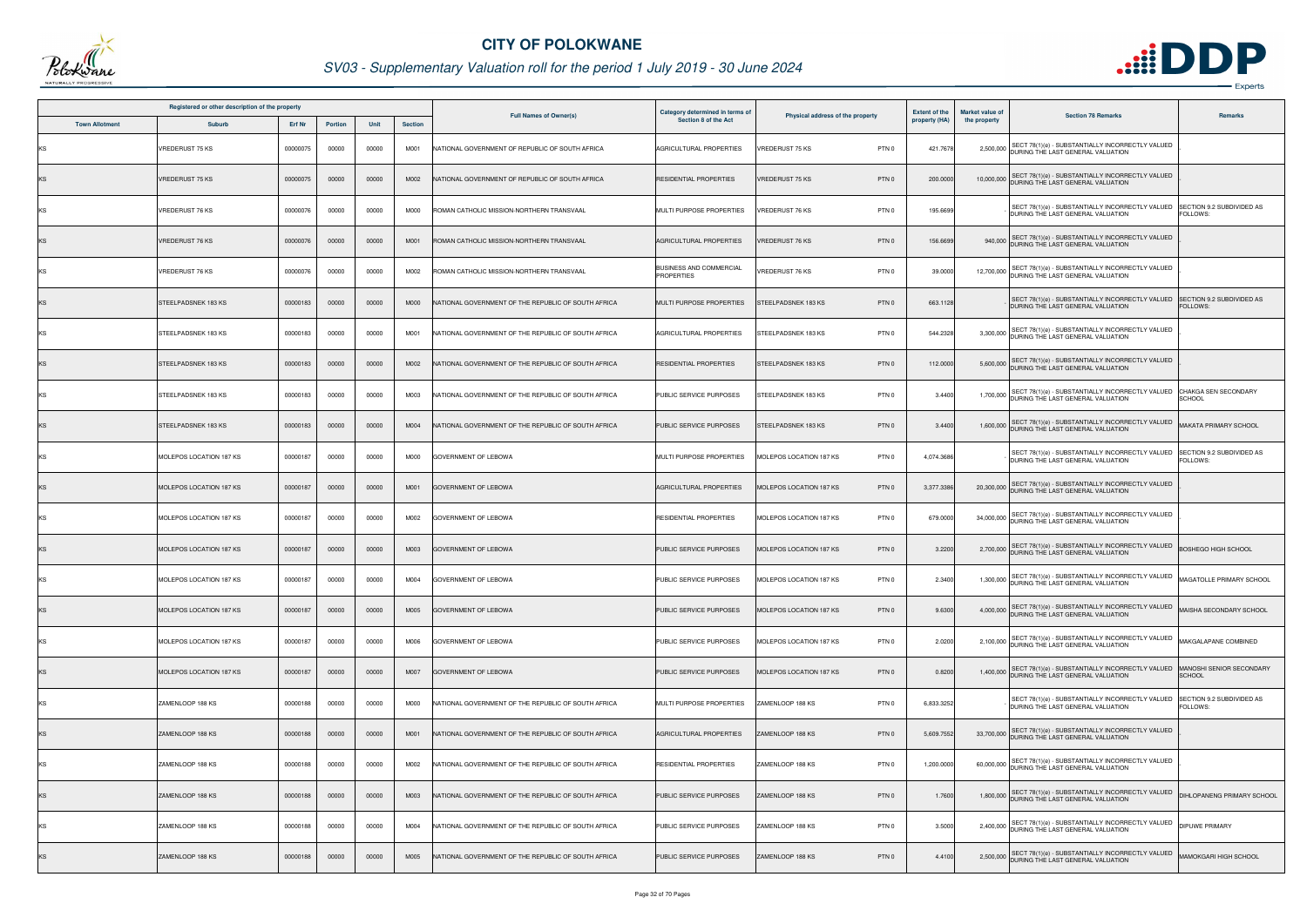

|                       | Registered or other description of the property |               |                |       |                | <b>Full Names of Owner(s)</b>                       | Category determined in terms of | Physical address of the property              | <b>Extent of the</b> | <b>Market value of</b> | <b>Section 78 Remarks</b>                                                                        | <b>Remarks</b>                         |
|-----------------------|-------------------------------------------------|---------------|----------------|-------|----------------|-----------------------------------------------------|---------------------------------|-----------------------------------------------|----------------------|------------------------|--------------------------------------------------------------------------------------------------|----------------------------------------|
| <b>Town Allotment</b> | <b>Suburb</b>                                   | <b>Erf Nr</b> | <b>Portion</b> | Unit  | <b>Section</b> |                                                     | Section 8 of the Act            |                                               | property (HA)        | the property           |                                                                                                  |                                        |
| ΚS                    | ZAMENLOOP 188 KS                                | 00000188      | 00000          | 00000 | M006           | NATIONAL GOVERNMENT OF THE REPUBLIC OF SOUTH AFRICA | PUBLIC SERVICE PURPOSES         | PTN 0<br>ZAMENLOOP 188 KS                     | 2.5300               |                        | 1,600,000 SECT 78(1)(e) - SUBSTANTIALLY INCORRECTLY VALUED<br>DURING THE LAST GENERAL VALUATION  | MAMPA PRIMARY SCHOOL                   |
| KS                    | ZAMENLOOP 188 KS                                | 00000188      | 00000          | 00000 | M007           | NATIONAL GOVERNMENT OF THE REPUBLIC OF SOUTH AFRICA | PUBLIC SERVICE PURPOSES         | PTN 0<br>ZAMENLOOP 188 KS                     | 2.7800               | 2,600,000              | SECT 78(1)(e) - SUBSTANTIALLY INCORRECTLY VALUED<br>DURING THE LAST GENERAL VALUATION            | MOGANO PRIMARY SCHOOL                  |
| KS                    | ZAMENLOOP 188 KS                                | 00000188      | 00000          | 00000 | M008           | NATIONAL GOVERNMENT OF THE REPUBLIC OF SOUTH AFRICA | PUBLIC SERVICE PURPOSES         | PTN 0<br>ZAMENLOOP 188 KS                     | 0.9200               |                        | SECT 78(1)(e) - SUBSTANTIALLY INCORRECTLY VALUED<br>580,000 DURING THE LAST GENERAL VALUATION    | MOLEPO PRIMARY SCHOOL                  |
| KS                    | ZAMENLOOP 188 KS                                | 00000188      | 00000          | 00000 | M009           | NATIONAL GOVERNMENT OF THE REPUBLIC OF SOUTH AFRICA | PUBLIC SERVICE PURPOSES         | PTN <sub>0</sub><br>ZAMENLOOP 188 KS          | 2.5300               |                        | SECT 78(1)(e) - SUBSTANTIALLY INCORRECTLY VALUED<br>1,800,000 DURING THE LAST GENERAL VALUATION  | PHUNYAKO SECONDARY SCHOOL              |
| KS                    | ZAMENLOOP 188 KS                                | 00000188      | 00000          | 00000 | M010           | NATIONAL GOVERNMENT OF THE REPUBLIC OF SOUTH AFRICA | PUBLIC SERVICE PURPOSES         | PTN 0<br>ZAMENLOOP 188 KS                     | 0.9100               |                        | SECT 78(1)(e) - SUBSTANTIALLY INCORRECTLY VALUED<br>1,100,000 DURING THE LAST GENERAL VALUATION  | TSELA CHUEU SECONDARY<br><b>SCHOOL</b> |
| <b>KS</b>             | ZAMENLOOP 188 KS                                | 00000188      | 00000          | 00000 | M011           | NATIONAL GOVERNMENT OF THE REPUBLIC OF SOUTH AFRICA | PUBLIC SERVICE PURPOSES         | PTN 0<br>ZAMENLOOP 188 KS                     | 4.2300               |                        | SECT 78(1)(e) - SUBSTANTIALLY INCORRECTLY VALUED<br>4,300,000 DURING THE LAST GENERAL VALUATION  | <b>TSHEBELA HIGH</b>                   |
| KS                    | GROOTSPRUIT 239 KS                              | 00000239      | 00000          | 00000 | M000           | REPUBLIC OF SOUTH AFRICA                            | MULTI PURPOSE PROPERTIES        | PTN <sub>0</sub><br><b>GROOTSPRUIT 239 KS</b> | 1,048.7406           |                        | SECT 78(1)(e) - SUBSTANTIALLY INCORRECTLY VALUED<br>DURING THE LAST GENERAL VALUATION            | SECTION 9.2 SUBDIVIDED AS<br>FOLLOWS:  |
| KS                    | GROOTSPRUIT 239 KS                              | 00000239      | 00000          | 00000 | M001           | <b>REPUBLIC OF SOUTH AFRICA</b>                     | AGRICULTURAL PROPERTIES         | PTN <sub>0</sub><br>GROOTSPRUIT 239 KS        | 922.6406             |                        | SECT 78(1)(e) - SUBSTANTIALLY INCORRECTLY VALUED<br>5,500,000 DURING THE LAST GENERAL VALUATION  |                                        |
| KS                    | GROOTSPRUIT 239 KS                              | 00000239      | 00000          | 00000 | M002           | REPUBLIC OF SOUTH AFRICA                            | <b>RESIDENTIAL PROPERTIES</b>   | PTN 0<br>GROOTSPRUIT 239 KS                   | 120.0000             |                        | 6,000,000 SECT 78(1)(e) - SUBSTANTIALLY INCORRECTLY VALUED<br>DURING THE LAST GENERAL VALUATION  |                                        |
| KS                    | GROOTSPRUIT 239 KS                              | 00000239      | 00000          | 00000 | M003           | REPUBLIC OF SOUTH AFRICA                            | PUBLIC SERVICE PURPOSES         | PTN <sub>0</sub><br>GROOTSPRUIT 239 KS        | 2.0100               |                        | 1,900,000 SECT 78(1)(e) - SUBSTANTIALLY INCORRECTLY VALUED<br>DURING THE LAST GENERAL VALUATION  | NGWANASEALA SECONDARY                  |
| KS                    | GROOTSPRUIT 239 KS                              | 00000239      | 00000          | 00000 | M004           | REPUBLIC OF SOUTH AFRICA                            | PUBLIC SERVICE PURPOSES         | PTN 0<br>GROOTSPRUIT 239 KS                   | 4.0900               |                        | SECT 78(1)(e) - SUBSTANTIALLY INCORRECTLY VALUED<br>2,000,000 DURING THE LAST GENERAL VALUATION  | SEKGWENG PRIMARY SCHOOL                |
| KS                    | ZOETFONTEIN 243 KS                              | 00000243      | 00000          | 00000 | M000           | <b>GOVERNMENT OF LEBOWA</b>                         | MULTI PURPOSE PROPERTIES        | ZOETFONTEIN 243 KS<br>PTN 0                   | 396.9041             |                        | SECT 78(1)(e) - SUBSTANTIALLY INCORRECTLY VALUED<br>DURING THE LAST GENERAL VALUATION            | SECTION 9.2 SUBDIVIDED AS<br>FOLLOWS:  |
| ΚS                    | ZOETFONTEIN 243 KS                              | 00000243      | 00000          | 00000 | M001           | <b>GOVERNMENT OF LEBOWA</b>                         | AGRICULTURAL PROPERTIES         | PTN 0<br>ZOETFONTEIN 243 KS                   | 286.6641             | 1,700,000              | SECT 78(1)(e) - SUBSTANTIALLY INCORRECTLY VALUED<br>DURING THE LAST GENERAL VALUATION            |                                        |
| <b>KS</b>             | ZOETFONTEIN 243 KS                              | 00000243      | 00000          | 00000 | M002           | <b>GOVERNMENT OF LEBOWA</b>                         | <b>RESIDENTIAL PROPERTIES</b>   | PTN 0<br>ZOETFONTEIN 243 KS                   | 109.0000             |                        | SECT 78(1)(e) - SUBSTANTIALLY INCORRECTLY VALUED<br>5,500,000 DURING THE LAST GENERAL VALUATION  |                                        |
| KS                    | ZOETFONTEIN 243 KS                              | 00000243      | 00000          | 00000 | M003           | <b>GOVERNMENT OF LEBOWA</b>                         | PUBLIC SERVICE PURPOSES         | ZOETFONTEIN 243 KS<br>PTN 0                   | 1.2400               |                        | 2,000,000 SECT 78(1)(e) - SUBSTANTIALLY INCORRECTLY VALUED                                       | MOEFADI PRIMARY SCHOOL                 |
| KS                    | JASKRAAL 244 KS                                 | 00000244      | 00000          | 00000 | M000           | REPUBLIC OF SOUTH AFRICA                            | <b>MULTI PURPOSE PROPERTIES</b> | PTN 0<br>JASKRAAL 244 KS                      | 759.2785             |                        | SECT 78(1)(e) - SUBSTANTIALLY INCORRECTLY VALUED<br>DURING THE LAST GENERAL VALUATION            | SECTION 9.2 SUBDIVIDED AS<br>FOLLOWS:  |
| KS                    | <b>JASKRAAL 244 KS</b>                          | 00000244      | 00000          | 00000 | M001           | REPUBLIC OF SOUTH AFRICA                            | AGRICULTURAL PROPERTIES         | PTN 0<br>ASKRAAL 244 KS                       | 405.6485             |                        | SECT 78(1)(e) - SUBSTANTIALLY INCORRECTLY VALUED<br>2,400,000 DURING THE LAST GENERAL VALUATION  |                                        |
| KS                    | JASKRAAL 244 KS                                 | 00000244      | 00000          | 00000 | M002           | <b>REPUBLIC OF SOUTH AFRICA</b>                     | <b>RESIDENTIAL PROPERTIES</b>   | PTN 0<br>JASKRAAL 244 KS                      | 350.0000             | 17,500,000             | SECT 78(1)(e) - SUBSTANTIALLY INCORRECTLY VALUED<br>DURING THE LAST GENERAL VALUATION            |                                        |
| KS                    | JASKRAAL 244 KS                                 | 00000244      | 00000          | 00000 | M003           | REPUBLIC OF SOUTH AFRICA                            | PUBLIC SERVICE PURPOSES         | PTN 0<br>JASKRAAL 244 KS                      | 1.7200               |                        | SECT 78(1)(e) - SUBSTANTIALLY INCORRECTLY VALUED<br>2,300,000 DURING THE LAST GENERAL VALUATION  | NGWANAMAGO PRIMARY SCHOOL              |
| KS                    | <b>JASKRAAL 244 KS</b>                          | 00000244      | 00000          | 00000 | M004           | REPUBLIC OF SOUTH AFRICA                            | PUBLIC SERVICE PURPOSES         | PTN 0<br><b>IASKRAAL 244 KS</b>               | 1.9100               |                        | SECT 78(1)(e) - SUBSTANTIALLY INCORRECTLY VALUED<br>1,900,000 DURING THE LAST GENERAL VALUATION  | RADIKGOMO SECONDARY SCHOOL             |
| KS                    | DOORNDRAAI 245 KS                               | 00000245      | 00000          | 00000 | M000           | REPUBLIC OF SOUTH AFRICA                            | MULTI PURPOSE PROPERTIES        | PTN 0<br>DOORNDRAAI 245 KS                    | 568.6501             |                        | SECT 78(1)(e) - SUBSTANTIALLY INCORRECTLY VALUED<br>DURING THE LAST GENERAL VALUATION            | SECTION 9.2 SUBDIVIDED AS<br>FOLLOWS:  |
| KS                    | DOORNDRAAI 245 KS                               | 00000245      | 00000          | 00000 | M001           | <b>REPUBLIC OF SOUTH AFRICA</b>                     | AGRICULTURAL PROPERTIES         | PTN 0<br>DOORNDRAAI 245 KS                    | 263.1901             |                        | SECT 78(1)(e) - SUBSTANTIALLY INCORRECTLY VALUED<br>1,600,000 DURING THE LAST GENERAL VALUATION  |                                        |
| KS                    | DOORNDRAAI 245 KS                               | 00000245      | 00000          | 00000 | M002           | REPUBLIC OF SOUTH AFRICA                            | RESIDENTIAL PROPERTIES          | PTN 0<br>DOORNDRAAI 245 KS                    | 303.0000             |                        | SECT 78(1)(e) - SUBSTANTIALLY INCORRECTLY VALUED<br>15,200,000 DURING THE LAST GENERAL VALUATION |                                        |
| KS                    | DOORNDRAAI 245 KS                               | 00000245      | 00000          | 00000 | M003           | REPUBLIC OF SOUTH AFRICA                            | PUBLIC SERVICE PURPOSES         | DOORNDRAAI 245 KS<br>PTN 0                    | 2.4600               | 1,600,000              | SECT 78(1)(e) - SUBSTANTIALLY INCORRECTLY VALUED<br>DURING THE LAST GENERAL VALUATION            | SEHLOLA SECONDARY SCHOOL               |

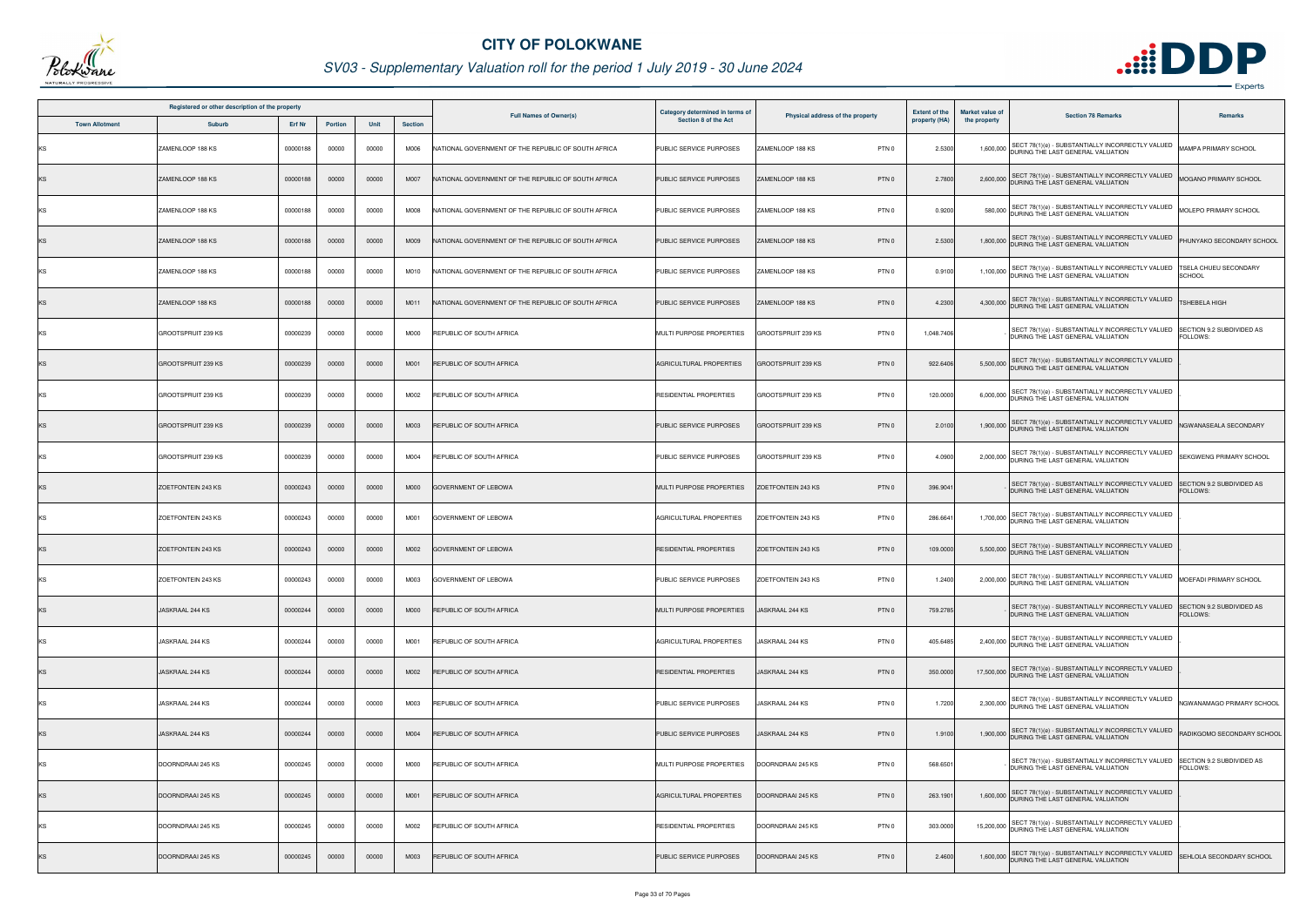

|                       | Registered or other description of the property |          |                |       |                | <b>Full Names of Owner(s)</b>                    | Category determined in terms of              | Physical address of the property      | <b>Extent of the</b> | <b>Market value of</b> | <b>Section 78 Remarks</b>                                                                                       | <b>Remarks</b>                           |
|-----------------------|-------------------------------------------------|----------|----------------|-------|----------------|--------------------------------------------------|----------------------------------------------|---------------------------------------|----------------------|------------------------|-----------------------------------------------------------------------------------------------------------------|------------------------------------------|
| <b>Town Allotment</b> | <b>Suburb</b>                                   | Erf Nr   | <b>Portion</b> | Unit  | <b>Section</b> |                                                  | Section 8 of the Act                         |                                       | property (HA)        | the property           |                                                                                                                 |                                          |
| KS                    | KOPERMYN 259 KS                                 | 00000259 | 00000          | 00000 | M000           | <b>GOVERNMENT OF LEBOWA</b>                      | MULTI PURPOSE PROPERTIES                     | PTN 0<br>(OPERMYN 259 KS              | 592.2276             |                        | SECT 78(1)(e) - SUBSTANTIALLY INCORRECTLY VALUED<br>DURING THE LAST GENERAL VALUATION                           | SECTION 9.2 SUBDIVIDED AS<br>FOLLOWS:    |
| <b>KS</b>             | KOPERMYN 259 KS                                 | 00000259 | 00000          | 00000 | M001           | <b>GOVERNMENT OF LEBOWA</b>                      | AGRICULTURAL PROPERTIES                      | PTN 0<br>KOPERMYN 259 KS              | 275.9776             | 1,700,000              | SECT 78(1)(e) - SUBSTANTIALLY INCORRECTLY VALUED<br>DURING THE LAST GENERAL VALUATION                           |                                          |
| KS                    | KOPERMYN 259 KS                                 | 00000259 | 00000          | 00000 | M002           | GOVERNMENT OF LEBOWA                             | AGRICULTURAL PROPERTIES                      | KOPERMYN 259 KS<br>PTN 0              | 312.0000             |                        | SECT 78(1)(e) - SUBSTANTIALLY INCORRECTLY VALUED<br>1,900,000 DURING THE LAST GENERAL VALUATION                 |                                          |
| KS                    | KOPERMYN 259 KS                                 | 00000259 | 00000          | 00000 | M003           | <b>GOVERNMENT OF LEBOWA</b>                      | PUBLIC SERVICE PURPOSES                      | KOPERMYN 259 KS<br>PTN 0              | 2.5000               |                        | SECT 78(1)(e) - SUBSTANTIALLY INCORRECTLY VALUED<br>2,000,000 DURING THE LAST GENERAL VALUATION                 | <b>FEKE PRIMARY SCHOOL</b>               |
| KS                    | KOPERMYN 259 KS                                 | 00000259 | 00000          | 00000 | M004           | <b>GOVERNMENT OF LEBOWA</b>                      | PUBLIC SERVICE PURPOSES                      | PTN 0<br>KOPERMYN 259 KS              | 1.7200               | 1,600,000              | SECT 78(1)(e) - SUBSTANTIALLY INCORRECTLY VALUED<br>DURING THE LAST GENERAL VALUATION                           | MOKHOPO PRIMARY SCHOOL                   |
| KS                    | KOPERMYN 259 KS                                 | 00000259 | 00000          | 00000 | M005           | <b>GOVERNMENT OF LEBOWA</b>                      | PUBLIC SERVICE PURPOSES                      | PTN 0<br>KOPERMYN 259 KS              | 0.0300               |                        | SECT 78(1)(e) - SUBSTANTIALLY INCORRECTLY VALUED<br>720,000 DURING THE LAST GENERAL VALUATION                   | SEPHAKABATHO SECONDARY<br><b>SCHOOL</b>  |
| KS                    | SCHOONHEID 263 KS                               | 00000263 | 00000          | 00000 | M000           | GOVERNMENT OF LEBOWA / REPUBLIEK VAN SUID-AFRIKA | MULTI PURPOSE PROPERTIES                     | PTN <sub>0</sub><br>SCHOONHEID 263 KS | 2,077.3185           |                        | SECT 78(1)(e) - SUBSTANTIALLY INCORRECTLY VALUED<br>DURING THE LAST GENERAL VALUATION                           | SECTION 9.2 SUBDIVIDED AS<br>FOLLOWS:    |
| KS                    | SCHOONHEID 263 KS                               | 00000263 | 00000          | 00000 | M001           | GOVERNMENT OF LEBOWA / REPUBLIEK VAN SUID-AFRIKA | AGRICULTURAL PROPERTIES                      | PTN 0<br>SCHOONHEID 263 KS            | 1,645.2485           | 9,900,000              | SECT 78(1)(e) - SUBSTANTIALLY INCORRECTLY VALUED<br>DURING THE LAST GENERAL VALUATION                           |                                          |
| KS                    | SCHOONHEID 263 KS                               | 00000263 | 00000          | 00000 | M002           | GOVERNMENT OF LEBOWA / REPUBLIEK VAN SUID-AFRIKA | RESIDENTIAL PROPERTIES                       | PTN 0<br>SCHOONHEID 263 KS            | 420.0000             |                        | SECT 78(1)(e) - SUBSTANTIALLY INCORRECTLY VALUED<br>21,000,000 DURING THE LAST GENERAL VALUATION                |                                          |
| KS                    | SCHOONHEID 263 KS                               | 00000263 | 00000          | 00000 | M003           | GOVERNMENT OF LEBOWA / REPUBLIEK VAN SUID-AFRIKA | PUBLIC SERVICE PURPOSES                      | PTN 0<br>SCHOONHEID 263 KS            | 1.3000               |                        | SECT 78(1)(e) - SUBSTANTIALLY INCORRECTLY VALUED<br>870,000 DURING THE LAST GENERAL VALUATION                   | BOKGOBELO PRIMARY SCHOOL                 |
| KS                    | SCHOONHEID 263 KS                               | 00000263 | 00000          | 00000 | M004           | GOVERNMENT OF LEBOWA / REPUBLIEK VAN SUID-AFRIKA | PUBLIC SERVICE PURPOSES                      | PTN 0<br>SCHOONHEID 263 KS            | 3.1900               | 2,600,000              | SECT 78(1)(e) - SUBSTANTIALLY INCORRECTLY VALUED<br>DURING THE LAST GENERAL VALUATION                           | <b>DITSEPU SENIOR SECONDARY</b>          |
| <b>KS</b>             | SCHOONHEID 263 KS                               | 00000263 | 00000          | 00000 | M005           | GOVERNMENT OF LEBOWA / REPUBLIEK VAN SUID-AFRIKA | PUBLIC SERVICE PURPOSES                      | PTN 0<br>SCHOONHEID 263 KS            | 3.0500               |                        | 3,600,000 SECT 78(1)(e) - SUBSTANTIALLY INCORRECTLY VALUED<br>DURING THE LAST GENERAL VALUATION                 | MANGAKANE PRIMARY SCHOOL                 |
| KS                    | SCHOONHEID 263 KS                               | 00000263 | 00000          | 00000 | M006           | GOVERNMENT OF LEBOWA / REPUBLIEK VAN SUID-AFRIKA | PUBLIC SERVICE PURPOSES                      | PTN 0<br>SCHOONHEID 263 KS            | 0.9400               |                        | SECT 78(1)(e) - SUBSTANTIALLY INCORRECTLY VALUED<br>870,000 DURING THE LAST GENERAL VALUATION                   | MPHAKANYANE PRIMARY SCHOOL               |
| KS                    | SCHOONHEID 263 KS                               | 00000263 | 00000          | 00000 | M007           | GOVERNMENT OF LEBOWA / REPUBLIEK VAN SUID-AFRIKA | PUBLIC SERVICE PURPOSES                      | PTN 0<br>SCHOONHEID 263 KS            | 3.5900               | 2,500,000              | SECT 78(1)(e) - SUBSTANTIALLY INCORRECTLY VALUED<br>DURING THE LAST GENERAL VALUATION                           | TSHEHLO SECONDARY SCHOOL                 |
| KS                    | AASVOGELKRANS 265 KS                            | 00000265 | 00000          | 00000 | M000           | GOVERNMENT OF LEBOWA                             | MULTI PURPOSE PROPERTIES                     | AASVOGELKRANS 265 KS<br>PTN 0         | 678.3005             |                        | SECT 78(1)(e) - SUBSTANTIALLY INCORRECTLY VALUED SECTION 9.2 SUBDIVIDED AS<br>DURING THE LAST GENERAL VALUATION | FOLLOWS:                                 |
| KS                    | AASVOGELKRANS 265 KS                            | 00000265 | 00000          | 00000 | M001           | <b>GOVERNMENT OF LEBOWA</b>                      | AGRICULTURAL PROPERTIES                      | PTN 0<br>AASVOGELKRANS 265 KS         | 596.2105             |                        | SECT 78(1)(e) - SUBSTANTIALLY INCORRECTLY VALUED<br>3,600,000 DURING THE LAST GENERAL VALUATION                 |                                          |
| KS                    | AASVOGELKRANS 265 KS                            | 00000265 | 00000          | 00000 | M002           | <b>GOVERNMENT OF LEBOWA</b>                      | RESIDENTIAL PROPERTIES                       | PTN 0<br>AASVOGELKRANS 265 KS         | 80.0000              |                        | SECT 78(1)(e) - SUBSTANTIALLY INCORRECTLY VALUED<br>4,000,000 DURING THE LAST GENERAL VALUATION                 |                                          |
| KS                    | AASVOGELKRANS 265 KS                            | 00000265 | 00000          | 00000 | M003           | GOVERNMENT OF LEBOWA                             | PUBLIC SERVICE PURPOSES                      | PTN 0<br>AASVOGELKRANS 265 KS         | 0.6200               |                        | SECT 78(1)(e) - SUBSTANTIALLY INCORRECTLY VALUED<br>1,100,000 DURING THE LAST GENERAL VALUATION                 | MAHLOGEDI SECONDARY SCHOOL               |
| KS                    | AASVOGELKRANS 265 KS                            | 00000265 | 00000          | 00000 | M004           | <b>GOVERNMENT OF LEBOWA</b>                      | PUBLIC SERVICE PURPOSES                      | PTN 0<br>AASVOGELKRANS 265 KS         | 1.4700               |                        | 1,100,000 SECT 78(1)(e) - SUBSTANTIALLY INCORRECTLY VALUED<br>DURING THE LAST GENERAL VALUATION                 | SOPHONIA CHUENE PRIMARY<br><b>SCHOOL</b> |
| <b>KS</b>             | THE RANCH A 980 KS                              | 00000980 | 00000          | 00000 | 0000           | RANCH HOTEL PTY LTD                              | BUSINESS AND COMMERCIAL<br><b>PROPERTIES</b> |                                       | 700.0629             | 65,000,000             | SECT 78(1)(a) - INCORRECTLY OMITTED FROM THE<br><b>VALUATION ROLL</b>                                           | THE RANCH HOTEL                          |
| KS                    | THE RANCH B 981 KS                              | 00000981 | 00000          | 00000 | 0000           | RANCH HOTEL PTY LTD                              | BUSINESS AND COMMERCIAL<br><b>PROPERTIES</b> |                                       | 250.5947             | 5,500,000              | SECT 78(1)(a) - INCORRECTLY OMITTED FROM THE<br><b>VALUATION ROLL</b>                                           | THE RANCH HOTEL                          |
| LR                    | SCHOONGELEGEN 695 LR                            | 00000695 | 00000          | 00000 | M000           | REPUBLIC OF SOUTH AFRICA                         | MULTI PURPOSE PROPERTIES                     | SCHOONGELEGEN 695 LR<br>PTN 0         | 2,303.9226           |                        | SECT 78(1)(e) - SUBSTANTIALLY INCORRECTLY VALUED<br>DURING THE LAST GENERAL VALUATION                           | SECTION 9.2 SUBDIVIDED AS<br>FOLLOWS:    |
| <b>LR</b>             | SCHOONGELEGEN 695 LR                            | 00000695 | 00000          | 00000 | M001           | REPUBLIC OF SOUTH AFRICA                         | RESIDENTIAL PROPERTIES                       | PTN 0<br>SCHOONGELEGEN 695 LR         | 188.0000             | 17,600,000             | SECT 78(1)(e) - SUBSTANTIALLY INCORRECTLY VALUED<br>DURING THE LAST GENERAL VALUATION                           |                                          |
| <b>LR</b>             | SCHOONGELEGEN 695 LR                            | 00000695 | 00000          | 00000 | M002           | REPUBLIC OF SOUTH AFRICA                         | AGRICULTURAL PROPERTIES                      | PTN 0<br>SCHOONGELEGEN 695 LR         | 2,297.8270           |                        | SECT 78(1)(e) - SUBSTANTIALLY INCORRECTLY VALUED<br>20,700,000 DURING THE LAST GENERAL VALUATION                |                                          |

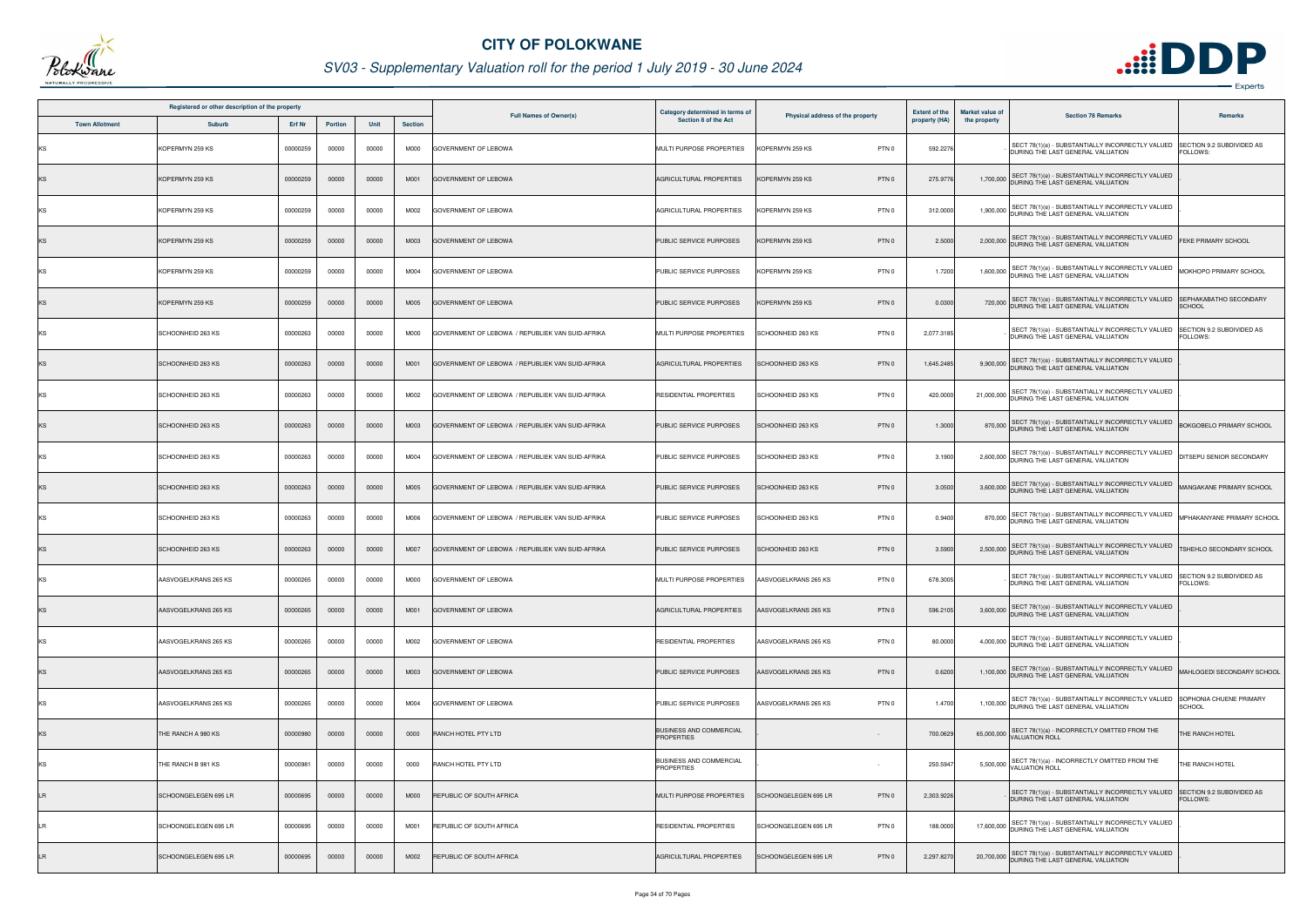

|                       | Registered or other description of the property |               |                |       |                | <b>Full Names of Owner(s)</b>                                                             | Category determined in terms of | Physical address of the property        | <b>Extent of the</b> | <b>Market value of</b> | <b>Section 78 Remarks</b>                                                                        | Remarks                               |
|-----------------------|-------------------------------------------------|---------------|----------------|-------|----------------|-------------------------------------------------------------------------------------------|---------------------------------|-----------------------------------------|----------------------|------------------------|--------------------------------------------------------------------------------------------------|---------------------------------------|
| <b>Town Allotment</b> | <b>Suburb</b>                                   | <b>Erf Nr</b> | <b>Portion</b> | Unit  | <b>Section</b> |                                                                                           | Section 8 of the Act            |                                         | property (HA)        | the property           |                                                                                                  |                                       |
|                       | SCHOONGELEGEN 695 LR                            | 00000695      | 00000          | 00000 | M003           | REPUBLIC OF SOUTH AFRICA                                                                  | PUBLIC SERVICE PURPOSES         | PTN 0<br>SCHOONGELEGEN 695 LR           | 3.9700               |                        | 2,600,000 SECT 78(1)(e) - SUBSTANTIALLY INCORRECTLY VALUED<br>DURING THE LAST GENERAL VALUATION  | SEMORISHI PRIMARY SCHOOL              |
|                       | SCHOONGELEGEN 695 LR                            | 00000695      | 00000          | 00000 | M004           | <b>REPUBLIC OF SOUTH AFRICA</b>                                                           | PUBLIC SERVICE PURPOSES         | PTN 0<br>SCHOONGELEGEN 695 LR           | 2.2200               | 2,400,000              | SECT 78(1)(e) - SUBSTANTIALLY INCORRECTLY VALUED<br>DURING THE LAST GENERAL VALUATION            | MMAMOLOPE SECONDARY<br><b>SCHOOL</b>  |
|                       | ELBERFIELD 731 LR                               | 00000731      | 00000          | 00000 | M000           | NATIONAL GOVERNMENT OF THE REPUBLIC OF SOUTH AFRICA                                       | MULTI PURPOSE PROPERTIES        | PTN 0<br>ELBERFIELD 731 LR              | 2,544.7366           |                        | SECT 78(1)(e) - SUBSTANTIALLY INCORRECTLY VALUED<br>DURING THE LAST GENERAL VALUATION            | SECTION 9.2 SUBDIVIDED AS<br>FOLLOWS: |
|                       | ELBERFIELD 731 LR                               | 00000731      | 00000          | 00000 | M001           | NATIONAL GOVERNMENT OF THE REPUBLIC OF SOUTH AFRICA                                       | <b>RESIDENTIAL PROPERTIES</b>   | ELBERFIELD 731 LR<br>PTN <sub>0</sub>   | 230.0000             |                        | SECT 78(1)(e) - SUBSTANTIALLY INCORRECTLY VALUED<br>22,500,000 DURING THE LAST GENERAL VALUATION |                                       |
|                       | ELBERFIELD 731 LR                               | 00000731      | 00000          | 00000 | M002           | NATIONAL GOVERNMENT OF THE REPUBLIC OF SOUTH AFRICA                                       | AGRICULTURAL PROPERTIES         | PTN 0<br>ELBERFIELD 731 LR              | 2,307.1866           | 20,800,000             | SECT 78(1)(e) - SUBSTANTIALLY INCORRECTLY VALUED<br>DURING THE LAST GENERAL VALUATION            |                                       |
| <b>LR</b>             | ELBERFIELD 731 LR                               | 00000731      | 00000          | 00000 | M003           | NATIONAL GOVERNMENT OF THE REPUBLIC OF SOUTH AFRICA                                       | <b>PUBLIC SERVICE PURPOSES</b>  | PTN 0<br>ELBERFIELD 731 LR              | 2.3700               |                        | SECT 78(1)(e) - SUBSTANTIALLY INCORRECTLY VALUED<br>2,600,000 DURING THE LAST GENERAL VALUATION  | HWIBI PRIMARY SCHOOL                  |
|                       | ELBERFIELD 731 LR                               | 00000731      | 00000          | 00000 | M004           | NATIONAL GOVERNMENT OF THE REPUBLIC OF SOUTH AFRICA                                       | PUBLIC SERVICE PURPOSES         | PTN 0<br><b>LBERFIELD 731 LR</b>        | 4.3800               |                        | SECT 78(1)(e) - SUBSTANTIALLY INCORRECTLY VALUED<br>3,200,000 DURING THE LAST GENERAL VALUATION  | NCHELELENG SECONDARY<br>SCHOOL        |
|                       | GOEDGEVONDEN 732 LR                             | 00000732      | 00000          | 00000 | M000           | NATIONAL GOVERNMENT OF THE REPUBLIC OF SOUTH AFRICA / BAKONE<br>BA MATLALA-A-THABA TRIBE  | MULTI PURPOSE PROPERTIES        | PTN 0<br>GOEDGEVONDEN 732 LR            | 1,670.7028           |                        | SECT 78(1)(e) - SUBSTANTIALLY INCORRECTLY VALUED<br>0 DURING THE LAST GENERAL VALUATION          | SECTION 9.2 SUBDIVIDED AS<br>FOLLOWS: |
|                       | GOEDGEVONDEN 732 LR                             | 00000732      | 00000          | 00000 | M001           | NATIONAL GOVERNMENT OF THE REPUBLIC OF SOUTH AFRICA / BAKONE-<br>BA MATLALA-A-THABA TRIBE | PUBLIC SERVICE PURPOSES         | GOEDGEVONDEN 732 LR<br>PTN 0            | 1.7713               |                        | SECT 78(1)(e) - SUBSTANTIALLY INCORRECTLY VALUED<br>1,200,000 DURING THE LAST GENERAL VALUATION  | MAPHUTHA SCHOOL                       |
|                       | GOEDGEVONDEN 732 LR                             | 00000732      | 00000          | 00000 | M002           | NATIONAL GOVERNMENT OF THE REPUBLIC OF SOUTH AFRICA / BAKONE-<br>BA MATLALA-A-THABA TRIBE | <b>GRICULTURAL PROPERTIES</b>   | PTN <sub>0</sub><br>GOEDGEVONDEN 732 LR | 110.0000             |                        | 15,000,000 SECT 78(1)(e) - SUBSTANTIALLY INCORRECTLY VALUED<br>DURING THE LAST GENERAL VALUATION |                                       |
|                       | GOEDGEVONDEN 732 LR                             | 00000732      | 00000          | 00000 | M003           | NATIONAL GOVERNMENT OF THE REPUBLIC OF SOUTH AFRICA / BAKONE-<br>BA MATLALA-A-THABA TRIBE | AGRICULTURAL PROPERTIES         | PTN 0<br>GOEDGEVONDEN 732 LR            | 1,558.9315           |                        | SECT 78(1)(e) - SUBSTANTIALLY INCORRECTLY VALUED<br>9,400,000 DURING THE LAST GENERAL VALUATION  |                                       |
|                       | FAIRLIE 529 LS                                  | 00000529      | 00000          | 00000 | M000           | REPUBLIC OF SOUTH AFRICA                                                                  | MULTI PURPOSE PROPERTIES        | FAIRLIE 529 LS<br>PTN 0                 | 882.8433             |                        | SECT 78(1)(e) - SUBSTANTIALLY INCORRECTLY VALUED<br>DURING THE LAST GENERAL VALUATION            | SECTION 9.2 SUBDIVIDED AS<br>FOLLOWS: |
|                       | FAIRLIE 529 LS                                  | 00000529      | 00000          | 00000 | M001           | REPUBLIC OF SOUTH AFRICA                                                                  | AGRICULTURAL PROPERTIES         | AIRLIE 529 LS<br>PTN <sub>0</sub>       | 828.0433             |                        | SECT 78(1)(e) - SUBSTANTIALLY INCORRECTLY VALUED<br>5,000,000 DURING THE LAST GENERAL VALUATION  |                                       |
|                       | FAIRLIE 529 LS                                  | 00000529      | 00000          | 00000 | M002           | <b>REPUBLIC OF SOUTH AFRICA</b>                                                           | <b>RESIDENTIAL PROPERTIES</b>   | PTN 0<br>FAIRLIE 529 LS                 | 53.0000              |                        | SECT 78(1)(e) - SUBSTANTIALLY INCORRECTLY VALUED<br>4,900,000 DURING THE LAST GENERAL VALUATION  |                                       |
|                       | FAIRLIE 529 LS                                  | 00000529      | 00000          | 00000 | M003           | REPUBLIC OF SOUTH AFRICA                                                                  | PUBLIC SERVICE PURPOSES         | FAIRLIE 529 LS<br>PTN 0                 | 1.8000               |                        | SECT 78(1)(e) - SUBSTANTIALLY INCORRECTLY VALUED<br>1,000,000 DURING THE LAST GENERAL VALUATION  | DIAKGANYA PRIMARY SCHOOL              |
| <b>LS</b>             | GRAAFF REINET 535 LS                            | 00000535      | 00000          | 00000 | M000           | NATIONAL GOVERNMENT OF THE REPUBLIC OF SOUTH AFRICA                                       | <b>MULTI PURPOSE PROPERTIES</b> | <b>GRAAFF REINET 535 LS</b><br>PTN 0    | 2,714.8338           |                        | SECT 78(1)(e) - SUBSTANTIALLY INCORRECTLY VALUED<br>DURING THE LAST GENERAL VALUATION            | SECTION 9.2 SUBDIVIDED AS<br>FOLLOWS: |
| LS                    | GRAAFF REINET 535 LS                            | 00000535      | 00000          | 00000 | M001           | NATIONAL GOVERNMENT OF THE REPUBLIC OF SOUTH AFRICA                                       | AGRICULTURAL PROPERTIES         | PTN 0<br>GRAAFF REINET 535 LS           | 2,348.2838           | 14,100,000             | SECT 78(1)(e) - SUBSTANTIALLY INCORRECTLY VALUED<br>DURING THE LAST GENERAL VALUATION            |                                       |
| <b>LS</b>             | GRAAFF REINET 535 LS                            | 00000535      | 00000          | 00000 | M002           | NATIONAL GOVERNMENT OF THE REPUBLIC OF SOUTH AFRICA                                       | RESIDENTIAL PROPERTIES          | PTN 0<br>GRAAFF REINET 535 LS           | 365.0000             |                        | SECT 78(1)(e) - SUBSTANTIALLY INCORRECTLY VALUED<br>6,000,000 DURING THE LAST GENERAL VALUATION  |                                       |
| LS                    | GRAAFF REINET 535 LS                            | 00000535      | 00000          | 00000 | M003           | NATIONAL GOVERNMENT OF THE REPUBLIC OF SOUTH AFRICA                                       | PUBLIC SERVICE PURPOSES         | GRAAFF REINET 535 LS<br>PTN 0           | 0.7000               |                        | SECT 78(1)(e) - SUBSTANTIALLY INCORRECTLY VALUED<br>940,000 DURING THE LAST GENERAL VALUATION    | BAKWENA 11 SEC                        |
| <b>LS</b>             | GRAAFF REINET 535 LS                            | 00000535      | 00000          | 00000 | M004           | NATIONAL GOVERNMENT OF THE REPUBLIC OF SOUTH AFRICA                                       | <b>PUBLIC SERVICE PURPOSES</b>  | PTN 0<br>GRAAFF REINET 535 LS           | 0.8500               | 1,800,000              | SECT 78(1)(e) - SUBSTANTIALLY INCORRECTLY VALUED<br>DURING THE LAST GENERAL VALUATION            | <b>RAPITSI PRIMARY SCHOOL</b>         |
| LS                    | LONSDALE 537 LS                                 | 00000537      | 00000          | 00000 | M000           | NATIONAL GOVERNMENT OF THE REPUBLIC OF SOUTH AFRICA                                       | MULTI PURPOSE PROPERTIES        | PTN 0<br>LONSDALE 537 LS                | 1,038.3794           |                        | SECT 78(1)(e) - SUBSTANTIALLY INCORRECTLY VALUED<br>DURING THE LAST GENERAL VALUATION            | SECTION 9.2 SUBDIVIDED AS<br>FOLLOWS: |
| <b>LS</b>             | LONSDALE 537 LS                                 | 00000537      | 00000          | 00000 | M001           | NATIONAL GOVERNMENT OF THE REPUBLIC OF SOUTH AFRICA                                       | AGRICULTURAL PROPERTIES         | PTN <sub>0</sub><br>LONSDALE 537 LS     | 878.8654             | 5,300,000              | SECT 78(1)(e) - SUBSTANTIALLY INCORRECTLY VALUED<br>DURING THE LAST GENERAL VALUATION            |                                       |
| LS                    | LONSDALE 537 LS                                 | 00000537      | 00000          | 00000 | M002           | NATIONAL GOVERNMENT OF THE REPUBLIC OF SOUTH AFRICA                                       | RESIDENTIAL PROPERTIES          | LONSDALE 537 LS<br>PTN 0                | 157.0000             |                        | SECT 78(1)(e) - SUBSTANTIALLY INCORRECTLY VALUED<br>25,600,000 DURING THE LAST GENERAL VALUATION |                                       |
|                       | LONSDALE 537 LS                                 | 00000537      | 00000          | 00000 | M003           | NATIONAL GOVERNMENT OF THE REPUBLIC OF SOUTH AFRICA                                       | PUBLIC SERVICE PURPOSES         | PTN 0<br>LONSDALE 537 LS                | 0.8340               | 1,000,000              | SECT 78(1)(e) - SUBSTANTIALLY INCORRECTLY VALUED<br>DURING THE LAST GENERAL VALUATION            | AGISHANANG PRIMARY SCHOOL             |

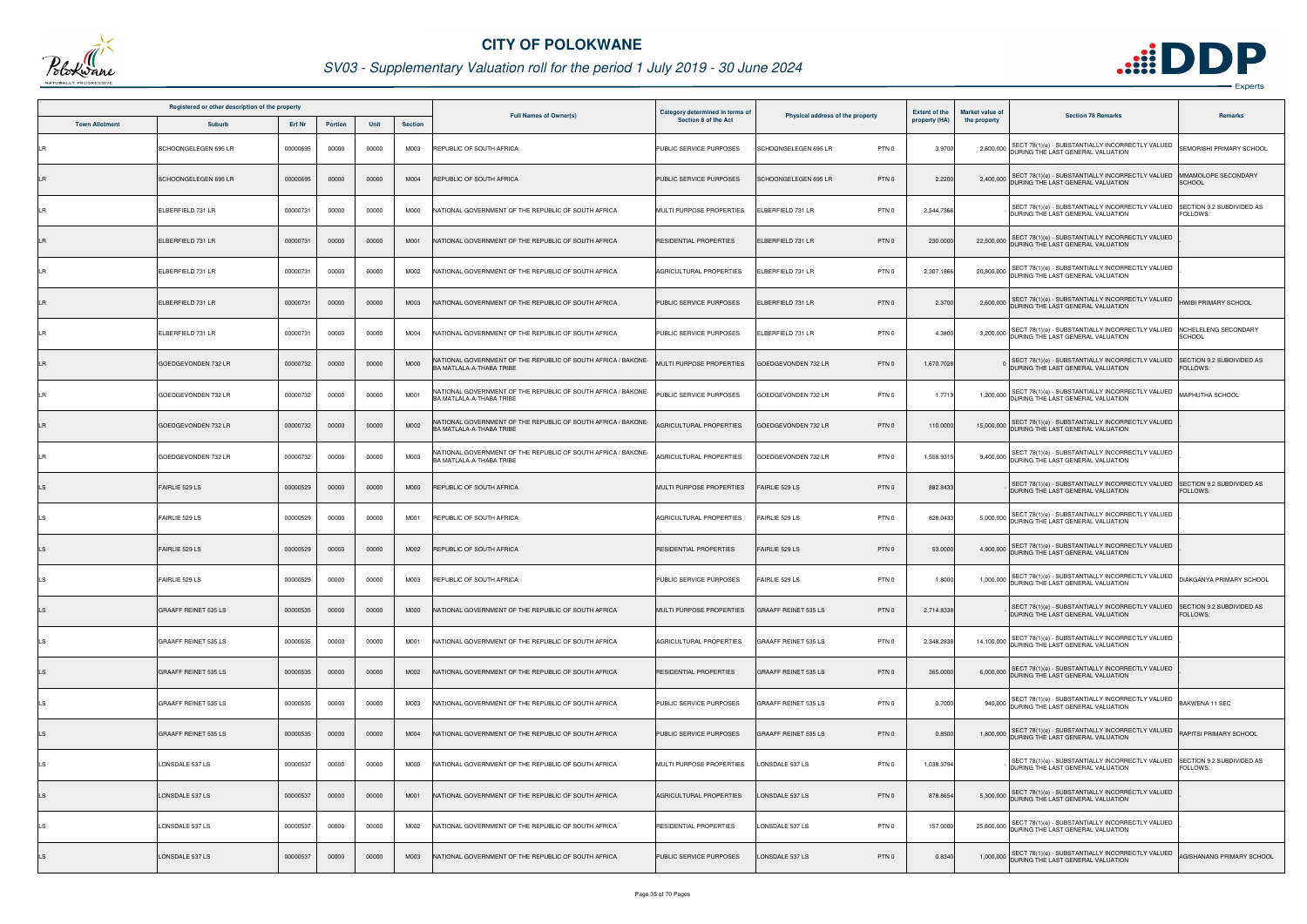

|                       | Registered or other description of the property |               |         |       |                | <b>Full Names of Owner(s)</b>                                                     | Category determined in terms of | Physical address of the property           | <b>Extent of the</b> | <b>Market value of</b> | <b>Section 78 Remarks</b>                                                                        | <b>Remarks</b>                        |
|-----------------------|-------------------------------------------------|---------------|---------|-------|----------------|-----------------------------------------------------------------------------------|---------------------------------|--------------------------------------------|----------------------|------------------------|--------------------------------------------------------------------------------------------------|---------------------------------------|
| <b>Town Allotment</b> | <b>Suburb</b>                                   | <b>Erf Nr</b> | Portion | Unit  | <b>Section</b> |                                                                                   | Section 8 of the Act            |                                            | property (HA)        | the property           |                                                                                                  |                                       |
| LS                    | LONSDALE 537 LS                                 | 00000537      | 00000   | 00000 | M004           | NATIONAL GOVERNMENT OF THE REPUBLIC OF SOUTH AFRICA                               | PUBLIC SERVICE PURPOSES         | ONSDALE 537 LS<br>PTN 0                    | 0.7300               |                        | SECT 78(1)(e) - SUBSTANTIALLY INCORRECTLY VALUED<br>970,000 DURING THE LAST GENERAL VALUATION    | BAHLALOGA SECONDARY SCHOOL            |
|                       | LONSDALE 537 LS                                 | 00000537      | 00000   | 00000 | M005           | NATIONAL GOVERNMENT OF THE REPUBLIC OF SOUTH AFRICA                               | PUBLIC SERVICE PURPOSES         | PTN 0<br>LONSDALE 537 LS                   | 0.9500               | 1,500,000              | SECT 78(1)(e) - SUBSTANTIALLY INCORRECTLY VALUED<br>DURING THE LAST GENERAL VALUATION            | RAMETLOANA LOWER PRIMARY              |
| LS                    | LAMOELASLAAGTE 548 LS                           | 00000548      | 00000   | 00000 | M000           | NATIONAL GOVERNMENT OF THE REPUBLIC OF SOUTH AFRICA                               | MULTI PURPOSE PROPERTIES        | PTN 0<br>LAMOELASLAAGTE 548 LS             | 1,176.3553           |                        | SECT 78(1)(e) - SUBSTANTIALLY INCORRECTLY VALUED<br>DURING THE LAST GENERAL VALUATION            | SECTION 9.2 SUBDIVIDED AS<br>FOLLOWS: |
|                       | LAMOELASLAAGTE 548 LS                           | 00000548      | 00000   | 00000 | M001           | NATIONAL GOVERNMENT OF THE REPUBLIC OF SOUTH AFRICA                               | AGRICULTURAL PROPERTIES         | AMOELASLAAGTE 548 LS<br>PTN 0              | 1,075.8753           |                        | SECT 78(1)(e) - SUBSTANTIALLY INCORRECTLY VALUED<br>6,500,000 DURING THE LAST GENERAL VALUATION  |                                       |
|                       | LAMOELASLAAGTE 548 LS                           | 00000548      | 00000   | 00000 | M002           | NATIONAL GOVERNMENT OF THE REPUBLIC OF SOUTH AFRICA                               | RESIDENTIAL PROPERTIES          | PTN 0<br>LAMOELASLAAGTE 548 LS             | 96.0000              | 25,200,000             | SECT 78(1)(e) - SUBSTANTIALLY INCORRECTLY VALUED<br>DURING THE LAST GENERAL VALUATION            |                                       |
|                       | LAMOELASLAAGTE 548 LS                           | 00000548      | 00000   | 00000 | M003           | NATIONAL GOVERNMENT OF THE REPUBLIC OF SOUTH AFRICA                               | PUBLIC SERVICE PURPOSES         | PTN 0<br>LAMOELASLAAGTE 548 LS             | 4.4800               |                        | SECT 78(1)(e) - SUBSTANTIALLY INCORRECTLY VALUED<br>2,400,000 DURING THE LAST GENERAL VALUATION  | NKGELE PRIMARY SCHOOL                 |
| LS                    | OPGAAF 574 LS                                   | 00000574      | 00000   | 00000 | M000           | <b>GOVERNMENT OF LEBOWA</b>                                                       | MULTI PURPOSE PROPERTIES        | OPGAAF 574 LS<br>PTN <sub>0</sub>          | 1,002.1196           |                        | SECT 78(1)(e) - SUBSTANTIALLY INCORRECTLY VALUED<br>DURING THE LAST GENERAL VALUATION            | SECTION 9.2 SUBDIVIDED AS<br>FOLLOWS: |
|                       | OPGAAF 574 LS                                   | 00000574      | 00000   | 00000 | M001           | <b>GOVERNMENT OF LEBOWA</b>                                                       | AGRICULTURAL PROPERTIES         | OPGAAF 574 LS<br>PTN 0                     | 850.5696             |                        | SECT 78(1)(e) - SUBSTANTIALLY INCORRECTLY VALUED<br>5,100,000 DURING THE LAST GENERAL VALUATION  |                                       |
|                       | OPGAAF 574 LS                                   | 00000574      | 00000   | 00000 | M002           | GOVERNMENT OF LEBOWA                                                              | RESIDENTIAL PROPERTIES          | OPGAAF 574 LS<br>PTN 0                     | 149.0000             |                        | SECT 78(1)(e) - SUBSTANTIALLY INCORRECTLY VALUED<br>7,500,000 DURING THE LAST GENERAL VALUATION  |                                       |
| <b>LS</b>             | OPGAAF 574 LS                                   | 00000574      | 00000   | 00000 | M003           | GOVERNMENT OF LEBOWA                                                              | PUBLIC SERVICE PURPOSES         | OPGAAF 574 LS<br>PTN 0                     | 2.5500               |                        | 1,800,000 SECT 78(1)(e) - SUBSTANTIALLY INCORRECTLY VALUED<br>DURING THE LAST GENERAL VALUATION  | <b>CHOKWE</b>                         |
| LS                    | WACHTEENBEETJEBOSCH 576 LS                      | 00000576      | 00000   | 00000 | M000           | MOLOTO STAM-TRIBE / NATIONAL GOVERNMENT OF THE REPUBLIC OF<br>SOUTH AFRICA        | MULTI PURPOSE PROPERTIES        | PTN 0<br>WACHTEENBEETJEBOSCH 576 LS        | 1,199.1448           |                        | SECT 78(1)(e) - SUBSTANTIALLY INCORRECTLY VALUED<br>DURING THE LAST GENERAL VALUATION            | SECTION 9.2 SUBDIVIDED AS<br>FOLLOWS: |
|                       | WACHTEENBEETJEBOSCH 576 LS                      | 00000576      | 00000   | 00000 | M001           | MOLOTO STAM-TRIBE / NATIONAL GOVERNMENT OF THE REPUBLIC OF<br>SOUTH AFRICA        | AGRICULTURAL PROPERTIES         | <b>WACHTEENBEETJEBOSCH 576 LS</b><br>PTN 0 | 962.3148             |                        | 5,800,000 SECT 78(1)(e) - SUBSTANTIALLY INCORRECTLY VALUED<br>DURING THE LAST GENERAL VALUATION  |                                       |
| LS.                   | WACHTEENBEETJEBOSCH 576 LS                      | 00000576      | 00000   | 00000 | M002           | MOLOTO STAM-TRIBE / NATIONAL GOVERNMENT OF THE REPUBLIC OF<br><b>SOUTH AFRICA</b> | RESIDENTIAL PROPERTIES          | PTN 0<br>WACHTEENBEETJEBOSCH 576 LS        | 233.0000             |                        | SECT 78(1)(e) - SUBSTANTIALLY INCORRECTLY VALUED<br>20,000,000 DURING THE LAST GENERAL VALUATION |                                       |
|                       | WACHTEENBEETJEBOSCH 576 LS                      | 00000576      | 00000   | 00000 | M003           | MOLOTO STAM-TRIBE / NATIONAL GOVERNMENT OF THE REPUBLIC OF<br>SOUTH AFRICA        | PUBLIC SERVICE PURPOSES         | PTN 0<br>WACHTEENBEETJEBOSCH 576 LS        | 3.8300               |                        | SECT 78(1)(e) - SUBSTANTIALLY INCORRECTLY VALUED<br>1,900,000 DURING THE LAST GENERAL VALUATION  | HLABANA PRIMARY SCHOOL                |
|                       | <b>WACHTKRAAL 579 LS</b>                        | 00000579      | 00000   | 00000 | M000           | REPUBLIC OF SOUTH AFRICA                                                          | MULTI PURPOSE PROPERTIES        | WACHTKRAAL 579 LS<br>PTN 0                 | 1,068.3952           |                        | SECT 78(1)(e) - SUBSTANTIALLY INCORRECTLY VALUED<br>DURING THE LAST GENERAL VALUATION            | SECTION 9.2 SUBDIVIDED AS<br>FOLLOWS: |
| <b>LS</b>             | WACHTKRAAL 579 LS                               | 00000579      | 00000   | 00000 | M001           | REPUBLIC OF SOUTH AFRICA                                                          | AGRICULTURAL PROPERTIES         | <b>WACHTKRAAL 579 LS</b><br>PTN 0          | 1,070.0000           |                        | SECT 78(1)(e) - SUBSTANTIALLY INCORRECTLY VALUED<br>6,400,000 DURING THE LAST GENERAL VALUATION  |                                       |
| LS                    | WACHTKRAAL 579 LS                               | 00000579      | 00000   | 00000 | M002           | REPUBLIC OF SOUTH AFRICA                                                          | <b>RESIDENTIAL PROPERTIES</b>   | PTN 0<br><b>WACHTKRAAL 579 LS</b>          | 102.0000             | 22,800,000             | SECT 78(1)(e) - SUBSTANTIALLY INCORRECTLY VALUED<br>DURING THE LAST GENERAL VALUATION            |                                       |
| <b>LS</b>             | WACHTKRAAL 579 LS                               | 00000579      | 00000   | 00000 | M003           | REPUBLIC OF SOUTH AFRICA                                                          | PUBLIC SERVICE PURPOSES         | PTN 0<br><b>WACHTKRAAL 579 LS</b>          | 3.9900               |                        | SECT 78(1)(e) - SUBSTANTIALLY INCORRECTLY VALUED<br>2,100,000 DURING THE LAST GENERAL VALUATION  | LEKWALAKWALA PRIMARY SCHOOL           |
| <b>LS</b>             | WACHTKRAAL 579 LS                               | 00000579      | 00000   | 00000 | M004           | REPUBLIC OF SOUTH AFRICA                                                          | PUBLIC SERVICE PURPOSES         | PTN 0<br>WACHTKRAAL 579 LS                 | 3.5800               |                        | SECT 78(1)(e) - SUBSTANTIALLY INCORRECTLY VALUED<br>2,700,000 DURING THE LAST GENERAL VALUATION  | MOCHEDI SECONDARY SCHOOL              |
| <b>LS</b>             | NOOITGEDACHT 582 LS                             | 00000582      | 00000   | 00000 | M000           | REPUBLIC OF SOUTH AFRICA                                                          | MULTI PURPOSE PROPERTIES        | PTN 0<br>NOOITGEDACHT 582 LS               | 157.1442             |                        | SECT 78(1)(e) - SUBSTANTIALLY INCORRECTLY VALUED<br>DURING THE LAST GENERAL VALUATION            | SECTION 9.2 SUBDIVIDED AS<br>FOLLOWS: |
| <b>LS</b>             | NOOITGEDACHT 582 LS                             | 00000582      | 00000   | 00000 | M001           | REPUBLIC OF SOUTH AFRICA                                                          | AGRICULTURAL PROPERTIES         | PTN 0<br>NOOITGEDACHT 582 LS               | 138.3042             | 830,000                | SECT 78(1)(e) - SUBSTANTIALLY INCORRECTLY VALUED<br>DURING THE LAST GENERAL VALUATION            |                                       |
| <b>LS</b>             | NOOITGEDACHT 582 LS                             | 00000582      | 00000   | 00000 | M002           | REPUBLIC OF SOUTH AFRICA                                                          | RESIDENTIAL PROPERTIES          | PTN 0<br>NOOITGEDACHT 582 LS               | 14.0000              |                        | SECT 78(1)(e) - SUBSTANTIALLY INCORRECTLY VALUED<br>700,000 DURING THE LAST GENERAL VALUATION    |                                       |
| LS                    | NOOITGEDACHT 582 LS                             | 00000582      | 00000   | 00000 | M003           | REPUBLIC OF SOUTH AFRICA                                                          | PUBLIC SERVICE PURPOSES         | <b>NOOITGEDACHT 582 LS</b><br>PTN 0        | 2.0400               |                        | SECT 78(1)(e) - SUBSTANTIALLY INCORRECTLY VALUED<br>1,700,000 DURING THE LAST GENERAL VALUATION  | KEDISHI SECONDARY SCHOOL              |
| <b>LS</b>             | NOOITGEDACHT 582 LS                             | 00000582      | 00000   | 00000 | M004           | REPUBLIC OF SOUTH AFRICA                                                          | PUBLIC SERVICE PURPOSES         | PTN 0<br>NOOITGEDACHT 582 LS               | 2.8000               | 2,200,000              | SECT 78(1)(e) - SUBSTANTIALLY INCORRECTLY VALUED<br>DURING THE LAST GENERAL VALUATION            | PITSI-A-MASHILO                       |

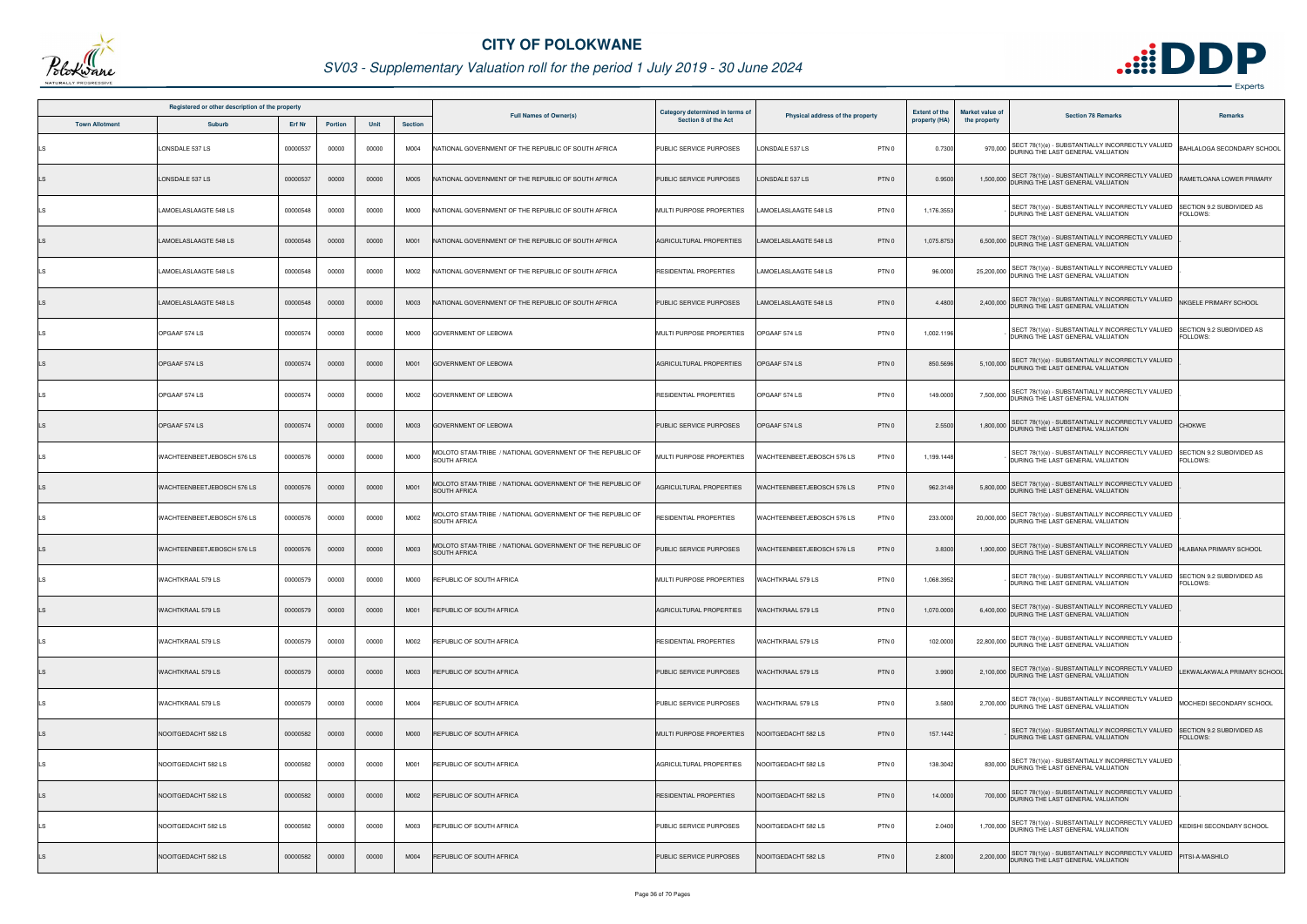

|                       | Registered or other description of the property |               |         |       |                | <b>Full Names of Owner(s)</b>                       | Category determined in terms of | Physical address of the property        | <b>Extent of the</b> | <b>Market value of</b> | <b>Section 78 Remarks</b>                                                                        | Remarks                                  |
|-----------------------|-------------------------------------------------|---------------|---------|-------|----------------|-----------------------------------------------------|---------------------------------|-----------------------------------------|----------------------|------------------------|--------------------------------------------------------------------------------------------------|------------------------------------------|
| <b>Town Allotment</b> | <b>Suburb</b>                                   | <b>Erf Nr</b> | Portion | Unit  | <b>Section</b> |                                                     | Section 8 of the Act            |                                         | property (HA)        | the property           |                                                                                                  |                                          |
| LS                    | UTTIGSDALE 583 LS                               | 00000583      | 00000   | 00000 | M000           | NATIONAL GOVERNMENT OF THE REPUBLIC OF SOUTH AFRICA | MULTI PURPOSE PROPERTIES        | UTTIGSDALE 583 LS<br>PTN 0              | 2,541.8172           |                        | SECT 78(1)(e) - SUBSTANTIALLY INCORRECTLY VALUED<br>DURING THE LAST GENERAL VALUATION            | SECTION 9.2 SUBDIVIDED AS<br>FOLLOWS:    |
|                       | LUTTIGSDALE 583 LS                              | 00000583      | 00000   | 00000 | M001           | NATIONAL GOVERNMENT OF THE REPUBLIC OF SOUTH AFRICA | AGRICULTURAL PROPERTIES         | PTN 0<br>LUTTIGSDALE 583 LS             | 2,209.5072           | 13,300,000             | SECT 78(1)(e) - SUBSTANTIALLY INCORRECTLY VALUED<br>DURING THE LAST GENERAL VALUATION            |                                          |
| LS.                   | LUTTIGSDALE 583 LS                              | 00000583      | 00000   | 00000 | M002           | NATIONAL GOVERNMENT OF THE REPUBLIC OF SOUTH AFRICA | RESIDENTIAL PROPERTIES          | PTN 0<br>LUTTIGSDALE 583 LS             | 327.0000             |                        | SECT 78(1)(e) - SUBSTANTIALLY INCORRECTLY VALUED<br>26,500,000 DURING THE LAST GENERAL VALUATION |                                          |
| <b>LS</b>             | LUTTIGSDALE 583 LS                              | 00000583      | 00000   | 00000 | M003           | NATIONAL GOVERNMENT OF THE REPUBLIC OF SOUTH AFRICA | PUBLIC SERVICE PURPOSES         | UTTIGSDALE 583 LS<br>PTN 0              | 3.1500               |                        | SECT 78(1)(e) - SUBSTANTIALLY INCORRECTLY VALUED<br>3,200,000 DURING THE LAST GENERAL VALUATION  | KABELA SECONDARY SCHOOL                  |
|                       | LUTTIGSDALE 583 LS                              | 00000583      | 00000   | 00000 | M004           | NATIONAL GOVERNMENT OF THE REPUBLIC OF SOUTH AFRICA | PUBLIC SERVICE PURPOSES         | PTN 0<br>LUTTIGSDALE 583 LS             | 1.3200               | 1,500,000              | SECT 78(1)(e) - SUBSTANTIALLY INCORRECTLY VALUED<br>DURING THE LAST GENERAL VALUATION            | MAHLABELA SECONDARY SCHOOL               |
| <b>LS</b>             | UTTIGSDALE 583 LS                               | 00000583      | 00000   | 00000 | M005           | NATIONAL GOVERNMENT OF THE REPUBLIC OF SOUTH AFRICA | PUBLIC SERVICE PURPOSES         | PTN 0<br>UTTIGSDALE 583 LS              | 3.9900               |                        | SECT 78(1)(e) - SUBSTANTIALLY INCORRECTLY VALUED<br>2,000,000 DURING THE LAST GENERAL VALUATION  | MANCHIMUDI PRIMARY SCHOOL                |
| LS                    | JUNO 586 LS                                     | 00000586      | 00000   | 00000 | M000           | REPUBLIC OF SOUTH AFRICA                            | MULTI PURPOSE PROPERTIES        | PTN 0<br>IUNO 586 LS                    | 2,132.8560           |                        | SECT 78(1)(e) - SUBSTANTIALLY INCORRECTLY VALUED<br>DURING THE LAST GENERAL VALUATION            | SECTION 9.2 SUBDIVIDED AS<br>FOLLOWS:    |
| LS                    | JUNO 586 LS                                     | 00000586      | 00000   | 00000 | M001           | REPUBLIC OF SOUTH AFRICA                            | AGRICULTURAL PROPERTIES         | <b>JUNO 586 LS</b><br>PTN 0             | 1,969.3360           |                        | SECT 78(1)(e) - SUBSTANTIALLY INCORRECTLY VALUED<br>11,800,000 DURING THE LAST GENERAL VALUATION |                                          |
| LS                    | JUNO 586 LS                                     | 00000586      | 00000   | 00000 | M002           | REPUBLIC OF SOUTH AFRICA                            | RESIDENTIAL PROPERTIES          | <b>JUNO 586 LS</b><br>PTN 0             | 158.0000             |                        | SECT 78(1)(e) - SUBSTANTIALLY INCORRECTLY VALUED<br>28,800,000 DURING THE LAST GENERAL VALUATION |                                          |
| <b>LS</b>             | JUNO 586 LS                                     | 00000586      | 00000   | 00000 | M003           | REPUBLIC OF SOUTH AFRICA                            | PUBLIC SERVICE PURPOSES         | PTN 0<br>IUNO 586 LS                    | 4.2200               |                        | 2,200,000 SECT 78(1)(e) - SUBSTANTIALLY INCORRECTLY VALUED                                       | <b>MADUMA PRIMARY</b>                    |
| LS                    | JUNO 586 LS                                     | 00000586      | 00000   | 00000 | M004           | REPUBLIC OF SOUTH AFRICA                            | PUBLIC SERVICE PURPOSES         | JUNO 586 LS<br>PTN 0                    | 1.3000               |                        | SECT 78(1)(e) - SUBSTANTIALLY INCORRECTLY VALUED<br>2,100,000 DURING THE LAST GENERAL VALUATION  | MMANKOGAEDUPE SECONDARY<br><b>SCHOOL</b> |
| <b>LS</b>             | CHLOE 587 LS                                    | 00000587      | 00000   | 00000 | M000           | BAKONE-BA MATLALA-A-THABA TRIBE                     | MULTI PURPOSE PROPERTIES        | CHLOE 587 LS<br>PTN 0                   | 2,323.7571           |                        | SECT 78(1)(e) - SUBSTANTIALLY INCORRECTLY VALUED<br>DURING THE LAST GENERAL VALUATION            | SECTION 9.2 SUBDIVIDED AS<br>FOLLOWS:    |
| LS                    | CHLOE 587 LS                                    | 00000587      | 00000   | 00000 | M001           | BAKONE-BA MATLALA-A-THABA TRIBE                     | AGRICULTURAL PROPERTIES         | CHLOE 587 LS<br>PTN <sub>0</sub>        | 2,151.2971           |                        | SECT 78(1)(e) - SUBSTANTIALLY INCORRECTLY VALUED<br>19,400,000 DURING THE LAST GENERAL VALUATION |                                          |
| <b>LS</b>             | CHLOE 587 LS                                    | 00000587      | 00000   | 00000 | M002           | BAKONE-BA MATLALA-A-THABA TRIBE                     | RESIDENTIAL PROPERTIES          | PTN 0<br>CHLOE 587 LS                   | 167.0000             |                        | SECT 78(1)(e) - SUBSTANTIALLY INCORRECTLY VALUED<br>50,000,000 DURING THE LAST GENERAL VALUATION |                                          |
| LS.                   | CHLOE 587 LS                                    | 00000587      | 00000   | 00000 | M003           | BAKONE-BA MATLALA-A-THABA TRIBE                     | PUBLIC SERVICE PURPOSES         | CHLOE 587 LS<br>PTN 0                   | 2.3000               |                        | SECT 78(1)(e) - SUBSTANTIALLY INCORRECTLY VALUED<br>1,600,000 DURING THE LAST GENERAL VALUATION  | CHLOE PRIMARY SCHOOL                     |
| <b>LS</b>             | CHLOE 587 LS                                    | 00000587      | 00000   | 00000 | M004           | BAKONE-BA MATLALA-A-THABA TRIBE                     | PUBLIC SERVICE PURPOSES         | CHLOE 587 LS<br>PTN 0                   | 1.3000               |                        | SECT 78(1)(e) - SUBSTANTIALLY INCORRECTLY VALUED<br>2,200,000 DURING THE LAST GENERAL VALUATION  | LEKGORONG PRIMARY SCHOOL                 |
| LS                    | CHLOE 587 LS                                    | 00000587      | 00000   | 00000 | M005           | BAKONE-BA MATLALA-A-THABA TRIBE                     | PUBLIC SERVICE PURPOSES         | PTN 0<br>CHLOE 587 LS                   | 1.8600               | 1,600,000              | SECT 78(1)(e) - SUBSTANTIALLY INCORRECTLY VALUED<br>DURING THE LAST GENERAL VALUATION            | NKGOPOLENG BAKONE SENIOR<br>SECONDARY    |
| <b>LS</b>             | <b>VLAKFONTEIN 588 LS</b>                       | 00000588      | 00000   | 00000 | M000           | REPUBLIC OF SOUTH AFRICA                            | MULTI PURPOSE PROPERTIES        | PTN 0<br><b>VLAKFONTEIN 588 LS</b>      | 501.1355             |                        | SECT 78(1)(e) - SUBSTANTIALLY INCORRECTLY VALUED<br>DURING THE LAST GENERAL VALUATION            | SECTION 9.2 SUBDIVIDED AS<br>FOLLOWS:    |
| <b>LS</b>             | <b>VLAKFONTEIN 588 LS</b>                       | 00000588      | 00000   | 00000 | M001           | REPUBLIC OF SOUTH AFRICA                            | AGRICULTURAL PROPERTIES         | <b>VLAKFONTEIN 588 LS</b><br>PTN 0      | 89.9355              |                        | SECT 78(1)(e) - SUBSTANTIALLY INCORRECTLY VALUED<br>500,000 DURING THE LAST GENERAL VALUATION    |                                          |
| <b>LS</b>             | <b>VLAKFONTEIN 588 LS</b>                       | 00000588      | 00000   | 00000 | M002           | REPUBLIC OF SOUTH AFRICA                            | RESIDENTIAL PROPERTIES          | PTN 0<br><b>VLAKFONTEIN 588 LS</b>      | 405.0000             | 137,500,000            | SECT 78(1)(e) - SUBSTANTIALLY INCORRECTLY VALUED<br>DURING THE LAST GENERAL VALUATION            |                                          |
| <b>LS</b>             | VLAKFONTEIN 588 LS                              | 00000588      | 00000   | 00000 | M003           | REPUBLIC OF SOUTH AFRICA                            | PUBLIC SERVICE PURPOSES         | PTN 0<br><b>VLAKFONTEIN 588 LS</b>      | 4.3100               | 2,500,000              | SECT 78(1)(e) - SUBSTANTIALLY INCORRECTLY VALUED<br>DURING THE LAST GENERAL VALUATION            | IKAGELENG MAKOBE PRIMARY                 |
| <b>LS</b>             | <b>VLAKFONTEIN 588 LS</b>                       | 00000588      | 00000   | 00000 | M004           | REPUBLIC OF SOUTH AFRICA                            | PUBLIC SERVICE PURPOSES         | PTN 0<br><b>VLAKFONTEIN 588 LS</b>      | 1.8900               |                        | SECT 78(1)(e) - SUBSTANTIALLY INCORRECTLY VALUED<br>1,700,000 DURING THE LAST GENERAL VALUATION  | MOTLISHI SECONDARY SCHOOL                |
| LS                    | MATALAS LOCATION 591 LS                         | 00000591      | 00000   | 00000 | M000           | NATIONAL GOVERNMENT OF THE REPUBLIC OF SOUTH AFRICA | MULTI PURPOSE PROPERTIES        | <b>MATALAS LOCATION 591 LS</b><br>PTN 0 | 28,201.1891          |                        | SECT 78(1)(e) - SUBSTANTIALLY INCORRECTLY VALUED<br>DURING THE LAST GENERAL VALUATION            | SECTION 9.2 SUBDIVIDED AS<br>FOLLOWS:    |
|                       | MATALAS LOCATION 591 LS                         | 00000591      | 00000   | 00000 | M001           | NATIONAL GOVERNMENT OF THE REPUBLIC OF SOUTH AFRICA | AGRICULTURAL PROPERTIES         | PTN 0<br><b>MATALAS LOCATION 591 LS</b> | 25,074.0891          | 150,400,000            | SECT 78(1)(e) - SUBSTANTIALLY INCORRECTLY VALUED<br>DURING THE LAST GENERAL VALUATION            |                                          |

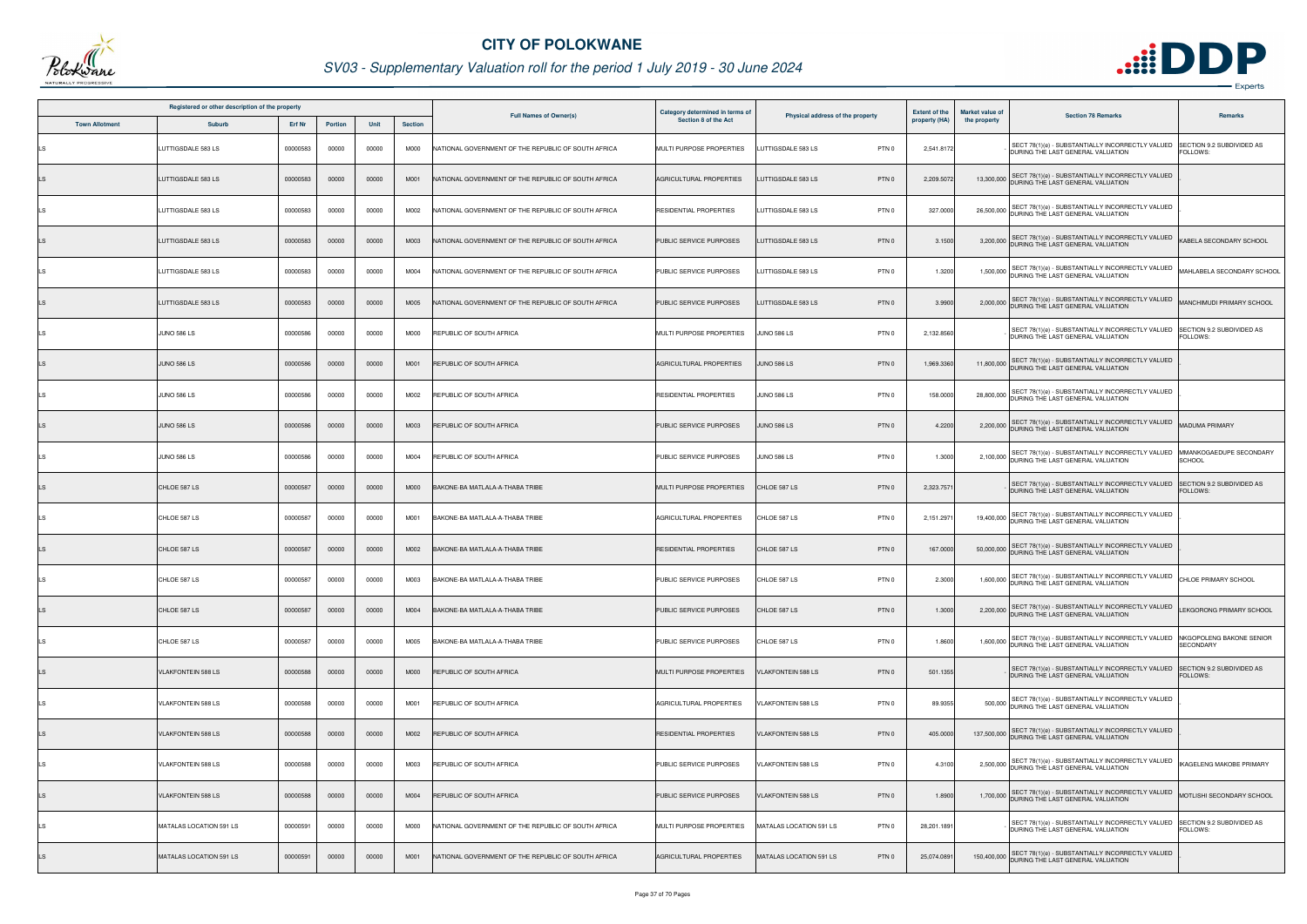

|                       | Registered or other description of the property |          |                |       |                | <b>Full Names of Owner(s)</b>                       | Category determined in terms of | Physical address of the property            | <b>Extent of the</b> | <b>Market value of</b> | <b>Section 78 Remarks</b>                                                                             | <b>Remarks</b>                               |
|-----------------------|-------------------------------------------------|----------|----------------|-------|----------------|-----------------------------------------------------|---------------------------------|---------------------------------------------|----------------------|------------------------|-------------------------------------------------------------------------------------------------------|----------------------------------------------|
| <b>Town Allotment</b> | <b>Suburb</b>                                   | Erf Nr   | <b>Portion</b> | Unit  | <b>Section</b> |                                                     | Section 8 of the Act            |                                             | property (HA)        | the property           |                                                                                                       |                                              |
| LS                    | MATALAS LOCATION 591 LS                         | 00000591 | 00000          | 00000 | M002           | NATIONAL GOVERNMENT OF THE REPUBLIC OF SOUTH AFRICA | RESIDENTIAL PROPERTIES          | PTN 0<br>MATALAS LOCATION 591 LS            | 3,049.0000           |                        | SECT 78(1)(e) - SUBSTANTIALLY INCORRECTLY VALUED<br>152,500,000 DURING THE LAST GENERAL VALUATION     |                                              |
|                       | MATALAS LOCATION 591 LS                         | 00000591 | 00000          | 00000 | M003           | NATIONAL GOVERNMENT OF THE REPUBLIC OF SOUTH AFRICA | PUBLIC SERVICE PURPOSES         | PTN 0<br>MATALAS LOCATION 591 LS            | 1.3500               | 1,700,000              | SECT 78(1)(e) - SUBSTANTIALLY INCORRECTLY VALUED<br>DURING THE LAST GENERAL VALUATION                 | BK MATLALA COMMERCIAL HIGH<br><b>SCHOOL</b>  |
|                       | MATALAS LOCATION 591 LS                         | 00000591 | 00000          | 00000 | M004           | NATIONAL GOVERNMENT OF THE REPUBLIC OF SOUTH AFRICA | AGRICULTURAL PROPERTIES         | PTN 0<br>MATALAS LOCATION 591 LS            | 3.5400               |                        | SECT 78(1)(e) - SUBSTANTIALLY INCORRECTLY VALUED<br>2,200,000 DURING THE LAST GENERAL VALUATION       | DIBENG PRIMARY SCHOOL                        |
|                       | MATALAS LOCATION 591 LS                         | 00000591 | 00000          | 00000 | M005           | NATIONAL GOVERNMENT OF THE REPUBLIC OF SOUTH AFRICA | AGRICULTURAL PROPERTIES         | PTN <sub>0</sub><br>MATALAS LOCATION 591 LS | 1.6300               |                        | SECT 78(1)(e) - SUBSTANTIALLY INCORRECTLY VALUED<br>2,000,000 DURING THE LAST GENERAL VALUATION       | HAKALA PRIMARY SCHOOL                        |
|                       | MATALAS LOCATION 591 LS                         | 00000591 | 00000          | 00000 | M006           | NATIONAL GOVERNMENT OF THE REPUBLIC OF SOUTH AFRICA | AGRICULTURAL PROPERTIES         | PTN 0<br>MATALAS LOCATION 591 LS            | 4.0600               | 3,300,000              | SECT 78(1)(e) - SUBSTANTIALLY INCORRECTLY VALUED<br>DURING THE LAST GENERAL VALUATION                 | KGOKE HIGH SCHOOL                            |
|                       | MATALAS LOCATION 591 LS                         | 00000591 | 00000          | 00000 | M007           | NATIONAL GOVERNMENT OF THE REPUBLIC OF SOUTH AFRICA | AGRICULTURAL PROPERTIES         | PTN 0<br>MATALAS LOCATION 591 LS            | 1.9800               |                        | SECT 78(1)(e) - SUBSTANTIALLY INCORRECTLY VALUED<br>1,700,000 DURING THE LAST GENERAL VALUATION       | <b>KGOMONTSWERE PRIMARY</b><br><b>SCHOOL</b> |
| LS                    | MATALAS LOCATION 591 LS                         | 00000591 | 00000          | 00000 | M008           | NATIONAL GOVERNMENT OF THE REPUBLIC OF SOUTH AFRICA | AGRICULTURAL PROPERTIES         | PTN 0<br>MATALAS LOCATION 591 LS            | 2.6200               |                        | SECT 78(1)(e) - SUBSTANTIALLY INCORRECTLY VALUED<br>1,400,000 DURING THE LAST GENERAL VALUATION       | <b>KGOPODI PRIMARY SCHOOL</b>                |
|                       | MATALAS LOCATION 591 LS                         | 00000591 | 00000          | 00000 | M009           | NATIONAL GOVERNMENT OF THE REPUBLIC OF SOUTH AFRICA | AGRICULTURAL PROPERTIES         | PTN 0<br>MATALAS LOCATION 591 LS            | 3.8100               |                        | SECT 78(1)(e) - SUBSTANTIALLY INCORRECTLY VALUED<br>2,000,000 DURING THE LAST GENERAL VALUATION       | KOKAMI PRIMARY SCHOOL                        |
|                       | MATALAS LOCATION 591 LS                         | 00000591 | 00000          | 00000 | M010           | NATIONAL GOVERNMENT OF THE REPUBLIC OF SOUTH AFRICA | AGRICULTURAL PROPERTIES         | MATALAS LOCATION 591 LS<br>PTN 0            | 2.6200               |                        | SECT 78(1)(e) - SUBSTANTIALLY INCORRECTLY VALUED<br>2,200,000 DURING THE LAST GENERAL VALUATION       | <b>KWENA-SELAKI PRIMARY</b>                  |
|                       | MATALAS LOCATION 591 LS                         | 00000591 | 00000          | 00000 | M011           | NATIONAL GOVERNMENT OF THE REPUBLIC OF SOUTH AFRICA | AGRICULTURAL PROPERTIES         | PTN 0<br><b>MATALAS LOCATION 591 LS</b>     | 1.7100               |                        | SECT 78(1)(e) - SUBSTANTIALLY INCORRECTLY VALUED<br>1,500,000 DURING THE LAST GENERAL VALUATION       | LETSWALELA BAHLALOGA<br>SECONDARY SCHOOL     |
|                       | MATALAS LOCATION 591 LS                         | 00000591 | 00000          | 00000 | M012           | NATIONAL GOVERNMENT OF THE REPUBLIC OF SOUTH AFRICA | AGRICULTURAL PROPERTIES         | PTN 0<br>MATALAS LOCATION 591 LS            | 1.7300               | 2,200,000              | SECT 78(1)(e) - SUBSTANTIALLY INCORRECTLY VALUED<br>DURING THE LAST GENERAL VALUATION                 | MADIETANE PRIMARY SCHOOL                     |
|                       | MATALAS LOCATION 591 LS                         | 00000591 | 00000          | 00000 | M013           | NATIONAL GOVERNMENT OF THE REPUBLIC OF SOUTH AFRICA | AGRICULTURAL PROPERTIES         | MATALAS LOCATION 591 LS<br>PTN 0            | 5.3200               |                        | SECT 78(1)(e) - SUBSTANTIALLY INCORRECTLY VALUED<br>4,100,000 BLOT TOLLIUM THE LAST GENERAL VALUATION | <b>MAHOAI HIGH SCHOOL</b>                    |
|                       | MATALAS LOCATION 591 LS                         | 00000591 | 00000          | 00000 | M014           | NATIONAL GOVERNMENT OF THE REPUBLIC OF SOUTH AFRICA | AGRICULTURAL PROPERTIES         | PTN 0<br>MATALAS LOCATION 591 LS            | 4.0200               | 2,200,000              | SECT 78(1)(e) - SUBSTANTIALLY INCORRECTLY VALUED<br>DURING THE LAST GENERAL VALUATION                 | MAKOBATENG SECONDARY<br>SCHOOL               |
|                       | MATALAS LOCATION 591 LS                         | 00000591 | 00000          | 00000 | M015           | NATIONAL GOVERNMENT OF THE REPUBLIC OF SOUTH AFRICA | AGRICULTURAL PROPERTIES         | PTN 0<br><b>MATALAS LOCATION 591 LS</b>     | 2.9900               |                        | SECT 78(1)(e) - SUBSTANTIALLY INCORRECTLY VALUED<br>1,800,000 DURING THE LAST GENERAL VALUATION       | MAKOKO SECONDARY SCHOOL                      |
|                       | MATALAS LOCATION 591 LS                         | 00000591 | 00000          | 00000 | M016           | NATIONAL GOVERNMENT OF THE REPUBLIC OF SOUTH AFRICA | AGRICULTURAL PROPERTIES         | PTN 0<br>MATALAS LOCATION 591 LS            | 1.2400               |                        | SECT 78(1)(e) - SUBSTANTIALLY INCORRECTLY VALUED<br>1,400,000 DURING THE LAST GENERAL VALUATION       | MAMONE SECONDARY SCHOOL                      |
| <b>LS</b>             | MATALAS LOCATION 591 LS                         | 00000591 | 00000          | 00000 | M017           | NATIONAL GOVERNMENT OF THE REPUBLIC OF SOUTH AFRICA | AGRICULTURAL PROPERTIES         | MATALAS LOCATION 591 LS<br>PTN 0            | 7.0100               | 3,900,000              | SECT 78(1)(e) - SUBSTANTIALLY INCORRECTLY VALUED<br>DURING THE LAST GENERAL VALUATION                 | <b>MAOWANENG SECONDARY</b><br><b>SCHOOL</b>  |
| LS                    | MATALAS LOCATION 591 LS                         | 00000591 | 00000          | 00000 | M018           | NATIONAL GOVERNMENT OF THE REPUBLIC OF SOUTH AFRICA | AGRICULTURAL PROPERTIES         | <b>MATALAS LOCATION 591 LS</b><br>PTN 0     | 3.3200               |                        | SECT 78(1)(e) - SUBSTANTIALLY INCORRECTLY VALUED<br>1,600,000 DURING THE LAST GENERAL VALUATION       | MAPALE SECONDARY                             |
| <b>LS</b>             | MATALAS LOCATION 591 LS                         | 00000591 | 00000          | 00000 | M019           | NATIONAL GOVERNMENT OF THE REPUBLIC OF SOUTH AFRICA | AGRICULTURAL PROPERTIES         | PTN 0<br><b>MATALAS LOCATION 591 LS</b>     | 1.0000               | 1,100,000              | SECT 78(1)(e) - SUBSTANTIALLY INCORRECTLY VALUED<br>DURING THE LAST GENERAL VALUATION                 | MMAPHEKGO PRIMARY                            |
| LS                    | MATALAS LOCATION 591 LS                         | 00000591 | 00000          | 00000 | M020           | NATIONAL GOVERNMENT OF THE REPUBLIC OF SOUTH AFRICA | <b>AGRICULTURAL PROPERTIES</b>  | PTN 0<br>MATALAS LOCATION 591 LS            | 1.7100               |                        | SECT 78(1)(e) - SUBSTANTIALLY INCORRECTLY VALUED<br>1,400,000 DURING THE LAST GENERAL VALUATION       | MMUSHI JUNIOR PRIMARY SCHOOL                 |
| <b>LS</b>             | MATALAS LOCATION 591 LS                         | 00000591 | 00000          | 00000 | M021           | NATIONAL GOVERNMENT OF THE REPUBLIC OF SOUTH AFRICA | AGRICULTURAL PROPERTIES         | MATALAS LOCATION 591 LS<br>PTN 0            | 1.6700               | 1,600,000              | SECT 78(1)(e) - SUBSTANTIALLY INCORRECTLY VALUED<br>DURING THE LAST GENERAL VALUATION                 | <b>MOETAGARE PRIMARY</b>                     |
| LS                    | <b>MATALAS LOCATION 591 LS</b>                  | 00000591 | 00000          | 00000 | M022           | NATIONAL GOVERNMENT OF THE REPUBLIC OF SOUTH AFRICA | AGRICULTURAL PROPERTIES         | PTN 0<br><b>MATALAS LOCATION 591 LS</b>     | 1.0500               | 950,000                | SECT 78(1)(e) - SUBSTANTIALLY INCORRECTLY VALUED<br>DURING THE LAST GENERAL VALUATION                 | MOGOSHI PRIMARY SCHOOL                       |
| <b>LS</b>             | MATALAS LOCATION 591 LS                         | 00000591 | 00000          | 00000 | M023           | NATIONAL GOVERNMENT OF THE REPUBLIC OF SOUTH AFRICA | AGRICULTURAL PROPERTIES         | PTN 0<br><b>MATALAS LOCATION 591 LS</b>     | 5.7200               | 3,800,000              | SECT 78(1)(e) - SUBSTANTIALLY INCORRECTLY VALUED<br>DURING THE LAST GENERAL VALUATION                 | NGAKANA HIGH SCHOOL                          |
| LS                    | MATALAS LOCATION 591 LS                         | 00000591 | 00000          | 00000 | M024           | NATIONAL GOVERNMENT OF THE REPUBLIC OF SOUTH AFRICA | AGRICULTURAL PROPERTIES         | PTN 0<br>MATALAS LOCATION 591 LS            | 1.3400               |                        | SECT 78(1)(e) - SUBSTANTIALLY INCORRECTLY VALUED<br>1,100,000 DURING THE LAST GENERAL VALUATION       | PHEHLE PRIMARY SCHOOL                        |
|                       | MATALAS LOCATION 591 LS                         | 00000591 | 00000          | 00000 | M025           | NATIONAL GOVERNMENT OF THE REPUBLIC OF SOUTH AFRICA | AGRICULTURAL PROPERTIES         | PTN 0<br>MATALAS LOCATION 591 LS            | 2.0800               | 1,700,000              | SECT 78(1)(e) - SUBSTANTIALLY INCORRECTLY VALUED<br>DURING THE LAST GENERAL VALUATION                 | PHOFFU PRIMARY SCHOOL                        |

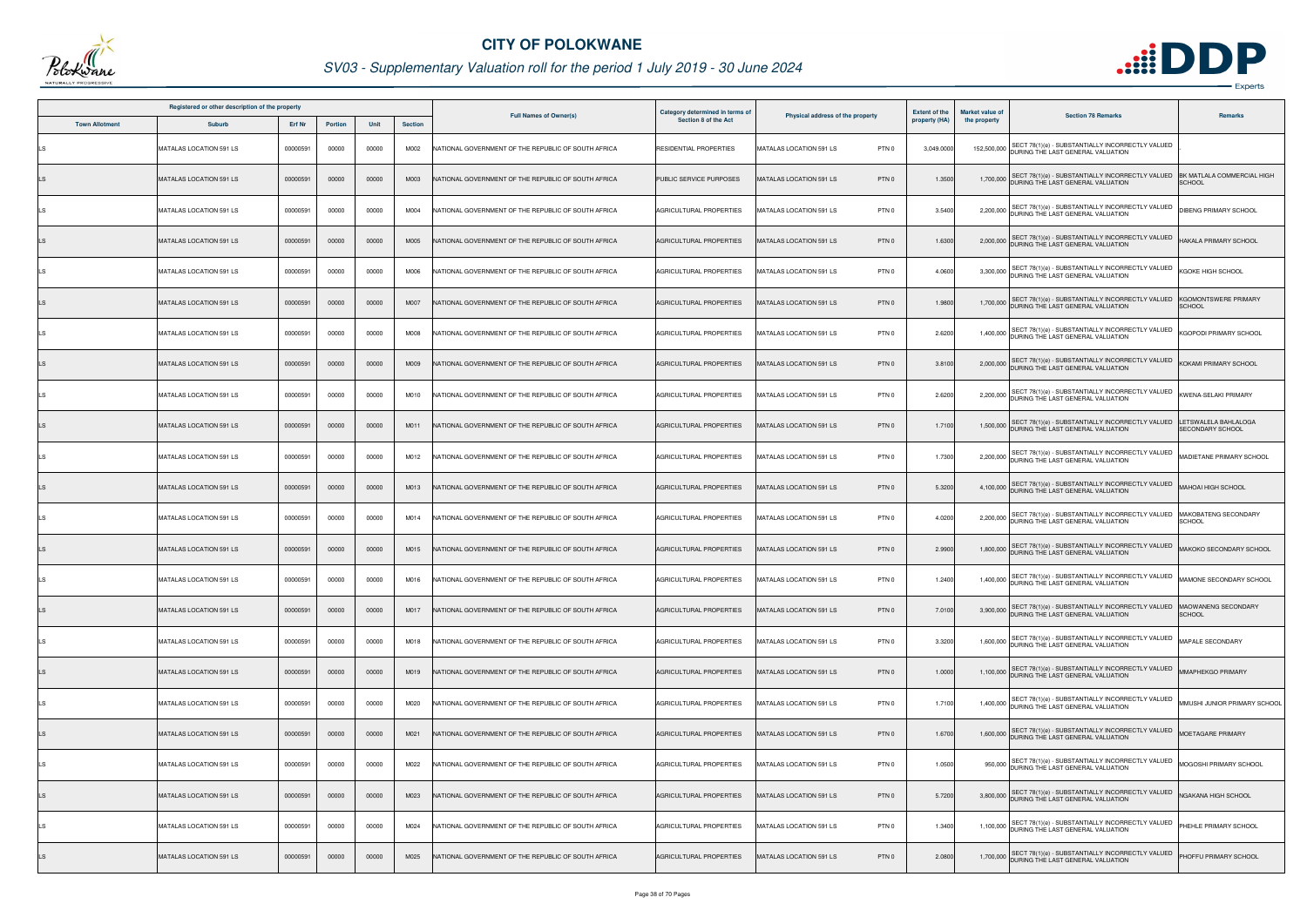

|                       | Registered or other description of the property |               |                |       |                |                                                     | Category determined in terms of |                                              | <b>Extent of the</b> | <b>Market value of</b> | <b>Section 78 Remarks</b>                                                                         | <b>Remarks</b>                        |
|-----------------------|-------------------------------------------------|---------------|----------------|-------|----------------|-----------------------------------------------------|---------------------------------|----------------------------------------------|----------------------|------------------------|---------------------------------------------------------------------------------------------------|---------------------------------------|
| <b>Town Allotment</b> | <b>Suburb</b>                                   | <b>Erf Nr</b> | <b>Portion</b> | Unit  | <b>Section</b> | <b>Full Names of Owner(s)</b>                       | Section 8 of the Act            | Physical address of the property             | property (HA)        | the property           |                                                                                                   |                                       |
|                       | MATALAS LOCATION 591 LS                         | 00000591      | 00000          | 00000 | M026           | NATIONAL GOVERNMENT OF THE REPUBLIC OF SOUTH AFRICA | AGRICULTURAL PROPERTIES         | MATALAS LOCATION 591 LS<br>PTN 0             | 1.7000               |                        | SECT 78(1)(e) - SUBSTANTIALLY INCORRECTLY VALUED<br>1,700,000 DURING THE LAST GENERAL VALUATION   | PHUTI SEOPA HIGH SCHOOL               |
|                       | MATALAS LOCATION 591 LS                         | 00000591      | 00000          | 00000 | M027           | NATIONAL GOVERNMENT OF THE REPUBLIC OF SOUTH AFRICA | AGRICULTURAL PROPERTIES         | PTN 0<br>MATALAS LOCATION 591 LS             | 2.4600               | 1,900,000              | SECT 78(1)(e) - SUBSTANTIALLY INCORRECTLY VALUED<br>DURING THE LAST GENERAL VALUATION             | PUDUTJE PRIMARY SCHOOL                |
|                       | MATALAS LOCATION 591 LS                         | 00000591      | 00000          | 00000 | M028           | NATIONAL GOVERNMENT OF THE REPUBLIC OF SOUTH AFRICA | AGRICULTURAL PROPERTIES         | PTN 0<br>MATALAS LOCATION 591 LS             | 1.6600               | 2,300,000              | SECT 78(1)(e) - SUBSTANTIALLY INCORRECTLY VALUED<br>DURING THE LAST GENERAL VALUATION             | PULA SEOPA PRIMARY                    |
|                       | MATALAS LOCATION 591 LS                         | 00000591      | 00000          | 00000 | M029           | NATIONAL GOVERNMENT OF THE REPUBLIC OF SOUTH AFRICA | AGRICULTURAL PROPERTIES         | PTN <sub>0</sub><br>MATALAS LOCATION 591 LS  | 1.2500               |                        | SECT 78(1)(e) - SUBSTANTIALLY INCORRECTLY VALUED<br>1,900,000 DURING THE LAST GENERAL VALUATION   | RACHEBOLE PRIMARY SCHOOL              |
|                       | MATALAS LOCATION 591 LS                         | 00000591      | 00000          | 00000 | M030           | NATIONAL GOVERNMENT OF THE REPUBLIC OF SOUTH AFRICA | AGRICULTURAL PROPERTIES         | PTN 0<br>MATALAS LOCATION 591 LS             | 0.6900               | 1,000,000              | SECT 78(1)(e) - SUBSTANTIALLY INCORRECTLY VALUED<br>DURING THE LAST GENERAL VALUATION             | RAMALAPA PRIMARY                      |
|                       | MATALAS LOCATION 591 LS                         | 00000591      | 00000          | 00000 | M031           | NATIONAL GOVERNMENT OF THE REPUBLIC OF SOUTH AFRICA | AGRICULTURAL PROPERTIES         | MATALAS LOCATION 591 LS<br>PTN 0             | 4.0000               |                        | SECT 78(1)(e) - SUBSTANTIALLY INCORRECTLY VALUED<br>1,900,000 DURING THE LAST GENERAL VALUATION   | SELOUTJO SECONDARY SCHOOL             |
|                       | MATALAS LOCATION 591 LS                         | 00000591      | 00000          | 00000 | M032           | NATIONAL GOVERNMENT OF THE REPUBLIC OF SOUTH AFRICA | <b>AGRICULTURAL PROPERTIES</b>  | MATALAS LOCATION 591 LS<br>PTN 0             | 0.6900               |                        | SECT 78(1)(e) - SUBSTANTIALLY INCORRECTLY VALUED<br>840,000 DURING THE LAST GENERAL VALUATION     | SEMANENG SECONDARY SCHOOL             |
|                       | <b>MATALAS LOCATION 591 LS</b>                  | 00000591      | 00000          | 00000 | M033           | NATIONAL GOVERNMENT OF THE REPUBLIC OF SOUTH AFRICA | AGRICULTURAL PROPERTIES         | PTN 0<br>MATALAS LOCATION 591 LS             | 1.1800               |                        | SECT 78(1)(e) - SUBSTANTIALLY INCORRECTLY VALUED<br>1,800,000 DURING THE LAST GENERAL VALUATION   | TSHUKUTSWE HIGH SCHOOL                |
|                       | MATALAS LOCATION 591 LS                         | 00000591      | 00000          | 00000 | M034           | NATIONAL GOVERNMENT OF THE REPUBLIC OF SOUTH AFRICA | AGRICULTURAL PROPERTIES         | MATALAS LOCATION 591 LS<br>PTN 0             | 0.9500               |                        | SECT 78(1)(e) - SUBSTANTIALLY INCORRECTLY VALUED<br>880,000 DURING THE LAST GENERAL VALUATION     | TSOGE PRIMARY SCHOOL                  |
|                       | MALIETZIELOCATION 606 LS                        | 00000606      | 00000          | 00000 | M000           | REPUBLIC OF SOUTH AFRICA                            | MULTI PURPOSE PROPERTIES        | PTN <sub>0</sub><br>MALIETZIELOCATION 606 LS | 39,857.4318          |                        | SECT 78(1)(e) - SUBSTANTIALLY INCORRECTLY VALUED<br>DURING THE LAST GENERAL VALUATION             | SECTION 9.2 SUBDIVIDED AS<br>FOLLOWS: |
|                       | MALIETZIELOCATION 606 LS                        | 00000606      | 00000          | 00000 | M001           | REPUBLIC OF SOUTH AFRICA                            | AGRICULTURAL PROPERTIES         | PTN 0<br>MALIETZIELOCATION 606 LS            | 39,704.6248          | 238,200,000            | SECT 78(1)(e) - SUBSTANTIALLY INCORRECTLY VALUED<br>DURING THE LAST GENERAL VALUATION             |                                       |
|                       | MALIETZIELOCATION 606 LS                        | 00000606      | 00000          | 00000 | M002           | REPUBLIC OF SOUTH AFRICA                            | RESIDENTIAL PROPERTIES          | MALIETZIELOCATION 606 LS<br>PTN 0            | 1,067.3000           |                        | SECT 78(1)(e) - SUBSTANTIALLY INCORRECTLY VALUED<br>253,400,000 DURING THE LAST GENERAL VALUATION |                                       |
|                       | MALIETZIELOCATION 606 LS                        | 00000606      | 00000          | 00000 | M003           | REPUBLIC OF SOUTH AFRICA                            | PUBLIC SERVICE PURPOSES         | MALIETZIELOCATION 606 LS<br>PTN 0            | 1.0200               | 1,000,000              | SECT 78(1)(e) - SUBSTANTIALLY INCORRECTLY VALUED<br>DURING THE LAST GENERAL VALUATION             | <b>BAILAFURI PRIMARY SCHOOL</b>       |
|                       | MALIETZIELOCATION 606 LS                        | 00000606      | 00000          | 00000 | M004           | REPUBLIC OF SOUTH AFRICA                            | PUBLIC SERVICE PURPOSES         | PTN 0<br>MALIETZIELOCATION 606 LS            | 3.5900               |                        | SECT 78(1)(e) - SUBSTANTIALLY INCORRECTLY VALUED<br>2,100,000 DURING THE LAST GENERAL VALUATION   | BOETSE SECONDARY SCHOOL               |
|                       | MALIETZIELOCATION 606 LS                        | 00000606      | 00000          | 00000 | M005           | REPUBLIC OF SOUTH AFRICA                            | PUBLIC SERVICE PURPOSES         | PTN 0<br>MALIETZIELOCATION 606 LS            | 1.9300               |                        | SECT 78(1)(e) - SUBSTANTIALLY INCORRECTLY VALUED<br>1,300,000 DURING THE LAST GENERAL VALUATION   | KAPUTLA NKOANA PRIMARY                |
| LS.                   | MALIETZIELOCATION 606 LS                        | 00000606      | 00000          | 00000 | M006           | REPUBLIC OF SOUTH AFRICA                            | PUBLIC SERVICE PURPOSES         | MALIETZIELOCATION 606 LS<br>PTN 0            | 1.9300               |                        | SECT 78(1)(e) - SUBSTANTIALLY INCORRECTLY VALUED<br>2,300,000 DURING THE LAST GENERAL VALUATION   | <b>KGWAREDI PRIMARY SCHOOL</b>        |
| LS.                   | MALIETZIELOCATION 606 LS                        | 00000606      | 00000          | 00000 | M007           | REPUBLIC OF SOUTH AFRICA                            | PUBLIC SERVICE PURPOSES         | MALIETZIELOCATION 606 LS<br>PTN 0            | 5.0800               |                        | SECT 78(1)(e) - SUBSTANTIALLY INCORRECTLY VALUED<br>3,100,000 DURING THE LAST GENERAL VALUATION   | MAMOLEMANE SECONDARY<br><b>SCHOOL</b> |
| LS.                   | MALIETZIELOCATION 606 LS                        | 00000606      | 00000          | 00000 | M008           | REPUBLIC OF SOUTH AFRICA                            | <b>PUBLIC SERVICE PURPOSES</b>  | PTN 0<br>MALIETZIELOCATION 606 LS            | 2.9600               | 1,500,000              | SECT 78(1)(e) - SUBSTANTIALLY INCORRECTLY VALUED<br>DURING THE LAST GENERAL VALUATION             | MAMOLOKO PRIMARY SCHOOL               |
| LS.                   | MALIETZIELOCATION 606 LS                        | 00000606      | 00000          | 00000 | M009           | REPUBLIC OF SOUTH AFRICA                            | PUBLIC SERVICE PURPOSES         | PTN 0<br>MALIETZIELOCATION 606 LS            | 1.7500               |                        | SECT 78(1)(e) - SUBSTANTIALLY INCORRECTLY VALUED<br>2,100,000 DURING THE LAST GENERAL VALUATION   | MANAMELA PRIMARY SCHOOL               |
| LS.                   | MALIETZIELOCATION 606 LS                        | 00000606      | 00000          | 00000 | M010           | REPUBLIC OF SOUTH AFRICA                            | PUBLIC SERVICE PURPOSES         | MALIETZIELOCATION 606 LS<br>PTN 0            | 1.5900               |                        | SECT 78(1)(e) - SUBSTANTIALLY INCORRECTLY VALUED<br>1,900,000 DURING THE LAST GENERAL VALUATION   | MASEROLE SECONDARY SCHOOL             |
| LS.                   | MALIETZIELOCATION 606 LS                        | 00000606      | 00000          | 00000 | M011           | <b>REPUBLIC OF SOUTH AFRICA</b>                     | PUBLIC SERVICE PURPOSES         | PTN 0<br>MALIETZIELOCATION 606 LS            | 4.4000               | 3,700,000              | SECT 78(1)(e) - SUBSTANTIALLY INCORRECTLY VALUED<br>DURING THE LAST GENERAL VALUATION             | MMAKGABO SEN SEC SCHOOL               |
| LS.                   | MALIETZIELOCATION 606 LS                        | 00000606      | 00000          | 00000 | M012           | <b>REPUBLIC OF SOUTH AFRICA</b>                     | PUBLIC SERVICE PURPOSES         | PTN 0<br>MALIETZIELOCATION 606 LS            | 1.7000               | 1,300,000              | SECT 78(1)(e) - SUBSTANTIALLY INCORRECTLY VALUED<br>DURING THE LAST GENERAL VALUATION             | MMAMARAMA SECONDARY<br><b>SCHOOL</b>  |
| LS.                   | MALIETZIELOCATION 606 LS                        | 00000606      | 00000          | 00000 | M013           | REPUBLIC OF SOUTH AFRICA                            | PUBLIC SERVICE PURPOSES         | PTN 0<br>MALIETZIELOCATION 606 LS            | 1.6000               |                        | SECT 78(1)(e) - SUBSTANTIALLY INCORRECTLY VALUED<br>1,000,000 DURING THE LAST GENERAL VALUATION   | MOREMI PRIMARY SCHOOL                 |
|                       | MALIETZIELOCATION 606 LS                        | 00000606      | 00000          | 00000 | M014           | <b>REPUBLIC OF SOUTH AFRICA</b>                     | PUBLIC SERVICE PURPOSES         | PTN 0<br>MALIETZIELOCATION 606 LS            | 3.1600               | 2,300,000              | SECT 78(1)(e) - SUBSTANTIALLY INCORRECTLY VALUED<br>DURING THE LAST GENERAL VALUATION             | <b>MORUPAHALE</b>                     |

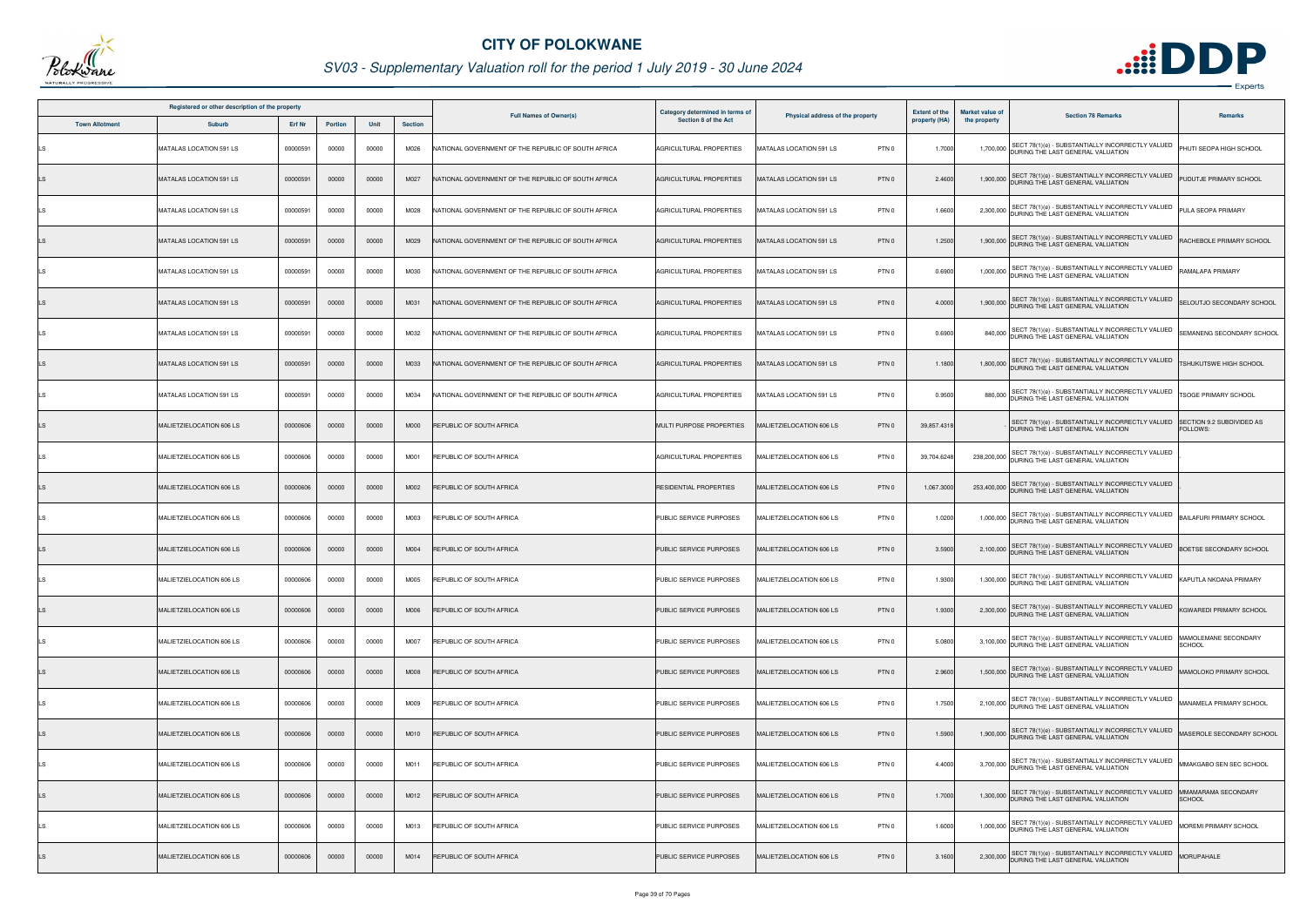

|                       | Registered or other description of the property |          |                |       |                | <b>Full Names of Owner(s)</b> | Category determined in terms of | Physical address of the property             | <b>Extent of the</b> | Market value of | <b>Section 78 Remarks</b>                                                                                              | <b>Remarks</b>                             |
|-----------------------|-------------------------------------------------|----------|----------------|-------|----------------|-------------------------------|---------------------------------|----------------------------------------------|----------------------|-----------------|------------------------------------------------------------------------------------------------------------------------|--------------------------------------------|
| <b>Town Allotment</b> | <b>Suburb</b>                                   | Erf Nr   | <b>Portion</b> | Unit  | <b>Section</b> |                               | Section 8 of the Act            |                                              | property (HA)        | the property    |                                                                                                                        |                                            |
|                       | MALIETZIELOCATION 606 LS                        | 00000606 | 00000          | 00000 | M015           | REPUBLIC OF SOUTH AFRICA      | PUBLIC SERVICE PURPOSES         | PTN 0<br>MALIETZIELOCATION 606 LS            | 1.0070               |                 | SECT 78(1)(e) - SUBSTANTIALLY INCORRECTLY VALUED<br>1,200,000 DURING THE LAST GENERAL VALUATION                        | MOSHASHA PRIMARY SCHOOL                    |
|                       | MALIETZIELOCATION 606 LS                        | 00000606 | 00000          | 00000 | M016           | REPUBLIC OF SOUTH AFRICA      | PUBLIC SERVICE PURPOSES         | PTN 0<br>MALIETZIELOCATION 606 LS            | 2.6300               | 2,700,000       | SECT 78(1)(e) - SUBSTANTIALLY INCORRECTLY VALUED<br>DURING THE LAST GENERAL VALUATION                                  | MOSHUBABA SECONDARY SCHOOL                 |
|                       | MALIETZIELOCATION 606 LS                        | 00000606 | 00000          | 00000 | M017           | REPUBLIC OF SOUTH AFRICA      | PUBLIC SERVICE PURPOSES         | MALIETZIELOCATION 606 LS<br>PTN 0            | 1.0000               | 930,000         | SECT 78(1)(e) - SUBSTANTIALLY INCORRECTLY VALUED<br>DURING THE LAST GENERAL VALUATION                                  | NAPE TLADI PRIMARY                         |
|                       | MALIETZIELOCATION 606 LS                        | 00000606 | 00000          | 00000 | M018           | REPUBLIC OF SOUTH AFRICA      | PUBLIC SERVICE PURPOSES         | MALIETZIELOCATION 606 LS<br>PTN <sub>0</sub> | 1.6600               |                 | SECT 78(1)(e) - SUBSTANTIALLY INCORRECTLY VALUED<br>1,900,000 DURING THE LAST GENERAL VALUATION                        | <b>SEBOKELA PRIMARY SCHOOL</b>             |
|                       | MALIETZIELOCATION 606 LS                        | 00000606 | 00000          | 00000 | M019           | REPUBLIC OF SOUTH AFRICA      | PUBLIC SERVICE PURPOSES         | PTN 0<br>MALIETZIELOCATION 606 LS            | 0.8300               | 1,470,000       | SECT 78(1)(e) - SUBSTANTIALLY INCORRECTLY VALUED<br>DURING THE LAST GENERAL VALUATION                                  | SEHLAGANE PRIMARY SCHOOL                   |
|                       | MALIETZIELOCATION 606 LS                        | 00000606 | 00000          | 00000 | M020           | REPUBLIC OF SOUTH AFRICA      | PUBLIC SERVICE PURPOSES         | PTN 0<br>MALIETZIELOCATION 606 LS            | 4.9700               |                 | SECT 78(1)(e) - SUBSTANTIALLY INCORRECTLY VALUED<br>3,400,000 DURING THE LAST GENERAL VALUATION                        | MMANARE SECONDARY SCHOOL                   |
|                       | MALIETZIELOCATION 606 LS                        | 00000606 | 00000          | 00000 | M021           | REPUBLIC OF SOUTH AFRICA      | PUBLIC SERVICE PURPOSES         | MALIETZIELOCATION 606 LS<br>PTN 0            | 2.2600               |                 | SECT 78(1)(e) - SUBSTANTIALLY INCORRECTLY VALUED<br>1,700,000 DURING THE LAST GENERAL VALUATION                        | MANKGAKISA PRIMARY                         |
|                       | MALIETZIELOCATION 606 LS                        | 00000606 | 00000          | 00000 | M022           | REPUBLIC OF SOUTH AFRICA      | PUBLIC SERVICE PURPOSES         | PTN 0<br>MALIETZIELOCATION 606 LS            | 1.7900               | 1,300,000       | SECT 78(1)(e) - SUBSTANTIALLY INCORRECTLY VALUED<br>DURING THE LAST GENERAL VALUATION                                  | MAHLODUMELA LOWER PRIMARY<br><b>SCHOOL</b> |
|                       | MALIETZIELOCATION 606 LS                        | 00000606 | 00000          | 00000 | M023           | REPUBLIC OF SOUTH AFRICA      | PUBLIC SERVICE PURPOSES         | PTN 0<br>MALIETZIELOCATION 606 LS            | 1.4500               |                 | SECT 78(1)(e) - SUBSTANTIALLY INCORRECTLY VALUED<br>1,400,000 DURING THE LAST GENERAL VALUATION                        | <b>HOSEANTSOANE PRIMARY</b><br>SCHOOL      |
|                       | MALIETZIELOCATION 606 LS                        | 00000606 | 00000          | 00000 | M024           | REPUBLIC OF SOUTH AFRICA      | PUBLIC SERVICE PURPOSES         | MALIETZIELOCATION 606 LS<br>PTN <sub>0</sub> | 2.7100               |                 | SECT 78(1)(e) - SUBSTANTIALLY INCORRECTLY VALUED<br>1,900,000 BLOT TOLLING THE LAST GENERAL VALUATION                  | MATOLO KHALO PRIMARY SCHOOL                |
|                       | MALIETZIELOCATION 606 LS                        | 00000606 | 00000          | 00000 | M025           | REPUBLIC OF SOUTH AFRICA      | PUBLIC SERVICE PURPOSES         | PTN 0<br>MALIETZIELOCATION 606 LS            | 1.5200               | 1,900,000       | SECT 78(1)(e) - SUBSTANTIALLY INCORRECTLY VALUED<br>DURING THE LAST GENERAL VALUATION                                  | MOKATI PRIMARY SCHOOL                      |
|                       | MALIETZIELOCATION 606 LS                        | 00000606 | 00000          | 00000 | M026           | REPUBLIC OF SOUTH AFRICA      | PUBLIC SERVICE PURPOSES         | PTN 0<br>MALIETZIELOCATION 606 LS            | 16.2400              |                 | SECT 78(1)(e) - SUBSTANTIALLY INCORRECTLY VALUED<br>8,100,000 DURING THE LAST GENERAL VALUATION                        | SESHIGO HIGH SCHOOL                        |
|                       | MALIETZIELOCATION 606 LS                        | 00000606 | 00000          | 00000 | M027           | REPUBLIC OF SOUTH AFRICA      | PUBLIC SERVICE PURPOSES         | PTN 0<br>MALIETZIELOCATION 606 LS            | 5.3700               |                 | SECT 78(1)(e) - SUBSTANTIALLY INCORRECTLY VALUED<br>3,300,000 DURING THE LAST GENERAL VALUATION                        | KOMAPE MOLAPO PRIMARY<br>SCHOOL            |
| <b>LS</b>             | MALIETZIELOCATION 606 LS                        | 00000606 | 00000          | 00000 | M028           | REPUBLIC OF SOUTH AFRICA      | PUBLIC SERVICE PURPOSES         | MALIETZIELOCATION 606 LS<br>PTN 0            | 2.4500               | 1,600,000       | SECT 78(1)(e) - SUBSTANTIALLY INCORRECTLY VALUED<br>DURING THE LAST GENERAL VALUATION                                  | MOLALAHARE PRIMARY SCHOOL                  |
|                       | MALIETZIELOCATION 606 LS                        | 00000606 | 00000          | 00000 | M029           | REPUBLIC OF SOUTH AFRICA      | PUBLIC SERVICE PURPOSES         | MALIETZIELOCATION 606 LS<br>PTN 0            | 2.5300               |                 | SECT 78(1)(e) - SUBSTANTIALLY INCORRECTLY VALUED MOKGOBA JUNIOR PRIMARY<br>2,300,000 DURING THE LAST GENERAL VALUATION | <b>SCHOOL</b>                              |
| <b>LS</b>             | MALIETZIELOCATION 606 LS                        | 00000606 | 00000          | 00000 | M030           | REPUBLIC OF SOUTH AFRICA      | PUBLIC SERVICE PURPOSES         | PTN 0<br>MALIETZIELOCATION 606 LS            | 2.9300               |                 | SECT 78(1)(e) - SUBSTANTIALLY INCORRECTLY VALUED<br>2,200,000 DURING THE LAST GENERAL VALUATION                        | RALEMA PRIMARY SCHOOL                      |
| LS                    | MALIETZIELOCATION 606 LS                        | 00000606 | 00000          | 00000 | M031           | REPUBLIC OF SOUTH AFRICA      | PUBLIC SERVICE PURPOSES         | PTN 0<br>MALIETZIELOCATION 606 LS            | 3.2900               |                 | SECT 78(1)(e) - SUBSTANTIALLY INCORRECTLY VALUED<br>1,600,000 DURING THE LAST GENERAL VALUATION                        | LEETETJA PRIMARY SCHOOL                    |
| <b>LS</b>             | MALIETZIELOCATION 606 LS                        | 00000606 | 00000          | 00000 | M032           | REPUBLIC OF SOUTH AFRICA      | PUBLIC SERVICE PURPOSES         | PTN 0<br>MALIETZIELOCATION 606 LS            | 4.8700               |                 | SECT 78(1)(e) - SUBSTANTIALLY INCORRECTLY VALUED<br>2,900,000 DURING THE LAST GENERAL VALUATION                        | H MOLOTO SECONDARY SCHOOL                  |
| LS                    | MALIETZIELOCATION 606 LS                        | 00000606 | 00000          | 00000 | M033           | REPUBLIC OF SOUTH AFRICA      | PUBLIC SERVICE PURPOSES         | PTN 0<br>MALIETZIELOCATION 606 LS            | 4.3800               |                 | SECT 78(1)(e) - SUBSTANTIALLY INCORRECTLY VALUED<br>2,100,000 DURING THE LAST GENERAL VALUATION                        | <b>NGWAKO PRIMARY SCHOOL</b>               |
| <b>LS</b>             | MALIETZIELOCATION 606 LS                        | 00000606 | 00000          | 00000 | M034           | REPUBLIC OF SOUTH AFRICA      | PUBLIC SERVICE PURPOSES         | PTN 0<br>MALIETZIELOCATION 606 LS            | 13.8700              | 7,500,000       | SECT 78(1)(e) - SUBSTANTIALLY INCORRECTLY VALUED<br>DURING THE LAST GENERAL VALUATION                                  | KGAKOA SECONDARY SCHOOL                    |
| LS                    | MALIETZIELOCATION 606 LS                        | 00000606 | 00000          | 00000 | M035           | REPUBLIC OF SOUTH AFRICA      | PUBLIC SERVICE PURPOSES         | MALIETZIELOCATION 606 LS<br>PTN 0            | 5.2800               |                 | SECT 78(1)(e) - SUBSTANTIALLY INCORRECTLY VALUED<br>3,200,000 DURING THE LAST GENERAL VALUATION                        | RAMONGWANA PRIMARY SCHOOL                  |
|                       | MALIETZIELOCATION 606 LS                        | 00000606 | 00000          | 00000 | M036           | REPUBLIC OF SOUTH AFRICA      | PUBLIC SERVICE PURPOSES         | PTN 0<br>MALIETZIELOCATION 606 LS            | 10.8900              | 5,000,000       | SECT 78(1)(e) - SUBSTANTIALLY INCORRECTLY VALUED<br>DURING THE LAST GENERAL VALUATION                                  | MARIPHU PRIMARY SCHOOL                     |
| LS                    | MALIETZIELOCATION 606 LS                        | 00000606 | 00000          | 00000 | M037           | REPUBLIC OF SOUTH AFRICA      | PUBLIC SERVICE PURPOSES         | PTN 0<br>MALIETZIELOCATION 606 LS            | 7.4400               | 4,410,000       | SECT 78(1)(e) - SUBSTANTIALLY INCORRECTLY VALUED<br>DURING THE LAST GENERAL VALUATION                                  | MAKGOFE HIGH SCHOOL                        |
|                       | MALIETZIELOCATION 606 LS                        | 00000606 | 00000          | 00000 | M038           | REPUBLIC OF SOUTH AFRICA      | PUBLIC SERVICE PURPOSES         | PTN 0<br>MALIETZIELOCATION 606 LS            | 5.9600               | 3,300,000       | SECT 78(1)(e) - SUBSTANTIALLY INCORRECTLY VALUED<br>DURING THE LAST GENERAL VALUATION                                  | OR MABOTJA SECONDARY SCHOOL                |

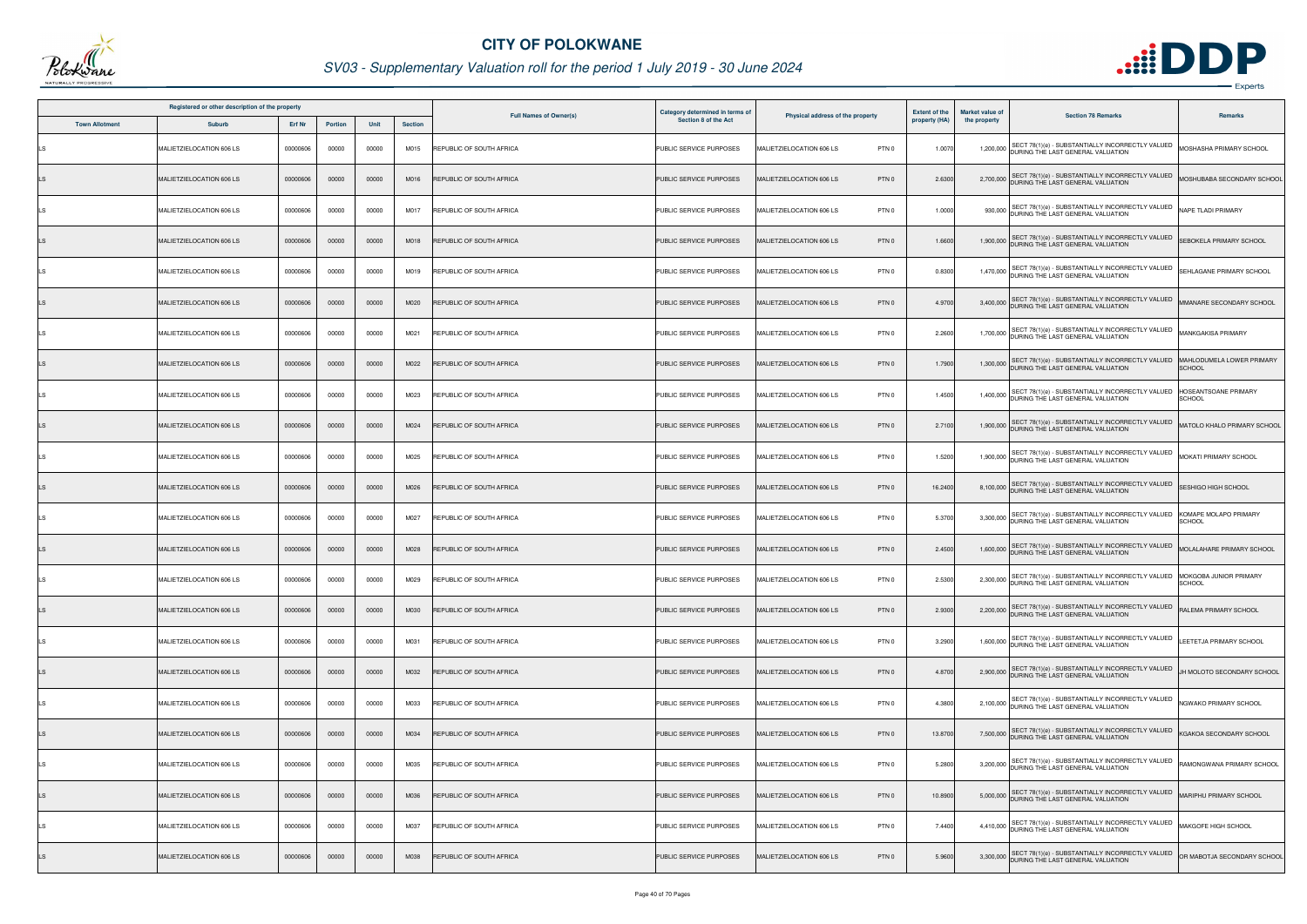

|                       | Registered or other description of the property |               |                |       |                | <b>Full Names of Owner(s)</b>                                               | Category determined in terms of | Physical address of the property                | <b>Extent of the</b> | <b>Market value of</b> | <b>Section 78 Remarks</b>                                                                          | <b>Remarks</b>                             |
|-----------------------|-------------------------------------------------|---------------|----------------|-------|----------------|-----------------------------------------------------------------------------|---------------------------------|-------------------------------------------------|----------------------|------------------------|----------------------------------------------------------------------------------------------------|--------------------------------------------|
| <b>Town Allotment</b> | <b>Suburb</b>                                   | <b>Erf Nr</b> | <b>Portion</b> | Unit  | <b>Section</b> |                                                                             | Section 8 of the Act            |                                                 | property (HA)        | the property           |                                                                                                    |                                            |
|                       | MALIETZIELOCATION 606 LS                        | 00000606      | 00000          | 00000 | M039           | REPUBLIC OF SOUTH AFRICA                                                    | PUBLIC SERVICE PURPOSES         | PTN 0<br>MALIETZIELOCATION 606 LS               | 3.5300               |                        | 2,900,000 SECT 78(1)(e) - SUBSTANTIALLY INCORRECTLY VALUED<br>DURING THE LAST GENERAL VALUATION    | MONYONG SECONDARY SCHOOL                   |
|                       | MALIETZIELOCATION 606 LS                        | 00000606      | 00000          | 00000 | M040           | <b>REPUBLIC OF SOUTH AFRICA</b>                                             | PUBLIC SERVICE PURPOSES         | MALIETZIELOCATION 606 LS<br>PTN 0               | 1.8900               | 1,500,000              | SECT 78(1)(e) - SUBSTANTIALLY INCORRECTLY VALUED<br>DURING THE LAST GENERAL VALUATION              | NAPE PRIMARY SCHOOL                        |
|                       | MALIETZIELOCATION 606 LS                        | 00000606      | 00000          | 00000 | M041           | REPUBLIC OF SOUTH AFRICA                                                    | PUBLIC SERVICE PURPOSES         | <b><i>MALIETZIELOCATION 606 LS</i></b><br>PTN 0 | 1.8500               |                        | SECT 78(1)(e) - SUBSTANTIALLY INCORRECTLY VALUED<br>2,700,000 DURING THE LAST GENERAL VALUATION    | MOLAUTSI SECONDARY SCHOOL                  |
|                       | MALIETZIELOCATION 606 LS                        | 00000606      | 00000          | 00000 | M042           | REPUBLIC OF SOUTH AFRICA                                                    | PUBLIC SERVICE PURPOSES         | PTN <sub>0</sub><br>MALIETZIELOCATION 606 LS    | 2.9700               |                        | SECT 78(1)(e) - SUBSTANTIALLY INCORRECTLY VALUED<br>2,800,000 DURING THE LAST GENERAL VALUATION    | MOCHOCHO PRIMARY SCHOOL                    |
| LS                    | MALIETZIELOCATION 606 LS                        | 00000606      | 00000          | 00000 | M043           | REPUBLIC OF SOUTH AFRICA                                                    | PUBLIC SERVICE PURPOSES         | PTN 0<br>MALIETZIELOCATION 606 LS               | 3.1800               |                        | SECT 78(1)(e) - SUBSTANTIALLY INCORRECTLY VALUED<br>3,700,000 DURING THE LAST GENERAL VALUATION    | MOHLAPETSE SECONDARY                       |
|                       | MALIETZIELOCATION 606 LS                        | 00000606      | 00000          | 00000 | M044           | REPUBLIC OF SOUTH AFRICA                                                    | PUBLIC SERVICE PURPOSES         | MALIETZIELOCATION 606 LS<br>PTN 0               | 1.3500               |                        | SECT 78(1)(e) - SUBSTANTIALLY INCORRECTLY VALUED<br>2,000,000 DURING THE LAST GENERAL VALUATION    | MATSIRI MOKGOKONG PRIMARY<br><b>SCHOOL</b> |
|                       | MALIETZIELOCATION 606 LS                        | 00000606      | 00000          | 00000 | M045           | REPUBLIC OF SOUTH AFRICA                                                    | PUBLIC SERVICE PURPOSES         | MALIETZIELOCATION 606 LS<br>PTN 0               | 2.5600               | 3,400,000              | SECT 78(1)(e) - SUBSTANTIALLY INCORRECTLY VALUED<br>DURING THE LAST GENERAL VALUATION              | APRIL MAKGAKGA PRIMARY<br><b>SCHOOL</b>    |
| LS                    | MALIETZIELOCATION 606 LS                        | 00000606      | 00000          | 00000 | M046           | REPUBLIC OF SOUTH AFRICA                                                    | PUBLIC SERVICE PURPOSES         | PTN 0<br>MALIETZIELOCATION 606 LS               | 0.3108               |                        | SECT 78(1)(e) - SUBSTANTIALLY INCORRECTLY VALUED<br>680,000 DURING THE LAST GENERAL VALUATION      | MPHARENG PRIMARY SCHOOL                    |
|                       | PALMIETFONTEIN 609 LS                           | 00000609      | 00000          | 00000 | M000           | <b>GOVERNMENT OF LEBOWA</b>                                                 | MULTI PURPOSE PROPERTIES        | PTN 0<br>PALMIETFONTEIN 609 LS                  | 1,546.9439           |                        | SECT 78(1)(e) - SUBSTANTIALLY INCORRECTLY VALUED<br>DURING THE LAST GENERAL VALUATION              | SECTION 9.2 SUBDIVIDED AS<br>FOLLOWS:      |
|                       | PALMIETFONTEIN 609 LS                           | 00000609      | 00000          | 00000 | M001           | GOVERNMENT OF LEBOWA                                                        | AGRICULTURAL PROPERTIES         | PTN 0<br>PALMIETFONTEIN 609 LS                  | 700.7239             |                        | SECT 78(1)(e) - SUBSTANTIALLY INCORRECTLY VALUED<br>4,200,000 DURING THE LAST GENERAL VALUATION    |                                            |
|                       | PALMIETFONTEIN 609 LS                           | 00000609      | 00000          | 00000 | M002           | GOVERNMENT OF LEBOWA                                                        | <b>RESIDENTIAL PROPERTIES</b>   | PTN 0<br>PALMIETFONTEIN 609 LS                  | 840.0000             |                        | 45,000,000 SECT 78(1)(e) - SUBSTANTIALLY INCORRECTLY VALUED<br>DURING THE LAST GENERAL VALUATION   |                                            |
|                       | PALMIETFONTEIN 609 LS                           | 00000609      | 00000          | 00000 | M003           | <b>GOVERNMENT OF LEBOWA</b>                                                 | PUBLIC SERVICE PURPOSES         | PTN 0<br>PALMIETFONTEIN 609 LS                  | 3.3200               |                        | SECT 78(1)(e) - SUBSTANTIALLY INCORRECTLY VALUED<br>3,300,000 BUT YOURS THE LAST GENERAL VALUATION | MALOKANENG PRIMARY                         |
| LS                    | PALMIETFONTEIN 609 LS                           | 00000609      | 00000          | 00000 | M004           | GOVERNMENT OF LEBOWA                                                        | PUBLIC SERVICE PURPOSES         | PTN 0<br>PALMIETFONTEIN 609 LS                  | 2.9000               |                        | SECT 78(1)(e) - SUBSTANTIALLY INCORRECTLY VALUED<br>2,400,000 DURING THE LAST GENERAL VALUATION    | MMAMAFA SECONDARY SCHOOL                   |
|                       | DOORNBULT 624 LS                                | 00000624      | 00134          | 00000 | 0000           | PRINSLOO MAGRIETHA GERTRUIDA / PRINSLOO NICOLAAS JOHANNES<br><b>JACOBUS</b> | AGRICULTURAL PROPERTIES         | <b>PTN 134</b><br>DOORNBULT 624 LS              | 12.7224              |                        | SECT 78(1)(e) - SUBSTANTIALLY INCORRECTLY VALUED<br>2,000,000 DURING THE LAST GENERAL VALUATION    |                                            |
|                       | DOORNBULT 624 LS                                | 00000624      | 00134          | 00000 | M000           | PRINSLOO MAGRIETHA GERTRUIDA / PRINSLOO NICOLAAS JOHANNES<br><b>JACOBUS</b> | CROSS REFERENCE                 | <b>PTN 134</b><br>DOORNBULT 624 LS              | 13.0224              |                        | SECT 78(1)(e) - SUBSTANTIALLY INCORRECTLY VALUED<br>DURING THE LAST GENERAL VALUATION              |                                            |
| <b>LS</b>             | DOORNBULT 624 LS                                | 00000624      | 00134          | 00000 | M001           | PRINSLOO MAGRIETHA GERTRUIDA / PRINSLOO NICOLAAS JOHANNES<br><b>JACOBUS</b> | <b>CROSS REFERENCE</b>          | <b>PTN 134</b><br>DOORNBULT 624 LS              | 2.0000               |                        | SECT 78(1)(e) - SUBSTANTIALLY INCORRECTLY VALUED<br>DURING THE LAST GENERAL VALUATION              |                                            |
| LS                    | DOORNBULT 624 LS                                | 00000624      | 00134          | 00000 | M002           | PRINSLOO MAGRIETHA GERTRUIDA / PRINSLOO NICOLAAS JOHANNES<br><b>JACOBUS</b> | CROSS REFERENCE                 | <b>PTN 134</b><br>DOORNBULT 624 LS              | 11.0224              |                        | SECT 78(1)(e) - SUBSTANTIALLY INCORRECTLY VALUED<br>DURING THE LAST GENERAL VALUATION              |                                            |
| <b>LS</b>             | VAALWATER 629 LS                                | 00000629      | 00000          | 00000 | M000           | <b>GOVERNMENT OF LEBOWA</b>                                                 | MULTI PURPOSE PROPERTIES        | PTN 0<br>VAALWATER 629 LS                       | 469.2353             |                        | SECT 78(1)(e) - SUBSTANTIALLY INCORRECTLY VALUED<br>DURING THE LAST GENERAL VALUATION              | SECTION 9.2 SUBDIVIDED AS<br>FOLLOWS:      |
| LS                    | VAALWATER 629 LS                                | 00000629      | 00000          | 00000 | M001           | GOVERNMENT OF LEBOWA                                                        | AGRICULTURAL PROPERTIES         | PTN 0<br>/AALWATER 629 LS                       | 234.7553             |                        | SECT 78(1)(e) - SUBSTANTIALLY INCORRECTLY VALUED<br>1,400,000 DURING THE LAST GENERAL VALUATION    |                                            |
| <b>LS</b>             | /AALWATER 629 LS                                | 00000629      | 00000          | 00000 | M002           | GOVERNMENT OF LEBOWA                                                        | RESIDENTIAL PROPERTIES          | PTN 0<br>VAALWATER 629 LS                       | 230.0000             |                        | SECT 78(1)(e) - SUBSTANTIALLY INCORRECTLY VALUED<br>24,000,000 DURING THE LAST GENERAL VALUATION   |                                            |
| LS                    | VAALWATER 629 LS                                | 00000629      | 00000          | 00000 | M003           | GOVERNMENT OF LEBOWA                                                        | PUBLIC SERVICE PURPOSES         | PTN 0<br>VAALWATER 629 LS                       | 2.2000               | 2,900,000              | SECT 78(1)(e) - SUBSTANTIALLY INCORRECTLY VALUED<br>DURING THE LAST GENERAL VALUATION              | THAKGALANG PRIMARY SCHOOL                  |
| <b>LS</b>             | VAALWATER 629 LS                                | 00000629      | 00000          | 00000 | M004           | <b>GOVERNMENT OF LEBOWA</b>                                                 | PUBLIC SERVICE PURPOSES         | PTN 0<br>VAALWATER 629 LS                       | 2.2800               |                        | SECT 78(1)(e) - SUBSTANTIALLY INCORRECTLY VALUED<br>3,000,000 DURING THE LAST GENERAL VALUATION    | ERNEST MATLOU PRIMARY                      |
| LS                    | PELGRIMSHOOP 630 LS                             | 00000630      | 00017          | 00000 | M001           | TALAS PROP PIETERSBURG CC                                                   | AGRICULTURAL PROPERTIES         | <b>PTN 17</b><br>PELGRIMSHOOP 630 LS            | 21.4133              |                        | SECT 78(1)(e) - SUBSTANTIALLY INCORRECTLY VALUED<br>DURING THE LAST GENERAL VALUATION              | SECTION 9.2 SUBDIVIDED AS<br>FOLLOWS:      |
| <b>LS</b>             | PELGRIMSHOOP 630 LS                             | 00000630      | 00017          | 00000 | M002           | TALAS PROP PIETERSBURG CC                                                   | AGRICULTURAL PROPERTIES         | PELGRIMSHOOP 630 LS<br><b>PTN 17</b>            | 19.3133              | 1,500,000              | SECT 78(1)(e) - SUBSTANTIALLY INCORRECTLY VALUED<br>DURING THE LAST GENERAL VALUATION              |                                            |

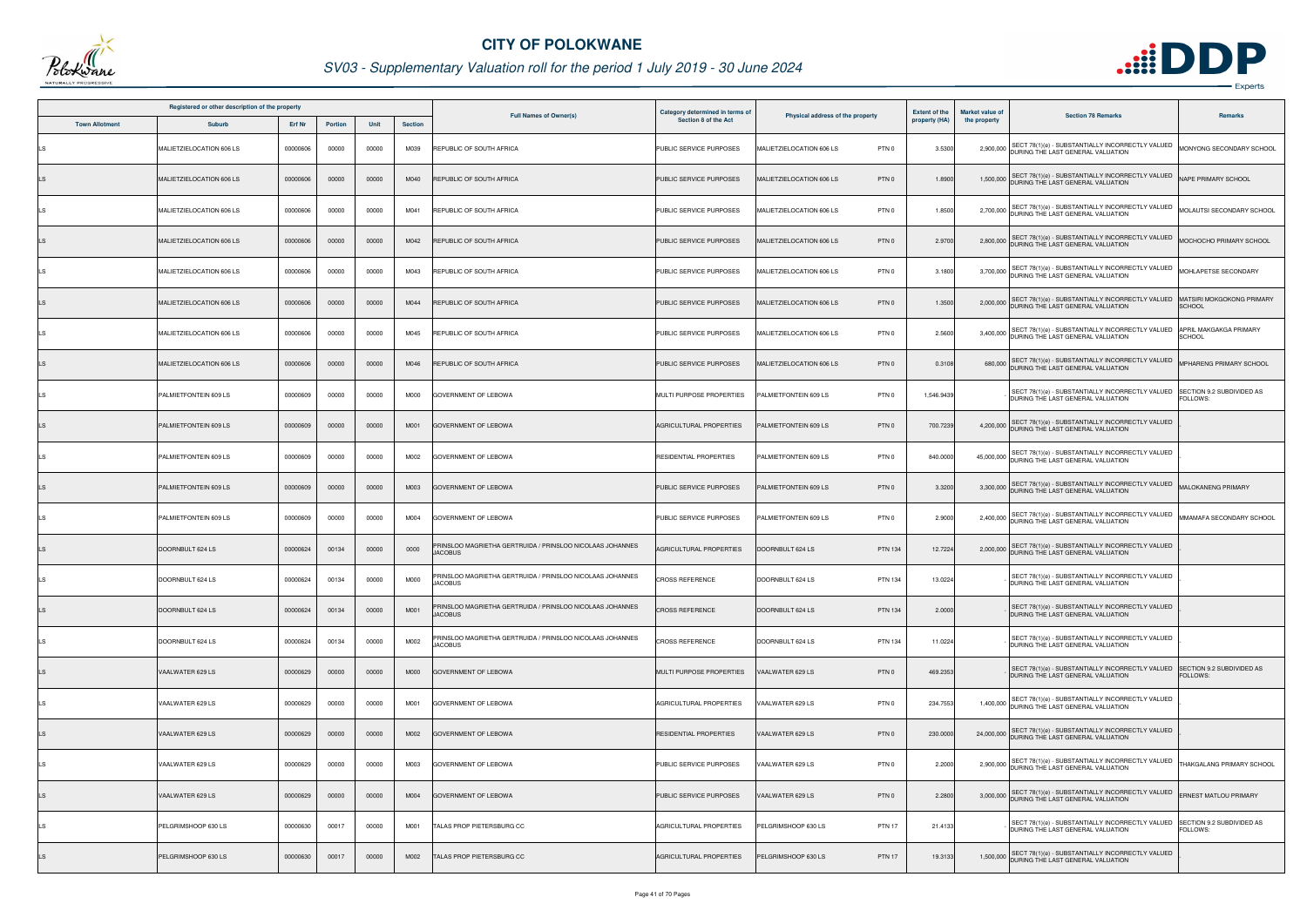

|                       | Registered or other description of the property |          |                |       |                | <b>Full Names of Owner(s)</b>                       | Category determined in terms of                    | Physical address of the property      | <b>Extent of the</b> | Market value of | <b>Section 78 Remarks</b>                                                                           | <b>Remarks</b>                        |
|-----------------------|-------------------------------------------------|----------|----------------|-------|----------------|-----------------------------------------------------|----------------------------------------------------|---------------------------------------|----------------------|-----------------|-----------------------------------------------------------------------------------------------------|---------------------------------------|
| <b>Town Allotment</b> | <b>Suburb</b>                                   | Erf Nr   | <b>Portion</b> | Unit  | <b>Section</b> |                                                     | Section 8 of the Act                               |                                       | property (HA)        | the property    |                                                                                                     |                                       |
|                       | PELGRIMSHOOP 630 LS                             | 00000630 | 00017          | 00000 | M003           | TALAS PROP PIETERSBURG CC                           | PUBLIC SERVICE<br><b>INFRASTRUCTURE PROPERTIES</b> | <b>PTN 17</b><br>PELGRIMSHOOP 630 LS  | 2.1000               | 1,000           | SECT 78(1)(e) - SUBSTANTIALLY INCORRECTLY VALUED<br>DURING THE LAST GENERAL VALUATION               |                                       |
|                       | PELGRIMSHOOP 630 LS                             | 00000630 | 00018          | 00000 | 0000           | TALAS PROP PIETERSBURG PTY LTD                      | AGRICULTURAL PROPERTIES                            | PELGRIMSHOOP 630 LS<br><b>PTN 18</b>  | 21.4133              | 1,800,000       | SECT 78(1)(e) - SUBSTANTIALLY INCORRECTLY VALUED<br>DURING THE LAST GENERAL VALUATION               |                                       |
| LS                    | PELGRIMSHOOP 630 LS                             | 00000630 | 00037          | 00000 | 0000           | TALAS PROP PIETERSBURG PTY LTD                      | AGRICULTURAL PROPERTIES                            | PELGRIMSHOOP 630 LS<br><b>PTN 37</b>  | 21.4133              |                 | SECT 78(1)(e) - SUBSTANTIALLY INCORRECTLY VALUED<br>1,000,000 DURING THE LAST GENERAL VALUATION     |                                       |
| <b>LS</b>             | PELGRIMSHOOP 630 LS                             | 00000630 | 00038          | 00000 | 0000           | TALAS PROP PIETERSBURG PTY LTD                      | AGRICULTURAL PROPERTIES                            | PELGRIMSHOOP 630 LS<br><b>PTN 38</b>  | 21.4133              |                 | SECT 78(1)(e) - SUBSTANTIALLY INCORRECTLY VALUED<br>1,000,000 DURING THE LAST GENERAL VALUATION     |                                       |
| LS.                   | KALKSPRUIT 633 LS                               | 00000633 | 00000          | 00000 | M000           | REPUBLIC OF SOUTH AFRICA                            | MULTI PURPOSE PROPERTIES                           | KALKSPRUIT 633 LS<br>PTN 0            | 2,309.3587           |                 | SECT 78(1)(e) - SUBSTANTIALLY INCORRECTLY VALUED<br>DURING THE LAST GENERAL VALUATION               | SECTION 9.2 SUBDIVIDED AS<br>FOLLOWS: |
| <b>LS</b>             | KALKSPRUIT 633 LS                               | 00000633 | 00000          | 00000 | M001           | <b>REPUBLIC OF SOUTH AFRICA</b>                     | AGRICULTURAL PROPERTIES                            | PTN <sub>0</sub><br>KALKSPRUIT 633 LS | 1,901.3687           |                 | SECT 78(1)(e) - SUBSTANTIALLY INCORRECTLY VALUED<br>13,300,000 DURING THE LAST GENERAL VALUATION    |                                       |
| LS                    | KALKSPRUIT 633 LS                               | 00000633 | 00000          | 00000 | M002           | REPUBLIC OF SOUTH AFRICA                            | RESIDENTIAL PROPERTIES                             | PTN <sub>0</sub><br>KALKSPRUIT 633 LS | 403.5000             |                 | SECT 78(1)(e) - SUBSTANTIALLY INCORRECTLY VALUED<br>36,000,000 DURING THE LAST GENERAL VALUATION    |                                       |
| <b>LS</b>             | KALKSPRUIT 633 LS                               | 00000633 | 00000          | 00000 | M003           | REPUBLIC OF SOUTH AFRICA                            | PUBLIC SERVICE PURPOSES                            | KALKSPRUIT 633 LS<br>PTN 0            | 1.0500               |                 | SECT 78(1)(e) - SUBSTANTIALLY INCORRECTLY VALUED<br>1,200,000 DURING THE LAST GENERAL VALUATION     | ABRAM SIBASA PRIMARY SCHOOL           |
| LS.                   | KALKSPRUIT 633 LS                               | 00000633 | 00000          | 00000 | M004           | REPUBLIC OF SOUTH AFRICA                            | PUBLIC SERVICE PURPOSES                            | PTN 0<br>KALKSPRUIT 633 LS            | 1.9000               |                 | SECT 78(1)(e) - SUBSTANTIALLY INCORRECTLY VALUED<br>2,100,000 DURING THE LAST GENERAL VALUATION     | JOHN NRIMBA PRIMARY SCHOOL            |
| <b>LS</b>             | KALKSPRUIT 633 LS                               | 00000633 | 00000          | 00000 | M005           | REPUBLIC OF SOUTH AFRICA                            | PUBLIC SERVICE PURPOSES                            | KALKSPRUIT 633 LS<br>PTN <sub>0</sub> | 1.5400               |                 | SECT 78(1)(e) - SUBSTANTIALLY INCORRECTLY VALUED<br>1,300,000 BLOT TOURS THE LAST GENERAL VALUATION | SOLOMON MARABA                        |
| LS                    | UITZICHT 635 LS                                 | 00000635 | 00000          | 00000 | M000           | REPUBLIC OF SOUTH AFRICA                            | MULTI PURPOSE PROPERTIES                           | UITZICHT 635 LS<br>PTN 0              | 495.2026             |                 | SECT 78(1)(e) - SUBSTANTIALLY INCORRECTLY VALUED<br>DURING THE LAST GENERAL VALUATION               | SECTION 9.2 SUBDIVIDED AS<br>FOLLOWS: |
| <b>LS</b>             | UITZICHT 635 LS                                 | 00000635 | 00000          | 00000 | M001           | REPUBLIC OF SOUTH AFRICA                            | <b>AGRICULTURAL PROPERTIES</b>                     | PTN <sub>0</sub><br>ITZICHT 635 LS    | 494.0026             |                 | SECT 78(1)(e) - SUBSTANTIALLY INCORRECTLY VALUED<br>3,000,000 DURING THE LAST GENERAL VALUATION     |                                       |
| LS                    | UITZICHT 635 LS                                 | 00000635 | 00000          | 00000 | M002           | REPUBLIC OF SOUTH AFRICA                            | PUBLIC SERVICE PURPOSES                            | JITZICHT 635 LS<br>PTN 0              | 1.2000               |                 | SECT 78(1)(e) - SUBSTANTIALLY INCORRECTLY VALUED<br>1,800,000 DURING THE LAST GENERAL VALUATION     | MMAPHUTI SECONDARY SCHOOL             |
| LS                    | WASCHBANK 637 LS                                | 00000637 | 00000          | 00000 | M000           | NATIONAL GOVERNMENT OF THE REPUBLIC OF SOUTH AFRICA | MULTI PURPOSE PROPERTIES                           | WASCHBANK 637 LS<br>PTN 0             | 212.3914             |                 | SECT 78(1)(e) - SUBSTANTIALLY INCORRECTLY VALUED<br>DURING THE LAST GENERAL VALUATION               | SECTION 9.2 SUBDIVIDED AS<br>FOLLOWS: |
| LS                    | WASCHBANK 637 LS                                | 00000637 | 00000          | 00000 | M001           | NATIONAL GOVERNMENT OF THE REPUBLIC OF SOUTH AFRICA | AGRICULTURAL PROPERTIES                            | WASCHBANK 637 LS<br>PTN 0             | 193.1414             |                 | SECT 78(1)(e) - SUBSTANTIALLY INCORRECTLY VALUED<br>1,200,000 DURING THE LAST GENERAL VALUATION     |                                       |
| <b>LS</b>             | WASCHBANK 637 LS                                | 00000637 | 00000          | 00000 | M002           | NATIONAL GOVERNMENT OF THE REPUBLIC OF SOUTH AFRICA | RESIDENTIAL PROPERTIES                             | PTN 0<br>WASCHBANK 637 LS             | 17.0000              | 12,000,000      | SECT 78(1)(e) - SUBSTANTIALLY INCORRECTLY VALUED<br>DURING THE LAST GENERAL VALUATION               |                                       |
| LS                    | WASCHBANK 637 LS                                | 00000637 | 00000          | 00000 | M003           | NATIONAL GOVERNMENT OF THE REPUBLIC OF SOUTH AFRICA | PUBLIC SERVICE PURPOSES                            | PTN 0<br>WASCHBANK 637 LS             | 2.2500               |                 | SECT 78(1)(e) - SUBSTANTIALLY INCORRECTLY VALUED<br>1,800,000 DURING THE LAST GENERAL VALUATION     | NGWANAMPHAHLELE PRIMARY               |
| <b>LS</b>             | WASCHBANK 637 LS                                | 00000637 | 00004          | 00000 | M000           | NATIONAL GOVERNMENT OF THE REPUBLIC OF SOUTH AFRICA | MULTI PURPOSE PROPERTIES                           | WASCHBANK 637 LS<br>PTN 4             | 85.6532              |                 | SECT 78(1)(e) - SUBSTANTIALLY INCORRECTLY VALUED<br>DURING THE LAST GENERAL VALUATION               | SECTION 9.2 SUBDIVIDED AS<br>FOLLOWS: |
| LS                    | WASCHBANK 637 LS                                | 00000637 | 00004          | 00000 | M001           | NATIONAL GOVERNMENT OF THE REPUBLIC OF SOUTH AFRICA | AGRICULTURAL PROPERTIES                            | PTN <sub>4</sub><br>WASCHBANK 637 LS  | 7.4932               |                 | SECT 78(1)(e) - SUBSTANTIALLY INCORRECTLY VALUED<br>40,000 DURING THE LAST GENERAL VALUATION        |                                       |
| <b>LS</b>             | WASCHBANK 637 LS                                | 00000637 | 00004          | 00000 | M002           | NATIONAL GOVERNMENT OF THE REPUBLIC OF SOUTH AFRICA | RESIDENTIAL PROPERTIES                             | PTN 4<br>WASCHBANK 637 LS             | 76.0000              | 9,000,000       | SECT 78(1)(e) - SUBSTANTIALLY INCORRECTLY VALUED<br>DURING THE LAST GENERAL VALUATION               |                                       |
| LS                    | WASCHBANK 637 LS                                | 00000637 | 00004          | 00000 | M003           | NATIONAL GOVERNMENT OF THE REPUBLIC OF SOUTH AFRICA | PUBLIC SERVICE PURPOSES                            | PTN 4<br>WASCHBANK 637 LS             | 2.1600               | 1,300,000       | SECT 78(1)(e) - SUBSTANTIALLY INCORRECTLY VALUED<br>DURING THE LAST GENERAL VALUATION               | NTSODI BAMBO PRIMARY SCHOOL           |
| <b>LS</b>             | STRYDFONTEIN 643 LS                             | 00000643 | 00000          | 00000 | M000           | NATIONAL GOVERNMENT OF THE REPUBLIC OF SOUTH AFRICA | MULTI PURPOSE PROPERTIES                           | STRYDFONTEIN 643 LS<br>PTN 0          | 168.6383             |                 | SECT 78(1)(e) - SUBSTANTIALLY INCORRECTLY VALUED<br>DURING THE LAST GENERAL VALUATION               | SECTION 9.2 SUBDIVIDED AS<br>FOLLOWS: |
| LS.                   | STRYDFONTEIN 643 LS                             | 00000643 | 00000          | 00000 | M001           | NATIONAL GOVERNMENT OF THE REPUBLIC OF SOUTH AFRICA | AGRICULTURAL PROPERTIES                            | PTN 0<br>STRYDFONTEIN 643 LS          | 145.6683             | 1,500,000       | SECT 78(1)(e) - SUBSTANTIALLY INCORRECTLY VALUED<br>DURING THE LAST GENERAL VALUATION               |                                       |
|                       | STRYDFONTEIN 643 LS                             | 00000643 | 00000          | 00000 | M002           | NATIONAL GOVERNMENT OF THE REPUBLIC OF SOUTH AFRICA | RESIDENTIAL PROPERTIES                             | PTN 0<br>STRYDFONTEIN 643 LS          | 21.0000              |                 | SECT 78(1)(e) - SUBSTANTIALLY INCORRECTLY VALUED<br>3,600,000 DURING THE LAST GENERAL VALUATION     |                                       |

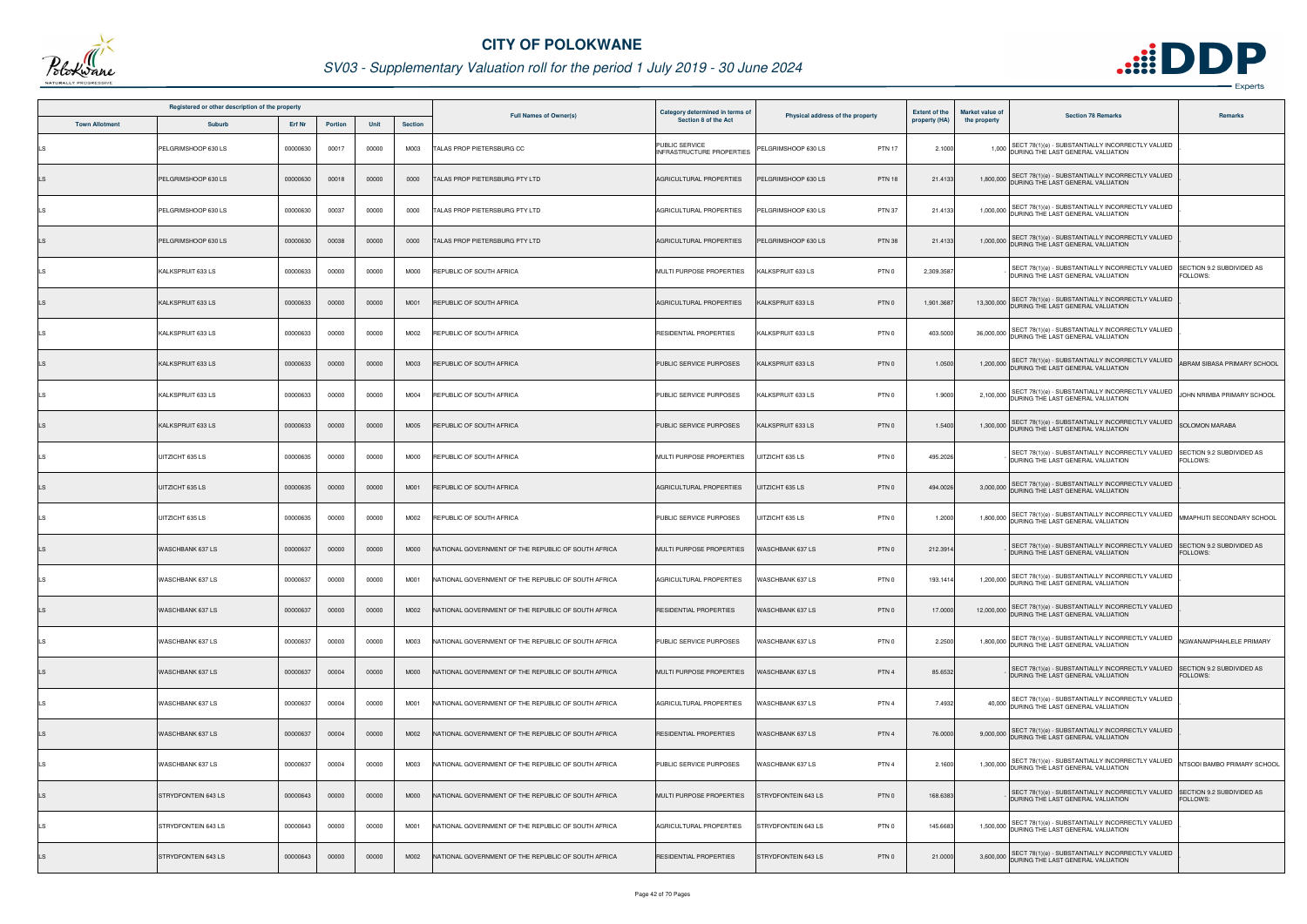

|                       | Registered or other description of the property |               |                |       |                | <b>Full Names of Owner(s)</b>                       | Category determined in terms of | Physical address of the property           | <b>Extent of the</b> | <b>Market value of</b> | <b>Section 78 Remarks</b>                                                                                              | Remarks                                      |
|-----------------------|-------------------------------------------------|---------------|----------------|-------|----------------|-----------------------------------------------------|---------------------------------|--------------------------------------------|----------------------|------------------------|------------------------------------------------------------------------------------------------------------------------|----------------------------------------------|
| <b>Town Allotment</b> | <b>Suburb</b>                                   | <b>Erf Nr</b> | <b>Portion</b> | Unit  | <b>Section</b> |                                                     | Section 8 of the Act            |                                            | property (HA)        | the property           |                                                                                                                        |                                              |
|                       | TRYDFONTEIN 643 LS                              | 00000643      | 00000          | 00000 | M003           | NATIONAL GOVERNMENT OF THE REPUBLIC OF SOUTH AFRICA | PUBLIC SERVICE PURPOSES         | PTN 0<br>TRYDFONTEIN 643 LS                | 1.9700               |                        | 1,600,000 SECT 78(1)(e) - SUBSTANTIALLY INCORRECTLY VALUED<br>DURING THE LAST GENERAL VALUATION                        | JONAS LESETJA LEDWABA<br>PRIMARY             |
|                       | 3ILLINGSGATE 651 LS                             | 00000651      | 00000          | 00000 | M000           | NATIONAL GOVERNMENT OF THE REPUBLIC OF SOUTH AFRICA | MULTI PURPOSE PROPERTIES        | PTN 0<br>BILLINGSGATE 651 LS               | 496.6190             |                        | SECT 78(1)(e) - SUBSTANTIALLY INCORRECTLY VALUED<br>DURING THE LAST GENERAL VALUATION                                  | SECTION 9.2 SUBDIVIDED AS<br><b>FOLLOWS:</b> |
|                       | BILLINGSGATE 651 LS                             | 00000651      | 00000          | 00000 | M001           | NATIONAL GOVERNMENT OF THE REPUBLIC OF SOUTH AFRICA | AGRICULTURAL PROPERTIES         | PTN 0<br>BILLINGSGATE 651 LS               | 402.2590             |                        | SECT 78(1)(e) - SUBSTANTIALLY INCORRECTLY VALUED<br>4,000,000 DURING THE LAST GENERAL VALUATION                        |                                              |
|                       | <b>BILLINGSGATE 651 LS</b>                      | 00000651      | 00000          | 00000 | M002           | NATIONAL GOVERNMENT OF THE REPUBLIC OF SOUTH AFRICA | <b>RESIDENTIAL PROPERTIES</b>   | BILLINGSGATE 651 LS<br>PTN 0               | 90.0000              |                        | SECT 78(1)(e) - SUBSTANTIALLY INCORRECTLY VALUED<br>15,000,000 DURING THE LAST GENERAL VALUATION                       |                                              |
|                       | BILLINGSGATE 651 LS                             | 00000651      | 00000          | 00000 | M003           | NATIONAL GOVERNMENT OF THE REPUBLIC OF SOUTH AFRICA | PUBLIC SERVICE PURPOSES         | PTN 0<br>BILLINGSGATE 651 LS               | 3.4100               | 2,000,000              | SECT 78(1)(e) - SUBSTANTIALLY INCORRECTLY VALUED<br>DURING THE LAST GENERAL VALUATION                                  | MATUMA PRIMARY SCHOOL                        |
|                       | <b>BILLINGSGATE 651 LS</b>                      | 00000651      | 00000          | 00000 | M004           | NATIONAL GOVERNMENT OF THE REPUBLIC OF SOUTH AFRICA | <b>PUBLIC SERVICE PURPOSES</b>  | PTN 0<br>BILLINGSGATE 651 LS               | 0.9500               |                        | SECT 78(1)(e) - SUBSTANTIALLY INCORRECTLY VALUED<br>1,280,000 DURING THE LAST GENERAL VALUATION                        | NGWANASEHLAKWANA<br>SECONDARY SCHOOL         |
|                       | VENUS 652 LS                                    | 00000652      | 00000          | 00000 | M000           | NATIONAL GOVERNMENT OF THE REPUBLIC OF SOUTH AFRICA | MULTI PURPOSE PROPERTIES        | PTN <sub>0</sub><br><b>ENUS 652 LS</b>     | 1,002.4979           |                        | SECT 78(1)(e) - SUBSTANTIALLY INCORRECTLY VALUED<br>DURING THE LAST GENERAL VALUATION                                  | SECTION 9.2 SUBDIVIDED AS<br>FOLLOWS:        |
|                       | VENUS 652 LS                                    | 00000652      | 00000          | 00000 | M001           | NATIONAL GOVERNMENT OF THE REPUBLIC OF SOUTH AFRICA | AGRICULTURAL PROPERTIES         | PTN 0<br>/ENUS 652 LS                      | 747.4679             |                        | SECT 78(1)(e) - SUBSTANTIALLY INCORRECTLY VALUED<br>7,500,000 DURING THE LAST GENERAL VALUATION                        |                                              |
|                       | VENUS 652 LS                                    | 00000652      | 00000          | 00000 | M002           | NATIONAL GOVERNMENT OF THE REPUBLIC OF SOUTH AFRICA | <b>RESIDENTIAL PROPERTIES</b>   | VENUS 652 LS<br>PTN 0                      | 250.0000             |                        | SECT 78(1)(e) - SUBSTANTIALLY INCORRECTLY VALUED<br>18,000,000 DURING THE LAST GENERAL VALUATION                       |                                              |
|                       | VENUS 652 LS                                    | 00000652      | 00000          | 00000 | M003           | NATIONAL GOVERNMENT OF THE REPUBLIC OF SOUTH AFRICA | PUBLIC SERVICE PURPOSES         | PTN <sub>0</sub><br><b>ENUS 652 LS</b>     | 1.1000               |                        | 2,400,000 SECT 78(1)(e) - SUBSTANTIALLY INCORRECTLY VALUED<br>DURING THE LAST GENERAL VALUATION                        | JAWEJAWE SECONDARY SCHOOL                    |
|                       | VENUS 652 LS                                    | 00000652      | 00000          | 00000 | M004           | NATIONAL GOVERNMENT OF THE REPUBLIC OF SOUTH AFRICA | PUBLIC SERVICE PURPOSES         | PTN 0<br>VENUS 652 LS                      | 1.6400               |                        | SECT 78(1)(e) - SUBSTANTIALLY INCORRECTLY VALUED<br>1,480,000 DURING THE LAST GENERAL VALUATION                        | SEHLARE PRIMARY SCHOOLL                      |
|                       | VENUS 652 LS                                    | 00000652      | 00000          | 00000 | M005           | NATIONAL GOVERNMENT OF THE REPUBLIC OF SOUTH AFRICA | PUBLIC SERVICE PURPOSES         | VENUS 652 LS<br>PTN 0                      | 2.2900               |                        | 1,610,000 SECT 78(1)(e) - SUBSTANTIALLY INCORRECTLY VALUED<br>DURING THE LAST GENERAL VALUATION                        | <b>VENUS PRIMARY SCHOOL</b>                  |
|                       | BERGZICHT 653 LS                                | 00000653      | 00000          | 00000 | M000           | MARABA TRIBE                                        | MULTI PURPOSE PROPERTIES        | PTN <sub>0</sub><br><b>ERGZICHT 653 LS</b> | 1,407.0294           |                        | SECT 78(1)(e) - SUBSTANTIALLY INCORRECTLY VALUED<br>DURING THE LAST GENERAL VALUATION                                  | SECTION 9.2 SUBDIVIDED AS<br>FOLLOWS:        |
|                       | BERGZICHT 653 LS                                | 00000653      | 00000          | 00000 | M001           | <b>MARABA TRIBE</b>                                 | AGRICULTURAL PROPERTIES         | PTN 0<br>BERGZICHT 653 LS                  | 1,405.4894           |                        | SECT 78(1)(e) - SUBSTANTIALLY INCORRECTLY VALUED<br>8,400,000 DURING THE LAST GENERAL VALUATION                        |                                              |
|                       | BERGZICHT 653 LS                                | 00000653      | 00000          | 00000 | M002           | <b>MARABA TRIBE</b>                                 | PUBLIC SERVICE PURPOSES         | BERGZICHT 653 LS<br>PTN 0                  | 1.5400               |                        | SECT 78(1)(e) - SUBSTANTIALLY INCORRECTLY VALUED SEKGOPETJANA SECONDARY<br>2,600,000 DURING THE LAST GENERAL VALUATION | <b>SCHOOL</b>                                |
| <b>LS</b>             | BERGZICHT 653 LS                                | 00000653      | 00001          | 00000 | M000           | NATIONAL GOVERNMENT OF THE REPUBLIC OF SOUTH AFRICA | <b>MULTI PURPOSE PROPERTIES</b> | BERGZICHT 653 LS<br>PTN <sub>1</sub>       | 1,113.4916           |                        | SECT 78(1)(e) - SUBSTANTIALLY INCORRECTLY VALUED<br>DURING THE LAST GENERAL VALUATION                                  | SECTION 9.2 SUBDIVIDED AS<br>FOLLOWS:        |
| LS                    | BERGZICHT 653 LS                                | 00000653      | 00001          | 00000 | M001           | NATIONAL GOVERNMENT OF THE REPUBLIC OF SOUTH AFRICA | AGRICULTURAL PROPERTIES         | PTN <sub>1</sub><br>BERGZICHT 653 LS       | 946.4916             | 9,500,000              | SECT 78(1)(e) - SUBSTANTIALLY INCORRECTLY VALUED<br>DURING THE LAST GENERAL VALUATION                                  |                                              |
| <b>LS</b>             | BERGZICHT 653 LS                                | 00000653      | 00001          | 00000 | M002           | NATIONAL GOVERNMENT OF THE REPUBLIC OF SOUTH AFRICA | RESIDENTIAL PROPERTIES          | PTN <sub>1</sub><br>BERGZICHT 653 LS       | 167.0000             |                        | SECT 78(1)(e) - SUBSTANTIALLY INCORRECTLY VALUED<br>30,000,000 DURING THE LAST GENERAL VALUATION                       |                                              |
| LS                    | BERGZICHT 653 LS                                | 00000653      | 00001          | 00000 | M003           | NATIONAL GOVERNMENT OF THE REPUBLIC OF SOUTH AFRICA | PUBLIC SERVICE PURPOSES         | PTN <sub>1</sub><br>BERGZICHT 653 LS       | 0.7800               |                        | SECT 78(1)(e) - SUBSTANTIALLY INCORRECTLY VALUED<br>970,000 DURING THE LAST GENERAL VALUATION                          | NNATILE PRIMARY SCHOOL                       |
| <b>LS</b>             | DOORNSPRUIT 655 LS                              | 00000655      | 00002          | 00000 | M000           | DOORNSPRUIT FARMERS TRUST                           | MULTI PURPOSE PROPERTIES        | PTN <sub>2</sub><br>DOORNSPRUIT 655 LS     | 1,212.5369           |                        | SECT 78(1)(e) - SUBSTANTIALLY INCORRECTLY VALUED<br>DURING THE LAST GENERAL VALUATION                                  | SECTION 9.2 SUBDIVIDED AS<br>FOLLOWS:        |
| LS                    | DOORNSPRUIT 655 LS                              | 00000655      | 00002          | 00000 | M001           | DOORNSPRUIT FARMERS TRUST                           | AGRICULTURAL PROPERTIES         | PTN <sub>2</sub><br>DOORNSPRUIT 655 LS     | 911.0869             | 5,500,000              | SECT 78(1)(e) - SUBSTANTIALLY INCORRECTLY VALUED<br>DURING THE LAST GENERAL VALUATION                                  |                                              |
| <b>LS</b>             | DOORNSPRUIT 655 LS                              | 00000655      | 00002          | 00000 | M002           | DOORNSPRUIT FARMERS TRUST                           | RESIDENTIAL PROPERTIES          | PTN <sub>2</sub><br>DOORNSPRUIT 655 LS     | 300.0000             |                        | SECT 78(1)(e) - SUBSTANTIALLY INCORRECTLY VALUED<br>1,500,000 DURING THE LAST GENERAL VALUATION                        |                                              |
| LS                    | DOORNSPRUIT 655 LS                              | 00000655      | 00002          | 00000 | M003           | DOORNSPRUIT FARMERS TRUST                           | PUBLIC SERVICE PURPOSES         | PTN <sub>2</sub><br>DOORNSPRUIT 655 LS     | 0.5000               | 730,000                | SECT 78(1)(e) - SUBSTANTIALLY INCORRECTLY VALUED<br>DURING THE LAST GENERAL VALUATION                                  | JONAS MANTJIU COMMERCIAL<br>HIGH SCHOOL      |
|                       | DOORNSPRUIT 655 LS                              | 00000655      | 00002          | 00000 | M004           | DOORNSPRUIT FARMERS TRUST                           | PUBLIC SERVICE PURPOSES         | PTN <sub>2</sub><br>DOORNSPRUIT 655 LS     | 0.9500               | 1,500,000              | SECT 78(1)(e) - SUBSTANTIALLY INCORRECTLY VALUED<br>DURING THE LAST GENERAL VALUATION                                  | MPHATLALATSANE HIGH SCHOOL                   |

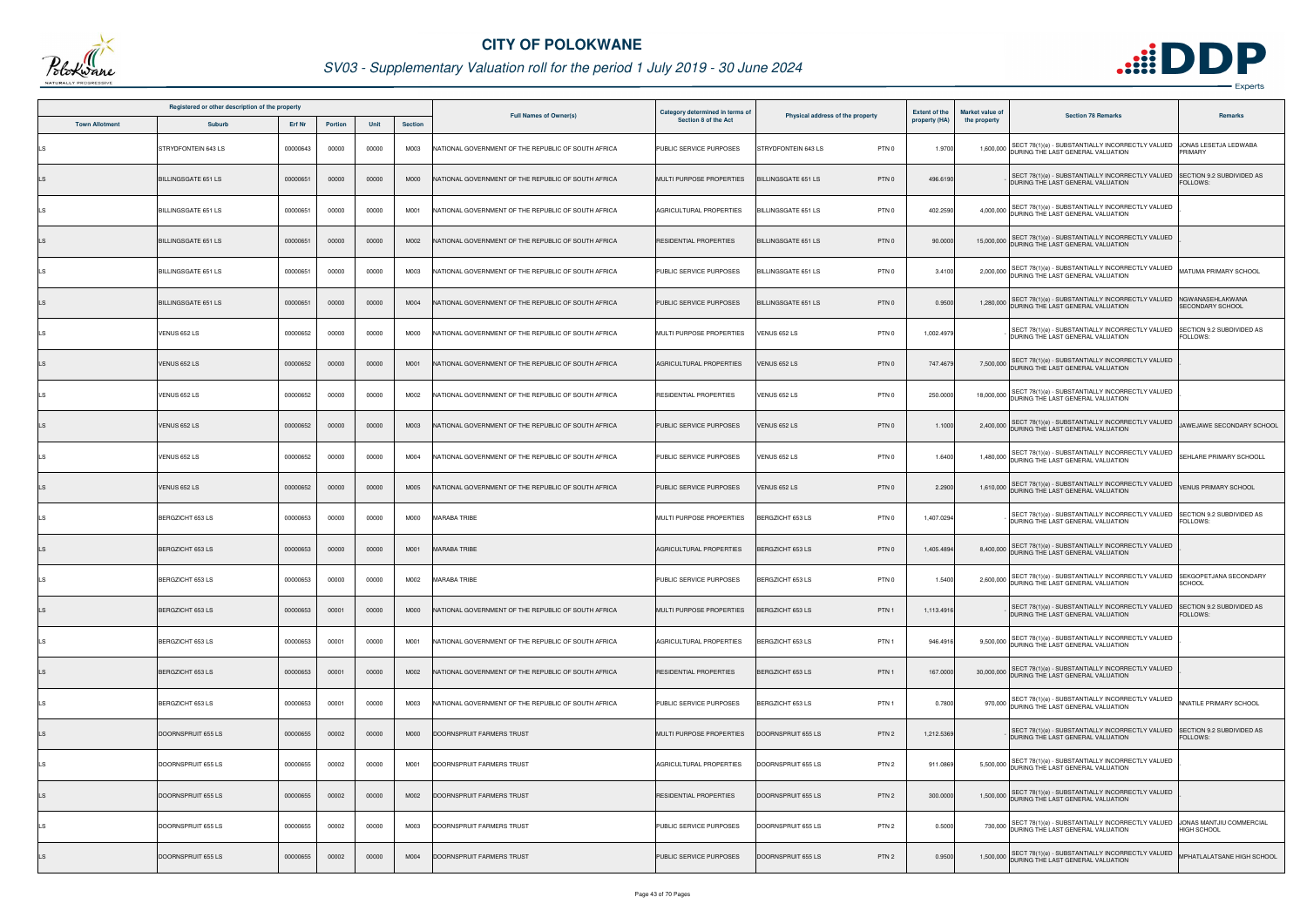

|                       | Registered or other description of the property |          |                |       |                | <b>Full Names of Owner(s)</b>                             | Category determined in terms of                     | Physical address of the property          | <b>Extent of the</b> | <b>Market value of</b> | <b>Section 78 Remarks</b>                                                                        | Remarks                                                |
|-----------------------|-------------------------------------------------|----------|----------------|-------|----------------|-----------------------------------------------------------|-----------------------------------------------------|-------------------------------------------|----------------------|------------------------|--------------------------------------------------------------------------------------------------|--------------------------------------------------------|
| <b>Town Allotment</b> | <b>Suburb</b>                                   | Erf Nr   | <b>Portion</b> | Unit  | <b>Section</b> |                                                           | Section 8 of the Act                                |                                           | property (HA)        | the property           |                                                                                                  |                                                        |
| LS                    | JAKHALSFONTEIN 657 LS                           | 00000657 | 00000          | 00000 | M000           | REPUBLIC OF SOUTH AFRICA                                  | MULTI PURPOSE PROPERTIES                            | PTN 0<br>AKHALSFONTEIN 657 LS             | 564.2630             |                        | SECT 78(1)(e) - SUBSTANTIALLY INCORRECTLY VALUED<br>DURING THE LAST GENERAL VALUATION            | SECTION 9.2 SUBDIVIDED AS<br>FOLLOWS:                  |
| <b>LS</b>             | JAKHALSFONTEIN 657 LS                           | 00000657 | 00000          | 00000 | M001           | REPUBLIC OF SOUTH AFRICA                                  | AGRICULTURAL PROPERTIES                             | PTN 0<br>JAKHALSFONTEIN 657 LS            | 409.5212             | 4,100,000              | SECT 78(1)(e) - SUBSTANTIALLY INCORRECTLY VALUED<br>DURING THE LAST GENERAL VALUATION            |                                                        |
| <b>LS</b>             | JAKHALSFONTEIN 657 LS                           | 00000657 | 00000          | 00000 | M002           | REPUBLIC OF SOUTH AFRICA                                  | <b>RESIDENTIAL PROPERTIES</b>                       | PTN 0<br>JAKHALSFONTEIN 657 LS            | 150.0000             |                        | SECT 78(1)(e) - SUBSTANTIALLY INCORRECTLY VALUED<br>16,000,000 DURING THE LAST GENERAL VALUATION |                                                        |
| <b>LS</b>             | JAKHALSFONTEIN 657 LS                           | 00000657 | 00000          | 00000 | M003           | REPUBLIC OF SOUTH AFRICA                                  | PUBLIC SERVICE PURPOSES                             | PTN <sub>0</sub><br>JAKHALSFONTEIN 657 LS | 1.4000               |                        | SECT 78(1)(e) - SUBSTANTIALLY INCORRECTLY VALUED<br>1,200,000 DURING THE LAST GENERAL VALUATION  | MALEMA-2 PRIMARY SCHOOL                                |
| LS                    | JAKHALSFONTEIN 657 LS                           | 00000657 | 00000          | 00000 | M004           | REPUBLIC OF SOUTH AFRICA                                  | PUBLIC SERVICE PURPOSES                             | PTN 0<br>JAKHALSFONTEIN 657 LS            | 3.3418               | 2,000,000              | SECT 78(1)(e) - SUBSTANTIALLY INCORRECTLY VALUED<br>DURING THE LAST GENERAL VALUATION            | GEORGE MORAGULA SECONDARY                              |
| <b>LS</b>             | DOORNKRAAL 680 LS                               | 00000680 | 00043          | 00000 | 0000           | NAZARU CONSTRUCTION PTY LTD                               | AGRICULTURAL PROPERTIES                             | DOORNKRAAL 680 LS<br><b>PTN 43</b>        | 3.2798               |                        | SECT 78(1)(c) - SUBDIVIDED OR CONSOLIDATED AFTER<br>6,140,000 THE LAST GENERAL VALUATION         | POLOKWANE EXT 122 - TOWNSHIP<br>OWNER VALUATION        |
| LS                    | DOORNKRAAL 680 LS                               | 00000680 | 00044          | 00000 | 0000           | VALOTYPE 126 CC                                           | AGRICULTURAL PROPERTIES                             | <b>PTN 44</b><br>DOORNKRAAL 680 LS        | 0.4762               |                        | 1,540,000 SECT 78(1)(c) - SUBDIVIDED OR CONSOLIDATED AFTER<br>THE LAST GENERAL VALUATION         | POLOKWANE EXT 123 - TOWNSHIP<br><b>OWNER VALUATION</b> |
| <b>LS</b>             | DOORNKRAAL 680 LS                               | 00000680 | 00053          | 00000 | M000           | PHIDEL TRUST                                              | MULTI PURPOSE PROPERTIES                            | <b>PTN 53</b><br>DOORNKRAAL 680 LS        | 9.3511               |                        | SECT 78(1)(e) - SUBSTANTIALLY INCORRECTLY VALUED<br>0 DURING THE LAST GENERAL VALUATION          | SECTION 9.2 SUBDIVIDED AS<br>FOLLOWS:                  |
| LS                    | DOORNKRAAL 680 LS                               | 00000680 | 00053          | 00000 | M001           | PHIDEL TRUST                                              | NON PERMITTED                                       | <b>PTN 53</b><br>DOORNKRAAL 680 LS        | 3.0000               |                        | 500,000 SECT 78(1)(e) - SUBSTANTIALLY INCORRECTLY VALUED<br>DURING THE LAST GENERAL VALUATION    |                                                        |
| <b>LS</b>             | DOORNKRAAL 680 LS                               | 00000680 | 00053          | 00000 | M002           | PHIDEL TRUST                                              | AGRICULTURAL PROPERTIES                             | <b>PTN 53</b><br>DOORNKRAAL 680 LS        | 6.3511               |                        | 2,600,000 SECT 78(1)(e) - SUBSTANTIALLY INCORRECTLY VALUED                                       |                                                        |
| LS                    | KRUGERSBURG 685 LS                              | 00000685 | 00010          | 00000 | 0000           | POLOKWANE LOCAL MUNICIPALITY                              | MUNICIPAL PROPERTIES                                | <b>PTN 10</b><br>KRUGERSBURG 685 LS       | 90.6026              | 45,600,000             | SECT 78(1)(g) - OF WHICH THE CATEGORY HAS<br>CHANGED                                             |                                                        |
| <b>LS</b>             | KOPPIEFONTEIN 686 LS                            | 00000686 | 00025          | 00000 | 0000           | UITSPAN RYLAAN EIENDOMS TRUST                             | AGRICULTURAL PROPERTIES                             | KOPPIEFONTEIN 686 LS<br><b>PTN 25</b>     | 3.8799               |                        | 6,200,000 SECT 78(1)(c) - SUBDIVIDED OR CONSOLIDATED AFTER<br>THE LAST GENERAL VALUATION         | BENDOR EXT 114 TOWNSHIP<br>OWNER VALUATION             |
| LS                    | STERKLOOP 688 LS                                | 00000688 | 00010          | 00000 | M000           | POLOKWANE LOCAL MUNICIPALITY                              | MULTI PURPOSE PROPERTIES                            | STERKLOOP 688 LS<br><b>PTN 10</b>         | 485.5940             | 2,905,300,000          | SECT 78(1)(C) - SUBDIVIDED OR CONSOLIDATED AFTER<br>THE LAST GENERAL VALUATION                   |                                                        |
| <b>LS</b>             | STERKLOOP 688 LS                                | 00000688 | 00010          | 00000 | M001           | POLOKWANE LOCAL MUNICIPALITY                              | MUNICIPAL PROPERTIES                                | <b>PTN 10</b><br>STERKLOOP 688 LS         | 484.7857             | 2,900,000,000          | SECT 78(1)(C) - SUBDIVIDED OR CONSOLIDATED AFTER<br>THE LAST GENERAL VALUATION                   | <b>STADION ETC</b>                                     |
| LS                    | STERKLOOP 688 LS                                | 00000688 | 00010          | 00000 | M002           | RONLOTH MARKETING PTY LTD                                 | BUSINESS AND COMMERCIAL<br><b>PROPERTIES</b>        | STERKLOOP 688 LS<br><b>PTN 10</b>         | 0.8083               |                        | 5,300,000 SECT 78(1)(C) - SUBDIVIDED OR CONSOLIDATED AFTER<br>THE LAST GENERAL VALUATION         | VIRGIN ACTIVE GYM                                      |
| <b>LS</b>             | STERKLOOP 688 LS                                | 00000688 | 00060          | 00000 | 0000           | DOLLIS HILL EIENDOMME CC                                  | RESIDENTIAL PROPERTIES                              | <b>PTN 60</b><br>STERKLOOP 688 LS         | 3.8489               | 3,800,000              | SECT 78(1)(g) - OF WHICH THE CATEGORY HAS<br>CHANGED                                             |                                                        |
| <b>LS</b>             | STERKLOOP 688 LS                                | 00000688 | 00118          | 00000 | 0000           | MUN PIETERSBURG                                           | <b>BUSINESS AND COMMERCIAL</b><br><b>PROPERTIES</b> | STERKLOOP 688 LS<br><b>PTN 118</b>        | 5.9101               |                        | SECT 78(1)(e) - SUBSTANTIALLY INCORRECTLY VALUED<br>13,000,000 DURING THE LAST GENERAL VALUATION |                                                        |
| LS                    | STERKLOOP 688 LS                                | 00000688 | 00436          | 00000 | 0000           | KENRO BUILDING CONSTRUCTION CC                            | AGRICULTURAL PROPERTIES                             | <b>PTN 436</b><br>STERKLOOP 688 LS        | 0.5353               | 1,040,000              | SECT 78(1)(c) - SUBDIVIDED OR CONSOLIDATED AFTER<br>THE LAST GENERAL VALUATION                   | IVY PARK EXT 044 TOWNSHIP<br><b>OWNER VALUATION</b>    |
| <b>LS</b>             | STERKLOOP 688 LS                                | 00000688 | 00466          | 00000 | 0000           | GROUNDBASE PROFESSIONAL LAND DEVELOPMENT SERVICES PTY LTD | AGRICULTURAL PROPERTIES                             | STERKLOOP 688 LS<br><b>PTN 466</b>        | 8.1986               |                        | SECT 78(1)(c) - SUBDIVIDED OR CONSOLIDATED AFTER<br>12,000,000 THE LAST GENERAL VALUATION        | SOUTHERN GATEWAY EXT 005<br>TOWNSHIP OWNER VALUATION   |
| <b>LS</b>             | LEEUWKUIL 691 LS                                | 00000691 | 00008          | 00000 | 0000           | <b>TRANS TARIK CC</b>                                     | RESIDENTIAL PROPERTIES                              | PTN 8<br>LEEUWKUIL 691 LS                 | 4.5036               | 230,000                | SECT 78(1)(c) - SUBDIVIDED OR CONSOLIDATED AFTER<br>THE LAST GENERAL VALUATION                   |                                                        |
| <b>LS</b>             | LEEUWKUIL 691 LS                                | 00000691 | 00053          | 00000 | 0000           | SCHOON MARTIN COENRAAD                                    | AGRICULTURAL PROPERTIES                             | <b>PTN 53</b><br>LEEUWKUIL 691 LS         | 12.3640              | 2,100,000              | SECT 78(1)(e) - SUBSTANTIALLY INCORRECTLY VALUED<br>DURING THE LAST GENERAL VALUATION            |                                                        |
| <b>LS</b>             | LEEUWKUIL 691 LS                                | 00000691 | 00227          | 00000 | 0000           | SHAI GIFT TSHIFHIWA                                       | RESIDENTIAL PROPERTIES                              | <b>PTN 227</b><br>LEEUWKUIL 691 LS        | 4.0617               | 890,000                | SECT 78(1)(c) - SUBDIVIDED OR CONSOLIDATED AFTER<br>THE LAST GENERAL VALUATION                   |                                                        |
| LS                    | LOCATIE VAN MACHICHAAN 709 LS                   | 00000709 | 00000          | 00000 | M000           | REPUBLIEK VAN SUID-AFRIKA                                 | MULTI PURPOSE PROPERTIES                            | OCATIE VAN MACHICHAAN 709 LS<br>PTN 0     | 9,168.9000           |                        | SECT 78(1)(e) - SUBSTANTIALLY INCORRECTLY VALUED<br>DURING THE LAST GENERAL VALUATION            | SECTION 9.2 SUBDIVIDED AS<br>FOLLOWS:                  |
|                       | LOCATIE VAN MACHICHAAN 709 LS                   | 00000709 | 00000          | 00000 | M001           | REPUBLIEK VAN SUID-AFRIKA                                 | AGRICULTURAL PROPERTIES                             | PTN 0<br>LOCATIE VAN MACHICHAAN 709 LS    | 7,327.8500           | 66,000,000             | SECT 78(1)(e) - SUBSTANTIALLY INCORRECTLY VALUED<br>DURING THE LAST GENERAL VALUATION            |                                                        |

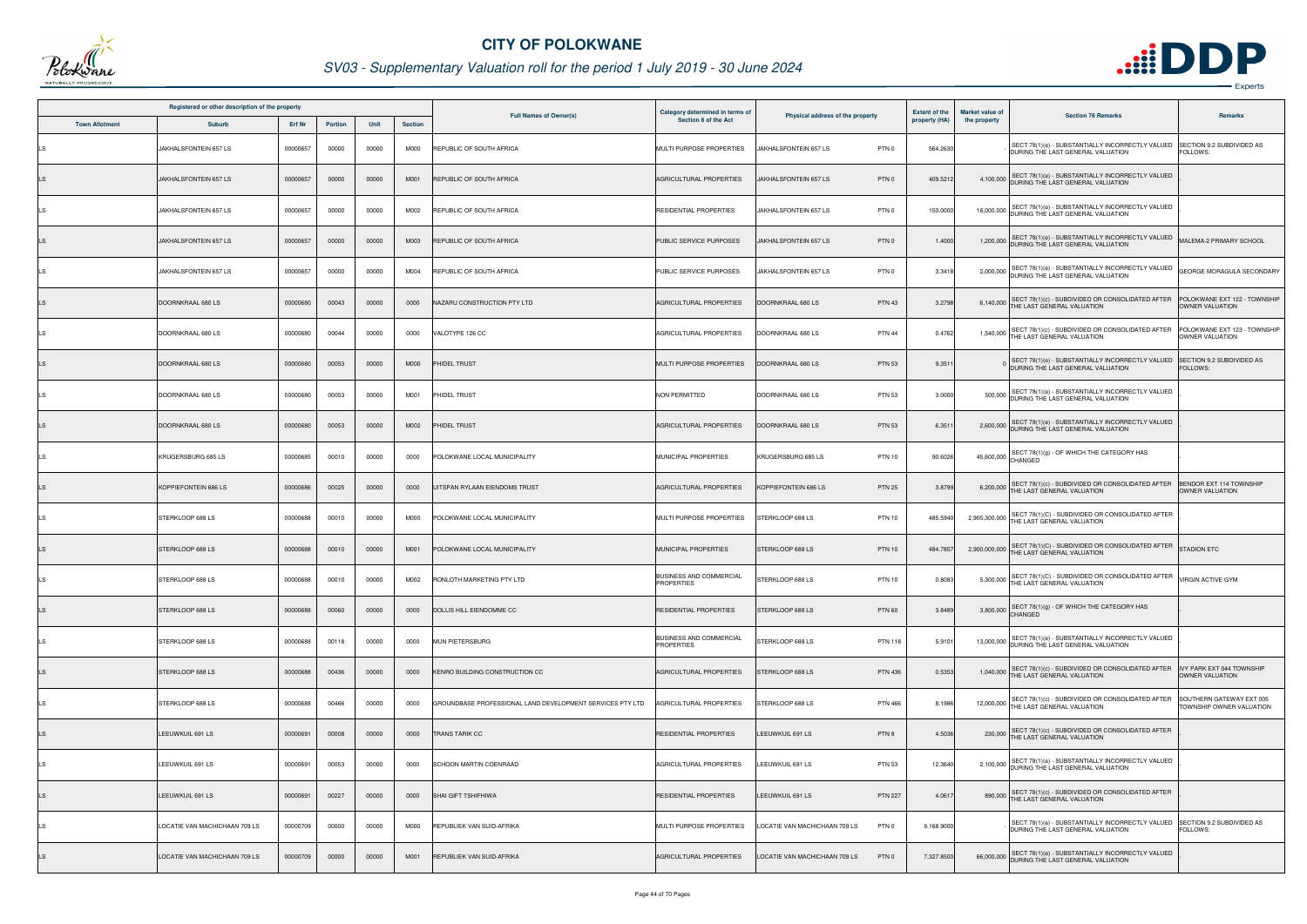

|                       | Registered or other description of the property |          |                |       |                | <b>Full Names of Owner(s)</b>   | Category determined in terms of | Physical address of the property                  | <b>Extent of the</b> | <b>Market value of</b> | <b>Section 78 Remarks</b>                                                                        | <b>Remarks</b>                                |
|-----------------------|-------------------------------------------------|----------|----------------|-------|----------------|---------------------------------|---------------------------------|---------------------------------------------------|----------------------|------------------------|--------------------------------------------------------------------------------------------------|-----------------------------------------------|
| <b>Town Allotment</b> | <b>Suburb</b>                                   | Erf Nr   | <b>Portion</b> | Unit  | <b>Section</b> |                                 | Section 8 of the Act            |                                                   | property (HA)        | the property           |                                                                                                  |                                               |
|                       | LOCATIE VAN MACHICHAAN 709 LS                   | 00000709 | 00000          | 00000 | M002           | REPUBLIEK VAN SUID-AFRIKA       | RESIDENTIAL PROPERTIES          | PTN <sub>0</sub><br>LOCATIE VAN MACHICHAAN 709 LS | 1,816.0000           | 250,000,000            | SECT 78(1)(e) - SUBSTANTIALLY INCORRECTLY VALUED<br>DURING THE LAST GENERAL VALUATION            |                                               |
|                       | LOCATIE VAN MACHICHAAN 709 LS                   | 00000709 | 00000          | 00000 | M003           | REPUBLIEK VAN SUID-AFRIKA       | PUBLIC SERVICE PURPOSES         | PTN 0<br>LOCATIE VAN MACHICHAAN 709 LS            | 1.6800               | 1,900,000              | SECT 78(1)(e) - SUBSTANTIALLY INCORRECTLY VALUED<br>DURING THE LAST GENERAL VALUATION            | <b>BOTSIKANA</b>                              |
|                       | LOCATIE VAN MACHICHAAN 709 LS                   | 00000709 | 00000          | 00000 | M004           | REPUBLIEK VAN SUID-AFRIKA       | PUBLIC SERVICE PURPOSES         | LOCATIE VAN MACHICHAAN 709 LS<br>PTN 0            | 2.0700               |                        | SECT 78(1)(e) - SUBSTANTIALLY INCORRECTLY VALUED<br>2,700,000 DURING THE LAST GENERAL VALUATION  | DR MJ MADIBA SECONDARY<br>SCHOOL              |
|                       | LOCATIE VAN MACHICHAAN 709 LS                   | 00000709 | 00000          | 00000 | M005           | REPUBLIEK VAN SUID-AFRIKA       | PUBLIC SERVICE PURPOSES         | PTN <sub>0</sub><br>LOCATIE VAN MACHICHAAN 709 LS | 1.8000               | 2,200,000              | SECT 78(1)(e) - SUBSTANTIALLY INCORRECTLY VALUED<br>DURING THE LAST GENERAL VALUATION            | MASHASHANE PRIMARY SCHOOL                     |
| LS                    | LOCATIE VAN MACHICHAAN 709 LS                   | 00000709 | 00000          | 00000 | M006           | REPUBLIEK VAN SUID-AFRIKA       | PUBLIC SERVICE PURPOSES         | PTN 0<br>LOCATIE VAN MACHICHAAN 709 LS            | 1.5500               | 2,100,000              | SECT 78(1)(e) - SUBSTANTIALLY INCORRECTLY VALUED<br>DURING THE LAST GENERAL VALUATION            | MATSHELANA PRIMARY SCHOOL                     |
|                       | LOCATIE VAN MACHICHAAN 709 LS                   | 00000709 | 00000          | 00000 | M007           | REPUBLIEK VAN SUID-AFRIKA       | PUBLIC SERVICE PURPOSES         | PTN <sub>0</sub><br>LOCATIE VAN MACHICHAAN 709 LS | 3.0200               |                        | SECT 78(1)(e) - SUBSTANTIALLY INCORRECTLY VALUED<br>2,600,000 DURING THE LAST GENERAL VALUATION  | <b>MAUNE PRIMARY</b>                          |
|                       | LOCATIE VAN MACHICHAAN 709 LS                   | 00000709 | 00000          | 00000 | M008           | REPUBLIEK VAN SUID-AFRIKA       | PUBLIC SERVICE PURPOSES         | LOCATIE VAN MACHICHAAN 709 LS<br>PTN 0            | 1.4900               |                        | SECT 78(1)(e) - SUBSTANTIALLY INCORRECTLY VALUED<br>1,100,000 BLOT THE LAST GENERAL VALUATION    | MILENTE SECONDARY SCHOOL                      |
|                       | LOCATIE VAN MACHICHAAN 709 LS                   | 00000709 | 00000          | 00000 | M009           | REPUBLIEK VAN SUID-AFRIKA       | PUBLIC SERVICE PURPOSES         | PTN <sub>0</sub><br>LOCATIE VAN MACHICHAAN 709 LS | 3.9600               |                        | SECT 78(1)(e) - SUBSTANTIALLY INCORRECTLY VALUED<br>2,300,000 DURING THE LAST GENERAL VALUATION  | MORELEBAKGANYAGO PRIMARY<br><b>SCHOOL</b>     |
|                       | LOCATIE VAN MACHICHAAN 709 LS                   | 00000709 | 00000          | 00000 | M010           | REPUBLIEK VAN SUID-AFRIKA       | PUBLIC SERVICE PURPOSES         | PTN 0<br>LOCATIE VAN MACHICHAAN 709 LS            | 1.8300               |                        | SECT 78(1)(e) - SUBSTANTIALLY INCORRECTLY VALUED<br>1,700,000 DURING THE LAST GENERAL VALUATION  | MORWASETHULA PRIMARY<br>SCHOOL                |
|                       | LOCATIE VAN MACHICHAAN 709 LS                   | 00000709 | 00000          | 00000 | M011           | REPUBLIEK VAN SUID-AFRIKA       | PUBLIC SERVICE PURPOSES         | PTN 0<br>LOCATIE VAN MACHICHAAN 709 LS            | 1.9600               | 1,700,000              | SECT 78(1)(e) - SUBSTANTIALLY INCORRECTLY VALUED<br>DURING THE LAST GENERAL VALUATION            | <b>NAPO PRIMARY</b>                           |
|                       | LOCATIE VAN MACHICHAAN 709 LS                   | 00000709 | 00000          | 00000 | M012           | REPUBLIEK VAN SUID-AFRIKA       | PUBLIC SERVICE PURPOSES         | LOCATIE VAN MACHICHAAN 709 LS<br>PTN 0            | 1.7400               |                        | SECT 78(1)(e) - SUBSTANTIALLY INCORRECTLY VALUED<br>1,300,000 DURING THE LAST GENERAL VALUATION  | SEBUSHI PIMARY SCHOOL                         |
|                       | LOCATIE VAN MACHICHAAN 709 LS                   | 00000709 | 00000          | 00000 | M013           | REPUBLIEK VAN SUID-AFRIKA       | PUBLIC SERVICE PURPOSES         | PTN <sub>0</sub><br>LOCATIE VAN MACHICHAAN 709 LS | 2.3600               |                        | SECT 78(1)(e) - SUBSTANTIALLY INCORRECTLY VALUED<br>3,900,000 DURING THE LAST GENERAL VALUATION  | <b>TLAKALE MASHASHANE</b><br>SECONDARY SCHOOL |
|                       | LOCATIE VAN MACHICHAAN 709 LS                   | 00000709 | 00000          | 00000 | M014           | REPUBLIEK VAN SUID-AFRIKA       | PUBLIC SERVICE PURPOSES         | LOCATIE VAN MACHICHAAN 709 LS<br>PTN 0            | 1.5900               |                        | SECT 78(1)(e) - SUBSTANTIALLY INCORRECTLY VALUED<br>1,200,000 DURING THE LAST GENERAL VALUATION  | UTJANE PRIMARY SCHOOL                         |
|                       | DOORNFONTEIN 724 LS                             | 00000724 | 00000          | 00000 | M000           | REPUBLIC OF SOUTH AFRICA        | MULTI PURPOSE PROPERTIES        | DOORNFONTEIN 724 LS<br>PTN 0                      | 2,860.417            |                        | SECT 78(1)(e) - SUBSTANTIALLY INCORRECTLY VALUED<br>DURING THE LAST GENERAL VALUATION            | SECTION 9.2 SUBDIVIDED AS<br>FOLLOWS:         |
|                       | DOORNFONTEIN 724 LS                             | 00000724 | 00000          | 00000 | M001           | REPUBLIC OF SOUTH AFRICA        | AGRICULTURAL PROPERTIES         | DOORNFONTEIN 724 LS<br>PTN 0                      | 2,860.0000           | 25,700,000             | SECT 78(1)(e) - SUBSTANTIALLY INCORRECTLY VALUED<br>DURING THE LAST GENERAL VALUATION            |                                               |
| <b>LS</b>             | DOORNFONTEIN 724 LS                             | 00000724 | 00000          | 00000 | M002           | <b>REPUBLIC OF SOUTH AFRICA</b> | RESIDENTIAL PROPERTIES          | PTN 0<br>DOORNFONTEIN 724 LS                      | 346.0000             | 30,000,000             | SECT 78(1)(e) - SUBSTANTIALLY INCORRECTLY VALUED<br>DURING THE LAST GENERAL VALUATION            |                                               |
| LS                    | DOORNFONTEIN 724 LS                             | 00000724 | 00000          | 00000 | M003           | REPUBLIC OF SOUTH AFRICA        | PUBLIC SERVICE PURPOSES         | PTN 0<br>DOORNFONTEIN 724 LS                      | 2.1900               |                        | SECT 78(1)(e) - SUBSTANTIALLY INCORRECTLY VALUED<br>1,600,000 DURING THE LAST GENERAL VALUATION  | KGOLOKGOTLHA SECODARY<br>SCHOOL               |
| <b>LS</b>             | DOORNFONTEIN 724 LS                             | 00000724 | 00000          | 00000 | M004           | REPUBLIC OF SOUTH AFRICA        | PUBLIC SERVICE PURPOSES         | PTN 0<br>DOORNFONTEIN 724 LS                      | 1.7100               | 1,600,000              | SECT 78(1)(e) - SUBSTANTIALLY INCORRECTLY VALUED<br>DURING THE LAST GENERAL VALUATION            | MOTSIRI PRIMARY SCHOOL                        |
| LS                    | DOORNFONTEIN 724 LS                             | 00000724 | 00000          | 00000 | M005           | REPUBLIC OF SOUTH AFRICA        | PUBLIC SERVICE PURPOSES         | PTN 0<br>DOORNFONTEIN 724 LS                      | 3.0100               |                        | SECT 78(1)(e) - SUBSTANTIALLY INCORRECTLY VALUED<br>2,000,000 DURING THE LAST GENERAL VALUATION  | <b>TUTWANA PRIMARY SCHOOL</b>                 |
| <b>LS</b>             | <b>KALKFONTEIN 859 LS</b>                       | 00000859 | 00000          | 00000 | M000           | REPUBLIC OF SOUTH AFRICA        | MULTI PURPOSE PROPERTIES        | PTN <sub>0</sub><br><b>KALKFONTEIN 859 LS</b>     | 6,654.5293           |                        | SECT 78(1)(e) - SUBSTANTIALLY INCORRECTLY VALUED<br>DURING THE LAST GENERAL VALUATION            | SECTION 9.2 SUBDIVIDED AS<br>FOLLOWS:         |
| LS                    | KALKFONTEIN 859 LS                              | 00000859 | 00000          | 00000 | M001           | REPUBLIC OF SOUTH AFRICA        | AGRICULTURAL PROPERTIES         | PTN 0<br>KALKFONTEIN 859 LS                       | 5,152.9573           | 30,900,000             | SECT 78(1)(e) - SUBSTANTIALLY INCORRECTLY VALUED<br>DURING THE LAST GENERAL VALUATION            |                                               |
| <b>LS</b>             | <b>KALKFONTEIN 859 LS</b>                       | 00000859 | 00000          | 00000 | M002           | REPUBLIC OF SOUTH AFRICA        | RESIDENTIAL PROPERTIES          | PTN <sub>0</sub><br>KALKFONTEIN 859 LS            | 1,500.0000           |                        | SECT 78(1)(e) - SUBSTANTIALLY INCORRECTLY VALUED<br>70,000,000 DURING THE LAST GENERAL VALUATION |                                               |
| LS                    | KALKFONTEIN 859 LS                              | 00000859 | 00000          | 00000 | M003           | REPUBLIC OF SOUTH AFRICA        | PUBLIC SERVICE PURPOSES         | PTN 0<br>KALKFONTEIN 859 LS                       | 0.2166               | 2,000,000              | SECT 78(1)(e) - SUBSTANTIALLY INCORRECTLY VALUED<br>DURING THE LAST GENERAL VALUATION            | BAPHUTHENG SECONDARY<br><b>SCHOOL</b>         |
| <b>LS</b>             | KALKFONTEIN 859 LS                              | 00000859 | 00000          | 00000 | M004           | REPUBLIC OF SOUTH AFRICA        | PUBLIC SERVICE PURPOSES         | PTN 0<br>KALKFONTEIN 859 LS                       | 0.2290               |                        | SECT 78(1)(e) - SUBSTANTIALLY INCORRECTLY VALUED<br>2,100,000 DURING THE LAST GENERAL VALUATION  | MAFOLOFOLO HIGH SCHOOL                        |

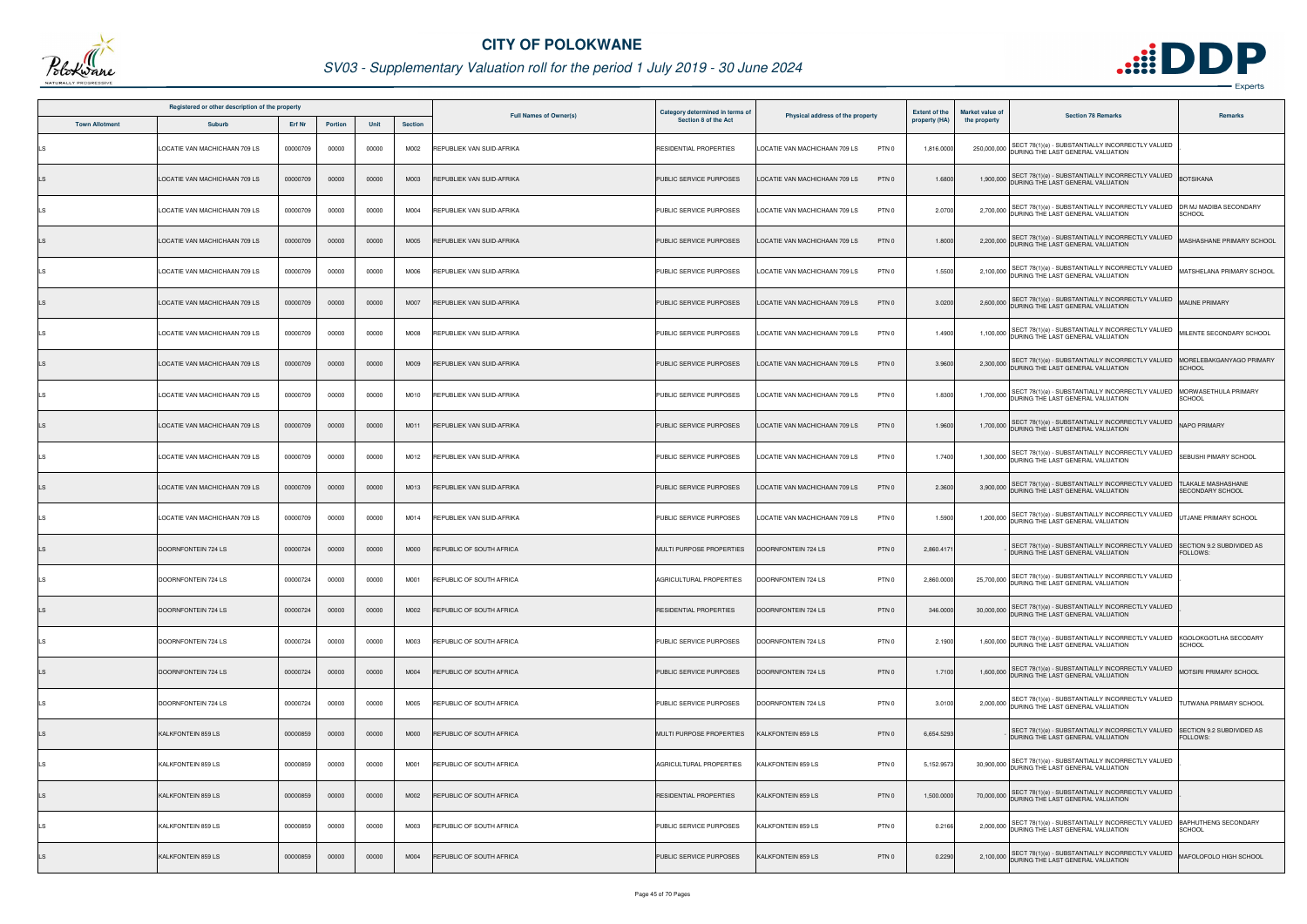

|                       | Registered or other description of the property |          |                |       |                | <b>Full Names of Owner(s)</b>                       | Category determined in terms of | Physical address of the property              | <b>Extent of the</b> | <b>Market value of</b> | <b>Section 78 Remarks</b>                                                                        | <b>Remarks</b>                        |
|-----------------------|-------------------------------------------------|----------|----------------|-------|----------------|-----------------------------------------------------|---------------------------------|-----------------------------------------------|----------------------|------------------------|--------------------------------------------------------------------------------------------------|---------------------------------------|
| <b>Town Allotment</b> | <b>Suburb</b>                                   | Erf Nr   | <b>Portion</b> | Unit  | <b>Section</b> |                                                     | Section 8 of the Act            |                                               | property (HA)        | the property           |                                                                                                  |                                       |
| LS                    | KALKFONTEIN 859 LS                              | 00000859 | 00000          | 00000 | M005           | REPUBLIC OF SOUTH AFRICA                            | PUBLIC SERVICE PURPOSES         | PTN <sub>0</sub><br>KALKFONTEIN 859 LS        | 0.1660               |                        | SECT 78(1)(e) - SUBSTANTIALLY INCORRECTLY VALUED<br>1,500,000 DURING THE LAST GENERAL VALUATION  | MAPHUTO PRIMARY SCHOOL                |
| <b>LS</b>             | KALKFONTEIN 859 LS                              | 00000859 | 00000          | 00000 | M006           | REPUBLIC OF SOUTH AFRICA                            | PUBLIC SERVICE PURPOSES         | KALKFONTEIN 859 LS<br>PTN 0                   | 0.1330               | 1,200,000              | SECT 78(1)(e) - SUBSTANTIALLY INCORRECTLY VALUED<br>DURING THE LAST GENERAL VALUATION            | SOLOMONDALE PRIMARY SCHOOL            |
| LS                    | KALKFONTEIN 859 LS                              | 00000859 | 00000          | 00000 | M007           | REPUBLIC OF SOUTH AFRICA                            | PUBLIC SERVICE PURPOSES         | KALKFONTEIN 859 LS<br>PTN 0                   | 0.0710               |                        | SECT 78(1)(e) - SUBSTANTIALLY INCORRECTLY VALUED<br>700,000 DURING THE LAST GENERAL VALUATION    | <b>BOSHEGA PRIMARY SCHOOL</b>         |
| <b>LS</b>             | KALKFONTEIN 859 LS                              | 00000859 | 00000          | 00000 | M008           | <b>REPUBLIC OF SOUTH AFRICA</b>                     | PUBLIC SERVICE PURPOSES         | PTN <sub>0</sub><br>KALKFONTEIN 859 LS        | 0.0927               | 900,000                | SECT 78(1)(e) - SUBSTANTIALLY INCORRECTLY VALUED<br>DURING THE LAST GENERAL VALUATION            | MORUTWA SECONDARY SCHOOL              |
| LS                    | KALKFONTEIN 859 LS                              | 00000859 | 00000          | 00000 | M009           | REPUBLIC OF SOUTH AFRICA                            | PUBLIC SERVICE PURPOSES         | PTN 0<br>KALKFONTEIN 859 LS                   | 0.1200               |                        | SECT 78(1)(e) - SUBSTANTIALLY INCORRECTLY VALUED<br>1,100,000 DURING THE LAST GENERAL VALUATION  | <b>MOSEBO</b>                         |
| LS                    | KALKFONTEIN 859 LS                              | 00000859 | 00000          | 00000 | M010           | REPUBLIC OF SOUTH AFRICA                            | PUBLIC SERVICE PURPOSES         | KALKFONTEIN 859 LS<br>PTN 0                   | 0.1280               |                        | SECT 78(1)(e) - SUBSTANTIALLY INCORRECTLY VALUED<br>1,200,000 DURING THE LAST GENERAL VALUATION  | LERULENG SECONDARY SCHOOL             |
| LS                    | KALKFONTEIN 859 LS                              | 00000859 | 00000          | 00000 | M011           | REPUBLIC OF SOUTH AFRICA                            | PUBLIC SERVICE PURPOSES         | <b>KALKFONTEIN 859 LS</b><br>PTN 0            | 0.1194               |                        | SECT 78(1)(e) - SUBSTANTIALLY INCORRECTLY VALUED<br>1,100,000 DURING THE LAST GENERAL VALUATION  | MANTHEDING PRIMARY SCHOOL             |
| <b>LS</b>             | KALKFONTEIN 859 LS                              | 00000859 | 00000          | 00000 | M012           | REPUBLIC OF SOUTH AFRICA                            | PUBLIC SERVICE PURPOSES         | PTN 0<br>KALKFONTEIN 859 LS                   | 0.1313               |                        | SECT 78(1)(e) - SUBSTANTIALLY INCORRECTLY VALUED<br>1,200,000 DURING THE LAST GENERAL VALUATION  | MASEBODILA PRIMARY                    |
| <b>LS</b>             | KALKFONTEIN 859 LS                              | 00000859 | 00000          | 00000 | M013           | REPUBLIC OF SOUTH AFRICA                            | PUBLIC SERVICE PURPOSES         | PTN 0<br>KALKFONTEIN 859 LS                   | 0.1650               |                        | SECT 78(1)(e) - SUBSTANTIALLY INCORRECTLY VALUED<br>1,500,000 DURING THE LAST GENERAL VALUATION  | SEBAYENG PRIMARY SCHOOL               |
| <b>LS</b>             | BERGPLAATS 862 LS                               | 00000862 | 00000          | 00000 | M000           | REPUBLIC OF SOUTH AFRICA                            | MULTI PURPOSE PROPERTIES        | BERGPLAATS 862 LS<br>PTN 0                    | 1,319.8188           |                        | SECT 78(1)(e) - SUBSTANTIALLY INCORRECTLY VALUED<br>DURING THE LAST GENERAL VALUATION            | SECTION 9.2 SUBDIVIDED AS<br>FOLLOWS: |
| LS                    | BERGPLAATS 862 LS                               | 00000862 | 00000          | 00000 | M001           | <b>REPUBLIC OF SOUTH AFRICA</b>                     | AGRICULTURAL PROPERTIES         | BERGPLAATS 862 LS<br>PTN 0                    | 1,300.5188           | 11,700,000             | SECT 78(1)(e) - SUBSTANTIALLY INCORRECTLY VALUED<br>DURING THE LAST GENERAL VALUATION            |                                       |
| <b>LS</b>             | BERGPLAATS 862 LS                               | 00000862 | 00000          | 00000 | M002           | REPUBLIC OF SOUTH AFRICA                            | RESIDENTIAL PROPERTIES          | BERGPLAATS 862 LS<br>PTN 0                    | 9.0000               |                        | SECT 78(1)(e) - SUBSTANTIALLY INCORRECTLY VALUED<br>15,000,000 DURING THE LAST GENERAL VALUATION |                                       |
| LS                    | BERGPLAATS 862 LS                               | 00000862 | 00000          | 00000 | M003           | REPUBLIC OF SOUTH AFRICA                            | PUBLIC SERVICE PURPOSES         | BERGPLAATS 862 LS<br>PTN 0                    | 2.1400               |                        | SECT 78(1)(e) - SUBSTANTIALLY INCORRECTLY VALUED<br>1,400,000 DURING THE LAST GENERAL VALUATION  | DIKGOPHENG PRIMARY SCHOOL             |
| <b>LS</b>             | BERGPLAATS 862 LS                               | 00000862 | 00000          | 00000 | M004           | REPUBLIC OF SOUTH AFRICA                            | PUBLIC SERVICE PURPOSES         | PTN 0<br>BERGPLAATS 862 LS                    | 1.9900               | 1,800,000              | SECT 78(1)(e) - SUBSTANTIALLY INCORRECTLY VALUED<br>DURING THE LAST GENERAL VALUATION            | KGALAKA PRIMARY SCHOOL                |
| LS                    | BERGPLAATS 862 LS                               | 00000862 | 00000          | 00000 | M005           | <b>REPUBLIC OF SOUTH AFRICA</b>                     | PUBLIC SERVICE PURPOSES         | PTN 0<br>BERGPLAATS 862 LS                    | 1.9900               |                        | SECT 78(1)(e) - SUBSTANTIALLY INCORRECTLY VALUED<br>1,800,000 DURING THE LAST GENERAL VALUATION  | <b>KGATLA PRIMARY SCHOOL</b>          |
| <b>LS</b>             | BERGPLAATS 862 LS                               | 00000862 | 00000          | 00000 | M006           | REPUBLIC OF SOUTH AFRICA                            | PUBLIC SERVICE PURPOSES         | PTN 0<br>BERGPLAATS 862 LS                    | 1.9800               |                        | SECT 78(1)(e) - SUBSTANTIALLY INCORRECTLY VALUED<br>1,400,000 DURING THE LAST GENERAL VALUATION  | KONOTO PRIMARY SCHOOL                 |
| <b>LS</b>             | BERGPLAATS 862 LS                               | 00000862 | 00000          | 00000 | M007           | REPUBLIC OF SOUTH AFRICA                            | PUBLIC SERVICE PURPOSES         | BERGPLAATS 862 LS<br>PTN 0                    | 2.2000               | 1,500,000              | SECT 78(1)(e) - SUBSTANTIALLY INCORRECTLY VALUED<br>DURING THE LAST GENERAL VALUATION            | <b>KONOTO PRIMARY SCHOOL</b>          |
| <b>LS</b>             | BERGPLAATS 862 LS                               | 00000862 | 00000          | 00000 | M008           | REPUBLIC OF SOUTH AFRICA                            | PUBLIC SERVICE PURPOSES         | BERGPLAATS 862 LS<br>PTN 0                    | 2.2000               |                        | SECT 78(1)(e) - SUBSTANTIALLY INCORRECTLY VALUED<br>1,300,000 DURING THE LAST GENERAL VALUATION  | MABOYANE HIGHER PRIMARY<br>SCHOOL     |
| <b>LS</b>             | RIETFONTEIN 863 LS                              | 00000863 | 00002          | 00000 | M000           | NATIONAL GOVERNMENT OF THE REPUBLIC OF SOUTH AFRICA | MULTI PURPOSE PROPERTIES        | PTN <sub>2</sub><br>RIETFONTEIN 863 LS        | 740.5004             |                        | SECT 78(1)(e) - SUBSTANTIALLY INCORRECTLY VALUED<br>DURING THE LAST GENERAL VALUATION            | SECTION 9.2 SUBDIVIDED AS<br>FOLLOWS: |
| <b>LS</b>             | RIETFONTEIN 863 LS                              | 00000863 | 00002          | 00000 | M001           | NATIONAL GOVERNMENT OF THE REPUBLIC OF SOUTH AFRICA | AGRICULTURAL PROPERTIES         | PTN <sub>2</sub><br>RIETFONTEIN 863 LS        | 429.2804             | 3,900,000              | SECT 78(1)(e) - SUBSTANTIALLY INCORRECTLY VALUED<br>DURING THE LAST GENERAL VALUATION            |                                       |
| LS                    | RIETFONTEIN 863 LS                              | 00000863 | 00002          | 00000 | M002           | NATIONAL GOVERNMENT OF THE REPUBLIC OF SOUTH AFRICA | RESIDENTIAL PROPERTIES          | PTN 2<br>RIETFONTEIN 863 LS                   | 300.0000             | 15,000,000             | SECT 78(1)(e) - SUBSTANTIALLY INCORRECTLY VALUED<br>DURING THE LAST GENERAL VALUATION            |                                       |
| <b>LS</b>             | RIETFONTEIN 863 LS                              | 00000863 | 00002          | 00000 | M003           | NATIONAL GOVERNMENT OF THE REPUBLIC OF SOUTH AFRICA | PUBLIC SERVICE PURPOSES         | PTN <sub>2</sub><br><b>RIETFONTEIN 863 LS</b> | 1.5200               |                        | 1,500,000 SECT 78(1)(e) - SUBSTANTIALLY INCORRECTLY VALUED                                       | MOLOISI SECONDARY SCHOOL              |
| LS                    | RIETFONTEIN 863 LS                              | 00000863 | 00002          | 00000 | M004           | NATIONAL GOVERNMENT OF THE REPUBLIC OF SOUTH AFRICA | PUBLIC SERVICE PURPOSES         | PTN <sub>2</sub><br>RIETFONTEIN 863 LS        | 4.0000               | 2,600,000              | SECT 78(1)(e) - SUBSTANTIALLY INCORRECTLY VALUED<br>DURING THE LAST GENERAL VALUATION            | MALESELA PRIMARY SCHOOL               |
| LS                    | RIETFONTEIN 863 LS                              | 00000863 | 00002          | 00000 | M005           | NATIONAL GOVERNMENT OF THE REPUBLIC OF SOUTH AFRICA | PUBLIC SERVICE PURPOSES         | RIETFONTEIN 863 LS<br>PTN <sub>2</sub>        | 2.8000               |                        | SECT 78(1)(e) - SUBSTANTIALLY INCORRECTLY VALUED<br>2,200,000 DURING THE LAST GENERAL VALUATION  | MORARO PRIMARY SCHOOL                 |

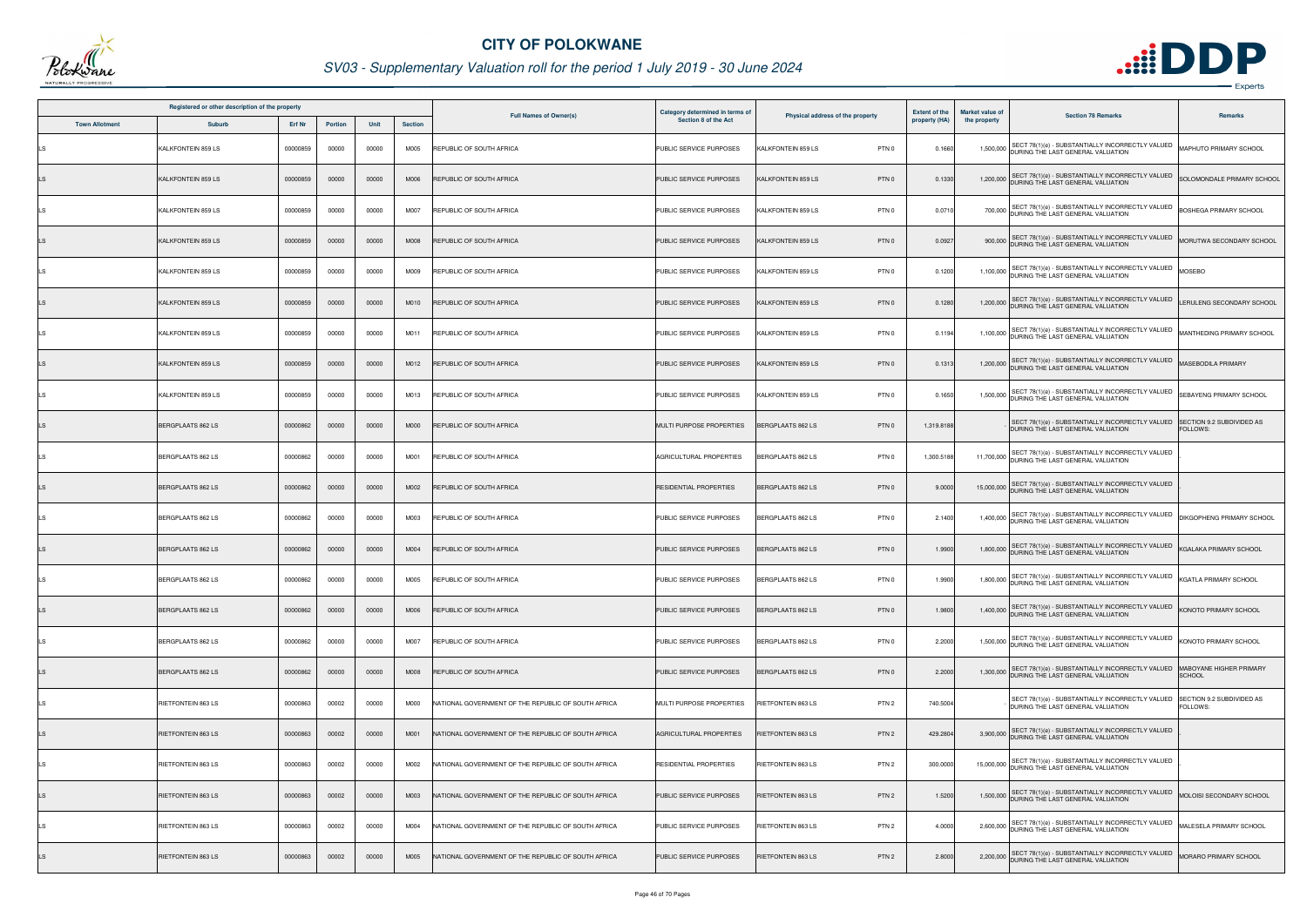

|                       | Registered or other description of the property |               |                |       |                | <b>Full Names of Owner(s)</b>                                                       | Category determined in terms of                    | Physical address of the property             | <b>Extent of the</b> | <b>Market value of</b> | <b>Section 78 Remarks</b>                                                                        | Remarks                                          |
|-----------------------|-------------------------------------------------|---------------|----------------|-------|----------------|-------------------------------------------------------------------------------------|----------------------------------------------------|----------------------------------------------|----------------------|------------------------|--------------------------------------------------------------------------------------------------|--------------------------------------------------|
| <b>Town Allotment</b> | <b>Suburb</b>                                   | <b>Erf Nr</b> | <b>Portion</b> | Unit  | <b>Section</b> |                                                                                     | Section 8 of the Act                               |                                              | property (HA)        | the property           |                                                                                                  |                                                  |
|                       | RIETFONTEIN 863 LS                              | 00000863      | 00002          | 00000 | M006           | NATIONAL GOVERNMENT OF THE REPUBLIC OF SOUTH AFRICA                                 | PUBLIC SERVICE PURPOSES                            | PTN <sub>2</sub><br>RIETFONTEIN 863 LS       | 2.9000               |                        | SECT 78(1)(e) - SUBSTANTIALLY INCORRECTLY VALUED<br>2,000,000 DURING THE LAST GENERAL VALUATION  | MOGABANE PRIMARY SCHOOL                          |
|                       | DOORNLOOP 866 LS                                | 00000866      | 00000          | 00000 | M000           | REPUBLIC OF SOUTH AFRICA                                                            | MULTI PURPOSE PROPERTIES                           | PTN 0<br>DOORNLOOP 866 LS                    | 879.3086             |                        | SECT 78(1)(e) - SUBSTANTIALLY INCORRECTLY VALUED<br>DURING THE LAST GENERAL VALUATION            | SECTION 9.2 SUBDIVIDED AS<br><b>FOLLOWS:</b>     |
|                       | DOORNLOOP 866 LS                                | 00000866      | 00000          | 00000 | M001           | REPUBLIC OF SOUTH AFRICA                                                            | AGRICULTURAL PROPERTIES                            | PTN 0<br>DOORNLOOP 866 LS                    | 672.5486             |                        | SECT 78(1)(e) - SUBSTANTIALLY INCORRECTLY VALUED<br>4,000,000 DURING THE LAST GENERAL VALUATION  |                                                  |
|                       | DOORNLOOP 866 LS                                | 00000866      | 00000          | 00000 | M002           | REPUBLIC OF SOUTH AFRICA                                                            | <b>RESIDENTIAL PROPERTIES</b>                      | DOORNLOOP 866 LS<br>PTN <sub>0</sub>         | 200.0000             |                        | SECT 78(1)(e) - SUBSTANTIALLY INCORRECTLY VALUED<br>12,500,000 DURING THE LAST GENERAL VALUATION |                                                  |
|                       | DOORNLOOP 866 LS                                | 00000866      | 00000          | 00000 | M003           | REPUBLIC OF SOUTH AFRICA                                                            | PUBLIC SERVICE PURPOSES                            | DOORNLOOP 866 LS<br>PTN 0                    | 1.5500               | 1,500,000              | SECT 78(1)(e) - SUBSTANTIALLY INCORRECTLY VALUED<br>DURING THE LAST GENERAL VALUATION            | LEKOTA SECONDARY SCHOOL                          |
|                       | DOORNLOOP 866 LS                                | 00000866      | 00000          | 00000 | M004           | REPUBLIC OF SOUTH AFRICA                                                            | PUBLIC SERVICE PURPOSES                            | PTN 0<br>DOORNLOOP 866 LS                    | 2.6900               |                        | SECT 78(1)(e) - SUBSTANTIALLY INCORRECTLY VALUED<br>1,700,000 DURING THE LAST GENERAL VALUATION  | MAGOGO SECONDARY SCHOOL                          |
|                       | DOORNLOOP 866 LS                                | 00000866      | 00000          | 00000 | M005           | REPUBLIC OF SOUTH AFRICA                                                            | PUBLIC SERVICE PURPOSES                            | PTN 0<br>DOORNLOOP 866 LS                    | 2.5200               |                        | SECT 78(1)(e) - SUBSTANTIALLY INCORRECTLY VALUED<br>2,000,000 DURING THE LAST GENERAL VALUATION  | MAROBALA PRIMARY SCHOOL                          |
|                       | DOORNFONTEIN 912 LS                             | 00000912      | 00000          | 00000 | M000           | NATIONAL GOVERNMENT OF THE REPUBLIC OF SOUTH AFRICA /<br>MAMABOLO STAM-TRIBE        | MULTI PURPOSE PROPERTIES                           | DOORNFONTEIN 912 LS<br>PTN <sub>0</sub>      | 1,413.7175           |                        | SECT 78(1)(e) - SUBSTANTIALLY INCORRECTLY VALUED<br>DURING THE LAST GENERAL VALUATION            | SECTION 9.2 SUBDIVIDED AS<br>FOLLOWS:            |
|                       | DOORNFONTEIN 912 LS                             | 00000912      | 00000          | 00000 | M001           | NATIONAL GOVERNMENT OF THE REPUBLIC OF SOUTH AFRICA /<br>MAMABOLO STAM-TRIBE        | AGRICULTURAL PROPERTIES                            | DOORNFONTEIN 912 LS<br>PTN 0                 | 1,181.6305           |                        | SECT 78(1)(e) - SUBSTANTIALLY INCORRECTLY VALUED<br>7,100,000 DURING THE LAST GENERAL VALUATION  |                                                  |
|                       | DOORNFONTEIN 912 LS                             | 00000912      | 00000          | 00000 | M002           | NATIONAL GOVERNMENT OF THE REPUBLIC OF SOUTH AFRICA<br>MAMABOLO STAM-TRIBE          | RESIDENTIAL PROPERTIES                             | PTN <sub>0</sub><br>DOORNFONTEIN 912 LS      | 200.0000             |                        | 10,000,000 SECT 78(1)(e) - SUBSTANTIALLY INCORRECTLY VALUED<br>DURING THE LAST GENERAL VALUATION |                                                  |
|                       | DOORNFONTEIN 912 LS                             | 00000912      | 00000          | 00000 | M003           | NATIONAL GOVERNMENT OF THE REPUBLIC OF SOUTH AFRICA /<br>MAMABOLO STAM-TRIBE        | PUBLIC SERVICE PURPOSES                            | PTN 0<br>DOORNFONTEIN 912 LS                 | 2.1400               |                        | SECT 78(1)(e) - SUBSTANTIALLY INCORRECTLY VALUED<br>1,400,000 DURING THE LAST GENERAL VALUATION  | MODIBONE PRIMARY SCHOOL                          |
|                       | DOORNFONTEIN 912 LS                             | 00000912      | 00000          | 00000 | M004           | NATIONAL GOVERNMENT OF THE REPUBLIC OF SOUTH AFRICA /<br>MAMABOLO STAM-TRIBE        | PUBLIC SERVICE PURPOSES                            | DOORNFONTEIN 912 LS<br>PTN 0                 | 1.0300               |                        | 1,000,000 SECT 78(1)(e) - SUBSTANTIALLY INCORRECTLY VALUED<br>DURING THE LAST GENERAL VALUATION  | MOHLAUME SECONDARY SCHOOL                        |
|                       | DOORNFONTEIN 912 LS                             | 00000912      | 00000          | 00000 | M005           | NATIONAL GOVERNMENT OF THE REPUBLIC OF SOUTH AFRICA /<br>MAMABOLO STAM-TRIBE        | PUBLIC SERVICE PURPOSES                            | PTN 0<br>DOORNFONTEIN 912 LS                 | 0.8100               |                        | SECT 78(1)(e) - SUBSTANTIALLY INCORRECTLY VALUED<br>1,600,000 DURING THE LAST GENERAL VALUATION  | SESOAI PRIMARY SCHOOL                            |
|                       | DOORNFONTEIN 912 LS                             | 00000912      | 00000          | 00000 | M006           | NATIONAL GOVERNMENT OF THE REPUBLIC OF SOUTH AFRICA /<br>MAMABOLO STAM-TRIBE        | PUBLIC SERVICE PURPOSES                            | PTN 0<br>DOORNFONTEIN 912 LS                 | 8.0470               |                        | SECT 78(1)(e) - SUBSTANTIALLY INCORRECTLY VALUED<br>4,400,000 DURING THE LAST GENERAL VALUATION  | <b>BJATLADI SECONDARY SCHOOL</b>                 |
|                       | DOORNFONTEIN 912 LS                             | 00000912      | 00000          | 00000 | M007           | NATIONAL GOVERNMENT OF THE REPUBLIC OF SOUTH AFRICA /<br>MAMABOLO STAM-TRIBE        | PUBLIC SERVICE PURPOSES                            | DOORNFONTEIN 912 LS<br>PTN 0                 | 1.5700               |                        | SECT 78(1)(e) - SUBSTANTIALLY INCORRECTLY VALUED<br>1,500,000 DURING THE LAST GENERAL VALUATION  | KGOTLHO PRIMARY SCHOOL                           |
| <b>LS</b>             | DOORNFONTEIN 912 LS                             | 00000912      | 00000          | 00000 | M008           | NATIONAL GOVERNMENT OF THE REPUBLIC OF SOUTH AFRICA<br>MAMABOLO STAM-TRIBE          | PUBLIC SERVICE PURPOSES                            | DOORNFONTEIN 912 LS<br>PTN 0                 | 1.5100               | 1,600,000              | SECT 78(1)(e) - SUBSTANTIALLY INCORRECTLY VALUED<br>DURING THE LAST GENERAL VALUATION            | PHIRI KOLOBE HIGH SCHOOL                         |
| LS                    | DOORNFONTEIN 912 LS                             | 00000912      | 00000          | 00000 | M009           | NATIONAL GOVERNMENT OF THE REPUBLIC OF SOUTH AFRICA /<br><b>MAMABOLO STAM-TRIBE</b> | PUBLIC SERVICE PURPOSES                            | PTN 0<br>DOORNFONTEIN 912 LS                 | 1.6700               | 1,100,000              | SECT 78(1)(e) - SUBSTANTIALLY INCORRECTLY VALUED<br>DURING THE LAST GENERAL VALUATION            | KOKONA-DIKGALE PRIMARY<br><b>SCHOOL</b>          |
| <b>LS</b>             | DOORNFONTEIN 912 LS                             | 00000912      | 00000          | 00000 | M010           | NATIONAL GOVERNMENT OF THE REPUBLIC OF SOUTH AFRICA /<br><b>MAMABOLO STAM-TRIBE</b> | PUBLIC SERVICE PURPOSES                            | PTN 0<br>DOORNFONTEIN 912 LS                 | 4.1000               |                        | SECT 78(1)(e) - SUBSTANTIALLY INCORRECTLY VALUED<br>2,200,000 DURING THE LAST GENERAL VALUATION  | SEKITLA SENIOR SECONDARY<br><b>SCHOOL</b>        |
| LS                    | DOORNFONTEIN 912 LS                             | 00000912      | 00000          | 00000 | M011           | NATIONAL GOVERNMENT OF THE REPUBLIC OF SOUTH AFRICA /<br>MAMABOLO STAM-TRIBE        | PUBLIC SERVICE PURPOSES                            | PTN 0<br>DOORNFONTEIN 912 LS                 | 6.5800               |                        | SECT 78(1)(e) - SUBSTANTIALLY INCORRECTLY VALUED<br>3,000,000 DURING THE LAST GENERAL VALUATION  | MMAPHOTLA PRIMARY SCHOOL                         |
| <b>LS</b>             | DOORNFONTEIN 912 LS                             | 00000912      | 00000          | 00000 | M012           | NATIONAL GOVERNMENT OF THE REPUBLIC OF SOUTH AFRICA /<br><b>JAMABOLO STAM-TRIBE</b> | PUBLIC SERVICE PURPOSES                            | PTN 0<br>DOORNFONTEIN 912 LS                 | 2.0600               | 2,800,000              | SECT 78(1)(e) - SUBSTANTIALLY INCORRECTLY VALUED<br>DURING THE LAST GENERAL VALUATION            | MARIBE PRIMARY SCHOOL                            |
| LS                    | DOORNFONTEIN 912 LS                             | 00000912      | 00000          | 00000 | M013           | NATIONAL GOVERNMENT OF THE REPUBLIC OF SOUTH AFRICA /<br>MAMABOLO STAM-TRIBE        | PUBLIC SERVICE PURPOSES                            | PTN 0<br>DOORNFONTEIN 912 LS                 | 2.5700               | 1,700,000              | SECT 78(1)(e) - SUBSTANTIALLY INCORRECTLY VALUED<br>DURING THE LAST GENERAL VALUATION            | M.P MAMABOLO SECONDARY<br><b>SCHOOL</b>          |
| <b>LS</b>             | TWEEFONTEIN 915 LS                              | 00000915      | 00001          | 00000 | 0000           | G P SMITH LETTING CC                                                                | AGRICULTURAL PROPERTIES                            | PTN <sub>1</sub><br><b>WEEFONTEIN 915 LS</b> | 0.5934               | 1,000                  | SECT 78(1)(c) - SUBDIVIDED OR CONSOLIDATED AFTER<br>THE LAST GENERAL VALUATION                   |                                                  |
|                       | TWEEFONTEIN 915 LS                              | 00000915      | 00015          | 00000 | 0000           | <b>LETERNO INV 197 PTY LTD</b>                                                      | AGRICULTURAL PROPERTIES                            | <b>WEEFONTEIN 915 LS</b><br><b>PTN 15</b>    | 4.5490               | 7,500,000              | SECT 78(1)(c) - SUBDIVIDED OR CONSOLIDATED AFTER<br>THE LAST GENERAL VALUATION                   | TOWNSHIP OWNER VALUATION OF<br>POLOKWANE EXT 128 |
|                       | TWEEFONTEIN 915 LS                              | 00000915      | 00154          | 00000 | 0000           | CHANGING TIDES 91 PTY LTD                                                           | PUBLIC SERVICE<br><b>INFRASTRUCTURE PROPERTIES</b> | <b>PTN 154</b><br>TWEEFONTEIN 915 LS         | 24.1412              | 1,000                  | SECT 78(1)(c) - SUBDIVIDED OR CONSOLIDATED AFTER<br>HE LAST GENERAL VALUATION                    |                                                  |

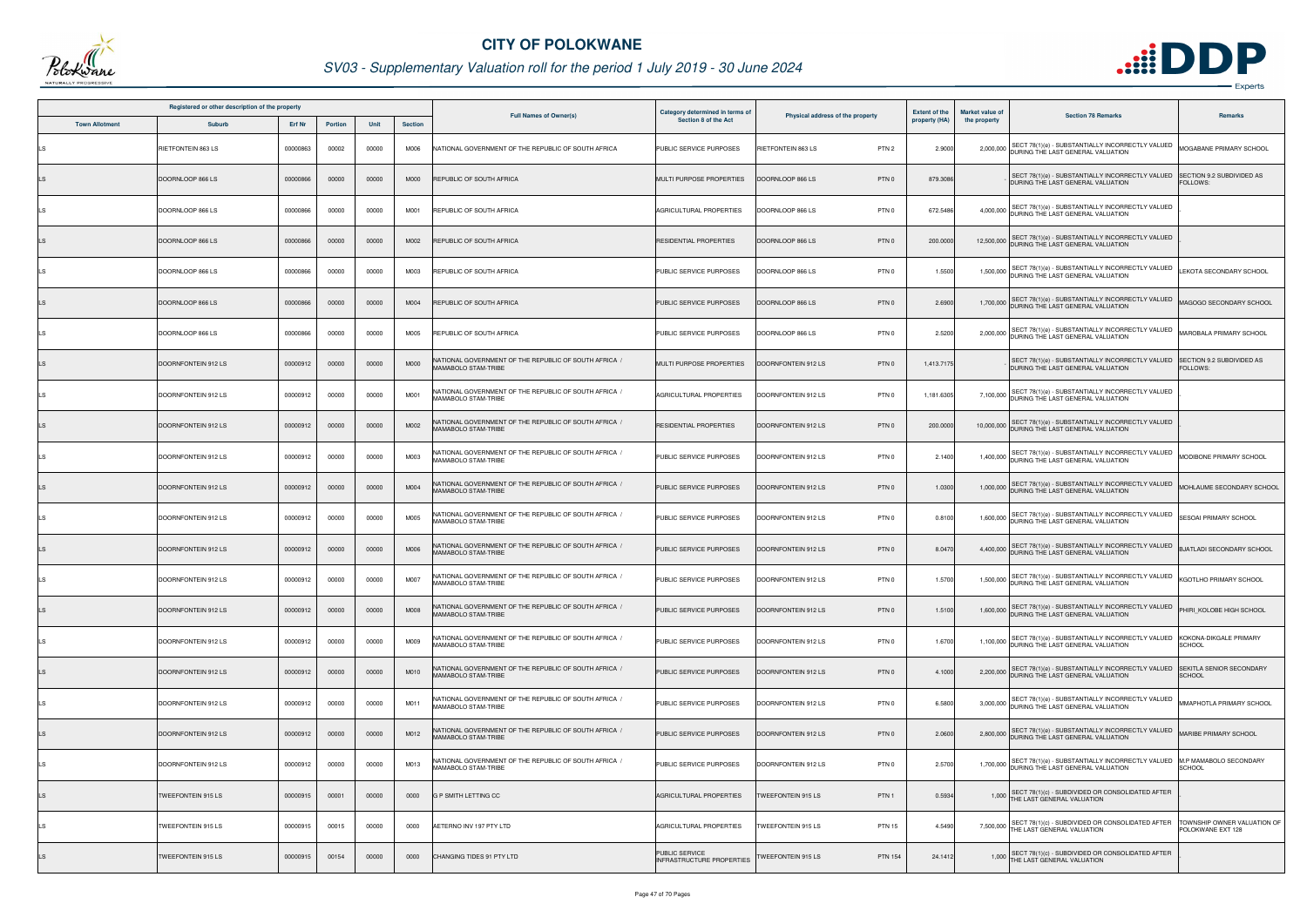

|                       | Registered or other description of the property |          |                |       |                | <b>Full Names of Owner(s)</b>                                                  | Category determined in terms of                    | Physical address of the property            | <b>Extent of the</b> | Market value of<br><b>Section 78 Remarks</b>                                                         | <b>Remarks</b>                                    |
|-----------------------|-------------------------------------------------|----------|----------------|-------|----------------|--------------------------------------------------------------------------------|----------------------------------------------------|---------------------------------------------|----------------------|------------------------------------------------------------------------------------------------------|---------------------------------------------------|
| <b>Town Allotment</b> | <b>Suburb</b>                                   | Erf Nr   | <b>Portion</b> | Unit  | <b>Section</b> |                                                                                | Section 8 of the Act                               |                                             | property (HA)        | the property                                                                                         |                                                   |
|                       | TWEEFONTEIN 915 LS                              | 00000915 | 00379          | 00000 | 0000           | AETERNO INV 197 PTY LTD                                                        | AGRICULTURAL PROPERTIES                            | <b>PTN 379</b><br>TWEEFONTEIN 915 LS        | 9.1961               | SECT 78(1)(c) - SUBDIVIDED OR CONSOLIDATED AFTER<br>22,000,000 THE LAST GENERAL VALUATION            | POLOKWANE EXT 091 TOWNSHIP<br>OWNER VALUATION     |
|                       | TWEEFONTEIN 915 LS                              | 00000915 | 00392          | 00000 | 0000           | NUMERIA TRADING PTY LTD                                                        | AGRICULTURAL PROPERTIES                            | <b>PTN 392</b><br>TWEEFONTEIN 915 LS        | 3.0584               | SECT 78(1)(c) - SUBDIVIDED OR CONSOLIDATED AFTER<br>3,200,000<br><b>HE LAST GENERAL VALUATION</b>    | BENDOR EXT 087 TOWNSHIP<br><b>OWNER VALUATION</b> |
|                       | TWEEFONTEIN 915 LS                              | 00000915 | 00431          | 00000 | 0000           | TYSOCON PROP PTY LTD                                                           | AGRICULTURAL PROPERTIES                            | TWEEFONTEIN 915 LS<br><b>PTN 431</b>        | 10.2069              | SECT 78(1)(c) - SUBDIVIDED OR CONSOLIDATED AFTER<br>13,100,000 THE LAST GENERAL VALUATION            | BENDOR EXT 101 TOWNSHIP<br>OWNER VALUATION        |
|                       | TWEEFONTEIN 915 LS                              | 00000915 | 00433          | 00000 | 0000           | <b>DECACEL PTY LTD</b>                                                         | AGRICULTURAL PROPERTIES                            | <b>WEEFONTEIN 915 LS</b><br><b>PTN 433</b>  | 29.6863              | SECT 78(1)(c) - SUBDIVIDED OR CONSOLIDATED AFTER<br>46,100,000 THE LAST GENERAL VALUATION            | BENDOR EXT 120 TOWNSHIP<br>OWNER VALUATION        |
|                       | TWEEFONTEIN 915 LS                              | 00000915 | 00497          | 00000 | 0000           | SOUTH AFRICAN NATIONAL ROADS AGENCY SOC LTD                                    | PUBLIC SERVICE<br><b>INFRASTRUCTURE PROPERTIES</b> | TWEEFONTEIN 915 LS<br><b>PTN 497</b>        | 2.2954               | SECT 78(1)(c) - SUBDIVIDED OR CONSOLIDATED AFTER<br>1,000<br>THE LAST GENERAL VALUATION              | SUBDIVIDED FROM PTN 154 OF 915                    |
|                       | TWEEFONTEIN 915 LS                              | 00000915 | 00519          | 00000 | 0000           | SOUTH AFRICAN NATIONAL ROADS AGENCY SOC LTD                                    | PUBLIC SERVICE<br><b>INFRASTRUCTURE PROPERTIES</b> | <b>TWEEFONTEIN 915 LS</b><br><b>PTN 519</b> | 0.9898               | SECT 78(1)(c) - SUBDIVIDED OR CONSOLIDATED AFTER<br>1,000<br>THE LAST GENERAL VALUATION              | SUBDIVIDED FROM PTN 154 OF 915                    |
|                       | TWEEFONTEIN 915 LS                              | 00000915 | 00522          | 00000 | 0000           | 3 P SMITH LETTING PTY LTD                                                      | AGRICULTURAL PROPERTIES                            | <b>TWEEFONTEIN 915 LS</b><br><b>PTN 522</b> | 16.2668              | SECT 78(1)(c) - SUBDIVIDED OR CONSOLIDATED AFTER<br>16,400,000 THE LAST GENERAL VALUATION            | BENDOR EXT 108 TOWNSHIP<br>OWNER VALUATION        |
|                       | SYFERKUIL 921 LS                                | 00000921 | 00017          | 00000 | M000           | NATIONAL GOVERNMENT OF THE REPUBLIC OF SOUTH AFRICA /<br><b>MAMABOLO TRIBE</b> | MULTI PURPOSE PROPERTIES                           | <b>PTN 17</b><br>SYFERKUIL 921 LS           | 393.8950             | SECT 78(1)(e) - SUBSTANTIALLY INCORRECTLY VALUED<br>DURING THE LAST GENERAL VALUATION                | SECTION 9.2 SUBDIVIDED AS<br>FOLLOWS:             |
|                       | SYFERKUIL 921 LS                                | 00000921 | 00017          | 00000 | M001           | NATIONAL GOVERNMENT OF THE REPUBLIC OF SOUTH AFRICA /<br>MAMABOLO TRIBE        | AGRICULTURAL PROPERTIES                            | <b>PTN 17</b><br>SYFERKUIL 921 LS           | 124.4650             | SECT 78(1)(e) - SUBSTANTIALLY INCORRECTLY VALUED<br>750,000 DURING THE LAST GENERAL VALUATION        |                                                   |
|                       | SYFERKUIL 921 LS                                | 00000921 | 00017          | 00000 | M002           | NATIONAL GOVERNMENT OF THE REPUBLIC OF SOUTH AFRICA /<br>MAMABOLO TRIBE        | RESIDENTIAL PROPERTIES                             | SYFERKUIL 921 LS<br><b>PTN 17</b>           | 265.0000             | SECT 78(1)(e) - SUBSTANTIALLY INCORRECTLY VALUED<br>25,000,000 DURING THE LAST GENERAL VALUATION     |                                                   |
|                       | SYFERKUIL 921 LS                                | 00000921 | 00017          | 00000 | M003           | NATIONAL GOVERNMENT OF THE REPUBLIC OF SOUTH AFRICA /<br>MAMABOLO TRIBE        | PUBLIC SERVICE PURPOSES                            | <b>PTN 17</b><br>SYFERKUIL 921 LS           | 4.4300               | SECT 78(1)(e) - SUBSTANTIALLY INCORRECTLY VALUED<br>3,400,000<br>DURING THE LAST GENERAL VALUATION   | MAKGWADIBA PRIMARY SCHOOL                         |
|                       | SYFERKUIL 921 LS                                | 00000921 | 00021          | 00000 | M000           | REPUBLIC OF SOUTH AFRICA / GOVERNMENT OF LEBOWA                                | MULTI PURPOSE PROPERTIES                           | <b>PTN 21</b><br>SYFERKUIL 921 LS           | 1,364.9929           | SECT 78(1)(c) - SUBDIVIDED OR CONSOLIDATED AFTER<br>THE LAST GENERAL VALUATION                       | SECTION 9.2 SUBDIVIDED AS<br>FOLLOWS:             |
|                       | SYFERKUIL 921 LS                                | 00000921 | 00021          | 00000 | M001           | REPUBLIC OF SOUTH AFRICA / GOVERNMENT OF LEBOWA                                | <b>NON PERMITTED</b>                               | <b>PTN 21</b><br>SYFERKUIL 921 LS           | 2.0000               | SECT 78(1)(c) - SUBDIVIDED OR CONSOLIDATED AFTER<br>3,000,000 THE LAST GENERAL VALUATION             | TAU BUILDING SUPPLIES                             |
|                       | SYFERKUIL 921 LS                                | 00000921 | 00021          | 00000 | M002           | REPUBLIC OF SOUTH AFRICA / GOVERNMENT OF LEBOWA                                | PUBLIC SERVICE PURPOSES                            | SYFERKUIL 921 LS<br><b>PTN 21</b>           | 4.6400               | SECT 78(1)(e) - SUBSTANTIALLY INCORRECTLY VALUED<br>3,400,000<br>DURING THE LAST GENERAL VALUATION   | DITLALEMESO SECONDARY<br><b>SCHOOL</b>            |
|                       | SYFERKUIL 921 LS                                | 00000921 | 00021          | 00000 | M003           | REPUBLIC OF SOUTH AFRICA / GOVERNMENT OF LEBOWA                                | RESIDENTIAL PROPERTIES                             | <b>PTN 21</b><br>SYFERKUIL 921 LS           | 1,258.3029           | SECT 78(1)(c) - SUBDIVIDED OR CONSOLIDATED AFTER<br>65,800,000 THE LAST GENERAL VALUATION            |                                                   |
| <b>LS</b>             | SYFERKUIL 921 LS                                | 00000921 | 00021          | 00000 | M004           | REPUBLIC OF SOUTH AFRICA / GOVERNMENT OF LEBOWA                                | BUSINESS AND COMMERCIAL<br><b>PROPERTIES</b>       | <b>PTN 21</b><br>SYFERKUIL 921 LS           | 80.0000              | SECT 78(1)(e) - SUBSTANTIALLY INCORRECTLY VALUED<br>650,000,000<br>DURING THE LAST GENERAL VALUATION | MANKWENG HOSPITAL CAMPUS                          |
| LS                    | SYFERKUIL 921 LS                                | 00000921 | 00021          | 00000 | M005           | REPUBLIC OF SOUTH AFRICA / GOVERNMENT OF LEBOWA                                | PUBLIC SERVICE PURPOSES                            | <b>PTN 21</b><br>SYFERKUIL 921 LS           | 5.9400               | SECT 78(1)(e) - SUBSTANTIALLY INCORRECTLY VALUED<br>4,900,000 DURING THE LAST GENERAL VALUATION      | KLASSMOTHAPO SECONDARY<br>SCHOOL                  |
| <b>LS</b>             | SYFERKUIL 921 LS                                | 00000921 | 00021          | 00000 | M006           | REPUBLIC OF SOUTH AFRICA / GOVERNMENT OF LEBOWA                                | PUBLIC SERVICE PURPOSES                            | SYFERKUIL 921 LS<br><b>PTN 21</b>           | 3.1100               | SECT 78(1)(e) - SUBSTANTIALLY INCORRECTLY VALUED<br>2,300,000 DURING THE LAST GENERAL VALUATION      | <b>MOLAMO PRIMARY</b>                             |
| LS                    | SYFERKUIL 921 LS                                | 00000921 | 00021          | 00000 | M007           | REPUBLIC OF SOUTH AFRICA / GOVERNMENT OF LEBOWA                                | PUBLIC SERVICE PURPOSES                            | SYFERKUIL 921 LS<br><b>PTN 21</b>           | 2.9400               | SECT 78(1)(e) - SUBSTANTIALLY INCORRECTLY VALUED<br>3,500,000 DURING THE LAST GENERAL VALUATION      | ORONTO PRIMARY                                    |
| <b>LS</b>             | SYFERKUIL 921 LS                                | 00000921 | 00021          | 00000 | M008           | REPUBLIC OF SOUTH AFRICA / GOVERNMENT OF LEBOWA                                | PUBLIC SERVICE PURPOSES                            | <b>PTN 21</b><br>SYFERKUIL 921 LS           | 4.5500               | SECT 78(1)(e) - SUBSTANTIALLY INCORRECTLY VALUED<br>4,000,000<br>DURING THE LAST GENERAL VALUATION   | MOUNTAINVIEW SECONDARY<br><b>SCHOOL</b>           |
| LS                    | SYFERKUIL 921 LS                                | 00000921 | 00021          | 00000 | M009           | REPUBLIC OF SOUTH AFRICA / GOVERNMENT OF LEBOWA                                | PUBLIC SERVICE PURPOSES                            | SYFERKUIL 921 LS<br><b>PTN 21</b>           | 3.5100               | SECT 78(1)(e) - SUBSTANTIALLY INCORRECTLY VALUED<br>3,400,000<br>DURING THE LAST GENERAL VALUATION   | MORITING PRIMARY SCHOOL                           |
|                       | SYFERKUIL 921 LS                                | 00000921 | 00067          | 00000 | 0000           | NATIONAL GOVERNMENT OF THE REPUBLIC OF SOUTH AFRICA                            | PUBLIC SERVICE<br><b>INFRASTRUCTURE PROPERTIES</b> | SYFERKUIL 921 LS<br><b>PTN 67</b>           | 5.0071               | SECT 78(1)(c) - SUBDIVIDED OR CONSOLIDATED AFTER<br>50,000<br>THE LAST GENERAL VALUATION             |                                                   |
| LS                    | BERGVLEY 984 LS                                 | 00000984 | 00000          | 00000 | M000           | NATIONAL GOVERNMENT OF THE REPUBLIC OF SOUTH AFRICA / BAPEDI<br>RIRF           | <b>MULTI PURPOSE PROPERTIES</b>                    | PTN 0<br>BERGVLEY 984 LS                    | 1,350.9608           | SECT 78(1)(e) - SUBSTANTIALLY INCORRECTLY VALUED<br>DURING THE LAST GENERAL VALUATION                | SECTION 9.2 SUBDIVIDED AS<br>FOLLOWS:             |
|                       | BERGVLEY 984 LS                                 | 00000984 | 00000          | 00000 | M001           | NATIONAL GOVERNMENT OF THE REPUBLIC OF SOUTH AFRICA / BAPEDI<br><b>RIBE</b>    | AGRICULTURAL PROPERTIES                            | PTN 0<br>BERGVLEY 984 LS                    | 744.0008             | SECT 78(1)(e) - SUBSTANTIALLY INCORRECTLY VALUED<br>5,200,000<br>DURING THE LAST GENERAL VALUATION   |                                                   |

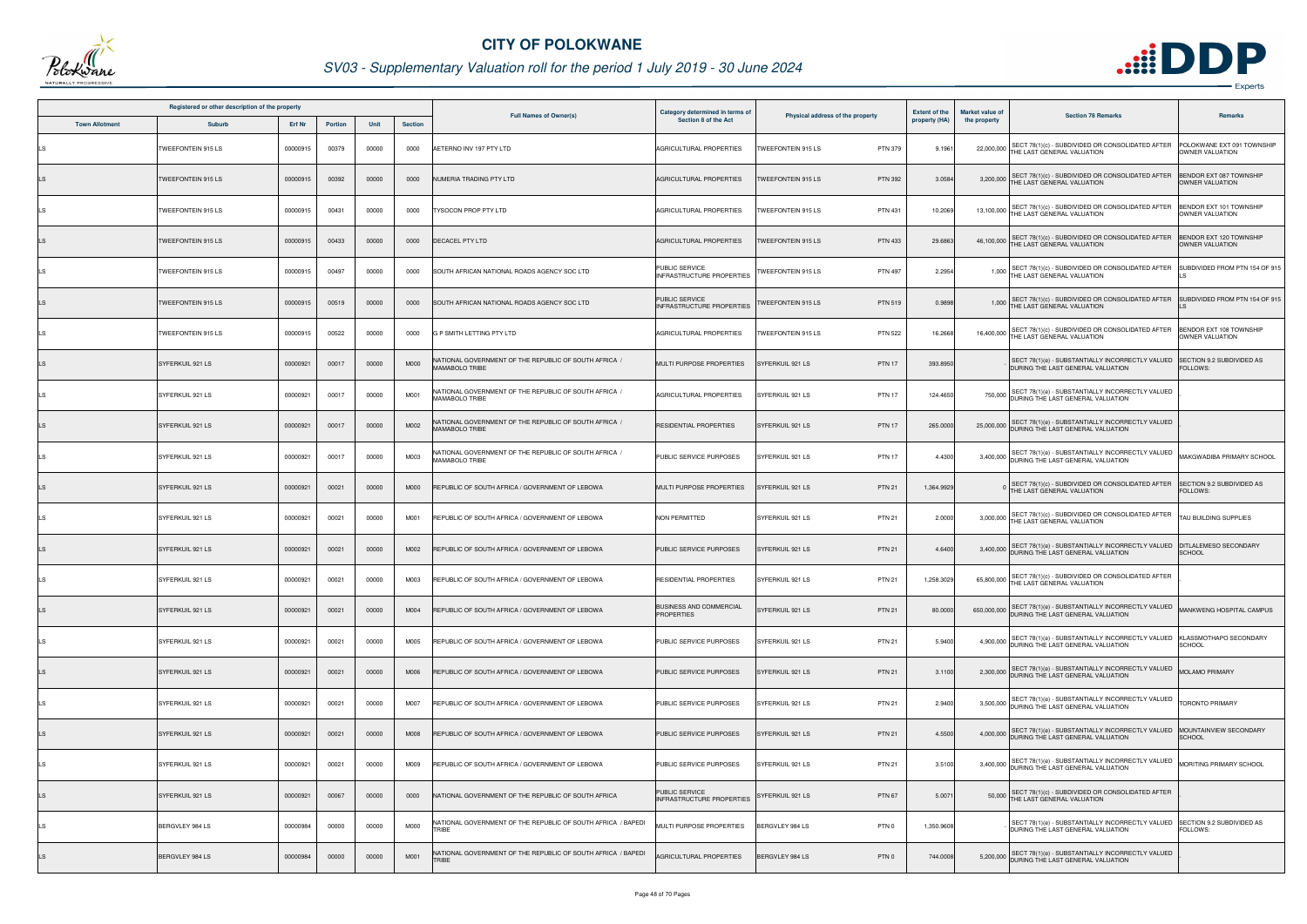

|                       | Registered or other description of the property |               |         |       |                | <b>Full Names of Owner(s)</b>                                                          | Category determined in terms of | Physical address of the property               | <b>Extent of the</b> | <b>Market value of</b> | <b>Section 78 Remarks</b>                                                                        | <b>Remarks</b>                                       |
|-----------------------|-------------------------------------------------|---------------|---------|-------|----------------|----------------------------------------------------------------------------------------|---------------------------------|------------------------------------------------|----------------------|------------------------|--------------------------------------------------------------------------------------------------|------------------------------------------------------|
| <b>Town Allotment</b> | <b>Suburb</b>                                   | <b>Erf Nr</b> | Portion | Unit  | <b>Section</b> |                                                                                        | Section 8 of the Act            |                                                | property (HA)        | the property           |                                                                                                  |                                                      |
|                       | BERGVLEY 984 LS                                 | 00000984      | 00000   | 00000 | M002           | NATIONAL GOVERNMENT OF THE REPUBLIC OF SOUTH AFRICA / BAPEDI<br><b>TRIBE</b>           | RESIDENTIAL PROPERTIES          | PTN <sub>0</sub><br>BERGVLEY 984 LS            | 600.0000             |                        | 5,000,000 SECT 78(1)(e) - SUBSTANTIALLY INCORRECTLY VALUED                                       |                                                      |
|                       | BERGVLEY 984 LS                                 | 00000984      | 00000   | 00000 | M003           | NATIONAL GOVERNMENT OF THE REPUBLIC OF SOUTH AFRICA / BAPEDI                           | PUBLIC SERVICE PURPOSES         | PTN <sub>0</sub><br>BERGVLEY 984 LS            | 4.0600               | 1,900,000              | SECT 78(1)(e) - SUBSTANTIALLY INCORRECTLY VALUED<br>DURING THE LAST GENERAL VALUATION            | MACHAKA ROBERT MAMABOLO<br>SECONDARY SCHOOL          |
| <b>LS</b>             | BERGVLEY 984 LS                                 | 00000984      | 00000   | 00000 | M004           | NATIONAL GOVERNMENT OF THE REPUBLIC OF SOUTH AFRICA / BAPEDI<br>TRIBE                  | PUBLIC SERVICE PURPOSES         | BERGVLEY 984 LS<br>PTN <sub>0</sub>            | 2.9000               |                        | SECT 78(1)(e) - SUBSTANTIALLY INCORRECTLY VALUED<br>1,500,000 DURING THE LAST GENERAL VALUATION  | MMATLALA PRIMARY SCHOOL                              |
| <b>LS</b>             | KRUGERSBURG 993 LS                              | 00000993      | 00012   | 00000 | 0000           | POLOKWANE LOCAL MUNICIPALITY                                                           | <b>CROSS REFERENCE</b>          | KRUGERSBURG 993 LS<br><b>PTN 12</b>            | 3.4982               |                        | SECT 78(1)(c) - SUBDIVIDED OR CONSOLIDATED AFTER<br>THE LAST GENERAL VALUATION                   | POLOKWANE EXT 124 TOWNSHIP<br><b>OWNER VALUATION</b> |
|                       | KALKFONTEIN 1001 LS                             | 00001001      | 00155   | 00000 | 0000           | TJALE SOHWANE VELLRY / TJALE KGADIMONYANE HOSEAH                                       | AGRICULTURAL PROPERTIES         | <b>PTN 155</b><br>KALKFONTEIN 1001 LS          | 8.1249               |                        | SECT 78(1)(c) - SUBDIVIDED OR CONSOLIDATED AFTER<br>1,500,000 THE LAST GENERAL VALUATION         |                                                      |
|                       | VEERFONTEIN 1004 LS                             | 00001004      | 00000   | 00000 | M004           | NATIONAL GOVERNMENT OF REPUBLIC OF SOUTH AFRICA                                        | AGRICULTURAL PROPERTIES         | PTN <sub>0</sub><br><b>/EERFONTEIN 1004 LS</b> | 117.2159             |                        | SECT 78(1)(e) - SUBSTANTIALLY INCORRECTLY VALUED<br>820,000 DURING THE LAST GENERAL VALUATION    |                                                      |
| LS                    | VEERFONTEIN 1004 LS                             | 00001004      | 00000   | 00000 | M005           | NATIONAL GOVERNMENT OF REPUBLIC OF SOUTH AFRICA                                        | RESIDENTIAL PROPERTIES          | PTN <sub>0</sub><br>VEERFONTEIN 1004 LS        | 800.0000             |                        | SECT 78(1)(e) - SUBSTANTIALLY INCORRECTLY VALUED<br>60,000,000 DURING THE LAST GENERAL VALUATION |                                                      |
|                       | VEERFONTEIN 1004 LS                             | 00001004      | 00000   | 00000 | M006           | NATIONAL GOVERNMENT OF REPUBLIC OF SOUTH AFRICA                                        | <b>PUBLIC SERVICE PURPOSES</b>  | PTN <sub>0</sub><br>EERFONTEIN 1004 LS         | 1.8500               | 1,800,000              | SECT 78(1)(e) - SUBSTANTIALLY INCORRECTLY VALUED<br>DURING THE LAST GENERAL VALUATION            | MAKGONGOANA                                          |
|                       | DRIEKOP 1010 LS                                 | 00001010      | 00000   | 00000 | M000           | BAPEDI TRIBE / MINISTER OF NATIVE AFFAIRS FOR THE UNION OF SOUTH<br>AFRICAN IN TRUST F | MULTI PURPOSE PROPERTIES        | PTN <sub>0</sub><br>DRIEKOP 1010 LS            | 850.5363             |                        | SECT 78(1)(e) - SUBSTANTIALLY INCORRECTLY VALUED<br>DURING THE LAST GENERAL VALUATION            | SECTION 9.2 SUBDIVIDED AS<br>FOLLOWS:                |
| <b>LS</b>             | DRIEKOP 1010 LS                                 | 00001010      | 00000   | 00000 | M001           | BAPEDI TRIBE / MINISTER OF NATIVE AFFAIRS FOR THE UNION OF SOUTH<br>AFRICAN IN TRUST F | AGRICULTURAL PROPERTIES         | RIEKOP 1010 LS<br>PTN <sub>0</sub>             | 443.9263             |                        | 1,300,000 SECT 78(1)(e) - SUBSTANTIALLY INCORRECTLY VALUED<br>DURING THE LAST GENERAL VALUATION  |                                                      |
| LS                    | DRIEKOP 1010 LS                                 | 00001010      | 00000   | 00000 | M002           | BAPEDI TRIBE / MINISTER OF NATIVE AFFAIRS FOR THE UNION OF SOUTH<br>AFRICAN IN TRUST F | RESIDENTIAL PROPERTIES          | PTN <sub>0</sub><br>DRIEKOP 1010 LS            | 400.0000             |                        | SECT 78(1)(e) - SUBSTANTIALLY INCORRECTLY VALUED<br>25,000,000 DURING THE LAST GENERAL VALUATION |                                                      |
| <b>LS</b>             | DRIEKOP 1010 LS                                 | 00001010      | 00000   | 00000 | M003           | BAPEDI TRIBE / MINISTER OF NATIVE AFFAIRS FOR THE UNION OF SOUTH<br>AFRICAN IN TRUST F | PUBLIC SERVICE PURPOSES         | PTN <sub>0</sub><br>DRIEKOP 1010 LS            | 2.0300               |                        | 1,900,000 SECT 78(1)(e) - SUBSTANTIALLY INCORRECTLY VALUED                                       | MAKOME SECONDARY SCHOOL                              |
| LS                    | DRIEKOP 1010 LS                                 | 00001010      | 00000   | 00000 | M004           | BAPEDI TRIBE / MINISTER OF NATIVE AFFAIRS FOR THE UNION OF SOUTH<br>AFRICAN IN TRUST F | PUBLIC SERVICE PURPOSES         | DRIEKOP 1010 LS<br>PTN 0                       | 1.5000               |                        | SECT 78(1)(e) - SUBSTANTIALLY INCORRECTLY VALUED<br>1,700,000 DURING THE LAST GENERAL VALUATION  | RAKOPI PRIMARY SCHOOL                                |
| LS                    | DRIEKOP 1010 LS                                 | 00001010      | 00000   | 00000 | M005           | BAPEDI TRIBE / MINISTER OF NATIVE AFFAIRS FOR THE UNION OF SOUTH<br>AFRICAN IN TRUST F | PUBLIC SERVICE PURPOSES         | DRIEKOP 1010 LS<br>PTN 0                       | 1.8100               |                        | SECT 78(1)(e) - SUBSTANTIALLY INCORRECTLY VALUED<br>1,800,000 DURING THE LAST GENERAL VALUATION  | MOTLAKARO SECONDARY SCHOOL                           |
| LS                    | DRIEKOP 1010 LS                                 | 00001010      | 00000   | 00000 | M006           | BAPEDI TRIBE / MINISTER OF NATIVE AFFAIRS FOR THE UNION OF SOUTH<br>AFRICAN IN TRUST F | PUBLIC SERVICE PURPOSES         | DRIEKOP 1010 LS<br>PTN 0                       | 1.2700               |                        | 1,600,000 SECT 78(1)(e) - SUBSTANTIALLY INCORRECTLY VALUED                                       | KATANE PRIMARY SCHOOL                                |
| <b>LS</b>             | MYNGENOEGEN 1048 LS                             | 00001048      | 00009   | 00000 | 0000           | SWANEPOEL JUDITH MAGDALENA                                                             | AGRICULTURAL PROPERTIES         | PTN 9<br>MYNGENOEGEN 1048 LS                   | 2.1416               |                        | SECT 78(1)(c) - SUBDIVIDED OR CONSOLIDATED AFTER<br>1,700,000 THE LAST GENERAL VALUATION         |                                                      |
| <b>LS</b>             | MYNGENOEGEN 1048 LS                             | 00001048      | 00034   | 00000 | 0000           | MALAN JACOLINE HELEN / MALAN GERT PETRUS                                               | AGRICULTURAL PROPERTIES         | <b>PTN 34</b><br>MYNGENOEGEN 1048 LS           | 4.6823               |                        | SECT 78(1)(c) - SUBDIVIDED OR CONSOLIDATED AFTER<br>1,600,000 THE LAST GENERAL VALUATION         |                                                      |
| <b>LS</b>             | MYNGENOEGEN 1048 LS                             | 00001048      | 00060   | 00000 | 0000           | <b>MACKIE SIMONE</b>                                                                   | AGRICULTURAL PROPERTIES         | MYNGENOEGEN 1048 LS<br><b>PTN 60</b>           | 8.5653               | 3,500,000              | SECT 78(1)(g) - OF WHICH THE CATEGORY HAS<br>CHANGED                                             |                                                      |
| LS                    | MYNGENOEGEN 1048 LS                             | 00001048      | 00060   | 00000 | M000           | <b>MACKIE SIMONE</b>                                                                   | <b>CROSS REFERENCE</b>          | <b>PTN 60</b><br>MYNGENOEGEN 1048 LS           | 8.5653               |                        | SECT 78(1)(g) - OF WHICH THE CATEGORY HAS<br>CHANGED                                             |                                                      |
| <b>LS</b>             | MYNGENOEGEN 1048 LS                             | 00001048      | 00060   | 00000 | M001           | <b>MACKIE SIMONE</b>                                                                   | <b>CROSS REFERENCE</b>          | <b>PTN 60</b><br>MYNGENOEGEN 1048 LS           | 1.0000               |                        | SECT 78(1)(g) - OF WHICH THE CATEGORY HAS<br><b>CHANGED</b>                                      |                                                      |
| LS                    | MYNGENOEGEN 1048 LS                             | 00001048      | 00060   | 00000 | M002           | <b>MACKIE SIMONE</b>                                                                   | <b>CROSS REFERENCE</b>          | MYNGENOEGEN 1048 LS<br><b>PTN 60</b>           | 7.5653               |                        | SECT 78(1)(g) - OF WHICH THE CATEGORY HAS<br>CHANGED                                             |                                                      |
| <b>LS</b>             | MYNGENOEGEN 1048 LS                             | 00001048      | 00085   | 00000 | 0000           | SCHALKWYK MAGDALENA MARTHA SUSANNA VAN                                                 | <b>AGRICULTURAL PROPERTIES</b>  | MYNGENOEGEN 1048 LS<br><b>PTN 85</b>           | 2.8539               | 1,100,000              | SECT 78(1)(g) - OF WHICH THE CATEGORY HAS<br>CHANGED                                             |                                                      |
| <b>LS</b>             | MYNGENOEGEN 1048 LS                             | 00001048      | 00108   | 00000 | 0000           | SWANEPOEL JUDITH MAGDALENA                                                             | AGRICULTURAL PROPERTIES         | <b>PTN 108</b><br>MYNGENOEGEN 1048 LS          | 2.1412               |                        | 300,000 SECT 78(1)(c) - SUBDIVIDED OR CONSOLIDATED AFTER<br>THE LAST GENERAL VALUATION           |                                                      |
| <b>LS</b>             | MYNGENOEGEN 1048 LS                             | 00001048      | 00109   | 00000 | 0000           | NZUMBU-DIVHI BUILDING & CIVIL CONSTRUCTION CC                                          | AGRICULTURAL PROPERTIES         | MYNGENOEGEN 1048 LS<br><b>PTN 109</b>          | 2.1412               | 300,000                | SECT 78(1)(c) - SUBDIVIDED OR CONSOLIDATED AFTER<br>THE LAST GENERAL VALUATION                   |                                                      |

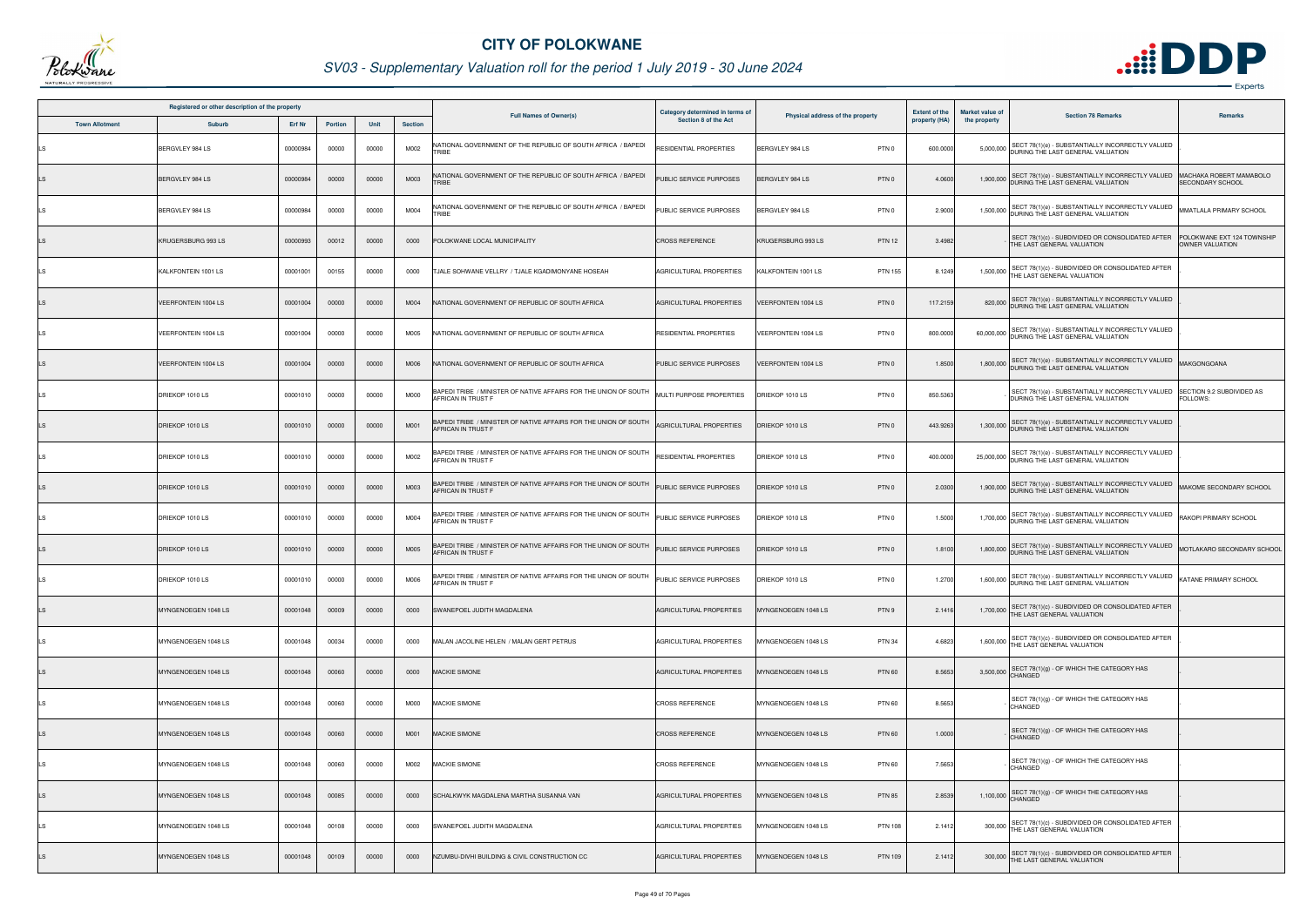

|                       | Registered or other description of the property |          |         |       |                | <b>Full Names of Owner(s)</b>                       | Category determined in terms of              |                                       | <b>Extent of the</b> | <b>Market value of</b> |                                                                                                                                                    | Remarks                               |
|-----------------------|-------------------------------------------------|----------|---------|-------|----------------|-----------------------------------------------------|----------------------------------------------|---------------------------------------|----------------------|------------------------|----------------------------------------------------------------------------------------------------------------------------------------------------|---------------------------------------|
| <b>Town Allotment</b> | Suburb                                          | Erf Nr   | Portion | Unit  | <b>Section</b> |                                                     | Section 8 of the Act                         | Physical address of the property      | property (HA)        | the property           | <b>Section 78 Remarks</b>                                                                                                                          |                                       |
| LS                    | MYNGENOEGEN 1048 LS                             | 00001048 | 00114   | 00000 | 0000           | BURMAN CHRISTOPHER JOHN                             | RESIDENTIAL PROPERTIES                       | MYNGENOEGEN 1048 LS<br><b>PTN 114</b> | 3.8830               |                        | 1,400,000 SECT 78(1)(c) - SUBDIVIDED OR CONSOLIDATED AFTER<br>THE LAST GENERAL VALUATION                                                           |                                       |
| <b>LS</b>             | LAATSTEHOOP 1054 LS                             | 00001054 | 00000   | 00000 | M000           | NATIONAL GOVERNMENT OF THE REPUBLIC OF SOUTH AFRICA | MULTI PURPOSE PROPERTIES                     | PTN 0<br>LAATSTEHOOP 1054 LS          | 1,261.6945           |                        | SECT 78(1)(e) - SUBSTANTIALLY INCORRECTLY VALUED<br>DURING THE LAST GENERAL VALUATION                                                              | SECTION 9.2 SUBDIVIDED AS<br>FOLLOWS: |
| LS                    | LAATSTEHOOP 1054 LS                             | 00001054 | 00000   | 00000 | M001           | NATIONAL GOVERNMENT OF THE REPUBLIC OF SOUTH AFRICA | AGRICULTURAL PROPERTIES                      | PTN 0<br>LAATSTEHOOP 1054 LS          | 1,228.6945           |                        | SECT 78(1)(e) - SUBSTANTIALLY INCORRECTLY VALUED<br>7,400,000 DURING THE LAST GENERAL VALUATION                                                    |                                       |
| <b>LS</b>             | LAATSTEHOOP 1054 LS                             | 00001054 | 00000   | 00000 | M002           | NATIONAL GOVERNMENT OF THE REPUBLIC OF SOUTH AFRICA | RESIDENTIAL PROPERTIES                       | LAATSTEHOOP 1054 LS<br>PTN 0          | 21.0000              |                        | SECT 78(1)(e) - SUBSTANTIALLY INCORRECTLY VALUED<br>1,100,000 DURING THE LAST GENERAL VALUATION                                                    |                                       |
| LS                    | LAATSTEHOOP 1054 LS                             | 00001054 | 00000   | 00000 | M003           | NATIONAL GOVERNMENT OF THE REPUBLIC OF SOUTH AFRICA | PUBLIC SERVICE PURPOSES                      | LAATSTEHOOP 1054 LS<br>PTN 0          | 12.0000              | 8,000,000              | SECT 78(1)(e) - SUBSTANTIALLY INCORRECTLY VALUED<br>DURING THE LAST GENERAL VALUATION                                                              | ST BEDES SECONDARY SCHOOL             |
| <b>LS</b>             | KAALSPRUIT 1135 LS                              | 00001135 | 00017   | 00000 | 0000           | <b>NOT REGISTERED</b>                               | PUBLIC SERVICE PURPOSES                      | <b>PTN 17</b><br>KAALSPRUIT 1135 LS   | 6.8423               |                        | SECT 78(1)(e) - SUBSTANTIALLY INCORRECTLY VALUED<br>3,800,000 DURING THE LAST GENERAL VALUATION                                                    | BOSAKGO SECONDARY SCHOOL              |
| MANKWENG-B            |                                                 | 00000418 | 00004   | 00000 | 0000           | CHUENE MAGDELINE MAKGABELA                          | BUSINESS AND COMMERCIAL<br><b>PROPERTIES</b> | 418<br><b>IANKWENG-B</b>              | 0.0680               |                        | SECT 78(1)(g) - OF WHICH THE CATEGORY HAS<br>600,000 CHANGED                                                                                       |                                       |
| NIRVANA EXT 001       |                                                 | 00000818 | 00000   | 00000 | 0000           | MOOSA JULEIKHA                                      | RESIDENTIAL PROPERTIES                       | <b>CAIRO STREET</b><br>31             | 0.1190               |                        | SECT 78(1)(d) - OF WHICH THE MARKET VALUE HAS<br>1,600,000 SUBSTANTIALLY INCREASED OR DECREASED FOR ANY<br>REASON AFTER THE LAST GENERAL VALUATION |                                       |
| NIRVANA EXT 003       |                                                 | 00001029 | 00000   | 00000 | 0000           | HLAHLENI JABULANI JOYCE                             | <b>RESIDENTIAL PROPERTIES</b>                | 22<br><b>BRUNEI AVENUE</b>            | 0.0463               |                        | SECT 78(1)(d) - OF WHICH THE MARKET VALUE HAS<br>480,000 SUBSTANTIALLY INCREASED OR DECREASED FOR ANY<br>REASON AFTER THE LAST GENERAL VALUATION   |                                       |
| NIRVANA EXT 003       |                                                 | 00001055 | 00000   | 00000 | 0000           | WORD OF LIFE BIBLE CHURCH                           | <b>CROSS REFERENCE</b>                       | JERICHO AVENUE<br>24                  | 0.0707               |                        | SECT 78(1)(c) - SUBDIVIDED OR CONSOLIDATED AFTER<br>THE LAST GENERAL VALUATION                                                                     |                                       |
| NIRVANA EXT 003       |                                                 | 00001056 | 00000   | 00000 | 0000           | WORD OF LIFE BIBLE CHURCH                           | <b>CROSS REFERENCE</b>                       | JERICHO AVENUE<br>26                  | 0.0798               |                        | SECT 78(1)(c) - SUBDIVIDED OR CONSOLIDATED AFTER<br>THE LAST GENERAL VALUATION                                                                     |                                       |
| NIRVANA EXT 003       |                                                 | 00001062 | 00000   | 00000 | 0000           | MOHUBA WILLIAM MPAPANANA                            | RESIDENTIAL PROPERTIES                       | CALCUTTA DRIVE<br>204                 | 0.0550               |                        | SECT 78(1)(d) - OF WHICH THE MARKET VALUE HAS<br>900,000 SUBSTANTIALLY INCREASED OR DECREASED FOR ANY<br>REASON AFTER THE LAST GENERAL VALUATION   |                                       |
| NIRVANA EXT 003       |                                                 | 00001359 | 00000   | 00000 | 0000           | WORD OF LIFE BIBLE CHURCH                           | PLACES OF WORSHIP                            | 26<br><b>JERICHO AVENUE</b>           | 0.1505               |                        | 1,580,000 SECT 78(1)(c) - SUBDIVIDED OR CONSOLIDATED AFTER<br>THE LAST GENERAL VALUATION                                                           |                                       |
| PENINAPARK            |                                                 | 00000278 | 00000   | 00000 | 0000           | MONTLOU BUSINESS ENTERPRISE CC                      | RESIDENTIAL PROPERTIES                       | <b>SELATI STREET</b><br>13            | 0.1612               |                        | SECT 78(1)(c) - SUBDIVIDED OR CONSOLIDATED AFTER<br>600,000 THE LAST GENERAL VALUATION                                                             |                                       |
| PENINAPARK            |                                                 | 00000278 | 00001   | 00000 | 0000           | LETSOALO MAKOPA MMUMY CATHRINE                      | RESIDENTIAL PROPERTIES                       | <b>SELATI STREET</b><br>13B           | 0.0658               |                        | 600,000 SECT 78(1)(c) - SUBDIVIDED OR CONSOLIDATED AFTER<br>THE LAST GENERAL VALUATION                                                             |                                       |
| PIETERSBURG           |                                                 | 00000101 | 00001   | 00000 | 0000           | HLUNGWANI HLENGANI SAMUEL                           | <b>NON PERMITTED</b>                         | <b>BOK STREET</b><br>28A              | 0.0714               | 920,000                | SECT 78(1)(g) - OF WHICH THE CATEGORY HAS<br>CHANGED                                                                                               |                                       |
| PIETERSBURG           |                                                 | 00000102 | 00002   | 00000 | 0000           | LETSOALO PHUTIANA JULIAS / LETSOALO PHERI REBECCA   | <b>RESIDENTIAL PROPERTIES</b>                | 25<br>PRESIDENT KRUGER STREET         | 0.0714               | 1,100,000              | SECT 78(1)(g) - OF WHICH THE CATEGORY HAS<br>CHANGED                                                                                               |                                       |
| PIETERSBURG           |                                                 | 00000108 | 00000   | 00000 | 0000           | LESEKA PROJECT PTY LTD                              | RESIDENTIAL PROPERTIES                       | <b>BOK STREET</b><br>25A              | 0.1007               |                        | SECT 78(1)(g) - OF WHICH THE CATEGORY HAS<br>310,000 CHANGED                                                                                       |                                       |
| PIETERSBURG           |                                                 | 00000108 | 00001   | 00000 | 0000           | PHAAHLA MAKGALE MARTIN                              | <b>NON PERMITTED</b>                         | <b>BOKSTRAAT</b><br>25A               | 0.0943               |                        | SECT 78(1)(g) - OF WHICH THE CATEGORY HAS<br>$1,000,000$ CHANGED                                                                                   |                                       |
| <b>PIETERSBURG</b>    |                                                 | 00000131 | 00001   | 00000 | 0000           | MALATJI BOKANKATLA JOSEPH                           | <b>RESIDENTIAL PROPERTIES</b>                | <b>KERK STREET</b><br>16              | 0.0714               | 1,600,000              | SECT 78(1)(g) - OF WHICH THE CATEGORY HAS<br>CHANGED                                                                                               |                                       |
| PIETERSBURG           |                                                 | 00000132 | 00001   | 00000 | 0000           | OLIVIER MAGRIETHA JOHANNA ISABELLA                  | RESIDENTIAL PROPERTIES                       | <b>KERK STREET</b><br>14              | 0.0714               | 1,600,000              | SECT 78(1)(g) - OF WHICH THE CATEGORY HAS<br>CHANGED                                                                                               |                                       |
| PIETERSBURG           |                                                 | 00000135 | 00001   | 00000 | 0000           | PHAKULA KHENSANI RODGERS / PHAKULA TILASI ONICA     | RESIDENTIAL PROPERTIES                       | 20<br>PRESIDENT KRUGER STREET         | 0.0714               | 1,100,000              | SECT 78(1)(g) - OF WHICH THE CATEGORY HAS<br><b>CHANGED</b>                                                                                        |                                       |
| PIETERSBURG           |                                                 | 00000139 | 00002   | 00000 | 0000           | EXCELLENT MINDS INSTITUTE PTY LTD                   | <b>NON PERMITTED</b>                         | 9B<br>RABE STREET                     | 0.0951               | 1,500,000              | SECT 78(1)(g) - OF WHICH THE CATEGORY HAS<br>CHANGED                                                                                               |                                       |
| PIETERSBURG           |                                                 | 00000142 | 00001   | 00000 | 0000           | <b>ZEE TRUST</b>                                    | RESIDENTIAL PROPERTIES                       | <b>BOK STREET</b><br>18A              | 0.0714               | 1,100,000              | SECT 78(1)(g) - OF WHICH THE CATEGORY HAS<br>CHANGED                                                                                               |                                       |

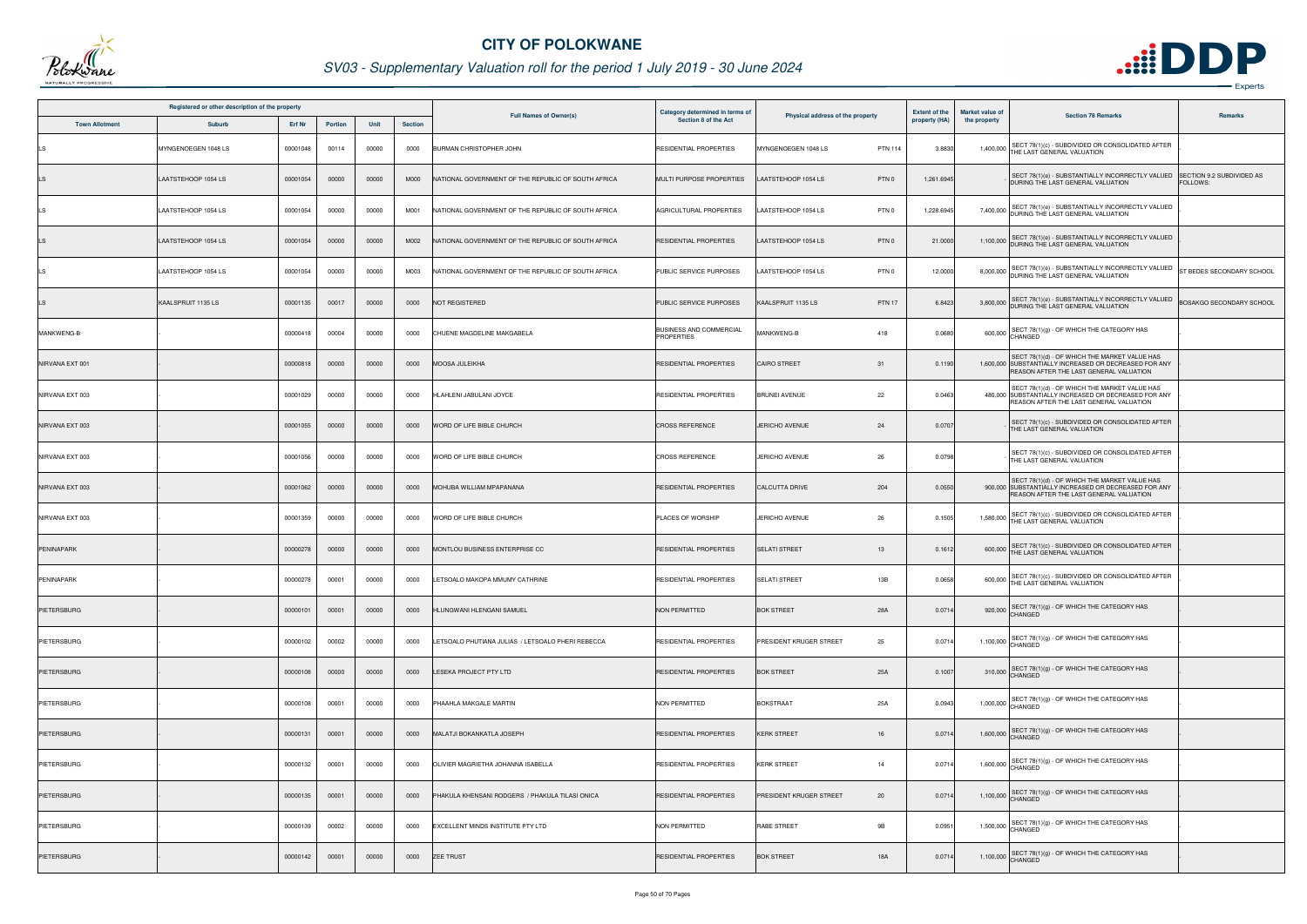

|                       | Registered or other description of the property |          |         |       |                | <b>Full Names of Owner(s)</b>                       | Category determined in terms of              | Physical address of the property         | <b>Extent of the</b> | <b>Market value of</b> | <b>Section 78 Remarks</b><br><b>Remarks</b>                                                     |
|-----------------------|-------------------------------------------------|----------|---------|-------|----------------|-----------------------------------------------------|----------------------------------------------|------------------------------------------|----------------------|------------------------|-------------------------------------------------------------------------------------------------|
| <b>Town Allotment</b> | Suburb                                          | Erf Nr   | Portion | Unit  | <b>Section</b> |                                                     | Section 8 of the Act                         |                                          | property (HA)        | the property           |                                                                                                 |
| <b>PIETERSBURG</b>    |                                                 | 00000169 | 00002   | 00000 | 0000           | LAVENDER HOPE INV PTY LTD                           | BUSINESS AND COMMERCIAL<br><b>PROPERTIES</b> | 13A<br><b>DEVENISH STREET</b>            | 0.0714               |                        | 4,100,000 SECT 78(1)(e) - SUBSTANTIALLY INCORRECTLY VALUED                                      |
| <b>PIETERSBURG</b>    |                                                 | 00000321 | 00003   | 00000 | 0000           | OMTAY PROP HOLDING TRUST                            | BUSINESS AND COMMERCIAL<br><b>PROPERTIES</b> | ONDER STREET<br>104                      | 0.0702               | 900,000                | SECT 78(1)(g) - OF WHICH THE CATEGORY HAS<br><b>CHANGED</b>                                     |
| PIETERSBURG           |                                                 | 00000327 | 00003   | 00000 | 0000           | MPHAHLELE JACKINA MAMIKI                            | RESIDENTIAL PROPERTIES                       | 92<br><b>ONDER STREET</b>                | 0.0714               | 750,000                | SECT 78(1)(g) - OF WHICH THE CATEGORY HAS<br>CHANGED                                            |
| <b>PIETERSBURG</b>    |                                                 | 00000333 | 00000   | 00000 | 0000           | NABEEL SALOOJEE TRUST                               | <b>RESIDENTIAL PROPERTIES</b>                | <b>BUITE STREET</b><br>104               | 0.0714               |                        | SECT 78(1)(e) - SUBSTANTIALLY INCORRECTLY VALUED<br>800,000 DURING THE LAST GENERAL VALUATION   |
| PIETERSBURG           |                                                 | 00000433 | 00000   | 00009 | 0000           | MAKWARELA GEOMETICS CC                              | BUSINESS AND COMMERCIAL<br><b>PROPERTIES</b> | UNIT 9<br>SS 125 ON MARSHALL             | 0.0071               |                        | SECT 78(1)(e) - SUBSTANTIALLY INCORRECTLY VALUED<br>1,200,000 DURING THE LAST GENERAL VALUATION |
| <b>PIETERSBURG</b>    |                                                 | 00000433 | 00000   | 00011 | 0000           | MAKWARELA GEOMETICS CC                              | BUSINESS AND COMMERCIAL<br><b>PROPERTIES</b> | UNIT <sub>11</sub><br>SS 125 ON MARSHALL | 0.0062               |                        | SECT 78(1)(e) - SUBSTANTIALLY INCORRECTLY VALUED<br>1,150,000 DURING THE LAST GENERAL VALUATION |
| PIETERSBURG           |                                                 | 00000433 | 00000   | 00012 | 0000           | NOBUHLE'S MARKETING NETWORKS CC                     | BUSINESS AND COMMERCIAL<br><b>PROPERTIES</b> | <b>UNIT 12</b><br>SS 125 ON MARSHALL     | 0.0052               |                        | 1,150,000 SECT 78(1)(e) - SUBSTANTIALLY INCORRECTLY VALUED                                      |
| <b>PIETERSBURG</b>    |                                                 | 00000446 | 00002   | 00000 | 0000           | LESWIKA WOMEN INV PTY LTD                           | BUSINESS AND COMMERCIAL<br><b>PROPERTIES</b> | LANDDROS MARE STREET<br>10A              | 0.0714               | 1,600,000              | SECT 78(1)(g) - OF WHICH THE CATEGORY HAS<br>CHANGED                                            |
| PIETERSBURG           |                                                 | 00000463 | 00000   | 00000 | 0000           | MATLALA THOMAS THAMAGA / MATLALA CHUENE ALICE       | BUSINESS AND COMMERCIAL<br><b>PROPERTIES</b> | PRESIDENT KRUGER STREET<br>8             | 0.1428               | 2,300,000 CHANGED      | SECT 78(1)(g) - OF WHICH THE CATEGORY HAS                                                       |
| <b>PIETERSBURG</b>    |                                                 | 00000502 | 00000   | 00000 | 0000           | NATIONAL GOVERNMENT OF THE REPUBLIC OF SOUTH AFRICA | PUBLIC SERVICE PURPOSES                      | 24<br>ODENSTEIN STREET                   | 0.2855               | 7,100,000 CHANGED      | SECT 78(1)(g) - OF WHICH THE CATEGORY HAS                                                       |
| PIETERSBURG           |                                                 | 00000517 | 00000   | 00000 | 0000           | FRIKKIE-PIENAAR GEBOUE PTY LTD                      | BUSINESS AND COMMERCIAL<br><b>PROPERTIES</b> | <b>BICCARD STREET</b><br>91B             | 0.1636               | 2,100,000              | SECT 78(1)(g) - OF WHICH THE CATEGORY HAS<br>CHANGED                                            |
| <b>PIETERSBURG</b>    |                                                 | 00000544 | 00000   | 00000 | 0000           | JUTTEN BELEGGINGS CC                                | BUSINESS AND COMMERCIAL<br><b>PROPERTIES</b> | BODENSTEIN STREET<br>26                  | 0.0989               |                        | 4,000,000 SECT 78(1)(e) - SUBSTANTIALLY INCORRECTLY VALUED<br>DURING THE LAST GENERAL VALUATION |
| PIETERSBURG           |                                                 | 00000595 | 00001   | 00000 | 0000           | DIONNE FAMILY TRUST                                 | BUSINESS AND COMMERCIAL<br><b>PROPERTIES</b> | 30A<br><b>DEVENISH STREET</b>            | 0.1565               | $1,800,000$ CHANGED    | SECT 78(1)(g) - OF WHICH THE CATEGORY HAS                                                       |
| PIETERSBURG           |                                                 | 00000598 | 00001   | 00000 | 0000           | VINAYAGAMOORTHY KANDIAH                             | RESIDENTIAL PROPERTIES                       | <b>JORISSEN STREET</b><br>30A            | 0.1226               | 2,200,000              | SECT 78(1)(g) - OF WHICH THE CATEGORY HAS<br>CHANGED                                            |
| PIETERSBURG           |                                                 | 00000622 | 00000   | 00000 | 0000           | D W PROJECTS NORTH WEST CC                          | RESIDENTIAL PROPERTIES                       | DEVENISH STREET<br>32A                   | 0.1428               | 2,200,000 CHANGED      | SECT 78(1)(g) - OF WHICH THE CATEGORY HAS                                                       |
| <b>PIETERSBURG</b>    |                                                 | 00000622 | 00006   | 00000 | 0000           | NORTHPARK TRADING 45 PTY LTD                        | <b>RESIDENTIAL PROPERTIES</b>                | <b>VOORTREKKER STREET</b><br>88          | 0.2854               | 2,300,000              | SECT 78(1)(g) - OF WHICH THE CATEGORY HAS<br>CHANGED                                            |
| <b>PIETERSBURG</b>    |                                                 | 00000632 | 00001   | 00000 | 0000           | MAHM INV GROUP PTY LTD                              | RESIDENTIAL PROPERTIES                       | 48<br>VOORTREKKER STREET                 | 0.1428               | $2,000,000$ CHANGED    | SECT 78(1)(g) - OF WHICH THE CATEGORY HAS                                                       |
| PIETERSBURG           |                                                 | 00000634 | 00002   | 00000 | 0000           | MANGENA MABOKU ISAAC                                | BUSINESS AND COMMERCIAL<br><b>PROPERTIES</b> | VOORTREKKER STREET<br>40                 | 0.0967               | 1,700,000 CHANGED      | SECT 78(1)(g) - OF WHICH THE CATEGORY HAS                                                       |
| PIETERSBURG           |                                                 | 00000638 | 00001   | 00000 | 0000           | BAKER LEONARD KNOWLES                               | BUSINESS AND COMMERCIAL<br><b>PROPERTIES</b> | RABE STREET<br>31B                       | 0.1635               | $1,600,000$ CHANGED    | SECT 78(1)(g) - OF WHICH THE CATEGORY HAS<br>ANNIS ARK                                          |
| <b>PIETERSBURG</b>    |                                                 | 00000647 | 00003   | 00000 | 0000           | <b>BICACON PTY LTD</b>                              | RESIDENTIAL PROPERTIES                       | <b>DORP STREET</b><br>95                 | 0.1047               |                        | SECT 78(1)(g) - OF WHICH THE CATEGORY HAS<br>1,600,000 CHANGED                                  |
| PIETERSBURG           |                                                 | 00000676 | 00001   | 00000 | 0000           | ANOITED TRINITY PTY LTD                             | RESIDENTIAL PROPERTIES                       | 86<br><b>DORP STREET</b>                 | 0.1664               | $2,100,000$ CHANGED    | SECT 78(1)(g) - OF WHICH THE CATEGORY HAS                                                       |
| PIETERSBURG           |                                                 | 00000687 | 00001   | 00000 | 0000           | LANGA MAMAKGOHLO SIMON / LANGA MOSIMA MARY          | RESIDENTIAL PROPERTIES                       | <b>DORP STREET</b><br>44                 | 0.1136               | 1,700,000 CHANGED      | SECT 78(1)(g) - OF WHICH THE CATEGORY HAS                                                       |
| PIETERSBURG           |                                                 | 00000694 | 00001   | 00000 | 0000           | <b>HANSEN TRUST</b>                                 | <b>RESIDENTIAL PROPERTIES</b>                | 150<br>MARSHALL STREET                   | 0.1927               | 2,000,000              | SECT 78(1)(g) - OF WHICH THE CATEGORY HAS<br>CHANGED                                            |
| <b>PIETERSBURG</b>    |                                                 | 00000716 | 00002   | 00000 | 0000           | <b>ATROPIEN CC</b>                                  | BUSINESS AND COMMERCIAL<br><b>PROPERTIES</b> | <b>BODENSTEIN STREET</b><br>37           | 0.1428               | 2,000,000              | SECT 78(1)(g) - OF WHICH THE CATEGORY HAS<br>CHANGED                                            |

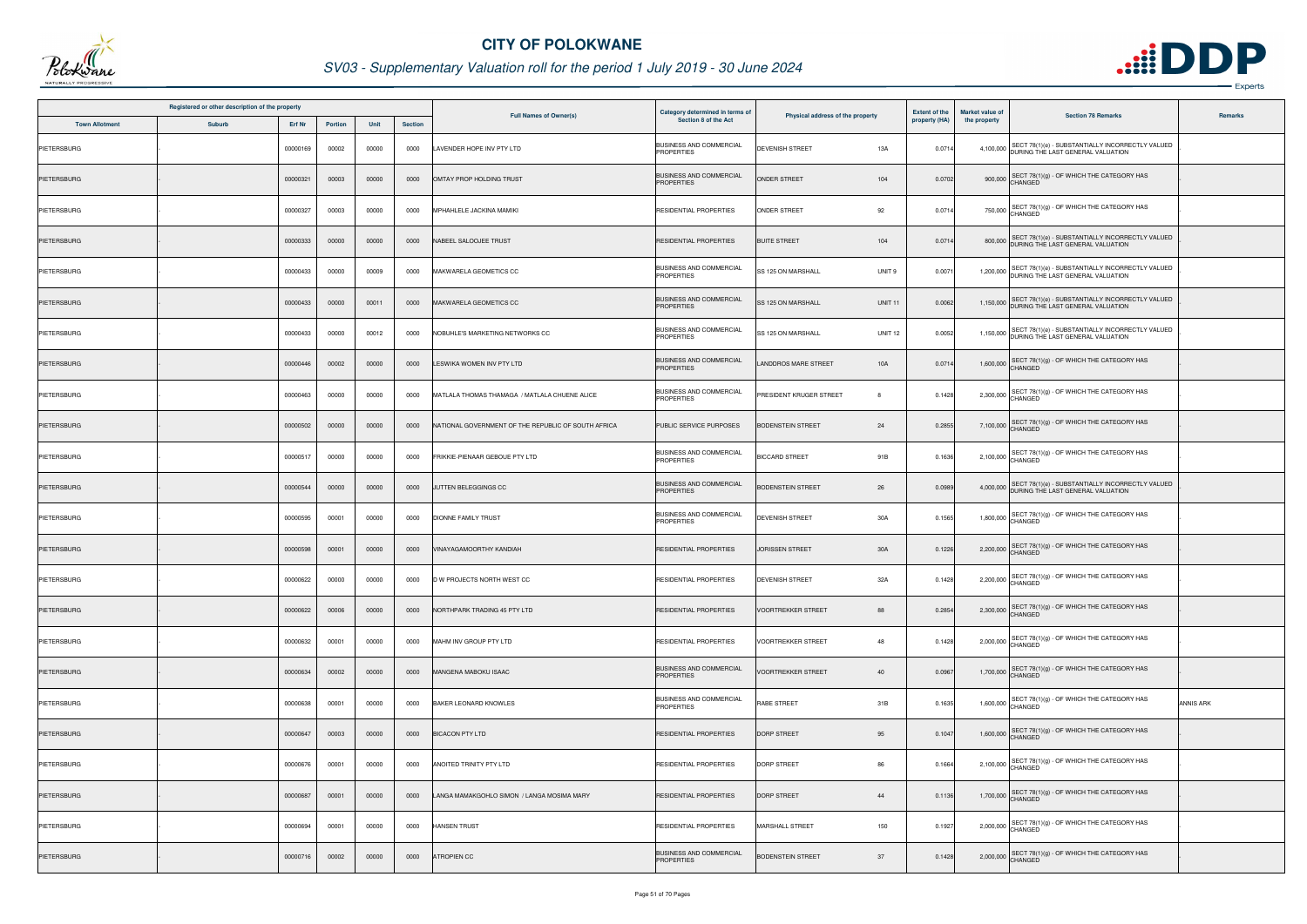

|                       | Registered or other description of the property |               |         |       |                |                                                   | Category determined in terms of              |                                               | <b>Extent of the</b> | <b>Market value of</b> |                                                                                                 | <b>Remarks</b>                        |
|-----------------------|-------------------------------------------------|---------------|---------|-------|----------------|---------------------------------------------------|----------------------------------------------|-----------------------------------------------|----------------------|------------------------|-------------------------------------------------------------------------------------------------|---------------------------------------|
| <b>Town Allotment</b> | <b>Suburb</b>                                   | <b>Erf Nr</b> | Portion | Unit  | <b>Section</b> | <b>Full Names of Owner(s)</b>                     | <b>Section 8 of the Act</b>                  | Physical address of the property              | property (HA)        | the property           | <b>Section 78 Remarks</b>                                                                       |                                       |
| PIETERSBURG           |                                                 | 00000719      | 00004   | 00000 | 0000           | RENSBURG HENDRIK BEYERS JANSEN VAN                | RESIDENTIAL PROPERTIES                       | 37B<br><b>RABE STREET</b>                     | 0.0951               |                        | SECT 78(1)(g) - OF WHICH THE CATEGORY HAS<br>$1,300,000$ CHANGED                                |                                       |
| PIETERSBURG           |                                                 | 00000721      | 00004   | 00000 | 0000           | MAAKE POPELA COFFAT                               | RESIDENTIAL PROPERTIES                       | <b>COMPENSATION STREET</b><br>15              | 0.1474               |                        | SECT 78(1)(c) - SUBDIVIDED OR CONSOLIDATED AFTER<br>1,200,000 THE LAST GENERAL VALUATION        |                                       |
| PIETERSBURG           |                                                 | 00000721      | 00005   | 00000 | 0000           | FUNNELL IAN STUART                                | RESIDENTIAL PROPERTIES                       | <b>COMPENSATION STREET</b><br>13              | 0.0718               |                        | SECT 78(1)(c) - SUBDIVIDED OR CONSOLIDATED AFTER<br>1,200,000 THE LAST GENERAL VALUATION        |                                       |
| PIETERSBURG           |                                                 | 00000722      | 00001   | 00000 | M000           | <b>MAARTENS MARTIN REON</b>                       | MULTI PURPOSE PROPERTIES                     | 155<br><b>MARSHALL STREET</b>                 | 0.1269               |                        | SECT 78(1)(e) - SUBSTANTIALLY INCORRECTLY VALUED<br>DURING THE LAST GENERAL VALUATION           | SECTION 9.2 SUBDIVIDED AS<br>FOLLOWS: |
| PIETERSBURG           |                                                 | 00000722      | 00001   | 00000 | M001           | MAARTENS MARTIN REON                              | RESIDENTIAL PROPERTIES                       | 155<br>MARSHALL STREET                        | 0.1199               |                        | SECT 78(1)(e) - SUBSTANTIALLY INCORRECTLY VALUED<br>1,420,000 DURING THE LAST GENERAL VALUATION |                                       |
| PIETERSBURG           |                                                 | 00000722      | 00001   | 00000 | M002           | <b>MAARTENS MARTIN REON</b>                       | BUSINESS AND COMMERCIAL<br>PROPERTIES        | MARSHALL STREET<br>155                        | 0.0070               |                        | SECT 78(1)(e) - SUBSTANTIALLY INCORRECTLY VALUED<br>80,000 DURING THE LAST GENERAL VALUATION    |                                       |
| PIETERSBURG           |                                                 | 00000730      | 00001   | 00000 | 0000           | MAREDI TSOBO VICTOR / MALAHLELA PHELADI CATHERINE | BUSINESS AND COMMERCIAL<br><b>PROPERTIES</b> | <b>JORISSEN STREET</b><br>40                  | 0.1722               | 2,800,000              | SECT 78(1)(g) - OF WHICH THE CATEGORY HAS<br>CHANGED                                            |                                       |
| PIETERSBURG           |                                                 | 00000744      | 00001   | 00001 | 0000           | GROBLER HENDRINA FREDRIKA                         | <b>RESIDENTIAL PROPERTIES</b>                | UNIT <sub>1</sub><br><b>SS COMPENSATIPARK</b> | 0.0187               | 950,000                | SECT 78(1)(g) - OF WHICH THE CATEGORY HAS<br>CHANGED                                            |                                       |
| PIETERSBURG           |                                                 | 00000761      | 00000   | 00001 | 0000           | DR MARTIN T MPE INCORPORATED                      | RESIDENTIAL PROPERTIES                       | 41<br><b>RABE STREET</b>                      | 0.0239               |                        | SECT 78(1)(a) - INCORRECTLY OMITTED FROM THE<br>2,300,000 VALUATION ROLL                        |                                       |
| PIETERSBURG           |                                                 | 00000761      | 00000   | 00002 | 0000           | VHAKOMA TRADING ENTERPRISE CC                     | RESIDENTIAL PROPERTIES                       | RABE STREET<br>41                             | 0.0226               |                        | SECT 78(1)(a) - INCORRECTLY OMITTED FROM THE<br>2,100,000 VALUATION ROLL                        |                                       |
| PIETERSBURG           |                                                 | 00000761      | 00000   | 00003 | 0000           | TIVA NTSAKO GABAZA                                | RESIDENTIAL PROPERTIES                       | <b>RABE STREET</b><br>41                      | 0.0225               |                        | SECT 78(1)(a) - INCORRECTLY OMITTED FROM THE<br>2,100,000 VALUATION ROLL                        |                                       |
| PIETERSBURG           |                                                 | 00000761      | 00000   | 00004 | 0000           | RAM'S FAMILY TRUST                                | RESIDENTIAL PROPERTIES                       | <b>RABE STREET</b><br>41                      | 0.0227               | 2,200,000              | SECT 78(1)(a) - INCORRECTLY OMITTED FROM THE<br>VALUATION ROLL                                  |                                       |
| PIETERSBURG           |                                                 | 00000761      | 00000   | 00005 | 0000           | NAKENE TUMELO                                     | RESIDENTIAL PROPERTIES                       | <b>RABE STREET</b><br>41                      | 0.0095               |                        | SECT 78(1)(a) - INCORRECTLY OMITTED FROM THE<br>900,000 VALUATION ROLL                          |                                       |
| PIETERSBURG           |                                                 | 00000761      | 00000   | 00006 | 0000           | <b>EXPAN DEVELOPMENTS PTY LTD</b>                 | RESIDENTIAL PROPERTIES                       | <b>RABE STREET</b><br>41                      | 0.0096               | 910,000                | SECT 78(1)(a) - INCORRECTLY OMITTED FROM THE<br><b>VALUATION ROLL</b>                           |                                       |
| PIETERSBURG           |                                                 | 00000761      | 00000   | 00007 | 0000           | MABASA LUCKY OWEL                                 | RESIDENTIAL PROPERTIES                       | <b>RABE STREET</b><br>41                      | 0.0096               |                        | SECT 78(1)(a) - INCORRECTLY OMITTED FROM THE<br>910,000 VALUATION ROLL                          |                                       |
| <b>PIETERSBURG</b>    |                                                 | 00000761      | 00000   | 00008 | 0000           | EXPAN DEVELOPMENTS PTY LTD                        | RESIDENTIAL PROPERTIES                       | RABE STREET<br>41                             | 0.0095               |                        | SECT 78(1)(a) - INCORRECTLY OMITTED FROM THE<br>900,000 VALUATION ROLL                          |                                       |
| PIETERSBURG           |                                                 | 00000761      | 00000   | 00009 | 0000           | MAPALALA MPENDULO SIPHO                           | RESIDENTIAL PROPERTIES                       | 41<br><b>RABE STREET</b>                      | 0.0095               | 900,000                | SECT 78(1)(a) - INCORRECTLY OMITTED FROM THE<br><b>VALUATION ROLL</b>                           |                                       |
| PIETERSBURG           |                                                 | 00000761      | 00000   | 00010 | 0000           | SIBANYONI PORTIA NOMPUMELELO                      | RESIDENTIAL PROPERTIES                       | <b>RABE STREET</b><br>41                      | 0.0096               | 910,000                | SECT 78(1)(a) - INCORRECTLY OMITTED FROM THE<br><b>VALUATION ROLL</b>                           |                                       |
| PIETERSBURG           |                                                 | 00000761      | 00000   | 00011 | 0000           | MASEGELA LUCKY                                    | RESIDENTIAL PROPERTIES                       | <b>RABE STREET</b><br>41                      | 0.0095               |                        | SECT 78(1)(a) - INCORRECTLY OMITTED FROM THE<br>900,000 VALUATION ROLL                          |                                       |
| PIETERSBURG           |                                                 | 00000761      | 00000   | 00012 | 0000           | NETSHIONGOLWE MUSHUDU                             | RESIDENTIAL PROPERTIES                       | <b>RABE STREET</b><br>41                      | 0.0095               | 900,000                | SECT 78(1)(a) - INCORRECTLY OMITTED FROM THE<br><b>VALUATION ROLL</b>                           |                                       |
| PIETERSBURG           |                                                 | 00000761      | 00000   | 00013 | 0000           | DIHANGWANE MERCY MACHUENE                         | RESIDENTIAL PROPERTIES                       | <b>RABE STREET</b><br>41                      | 0.0084               | 800,000                | SECT 78(1)(a) - INCORRECTLY OMITTED FROM THE<br><b>VALUATION ROLL</b>                           |                                       |
| PIETERSBURG           |                                                 | 00000761      | 00000   | 00014 | 0000           | <b>EXPAN DEVELOPMENTS PTY LTD</b>                 | RESIDENTIAL PROPERTIES                       | <b>RABE STREET</b><br>41                      | 0.0084               | 800,000                | SECT 78(1)(a) - INCORRECTLY OMITTED FROM THE<br><b>VALUATION ROLL</b>                           |                                       |
| PIETERSBURG           |                                                 | 00000761      | 00000   | 00015 | 0000           | EXPAN DEVELOPMENTS PTY LTD                        | RESIDENTIAL PROPERTIES                       | 41<br><b>RABE STREET</b>                      | 0.0085               | 810,000                | SECT 78(1)(a) - INCORRECTLY OMITTED FROM THE<br><b>VALUATION ROLL</b>                           |                                       |
| PIETERSBURG           |                                                 | 00000761      | 00000   | 00016 | 0000           | MOHUBA DITABENG ARNOLD                            | RESIDENTIAL PROPERTIES                       | RABE STREET<br>41                             | 0.0085               | 810,000                | SECT 78(1)(a) - INCORRECTLY OMITTED FROM THE<br><b>VALUATION ROLL</b>                           |                                       |

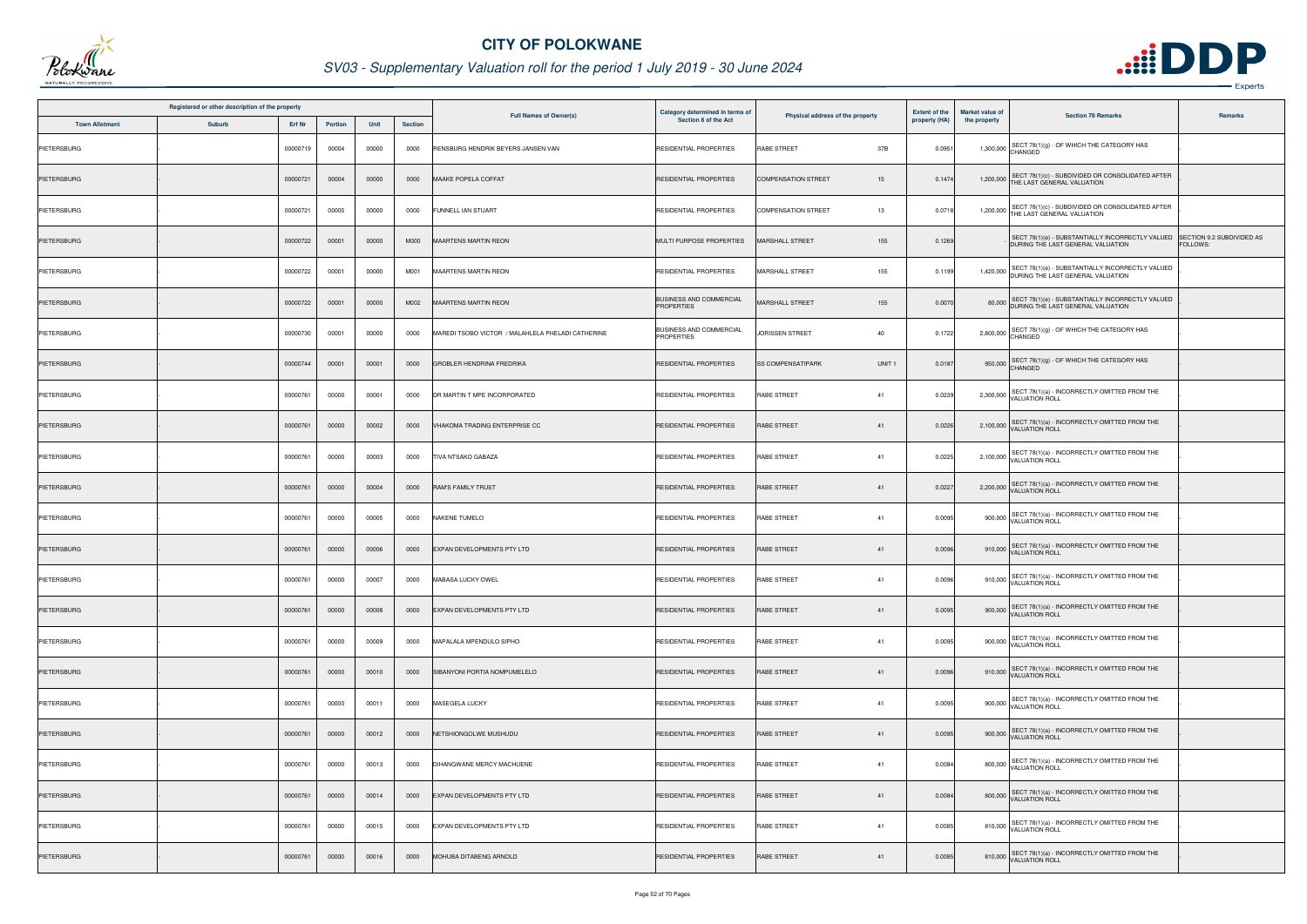

|                       | Registered or other description of the property |          |                |       |                |                                                              | Category determined in terms of              |                                  | <b>Extent of the</b> | <b>Market value of</b> |                                                                                                 |
|-----------------------|-------------------------------------------------|----------|----------------|-------|----------------|--------------------------------------------------------------|----------------------------------------------|----------------------------------|----------------------|------------------------|-------------------------------------------------------------------------------------------------|
| <b>Town Allotment</b> | <b>Suburb</b>                                   | Erf Nr   | <b>Portion</b> | Unit  | <b>Section</b> | <b>Full Names of Owner(s)</b>                                | Section 8 of the Act                         | Physical address of the property | property (HA)        | the property           | <b>Section 78 Remarks</b><br>Remarks                                                            |
| PIETERSBURG           |                                                 | 00000761 | 00000          | 00017 | 0000           | EXPAN DEVELOPMENTS PTY LTD                                   | RESIDENTIAL PROPERTIES                       | RABE STREET<br>41                | 0.0034               |                        | 320,000 SECT 78(1)(a) - INCORRECTLY OMITTED FROM THE<br>VALUATION ROLL                          |
| PIETERSBURG           |                                                 | 00000761 | 00000          | 00018 | 0000           | EXPAN DEVELOPMENTS PTY LTD                                   | <b>RESIDENTIAL PROPERTIES</b>                | <b>RABE STREET</b><br>41         | 0.0033               | 310,000                | SECT 78(1)(a) - INCORRECTLY OMITTED FROM THE<br><b>VALUATION ROLL</b>                           |
| PIETERSBURG           |                                                 | 00000761 | 00000          | 00019 | 0000           | EXPAN DEVELOPMENTS PTY LTD                                   | <b>RESIDENTIAL PROPERTIES</b>                | <b>RABE STREET</b><br>41         | 0.0033               |                        | SECT 78(1)(a) - INCORRECTLY OMITTED FROM THE<br>310,000 VALUATION ROLL                          |
| PIETERSBURG           |                                                 | 00000761 | 00000          | 00020 | 0000           | EXPAN DEVELOPMENTS PTY LTD                                   | <b>RESIDENTIAL PROPERTIES</b>                | RABE STREET<br>41                | 0.0034               |                        | SECT 78(1)(a) - INCORRECTLY OMITTED FROM THE<br>320,000 VALUATION ROLL                          |
| PIETERSBURG           |                                                 | 00000763 | 00001          | 00000 | 0000           | THUSANI BELEGGINGS CC                                        | RESIDENTIAL PROPERTIES                       | MARSHALL STREET<br>162           | 0.1428               |                        | SECT 78(1)(e) - SUBSTANTIALLY INCORRECTLY VALUED<br>1,500,000 DURING THE LAST GENERAL VALUATION |
| PIETERSBURG           |                                                 | 00000767 | 00002          | 00000 | 0000           | HAASBROEK MARIA DOROTHEA / HAASBROEK JOHANNES                | BUSINESS AND COMMERCIAL<br><b>PROPERTIES</b> | <b>BURGER STREET</b><br>106A     | 0.0968               |                        | SECT 78(1)(g) - OF WHICH THE CATEGORY HAS<br>1,300,000 CHANGED                                  |
| PIETERSBURG           |                                                 | 00000772 | 00002          | 00000 | 0000           | VISSER WILHELMINA JOHANNA CORNELIA LATEGAN-                  | BUSINESS AND COMMERCIAL<br>PROPERTIES        | URGER STREET<br>86               | 0.0952               | 2,000,000              | SECT 78(1)(g) - OF WHICH THE CATEGORY HAS<br>CHANGED                                            |
| PIETERSBURG           |                                                 | 00000778 | 00003          | 00000 | 0000           | <b>EVOGENIX PTY LTD</b>                                      | BUSINESS AND COMMERCIAL<br><b>PROPERTIES</b> | <b>BURGER STREET</b><br>62       | 0.0901               | 2,500,000 CHANGED      | SECT 78(1)(g) - OF WHICH THE CATEGORY HAS                                                       |
| PIETERSBURG           |                                                 | 00000790 | 00000          | 00000 | 0000           | THERON JOHAN / SMIT ANNA SOTHIA                              | RESIDENTIAL PROPERTIES                       | BURGER STREET<br>14              | 0.1639               |                        | 1,250,000 SECT 78(1)(g) - OF WHICH THE CATEGORY HAS                                             |
| PIETERSBURG           |                                                 | 00000794 | 00000          | 00000 | 0000           | NGWAKO BUILD PTY LTD                                         | <b>RESIDENTIAL PROPERTIES</b>                | <b>PLEIN STREET</b><br>105B      | 0.1038               | 1,500,000              | SECT 78(1)(g) - OF WHICH THE CATEGORY HAS<br>CHANGED                                            |
| PIETERSBURG           |                                                 | 00000804 | 00002          | 00000 | 0000           | D T MAHAPA FAMILY TRUST                                      | BUSINESS AND COMMERCIAL<br><b>PROPERTIES</b> | PLEIN STREET<br>65A              | 0.1427               |                        | SECT 78(1)(g) - OF WHICH THE CATEGORY HAS<br>$1,600,000$ CHANGED                                |
| PIETERSBURG           |                                                 | 00000812 | 00002          | 00000 | M001           | HANSEN SALLY MYFANWY                                         | BUSINESS AND COMMERCIAL<br><b>PROPERTIES</b> | PLEIN STREET<br>33               | 0.0300               |                        | SECT 78(1)(g) - OF WHICH THE CATEGORY HAS<br>800,000 CHANGED                                    |
| PIETERSBURG           |                                                 | 00000814 | 00004          | 00000 | 0000           | GWANGWA MASEDI JACKSON                                       | RESIDENTIAL PROPERTIES                       | RABESTRAAT<br>46B                | 0.0500               |                        | SECT 78(1)(e) - SUBSTANTIALLY INCORRECTLY VALUED<br>330,000 DURING THE LAST GENERAL VALUATION   |
| PIETERSBURG           |                                                 | 00000820 | 00001          | 00000 | 0000           | SELLO TSHOANE FAMILY TRUST                                   | <b>RESIDENTIAL PROPERTIES</b>                | SUID STREET<br>170               | 0.0952               |                        | SECT 78(1)(g) - OF WHICH THE CATEGORY HAS<br>1,200,000 CHANGED                                  |
| PIETERSBURG           |                                                 | 00000820 | 00003          | 00000 | 0000           | BRUYN STEPHANUS HERMANUS DU                                  | RESIDENTIAL PROPERTIES                       | PLEIN STREET<br>$\overline{1}$   | 0.0952               |                        | 1,100,000 SECT 78(1)(g) - OF WHICH THE CATEGORY HAS                                             |
| <b>PIETERSBURG</b>    |                                                 | 00000822 | 00002          | 00000 | 0000           | NETSHILONGA MBANGISENI DAVID / NETSHILONGA THEMBELA DOROTHIA | <b>RESIDENTIAL PROPERTIES</b>                | PLEIN STREET<br>104              | 0.1903               | 2,100,000 CHANGED      | SECT 78(1)(g) - OF WHICH THE CATEGORY HAS                                                       |
| PIETERSBURG           |                                                 | 00000822 | 00002          | 00000 | M000           | JOSEPH GEORGE THOTTUPURAM / JOSEPH ALICE                     | <b>CROSS REFERENCE</b>                       | 104<br>PLEIN STREET              | 0.1903               |                        | SECT 78(1)(g) - OF WHICH THE CATEGORY HAS<br>SECTION 9.2 SUBDIVIDED AS<br>CHANGED<br>FOLLOWS:   |
| PIETERSBURG           |                                                 | 00000822 | 00002          | 00000 | M001           | JOSEPH GEORGE THOTTUPURAM / JOSEPH ALICE                     | <b>CROSS REFERENCE</b>                       | <b>PLEIN STREET</b><br>104       | 0.1403               |                        | SECT 78(1)(g) - OF WHICH THE CATEGORY HAS<br>CHANGED                                            |
| PIETERSBURG           |                                                 | 00000822 | 00002          | 00000 | M002           | JOSEPH GEORGE THOTTUPURAM / JOSEPH ALICE                     | <b>CROSS REFERENCE</b>                       | 104<br>PLEIN STREET              | 0.0500               |                        | SECT 78(1)(g) - OF WHICH THE CATEGORY HAS<br>CHANGED                                            |
| PIETERSBURG           |                                                 | 00000823 | 00001          | 00000 | 0000           | AFONSO MARIA LURDES / AFONSO ANA-PAULA                       | <b>RESIDENTIAL PROPERTIES</b>                | 48A<br><b>RISSIK STREET</b>      | 0.1181               |                        | 1,800,000 SECT 78(1)(e) - SUBSTANTIALLY INCORRECTLY VALUED                                      |
| PIETERSBURG           |                                                 | 00000824 | 00000          | 00000 | 0000           | DR M A POTO INC                                              | BUSINESS AND COMMERCIAL<br><b>PROPERTIES</b> | <b>RISSIK STREET</b><br>47       | 0.1428               | 3,000,000              | SECT 78(1)(g) - OF WHICH THE CATEGORY HAS<br>CHANGED                                            |
| PIETERSBURG           |                                                 | 00000829 | 00001          | 00000 | 0000           | BODY CORPORATE OF SS POLOROWS                                | BUSINESS AND COMMERCIAL<br><b>PROPERTIES</b> | <b>LEIN STREET</b><br>76         | 0.1903               |                        | SECT 78(1)(c) - SUBDIVIDED OR CONSOLIDATED AFTER<br>1,000,000 THE LAST GENERAL VALUATION        |
| PIETERSBURG           |                                                 | 00000829 | 00001          | 00001 | 0000           | VORSTER SAMANTHA / VORSTER PAUL PHILLIPUS JACOBUS            | BUSINESS AND COMMERCIAL<br><b>PROPERTIES</b> | UNIT <sub>1</sub><br>SS POLOROWS | 0.0161               |                        | 1,700,000 SECT 78(1)(c) - SUBDIVIDED OR CONSOLIDATED AFTER<br>THE LAST GENERAL VALUATION        |
| PIETERSBURG           |                                                 | 00000829 | 00001          | 00002 | 0000           | PROPERTIQUE TRUST                                            | BUSINESS AND COMMERCIAL<br><b>PROPERTIES</b> | SS POLOROWS<br>UNIT <sub>2</sub> | 0.0159               | 1,700,000              | SECT 78(1)(c) - SUBDIVIDED OR CONSOLIDATED AFTER<br>THE LAST GENERAL VALUATION                  |

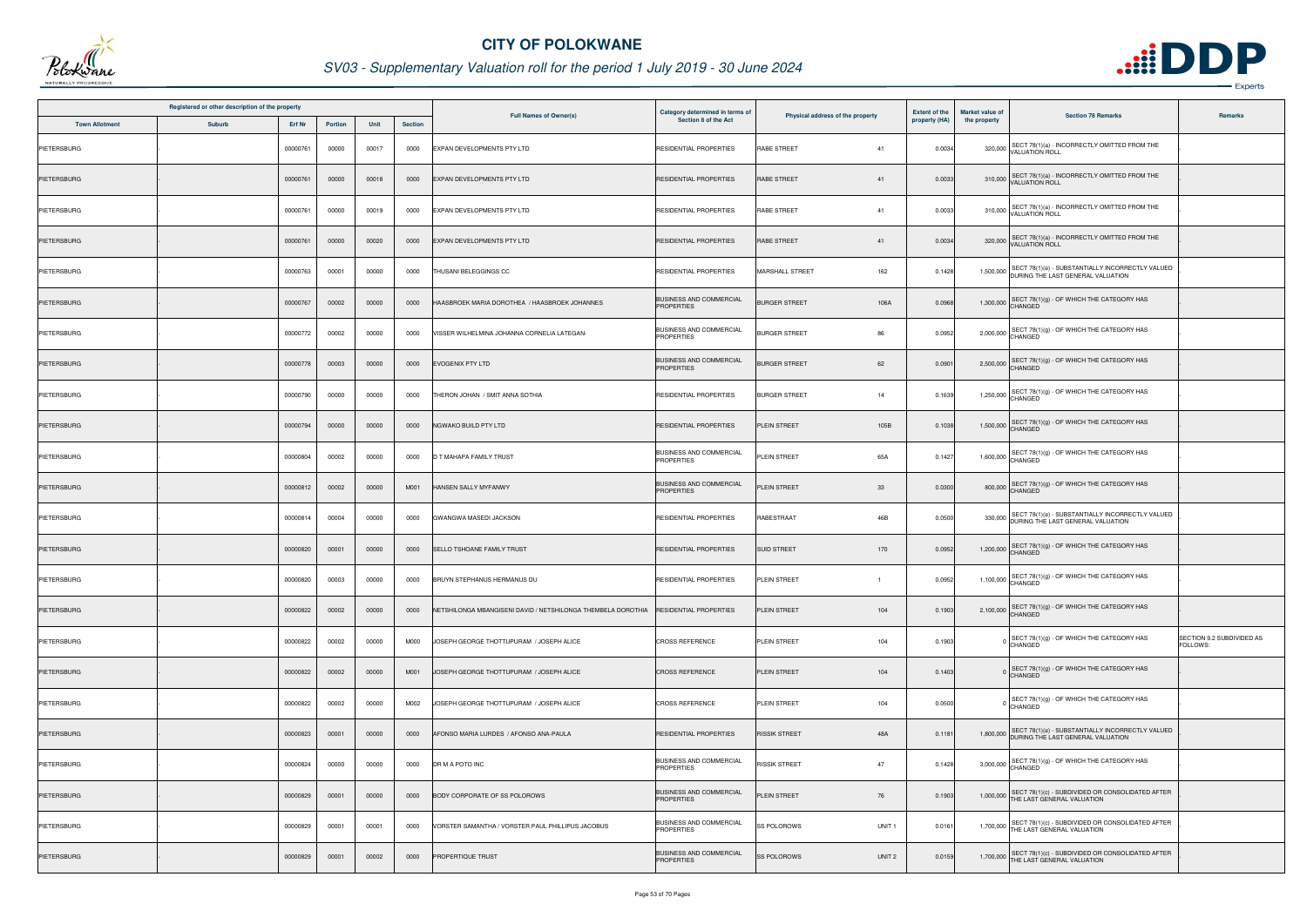

|                    | Registered or other description of the property<br>Erf Nr<br>Unit<br><b>Town Allotment</b><br>Suburb<br><b>Portion</b> |          |       |       | <b>Full Names of Owner(s)</b> | Category determined in terms of                              | Physical address of the property             | <b>Extent of the</b>             | <b>Market value of</b> | <b>Section 78 Remarks</b> | Remarks                                                                                  |                                       |
|--------------------|------------------------------------------------------------------------------------------------------------------------|----------|-------|-------|-------------------------------|--------------------------------------------------------------|----------------------------------------------|----------------------------------|------------------------|---------------------------|------------------------------------------------------------------------------------------|---------------------------------------|
|                    |                                                                                                                        |          |       |       | <b>Section</b>                |                                                              | Section 8 of the Act                         |                                  | property (HA)          | the property              |                                                                                          |                                       |
| PIETERSBURG        |                                                                                                                        | 00000829 | 00001 | 00003 | 0000                          | PROPERTIQUE TRUST                                            | BUSINESS AND COMMERCIAL<br><b>PROPERTIES</b> | UNIT <sub>3</sub><br>SS POLOROWS | 0.0161                 |                           | SECT 78(1)(c) - SUBDIVIDED OR CONSOLIDATED AFTER<br>1,700,000 THE LAST GENERAL VALUATION |                                       |
| PIETERSBURG        |                                                                                                                        | 00000830 | 00001 | 00000 | M000                          | TURNIWIZE PTY LTD                                            | BUSINESS AND COMMERCIAL<br><b>PROPERTIES</b> | <b>JORISSEN STREET</b><br>47     | 0.1903                 | 3,300,000                 | SECT 78(1)(g) - OF WHICH THE CATEGORY HAS<br>CHANGED                                     |                                       |
| PIETERSBURG        |                                                                                                                        | 00000830 | 00001 | 00000 | M001                          | TURNIWIZE PTY LTD                                            | <b>CROSS REFERENCE</b>                       | 47<br><b>JORISSEN STREET</b>     | 0.0400                 |                           | SECT 78(1)(g) - OF WHICH THE CATEGORY HAS<br>CHANGED                                     |                                       |
| <b>PIETERSBURG</b> |                                                                                                                        | 00000837 | 00000 | 00000 | 0000                          | <b>CIGANA BRUNO</b>                                          | RESIDENTIAL PROPERTIES                       | PLEIN STREET<br>42               | 0.2855                 | 2,000,000                 | SECT 78(1)(g) - OF WHICH THE CATEGORY HAS<br>CHANGED                                     |                                       |
| PIETERSBURG        |                                                                                                                        | 00000843 | 00003 | 00000 | 0000                          | RYNEVELD SONJA VAN                                           | RESIDENTIAL PROPERTIES                       | 20<br>PLEINSTRAAT                | 0.1250                 | 1,450,000                 | SECT 78(1)(g) - OF WHICH THE CATEGORY HAS<br>CHANGED                                     |                                       |
| PIETERSBURG        |                                                                                                                        | 00000880 | 00002 | 00000 | 0000                          | BUNKER HILLS INV 436 PTY LTD                                 | RESIDENTIAL PROPERTIES                       | <b>DEVENISH STREET</b><br>52     | 0.1428                 | 1,600,000                 | SECT 78(1)(g) - OF WHICH THE CATEGORY HAS<br>CHANGED                                     |                                       |
| PIETERSBURG        |                                                                                                                        | 00000893 | 00000 | 00000 | 0000                          | <b>VENTER JAN LOUIS</b>                                      | RESIDENTIAL PROPERTIES                       | 51<br><b>BODENSTEIN STREET</b>   | 0.1833                 | 1,700,000                 | SECT 78(1)(g) - OF WHICH THE CATEGORY HAS<br>CHANGED                                     |                                       |
| PIETERSBURG        |                                                                                                                        | 00000913 | 00000 | 00000 | 0000                          | CHRISSWAPPROP PTY LTD                                        | BUSINESS AND COMMERCIAL<br><b>PROPERTIES</b> | 54A<br><b>VORSTER STREET</b>     | 0.1077                 |                           | SECT 78(1)(g) - OF WHICH THE CATEGORY HAS<br>1,500,000 CHANGED                           |                                       |
| PIETERSBURG        |                                                                                                                        | 00000929 | 00003 | 00000 | 0000                          | <b>HEYSTEK JOOST</b>                                         | RESIDENTIAL PROPERTIES                       | 84<br>HOOG STREET                | 0.4004                 |                           | 2,600,000 SECT 78(1)(e) - SUBSTANTIALLY INCORRECTLY VALUED                               |                                       |
| <b>PIETERSBURG</b> |                                                                                                                        | 00000929 | 00003 | 00000 | M000                          | <b>HEYSTEK JOOST</b>                                         | <b>CROSS REFERENCE</b>                       | <b>HOOG STREET</b><br>84         | 0.4004                 |                           | SECT 78(1)(e) - SUBSTANTIALLY INCORRECTLY VALUED<br>DURING THE LAST GENERAL VALUATION    | SECTION 9.2 SUBDIVIDED AS<br>FOLLOWS: |
| PIETERSBURG        |                                                                                                                        | 00000929 | 00003 | 00000 | M001                          | <b>HEYSTEK JOOST</b>                                         | <b>CROSS REFERENCE</b>                       | 84<br><b>HOOG STREET</b>         | 0.0500                 |                           | SECT 78(1)(e) - SUBSTANTIALLY INCORRECTLY VALUED<br>DURING THE LAST GENERAL VALUATION    |                                       |
| PIETERSBURG        |                                                                                                                        | 00000929 | 00003 | 00000 | M002                          | <b>HEYSTEK JOOST</b>                                         | <b>CROSS REFERENCE</b>                       | <b>HOOG STREET</b><br>84         | 0.3504                 |                           | SECT 78(1)(e) - SUBSTANTIALLY INCORRECTLY VALUED<br>DURING THE LAST GENERAL VALUATION    |                                       |
| PIETERSBURG        |                                                                                                                        | 00000931 | 00002 | 00000 | 0000                          | VERVEEN YOLANDA                                              | BUSINESS AND COMMERCIAL<br><b>PROPERTIES</b> | <b>HOOG STREET</b><br>74         | 0.1428                 |                           | SECT 78(1)(g) - OF WHICH THE CATEGORY HAS<br>$1,800,000$ CHANGED                         | <b>EMININCE SCHOOL</b>                |
| PIETERSBURG        |                                                                                                                        | 00000942 | 00000 | 00000 | 0000                          | HATTINGH ANDRIAAN IZAK KRUGER                                | RESIDENTIAL PROPERTIES                       | <b>HOOG STREET</b><br>30         | 0.1034                 | 1,350,000                 | SECT 78(1)(e) - SUBSTANTIALLY INCORRECTLY VALUED<br>DURING THE LAST GENERAL VALUATION    |                                       |
| PIETERSBURG        |                                                                                                                        | 00000953 | 00006 | 00000 | 0000                          | MATHAGWA MASHUDU NORIAH                                      | RESIDENTIAL PROPERTIES                       | <b>OOST STREET</b><br>81         | 0.1738                 |                           | SECT 78(1)(g) - OF WHICH THE CATEGORY HAS<br>$1,500,000$ CHANGED                         |                                       |
| PIETERSBURG        |                                                                                                                        | 00000953 | 00006 | 00000 | M000                          | MATHAGWA MASHUDU NORIAH                                      | <b>CROSS REFERENCE</b>                       | <b>OOST STREET</b><br>81         | 0.1738                 |                           | SECT 78(1)(g) - OF WHICH THE CATEGORY HAS<br>CHANGED                                     | SECTION 9.2 SUBDIVIDED AS<br>FOLLOWS: |
| PIETERSBURG        |                                                                                                                        | 00000953 | 00006 | 00000 | M001                          | MATHAGWA MASHUDU NORIAH                                      | <b>CROSS REFERENCE</b>                       | <b>OOST STREET</b><br>81         | 0.0075                 |                           | SECT 78(1)(g) - OF WHICH THE CATEGORY HAS<br>CHANGED                                     |                                       |
| PIETERSBURG        |                                                                                                                        | 00000953 | 00006 | 00000 | M002                          | MATHAGWA MASHUDU NORIAH                                      | <b>CROSS REFERENCE</b>                       | 81<br><b>OOST STREET</b>         | 0.1663                 |                           | SECT 78(1)(g) - OF WHICH THE CATEGORY HAS<br>CHANGED                                     |                                       |
| PIETERSBURG        |                                                                                                                        | 00000958 | 00001 | 00000 | 0000                          | LANGA MOSIMA MARY / LANGA MAMAKGOHLO SIMON                   | <b>NON PERMITTED</b>                         | <b>OOST STREET</b><br>63         | 0.2022                 |                           | SECT 78(1)(g) - OF WHICH THE CATEGORY HAS<br>$1,800,000$ CHANGED                         |                                       |
| PIETERSBURG        |                                                                                                                        | 00001965 | 00002 | 00000 | 0000                          | <b>RAMS FAMILY TRUST</b>                                     | RESIDENTIAL PROPERTIES                       | <b>SUID STREET</b><br>146        | 0.2070                 | 2,500,000                 | SECT 78(1)(g) - OF WHICH THE CATEGORY HAS<br>CHANGED                                     |                                       |
| PIETERSBURG        |                                                                                                                        | 00001966 | 00000 | 00000 | 0000                          | H T DE JAGER EIENDOMME CC                                    | RESIDENTIAL PROPERTIES                       | 101<br>MARSHALL STREET           | 0.2855                 | 5,400,000                 | SECT 78(1)(g) - OF WHICH THE CATEGORY HAS<br>CHANGED                                     |                                       |
| PIETERSBURG        |                                                                                                                        | 00005692 | 00001 | 00000 | 0000                          | <b>VISAGIE SURONAH</b>                                       | BUSINESS AND COMMERCIAL<br><b>PROPERTIES</b> | MARSHALL STREET<br>142           | 0.1163                 | 2,200,000 CHANGED         | SECT 78(1)(g) - OF WHICH THE CATEGORY HAS                                                |                                       |
| PIETERSBURG        |                                                                                                                        | 00005730 | 00006 | 00000 | 0000                          | RAMASELELA MATOME JEFFREY                                    | RESIDENTIAL PROPERTIES                       | <b>ONDER STREET</b><br>93A       | 0.0698                 |                           | SECT 78(1)(g) - OF WHICH THE CATEGORY HAS<br>880,000 CHANGED                             |                                       |
| PIETERSBURG        |                                                                                                                        | 00005731 | 00001 | 00000 | 0000                          | BLERK CHERAY JACKSON VAN / BLERK JACQUES PETRUS FREDRICK VAN | BUSINESS AND COMMERCIAL<br><b>PROPERTIES</b> | SCHOEMAN STREET<br>6A            | 0.0714                 | 1,550,000                 | SECT 78(1)(g) - OF WHICH THE CATEGORY HAS<br>CHANGED                                     |                                       |

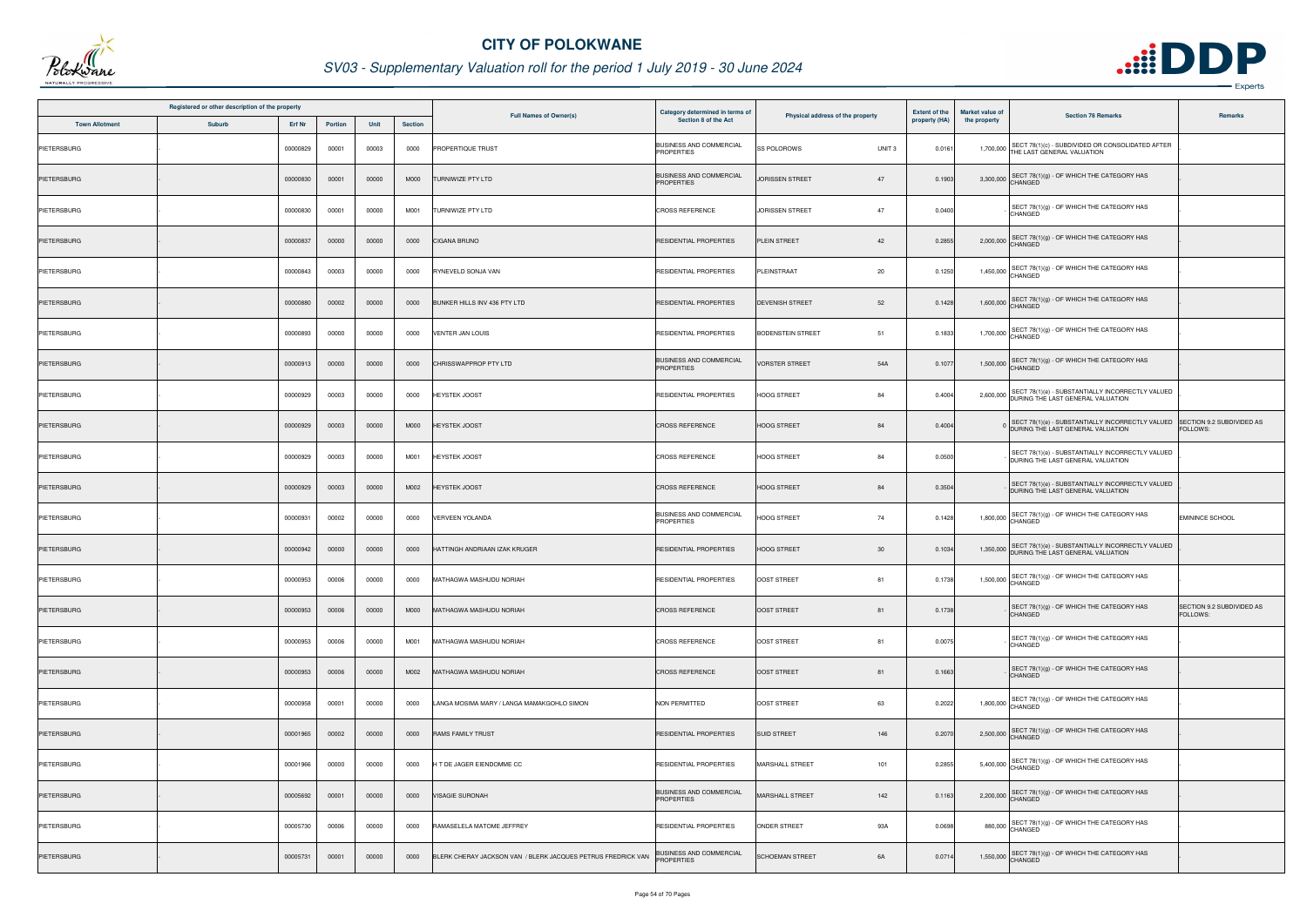

| Registered or other description of the property |                       |          |                |       |                | Category determined in terms of                    |                                                     | <b>Extent of the</b>                           | Market value of |                                                                                                    |                                                   |
|-------------------------------------------------|-----------------------|----------|----------------|-------|----------------|----------------------------------------------------|-----------------------------------------------------|------------------------------------------------|-----------------|----------------------------------------------------------------------------------------------------|---------------------------------------------------|
| <b>Town Allotment</b>                           | <b>Suburb</b>         | Erf Nr   | <b>Portion</b> | Unit  | <b>Section</b> | <b>Full Names of Owner(s)</b>                      | Section 8 of the Act                                | Physical address of the property               | property (HA)   | <b>Section 78 Remarks</b><br>the property                                                          | <b>Remarks</b>                                    |
| PIETERSBURG                                     |                       | 00005752 | 00002          | 00000 | 0000           | MAKONDO VONANI STANLEY                             | RESIDENTIAL PROPERTIES                              | 38A<br>BODENSTEIN STREET                       | 0.0952          | 1,700,000 SECT 78(1)(g) - OF WHICH THE CATEGORY HAS<br>CHANGED                                     |                                                   |
| PIETERSBURG                                     |                       | 00005767 | 00000          | 00000 | 0000           | MUTEO CONSULTING CC                                | <b>BUSINESS AND COMMERCIAL</b><br><b>PROPERTIES</b> | <b>GROBLER STREET</b><br>39                    | 0.2022          | SECT 78(1)(g) - OF WHICH THE CATEGORY HAS<br>4,000,000<br>CHANGED                                  |                                                   |
| PIETERSBURG EXT 004                             | <b>HOSPITAAL PARK</b> | 00001215 | 00001          | 00000 | 0000           | NDLOPFU INV PTY LTD                                | <b>CROSS REFERENCE</b>                              | <b>WEBSTER STREET</b><br>69                    | 0.0513          | SECT 78(1)(c) - SUBDIVIDED OR CONSOLIDATED AFTER<br>THE LAST GENERAL VALUATION                     |                                                   |
| PIETERSBURG EXT 004                             | <b>HOSPITAAL PARK</b> | 00001523 | 00001          | 00000 | 0000           | NDLOPFU INV PTY LTD                                | <b>CROSS REFERENCE</b>                              | <b>WEBSTER STREET</b><br>71                    | 0.1256          | SECT 78(1)(c) - SUBDIVIDED OR CONSOLIDATED AFTER<br>THE LAST GENERAL VALUATION                     |                                                   |
| PIETERSBURG EXT 004                             | <b>HOSPITAAL PARK</b> | 00040218 | 00000          | 00000 | 0000           | NDLOPFU INV PTY LTD                                | <b>RESIDENTIAL PROPERTIES</b>                       | 69<br><b>WEBSTER STREET</b>                    | 0.1769          | SECT 78(1)(c) - SUBDIVIDED OR CONSOLIDATED AFTER<br>2,000,000<br>THE LAST GENERAL VALUATION        |                                                   |
| PIETERSBURG EXT 005                             |                       | 00002078 | 00000          | 00000 | 0000           | MINNITT FAMILY TRUST                               | INDUSTRIAL PROPERTIES                               | <b>6TH AVENUE</b><br>6                         | 0.9833          | SECT 78(1)(c) - SUBDIVIDED OR CONSOLIDATED AFTER<br>4,200,000 THE LAST GENERAL VALUATION           |                                                   |
| PIETERSBURG EXT 005                             |                       | 00005797 | 00001          | 00000 | 0000           | <b>GRACED TRUST</b>                                | INDUSTRIAL PROPERTIES                               | 6DE LAAN<br>10                                 | 0.2482          | SECT 78(1)(c) - SUBDIVIDED OR CONSOLIDATED AFTER<br>740,000 THE LAST GENERAL VALUATION             |                                                   |
| PIETERSBURG EXT 006                             |                       | 00001538 | 00000          | 00000 | 0000           | <b>KAGORI PATRICK GITEE</b>                        | <b>CROSS REFERENCE</b>                              | <b>GRIMBEEK STREET</b><br>82                   | 0.1708          | SECT 78(1)(g) - OF WHICH THE CATEGORY HAS<br>CHANGED                                               |                                                   |
| PIETERSBURG EXT 006                             |                       | 00001538 | 00000          | 00000 | M000           | <b>KAGORI PATRICK GITEE</b>                        | MULTI PURPOSE PROPERTIES                            | 82<br><b>GRIMBEEK STREET</b>                   | 0.1708          | SECT 78(1)(g) - OF WHICH THE CATEGORY HAS<br>CHANGED                                               | SECTION 9.2 SUBDIVIDED AS<br>FOLLOWS:             |
| PIETERSBURG EXT 006                             |                       | 00001538 | 00000          | 00000 | M001           | <b>KAGORI PATRICK GITEE</b>                        | RESIDENTIAL PROPERTIES                              | <b>GRIMBEEK STREET</b><br>82                   | 0.0854          | SECT 78(1)(g) - OF WHICH THE CATEGORY HAS<br>750,000<br><b>CHANGED</b>                             |                                                   |
| PIETERSBURG EXT 006                             |                       | 00001538 | 00000          | 00000 | M002           | <b>KAGORI PATRICK GITEE</b>                        | BUSINESS AND COMMERCIAL<br><b>PROPERTIES</b>        | 82<br><b>GRIMBEEK STREET</b>                   | 0.0854          | 750,000 SECT 78(1)(g) - OF WHICH THE CATEGORY HAS                                                  |                                                   |
| PIETERSBURG EXT 007                             |                       | 00001940 | 00000          | 00000 | 0000           | FOSTER IND CC                                      | <b>RESIDENTIAL PROPERTIES</b>                       | 199<br>ANDREW STREET                           | 0.1586          | SECT 78(1)(g) - OF WHICH THE CATEGORY HAS<br>1,100,000 CHANGED                                     |                                                   |
| PIETERSBURG EXT 007                             |                       | 00005765 | 00002          | 00001 | 0000           | HUGHES HILTON MICHAEL / HUGHES MAGDALENA ELIZABETH | RESIDENTIAL PROPERTIES                              | UNIT <sub>1</sub><br><b>SS BELINDA'S PLACE</b> | 0.0100          | SECT 78(1)(e) - SUBSTANTIALLY INCORRECTLY VALUED<br>850,000 DURING THE LAST GENERAL VALUATION      |                                                   |
| PIETERSBURG EXT 007                             |                       | 00005765 | 00002          | 00002 | 0000           | ANTONN CLOETE FAMILIE TRUST                        | <b>RESIDENTIAL PROPERTIES</b>                       | <b>SS BELINDA'S PLACE</b><br>UNIT <sub>2</sub> | 0.0100          | SECT 78(1)(e) - SUBSTANTIALLY INCORRECTLY VALUED<br>850,000 DURING THE LAST GENERAL VALUATION      |                                                   |
| PIETERSBURG EXT 007                             |                       | 00005765 | 00002          | 00003 | 0000           | PALEDI HARDWARE CC                                 | RESIDENTIAL PROPERTIES                              | <b>SS BELINDA'S PLACE</b><br>UNIT <sub>3</sub> | 0.0100          | SECT 78(1)(e) - SUBSTANTIALLY INCORRECTLY VALUED<br>850,000 DEST TO LINE LAST GENERAL VALUATION    |                                                   |
| PIETERSBURG EXT 007                             |                       | 00005765 | 00002          | 00004 | 0000           | PRETORIUS CINDY                                    | <b>RESIDENTIAL PROPERTIES</b>                       | UNIT 4<br><b>SS BELINDA'S PLACE</b>            | 0.0098          | SECT 78(1)(e) - SUBSTANTIALLY INCORRECTLY VALUED<br>830,000<br>DURING THE LAST GENERAL VALUATION   |                                                   |
| PIETERSBURG EXT 007                             |                       | 00005765 | 00002          | 00005 | 0000           | OLLEY LEONARD OWEN / OLLEY ANTHONY JOHN PATRICK    | <b>RESIDENTIAL PROPERTIES</b>                       | UNIT <sub>5</sub><br><b>SS BELINDA'S PLACE</b> | 0.0100          | SECT 78(1)(a) - INCORRECTLY OMITTED FROM THE<br>850,000<br><b>VALUATION ROLL</b>                   |                                                   |
| PIETERSBURG EXT 008                             |                       | 00002154 | 00000          | 00000 | 0000           | ROCLA PTY LTD                                      | INDUSTRIAL PROPERTIES                               | <b>FOSFAAT STREET</b><br>45                    | 1.6676          | SECT 78(1)(e) - SUBSTANTIALLY INCORRECTLY VALUED<br>0 DURING THE LAST GENERAL VALUATION            | VALUED WITH ERF VALUED ERF<br>2156                |
| PIETERSBURG EXT 008                             |                       | 00002155 | 00000          | 00000 | 0000           | ROCLA PTY LTD                                      | INDUSTRIAL PROPERTIES                               | FOSFAAT STREET<br>51                           | 0.5860          | SECT 78(1)(e) - SUBSTANTIALLY INCORRECTLY VALUED<br><sup>0</sup> DURING THE LAST GENERAL VALUATION | VALUED WITH ERF VALUED ERF<br>2156                |
| PIETERSBURG EXT 008                             |                       | 00002156 | 00000          | 00000 | 0000           | ROCLA PTY LTD                                      | INDUSTRIAL PROPERTIES                               | 53<br><b>FOSFAAT STREET</b>                    | 0.6441          | SECT 78(1)(e) - SUBSTANTIALLY INCORRECTLY VALUED<br>11,200,000 DURING THE LAST GENERAL VALUATION   | VALUED WITH ERF VALUED ERF<br>2154,2155,2157-2160 |
| PIETERSBURG EXT 008                             |                       | 00002157 | 00000          | 00000 | 0000           | ROCLA PTY LTD                                      | INDUSTRIAL PROPERTIES                               | 55<br><b>FOSFAAT STREET</b>                    | 0.6246          | SECT 78(1)(e) - SUBSTANTIALLY INCORRECTLY VALUED<br>DURING THE LAST GENERAL VALUATION              | VALUED WITH ERF VALUED ERF<br>2156                |
| PIETERSBURG EXT 008                             |                       | 00002158 | 00000          | 00000 | 0000           | ROCLA PTY LTD                                      | <b>INDUSTRIAL PROPERTIES</b>                        | 57<br><b>FOSFAAT STREET</b>                    | 0.6246          | SECT 78(1)(e) - SUBSTANTIALLY INCORRECTLY VALUED<br>DURING THE LAST GENERAL VALUATION              | VALUED WITH ERF VALUED ERF<br>2156                |
| PIETERSBURG EXT 008                             |                       | 00002159 | 00000          | 00000 | 0000           | ROCLA PTY LTD                                      | INDUSTRIAL PROPERTIES                               | 59<br>FOSFAAT STREET                           | 0.6246          | SECT 78(1)(e) - SUBSTANTIALLY INCORRECTLY VALUED<br>DURING THE LAST GENERAL VALUATION              | VALUED WITH ERF VALUED ERF<br>2156                |
| PIETERSBURG EXT 008                             |                       | 00002160 | 00000          | 00000 | 0000           | ROCLA PTY LTD                                      | INDUSTRIAL PROPERTIES                               | 61<br><b>FOSFAAT STREET</b>                    | 0.6246          | SECT 78(1)(e) - SUBSTANTIALLY INCORRECTLY VALUED<br>DURING THE LAST GENERAL VALUATION              | VALUED WITH ERF VALUED ERF<br>2156                |

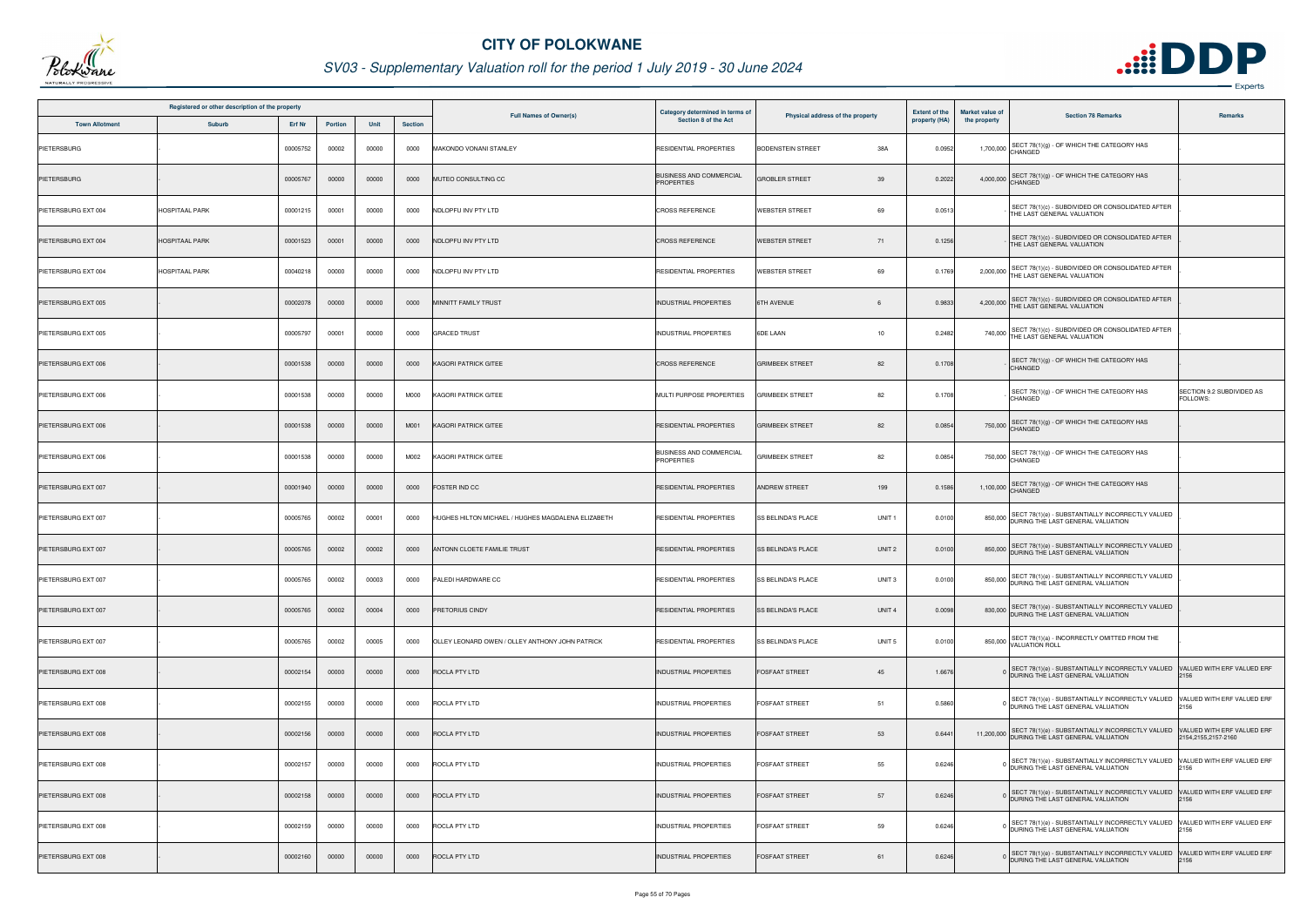

|                       | Registered or other description of the property |          |                |       |                | <b>Full Names of Owner(s)</b>                      | Category determined in terms of              | Physical address of the property      | <b>Extent of the</b> | <b>Market value of</b> | <b>Section 78 Remarks</b>                                                                                                                        | Remarks |
|-----------------------|-------------------------------------------------|----------|----------------|-------|----------------|----------------------------------------------------|----------------------------------------------|---------------------------------------|----------------------|------------------------|--------------------------------------------------------------------------------------------------------------------------------------------------|---------|
| <b>Town Allotment</b> | <b>Suburb</b>                                   | Erf Nr   | <b>Portion</b> | Unit  | <b>Section</b> |                                                    | Section 8 of the Act                         |                                       | property (HA)        | the property           |                                                                                                                                                  |         |
| PIETERSBURG EXT 009   |                                                 | 00002063 | 00000          | 00000 | 0000           | HARROP-ALLIN NELSPRUIT PROP PTY LTD                | INDUSTRIAL PROPERTIES                        | CHROOM STREET<br>36526                | 0.3760               |                        | SECT 78(1)(e) - SUBSTANTIALLY INCORRECTLY VALUED<br>2,100,000 DURING THE LAST GENERAL VALUATION                                                  |         |
| PIETERSBURG EXT 009   |                                                 | 00002064 | 00000          | 00000 | 0000           | HARROP-ALLIN NELSPRUIT PROP PTY LTD                | INDUSTRIAL PROPERTIES                        | <b>ANDALUSIET STREET</b><br>44        | 0.2974               |                        | SECT 78(1)(e) - SUBSTANTIALLY INCORRECTLY VALUED<br>2,100,000 DURING THE LAST GENERAL VALUATION                                                  |         |
| PIETERSBURG EXT 011   |                                                 | 00002482 | 00000          | 00000 | 0000           | MAKAUKAU NKHESANE GLADYS                           | RESIDENTIAL PROPERTIES                       | 28<br>JUNO AVENUE                     | 0.0782               |                        | 1,600,000 SECT 78(1)(c) - SUBDIVIDED OR CONSOLIDATED AFTER<br>THE LAST GENERAL VALUATION                                                         |         |
| PIETERSBURG EXT 011   |                                                 | 00002482 | 00001          | 00000 | 0000           | MAKAUKAU NKHESANE GLADYS                           | <b>RESIDENTIAL PROPERTIES</b>                | <b>JUNO AVENUE</b><br>28              | 0.0699               |                        | 800,000 SECT 78(1)(c) - SUBDIVIDED OR CONSOLIDATED AFTER<br>THE LAST GENERAL VALUATION                                                           |         |
| PIETERSBURG EXT 011   |                                                 | 00003512 | 00000          | 00000 | 0000           | NKWANA REFILOE ANGELINAH / NKWANA MAHLATSE MPUTLA  | RESIDENTIAL PROPERTIES                       | <b><i>FSESEBE AVENUE</i></b><br>10    | 0.1013               | 1,100,000 CHANGED      | SECT 78(1)(g) - OF WHICH THE CATEGORY HAS                                                                                                        |         |
| PIETERSBURG EXT 011   |                                                 | 00004114 | 00000          | 00000 | 0000           | <b>MELCHIOR TRUST</b>                              | RESIDENTIAL PROPERTIES                       | <b>WILGE STREET</b><br>18             | 0.1553               | 1,300,000              | SECT 78(1)(g) - OF WHICH THE CATEGORY HAS<br>CHANGED                                                                                             |         |
| PIETERSBURG EXT 011   |                                                 | 00004133 | 00000          | 00000 | 0000           | BODY CORPORATE OF SS PCS                           | <b>RESIDENTIAL PROPERTIES</b>                | 31<br><b>SALIGNA STREET</b>           | 0.1461               |                        | SECT 78(1)(c) - SUBDIVIDED OR CONSOLIDATED AFTER<br>THE LAST GENERAL VALUATION                                                                   |         |
| PIETERSBURG EXT 011   |                                                 | 00004133 | 00000          | 00001 | 0000           | SNYMAN PETER CHARLES                               | RESIDENTIAL PROPERTIES                       | SS PCS<br>UNIT <sub>1</sub>           | 0.0209               |                        | 920,000 SECT 78(1)(c) - SUBDIVIDED OR CONSOLIDATED AFTER<br>THE LAST GENERAL VALUATION                                                           |         |
| PIETERSBURG EXT 011   |                                                 | 00004133 | 00000          | 00002 | 0000           | SNYMAN PETER CHARLES                               | RESIDENTIAL PROPERTIES                       | SS PCS<br>UNIT <sub>2</sub>           | 0.0144               |                        | 710,000 SECT 78(1)(c) - SUBDIVIDED OR CONSOLIDATED AFTER<br>THE LAST GENERAL VALUATION                                                           |         |
| PIETERSBURG EXT 011   |                                                 | 00004142 | 00000          | 00000 | 0000           | KARA LIZELLE ARRIA / KARA SHAVJIE PRAVIN           | <b>RESIDENTIAL PROPERTIES</b>                | <b>NILGE STREET</b><br>$\overline{7}$ | 0.1061               |                        | 1,300,000 SECT 78(1)(g) - OF WHICH THE CATEGORY HAS<br>CHANGED                                                                                   |         |
| PIETERSBURG EXT 011   |                                                 | 00006470 | 00032          | 00000 | 0000           | MWENITETE PRINCE KINGDOM / MWENITETE NOMSA MAUREEN | RESIDENTIAL PROPERTIES                       | 101<br>MILGE STREET                   | 0.1027               |                        | SECT 78(1)(d) - OF WHICH THE MARKET VALUE HAS<br>830,000 SUBSTANTIALLY INCREASED OR DECREASED FOR ANY<br>REASON AFTER THE LAST GENERAL VALUATION |         |
| PIETERSBURG EXT 011   |                                                 | 00006470 | 00250          | 00000 | 0000           | RAGOJA MMANARE GERTRUDE / RAGOJA MAROPENG MATHEWS  | NON PERMITTED                                | <b>WISTERIA STREET</b><br>42          | 0.0566               |                        | SECT 78(1)(g) - OF WHICH THE CATEGORY HAS<br>270,000 CHANGED                                                                                     |         |
| PIETERSBURG EXT 011   |                                                 | 00006470 | 00318          | 00000 | 0000           | MOJAPELO JAN MATSETSEBALE MALOPE                   | RESIDENTIAL PROPERTIES                       | <b>CAMELTHORN STREET</b><br>30        | 0.0600               |                        | SECT 78(1)(g) - OF WHICH THE CATEGORY HAS<br>900,000 CHANGED                                                                                     |         |
| PIETERSBURG EXT 013   |                                                 | 00002224 | 00000          | 00000 | 0000           | SPECIALISED ACCOMODATION PROVIDERS 2 PTY LTD       | INDUSTRIAL PROPERTIES                        | <b>KOBALT STREET</b><br>21            | 0.4934               |                        | 6,400,000 SECT 78(1)(e) - SUBSTANTIALLY INCORRECTLY VALUED<br>DURING THE LAST GENERAL VALUATION                                                  |         |
| PIETERSBURG EXT 013   |                                                 | 00002225 | 00000          | 00000 | 0000           | SPECIALISED ACCOMODATION PROVIDERS 2 PTY LTD       | INDUSTRIAL PROPERTIES                        | KOBALT STREET<br>19                   | 0.4049               |                        | 5,100,000 SECT 78(1)(e) - SUBSTANTIALLY INCORRECTLY VALUED<br>DURING THE LAST GENERAL VALUATION                                                  |         |
| PIETERSBURG EXT 013   |                                                 | 00002226 | 00006          | 00000 | 0000           | SPECIALISED ACCOMODATION PROVIDERS 2 PTY LTD       | BUSINESS AND COMMERCIAL<br><b>PROPERTIES</b> | OBALT STREET<br>15                    | 0.4795               |                        | SECT 78(1)(e) - SUBSTANTIALLY INCORRECTLY VALUED<br>5,500,000 DURING THE LAST GENERAL VALUATION                                                  |         |
| PIETERSBURG EXT 016   |                                                 | 00005975 | 00000          | 00000 | 0000           | LOOTS BEATRICE MARTHA MARIA                        | <b>INDUSTRIAL PROPERTIES</b>                 | <b>RIVIER STREET</b><br>131           | 0.2370               |                        | SECT 78(1)(a) - INCORRECTLY OMITTED FROM THE<br>2,200,000 VALUATION ROLL                                                                         |         |
| PIETERSBURG EXT 017   |                                                 | 00006195 | 00000          | 00000 | 0000           | ZORHA KHAN DEVELOPERS CC                           | INDUSTRIAL PROPERTIES                        | 101<br><b>SILIKON STREET</b>          | 0.2123               |                        | SECT 78(1)(g) - OF WHICH THE CATEGORY HAS<br>1,400,000 CHANGED                                                                                   |         |
| PIETERSBURG EXT 017   |                                                 | 00006203 | 00000          | 00000 | 0000           | LIVERSAGE CHARL / LIVERSAGE ANGELIQUE              | INDUSTRIAL PROPERTIES                        | 94<br>SILIKON STREET                  | 0.2206               |                        | SECT 78(1)(g) - OF WHICH THE CATEGORY HAS<br>$1,200,000$ CHANGED                                                                                 |         |
| PIETERSBURG EXT 017   |                                                 | 00006374 | 00000          | 00000 | 0000           | <b>VICTORY TENTS CC</b>                            | INDUSTRIAL PROPERTIES                        | SILIKON STREET<br>52                  | 0.2286               | 1,250,000              | SECT 78(1)(g) - OF WHICH THE CATEGORY HAS<br>CHANGED                                                                                             |         |
| PIETERSBURG EXT 017   |                                                 | 00006383 | 00000          | 00000 | 0000           | ENCOUNTER PROP INV PTY LTD                         | INDUSTRIAL PROPERTIES                        | 55<br><b>SILIKON STREET</b>           | 0.2256               | 1,350,000              | SECT 78(1)(g) - OF WHICH THE CATEGORY HAS<br>CHANGED                                                                                             |         |
| PIETERSBURG EXT 017   |                                                 | 00010589 | 00000          | 00000 | 0000           | CALMOD PROP CC                                     | <b>INDUSTRIAL PROPERTIES</b>                 | <b>SILIKON STREET</b><br>29           | 1.0520               |                        | 21,200,000 SECT 78(1)(e) - SUBSTANTIALLY INCORRECTLY VALUED<br>DURING THE LAST GENERAL VALUATION                                                 |         |
| PIETERSBURG EXT 028   |                                                 | 00007214 | 00000          | 00000 | 0000           | MOGANO THABO ELIAS                                 | RESIDENTIAL PROPERTIES                       | <b>DRACO STREET</b><br>$\overline{4}$ | 0.0601               |                        | 1,200,000 SECT 78(1)(e) - SUBSTANTIALLY INCORRECTLY VALUED                                                                                       |         |
| PIETERSBURG EXT 028   |                                                 | 00007535 | 00000          | 00000 | 0000           | MATUMANE NKWANE DANGER                             | RESIDENTIAL PROPERTIES                       | <b>BUSHMASTER STREET</b><br>8         | 0.0805               |                        | SECT 78(1)(e) - SUBSTANTIALLY INCORRECTLY VALUED<br>1,100,000 DURING THE LAST GENERAL VALUATION                                                  |         |

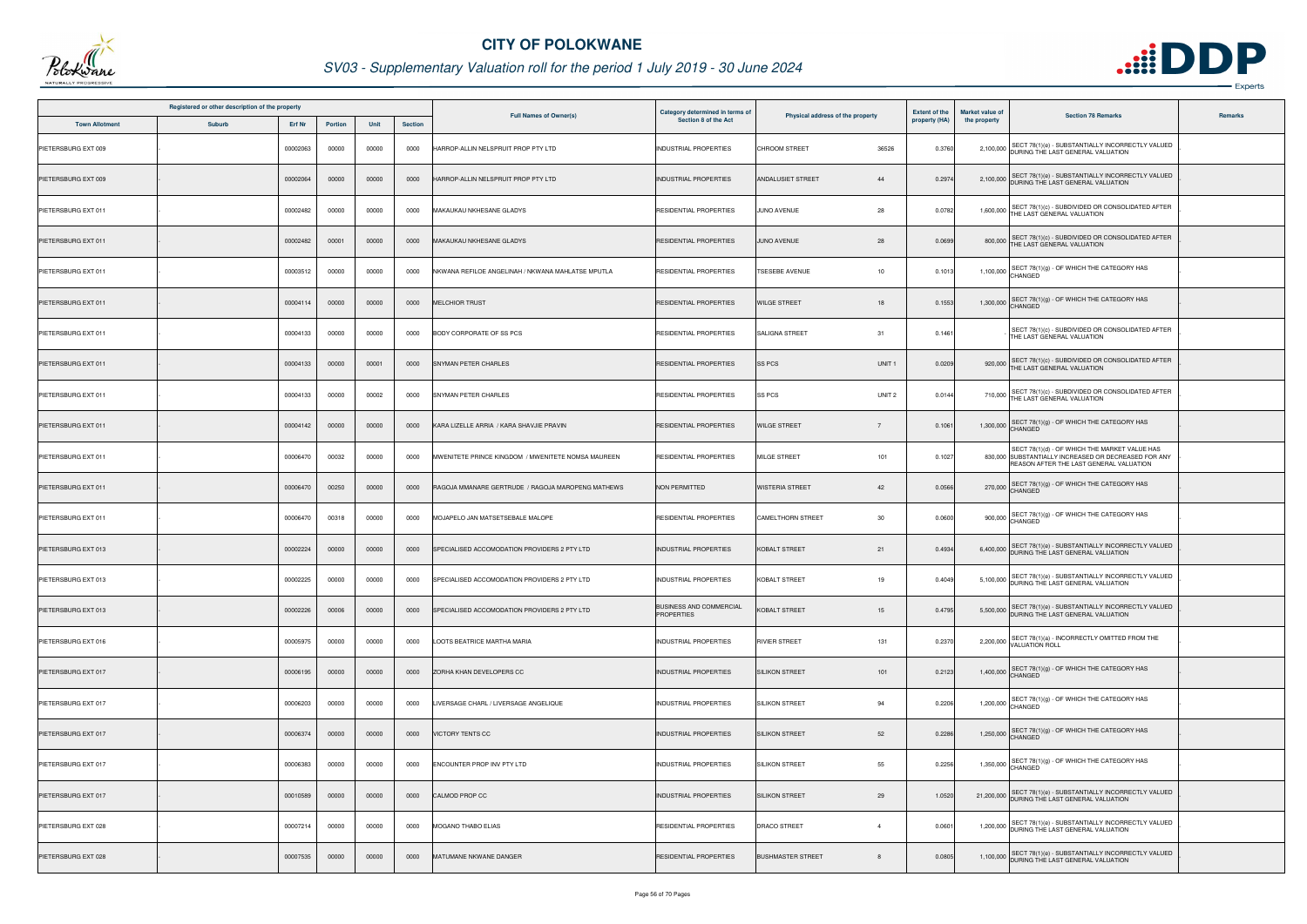

|                       | Registered or other description of the property |          |                |       |                | <b>Full Names of Owner(s)</b>                         | Category determined in terms of | Physical address of the property        | <b>Extent of the</b> | <b>Market value of</b> | <b>Section 78 Remarks</b>                                                                                                                          | Remarks                                                          |
|-----------------------|-------------------------------------------------|----------|----------------|-------|----------------|-------------------------------------------------------|---------------------------------|-----------------------------------------|----------------------|------------------------|----------------------------------------------------------------------------------------------------------------------------------------------------|------------------------------------------------------------------|
| <b>Town Allotment</b> | <b>Suburb</b>                                   | Erf Nr   | <b>Portion</b> | Unit  | <b>Section</b> |                                                       | <b>Section 8 of the Act</b>     |                                         | property (HA)        | the property           |                                                                                                                                                    |                                                                  |
| PIETERSBURG EXT 028   |                                                 | 00007733 | 00000          | 00000 | 0000           | MASHAMAITE EDITH NGWANANAKA / MASHAMAITE MANTHE FRANK | RESIDENTIAL PROPERTIES          | PUFFADDER STREET<br>29                  | 0.0600               |                        | 1,500,000 SECT 78(1)(e) - SUBSTANTIALLY INCORRECTLY VALUED<br>DURING THE LAST GENERAL VALUATION                                                    |                                                                  |
| PIETERSBURG EXT 042   |                                                 | 00010454 | 00005          | 00000 | 0000           | SEACREST INV 134 PTY LTD                              | PRIVATE OPEN SPACE              | <b>ZURICHSTRAAT</b>                     | 0.2736               | 1,000                  | SECT 78(1)(g) - OF WHICH THE CATEGORY HAS<br>CHANGED                                                                                               |                                                                  |
| PIETERSBURG EXT 061   |                                                 | 00010778 | 00000          | 00000 | 0000           | PHAKULA PHILOYDE KULANI                               | <b>CROSS REFERENCE</b>          | 29<br><b>EARTH STREET</b>               | 0.1221               |                        | SECT 78(1)(c) - SUBDIVIDED OR CONSOLIDATED AFTER<br>THE LAST GENERAL VALUATION                                                                     |                                                                  |
| PIETERSBURG EXT 061   |                                                 | 00010779 | 00000          | 00000 | 0000           | PHAKULA PHILOYDE KULANI                               | <b>CROSS REFERENCE</b>          | <b>EARTH STREET</b><br>31               | 0.1057               |                        | SECT 78(1)(c) - SUBDIVIDED OR CONSOLIDATED AFTER<br>THE LAST GENERAL VALUATION                                                                     |                                                                  |
| PIETERSBURG EXT 061   |                                                 | 00026908 | 00000          | 00000 | 0000           | PHAKULA PHILOYDE KULANI                               | <b>CROSS REFERENCE</b>          | <b>EARTH STREET</b><br>31               | 0.2278               |                        | SECT 78(1)(c) - SUBDIVIDED OR CONSOLIDATED AFTER<br>THE LAST GENERAL VALUATION                                                                     |                                                                  |
| PIETERSBURG EXT 061   |                                                 | 00026908 | 00001          | 00000 | 0000           | MATHEDIMOSA TANGTANG PHILLIPUS                        | <b>RESIDENTIAL PROPERTIES</b>   | PIETERSBURG<br>26908                    | 0.0371               |                        | 240,000 SECT 78(1)(c) - SUBDIVIDED OR CONSOLIDATED AFTER<br>THE LAST GENERAL VALUATION                                                             |                                                                  |
| PIETERSBURG EXT 061   |                                                 | 00026908 | 00002          | 00000 | 0000           | MATHEDIMOSA TANGTANG PHILLIPUS                        | RESIDENTIAL PROPERTIES          | PIETERSBURG<br>26908                    | 0.0321               |                        | 240,000 SECT 78(1)(c) - SUBDIVIDED OR CONSOLIDATED AFTER<br>THE LAST GENERAL VALUATION                                                             |                                                                  |
| PIETERSBURG EXT 061   |                                                 | 00026908 | 00003          | 00000 | 0000           | PHAKULA PHILOYDE KULANI                               | RESIDENTIAL PROPERTIES          | <b>PIETERSBURG</b><br>26908             | 0.0480               |                        | 240,000 SECT 78(1)(c) - SUBDIVIDED OR CONSOLIDATED AFTER<br>THE LAST GENERAL VALUATION                                                             |                                                                  |
| PIETERSBURG EXT 061   |                                                 | 00026908 | 00004          | 00000 | 0000           | MATHEDIMOSA TANGTANG PHILLIPUS                        | RESIDENTIAL PROPERTIES          | PIETERSBURG<br>26908                    | 0.0364               |                        | 240,000 SECT 78(1)(c) - SUBDIVIDED OR CONSOLIDATED AFTER<br>THE LAST GENERAL VALUATION                                                             |                                                                  |
| PIETERSBURG EXT 061   |                                                 | 00026908 | 00005          | 00000 | 0000           | PHAKULA COLLEN MLONDZO                                | <b>RESIDENTIAL PROPERTIES</b>   | PIETERSBURG<br>26908                    | 0.0420               |                        | 240,000 SECT 78(1)(c) - SUBDIVIDED OR CONSOLIDATED AFTER<br>THE LAST GENERAL VALUATION                                                             |                                                                  |
| PIETERSBURG EXT 061   |                                                 | 00026908 | 00006          | 00000 | 0000           | PHAKULA PHILOYDE KULANI                               | RESIDENTIAL PROPERTIES          | PIETERSBURG<br>26908                    | 0.0322               |                        | 240,000 SECT 78(1)(c) - SUBDIVIDED OR CONSOLIDATED AFTER<br>THE LAST GENERAL VALUATION                                                             |                                                                  |
| POLOKWANE EXT 090     |                                                 | 00017485 | 00000          | 00000 | 0000           | TALAS PROP PIETERSBURG CC                             | INDUSTRIAL PROPERTIES           | PRINCE HUSSAIN STREET<br>$\overline{7}$ | 0.1600               |                        | SECT 78(1)(d) - OF WHICH THE MARKET VALUE HAS<br>3,400,000 SUBSTANTIALLY INCREASED OR DECREASED FOR ANY<br>REASON AFTER THE LAST GENERAL VALUATION |                                                                  |
| POLOKWANE EXT 091     |                                                 | 00020963 | 00000          | 00000 | 0000           | AETERNO INV 197 (PTY) LTD                             | PRIVATE OPEN SPACE              | STREETS POLOKWANE<br>X91                | 4.3455               |                        | 1,000 SECT 78(1)(e) - SUBSTANTIALLY INCORRECTLY VALUED<br>DURING THE LAST GENERAL VALUATION                                                        |                                                                  |
| POLOKWANE EXT 091     |                                                 | 00020988 | 00000          | 00000 | 0000           | EBENEZER MAINTENANCE SERVICES CC                      | INDUSTRIAL PROPERTIES           | 23<br>MICHELLE CRESCENT                 | 0.1324               |                        | 1,100,000 SECT 78(1)(c) - SUBDIVIDED OR CONSOLIDATED AFTER<br>THE LAST GENERAL VALUATION                                                           |                                                                  |
| POLOKWANE EXT 091     |                                                 | 00021066 | 00000          | 00000 | 0000           | <b>BANNELL PROPERTY TRUST</b>                         | INDUSTRIAL PROPERTIES           | RANGWEDZI STREET<br>$\overline{7}$      | 0.1360               |                        | SECT 78(1)(d) - OF WHICH THE MARKET VALUE HAS<br>2,700,000 SUBSTANTIALLY INCREASED OR DECREASED FOR ANY<br>REASON AFTER THE LAST GENERAL VALUATION |                                                                  |
| POLOKWANE EXT 091     |                                                 | 00040211 | 00000          | 00000 | 0000           | AETERNO INV 197 PTY LTD                               | <b>INDUSTRIAL PROPERTIES</b>    | TAMI DRIVE<br>$\overline{2}$            | 2.6495               | 5,300,000              | SECT 78(1)(c) - SUBDIVIDED OR CONSOLIDATED AFTER<br>THE LAST GENERAL VALUATION                                                                     | OWNSHIP OWNER FOR ERF 40211<br>AND PORTIONS POLOKWANE EXT<br>091 |
| POLOKWANE EXT 091     |                                                 | 00040211 | 00001          | 00000 | 0000           | AETERNO INV 197 PTY LTD                               | <b>CROSS REFERENCE</b>          | <b>TAMI DRIVE</b><br>$\overline{2}$     | 0.2000               |                        | SECT 78(1)(c) - SUBDIVIDED OR CONSOLIDATED AFTER<br>THE LAST GENERAL VALUATION                                                                     |                                                                  |
| POLOKWANE EXT 091     |                                                 | 00040211 | 00002          | 00000 | 0000           | AETERNO INV 197 PTY LTD                               | <b>CROSS REFERENCE</b>          | <b>TAMI DRIVE</b><br>$\overline{2}$     | 0.2600               |                        | SECT 78(1)(c) - SUBDIVIDED OR CONSOLIDATED AFTER<br>THE LAST GENERAL VALUATION                                                                     |                                                                  |
| POLOKWANE EXT 091     |                                                 | 00040211 | 00003          | 00000 | 0000           | AETERNO INV 197 PTY LTD                               | <b>CROSS REFERENCE</b>          | TAMI DRIVE<br>$\overline{2}$            | 0.1770               |                        | SECT 78(1)(c) - SUBDIVIDED OR CONSOLIDATED AFTER<br>THE LAST GENERAL VALUATION                                                                     |                                                                  |
| POLOKWANE EXT 091     |                                                 | 00040211 | 00004          | 00000 | 0000           | AETERNO INV 197 PTY LTD                               | <b>CROSS REFERENCE</b>          | TAMI DRIVE<br>$\overline{c}$            | 0.1750               |                        | SECT 78(1)(c) - SUBDIVIDED OR CONSOLIDATED AFTER<br>THE LAST GENERAL VALUATION                                                                     |                                                                  |
| POLOKWANE EXT 091     |                                                 | 00040211 | 00005          | 00000 | 0000           | AETERNO INV 197 PTY LTD                               | <b>CROSS REFERENCE</b>          | TAMI DRIVE<br>$\overline{2}$            | 0.1750               |                        | SECT 78(1)(c) - SUBDIVIDED OR CONSOLIDATED AFTER<br>THE LAST GENERAL VALUATION                                                                     |                                                                  |
| POLOKWANE EXT 091     |                                                 | 00040211 | 00006          | 00000 | 0000           | AETERNO INV 197 PTY LTD                               | <b>CROSS REFERENCE</b>          | TAMI DRIVE<br>$\overline{2}$            | 0.1682               |                        | SECT 78(1)(c) - SUBDIVIDED OR CONSOLIDATED AFTER<br>THE LAST GENERAL VALUATION                                                                     |                                                                  |
| POLOKWANE EXT 091     |                                                 | 00040211 | 00007          | 00000 | 0000           | AETERNO INV 197 PTY LTD                               | <b>CROSS REFERENCE</b>          | <b>TAMI DRIVE</b><br>$\overline{2}$     | 0.2354               |                        | SECT 78(1)(c) - SUBDIVIDED OR CONSOLIDATED AFTER<br>THE LAST GENERAL VALUATION                                                                     |                                                                  |
| POLOKWANE EXT 091     |                                                 | 00040211 | 00008          | 00000 | 0000           | AETERNO INV 197 PTY LTD                               | <b>CROSS REFERENCE</b>          | TAMI DRIVE<br>$\overline{2}$            | 0.1269               |                        | SECT 78(1)(c) - SUBDIVIDED OR CONSOLIDATED AFTER<br>THE LAST GENERAL VALUATION                                                                     |                                                                  |

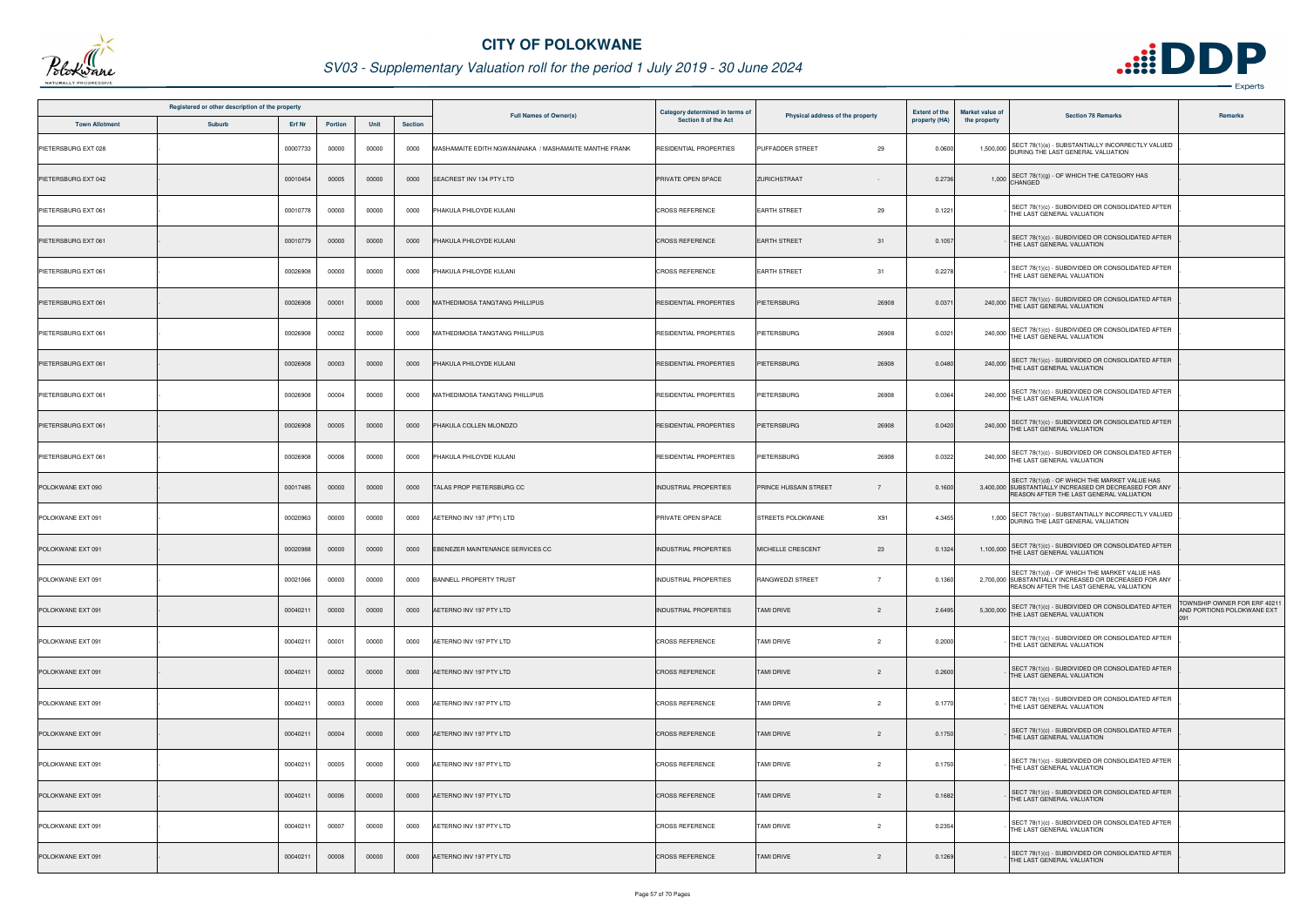

|                       | Registered or other description of the property |          |                |       |                |                                                | Category determined in terms of |                                            | <b>Extent of the</b> | <b>Market value of</b> |                                                                                           |         |
|-----------------------|-------------------------------------------------|----------|----------------|-------|----------------|------------------------------------------------|---------------------------------|--------------------------------------------|----------------------|------------------------|-------------------------------------------------------------------------------------------|---------|
| <b>Town Allotment</b> | <b>Suburb</b>                                   | Erf Nr   | <b>Portion</b> | Unit  | <b>Section</b> | <b>Full Names of Owner(s)</b>                  | Section 8 of the Act            | <b>Physical address of the property</b>    | property (HA)        | the property           | <b>Section 78 Remarks</b>                                                                 | Remarks |
| POLOKWANE EXT 091     |                                                 | 00040211 | 00009          | 00000 | 0000           | AETERNO INV 197 PTY LTD                        | <b>CROSS REFERENCE</b>          | <b>TAMI DRIVE</b><br>$\overline{c}$        | 0.1239               |                        | SECT 78(1)(c) - SUBDIVIDED OR CONSOLIDATED AFTER<br>THE LAST GENERAL VALUATION            |         |
| POLOKWANE EXT 091     |                                                 | 00040211 | 00010          | 00000 | 0000           | AETERNO INV 197 PTY LTD                        | <b>CROSS REFERENCE</b>          | TAMI DRIVE<br>$\overline{2}$               | 0.1239               |                        | SECT 78(1)(c) - SUBDIVIDED OR CONSOLIDATED AFTER<br>THE LAST GENERAL VALUATION            |         |
| POLOKWANE EXT 091     |                                                 | 00040211 | 00013          | 00000 | 0000           | GANI & HASSIM PROP PTY LTD                     | <b>INDUSTRIAL PROPERTIES</b>    | <b>TAMI DRIVE</b><br>2                     | 0.1086               |                        | SECT 78(1)(c) - SUBDIVIDED OR CONSOLIDATED AFTER<br>870,000 THE LAST GENERAL VALUATION    |         |
| POLOKWANE EXT 091     |                                                 | 00040211 | 00016          | 00000 | 0000           | AETERNO INV 197 PTY LTD                        | <b>CROSS REFERENCE</b>          | <b>TAMI DRIVE</b><br>$\overline{2}$        | 0.1350               |                        | SECT 78(1)(c) - SUBDIVIDED OR CONSOLIDATED AFTER<br>THE LAST GENERAL VALUATION            |         |
| POLOKWANE EXT 091     |                                                 | 00040211 | 00017          | 00000 | 0000           | AETERNO INV 197 PTY LTD                        | <b>CROSS REFERENCE</b>          | TAMI DRIVE<br>$\overline{2}$               | 0.1400               |                        | SECT 78(1)(c) - SUBDIVIDED OR CONSOLIDATED AFTER<br>THE LAST GENERAL VALUATION            |         |
| POLOKWANE EXT 091     |                                                 | 00040211 | 00018          | 00000 | 0000           | AETERNO INV 197 PTY LTD                        | <b>CROSS REFERENCE</b>          | <b>TAMI DRIVE</b><br>$\overline{2}$        | 0.1400               |                        | SECT 78(1)(c) - SUBDIVIDED OR CONSOLIDATED AFTER<br>THE LAST GENERAL VALUATION            |         |
| POLOKWANE EXT 091     |                                                 | 00040211 | 00019          | 00000 | 0000           | MAGASA LYNNETTE NONTOBEKO                      | INDUSTRIAL PROPERTIES           | <b><i>FAMI DRIVE</i></b><br>$\overline{2}$ | 0.1400               |                        | 1,100,000 SECT 78(1)(c) - SUBDIVIDED OR CONSOLIDATED AFTER<br>THE LAST GENERAL VALUATION  |         |
| POLOKWANE EXT 091     |                                                 | 00040211 | 00020          | 00000 | 0000           | <b>EIZEV PROP TRUST</b>                        | INDUSTRIAL PROPERTIES           | <b>TAMI DRIVE</b><br>$\overline{2}$        | 0.1710               |                        | 1,400,000 SECT 78(1)(c) - SUBDIVIDED OR CONSOLIDATED AFTER<br>THE LAST GENERAL VALUATION  |         |
| POLOKWANE EXT 091     |                                                 | 00040211 | 00023          | 00000 | 0000           | AETERNO INV 197 PTY LTD                        | <b>CROSS REFERENCE</b>          | TAMI DRIVE<br>$\overline{2}$               | 0.1400               |                        | SECT 78(1)(c) - SUBDIVIDED OR CONSOLIDATED AFTER<br>THE LAST GENERAL VALUATION            |         |
| POLOKWANE EXT 091     |                                                 | 00040211 | 00024          | 00000 | 0000           | AETERNO INV 197 PTY LTD                        | <b>CROSS REFERENCE</b>          | TAMI DRIVE<br>$\overline{2}$               | 0.1400               |                        | SECT 78(1)(c) - SUBDIVIDED OR CONSOLIDATED AFTER<br>THE LAST GENERAL VALUATION            |         |
| POLOKWANE EXT 091     |                                                 | 00040211 | 00025          | 00000 | 0000           | AETERNO INV 197 PTY LTD                        | <b>CROSS REFERENCE</b>          | TAMI DRIVE<br>$\overline{2}$               | 0.1400               |                        | SECT 78(1)(c) - SUBDIVIDED OR CONSOLIDATED AFTER<br>THE LAST GENERAL VALUATION            |         |
| POLOKWANE EXT 091     |                                                 | 00040211 | 00026          | 00000 | 0000           | AETERNO INV 197 PTY LTD                        | <b>CROSS REFERENCE</b>          | TAMI DRIVE<br>$\overline{2}$               | 0.1925               |                        | SECT 78(1)(c) - SUBDIVIDED OR CONSOLIDATED AFTER<br>THE LAST GENERAL VALUATION            |         |
| POLOKWANE EXT 091     |                                                 | 00040211 | 00027          | 00000 | 0000           | AETERNO INV 197 PTY LTD                        | <b>CROSS REFERENCE</b>          | TAMI DRIVE<br>$\overline{2}$               | 0.2282               |                        | SECT 78(1)(c) - SUBDIVIDED OR CONSOLIDATED AFTER<br>THE LAST GENERAL VALUATION            |         |
| POLOKWANE EXT 091     |                                                 | 00040211 | 00028          | 00000 | 0000           | AETERNO INV 197 PTY LTD                        | <b>CROSS REFERENCE</b>          | TAMI DRIVE<br>$\overline{c}$               | 0.2362               |                        | SECT 78(1)(c) - SUBDIVIDED OR CONSOLIDATED AFTER<br>THE LAST GENERAL VALUATION            |         |
| POLOKWANE EXT 091     |                                                 | 00040211 | 00029          | 00000 | 0000           | TRUE VISION INV PTY LTD                        | INDUSTRIAL PROPERTIES           | <b>TAMI DRIVE</b><br>$\overline{2}$        | 0.2362               |                        | 1,900,000 SECT 78(1)(c) - SUBDIVIDED OR CONSOLIDATED AFTER<br>THE LAST GENERAL VALUATION  |         |
| POLOKWANE EXT 091     |                                                 | 00040211 | 00030          | 00000 | 0000           | SOUTHERN PALACE INV 135 PTY LTD                | INDUSTRIAL PROPERTIES           | TAMI DRIVE<br>$\overline{2}$               | 0.2282               |                        | SECT 78(1)(c) - SUBDIVIDED OR CONSOLIDATED AFTER<br>1,800,000 THE LAST GENERAL VALUATION  |         |
| POLOKWANE EXT 091     |                                                 | 00040211 | 00032          | 00000 | 0000           | TRUE VISION INV PTY LTD                        | INDUSTRIAL PROPERTIES           | <b>TAMI DRIVE</b><br>$\overline{2}$        | 0.2000               |                        | 1,600,000 SECT 78(1)(c) - SUBDIVIDED OR CONSOLIDATED AFTER<br>THE LAST GENERAL VALUATION  |         |
| POLOKWANE EXT 091     |                                                 | 00040211 | 00033          | 00000 | 0000           | AETERNO INV 197 PTY LTD                        | <b>CROSS REFERENCE</b>          | <b>TAMI DRIVE</b><br>$\overline{c}$        | 0.2000               |                        | SECT 78(1)(c) - SUBDIVIDED OR CONSOLIDATED AFTER<br>THE LAST GENERAL VALUATION            |         |
| POLOKWANE EXT 091     |                                                 | 00040211 | 00047          | 00000 | 0000           | SORASERVE PTY LTD                              | INDUSTRIAL PROPERTIES           | TAMI DRIVE<br>$\overline{2}$               | 0.3750               |                        | SECT 78(1)(c) - SUBDIVIDED OR CONSOLIDATED AFTER<br>3,000,000 THE LAST GENERAL VALUATION  |         |
| POLOKWANE EXT 091     |                                                 | 00040211 | 00053          | 00000 | 0000           | AETERNO INV 197 PTY LTD                        | INDUSTRIAL PROPERTIES           | <b>TAMI DRIVE</b><br>$\overline{2}$        | 0.2743               |                        | 2,200,000 SECT 78(1)(c) - SUBDIVIDED OR CONSOLIDATED AFTER<br>THE LAST GENERAL VALUATION  |         |
| POLOKWANE EXT 091     |                                                 | 00040211 | 00054          | 00000 | 0000           | ABOSIGN PTY LTD                                | INDUSTRIAL PROPERTIES           | TAMI DRIVE<br>$\overline{c}$               | 0.3840               |                        | 3,100,000 SECT 78(1)(c) - SUBDIVIDED OR CONSOLIDATED AFTER<br>THE LAST GENERAL VALUATION  |         |
| POLOKWANE EXT 091     |                                                 | 00040211 | 00055          | 00000 | 0000           | ANSAL INV PTY LTD                              | INDUSTRIAL PROPERTIES           | TAMI DRIVE<br>$\overline{2}$               | 0.1920               |                        | 1,500,000 SECT 78(1)(c) - SUBDIVIDED OR CONSOLIDATED AFTER<br>THE LAST GENERAL VALUATION  |         |
| POLOKWANE EXT 091     |                                                 | 00040211 | 00056          | 00000 | 0000           | ABOSIGN PTY LTD                                | INDUSTRIAL PROPERTIES           | <b><i>FAMI DRIVE</i></b><br>$\overline{c}$ | 3.4077               |                        | 27,300,000 SECT 78(1)(c) - SUBDIVIDED OR CONSOLIDATED AFTER<br>THE LAST GENERAL VALUATION |         |
| POLOKWANE EXT 122     |                                                 | 00023182 | 00000          | 00000 | 0000           | TEFFO LAWRENCE NKHONA / MOHALE MAPULA SAMANTHA | RESIDENTIAL PROPERTIES          | POLOKWANE EXT 122<br>23182                 | 0.0315               | 240,000                | SECT 78(1)(c) - SUBDIVIDED OR CONSOLIDATED AFTER<br>THE LAST GENERAL VALUATION            |         |

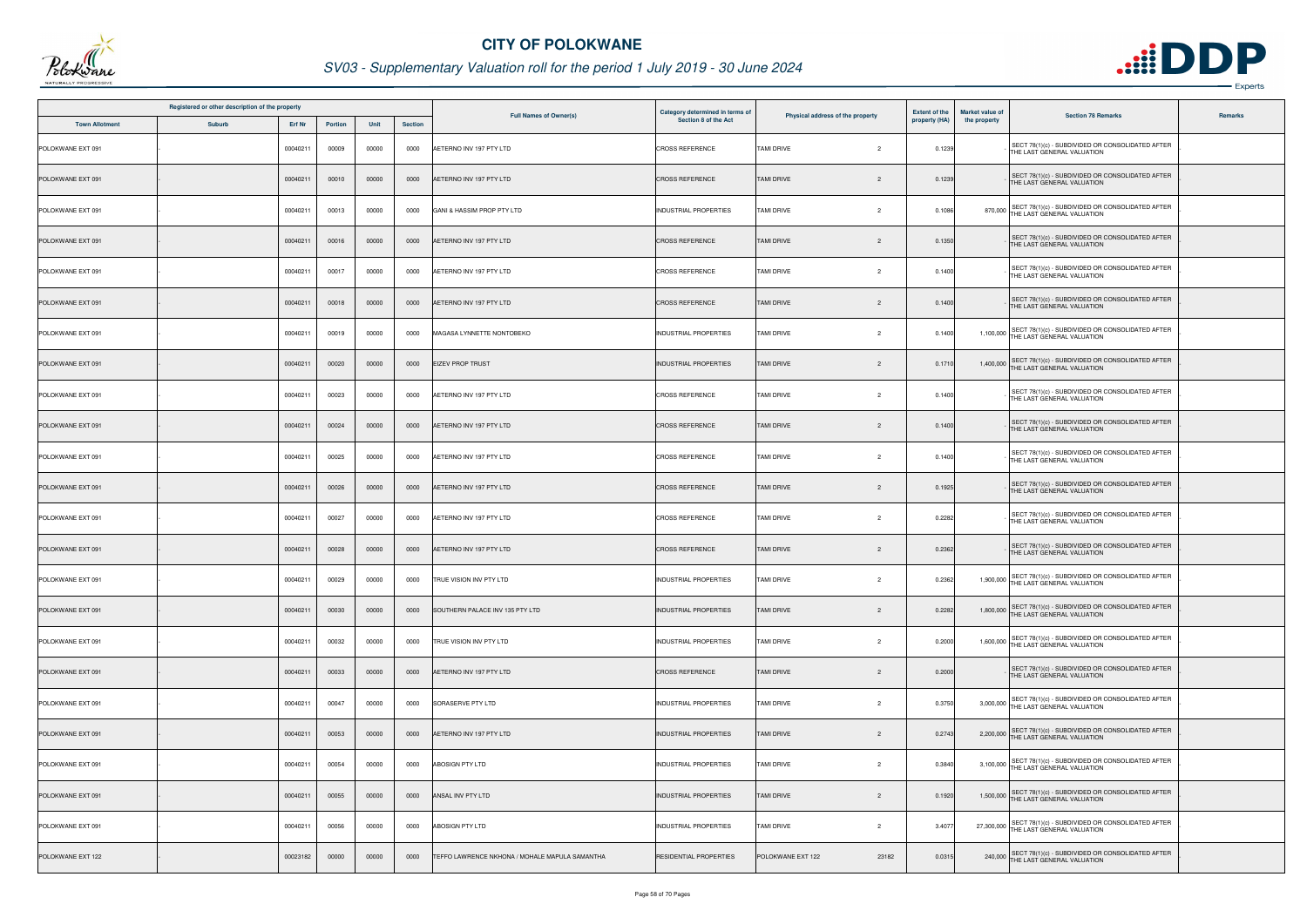

| Registered or other description of the property |               |               |                |       |                |                                                            | Category determined in terms of |                                         | <b>Extent of the</b> | <b>Market value of</b> |                                                                                                                                                  |         |
|-------------------------------------------------|---------------|---------------|----------------|-------|----------------|------------------------------------------------------------|---------------------------------|-----------------------------------------|----------------------|------------------------|--------------------------------------------------------------------------------------------------------------------------------------------------|---------|
| <b>Town Allotment</b>                           | <b>Suburb</b> | <b>Erf Nr</b> | <b>Portion</b> | Unit  | <b>Section</b> | <b>Full Names of Owner(s)</b>                              | Section 8 of the Act            | <b>Physical address of the property</b> | property (HA)        | the property           | <b>Section 78 Remarks</b>                                                                                                                        | Remarks |
| POLOKWANE EXT 122                               |               | 00023183      | 00000          | 00000 | 0000           | SWEET & SWEET PTY LTD                                      | RESIDENTIAL PROPERTIES          | POLOKWANE EXT 122<br>23183              | 0.0310               |                        | 230,000 SECT 78(1)(c) - SUBDIVIDED OR CONSOLIDATED AFTER<br>THE LAST GENERAL VALUATION                                                           |         |
| POLOKWANE EXT 122                               |               | 00023184      | 00000          | 00000 | 0000           | MOKGOEBO MOLEBOGE OBADINA                                  | <b>RESIDENTIAL PROPERTIES</b>   | 23184<br>POLOKWANE EXT 122              | 0.0310               | 1,300,000              | SECT 78(1)(e) - SUBSTANTIALLY INCORRECTLY VALUED<br>DURING THE LAST GENERAL VALUATION                                                            |         |
| POLOKWANE EXT 122                               |               | 00023189      | 00000          | 00000 | 0000           | MALESA POTEGO CURTIS                                       | <b>RESIDENTIAL PROPERTIES</b>   | POLOKWANE EXT 122<br>23189              | 0.0307               |                        | 230,000 SECT 78(1)(c) - SUBDIVIDED OR CONSOLIDATED AFTER<br>THE LAST GENERAL VALUATION                                                           |         |
| POLOKWANE EXT 122                               |               | 00023193      | 00000          | 00000 | 0000           | TANGACLOX PTY LTD                                          | RESIDENTIAL PROPERTIES          | POLOKWANE EXT 122<br>23193              | 0.0307               |                        | 230,000 SECT 78(1)(c) - SUBDIVIDED OR CONSOLIDATED AFTER<br>THE LAST GENERAL VALUATION                                                           |         |
| POLOKWANE EXT 122                               |               | 00023226      | 00000          | 00000 | 0000           | NDIMA LULI MIXO                                            | RESIDENTIAL PROPERTIES          | POLOKWANE EXT 122<br>23226              | 0.0310               |                        | SECT 78(1)(c) - SUBDIVIDED OR CONSOLIDATED AFTER<br>230,000 THE LAST GENERAL VALUATION                                                           |         |
| POLOKWANE EXT 122                               |               | 00023235      | 00000          | 00000 | 0000           | LLUSI ENTERPRICES & BUILDING CONSTRUCTION CC               | <b>RESIDENTIAL PROPERTIES</b>   | POLOKWANE EXT 122<br>23235              | 0.0308               |                        | 230,000 SECT 78(1)(c) - SUBDIVIDED OR CONSOLIDATED AFTER<br>THE LAST GENERAL VALUATION                                                           |         |
| POLOKWANE EXT 122                               |               | 00023236      | 00000          | 00000 | 0000           | LLUSI ENTERPRICES & BUILDING CONSTRUCTION CC               | RESIDENTIAL PROPERTIES          | POLOKWANE EXT 122<br>23236              | 0.0308               |                        | 230,000 SECT 78(1)(c) - SUBDIVIDED OR CONSOLIDATED AFTER<br>THE LAST GENERAL VALUATION                                                           |         |
| POLOKWANE EXT 122                               |               | 00023237      | 00000          | 00000 | 0000           | LLUSI ENTERPRICES & BUILDING CONSTRUCTION CC               | RESIDENTIAL PROPERTIES          | 23237<br>POLOKWANE EXT 122              | 0.0308               |                        | SECT 78(1)(c) - SUBDIVIDED OR CONSOLIDATED AFTER<br>230,000 THE LAST GENERAL VALUATION                                                           |         |
| POLOKWANE EXT 122                               |               | 00023238      | 00000          | 00000 | 0000           | LLUSI ENTERPRICES & BUILDING CONSTRUCTION CC               | RESIDENTIAL PROPERTIES          | POLOKWANE EXT 122<br>23238              | 0.0308               |                        | 230,000 SECT 78(1)(c) - SUBDIVIDED OR CONSOLIDATED AFTER<br>THE LAST GENERAL VALUATION                                                           |         |
| POLOKWANE EXT 122                               |               | 00023246      | 00000          | 00000 | 0000           | KOVANI WILLIAM STEPHEN / KOVANI MURISHE BOITUMELO PENELOPE | <b>RESIDENTIAL PROPERTIES</b>   | POLOKWANE EXT 122<br>23246              | 0.0363               |                        | 1,600,000 SECT 78(1)(c) - SUBDIVIDED OR CONSOLIDATED AFTER<br>THE LAST GENERAL VALUATION                                                         |         |
| POLOKWANE EXT 122                               |               | 00023247      | 00000          | 00000 | 0000           | MANKGA ANNAH MPHO                                          | RESIDENTIAL PROPERTIES          | 23247<br>POLOKWANE EXT 122              | 0.0374               |                        | 1,200,000 SECT 78(1)(c) - SUBDIVIDED OR CONSOLIDATED AFTER<br>THE LAST GENERAL VALUATION                                                         |         |
| POLOKWANE EXT 122                               |               | 00023249      | 00000          | 00000 | 0000           | NDOU MULALO WITNESS                                        | RESIDENTIAL PROPERTIES          | POLOKWANE EXT 122<br>23249              | 0.0327               |                        | 250,000 SECT 78(1)(c) - SUBDIVIDED OR CONSOLIDATED AFTER<br>THE LAST GENERAL VALUATION                                                           |         |
| POLOKWANE EXT 122                               |               | 00023250      | 00000          | 00000 | 0000           | MMENO NTSHEDI COLLINS                                      | RESIDENTIAL PROPERTIES          | POLOKWANE EXT 122<br>23250              | 0.0324               |                        | SECT 78(1)(c) - SUBDIVIDED OR CONSOLIDATED AFTER<br>240,000 THE LAST GENERAL VALUATION                                                           |         |
| POLOKWANE EXT 122                               |               | 00023256      | 00000          | 00000 | 0000           | MANAMELA OUPA CHOENE                                       | <b>RESIDENTIAL PROPERTIES</b>   | POLOKWANE EXT 122<br>23256              | 0.0349               |                        | SECT 78(1)(d) - OF WHICH THE MARKET VALUE HAS<br>620,000 SUBSTANTIALLY INCREASED OR DECREASED FOR ANY<br>REASON AFTER THE LAST GENERAL VALUATION |         |
| POLOKWANE EXT 122                               |               | 00023257      | 00000          | 00000 | 0000           | CHEAP CHEAP TRAVEL & PROJECTS CC                           | <b>RESIDENTIAL PROPERTIES</b>   | POLOKWANE EXT 122<br>23257              | 0.0352               |                        | 260,000 SECT 78(1)(c) - SUBDIVIDED OR CONSOLIDATED AFTER<br>THE LAST GENERAL VALUATION                                                           |         |
| POLOKWANE EXT 122                               |               | 00023258      | 00000          | 00000 | 0000           | MAHLO NKWE TRYPHOSA / MAHLO PHINEAS MATLALA                | <b>RESIDENTIAL PROPERTIES</b>   | POLOKWANE EXT 122<br>23258              | 0.0355               |                        | SECT 78(1)(c) - SUBDIVIDED OR CONSOLIDATED AFTER<br>270,000 THE LAST GENERAL VALUATION                                                           |         |
| POLOKWANE EXT 122                               |               | 00023261      | 00000          | 00000 | 0000           | SEFALA KGAOGELO PRECIOUS                                   | <b>RESIDENTIAL PROPERTIES</b>   | POLOKWANE EXT 122<br>23261              | 0.0402               |                        | SECT 78(1)(c) - SUBDIVIDED OR CONSOLIDATED AFTER<br>300,000 THE LAST GENERAL VALUATION                                                           |         |
| POLOKWANE EXT 122                               |               | 00023262      | 00000          | 00000 | 0000           | <b>MACHOGA DIKELEDI TEARS</b>                              | <b>RESIDENTIAL PROPERTIES</b>   | POLOKWANE EXT 122<br>23262              | 0.0411               |                        | SECT 78(1)(c) - SUBDIVIDED OR CONSOLIDATED AFTER<br>310,000 THE LAST GENERAL VALUATION                                                           |         |
| POLOKWANE EXT 122                               |               | 00023268      | 00000          | 00000 | 0000           | MAPONYA THABISO CAROL                                      | RESIDENTIAL PROPERTIES          | 23268<br>POLOKWANE EXT 122              | 0.0394               |                        | SECT 78(1)(c) - SUBDIVIDED OR CONSOLIDATED AFTER<br>1,250,000 THE LAST GENERAL VALUATION                                                         |         |
| POLOKWANE EXT 122                               |               | 00023270      | 00000          | 00000 | 0000           | LEDWABA MMUTLANA LINAH                                     | <b>RESIDENTIAL PROPERTIES</b>   | POLOKWANE EXT 122<br>23270              | 0.0367               |                        | 280,000 SECT 78(1)(c) - SUBDIVIDED OR CONSOLIDATED AFTER<br>THE LAST GENERAL VALUATION                                                           |         |
| POLOKWANE EXT 122                               |               | 00023283      | 00000          | 00000 | 0000           | MAHLABEGOANE PHANYANE SAMUEL                               | RESIDENTIAL PROPERTIES          | POLOKWANE EXT 122<br>23283              | 0.0367               | 280,000                | SECT 78(1)(c) - SUBDIVIDED OR CONSOLIDATED AFTER<br>THE LAST GENERAL VALUATION                                                                   |         |
| POLOKWANE EXT 123                               |               | 00026691      | 00000          | 00000 | 0000           | APHANE MMATHOTO PHILISTAS                                  | <b>RESIDENTIAL PROPERTIES</b>   | POLOKWANE EXT 123<br>26691              | 0.0296               |                        | SECT 78(1)(d) - OF WHICH THE MARKET VALUE HAS<br>490,000 SUBSTANTIALLY INCREASED OR DECREASED FOR ANY<br>REASON AFTER THE LAST GENERAL VALUATION |         |
| POLOKWANE EXT 123                               |               | 00026692      | 00000          | 00000 | 0000           | MUDZWARI TSHIFHUMULO JOYCE                                 | RESIDENTIAL PROPERTIES          | POLOKWANE EXT 123<br>26692              | 0.0296               |                        | 190,000 SECT 78(1)(c) - SUBDIVIDED OR CONSOLIDATED AFTER<br>THE LAST GENERAL VALUATION                                                           |         |
| POLOKWANE EXT 123                               |               | 00026694      | 00000          | 00000 | 0000           | RAMATSHEKGISA ITUMELENG JUDITH                             | <b>RESIDENTIAL PROPERTIES</b>   | POLOKWANE EXT 123<br>26694              | 0.0296               |                        | SECT 78(1)(d) - OF WHICH THE MARKET VALUE HAS<br>500,000 SUBSTANTIALLY INCREASED OR DECREASED FOR ANY<br>REASON AFTER THE LAST GENERAL VALUATION |         |

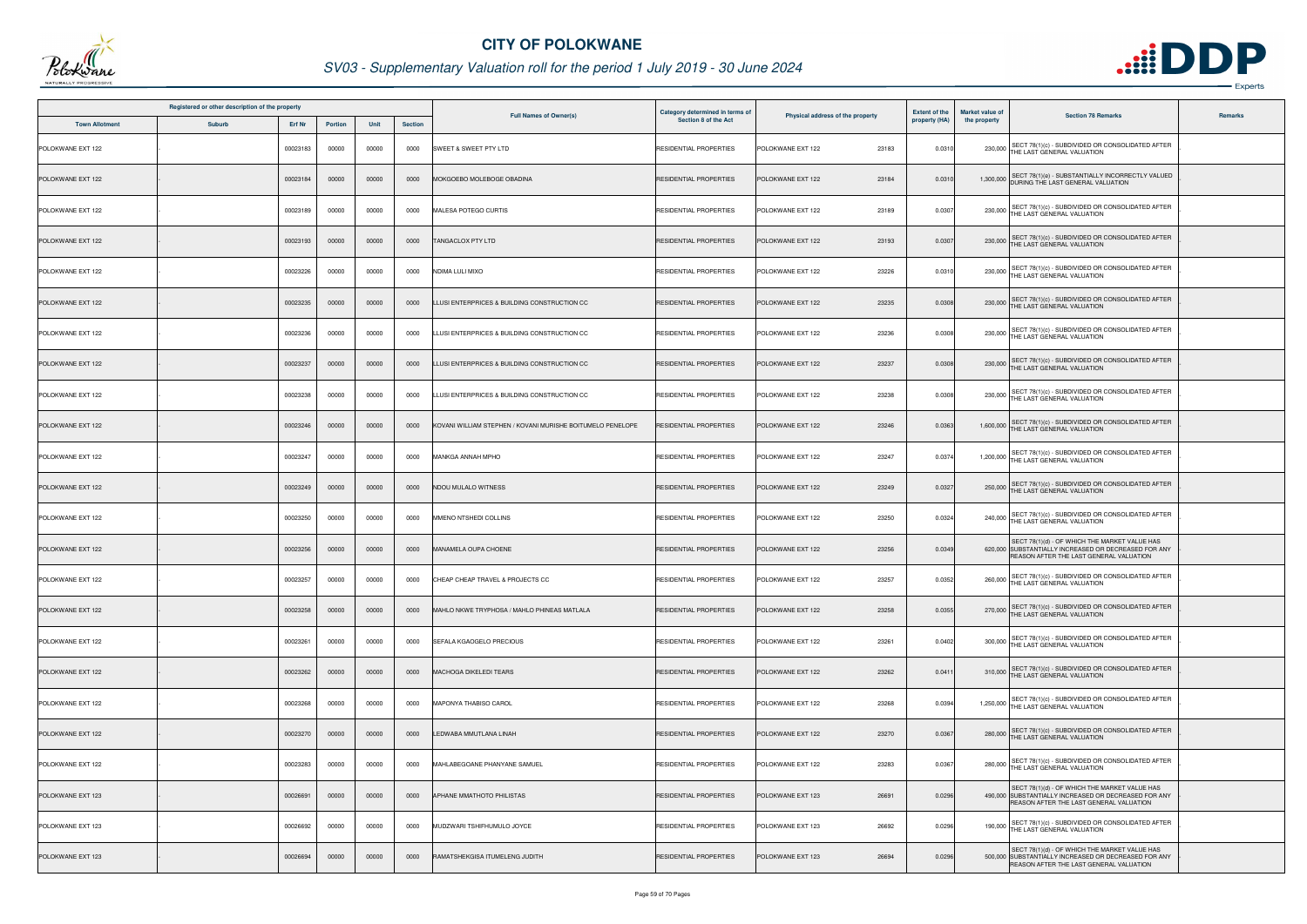

| Registered or other description of the property |               |               |                |       |                | <b>Full Names of Owner(s)</b>                              | Category determined in terms of | Physical address of the property | <b>Extent of the</b> | <b>Market value of</b> | <b>Section 78 Remarks</b>                                                                                                                        | Remarks |
|-------------------------------------------------|---------------|---------------|----------------|-------|----------------|------------------------------------------------------------|---------------------------------|----------------------------------|----------------------|------------------------|--------------------------------------------------------------------------------------------------------------------------------------------------|---------|
| <b>Town Allotment</b>                           | <b>Suburb</b> | <b>Erf Nr</b> | <b>Portion</b> | Unit  | <b>Section</b> |                                                            | <b>Section 8 of the Act</b>     |                                  | property (HA)        | the property           |                                                                                                                                                  |         |
| POLOKWANE EXT 123                               |               | 00026698      | 00000          | 00000 | 0000           | PHUKUBYE MANHLORO JERRY                                    | RESIDENTIAL PROPERTIES          | POLOKWANE EXT 123<br>26698       | 0.0296               |                        | 190,000 SECT 78(1)(c) - SUBDIVIDED OR CONSOLIDATED AFTER<br>THE LAST GENERAL VALUATION                                                           |         |
| POLOKWANE EXT 123                               |               | 00026699      | 00000          | 00000 | 0000           | <b>MALELA MOFEPI</b>                                       | RESIDENTIAL PROPERTIES          | POLOKWANE EXT 123<br>26699       | 0.0296               | 190,000                | SECT 78(1)(c) - SUBDIVIDED OR CONSOLIDATED AFTER<br>THE LAST GENERAL VALUATION                                                                   |         |
| POLOKWANE EXT 123                               |               | 00026702      | 00000          | 00000 | 0000           | MONYAI MOKGADI SABINA / MONYAI SEROBOLA EUNICE             | RESIDENTIAL PROPERTIES          | POLOKWANE EXT 123<br>26702       | 0.0352               |                        | SECT 78(1)(c) - SUBDIVIDED OR CONSOLIDATED AFTER<br>230,000 THE LAST GENERAL VALUATION                                                           |         |
| POLOKWANE EXT 123                               |               | 00026706      | 00000          | 00000 | 0000           | MAILA MMATAPA PHATUDI / MAILA MMAPHUTI NANCY               | RESIDENTIAL PROPERTIES          | POLOKWANE EXT 123<br>26706       | 0.0297               |                        | 190,000 SECT 78(1)(c) - SUBDIVIDED OR CONSOLIDATED AFTER<br>THE LAST GENERAL VALUATION                                                           |         |
| POLOKWANE EXT 123                               |               | 00026714      | 00000          | 00000 | 0000           | NEMALILI THIFHELIMBILU                                     | RESIDENTIAL PROPERTIES          | POLOKWANE EXT 123<br>26714       | 0.0284               |                        | SECT 78(1)(c) - SUBDIVIDED OR CONSOLIDATED AFTER<br>180,000 THE LAST GENERAL VALUATION                                                           |         |
| POLOKWANE EXT 123                               |               | 00026715      | 00000          | 00000 | 0000           | BLOK RAMADIMETJA FRANGELINA                                | <b>RESIDENTIAL PROPERTIES</b>   | 26715<br>POLOKWANE EXT 123       | 0.0284               |                        | 180,000 SECT 78(1)(c) - SUBDIVIDED OR CONSOLIDATED AFTER<br>THE LAST GENERAL VALUATION                                                           |         |
| POLOKWANE EXT 123                               |               | 00026729      | 00000          | 00000 | 0000           | MUCHAVI NKATEKO SAMMY MARCUS / MUCHAVI NTHOTO CAROL ALINAH | RESIDENTIAL PROPERTIES          | POLOKWANE EXT 123<br>26729       | 0.0284               |                        | 180,000 SECT 78(1)(c) - SUBDIVIDED OR CONSOLIDATED AFTER<br>THE LAST GENERAL VALUATION                                                           |         |
| POLOKWANE EXT 123                               |               | 00026740      | 00000          | 00000 | 0000           | GALANE MOLATELO JAPHTER / GALANE BOITUMELO PRECIOUS        | RESIDENTIAL PROPERTIES          | 26740<br>POLOKWANE EXT 123       | 0.0284               |                        | SECT 78(1)(c) - SUBDIVIDED OR CONSOLIDATED AFTER<br>180,000 THE LAST GENERAL VALUATION                                                           |         |
| POLOKWANE EXT 123                               |               | 00026742      | 00000          | 00000 | 0000           | RANGWATO MAPHEKHULE ALBERT                                 | <b>RESIDENTIAL PROPERTIES</b>   | POLOKWANE EXT 123<br>26742       | 0.0325               |                        | 210,000 SECT 78(1)(c) - SUBDIVIDED OR CONSOLIDATED AFTER<br>THE LAST GENERAL VALUATION                                                           |         |
| POLOKWANE EXT 123                               |               | 00026744      | 00000          | 00000 | 0000           | MANGOALE KHOMOTSO VALECIA / MANGOALE REBATSO CLEMENT       | RESIDENTIAL PROPERTIES          | POLOKWANE EXT 123<br>26744       | 0.0367               |                        | 240,000 SECT 78(1)(c) - SUBDIVIDED OR CONSOLIDATED AFTER<br>THE LAST GENERAL VALUATION                                                           |         |
| POLOKWANE EXT 123                               |               | 00026746      | 00000          | 00000 | 0000           | MAKGAE PABALLO AMANDA                                      | RESIDENTIAL PROPERTIES          | POLOKWANE EXT 123<br>26746       | 0.0294               |                        | 190,000 SECT 78(1)(c) - SUBDIVIDED OR CONSOLIDATED AFTER<br>THE LAST GENERAL VALUATION                                                           |         |
| POLOKWANE EXT 123                               |               | 00026749      | 00000          | 00000 | 0000           | BOSHIELO MOTSHIKENG DESIREE                                | RESIDENTIAL PROPERTIES          | POLOKWANE EXT 123<br>26749       | 0.0294               |                        | 190,000 SECT 78(1)(c) - SUBDIVIDED OR CONSOLIDATED AFTER<br>THE LAST GENERAL VALUATION                                                           |         |
| POLOKWANE EXT 123                               |               | 00026750      | 00000          | 00000 | 0000           | NTSIENI ELELWANI MEGAN                                     | RESIDENTIAL PROPERTIES          | POLOKWANE EXT 123<br>26750       | 0.0294               |                        | 190,000 SECT 78(1)(c) - SUBDIVIDED OR CONSOLIDATED AFTER<br>THE LAST GENERAL VALUATION                                                           |         |
| POLOKWANE EXT 123                               |               | 00026751      | 00000          | 00000 | 0000           | SEGOLOANE MAMOLOTO PAULGAR                                 | <b>RESIDENTIAL PROPERTIES</b>   | 26751<br>POLOKWANE EXT 123       | 0.0294               |                        | SECT 78(1)(c) - SUBDIVIDED OR CONSOLIDATED AFTER<br>190,000 THE LAST GENERAL VALUATION                                                           |         |
| POLOKWANE EXT 123                               |               | 00026752      | 00000          | 00000 | 0000           | MAFOKWANE BOITUMELO PEARL / MAFOKWANE SAMUEL MATOME        | RESIDENTIAL PROPERTIES          | POLOKWANE EXT 123<br>26752       | 0.0312               |                        | 200,000 SECT 78(1)(c) - SUBDIVIDED OR CONSOLIDATED AFTER<br>THE LAST GENERAL VALUATION                                                           |         |
| POLOKWANE EXT 123                               |               | 00026757      | 00000          | 00000 | 0000           | SETABOLA SARA NKGAU                                        | <b>RESIDENTIAL PROPERTIES</b>   | POLOKWANE EXT 123<br>26757       | 0.0306               |                        | SECT 78(1)(d) - OF WHICH THE MARKET VALUE HAS<br>490,000 SUBSTANTIALLY INCREASED OR DECREASED FOR ANY<br>REASON AFTER THE LAST GENERAL VALUATION |         |
| POLOKWANE EXT 123                               |               | 00026758      | 00000          | 00000 | 0000           | RAMALA ROFHIWA / MUDAU VHUDZULO                            | <b>RESIDENTIAL PROPERTIES</b>   | POLOKWANE EXT 123<br>26758       | 0.0306               |                        | 200,000 SECT 78(1)(c) - SUBDIVIDED OR CONSOLIDATED AFTER<br>THE LAST GENERAL VALUATION                                                           |         |
| POLOKWANE EXT 123                               |               | 00026761      | 00000          | 00000 | 0000           | <b>SEBOLA LESETJA SAMUEL</b>                               | RESIDENTIAL PROPERTIES          | POLOKWANE EXT 123<br>26761       | 0.0306               |                        | SECT 78(1)(d) - OF WHICH THE MARKET VALUE HAS<br>380,000 SUBSTANTIALLY INCREASED OR DECREASED FOR ANY<br>REASON AFTER THE LAST GENERAL VALUATION |         |
| POLOKWANE EXT 123                               |               | 00026762      | 00000          | 00000 | 0000           | MABADAHANYE MATLALE KGAOGELO                               | RESIDENTIAL PROPERTIES          | POLOKWANE EXT 123<br>26762       | 0.0306               |                        | SECT 78(1)(d) - OF WHICH THE MARKET VALUE HAS<br>530,000 SUBSTANTIALLY INCREASED OR DECREASED FOR ANY<br>REASON AFTER THE LAST GENERAL VALUATION |         |
| POLOKWANE EXT 123                               |               | 00026764      | 00000          | 00000 | 0000           | MADIBA PATRIC MADIMETJA                                    | <b>RESIDENTIAL PROPERTIES</b>   | 26764<br>POLOKWANE EXT 123       | 0.0306               |                        | 200,000 SECT 78(1)(c) - SUBDIVIDED OR CONSOLIDATED AFTER<br>THE LAST GENERAL VALUATION                                                           |         |
| POLOKWANE EXT 123                               |               | 00026767      | 00000          | 00000 | 0000           | BOGOPA JOSEPHINE DIKELEDI                                  | RESIDENTIAL PROPERTIES          | POLOKWANE EXT 123<br>26767       | 0.0306               |                        | SECT 78(1)(c) - SUBDIVIDED OR CONSOLIDATED AFTER<br>200,000 THE LAST GENERAL VALUATION                                                           |         |
| POLOKWANE EXT 123                               |               | 00026779      | 00000          | 00000 | 0000           | MASHIFANE MMATHAPELO TILWANE                               | RESIDENTIAL PROPERTIES          | POLOKWANE EXT 123<br>26779       | 0.0312               |                        | SECT 78(1)(c) - SUBDIVIDED OR CONSOLIDATED AFTER<br>200,000 THE LAST GENERAL VALUATION                                                           |         |
| POLOKWANE EXT 123                               |               | 00026784      | 00000          | 00000 | 0000           | MASHUMU MAMMEI LYSHEN                                      | RESIDENTIAL PROPERTIES          | POLOKWANE EXT 123<br>26784       | 0.0311               |                        | 200,000 SECT 78(1)(c) - SUBDIVIDED OR CONSOLIDATED AFTER<br>THE LAST GENERAL VALUATION                                                           |         |
| POLOKWANE EXT 123                               |               | 00026817      | 00000          | 00000 | 0000           | DIALA MOSIBUDI LESTERINA                                   | RESIDENTIAL PROPERTIES          | 26817<br>POLOKWANE EXT 123       | 0.0298               | 190,000                | SECT 78(1)(c) - SUBDIVIDED OR CONSOLIDATED AFTER<br>THE LAST GENERAL VALUATION                                                                   |         |

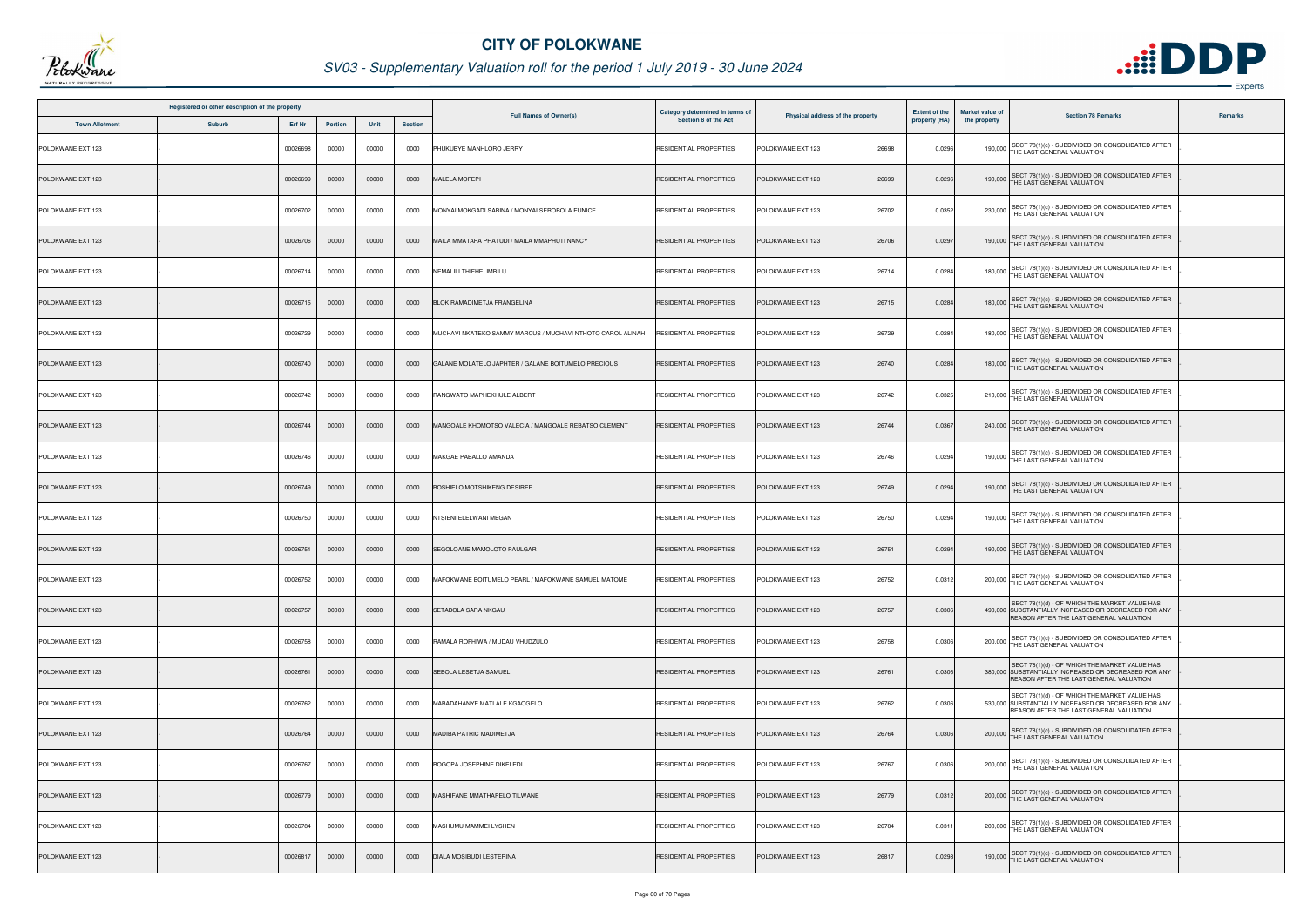

|                       | Registered or other description of the property |          |                |       |                |                                                                    | Category determined in terms of              | Physical address of the property | <b>Extent of the</b> | <b>Market value of</b><br><b>Section 78 Remarks</b>                                                                                                | <b>Remarks</b>                                    |
|-----------------------|-------------------------------------------------|----------|----------------|-------|----------------|--------------------------------------------------------------------|----------------------------------------------|----------------------------------|----------------------|----------------------------------------------------------------------------------------------------------------------------------------------------|---------------------------------------------------|
| <b>Town Allotment</b> | <b>Suburb</b>                                   | Erf Nr   | <b>Portion</b> | Unit  | <b>Section</b> | <b>Full Names of Owner(s)</b>                                      | Section 8 of the Act                         |                                  | property (HA)        | the property                                                                                                                                       |                                                   |
| POLOKWANE EXT 123     |                                                 | 00026818 | 00000          | 00000 | 0000           | MATHAPO MAKGABO EVA / MATHAPO KGABO FRANS                          | RESIDENTIAL PROPERTIES                       | 26818<br>POLOKWANE EXT 123       | 0.0297               | SECT 78(1)(c) - SUBDIVIDED OR CONSOLIDATED AFTER<br>190,000 THE LAST GENERAL VALUATION                                                             |                                                   |
| POLOKWANE EXT 123     |                                                 | 00026821 | 00000          | 00000 | 0000           | MOLEPO MASAPE JULIA                                                | <b>RESIDENTIAL PROPERTIES</b>                | POLOKWANE EXT 123<br>26821       | 0.0316               | SECT 78(1)(c) - SUBDIVIDED OR CONSOLIDATED AFTER<br>210,000<br>THE LAST GENERAL VALUATION                                                          |                                                   |
| POLOKWANE EXT 123     |                                                 | 00026829 | 00000          | 00000 | 0000           | MAHLOBOGOANE LETSHWEKGE HOWARD / MOJAPELO NGOANAMOKGATA<br>MELINAH | RESIDENTIAL PROPERTIES                       | 26829<br>POLOKWANE EXT 123       | 0.0325               | SECT 78(1)(c) - SUBDIVIDED OR CONSOLIDATED AFTER<br>210,000 THE LAST GENERAL VALUATION                                                             |                                                   |
| POLOKWANE EXT 123     |                                                 | 00026832 | 00000          | 00000 | 0000           | <b>BVUMA LORRAINE</b>                                              | RESIDENTIAL PROPERTIES                       | POLOKWANE EXT 123<br>26832       | 0.0294               | SECT 78(1)(c) - SUBDIVIDED OR CONSOLIDATED AFTER<br>190,000 THE LAST GENERAL VALUATION                                                             |                                                   |
| POLOKWANE EXT 123     |                                                 | 00026833 | 00000          | 00000 | 0000           | MASHAO ALINA / MASHAO FRANCE LEKUBA POULOS                         | <b>RESIDENTIAL PROPERTIES</b>                | 26833<br>POLOKWANE EXT 123       | 0.0379               | SECT 78(1)(d) - OF WHICH THE MARKET VALUE HAS<br>380,000 SUBSTANTIALLY INCREASED OR DECREASED FOR ANY<br>REASON AFTER THE LAST GENERAL VALUATION   |                                                   |
| POLOKWANE EXT 123     |                                                 | 00026835 | 00000          | 00000 | 0000           | TJIANE PHUTI COLLET                                                | <b>RESIDENTIAL PROPERTIES</b>                | POLOKWANE EXT 123<br>26835       | 0.0324               | SECT 78(1)(d) - OF WHICH THE MARKET VALUE HAS<br>380,000 SUBSTANTIALLY INCREASED OR DECREASED FOR ANY<br>REASON AFTER THE LAST GENERAL VALUATION   |                                                   |
| POLOKWANE EXT 123     |                                                 | 00026837 | 00000          | 00000 | 0000           | MOENG MMAGANONG BEAUTY                                             | RESIDENTIAL PROPERTIES                       | POLOKWANE EXT 123<br>26837       | 0.0322               | SECT 78(1)(c) - SUBDIVIDED OR CONSOLIDATED AFTER<br>210,000 THE LAST GENERAL VALUATION                                                             |                                                   |
| POLOKWANE EXT 123     |                                                 | 00026852 | 00000          | 00000 | 0000           | MAMADISE KATLEGO MANTE                                             | RESIDENTIAL PROPERTIES                       | 26852<br>POLOKWANE EXT 123       | 0.0310               | SECT 78(1)(c) - SUBDIVIDED OR CONSOLIDATED AFTER<br>200,000<br>THE LAST GENERAL VALUATION                                                          |                                                   |
| POLOKWANE EXT 123     |                                                 | 00026853 | 00000          | 00000 | 0000           | MOKOETJA SYLVESTER / MOKOETJA DOROTHY LETLHOGONOLO                 | <b>RESIDENTIAL PROPERTIES</b>                | POLOKWANE EXT 123<br>26853       | 0.0311               | SECT 78(1)(d) - OF WHICH THE MARKET VALUE HAS<br>640,000 SUBSTANTIALLY INCREASED OR DECREASED FOR ANY<br>REASON AFTER THE LAST GENERAL VALUATION   |                                                   |
| POLOKWANE EXT 123     |                                                 | 00026854 | 00000          | 00000 | 0000           | THIBA MBENGENI CHRISTOPHER                                         | RESIDENTIAL PROPERTIES                       | 26854<br>POLOKWANE EXT 123       | 0.0312               | 200,000 SECT 78(1)(c) - SUBDIVIDED OR CONSOLIDATED AFTER<br>THE LAST GENERAL VALUATION                                                             |                                                   |
| POLOKWANE EXT 123     |                                                 | 00026860 | 00000          | 00000 | 0000           | MATHEKGA MOSEBJADI DOREEN / MATHEKGA KHEPO OWEN                    | RESIDENTIAL PROPERTIES                       | 26860<br>POLOKWANE EXT 123       | 0.0314               | SECT 78(1)(c) - SUBDIVIDED OR CONSOLIDATED AFTER<br>200,000<br>THE LAST GENERAL VALUATION                                                          |                                                   |
| POLOKWANE EXT 123     |                                                 | 00026861 | 00000          | 00000 | 0000           | CHOKOE LORRAINE MANAKEDI / SEKGOBELA NTSHIMANE WILLIAM             | <b>RESIDENTIAL PROPERTIES</b>                | POLOKWANE EXT 123<br>26861       | 0.0313               | SECT 78(1)(d) - OF WHICH THE MARKET VALUE HAS<br>640,000 SUBSTANTIALLY INCREASED OR DECREASED FOR ANY<br>REASON AFTER THE LAST GENERAL VALUATION   |                                                   |
| POLOKWANE EXT 123     |                                                 | 00026866 | 00000          | 00000 | 0000           | MASEKOAMENG JULIA MOHUBE / MASEKOAMENG LETABOLELA LEUBA            | RESIDENTIAL PROPERTIES                       | 26866<br>POLOKWANE EXT 123       | 0.0309               | SECT 78(1)(c) - SUBDIVIDED OR CONSOLIDATED AFTER<br>200,000 THE LAST GENERAL VALUATION                                                             |                                                   |
| POLOKWANE EXT 123     |                                                 | 00026869 | 00000          | 00000 | 0000           | MOKWENA KGWADI EZEKIEL                                             | RESIDENTIAL PROPERTIES                       | POLOKWANE EXT 123<br>26869       | 0.0307               | SECT 78(1)(d) - OF WHICH THE MARKET VALUE HAS<br>650,000 SUBSTANTIALLY INCREASED OR DECREASED FOR ANY<br>REASON AFTER THE LAST GENERAL VALUATION   |                                                   |
| POLOKWANE EXT 124     |                                                 | 00026974 | 00000          | 00000 | 0000           | POLOKWANE LOCAL MUNICIPALITY                                       | BUSINESS AND COMMERCIAL<br><b>PROPERTIES</b> | POLOKWANE EXT 124<br>26974       | 1.1627               | SECT 78(1)(c) - SUBDIVIDED OR CONSOLIDATED AFTER<br>13,200,000 THE LAST GENERAL VALUATION                                                          |                                                   |
| POLOKWANE EXT 124     |                                                 | 00026975 | 00000          | 00000 | 0000           | POLOKWANE LOCAL MUNICIPALITY                                       | BUSINESS AND COMMERCIAL<br>PROPERTIES        | POLOKWANE EXT 124<br>26975       | 0.1737               | SECT 78(1)(c) - SUBDIVIDED OR CONSOLIDATED AFTER<br>9,700,000 THE LAST GENERAL VALUATION                                                           |                                                   |
| POLOKWANE EXT 124     |                                                 | 00026977 | 00000          | 00000 | 0000           | POLOKWANE LOCAL MUNICIPALITY                                       | BUSINESS AND COMMERCIAL<br><b>PROPERTIES</b> | POLOKWANE EXT 124<br>26977       | 0.6219               | SECT 78(1)(c) - SUBDIVIDED OR CONSOLIDATED AFTER<br>3,700,000<br>THE LAST GENERAL VALUATION                                                        |                                                   |
| POLOKWANE EXT 124     |                                                 | 00026979 | 00000          | 00000 | 0000           | POLOKWANE LOCAL MUNICIPALITY                                       | BUSINESS AND COMMERCIAL<br><b>PROPERTIES</b> | 26979<br>POLOKWANE EXT 124       | 0.7294               | SECT 78(1)(c) - SUBDIVIDED OR CONSOLIDATED AFTER<br>4,400,000 THE LAST GENERAL VALUATION                                                           |                                                   |
| POLOKWANE EXT 124     |                                                 | 00026980 | 00000          | 00000 | 0000           | POLOKWANE LOCAL MUNICIPALITY                                       | BUSINESS AND COMMERCIAL<br><b>PROPERTIES</b> | POLOKWANE EXT 124<br>26980       | 0.1104               | SECT 78(1)(c) - SUBDIVIDED OR CONSOLIDATED AFTER<br>700,000 THE LAST GENERAL VALUATION                                                             |                                                   |
| POLOKWANE EXT 124     |                                                 | 00026981 | 00000          | 00000 | 0000           | POLOKWANE LOCAL MUNICIPALITY                                       | BUSINESS AND COMMERCIAL<br><b>PROPERTIES</b> | POLOKWANE EXT 124<br>26981       | 0.6655               | SECT 78(1)(d) - OF WHICH THE MARKET VALUE HAS<br>9,700,000 SUBSTANTIALLY INCREASED OR DECREASED FOR ANY<br>REASON AFTER THE LAST GENERAL VALUATION |                                                   |
| POLOKWANE EXT 124     |                                                 | 00026991 | 00000          | 00000 | 0000           | POLOKWANE LOCAL MUNICIPALITY                                       | BUSINESS AND COMMERCIAL<br><b>PROPERTIES</b> | POLOKWANE EXT 124<br>26991       | 0.7001               | SECT 78(1)(c) - SUBDIVIDED OR CONSOLIDATED AFTER<br>4,200,000<br>THE LAST GENERAL VALUATION                                                        |                                                   |
| POLOKWANE EXT 128     |                                                 | 00027627 | 00000          | 00000 | 0000           | AETERNO INV 197 PTY LTD                                            | INDUSTRIAL PROPERTIES                        | POLOKWANE EXT 128<br>27627       | 1.0095               | SECT 78(1)(c) - SUBDIVIDED OR CONSOLIDATED AFTER<br>THE LAST GENERAL VALUATION                                                                     | VALUED WITH TOWNSHIP OWNER<br>ON PTN 15 OF 915 LS |
| POLOKWANE EXT 128     |                                                 | 00027628 | 00000          | 00000 | 0000           | AETERNO INV 197 PTY LTD                                            | <b>INDUSTRIAL PROPERTIES</b>                 | POLOKWANE EXT 128<br>27628       | 0.0600               | SECT 78(1)(c) - SUBDIVIDED OR CONSOLIDATED AFTER<br>480,000<br>THE LAST GENERAL VALUATION                                                          |                                                   |
| POLOKWANE EXT 128     |                                                 | 00027629 | 00000          | 00000 | 0000           | AETERNO INV 197 PTY LTD                                            | INDUSTRIAL PROPERTIES                        | 27629<br>POLOKWANE EXT 128       | 0.0600               | SECT 78(1)(c) - SUBDIVIDED OR CONSOLIDATED AFTER<br>480,000<br>THE LAST GENERAL VALUATION                                                          |                                                   |

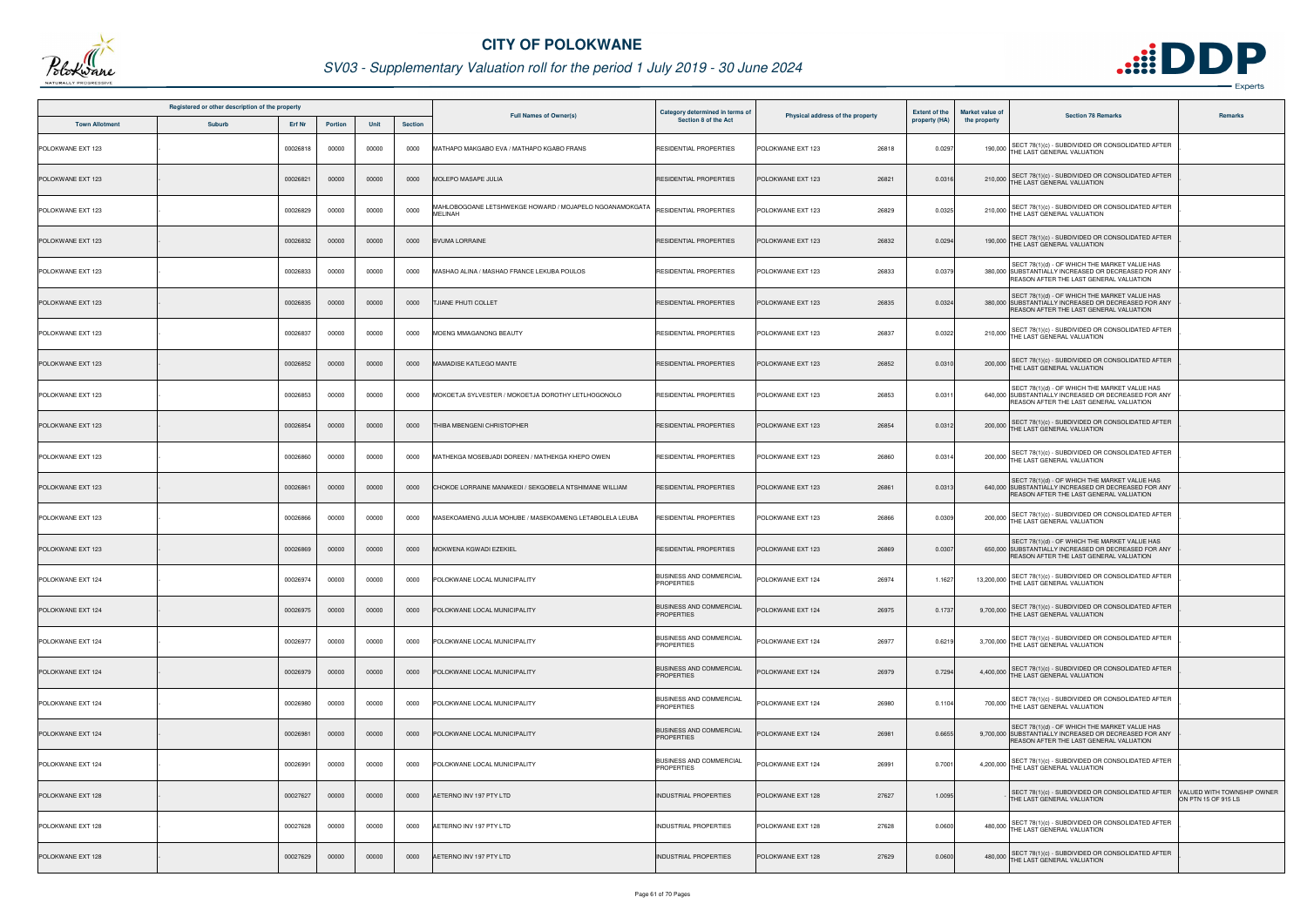

| Registered or other description of the property |               |               |                |       |                | Category determined in terms of          |                              | <b>Extent of the</b>             | Market value of |                                                                                                 |                                                   |
|-------------------------------------------------|---------------|---------------|----------------|-------|----------------|------------------------------------------|------------------------------|----------------------------------|-----------------|-------------------------------------------------------------------------------------------------|---------------------------------------------------|
| <b>Town Allotment</b>                           | <b>Suburb</b> | <b>Erf Nr</b> | <b>Portion</b> | Unit  | <b>Section</b> | <b>Full Names of Owner(s)</b>            | Section 8 of the Act         | Physical address of the property | property (HA)   | <b>Section 78 Remarks</b><br>the property                                                       | Remarks                                           |
| POLOKWANE EXT 128                               |               | 00027630      | 00000          | 00000 | 0000           | AETERNO INV 197 PTY LTD                  | INDUSTRIAL PROPERTIES        | POLOKWANE EXT 128<br>27630       | 0.0600          | 480,000 SECT 78(1)(c) - SUBDIVIDED OR CONSOLIDATED AFTER<br>THE LAST GENERAL VALUATION          |                                                   |
| POLOKWANE EXT 128                               |               | 00027631      | 00000          | 00000 | 0000           | AETERNO INV 197 PTY LTD                  | INDUSTRIAL PROPERTIES        | 27631<br>POLOKWANE EXT 128       | 0.0600          | SECT 78(1)(c) - SUBDIVIDED OR CONSOLIDATED AFTER<br>480,000<br><b>HE LAST GENERAL VALUATION</b> |                                                   |
| POLOKWANE EXT 128                               |               | 00027632      | 00000          | 00000 | 0000           | RISUNA RA AFRIKA HOLDINGS PTY LTD        | <b>INDUSTRIAL PROPERTIES</b> | POLOKWANE EXT 128<br>27632       | 0.0600          | SECT 78(1)(c) - SUBDIVIDED OR CONSOLIDATED AFTER<br>480,000 THE LAST GENERAL VALUATION          |                                                   |
| POLOKWANE EXT 128                               |               | 00027633      | 00000          | 00000 | 0000           | CIVIK CONSTRUCTION & PLANT HIRE CC       | INDUSTRIAL PROPERTIES        | 27633<br>POLOKWANE EXT 128       | 0.0600          | SECT 78(1)(c) - SUBDIVIDED OR CONSOLIDATED AFTER<br>480,000 THE LAST GENERAL VALUATION          |                                                   |
| POLOKWANE EXT 128                               |               | 00027634      | 00000          | 00000 | 0000           | AETERNO INV 197 PTY LTD                  | INDUSTRIAL PROPERTIES        | POLOKWANE EXT 128<br>27634       | 0.0600          | SECT 78(1)(c) - SUBDIVIDED OR CONSOLIDATED AFTER<br>480,000<br>THE LAST GENERAL VALUATION       |                                                   |
| POLOKWANE EXT 128                               |               | 00027635      | 00000          | 00000 | 0000           | AETERNO INV 197 PTY LTD                  | INDUSTRIAL PROPERTIES        | POLOKWANE EXT 128<br>27635       | 0.0600          | SECT 78(1)(c) - SUBDIVIDED OR CONSOLIDATED AFTER<br>480,000 THE LAST GENERAL VALUATION          |                                                   |
| POLOKWANE EXT 128                               |               | 00027636      | 00000          | 00000 | 0000           | AETERNO INV 197 PTY LTD                  | INDUSTRIAL PROPERTIES        | 27636<br>POLOKWANE EXT 128       | 0.0600          | SECT 78(1)(c) - SUBDIVIDED OR CONSOLIDATED AFTER<br>THE LAST GENERAL VALUATION                  | VALUED WITH TOWNSHIP OWNER<br>ON PTN 15 OF 915 LS |
| POLOKWANE EXT 128                               |               | 00027637      | 00000          | 00000 | 0000           | AETERNO INV 197 PTY LTD                  | INDUSTRIAL PROPERTIES        | 27637<br>POLOKWANE EXT 128       | 0.0600          | SECT 78(1)(c) - SUBDIVIDED OR CONSOLIDATED AFTER<br>THE LAST GENERAL VALUATION                  | VALUED WITH TOWNSHIP OWNER<br>ON PTN 15 OF 915 LS |
| POLOKWANE EXT 128                               |               | 00027638      | 00000          | 00000 | 0000           | <b>CLICKPROP PTY LTD</b>                 | INDUSTRIAL PROPERTIES        | POLOKWANE EXT 128<br>27638       | 0.0600          | SECT 78(1)(c) - SUBDIVIDED OR CONSOLIDATED AFTER<br>480,000 THE LAST GENERAL VALUATION          |                                                   |
| POLOKWANE EXT 128                               |               | 00027639      | 00000          | 00000 | 0000           | <b>CLICKPROP PTY LTD</b>                 | INDUSTRIAL PROPERTIES        | 27639<br>POLOKWANE EXT 128       | 0.0600          | 480,000 SECT 78(1)(c) - SUBDIVIDED OR CONSOLIDATED AFTER<br>THE LAST GENERAL VALUATION          |                                                   |
| POLOKWANE EXT 128                               |               | 00027640      | 00000          | 00000 | 0000           | PROPGURU PTY LTD                         | INDUSTRIAL PROPERTIES        | 27640<br>POLOKWANE EXT 128       | 0.0600          | SECT 78(1)(c) - SUBDIVIDED OR CONSOLIDATED AFTER<br>480,000<br>THE LAST GENERAL VALUATION       |                                                   |
| POLOKWANE EXT 128                               |               | 00027641      | 00000          | 00000 | 0000           | PROPGURU PTY LTD                         | INDUSTRIAL PROPERTIES        | POLOKWANE EXT 128<br>27641       | 0.0600          | 480,000 SECT 78(1)(c) - SUBDIVIDED OR CONSOLIDATED AFTER<br>THE LAST GENERAL VALUATION          |                                                   |
| POLOKWANE EXT 128                               |               | 00027642      | 00000          | 00000 | 0000           | AETERNO INV 197 PTY LTD                  | INDUSTRIAL PROPERTIES        | 27642<br>POLOKWANE EXT 128       | 0.0600          | SECT 78(1)(c) - SUBDIVIDED OR CONSOLIDATED AFTER<br>THE LAST GENERAL VALUATION                  | VALUED WITH TOWNSHIP OWNER<br>ON PTN 15 OF 915 LS |
| POLOKWANE EXT 128                               |               | 00027643      | 00000          | 00000 | 0000           | STONEFOUND ENGINEERING SOLUTIONS PTY LTD | <b>INDUSTRIAL PROPERTIES</b> | 27643<br>POLOKWANE EXT 128       | 0.0600          | SECT 78(1)(c) - SUBDIVIDED OR CONSOLIDATED AFTER<br>480,000 THE LAST GENERAL VALUATION          |                                                   |
| POLOKWANE EXT 128                               |               | 00027644      | 00000          | 00000 | 0000           | <b>EIZEV PROP TRUST</b>                  | INDUSTRIAL PROPERTIES        | POLOKWANE EXT 128<br>27644       | 0.0600          | SECT 78(1)(c) - SUBDIVIDED OR CONSOLIDATED AFTER<br>480,000 THE LAST GENERAL VALUATION          |                                                   |
| POLOKWANE EXT 128                               |               | 00027645      | 00000          | 00000 | 0000           | <b>EIZEV PROP TRUST</b>                  | <b>INDUSTRIAL PROPERTIES</b> | POLOKWANE EXT 128<br>27645       | 0.0600          | SECT 78(1)(c) - SUBDIVIDED OR CONSOLIDATED AFTER<br>480,000 THE LAST GENERAL VALUATION          |                                                   |
| POLOKWANE EXT 128                               |               | 00027646      | 00000          | 00000 | 0000           | <b>EIZEV PROP TRUST</b>                  | INDUSTRIAL PROPERTIES        | POLOKWANE EXT 128<br>27646       | 0.0600          | SECT 78(1)(c) - SUBDIVIDED OR CONSOLIDATED AFTER<br>480,000 THE LAST GENERAL VALUATION          |                                                   |
| POLOKWANE EXT 128                               |               | 00027647      | 00000          | 00000 | 0000           | <b>MISTYCROWN PTY LTD</b>                | INDUSTRIAL PROPERTIES        | 27647<br>POLOKWANE EXT 128       | 0.0600          | SECT 78(1)(c) - SUBDIVIDED OR CONSOLIDATED AFTER<br>480,000 THE LAST GENERAL VALUATION          |                                                   |
| POLOKWANE EXT 128                               |               | 00027648      | 00000          | 00000 | 0000           | MISTYCROWN PTY LTD                       | INDUSTRIAL PROPERTIES        | 27648<br>POLOKWANE EXT 128       | 0.0600          | SECT 78(1)(c) - SUBDIVIDED OR CONSOLIDATED AFTER<br>480,000 THE LAST GENERAL VALUATION          |                                                   |
| POLOKWANE EXT 128                               |               | 00027649      | 00000          | 00000 | 0000           | CHAYA PROP INV CC                        | <b>INDUSTRIAL PROPERTIES</b> | POLOKWANE EXT 128<br>27649       | 0.0600          | SECT 78(1)(c) - SUBDIVIDED OR CONSOLIDATED AFTER<br>480,000 THE LAST GENERAL VALUATION          |                                                   |
| POLOKWANE EXT 128                               |               | 00027650      | 00000          | 00000 | 0000           | CHAYA PROP INV CC                        | INDUSTRIAL PROPERTIES        | 27650<br>POLOKWANE EXT 128       | 0.0686          | SECT 78(1)(c) - SUBDIVIDED OR CONSOLIDATED AFTER<br>550,000<br>THE LAST GENERAL VALUATION       |                                                   |
| POLOKWANE EXT 128                               |               | 00027651      | 00000          | 00000 | 0000           | CHAYA PROP INV CC                        | INDUSTRIAL PROPERTIES        | 27651<br>POLOKWANE EXT 128       | 0.1348          | SECT 78(1)(c) - SUBDIVIDED OR CONSOLIDATED AFTER<br>1,000,000 THE LAST GENERAL VALUATION        |                                                   |
| POLOKWANE EXT 128                               |               | 00027652      | 00000          | 00000 | 0000           | AETERNO INV 197 PTY LTD                  | INDUSTRIAL PROPERTIES        | POLOKWANE EXT 128<br>27652       | 0.1201          | 900,000 SECT 78(1)(c) - SUBDIVIDED OR CONSOLIDATED AFTER<br>THE LAST GENERAL VALUATION          |                                                   |
| POLOKWANE EXT 128                               |               | 00027653      | 00000          | 00000 | 0000           | AETERNO INV 197 PTY LTD                  | INDUSTRIAL PROPERTIES        | POLOKWANE EXT 128<br>27653       | 0.1201          | SECT 78(1)(c) - SUBDIVIDED OR CONSOLIDATED AFTER<br>900,000<br>THE LAST GENERAL VALUATION       |                                                   |

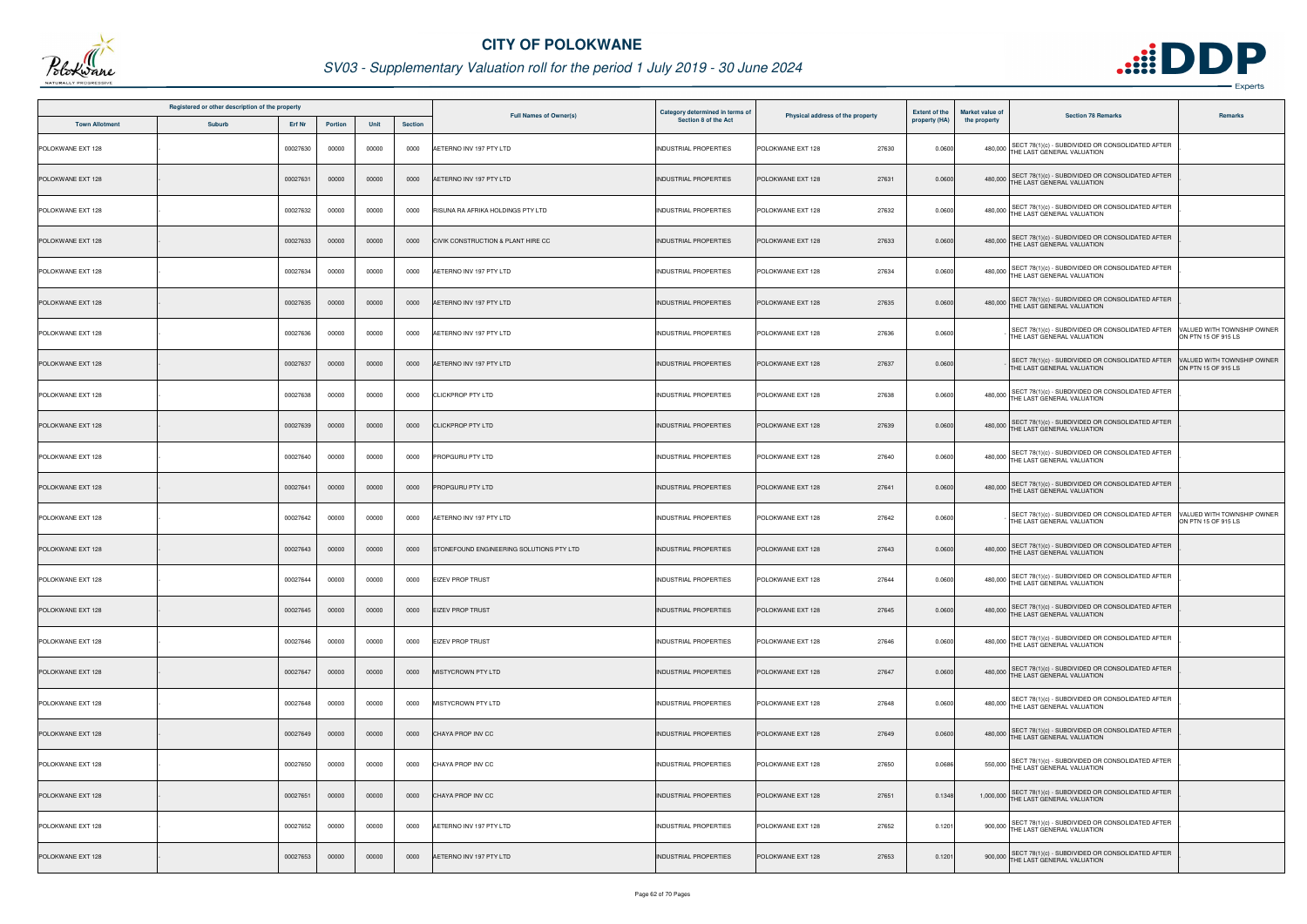

| Registered or other description of the property |               |               |                |       |                |                                       | Category determined in terms of |                                  | <b>Extent of the</b> | Market value of                                                                           |                                                          |
|-------------------------------------------------|---------------|---------------|----------------|-------|----------------|---------------------------------------|---------------------------------|----------------------------------|----------------------|-------------------------------------------------------------------------------------------|----------------------------------------------------------|
| <b>Town Allotment</b>                           | <b>Suburb</b> | <b>Erf Nr</b> | <b>Portion</b> | Unit  | <b>Section</b> | <b>Full Names of Owner(s)</b>         | Section 8 of the Act            | Physical address of the property | property (HA)        | <b>Section 78 Remarks</b><br>the property                                                 | <b>Remarks</b>                                           |
| POLOKWANE EXT 128                               |               | 00027654      | 00000          | 00000 | 0000           | AETERNO INV 197 PTY LTD               | <b>INDUSTRIAL PROPERTIES</b>    | 27654<br>POLOKWANE EXT 128       | 0.1201               | 900,000 SECT 78(1)(c) - SUBDIVIDED OR CONSOLIDATED AFTER<br>THE LAST GENERAL VALUATION    |                                                          |
| POLOKWANE EXT 128                               |               | 00027655      | 00000          | 00000 | 0000           | AETERNO INV 197 PTY LTD               | INDUSTRIAL PROPERTIES           | 27655<br>POLOKWANE EXT 128       | 0.1201               | SECT 78(1)(c) - SUBDIVIDED OR CONSOLIDATED AFTER<br>THE LAST GENERAL VALUATION            | VALUED WITH TOWNSHIP OWNER<br>ON PTN 15 OF 915 LS        |
| POLOKWANE EXT 128                               |               | 00027656      | 00000          | 00000 | 0000           | AETERNO INV 197 PTY LTD               | INDUSTRIAL PROPERTIES           | POLOKWANE EXT 128<br>27656       | 0.1201               | SECT 78(1)(c) - SUBDIVIDED OR CONSOLIDATED AFTER<br>THE LAST GENERAL VALUATION            | <b>/ALUED WITH TOWNSHIP OWNER</b><br>ON PTN 15 OF 915 LS |
| POLOKWANE EXT 128                               |               | 00027657      | 00000          | 00000 | 0000           | AETERNO INV 197 PTY LTD               | INDUSTRIAL PROPERTIES           | POLOKWANE EXT 128<br>27657       | 0.1202               | SECT 78(1)(c) - SUBDIVIDED OR CONSOLIDATED AFTER<br>THE LAST GENERAL VALUATION            | VALUED WITH TOWNSHIP OWNER<br>ON PTN 15 OF 915 LS        |
| POLOKWANE EXT 128                               |               | 00027658      | 00000          | 00000 | 0000           | AETERNO INV 197 PTY LTD               | <b>INDUSTRIAL PROPERTIES</b>    | 27658<br>POLOKWANE EXT 128       | 0.1187               | SECT 78(1)(c) - SUBDIVIDED OR CONSOLIDATED AFTER<br>THE LAST GENERAL VALUATION            | VALUED WITH TOWNSHIP OWNER<br>ON PTN 15 OF 915 LS        |
| POLOKWANE EXT 128                               |               | 00027659      | 00000          | 00000 | 0000           | AETERNO INV 197 PTY LTD               | INDUSTRIAL PROPERTIES           | 27659<br>POLOKWANE EXT 128       | 0.0798               | SECT 78(1)(c) - SUBDIVIDED OR CONSOLIDATED AFTER<br>THE LAST GENERAL VALUATION            | <b>VALUED WITH TOWNSHIP OWNER</b><br>ON PTN 15 OF 915 LS |
| POLOKWANE EXT 128                               |               | 00027660      | 00000          | 00000 | 0000           | AETERNO INV 197 PTY LTD               | INDUSTRIAL PROPERTIES           | POLOKWANE EXT 128<br>27660       | 0.0798               | SECT 78(1)(c) - SUBDIVIDED OR CONSOLIDATED AFTER<br>THE LAST GENERAL VALUATION            | VALUED WITH TOWNSHIP OWNER<br>ON PTN 15 OF 915 LS        |
| POLOKWANE EXT 128                               |               | 00027661      | 00000          | 00000 | 0000           | AETERNO INV 197 PTY LTD               | <b>INDUSTRIAL PROPERTIES</b>    | POLOKWANE EXT 128<br>27661       | 0.0798               | SECT 78(1)(c) - SUBDIVIDED OR CONSOLIDATED AFTER<br>THE LAST GENERAL VALUATION            | <b>ALUED WITH TOWNSHIP OWNER</b><br>ON PTN 15 OF 915 LS  |
| POLOKWANE EXT 128                               |               | 00027662      | 00000          | 00000 | 0000           | AETERNO INV 197 PTY LTD               | INDUSTRIAL PROPERTIES           | POLOKWANE EXT 128<br>27662       | 0.0797               | SECT 78(1)(c) - SUBDIVIDED OR CONSOLIDATED AFTER<br>THE LAST GENERAL VALUATION            | VALUED WITH TOWNSHIP OWNER<br>ON PTN 15 OF 915 LS        |
| POLOKWANE EXT 128                               |               | 00027663      | 00000          | 00000 | 0000           | AETERNO INV 197 PTY LTD               | INDUSTRIAL PROPERTIES           | 27663<br>POLOKWANE EXT 128       | 0.0797               | SECT 78(1)(c) - SUBDIVIDED OR CONSOLIDATED AFTER<br>THE LAST GENERAL VALUATION            | VALUED WITH TOWNSHIP OWNER<br>ON PTN 15 OF 915 LS        |
| POLOKWANE EXT 128                               |               | 00027664      | 00000          | 00000 | 0000           | AETERNO INV 197 PTY LTD               | <b>INDUSTRIAL PROPERTIES</b>    | POLOKWANE EXT 128<br>27664       | 0.0797               | SECT 78(1)(c) - SUBDIVIDED OR CONSOLIDATED AFTER<br>THE LAST GENERAL VALUATION            | VALUED WITH TOWNSHIP OWNER<br>ON PTN 15 OF 915 LS        |
| POLOKWANE EXT 128                               |               | 00027665      | 00000          | 00000 | 0000           | AETERNO INV 197 PTY LTD               | INDUSTRIAL PROPERTIES           | 27665<br>POLOKWANE EXT 128       | 0.0796               | SECT 78(1)(c) - SUBDIVIDED OR CONSOLIDATED AFTER<br>THE LAST GENERAL VALUATION            | VALUED WITH TOWNSHIP OWNER<br>ON PTN 15 OF 915 LS        |
| POLOKWANE EXT 128                               |               | 00027666      | 00000          | 00000 | 0000           | NANDZU TRADE & GENERAL PROJECTS CC    | INDUSTRIAL PROPERTIES           | 27666<br>POLOKWANE EXT 128       | 0.0796               | SECT 78(1)(c) - SUBDIVIDED OR CONSOLIDATED AFTER<br>640,000 THE LAST GENERAL VALUATION    |                                                          |
| POLOKWANE EXT 128                               |               | 00027667      | 00000          | 00000 | 0000           | KABELO & KAGISO TRADING & PROJECTS CC | INDUSTRIAL PROPERTIES           | POLOKWANE EXT 128<br>27667       | 0.0796               | SECT 78(1)(c) - SUBDIVIDED OR CONSOLIDATED AFTER<br>640,000 THE LAST GENERAL VALUATION    |                                                          |
| POLOKWANE EXT 128                               |               | 00027668      | 00000          | 00000 | 0000           | AETERNO INV 197 PTY LTD               | INDUSTRIAL PROPERTIES           | POLOKWANE EXT 128<br>27668       | 0.0795               | SECT 78(1)(c) - SUBDIVIDED OR CONSOLIDATED AFTER<br>THE LAST GENERAL VALUATION            | VALUED WITH TOWNSHIP OWNER<br>ON PTN 15 OF 915 LS        |
| POLOKWANE EXT 128                               |               | 00027669      | 00000          | 00000 | 0000           | AETERNO INV 197 PTY LTD               | <b>INDUSTRIAL PROPERTIES</b>    | 27669<br>POLOKWANE EXT 128       | 0.0795               | SECT 78(1)(c) - SUBDIVIDED OR CONSOLIDATED AFTER<br>THE LAST GENERAL VALUATION            | VALUED WITH TOWNSHIP OWNER<br>ON PTN 15 OF 915 LS        |
| POLOKWANE EXT 128                               |               | 00027670      | 00000          | 00000 | 0000           | ANGELFISH INV 292 CC                  | INDUSTRIAL PROPERTIES           | POLOKWANE EXT 128<br>27670       | 0.0794               | SECT 78(1)(c) - SUBDIVIDED OR CONSOLIDATED AFTER<br>640,000 THE LAST GENERAL VALUATION    |                                                          |
| POLOKWANE EXT 128                               |               | 00027671      | 00000          | 00000 | 0000           | EVONOX INV PTY LTD                    | INDUSTRIAL PROPERTIES           | POLOKWANE EXT 128<br>27671       | 0.0794               | SECT 78(1)(c) - SUBDIVIDED OR CONSOLIDATED AFTER<br>640,000<br>THE LAST GENERAL VALUATION |                                                          |
| POLOKWANE EXT 128                               |               | 00027672      | 00000          | 00000 | 0000           | AETERNO INV 197 PTY LTD               | INDUSTRIAL PROPERTIES           | POLOKWANE EXT 128<br>27672       | 0.1181               | SECT 78(1)(c) - SUBDIVIDED OR CONSOLIDATED AFTER<br>THE LAST GENERAL VALUATION            | VALUED WITH TOWNSHIP OWNER<br>ON PTN 15 OF 915 LS        |
| POLOKWANE EXT 128                               |               | 00027673      | 00000          | 00000 | 0000           | <b>TENELLA PTY LTD</b>                | INDUSTRIAL PROPERTIES           | 27673<br>POLOKWANE EXT 128       | 0.0800               | SECT 78(1)(c) - SUBDIVIDED OR CONSOLIDATED AFTER<br>640,000 THE LAST GENERAL VALUATION    |                                                          |
| POLOKWANE EXT 128                               |               | 00027674      | 00000          | 00000 | 0000           | <b>TENELLA PTY LTD</b>                | INDUSTRIAL PROPERTIES           | POLOKWANE EXT 128<br>27674       | 0.0800               | SECT 78(1)(c) - SUBDIVIDED OR CONSOLIDATED AFTER<br>640,000<br>THE LAST GENERAL VALUATION |                                                          |
| POLOKWANE EXT 128                               |               | 00027675      | 00000          | 00000 | 0000           | AETERNO INV 197 PTY LTD               | <b>INDUSTRIAL PROPERTIES</b>    | POLOKWANE EXT 128<br>27675       | 1.1775               | SECT 78(1)(c) - SUBDIVIDED OR CONSOLIDATED AFTER<br>THE LAST GENERAL VALUATION            | VALUED WITH TOWNSHIP OWNER<br>ON PTN 15 OF 915 LS        |
| POLOKWANE EXT 128                               |               | 00027676      | 00000          | 00000 | 0000           | AETERNO INV 197 PTY LTD               | INDUSTRIAL PROPERTIES           | 27676<br>POLOKWANE EXT 128       | 0.0783               | SECT 78(1)(c) - SUBDIVIDED OR CONSOLIDATED AFTER<br>THE LAST GENERAL VALUATION            | VALUED WITH TOWNSHIP OWNER<br>ON PTN 15 OF 915 LS        |
| POLOKWANE EXT 128                               |               | 00027677      | 00000          | 00000 | 0000           | LIMCO ENTERPRISES PTY LTD             | INDUSTRIAL PROPERTIES           | 27677<br>POLOKWANE EXT 128       | 0.0604               | SECT 78(1)(c) - SUBDIVIDED OR CONSOLIDATED AFTER<br>480,000<br>THE LAST GENERAL VALUATION |                                                          |

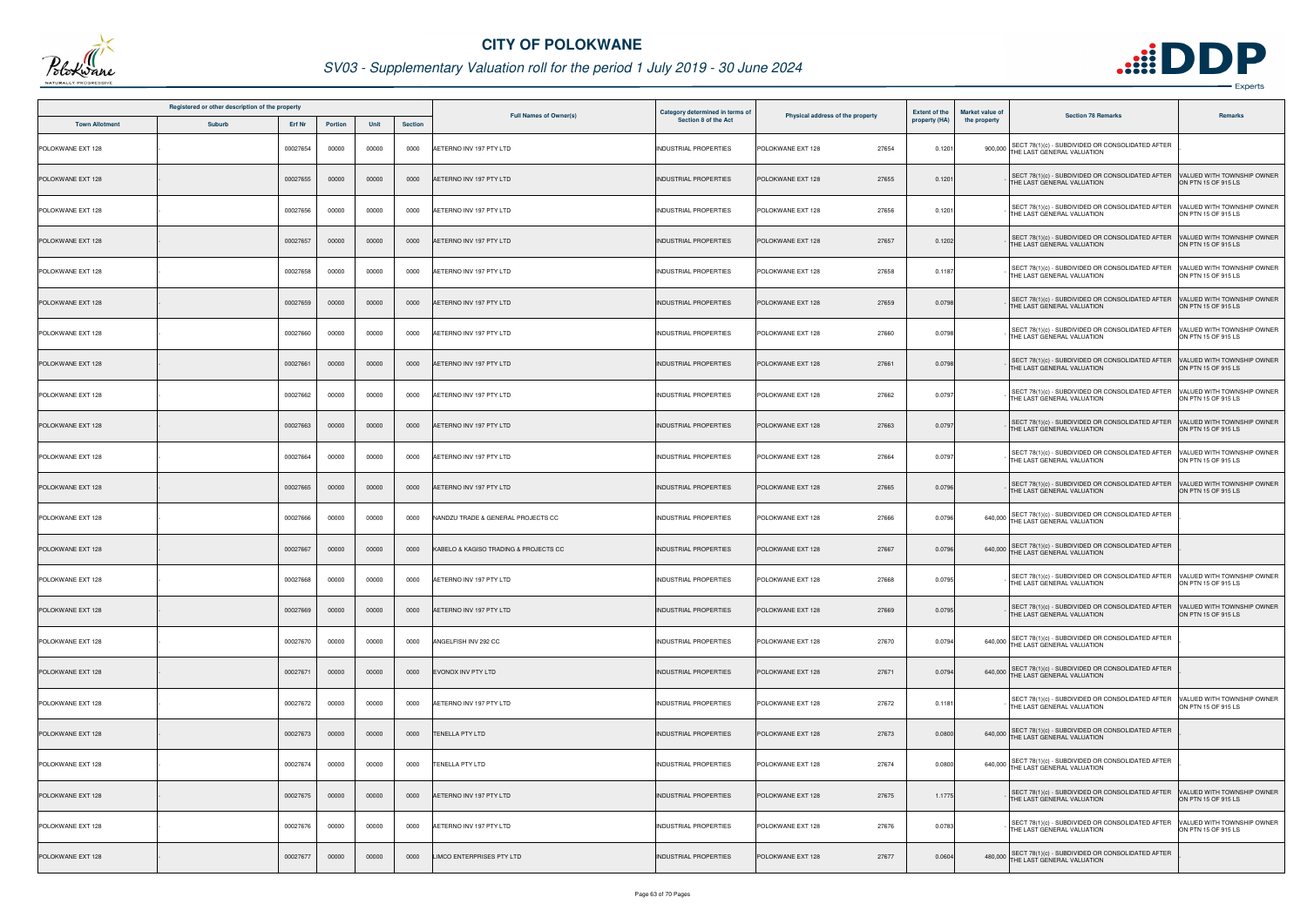

| Registered or other description of the property |               |               |                |       |                | Category determined in terms of       |                              | <b>Extent of the</b>             | Market value of |                                                                                                 |                                                          |
|-------------------------------------------------|---------------|---------------|----------------|-------|----------------|---------------------------------------|------------------------------|----------------------------------|-----------------|-------------------------------------------------------------------------------------------------|----------------------------------------------------------|
| <b>Town Allotment</b>                           | <b>Suburb</b> | <b>Erf Nr</b> | <b>Portion</b> | Unit  | <b>Section</b> | <b>Full Names of Owner(s)</b>         | Section 8 of the Act         | Physical address of the property | property (HA)   | <b>Section 78 Remarks</b><br>the property                                                       | Remarks                                                  |
| POLOKWANE EXT 128                               |               | 00027678      | 00000          | 00000 | 0000           | LIMCO ENTERPRISES PTY LTD             | INDUSTRIAL PROPERTIES        | 27678<br>POLOKWANE EXT 128       | 0.0602          | 480,000 SECT 78(1)(c) - SUBDIVIDED OR CONSOLIDATED AFTER<br>THE LAST GENERAL VALUATION          |                                                          |
| POLOKWANE EXT 128                               |               | 00027679      | 00000          | 00000 | 0000           | LIMCO ENTERPRISES PTY LTD             | INDUSTRIAL PROPERTIES        | 27679<br>POLOKWANE EXT 128       | 0.0804          | SECT 78(1)(c) - SUBDIVIDED OR CONSOLIDATED AFTER<br>640,000<br><b>HE LAST GENERAL VALUATION</b> |                                                          |
| POLOKWANE EXT 128                               |               | 00027680      | 00000          | 00000 | 0000           | LEBOWA FUNERAL PARLOUR CC             | <b>INDUSTRIAL PROPERTIES</b> | POLOKWANE EXT 128<br>27680       | 0.0803          | SECT 78(1)(c) - SUBDIVIDED OR CONSOLIDATED AFTER<br>640,000 THE LAST GENERAL VALUATION          |                                                          |
| POLOKWANE EXT 128                               |               | 00027681      | 00000          | 00000 | 0000           | AETERNO INV 197 PTY LTD               | INDUSTRIAL PROPERTIES        | 27681<br>POLOKWANE EXT 128       | 0.0805          | SECT 78(1)(c) - SUBDIVIDED OR CONSOLIDATED AFTER<br>640,000 THE LAST GENERAL VALUATION          |                                                          |
| POLOKWANE EXT 128                               |               | 00027682      | 00000          | 00000 | 0000           | MANTELLA TRADING 151 CC               | INDUSTRIAL PROPERTIES        | POLOKWANE EXT 128<br>27682       | 0.1004          | SECT 78(1)(c) - SUBDIVIDED OR CONSOLIDATED AFTER<br>750,000<br>THE LAST GENERAL VALUATION       |                                                          |
| POLOKWANE EXT 128                               |               | 00027683      | 00000          | 00000 | 0000           | AETERNO INV 197 PTY LTD               | INDUSTRIAL PROPERTIES        | POLOKWANE EXT 128<br>27683       | 0.1005          | SECT 78(1)(c) - SUBDIVIDED OR CONSOLIDATED AFTER<br>750,000 THE LAST GENERAL VALUATION          |                                                          |
| POLOKWANE EXT 128                               |               | 00027684      | 00000          | 00000 | 0000           | AETERNO INV 197 PTY LTD               | INDUSTRIAL PROPERTIES        | 27684<br>POLOKWANE EXT 128       | 0.1006          | 750,000 SECT 78(1)(c) - SUBDIVIDED OR CONSOLIDATED AFTER<br>THE LAST GENERAL VALUATION          |                                                          |
| POLOKWANE EXT 128                               |               | 00027685      | 00000          | 00000 | 0000           | AETERNO INV 197 PTY LTD               | INDUSTRIAL PROPERTIES        | 27685<br>POLOKWANE EXT 128       | 0.1002          | SECT 78(1)(c) - SUBDIVIDED OR CONSOLIDATED AFTER<br>THE LAST GENERAL VALUATION                  | VALUED WITH TOWNSHIP OWNER<br>ON PTN 15 OF 915 LS        |
| POLOKWANE EXT 128                               |               | 00027686      | 00000          | 00000 | 0000           | AETERNO INV 197 PTY LTD               | INDUSTRIAL PROPERTIES        | POLOKWANE EXT 128<br>27686       | 0.0599          | SECT 78(1)(c) - SUBDIVIDED OR CONSOLIDATED AFTER<br>THE LAST GENERAL VALUATION                  | <b>/ALUED WITH TOWNSHIP OWNER</b><br>ON PTN 15 OF 915 LS |
| POLOKWANE EXT 128                               |               | 00027687      | 00000          | 00000 | 0000           | AETERNO INV 197 PTY LTD               | INDUSTRIAL PROPERTIES        | 27687<br>POLOKWANE EXT 128       | 0.0585          | SECT 78(1)(c) - SUBDIVIDED OR CONSOLIDATED AFTER<br>THE LAST GENERAL VALUATION                  | VALUED WITH TOWNSHIP OWNER<br>ON PTN 15 OF 915 LS        |
| POLOKWANE EXT 128                               |               | 00027688      | 00000          | 00000 | 0000           | T & T PRETORIUS PROP PTY LTD          | INDUSTRIAL PROPERTIES        | 27688<br>POLOKWANE EXT 128       | 0.0585          | SECT 78(1)(c) - SUBDIVIDED OR CONSOLIDATED AFTER<br>470,000 THE LAST GENERAL VALUATION          |                                                          |
| POLOKWANE EXT 128                               |               | 00027689      | 00000          | 00000 | 0000           | MURAMAMOSE INV GROUP PTY LTD          | INDUSTRIAL PROPERTIES        | POLOKWANE EXT 128<br>27689       | 0.0585          | 470,000 SECT 78(1)(c) - SUBDIVIDED OR CONSOLIDATED AFTER<br>THE LAST GENERAL VALUATION          |                                                          |
| POLOKWANE EXT 128                               |               | 00027690      | 00000          | 00000 | 0000           | MURAMAMOSE INV GROUP PTY LTD          | INDUSTRIAL PROPERTIES        | POLOKWANE EXT 128<br>27690       | 0.0585          | SECT 78(1)(c) - SUBDIVIDED OR CONSOLIDATED AFTER<br>470,000 THE LAST GENERAL VALUATION          |                                                          |
| POLOKWANE EXT 128                               |               | 00027691      | 00000          | 00000 | 0000           | J N MABIDI TRANSPORT SERVICES PTY LTD | <b>INDUSTRIAL PROPERTIES</b> | 27691<br>POLOKWANE EXT 128       | 0.0987          | SECT 78(1)(c) - SUBDIVIDED OR CONSOLIDATED AFTER<br>790,000 THE LAST GENERAL VALUATION          |                                                          |
| POLOKWANE EXT 128                               |               | 00027692      | 00000          | 00000 | 0000           | AETERNO INV 197 PTY LTD               | INDUSTRIAL PROPERTIES        | POLOKWANE EXT 128<br>27692       | 0.0992          | SECT 78(1)(c) - SUBDIVIDED OR CONSOLIDATED AFTER<br>790,000 THE LAST GENERAL VALUATION          |                                                          |
| POLOKWANE EXT 128                               |               | 00027693      | 00000          | 00000 | 0000           | AETERNO INV 197 PTY LTD               | INDUSTRIAL PROPERTIES        | POLOKWANE EXT 128<br>27693       | 0.0992          | SECT 78(1)(c) - SUBDIVIDED OR CONSOLIDATED AFTER<br>790,000 THE LAST GENERAL VALUATION          |                                                          |
| POLOKWANE EXT 128                               |               | 00027694      | 00000          | 00000 | 0000           | AETERNO INV 197 PTY LTD               | <b>INDUSTRIAL PROPERTIES</b> | POLOKWANE EXT 128<br>27694       | 0.0991          | SECT 78(1)(c) - SUBDIVIDED OR CONSOLIDATED AFTER<br>790,000 THE LAST GENERAL VALUATION          |                                                          |
| POLOKWANE EXT 128                               |               | 00027695      | 00000          | 00000 | 0000           | LEBOWA FUNERAL PARLOUR CC             | INDUSTRIAL PROPERTIES        | 27695<br>POLOKWANE EXT 128       | 0.0791          | SECT 78(1)(c) - SUBDIVIDED OR CONSOLIDATED AFTER<br>630,000 THE LAST GENERAL VALUATION          |                                                          |
| POLOKWANE EXT 128                               |               | 00027696      | 00000          | 00000 | 0000           | TARCH INV PTY LTD                     | INDUSTRIAL PROPERTIES        | 27696<br>POLOKWANE EXT 128       | 0.0791          | SECT 78(1)(c) - SUBDIVIDED OR CONSOLIDATED AFTER<br>630,000 THE LAST GENERAL VALUATION          |                                                          |
| POLOKWANE EXT 128                               |               | 00027697      | 00000          | 00000 | 0000           | TARCH INV PTY LTD                     | <b>INDUSTRIAL PROPERTIES</b> | POLOKWANE EXT 128<br>27697       | 0.0594          | SECT 78(1)(c) - SUBDIVIDED OR CONSOLIDATED AFTER<br>400,000<br>THE LAST GENERAL VALUATION       |                                                          |
| POLOKWANE EXT 128                               |               | 00027698      | 00000          | 00000 | 0000           | <b>BAIKIE DOREEN</b>                  | INDUSTRIAL PROPERTIES        | POLOKWANE EXT 128<br>27698       | 0.0593          | SECT 78(1)(c) - SUBDIVIDED OR CONSOLIDATED AFTER<br>400,000<br>THE LAST GENERAL VALUATION       |                                                          |
| POLOKWANE EXT 128                               |               | 00027699      | 00000          | 00000 | 0000           | AETERNO INV 197 PTY LTD               | INDUSTRIAL PROPERTIES        | 27699<br>POLOKWANE EXT 128       | 0.0918          | SECT 78(1)(c) - SUBDIVIDED OR CONSOLIDATED AFTER<br>THE LAST GENERAL VALUATION                  | VALUED WITH TOWNSHIP OWNER<br>ON PTN 15 OF 915 LS        |
| POLOKWANE EXT 128                               |               | 00027700      | 00000          | 00000 | 0000           | AETERNO INV 197 PTY LTD               | PRIVATE OPEN SPACE           | POLOKWANE EXT 128<br>27700       | 0.0322          | SECT 78(1)(c) - SUBDIVIDED OR CONSOLIDATED AFTER<br>1,000 THE LAST GENERAL VALUATION            |                                                          |
| POLOKWANE EXT 128                               |               | 00027701      | 00000          | 00000 | 0000           | AETERNO INV 197 PTY LTD               | PRIVATE OPEN SPACE           | POLOKWANE EXT 128<br>27701       | 0.3696          | SECT 78(1)(c) - SUBDIVIDED OR CONSOLIDATED AFTER<br>1,000<br>THE LAST GENERAL VALUATION         |                                                          |

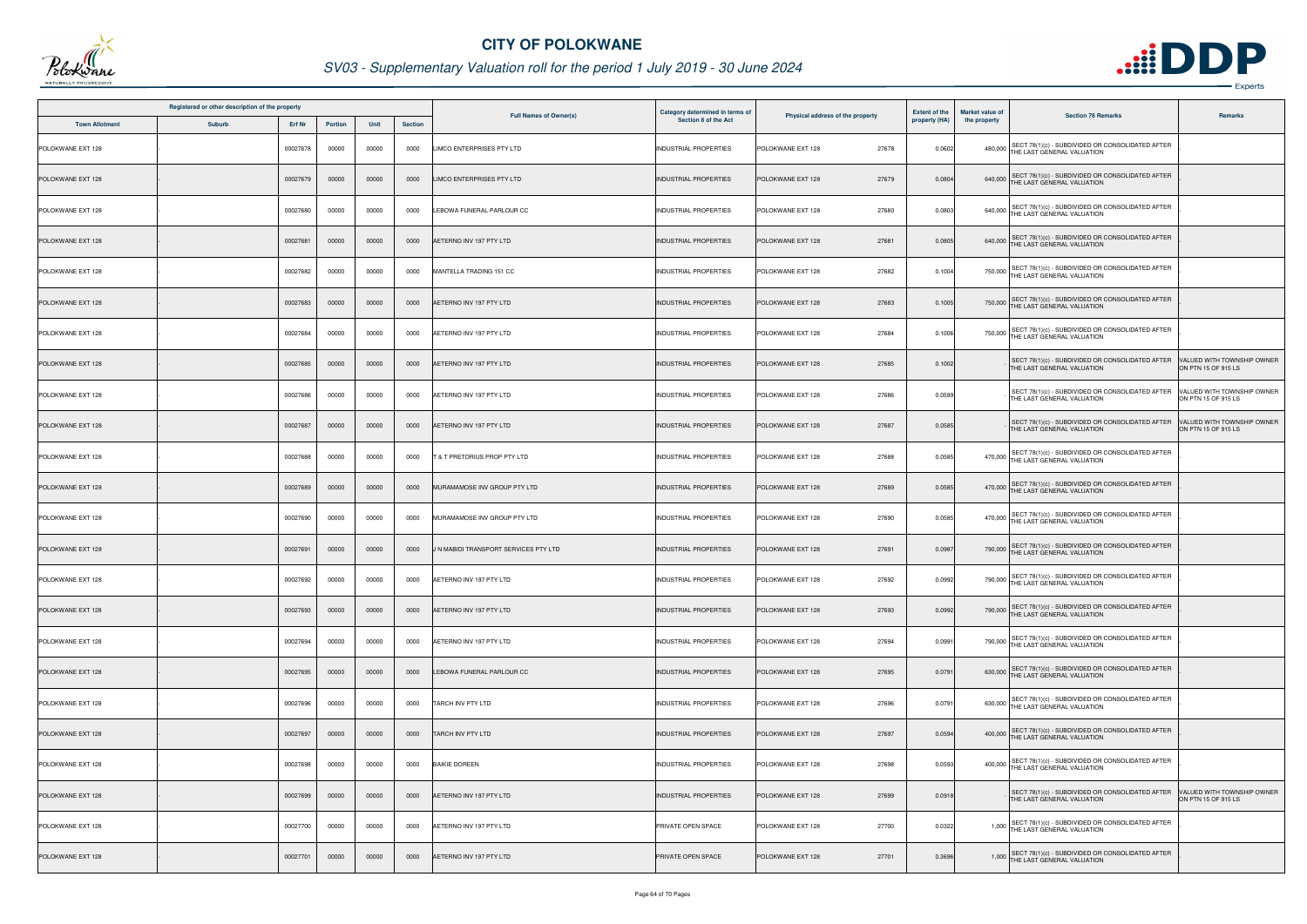

| Registered or other description of the property |        |          |         |       |                | <b>Full Names of Owner(s)</b>                                                     | Category determined in terms of              | Physical address of the property | <b>Extent of the</b> | <b>Market value of</b> | <b>Section 78 Remarks</b>                                                                                                                        | <b>Remarks</b>          |
|-------------------------------------------------|--------|----------|---------|-------|----------------|-----------------------------------------------------------------------------------|----------------------------------------------|----------------------------------|----------------------|------------------------|--------------------------------------------------------------------------------------------------------------------------------------------------|-------------------------|
| <b>Town Allotment</b>                           | Suburb | Erf Nr   | Portion | Unit  | <b>Section</b> |                                                                                   | Section 8 of the Act                         |                                  | property (HA)        | the property           |                                                                                                                                                  |                         |
| POLOKWANE EXT 128                               |        | 00027702 | 00000   | 00000 | 0000           | AETERNO INV 197 PTY LTD                                                           | PUBLIC SERVICE<br>INFRASTRUCTURE PROPERTIES  | 27702<br>POLOKWANE EXT 128       | 2.3792               |                        | 1,000 SECT 78(1)(c) - SUBDIVIDED OR CONSOLIDATED AFTER<br>THE LAST GENERAL VALUATION                                                             |                         |
| SESHEGO-A                                       |        | 00007977 | 00000   | 00000 | 0000           | SESHEGO OASIS MOTEL CC                                                            | BUSINESS AND COMMERCIAL<br><b>PROPERTIES</b> | 133<br>CHRIS HANI DRIVE          | 0.5563               |                        | SECT 78(1)(e) - SUBSTANTIALLY INCORRECTLY VALUED<br>1,400,000 DURING THE LAST GENERAL VALUATION                                                  |                         |
| SESHEGO-A EXT 001                               |        | 00008735 | 00000   | 00000 | 0000           | KGATLE DINAH MADIKANA / KGATLE EFATLAGO PHILEMON                                  | RESIDENTIAL PROPERTIES                       | SESHEGO-A<br>8735                | 0.0390               |                        | SECT 78(1)(e) - SUBSTANTIALLY INCORRECTLY VALUED<br>380,000 DURING THE LAST GENERAL VALUATION                                                    |                         |
| SESHEGO-B                                       |        | 00002824 | 00000   | 00000 | 0000           | SEMONO PHUTI VIOLET                                                               | RESIDENTIAL PROPERTIES                       | 30TH AVENUE<br>6                 | 0.0384               |                        | SECT 78(1)(e) - SUBSTANTIALLY INCORRECTLY VALUED<br>180,000 DURING THE LAST GENERAL VALUATION                                                    |                         |
| SESHEGO-B                                       |        | 00003469 | 00000   | 00000 | 0000           | <b>BANDA REGINA</b>                                                               | RESIDENTIAL PROPERTIES                       | 158<br>FREEDOM DRIVE             | 0.0372               | 210,000                | SECT 78(1)(e) - SUBSTANTIALLY INCORRECTLY VALUED<br>DURING THE LAST GENERAL VALUATION                                                            |                         |
| SESHEGO-C                                       |        | 00001618 | 00000   | 00000 | 0000           | PROVINCIAL GOVERNMENT OF LIMPOPO                                                  | MUNICIPAL PROPERTIES                         | <b>KWENA MOLOTO STREET</b><br>40 | 0.0718               |                        | SECT 78(1)(e) - SUBSTANTIALLY INCORRECTLY VALUED<br>1,000 DURING THE LAST GENERAL VALUATION                                                      |                         |
| SESHEGO-C                                       |        | 00001618 | 00001   | 00000 | 0000           | POLOKWANE LOCAL MUNICIPALITY                                                      | MUNICIPAL PROPERTIES                         | KWENA MOLOTO STREET<br>40        | 0.3364               |                        | SECT 78(1)(e) - SUBSTANTIALLY INCORRECTLY VALUED<br>6,500,000 DURING THE LAST GENERAL VALUATION                                                  | DEPARTMENT OF EDUCATION |
| SESHEGO-C                                       |        | 00001618 | 00002   | 00000 | 0000           | NORTHERN PROVINCE EDUCATION                                                       | BUSINESS AND COMMERCIAL<br><b>PROPERTIES</b> | <b>REALEBOGA STREET</b><br>45    | 0.3823               |                        | SECT 78(1)(e) - SUBSTANTIALLY INCORRECTLY VALUED<br>900,000 DURING THE LAST GENERAL VALUATION                                                    |                         |
| SESHEGO-C                                       |        | 00002067 | 00000   | 00000 | 0000           | LIGHTHOUSE CHAPEL INTERNATIONAL                                                   | PLACES OF WORSHIP                            | 2067<br>SESHEGO-C                | 0.1751               |                        | SECT 78(1)(g) - OF WHICH THE CATEGORY HAS<br>390,000 CHANGED                                                                                     |                         |
| SESHEGO-E                                       |        | 00000274 | 00000   | 00000 | 0000           | MAKHARI MURUNWA MONICA                                                            | RESIDENTIAL PROPERTIES                       | 106TH AVENUE<br>44               | 0.0536               | 40,000                 | SECT 78(1)(g) - OF WHICH THE CATEGORY HAS<br>CHANGED                                                                                             |                         |
| SESHEGO-F                                       |        | 00008136 | 00000   | 00000 | 0000           | MASEGELA BOLEDI JUDY / MASEGELA MOLELO ENOS                                       | INDUSTRIAL PROPERTIES                        | 361<br>OLIVER TAMBO DRIVE        | 0.2228               | 640,000                | SECT 78(1)(g) - OF WHICH THE CATEGORY HAS<br>CHANGED                                                                                             |                         |
| SESHEGO-H                                       |        | 00001311 | 00000   | 00000 | 0000           | MAKHUBEDU KATLEGO GLADNESS / MAKHUBEDU LINGFORD KGAHLISHE                         | <b>RESIDENTIAL PROPERTIES</b>                | 1311<br>SESHEGO-H                | 0.0506               |                        | 80,000 SECT 78(1)(e) - SUBSTANTIALLY INCORRECTLY VALUED<br>DURING THE LAST GENERAL VALUATION                                                     |                         |
| SOUTHERN GATEWAY EXT 005                        |        | 00000486 | 00000   | 00000 | 0000           | SATHEKGE MOTLALEPULA PHINA / MASEEME MONTEY NGWANAMOHLOTSE RESIDENTIAL PROPERTIES |                                              | 486<br>SOUTHERN GATEWAY EXT 005  | 0.0308               |                        | 180,000 SECT 78(1)(c) - SUBDIVIDED OR CONSOLIDATED AFTER<br>THE LAST GENERAL VALUATION                                                           |                         |
| SOUTHERN GATEWAY EXT 005                        |        | 00000490 | 00000   | 00000 | 0000           | MAPONYA MASEDIKWE SOPHY                                                           | RESIDENTIAL PROPERTIES                       | SOUTHERN GATEWAY EXT 005<br>490  | 0.0308               |                        | SECT 78(1)(c) - SUBDIVIDED OR CONSOLIDATED AFTER<br>180,000 THE LAST GENERAL VALUATION                                                           |                         |
| SOUTHERN GATEWAY EXT 005                        |        | 00000492 | 00000   | 00000 | 0000           | MAMPURU PHELETJO ROMAN                                                            | RESIDENTIAL PROPERTIES                       | 492<br>SOUTHERN GATEWAY EXT 005  | 0.0308               |                        | 180,000 SECT 78(1)(c) - SUBDIVIDED OR CONSOLIDATED AFTER<br>THE LAST GENERAL VALUATION                                                           |                         |
| SOUTHERN GATEWAY EXT 005                        |        | 00000497 | 00000   | 00000 | 0000           | MAPMARK BUSINESS ENTERPRISE CC                                                    | <b>RESIDENTIAL PROPERTIES</b>                | 497<br>SOUTHERN GATEWAY EXT 005  | 0.0308               | 180,000                | SECT 78(1)(c) - SUBDIVIDED OR CONSOLIDATED AFTER<br>THE LAST GENERAL VALUATION                                                                   |                         |
| SOUTHERN GATEWAY EXT 005                        |        | 00000501 | 00000   | 00000 | 0000           | MOKONYAMA ROSAH RAMADIMETJA / MAMETJA MAHLANE KLEINBOOI                           | RESIDENTIAL PROPERTIES                       | 501<br>SOUTHERN GATEWAY EXT 005  | 0.0308               |                        | SECT 78(1)(c) - SUBDIVIDED OR CONSOLIDATED AFTER<br>180,000 THE LAST GENERAL VALUATION                                                           |                         |
| SOUTHERN GATEWAY EXT 005                        |        | 00000503 | 00000   | 00000 | 0000           | MKHABELA ELIAS MBONGENI MUSAWENKOSI                                               | RESIDENTIAL PROPERTIES                       | 503<br>SOUTHERN GATEWAY EXT 005  | 0.0308               |                        | SECT 78(1)(c) - SUBDIVIDED OR CONSOLIDATED AFTER<br>180,000 THE LAST GENERAL VALUATION                                                           |                         |
| SOUTHERN GATEWAY EXT 005                        |        | 00000554 | 00000   | 00000 | 0000           | MANAGA KONANANI CONSTANCE / MANAGA MULATEDZI SOLOMON                              | <b>RESIDENTIAL PROPERTIES</b>                | 554<br>SOUTHERN GATEWAY EXT 005  | 0.0300               |                        | SECT 78(1)(d) - OF WHICH THE MARKET VALUE HAS<br>630,000 SUBSTANTIALLY INCREASED OR DECREASED FOR ANY<br>REASON AFTER THE LAST GENERAL VALUATION |                         |
| SOUTHERN GATEWAY EXT 005                        |        | 00000573 | 00000   | 00000 | 0000           | MUTSHATSHI ZWIDOFHELANGANI NICHOLAS / MUTSHATSHI TAKALANI<br>FDITH                | RESIDENTIAL PROPERTIES                       | 573<br>SOUTHERN GATEWAY EXT 005  | 0.0300               |                        | SECT 78(1)(d) - OF WHICH THE MARKET VALUE HAS<br>600,000 SUBSTANTIALLY INCREASED OR DECREASED FOR ANY<br>REASON AFTER THE LAST GENERAL VALUATION |                         |
| SOUTHERN GATEWAY EXT 005                        |        | 00000591 | 00000   | 00000 | 0000           | MAFAFO MPHIRI ABRAM / SEMENYA LEBOGANG PAULINAH                                   | RESIDENTIAL PROPERTIES                       | SOUTHERN GATEWAY EXT 005<br>591  | 0.0300               |                        | SECT 78(1)(d) - OF WHICH THE MARKET VALUE HAS<br>650,000 SUBSTANTIALLY INCREASED OR DECREASED FOR ANY<br>REASON AFTER THE LAST GENERAL VALUATION |                         |
| SOUTHERN GATEWAY EXT 005                        |        | 00000615 | 00000   | 00000 | 0000           | MATLALA MANOKO RACHEL                                                             | <b>RESIDENTIAL PROPERTIES</b>                | 615<br>SOUTHERN GATEWAY EXT 005  | 0.0300               |                        | SECT 78(1)(d) - OF WHICH THE MARKET VALUE HAS<br>550,000 SUBSTANTIALLY INCREASED OR DECREASED FOR ANY<br>REASON AFTER THE LAST GENERAL VALUATION |                         |
| SOUTHERN GATEWAY EXT 005                        |        | 00000675 | 00000   | 00000 | 0000           | THOKOLO PHANGWENE CALVINA                                                         | <b>RESIDENTIAL PROPERTIES</b>                | 675<br>SOUTHERN GATEWAY EXT 005  | 0.0300               | 180,000                | SECT 78(1)(c) - SUBDIVIDED OR CONSOLIDATED AFTER<br>THE LAST GENERAL VALUATION                                                                   |                         |
| SOUTHERN GATEWAY EXT 005                        |        | 00000676 | 00000   | 00000 | 0000           | MASHABA POGODIE RABIE / MASHABA GLACY BAHOMOLETSE                                 | RESIDENTIAL PROPERTIES                       | 676<br>SOUTHERN GATEWAY EXT 005  | 0.0300               | 180,000                | SECT 78(1)(c) - SUBDIVIDED OR CONSOLIDATED AFTER<br>THE LAST GENERAL VALUATION                                                                   |                         |

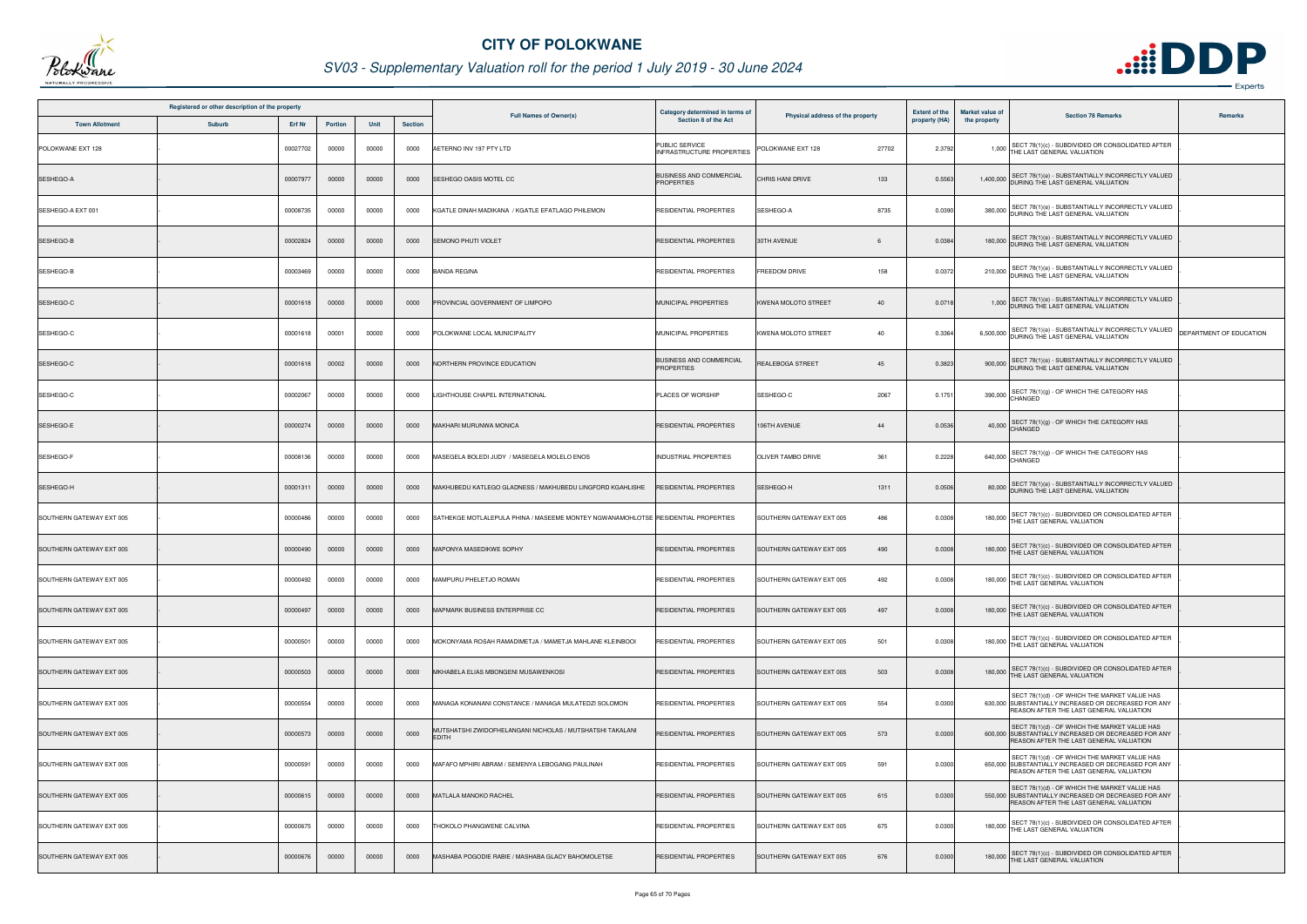

| Registered or other description of the property |               |          |                |       |                |                                                      | Category determined in terms of |                                         | <b>Extent of the</b> | <b>Market value of</b> |                                                                                                                                                  |         |
|-------------------------------------------------|---------------|----------|----------------|-------|----------------|------------------------------------------------------|---------------------------------|-----------------------------------------|----------------------|------------------------|--------------------------------------------------------------------------------------------------------------------------------------------------|---------|
| <b>Town Allotment</b>                           | <b>Suburb</b> | Erf Nr   | <b>Portion</b> | Unit  | <b>Section</b> | <b>Full Names of Owner(s)</b>                        | Section 8 of the Act            | <b>Physical address of the property</b> | property (HA)        | the property           | <b>Section 78 Remarks</b>                                                                                                                        | Remarks |
| SOUTHERN GATEWAY EXT 005                        |               | 00000677 | 00000          | 00000 | 0000           | <b>BILA AUDRY</b>                                    | RESIDENTIAL PROPERTIES          | 677<br>SOUTHERN GATEWAY EXT 005         | 0.0300               |                        | 180,000 SECT 78(1)(c) - SUBDIVIDED OR CONSOLIDATED AFTER<br>THE LAST GENERAL VALUATION                                                           |         |
| SOUTHERN GATEWAY EXT 005                        |               | 00000678 | 00000          | 00000 | 0000           | MALINDISA MBONGENI INNOCENT                          | RESIDENTIAL PROPERTIES          | 678<br>SOUTHERN GATEWAY EXT 005         | 0.0300               | 180,000                | SECT 78(1)(c) - SUBDIVIDED OR CONSOLIDATED AFTER<br>THE LAST GENERAL VALUATION                                                                   |         |
| SOUTHERN GATEWAY EXT 005                        |               | 00000679 | 00000          | 00000 | 0000           | MONAKEDI MABJANE KELETSO                             | <b>RESIDENTIAL PROPERTIES</b>   | 679<br>SOUTHERN GATEWAY EXT 005         | 0.0300               |                        | SECT 78(1)(d) - OF WHICH THE MARKET VALUE HAS<br>630,000 SUBSTANTIALLY INCREASED OR DECREASED FOR ANY<br>REASON AFTER THE LAST GENERAL VALUATION |         |
| SOUTHERN GATEWAY EXT 005                        |               | 0000068  | 00000          | 00000 | 0000           | DIBETE NARE TSHEPHO                                  | RESIDENTIAL PROPERTIES          | 681<br>SOUTHERN GATEWAY EXT 005         | 0.0300               |                        | SECT 78(1)(c) - SUBDIVIDED OR CONSOLIDATED AFTER<br>180,000 THE LAST GENERAL VALUATION                                                           |         |
| SOUTHERN GATEWAY EXT 005                        |               | 00000682 | 00000          | 00000 | 0000           | SEOKO TSHEPISO YOUTHLY                               | RESIDENTIAL PROPERTIES          | 682<br>SOUTHERN GATEWAY EXT 005         | 0.0300               |                        | SECT 78(1)(c) - SUBDIVIDED OR CONSOLIDATED AFTER<br>180,000 THE LAST GENERAL VALUATION                                                           |         |
| SOUTHERN GATEWAY EXT 005                        |               | 00000683 | 00000          | 00000 | 0000           | MADIBA SEPELE MATHEWS / MADIBA THABITHA MOLATELO     | <b>RESIDENTIAL PROPERTIES</b>   | 683<br>SOUTHERN GATEWAY EXT 005         | 0.0300               |                        | SECT 78(1)(c) - SUBDIVIDED OR CONSOLIDATED AFTER<br>180,000 THE LAST GENERAL VALUATION                                                           |         |
| SOUTHERN GATEWAY EXT 005                        |               | 00000686 | 00000          | 00000 | 0000           | MAIFALA MASHILO JOHN / MAIFALA HAPPY NYUMANI         | RESIDENTIAL PROPERTIES          | 686<br>SOUTHERN GATEWAY EXT 005         | 0.0300               |                        | 180,000 SECT 78(1)(c) - SUBDIVIDED OR CONSOLIDATED AFTER<br>THE LAST GENERAL VALUATION                                                           |         |
| SOUTHERN GATEWAY EXT 005                        |               | 00000689 | 00000          | 00000 | 0000           | GQODO YONELA / GQODO MALIBONGWE                      | RESIDENTIAL PROPERTIES          | 689<br>SOUTHERN GATEWAY EXT 005         | 0.0433               |                        | SECT 78(1)(c) - SUBDIVIDED OR CONSOLIDATED AFTER<br>240,000 THE LAST GENERAL VALUATION                                                           |         |
| SOUTHERN GATEWAY EXT 005                        |               | 00000709 | 00000          | 00000 | 0000           | DEMANA DEMANA HUMBELANI / DEMANA SEDZANI RHOMA       | RESIDENTIAL PROPERTIES          | 709<br>SOUTHERN GATEWAY EXT 005         | 0.0300               |                        | SECT 78(1)(d) - OF WHICH THE MARKET VALUE HAS<br>630,000 SUBSTANTIALLY INCREASED OR DECREASED FOR ANY<br>REASON AFTER THE LAST GENERAL VALUATION |         |
| SOUTHERN GATEWAY EXT 005                        |               | 00000710 | 00000          | 00000 | 0000           | <b>MOGALE MOLOKO VIRGINIA</b>                        | RESIDENTIAL PROPERTIES          | SOUTHERN GATEWAY EXT 005<br>710         | 0.0300               | 180,000                | SECT 78(1)(c) - SUBDIVIDED OR CONSOLIDATED AFTER<br>THE LAST GENERAL VALUATION                                                                   |         |
| SOUTHERN GATEWAY EXT 005                        |               | 0000071  | 00000          | 00000 | 0000           | BALOYI WILSON RAMODUMO / BALOYI MAMOSE REMEMBER      | RESIDENTIAL PROPERTIES          | 711<br>SOUTHERN GATEWAY EXT 005         | 0.0300               |                        | SECT 78(1)(c) - SUBDIVIDED OR CONSOLIDATED AFTER<br>180,000 THE LAST GENERAL VALUATION                                                           |         |
| SOUTHERN GATEWAY EXT 005                        |               | 00000712 | 00000          | 00000 | 0000           | MOKALAPA KAMASE ABEL                                 | <b>RESIDENTIAL PROPERTIES</b>   | SOUTHERN GATEWAY EXT 005<br>712         | 0.0300               |                        | 180,000 SECT 78(1)(c) - SUBDIVIDED OR CONSOLIDATED AFTER<br>THE LAST GENERAL VALUATION                                                           |         |
| SOUTHERN GATEWAY EXT 005                        |               | 00000713 | 00000          | 00000 | 0000           | HLATSWAYO VIOLET PHUMUZILE / HLATSWAYO ZINHLE PRETTY | RESIDENTIAL PROPERTIES          | 713<br>SOUTHERN GATEWAY EXT 005         | 0.0300               |                        | SECT 78(1)(c) - SUBDIVIDED OR CONSOLIDATED AFTER<br>180,000 THE LAST GENERAL VALUATION                                                           |         |
| SOUTHERN GATEWAY EXT 005                        |               | 00000715 | 00000          | 00000 | 0000           | MALATJI MALESA PAULINA                               | <b>RESIDENTIAL PROPERTIES</b>   | 715<br>SOUTHERN GATEWAY EXT 005         | 0.0300               |                        | SECT 78(1)(c) - SUBDIVIDED OR CONSOLIDATED AFTER<br>180,000 THE LAST GENERAL VALUATION                                                           |         |
| SOUTHERN GATEWAY EXT 005                        |               | 00000716 | 00000          | 00000 | 0000           | SITHOLE MAPANGANE ELSON / SITHOLE MATLAKALA MARIA    | RESIDENTIAL PROPERTIES          | 716<br>SOUTHERN GATEWAY EXT 005         | 0.0300               |                        | SECT 78(1)(c) - SUBDIVIDED OR CONSOLIDATED AFTER<br>180,000 THE LAST GENERAL VALUATION                                                           |         |
| SOUTHERN GATEWAY EXT 005                        |               | 00000717 | 00000          | 00000 | 0000           | MOLEPO ALFRED KATANGKANE / MOLEPO MATLOU MOKGOTHO    | RESIDENTIAL PROPERTIES          | SOUTHERN GATEWAY EXT 005<br>717         | 0.0300               |                        | SECT 78(1)(c) - SUBDIVIDED OR CONSOLIDATED AFTER<br>180,000 THE LAST GENERAL VALUATION                                                           |         |
| SOUTHERN GATEWAY EXT 005                        |               | 00000718 | 00000          | 00000 | 0000           | MAVHUNGU NDIVHUHO FLORAH                             | RESIDENTIAL PROPERTIES          | 718<br>SOUTHERN GATEWAY EXT 005         | 0.0300               |                        | SECT 78(1)(c) - SUBDIVIDED OR CONSOLIDATED AFTER<br>180,000 THE LAST GENERAL VALUATION                                                           |         |
| SOUTHERN GATEWAY EXT 005                        |               | 00000719 | 00000          | 00000 | 0000           | PADIMA MAKGOBATLOU GOVAN                             | <b>RESIDENTIAL PROPERTIES</b>   | 719<br>SOUTHERN GATEWAY EXT 005         | 0.0300               | 180,000                | SECT 78(1)(c) - SUBDIVIDED OR CONSOLIDATED AFTER<br>THE LAST GENERAL VALUATION                                                                   |         |
| SOUTHERN GATEWAY EXT 005                        |               | 00000722 | 00000          | 00000 | 0000           | SEMONO MOTHEMANE NAPHTALY                            | RESIDENTIAL PROPERTIES          | 722<br>SOUTHERN GATEWAY EXT 005         | 0.0300               |                        | SECT 78(1)(c) - SUBDIVIDED OR CONSOLIDATED AFTER<br>180,000 THE LAST GENERAL VALUATION                                                           |         |
| SOUTHERN GATEWAY EXT 005                        |               | 00000724 | 00000          | 00000 | 0000           | MASHAMAITE SHERLY SHARON                             | RESIDENTIAL PROPERTIES          | SOUTHERN GATEWAY EXT 005<br>724         | 0.0439               |                        | SECT 78(1)(c) - SUBDIVIDED OR CONSOLIDATED AFTER<br>240,000 THE LAST GENERAL VALUATION                                                           |         |
| SOUTHERN GATEWAY EXT 005                        |               | 00000727 | 00000          | 00000 | 0000           | MALINDI JACOB ITUMELENG                              | RESIDENTIAL PROPERTIES          | 727<br>SOUTHERN GATEWAY EXT 005         | 0.0300               | 180,000                | SECT 78(1)(c) - SUBDIVIDED OR CONSOLIDATED AFTER<br>THE LAST GENERAL VALUATION                                                                   |         |
| SOUTHERN GATEWAY EXT 005                        |               | 00000729 | 00000          | 00000 | 0000           | DAMA TSHIMANGADZO JOSEPH                             | RESIDENTIAL PROPERTIES          | 729<br>SOUTHERN GATEWAY EXT 005         | 0.0300               | 180,000                | SECT 78(1)(c) - SUBDIVIDED OR CONSOLIDATED AFTER<br>THE LAST GENERAL VALUATION                                                                   |         |
| SOUTHERN GATEWAY EXT 005                        |               | 00000730 | 00000          | 00000 | 0000           | MASHELE SULPHINA SHALATI                             | RESIDENTIAL PROPERTIES          | SOUTHERN GATEWAY EXT 005<br>730         | 0.0300               |                        | 180,000 SECT 78(1)(c) - SUBDIVIDED OR CONSOLIDATED AFTER<br>THE LAST GENERAL VALUATION                                                           |         |
| SOUTHERN GATEWAY EXT 005                        |               | 00000732 | 00000          | 00000 | 0000           | SATEKGE MPHO GIFT / SATEKGE THAMAGANE THELMA         | <b>RESIDENTIAL PROPERTIES</b>   | 732<br>SOUTHERN GATEWAY EXT 005         | 0.0300               | 180,000                | SECT 78(1)(c) - SUBDIVIDED OR CONSOLIDATED AFTER<br>THE LAST GENERAL VALUATION                                                                   |         |

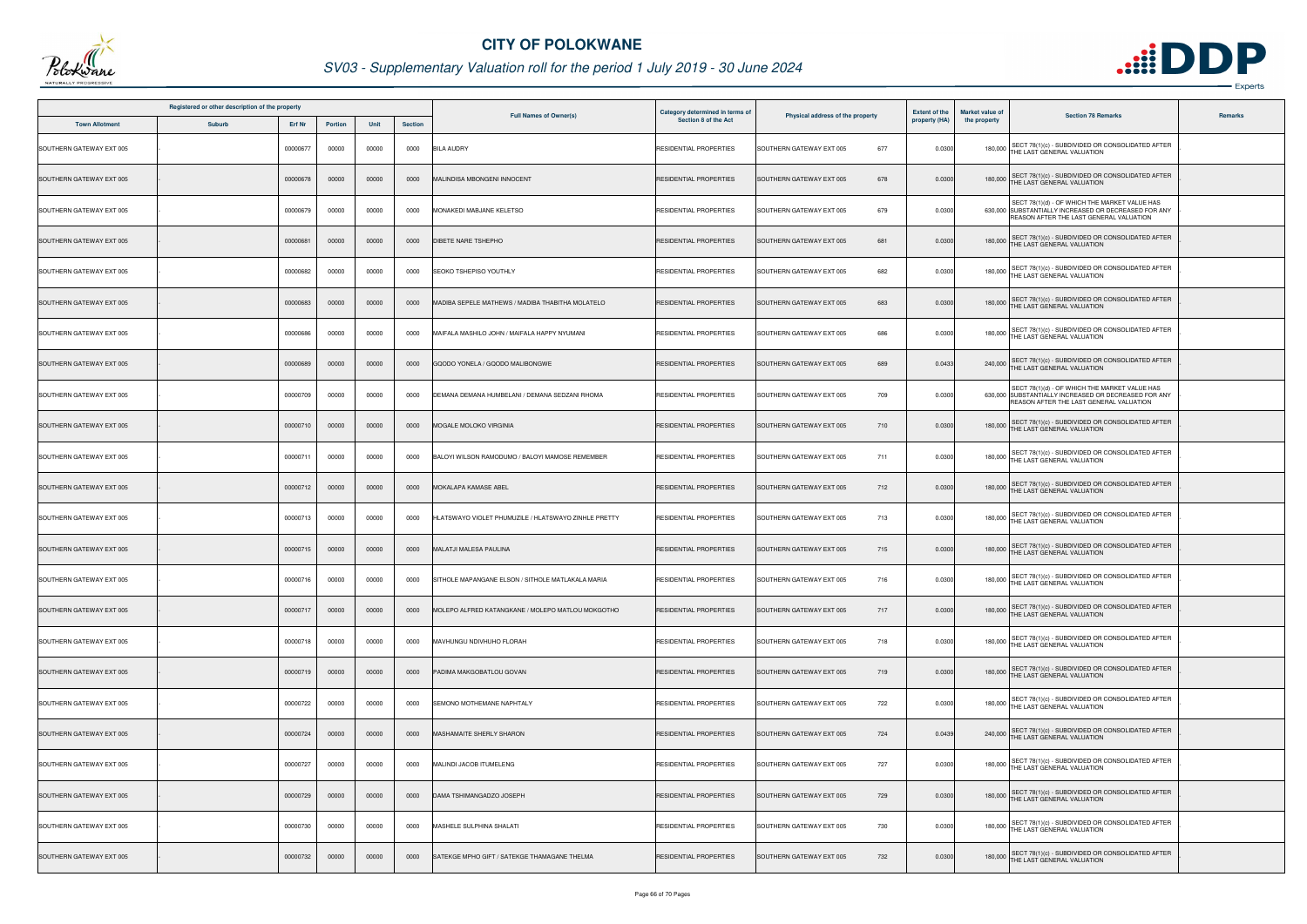

| Registered or other description of the property |               |               |                |       | <b>Full Names of Owner(s)</b> | Category determined in terms of                      | Physical address of the property | <b>Extent of the</b>            | <b>Market value of</b><br><b>Section 78 Remarks</b> | Remarks                                                                                                                                         |  |
|-------------------------------------------------|---------------|---------------|----------------|-------|-------------------------------|------------------------------------------------------|----------------------------------|---------------------------------|-----------------------------------------------------|-------------------------------------------------------------------------------------------------------------------------------------------------|--|
| <b>Town Allotment</b>                           | <b>Suburb</b> | <b>Erf Nr</b> | <b>Portion</b> | Unit  | <b>Section</b>                |                                                      | Section 8 of the Act             |                                 | property (HA)                                       | the property                                                                                                                                    |  |
| SOUTHERN GATEWAY EXT 005                        |               | 00000733      | 00000          | 00000 | 0000                          | SIAGA NDITSHENI / SIAGA THIZWILONDI                  | RESIDENTIAL PROPERTIES           | SOUTHERN GATEWAY EXT 005<br>733 | 0.0300                                              | 180,000 SECT 78(1)(c) - SUBDIVIDED OR CONSOLIDATED AFTER<br>THE LAST GENERAL VALUATION                                                          |  |
| SOUTHERN GATEWAY EXT 005                        |               | 00000734      | 00000          | 00000 | 0000                          | RAMARA KOLOBE PETRONELLA / MABOTJA TEBOGO EPHRAIM    | RESIDENTIAL PROPERTIES           | 734<br>SOUTHERN GATEWAY EXT 005 | 0.0300                                              | SECT 78(1)(c) - SUBDIVIDED OR CONSOLIDATED AFTER<br>180,000<br><b>HE LAST GENERAL VALUATION</b>                                                 |  |
| SOUTHERN GATEWAY EXT 005                        |               | 00000735      | 00000          | 00000 | 0000                          | MAKGATHO HLAPANE RODNEY                              | <b>RESIDENTIAL PROPERTIES</b>    | 735<br>SOUTHERN GATEWAY EXT 005 | 0.0300                                              | SECT 78(1)(c) - SUBDIVIDED OR CONSOLIDATED AFTER<br>180,000 THE LAST GENERAL VALUATION                                                          |  |
| SOUTHERN GATEWAY EXT 005                        |               | 00000737      | 00000          | 00000 | 0000                          | SEMENYA FRIDAH / SEMENYA PETER KGABO                 | <b>RESIDENTIAL PROPERTIES</b>    | 737<br>SOUTHERN GATEWAY EXT 005 | 0.0300                                              | SECT 78(1)(c) - SUBDIVIDED OR CONSOLIDATED AFTER<br>180,000 THE LAST GENERAL VALUATION                                                          |  |
| SOUTHERN GATEWAY EXT 005                        |               | 00000738      | 00000          | 00000 | 0000                          | RAMALEPE MABUSHA FRITZ / RAMALEPE TINTSWALO SALESTAR | RESIDENTIAL PROPERTIES           | 738<br>SOUTHERN GATEWAY EXT 005 | 0.0300                                              | SECT 78(1)(c) - SUBDIVIDED OR CONSOLIDATED AFTER<br>180,000<br>THE LAST GENERAL VALUATION                                                       |  |
| SOUTHERN GATEWAY EXT 005                        |               | 00000741      | 00000          | 00000 | 0000                          | NGOBENI AUBREY                                       | <b>RESIDENTIAL PROPERTIES</b>    | 741<br>SOUTHERN GATEWAY EXT 005 | 0.0328                                              | ECT 78(1)(d) - OF WHICH THE MARKET VALUE HAS<br>620,000 SUBSTANTIALLY INCREASED OR DECREASED FOR ANY<br>REASON AFTER THE LAST GENERAL VALUATION |  |
| SOUTHERN GATEWAY EXT 005                        |               | 00000742      | 00000          | 00000 | 0000                          | MATEWE BEAUTY NGONIDZASHE                            | <b>RESIDENTIAL PROPERTIES</b>    | 742<br>SOUTHERN GATEWAY EXT 005 | 0.0300                                              | SECT 78(1)(c) - SUBDIVIDED OR CONSOLIDATED AFTER<br>180,000 THE LAST GENERAL VALUATION                                                          |  |
| SOUTHERN GATEWAY EXT 005                        |               | 00000745      | 00000          | 00000 | 0000                          | KGASAGO ABEL SEAGANTLO / KGASAGO MOLATELO PRESCIDA   | RESIDENTIAL PROPERTIES           | 745<br>SOUTHERN GATEWAY EXT 005 | 0.0300                                              | SECT 78(1)(c) - SUBDIVIDED OR CONSOLIDATED AFTER<br>180,000 THE LAST GENERAL VALUATION                                                          |  |
| SOUTHERN GATEWAY EXT 005                        |               | 00000746      | 00000          | 00000 | 0000                          | BUDZIWA MULALO CALVIN                                | RESIDENTIAL PROPERTIES           | 746<br>SOUTHERN GATEWAY EXT 005 | 0.0300                                              | SECT 78(1)(c) - SUBDIVIDED OR CONSOLIDATED AFTER<br>180,000 THE LAST GENERAL VALUATION                                                          |  |
| SOUTHERN GATEWAY EXT 005                        |               | 00000748      | 00000          | 00000 | 0000                          | MOGANO MALEKHWEKHWE ELESTINA                         | <b>RESIDENTIAL PROPERTIES</b>    | 748<br>SOUTHERN GATEWAY EXT 005 | 0.0300                                              | 180,000 SECT 78(1)(c) - SUBDIVIDED OR CONSOLIDATED AFTER<br>THE LAST GENERAL VALUATION                                                          |  |
| SOUTHERN GATEWAY EXT 005                        |               | 00000753      | 00000          | 00000 | 0000                          | NIEKERK AMORENE EFNIE VAN                            | RESIDENTIAL PROPERTIES           | 753<br>SOUTHERN GATEWAY EXT 005 | 0.0300                                              | SECT 78(1)(c) - SUBDIVIDED OR CONSOLIDATED AFTER<br>180,000<br>THE LAST GENERAL VALUATION                                                       |  |
| SOUTHERN GATEWAY EXT 005                        |               | 00000755      | 00000          | 00000 | 0000                          | CHUENE LESETJA MOSES                                 | RESIDENTIAL PROPERTIES           | SOUTHERN GATEWAY EXT 005<br>755 | 0.0300                                              | SECT 78(1)(c) - SUBDIVIDED OR CONSOLIDATED AFTER<br>180,000 THE LAST GENERAL VALUATION                                                          |  |
| SOUTHERN GATEWAY EXT 005                        |               | 00000757      | 00000          | 00000 | 0000                          | MOJELA MMATLOU STEPHEN / MOJELA LIVHUWANI JESSICA    | RESIDENTIAL PROPERTIES           | 757<br>SOUTHERN GATEWAY EXT 005 | 0.0300                                              | SECT 78(1)(c) - SUBDIVIDED OR CONSOLIDATED AFTER<br>180,000 THE LAST GENERAL VALUATION                                                          |  |
| SOUTHERN GATEWAY EXT 005                        |               | 00000760      | 00000          | 00000 | 0000                          | MABUNDA MUSA / GABA KEDIBONE ANDRONICA               | <b>RESIDENTIAL PROPERTIES</b>    | 760<br>SOUTHERN GATEWAY EXT 005 | 0.0448                                              | SECT 78(1)(c) - SUBDIVIDED OR CONSOLIDATED AFTER<br>240,000 THE LAST GENERAL VALUATION                                                          |  |
| SOUTHERN GATEWAY EXT 005                        |               | 00000761      | 00000          | 00000 | 0000                          | PHALADI MAKGOMPULE MOTLANA                           | RESIDENTIAL PROPERTIES           | SOUTHERN GATEWAY EXT 005<br>761 | 0.0300                                              | SECT 78(1)(c) - SUBDIVIDED OR CONSOLIDATED AFTER<br>180,000 THE LAST GENERAL VALUATION                                                          |  |
| SOUTHERN GATEWAY EXT 005                        |               | 00000762      | 00000          | 00000 | 0000                          | MATSAUNG BETTY MORONGOA                              | <b>RESIDENTIAL PROPERTIES</b>    | SOUTHERN GATEWAY EXT 005<br>762 | 0.0300                                              | SECT 78(1)(c) - SUBDIVIDED OR CONSOLIDATED AFTER<br>180,000 THE LAST GENERAL VALUATION                                                          |  |
| SOUTHERN GATEWAY EXT 005                        |               | 00000766      | 00000          | 00000 | 0000                          | MKHARI TINTSWALO ABISHAG                             | RESIDENTIAL PROPERTIES           | 766<br>SOUTHERN GATEWAY EXT 005 | 0.0300                                              | SECT 78(1)(c) - SUBDIVIDED OR CONSOLIDATED AFTER<br>180,000 THE LAST GENERAL VALUATION                                                          |  |
| SOUTHERN GATEWAY EXT 005                        |               | 00000767      | 00000          | 00000 | 0000                          | MAKWINDI NGONI PAUL / MAKWINDI MELODY                | <b>RESIDENTIAL PROPERTIES</b>    | 767<br>SOUTHERN GATEWAY EXT 005 | 0.0300                                              | SECT 78(1)(c) - SUBDIVIDED OR CONSOLIDATED AFTER<br>180,000<br>THE LAST GENERAL VALUATION                                                       |  |
| SOUTHERN GATEWAY EXT 005                        |               | 00000770      | 00000          | 00000 | 0000                          | TEFFO MATSOBANE VICTOR                               | RESIDENTIAL PROPERTIES           | 770<br>SOUTHERN GATEWAY EXT 005 | 0.0300                                              | SECT 78(1)(c) - SUBDIVIDED OR CONSOLIDATED AFTER<br>180,000 THE LAST GENERAL VALUATION                                                          |  |
| SOUTHERN GATEWAY EXT 005                        |               | 00000772      | 00000          | 00000 | 0000                          | KGARABJANG NGWAKWANA FAITH                           | <b>RESIDENTIAL PROPERTIES</b>    | SOUTHERN GATEWAY EXT 005<br>772 | 0.0300                                              | SECT 78(1)(c) - SUBDIVIDED OR CONSOLIDATED AFTER<br>180,000<br>THE LAST GENERAL VALUATION                                                       |  |
| SOUTHERN GATEWAY EXT 005                        |               | 00000774      | 00000          | 00000 | 0000                          | KHOSA KENNETH THANDHANI                              | RESIDENTIAL PROPERTIES           | 774<br>SOUTHERN GATEWAY EXT 005 | 0.0300                                              | SECT 78(1)(c) - SUBDIVIDED OR CONSOLIDATED AFTER<br>180,000<br>THE LAST GENERAL VALUATION                                                       |  |
| SOUTHERN GATEWAY EXT 005                        |               | 00000775      | 00000          | 00000 | 0000                          | MADULA AMBANI OLGA                                   | RESIDENTIAL PROPERTIES           | 775<br>SOUTHERN GATEWAY EXT 005 | 0.0300                                              | SECT 78(1)(c) - SUBDIVIDED OR CONSOLIDATED AFTER<br>180,000 THE LAST GENERAL VALUATION                                                          |  |
| SOUTHERN GATEWAY EXT 005                        |               | 00000776      | 00000          | 00000 | 0000                          | MATHEBULA WINNETH TINYIKO                            | RESIDENTIAL PROPERTIES           | 776<br>SOUTHERN GATEWAY EXT 005 | 0.0300                                              | 180,000 SECT 78(1)(c) - SUBDIVIDED OR CONSOLIDATED AFTER<br>THE LAST GENERAL VALUATION                                                          |  |
| SOUTHERN GATEWAY EXT 005                        |               | 00000779      | 00000          | 00000 | 0000                          | MANAKA LEDILE SARAH                                  | RESIDENTIAL PROPERTIES           | 779<br>SOUTHERN GATEWAY EXT 005 | 0.0328                                              | SECT 78(1)(c) - SUBDIVIDED OR CONSOLIDATED AFTER<br>200,000<br>THE LAST GENERAL VALUATION                                                       |  |

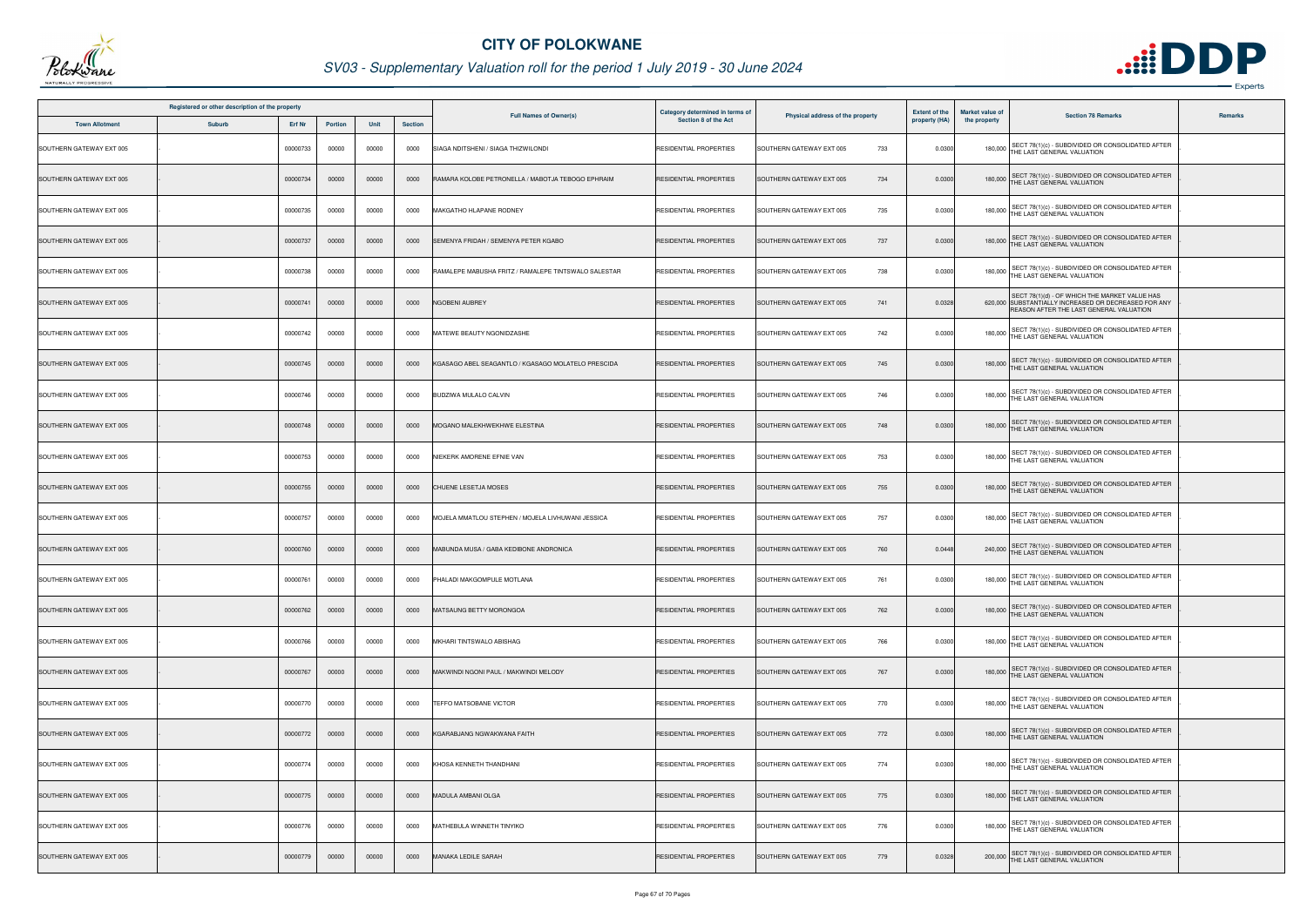

| Registered or other description of the property |               |          |                |       |                | <b>Full Names of Owner(s)</b>                             | Category determined in terms of | Physical address of the property | <b>Extent of the</b> | <b>Market value of</b> | <b>Section 78 Remarks</b>                                                                                                                        | Remarks |
|-------------------------------------------------|---------------|----------|----------------|-------|----------------|-----------------------------------------------------------|---------------------------------|----------------------------------|----------------------|------------------------|--------------------------------------------------------------------------------------------------------------------------------------------------|---------|
| <b>Town Allotment</b>                           | <b>Suburb</b> | Erf Nr   | <b>Portion</b> | Unit  | <b>Section</b> |                                                           | <b>Section 8 of the Act</b>     |                                  | property (HA)        | the property           |                                                                                                                                                  |         |
| SOUTHERN GATEWAY EXT 005                        |               | 00000782 | 00000          | 00000 | 0000           | MAKHUBELA TIYANI DUNCAN / NKWINIKA TELENI CATE            | RESIDENTIAL PROPERTIES          | 782<br>SOUTHERN GATEWAY EXT 005  | 0.0300               |                        | 180,000 SECT 78(1)(c) - SUBDIVIDED OR CONSOLIDATED AFTER<br>THE LAST GENERAL VALUATION                                                           |         |
| SOUTHERN GATEWAY EXT 005                        |               | 00000783 | 00000          | 00000 | 0000           | MABYE MALEKGETHE                                          | RESIDENTIAL PROPERTIES          | 783<br>SOUTHERN GATEWAY EXT 005  | 0.0300               | 180,000                | SECT 78(1)(c) - SUBDIVIDED OR CONSOLIDATED AFTER<br>THE LAST GENERAL VALUATION                                                                   |         |
| SOUTHERN GATEWAY EXT 005                        |               | 00000785 | 00000          | 00000 | 0000           | MAROGA ITUMELENG PATIENCE                                 | RESIDENTIAL PROPERTIES          | 785<br>SOUTHERN GATEWAY EXT 005  | 0.0300               |                        | SECT 78(1)(c) - SUBDIVIDED OR CONSOLIDATED AFTER<br>180,000 THE LAST GENERAL VALUATION                                                           |         |
| SOUTHERN GATEWAY EXT 005                        |               | 00000787 | 00000          | 00000 | 0000           | SINTHUMULE TSHIANEO JEFFREY / SINTHUMULE MMATLOU FRANCINA | RESIDENTIAL PROPERTIES          | SOUTHERN GATEWAY EXT 005<br>787  | 0.0300               |                        | 180,000 SECT 78(1)(c) - SUBDIVIDED OR CONSOLIDATED AFTER<br>THE LAST GENERAL VALUATION                                                           |         |
| SOUTHERN GATEWAY EXT 005                        |               | 00000788 | 00000          | 00000 | 0000           | BALOYI COLLEN / MADZIVHA FUNZANI TINY                     | RESIDENTIAL PROPERTIES          | SOUTHERN GATEWAY EXT 005<br>788  | 0.0300               |                        | 180,000 SECT 78(1)(c) - SUBDIVIDED OR CONSOLIDATED AFTER<br>THE LAST GENERAL VALUATION                                                           |         |
| SOUTHERN GATEWAY EXT 005                        |               | 00000790 | 00000          | 00000 | 0000           | KGOMO MABOYANE KGOPOTSO                                   | <b>RESIDENTIAL PROPERTIES</b>   | 790<br>SOUTHERN GATEWAY EXT 005  | 0.0300               |                        | 180,000 SECT 78(1)(c) - SUBDIVIDED OR CONSOLIDATED AFTER<br>THE LAST GENERAL VALUATION                                                           |         |
| SOUTHERN GATEWAY EXT 005                        |               | 00000792 | 00000          | 00000 | 0000           | SEMENYA NARE JOSIAS                                       | RESIDENTIAL PROPERTIES          | 792<br>SOUTHERN GATEWAY EXT 005  | 0.0300               |                        | 180,000 SECT 78(1)(c) - SUBDIVIDED OR CONSOLIDATED AFTER<br>THE LAST GENERAL VALUATION                                                           |         |
| SOUTHERN GATEWAY EXT 005                        |               | 00000796 | 00000          | 00000 | 0000           | MAFHUNGO THOMPHO VINCENT                                  | RESIDENTIAL PROPERTIES          | 796<br>SOUTHERN GATEWAY EXT 005  | 0.0300               |                        | SECT 78(1)(c) - SUBDIVIDED OR CONSOLIDATED AFTER<br>180,000 THE LAST GENERAL VALUATION                                                           |         |
| SOUTHERN GATEWAY EXT 005                        |               | 00000797 | 00000          | 00000 | 0000           | MOJAPELO MAKOLA ENNOCENTIA / BADIMO SELBY MQHAKAZA        | RESIDENTIAL PROPERTIES          | SOUTHERN GATEWAY EXT 005<br>797  | 0.0461               |                        | 240,000 SECT 78(1)(c) - SUBDIVIDED OR CONSOLIDATED AFTER<br>THE LAST GENERAL VALUATION                                                           |         |
| SOUTHERN GATEWAY EXT 005                        |               | 00000798 | 00000          | 00000 | 0000           | SIBANDE MCDONALD DUMSANE / SIBANDE RAMOKONE TEBOGO        | RESIDENTIAL PROPERTIES          | 798<br>SOUTHERN GATEWAY EXT 005  | 0.0457               |                        | 240,000 SECT 78(1)(c) - SUBDIVIDED OR CONSOLIDATED AFTER<br>THE LAST GENERAL VALUATION                                                           |         |
| SOUTHERN GATEWAY EXT 005                        |               | 00000799 | 00000          | 00000 | 0000           | MONENE MAMALEMA ORIGIN                                    | RESIDENTIAL PROPERTIES          | SOUTHERN GATEWAY EXT 005<br>799  | 0.0300               |                        | 180,000 SECT 78(1)(c) - SUBDIVIDED OR CONSOLIDATED AFTER<br>THE LAST GENERAL VALUATION                                                           |         |
| SOUTHERN GATEWAY EXT 005                        |               | 00000800 | 00000          | 00000 | 0000           | MONJANE DIKELEDI MARY                                     | <b>RESIDENTIAL PROPERTIES</b>   | 800<br>SOUTHERN GATEWAY EXT 005  | 0.0300               |                        | 180,000 SECT 78(1)(c) - SUBDIVIDED OR CONSOLIDATED AFTER<br>THE LAST GENERAL VALUATION                                                           |         |
| SOUTHERN GATEWAY EXT 005                        |               | 00000805 | 00000          | 00000 | 0000           | MASHIANE NAKEDI HARRIET / MASHIANE KGABO JACOB            | RESIDENTIAL PROPERTIES          | SOUTHERN GATEWAY EXT 005<br>805  | 0.0300               |                        | SECT 78(1)(d) - OF WHICH THE MARKET VALUE HAS<br>630,000 SUBSTANTIALLY INCREASED OR DECREASED FOR ANY<br>REASON AFTER THE LAST GENERAL VALUATION |         |
| SOUTHERN GATEWAY EXT 005                        |               | 00000807 | 00000          | 00000 | 0000           | MOSOANE EUREKA / MOSOANE GERIDA MOSHIANE                  | RESIDENTIAL PROPERTIES          | 807<br>SOUTHERN GATEWAY EXT 005  | 0.0300               |                        | SECT 78(1)(c) - SUBDIVIDED OR CONSOLIDATED AFTER<br>180,000 THE LAST GENERAL VALUATION                                                           |         |
| SOUTHERN GATEWAY EXT 005                        |               | 00000808 | 00000          | 00000 | 0000           | RAMERE SELLO ABEL                                         | RESIDENTIAL PROPERTIES          | SOUTHERN GATEWAY EXT 005<br>808  | 0.0300               |                        | 180,000 SECT 78(1)(c) - SUBDIVIDED OR CONSOLIDATED AFTER<br>THE LAST GENERAL VALUATION                                                           |         |
| SOUTHERN GATEWAY EXT 005                        |               | 00000809 | 00000          | 00000 | 0000           | MOYABA MOKGADI DORCUS / MOYABA ERROL MOGALE               | RESIDENTIAL PROPERTIES          | SOUTHERN GATEWAY EXT 005<br>809  | 0.0300               |                        | SECT 78(1)(c) - SUBDIVIDED OR CONSOLIDATED AFTER<br>180,000 THE LAST GENERAL VALUATION                                                           |         |
| SOUTHERN GATEWAY EXT 005                        |               | 00000810 | 00000          | 00000 | 0000           | MAPUNYA DIMAKATSO / MAPUNYA SEKGOARI SEMAKA               | RESIDENTIAL PROPERTIES          | SOUTHERN GATEWAY EXT 005<br>810  | 0.0300               |                        | 180,000 SECT 78(1)(c) - SUBDIVIDED OR CONSOLIDATED AFTER<br>THE LAST GENERAL VALUATION                                                           |         |
| SOUTHERN GATEWAY EXT 005                        |               | 00000811 | 00000          | 00000 | 0000           | RIKHOTSO NOMUSA LYNEN                                     | RESIDENTIAL PROPERTIES          | SOUTHERN GATEWAY EXT 005<br>811  | 0.0300               |                        | SECT 78(1)(c) - SUBDIVIDED OR CONSOLIDATED AFTER<br>180,000 THE LAST GENERAL VALUATION                                                           |         |
| SOUTHERN GATEWAY EXT 005                        |               | 00000812 | 00000          | 00000 | 0000           | NCHABELENG MALESELE LUCIA / PHAKWAGO GHAGANE LONARD       | RESIDENTIAL PROPERTIES          | SOUTHERN GATEWAY EXT 005<br>812  | 0.0300               |                        | SECT 78(1)(c) - SUBDIVIDED OR CONSOLIDATED AFTER<br>180,000 THE LAST GENERAL VALUATION                                                           |         |
| SOUTHERN GATEWAY EXT 005                        |               | 00000813 | 00000          | 00000 | 0000           | SIKONDE MAKOENA IVY / SIKONDE VIKHIMBI MISHACK            | RESIDENTIAL PROPERTIES          | 813<br>SOUTHERN GATEWAY EXT 005  | 0.0300               |                        | 180,000 SECT 78(1)(c) - SUBDIVIDED OR CONSOLIDATED AFTER<br>THE LAST GENERAL VALUATION                                                           |         |
| SOUTHERN GATEWAY EXT 005                        |               | 00000814 | 00000          | 00000 | 0000           | MUMBEDZI LUFHULUVHI BRIDGET                               | RESIDENTIAL PROPERTIES          | SOUTHERN GATEWAY EXT 005<br>814  | 0.0300               | 180,000                | SECT 78(1)(c) - SUBDIVIDED OR CONSOLIDATED AFTER<br>THE LAST GENERAL VALUATION                                                                   |         |
| SOUTHERN GATEWAY EXT 005                        |               | 00000815 | 00000          | 00000 | 0000           | TEFFO LESIBA JOHN                                         | RESIDENTIAL PROPERTIES          | SOUTHERN GATEWAY EXT 005<br>815  | 0.0300               |                        | SECT 78(1)(c) - SUBDIVIDED OR CONSOLIDATED AFTER<br>180,000 THE LAST GENERAL VALUATION                                                           |         |
| SOUTHERN GATEWAY EXT 005                        |               | 00000820 | 00000          | 00000 | 0000           | MADUWA POLELO RUDYARD / MADUWA MMANARE PERTUNIA           | RESIDENTIAL PROPERTIES          | SOUTHERN GATEWAY EXT 005<br>820  | 0.0300               |                        | 180,000 SECT 78(1)(c) - SUBDIVIDED OR CONSOLIDATED AFTER<br>THE LAST GENERAL VALUATION                                                           |         |
| SOUTHERN GATEWAY EXT 005                        |               | 00000832 | 00000          | 00000 | 0000           | <b>BALOYI THABO RONALD</b>                                | RESIDENTIAL PROPERTIES          | 832<br>SOUTHERN GATEWAY EXT 005  | 0.0300               | 180,000                | SECT 78(1)(c) - SUBDIVIDED OR CONSOLIDATED AFTER<br>THE LAST GENERAL VALUATION                                                                   |         |

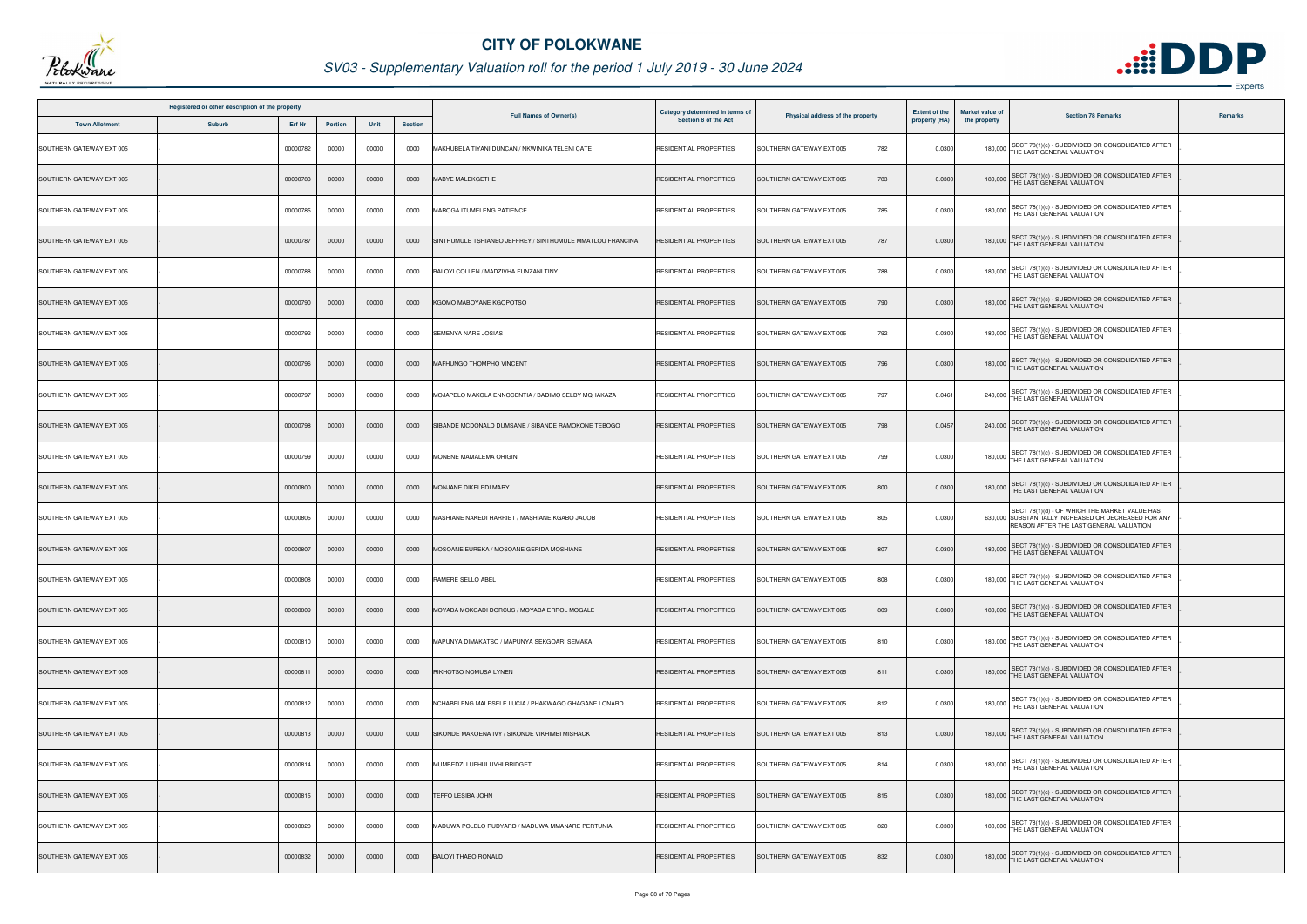

| Registered or other description of the property |               |               |                |       |                |                                                                   | Category determined in terms of |                                  | <b>Extent of the</b> | <b>Market value of</b>                                                                          |         |
|-------------------------------------------------|---------------|---------------|----------------|-------|----------------|-------------------------------------------------------------------|---------------------------------|----------------------------------|----------------------|-------------------------------------------------------------------------------------------------|---------|
| <b>Town Allotment</b>                           | <b>Suburb</b> | <b>Erf Nr</b> | <b>Portion</b> | Unit  | <b>Section</b> | <b>Full Names of Owner(s)</b>                                     | Section 8 of the Act            | Physical address of the property | property (HA)        | <b>Section 78 Remarks</b><br>the property                                                       | Remarks |
| SOUTHERN GATEWAY EXT 005                        |               | 00000833      | 00000          | 00000 | 0000           | MADIBA NGOATO GARNET                                              | RESIDENTIAL PROPERTIES          | 833<br>SOUTHERN GATEWAY EXT 005  | 0.0300               | 180,000 SECT 78(1)(c) - SUBDIVIDED OR CONSOLIDATED AFTER<br>THE LAST GENERAL VALUATION          |         |
| SOUTHERN GATEWAY EXT 005                        |               | 00000835      | 00000          | 00000 | 0000           | MAKOLA RAESIBE LYDIA                                              | <b>RESIDENTIAL PROPERTIES</b>   | 835<br>SOUTHERN GATEWAY EXT 005  | 0.0470               | SECT 78(1)(c) - SUBDIVIDED OR CONSOLIDATED AFTER<br>280,000<br><b>HE LAST GENERAL VALUATION</b> |         |
| SOUTHERN GATEWAY EXT 005                        |               | 00000836      | 00000          | 00000 | 0000           | MALAPANE MAMMESE ZACHARIA / MALAPANE KGALADI MARIA                | <b>RESIDENTIAL PROPERTIES</b>   | 836<br>SOUTHERN GATEWAY EXT 005  | 0.0466               | SECT 78(1)(c) - SUBDIVIDED OR CONSOLIDATED AFTER<br>280,000 THE LAST GENERAL VALUATION          |         |
| SOUTHERN GATEWAY EXT 005                        |               | 00000837      | 00000          | 00000 | 0000           | MUNYAI MBULAHENI PATRICK / MUNYAI OMPHEMETSE                      | <b>RESIDENTIAL PROPERTIES</b>   | 837<br>SOUTHERN GATEWAY EXT 005  | 0.0300               | SECT 78(1)(c) - SUBDIVIDED OR CONSOLIDATED AFTER<br>180,000 THE LAST GENERAL VALUATION          |         |
| SOUTHERN GATEWAY EXT 005                        |               | 00000851      | 00000          | 00000 | 0000           | LESIBE RESHOKETSWE MARTHA                                         | RESIDENTIAL PROPERTIES          | 851<br>SOUTHERN GATEWAY EXT 005  | 0.0300               | SECT 78(1)(c) - SUBDIVIDED OR CONSOLIDATED AFTER<br>180,000<br>THE LAST GENERAL VALUATION       |         |
| SOUTHERN GATEWAY EXT 005                        |               | 00000854      | 00000          | 00000 | 0000           | RAMPEDI GODFREY PIET / RAMPEDI MAKOKO CATHRINE                    | <b>RESIDENTIAL PROPERTIES</b>   | 854<br>SOUTHERN GATEWAY EXT 005  | 0.0328               | SECT 78(1)(c) - SUBDIVIDED OR CONSOLIDATED AFTER<br>200,000 THE LAST GENERAL VALUATION          |         |
| SOUTHERN GATEWAY EXT 005                        |               | 00000856      | 00000          | 00000 | 0000           | MOLEPO PHUTI CHRISTIAN                                            | RESIDENTIAL PROPERTIES          | 856<br>SOUTHERN GATEWAY EXT 005  | 0.0300               | SECT 78(1)(c) - SUBDIVIDED OR CONSOLIDATED AFTER<br>180,000 THE LAST GENERAL VALUATION          |         |
| SOUTHERN GATEWAY EXT 005                        |               | 00000858      | 00000          | 00000 | 0000           | RASIGIDI MASHUDU                                                  | RESIDENTIAL PROPERTIES          | 858<br>SOUTHERN GATEWAY EXT 005  | 0.0300               | SECT 78(1)(c) - SUBDIVIDED OR CONSOLIDATED AFTER<br>180,000 THE LAST GENERAL VALUATION          |         |
| SOUTHERN GATEWAY EXT 005                        |               | 00000859      | 00000          | 00000 | 0000           | MALEKA EDDIE MPHO / MOTIMELE PONTSHO JOSEPHINE                    | RESIDENTIAL PROPERTIES          | 859<br>SOUTHERN GATEWAY EXT 005  | 0.0300               | SECT 78(1)(c) - SUBDIVIDED OR CONSOLIDATED AFTER<br>180,000 THE LAST GENERAL VALUATION          |         |
| SOUTHERN GATEWAY EXT 005                        |               | 00000873      | 00000          | 00000 | 0000           | MABELEBELE NAKEDI ALEX / MABELEBELE MODJADJI JOHANNAH             | <b>RESIDENTIAL PROPERTIES</b>   | 873<br>SOUTHERN GATEWAY EXT 005  | 0.0479               | 290,000 SECT 78(1)(c) - SUBDIVIDED OR CONSOLIDATED AFTER<br>THE LAST GENERAL VALUATION          |         |
| SOUTHERN GATEWAY EXT 005                        |               | 00000874      | 00000          | 00000 | 0000           | LEDWABA MMANKWANA GLENDA / LEDWABA MALESELA SIMON                 | RESIDENTIAL PROPERTIES          | 874<br>SOUTHERN GATEWAY EXT 005  | 0.0475               | SECT 78(1)(c) - SUBDIVIDED OR CONSOLIDATED AFTER<br>290,000 THE LAST GENERAL VALUATION          |         |
| SOUTHERN GATEWAY EXT 005                        |               | 00000876      | 00000          | 00000 | 0000           | <b>TSHABALALA ROBERT</b>                                          | RESIDENTIAL PROPERTIES          | SOUTHERN GATEWAY EXT 005<br>876  | 0.0300               | SECT 78(1)(c) - SUBDIVIDED OR CONSOLIDATED AFTER<br>180,000 THE LAST GENERAL VALUATION          |         |
| SOUTHERN GATEWAY EXT 005                        |               | 00000879      | 00000          | 00000 | 0000           | MANAKA LEDILE SARAH                                               | RESIDENTIAL PROPERTIES          | 879<br>SOUTHERN GATEWAY EXT 005  | 0.0300               | SECT 78(1)(c) - SUBDIVIDED OR CONSOLIDATED AFTER<br>180,000 THE LAST GENERAL VALUATION          |         |
| SOUTHERN GATEWAY EXT 005                        |               | 00000880      | 00000          | 00000 | 0000           | SEBAKE SIPHO KGANTHE / SEBAKE PHELADI MOLEKGETHO                  | <b>RESIDENTIAL PROPERTIES</b>   | 880<br>SOUTHERN GATEWAY EXT 005  | 0.0300               | SECT 78(1)(c) - SUBDIVIDED OR CONSOLIDATED AFTER<br>180,000 THE LAST GENERAL VALUATION          |         |
| SOUTHERN GATEWAY EXT 005                        |               | 00000885      | 00000          | 00000 | 0000           | MANAMELA ELIZABETH                                                | RESIDENTIAL PROPERTIES          | 885<br>SOUTHERN GATEWAY EXT 005  | 0.0300               | SECT 78(1)(c) - SUBDIVIDED OR CONSOLIDATED AFTER<br>180,000 THE LAST GENERAL VALUATION          |         |
| SOUTHERN GATEWAY EXT 005                        |               | 00000886      | 00000          | 00000 | 0000           | MALAHLELA ANNAH MMATSHWEU                                         | <b>RESIDENTIAL PROPERTIES</b>   | SOUTHERN GATEWAY EXT 005<br>886  | 0.0300               | SECT 78(1)(c) - SUBDIVIDED OR CONSOLIDATED AFTER<br>180,000 THE LAST GENERAL VALUATION          |         |
| SOUTHERN GATEWAY EXT 005                        |               | 00000887      | 00000          | 00000 | 0000           | MANAGA MUFUNWAINI                                                 | RESIDENTIAL PROPERTIES          | 887<br>SOUTHERN GATEWAY EXT 005  | 0.0300               | SECT 78(1)(c) - SUBDIVIDED OR CONSOLIDATED AFTER<br>180,000 THE LAST GENERAL VALUATION          |         |
| SOUTHERN GATEWAY EXT 005                        |               | 00000891      | 00000          | 00000 | 0000           | <b>SKOVI INV PTY LTD</b>                                          | <b>RESIDENTIAL PROPERTIES</b>   | 891<br>SOUTHERN GATEWAY EXT 005  | 0.0300               | SECT 78(1)(c) - SUBDIVIDED OR CONSOLIDATED AFTER<br>180,000<br>THE LAST GENERAL VALUATION       |         |
| SOUTHERN GATEWAY EXT 005                        |               | 00000892      | 00000          | 00000 | 0000           | RALIPHASWA NDIDZULAFHI SELINAH / RALIPHASWA MUKONDELELI<br>THOMAS | <b>RESIDENTIAL PROPERTIES</b>   | 892<br>SOUTHERN GATEWAY EXT 005  | 0.0328               | SECT 78(1)(c) - SUBDIVIDED OR CONSOLIDATED AFTER<br>200,000 THE LAST GENERAL VALUATION          |         |
| SOUTHERN GATEWAY EXT 005                        |               | 00000896      | 00000          | 00000 | 0000           | NEMALILI DZIVHULUWANI JACOB / NEMALILI NKHUMELENI PATRICIA        | <b>RESIDENTIAL PROPERTIES</b>   | SOUTHERN GATEWAY EXT 005<br>896  | 0.0300               | SECT 78(1)(c) - SUBDIVIDED OR CONSOLIDATED AFTER<br>180,000<br>THE LAST GENERAL VALUATION       |         |
| SOUTHERN GATEWAY EXT 005                        |               | 00000897      | 00000          | 00000 | 0000           | MOROPANA MATOME HARRY / MOROPANA KWENA RESPECTOR                  | RESIDENTIAL PROPERTIES          | 897<br>SOUTHERN GATEWAY EXT 005  | 0.0300               | SECT 78(1)(c) - SUBDIVIDED OR CONSOLIDATED AFTER<br>180,000<br>THE LAST GENERAL VALUATION       |         |
| SOUTHERN GATEWAY EXT 005                        |               | 00000898      | 00000          | 00000 | 0000           | CHIKUDZA CHALTON                                                  | RESIDENTIAL PROPERTIES          | 898<br>SOUTHERN GATEWAY EXT 005  | 0.0300               | SECT 78(1)(c) - SUBDIVIDED OR CONSOLIDATED AFTER<br>180,000 THE LAST GENERAL VALUATION          |         |
| SOUTHERN GATEWAY EXT 005                        |               | 00000910      | 00000          | 00000 | 0000           | KGWETE MASWISWI IRENE                                             | RESIDENTIAL PROPERTIES          | 910<br>SOUTHERN GATEWAY EXT 005  | 0.0300               | 180,000 SECT 78(1)(c) - SUBDIVIDED OR CONSOLIDATED AFTER<br>THE LAST GENERAL VALUATION          |         |
| SOUTHERN GATEWAY EXT 005                        |               | 00000912      | 00000          | 00000 | 0000           | MILESTEVENS DEV & PROP CC                                         | RESIDENTIAL PROPERTIES          | 912<br>SOUTHERN GATEWAY EXT 005  | 0.0484               | SECT 78(1)(c) - SUBDIVIDED OR CONSOLIDATED AFTER<br>290,000<br>THE LAST GENERAL VALUATION       |         |